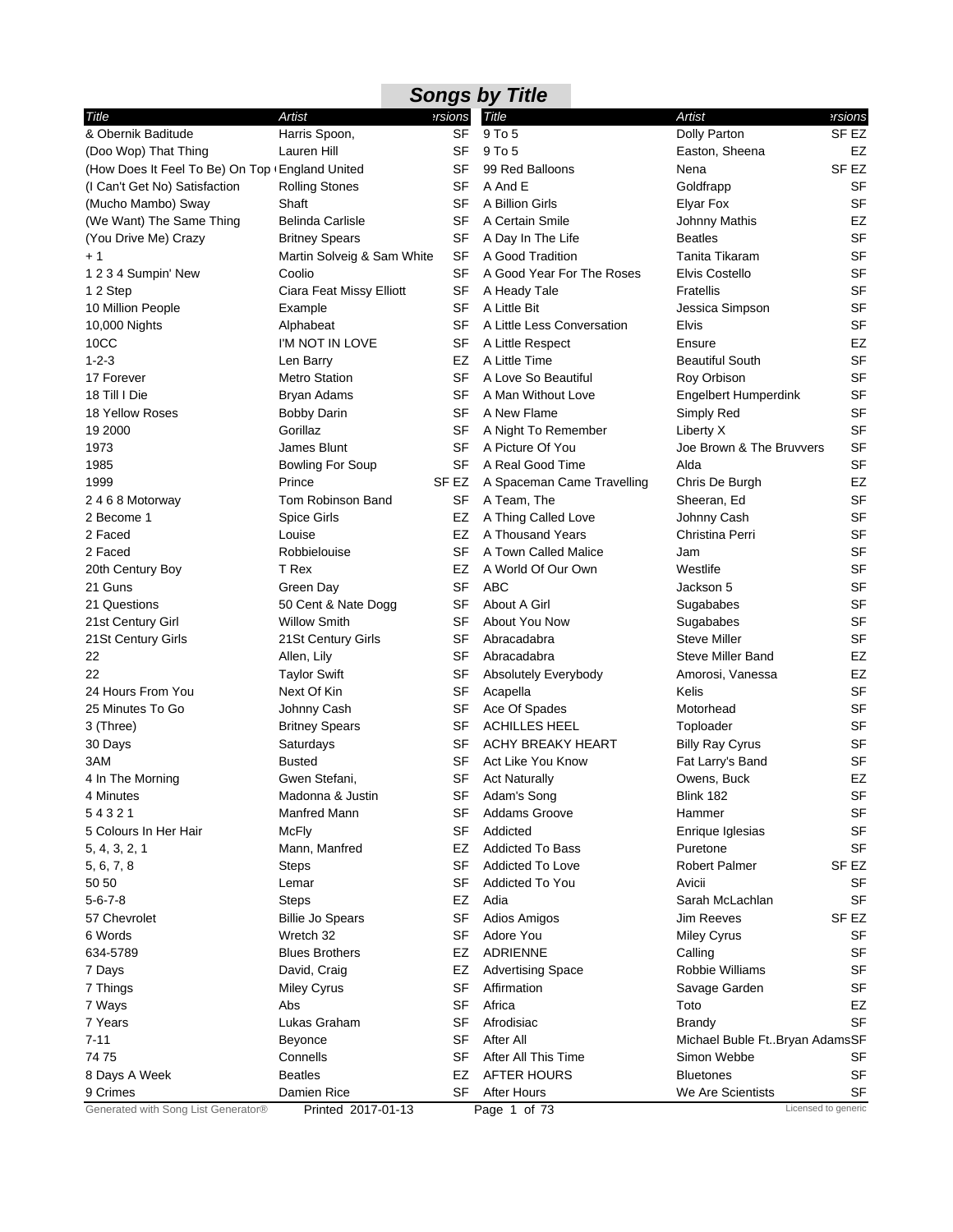|                                                 |                                             |           | <b>Songs by Title</b>                        |                                 |                  |
|-------------------------------------------------|---------------------------------------------|-----------|----------------------------------------------|---------------------------------|------------------|
| Title                                           | Artist                                      | ersions   | Title                                        | Artist                          | ersions          |
| After The Love Has Gone                         | Damage                                      | <b>SF</b> | All About Us                                 | TATU                            | SF               |
| After The Love Has Gone                         | Earth Wind And Fire                         | SF        | All About You                                | <b>McFly</b>                    | <b>SF</b>        |
| AFTER THE LOVE HAS GONE                         | Steps                                       | SF        | All Alone Am I                               | Brenda Lee                      | <b>EZ</b>        |
| Aftermath                                       | R.E.M                                       | SF        | All Along The Watchtower                     | Jimi Hendrix                    | SF EZ            |
| Afternoons And Coffee Spoons                    | <b>Crash Test Dummies</b>                   | SF        | All And All                                  | Joyce Sims                      | SF               |
| Agadoo                                          | Black Lace                                  | SF EZ     | All Around My Hat                            | Steeleye Span                   | <b>SF</b>        |
| Again                                           | Janet Jackson                               | EZ        | All Around The World                         | Lisa Stansfield                 | SF EZ            |
| Again                                           | Lenny Kravitz                               | EZ        | All Around The World                         | Oasis                           | EZ               |
| Against All Odds                                | <b>Mariah Carey</b>                         | SF        | All At Once                                  | Fray                            | <b>SF</b>        |
| Against All Odds                                | Mariah Carey & Westlife                     | EZ        | All At Once                                  | <b>Whitney Houston</b>          | SF EZ            |
| Against All Odds                                | Phil Collins                                | EZ        | All Because Of You                           | U2                              | SF               |
| Against All Odds                                | Steve Brookstein                            | SF        | All Bout The Money                           | Meja                            | <b>SF</b>        |
| Ain't No Rest For The Wicked                    | Cage The Elephant                           | SF        | All By Myself                                | Celine Dion                     | SF               |
| Ain't Giving Up                                 | Craig David & Sigala                        | SF        | All Cried Out                                | Alison Moyet                    | <b>SF</b>        |
| Ain't Goin' Down 'till The Sun Com Garth Brooks |                                             | SF        | All Cried Out                                | <b>Blonde Feat. Alex Newell</b> | <b>SF</b>        |
| Ain't Gonna Bump No More (With I Joe Tex        |                                             | <b>SF</b> | All Day                                      | Kanye West & Theophilus Lond&F  |                  |
| Ain't Got Far To Go                             | Jess Glynne                                 | SF        | All Day And All Of The Night                 | Kinks                           | SF               |
| Aint Got No                                     | Nina Simone                                 | <b>SF</b> | All Fired Up                                 | Saturdays                       | <b>SF</b>        |
| Ain't It Funny                                  | Jennifer Lopez                              | SF        | All For Love                                 | Adams, Bryan & Rod Stewart & EZ |                  |
| Ain't Misbehavin'                               | <b>Tommy Blume</b>                          | SF        | All For Love                                 | Bryan Adams & Sting & Rod Steer |                  |
| Ain't My Fault                                  | Zara Larsson                                | SF        | All For One                                  | <b>Stones Roses</b>             | SF               |
| Ain't No Doubt                                  | Jimmy Nail                                  | SF        | All For You                                  | Janet Jackson                   | SF EZ            |
| Ain't No Man                                    | Dina Carroll                                | SF        | All Good Things Come To An End Nelly Furtado |                                 | <b>SF</b>        |
| Ain't No Mountain High Enough                   | Diana Ross                                  | EZ        | All Hooked Up                                | All Saints                      | SF <sub>EZ</sub> |
| Ain't No Other Man                              | Christina Aguilera                          | SF        | All I Ask Of You                             | Phantom Of The Opera            | <b>SF</b>        |
| Ain't No Stoppin' Us Now                        | McFadden & Whitehead                        | SF        | All I Ever Wanted                            | <b>Basshunter</b>               | <b>SF</b>        |
| Ain't No Sunshine                               | <b>Bill Withers</b>                         | EZ        | All I Have                                   | Jennifer Lopez And LI Cool J    | <b>SF</b>        |
| Ain't Nobody                                    | Chaka Kahn                                  | SF        | All I Have To Do Is Dream                    | <b>Everly Brothers</b>          | SF EZ            |
| Ain't Nobody (Loves Me Better)                  | Felix Jaehn Ft Jasmine Thomps <sup>36</sup> |           | All I Have To Give                           | <b>Backstreet Boys</b>          | <b>SF</b>        |
| Ain't Nothing But A House Party                 | Showstoppers                                | SF        | All I Have To Give                           | Backstreet Boys, The            | EZ               |
| Ain't That A Kick In The Head                   | Robbie Williams                             | EZ        | All I Need                                   | Air                             | <b>SF</b>        |
| Ain't That A Lot Of Love                        | Simply Red                                  | SF        | All I Need To Know                           | Emma Bunton                     | <b>SF</b>        |
| Ain't That A Shame                              | Fats Domino                                 | SF EZ     | All I Really Want                            | Alanis Morissette               | <b>SF</b>        |
| Ain't That Just The Way                         | Lutricia McNeal                             | SF        | All I Wanna Do                               | Amy Studt                       | SF               |
| Ain't That Just The Way                         | McNeil, Lutricia                            | EZ.       | All I Wanna Do                               | Crow, Sheryl                    | EZ               |
| Ain't Your Mama [SF Karaoke]                    | Jennifer Lopez                              | SF        | All I Wanna Do                               | Dannii Minogue                  | <b>SF</b>        |
| Air Balloon                                     | Lily Allen                                  | SF        | All I Wanna Do                               | Minogue, Dannii                 | <b>EZ</b>        |
| Air Guitar                                      | McBusted                                    | SF        | All I Wanna Do                               | Sheryl Crow                     | SF               |
| Air Hostess                                     | <b>Busted</b>                               | SF        | All I Want Is You                            | 911                             | <b>SF</b>        |
| Air That I Breath                               | Hollies                                     | EZ        | All I Want Is You                            | <b>Bellfire</b>                 | EZ               |
| Air That I Breathe                              | Hollies                                     | SF        | All In My Head (Flex)                        | Fifth Harmony Ft Fetty Wap      | <b>SF</b>        |
| Airplanes                                       | <b>BOB Feat Hayley Williams</b>             | SF        | All In Your Mind                             | Mariah Carey                    | <b>SF</b>        |
| Airport                                         | Motors                                      | SF        | All My Friends                               | Snakehips & Tinashe & ChanceSTF |                  |
| Alabama Song                                    | Doors                                       | EZ        | All My Life                                  | Foo Fighters                    | SF               |
| Alfie                                           | Black, Cilla                                | EZ        | All My Life                                  | N Force                         | <b>SF</b>        |
| Alfie                                           | Cilla Black                                 | <b>SF</b> | All My Loving                                | <b>Beatles</b>                  | EZ               |
| Alfie                                           | Dionne Warwick                              | SF        | All Night Long                               | Burke, Alexandra                | <b>SF</b>        |
| Alfie                                           | Lily Allen                                  | <b>SF</b> | All Night Long                               | Lionel Richie                   | SF EZ            |
| Alice                                           | Avril Lavigne                               | SF        | All Of My Heart                              | Abc                             | SF               |
| <b>ALIVE</b>                                    | S Club                                      | SF        | All Or Nothing                               | Cher                            | <b>SF</b>        |
| Alive                                           | Sia                                         | SF        | All Or Nothing                               | O Town                          | <b>SF</b>        |
| ALIVE AND KICKING                               | SIMPLE MINDS                                | <b>SF</b> | All Or Nothing                               | <b>Small Faces</b>              | <b>SF</b>        |
|                                                 |                                             | SF        | All Out Of Love                              | Air Supply                      | <b>SF</b>        |
| All About Loving You                            | Bon Jovi                                    |           |                                              |                                 |                  |
| All About Soul                                  | <b>Billy Joel</b>                           | SF        | ALL OUT OF LOVE                              | H And Claire                    | <b>SF</b>        |
| All About That Bass<br>All About Tonight        | Meghan Trainor<br>Pixie Lott                | <b>SF</b> | All Right Now<br>All Rise                    | Free                            | SF EZ            |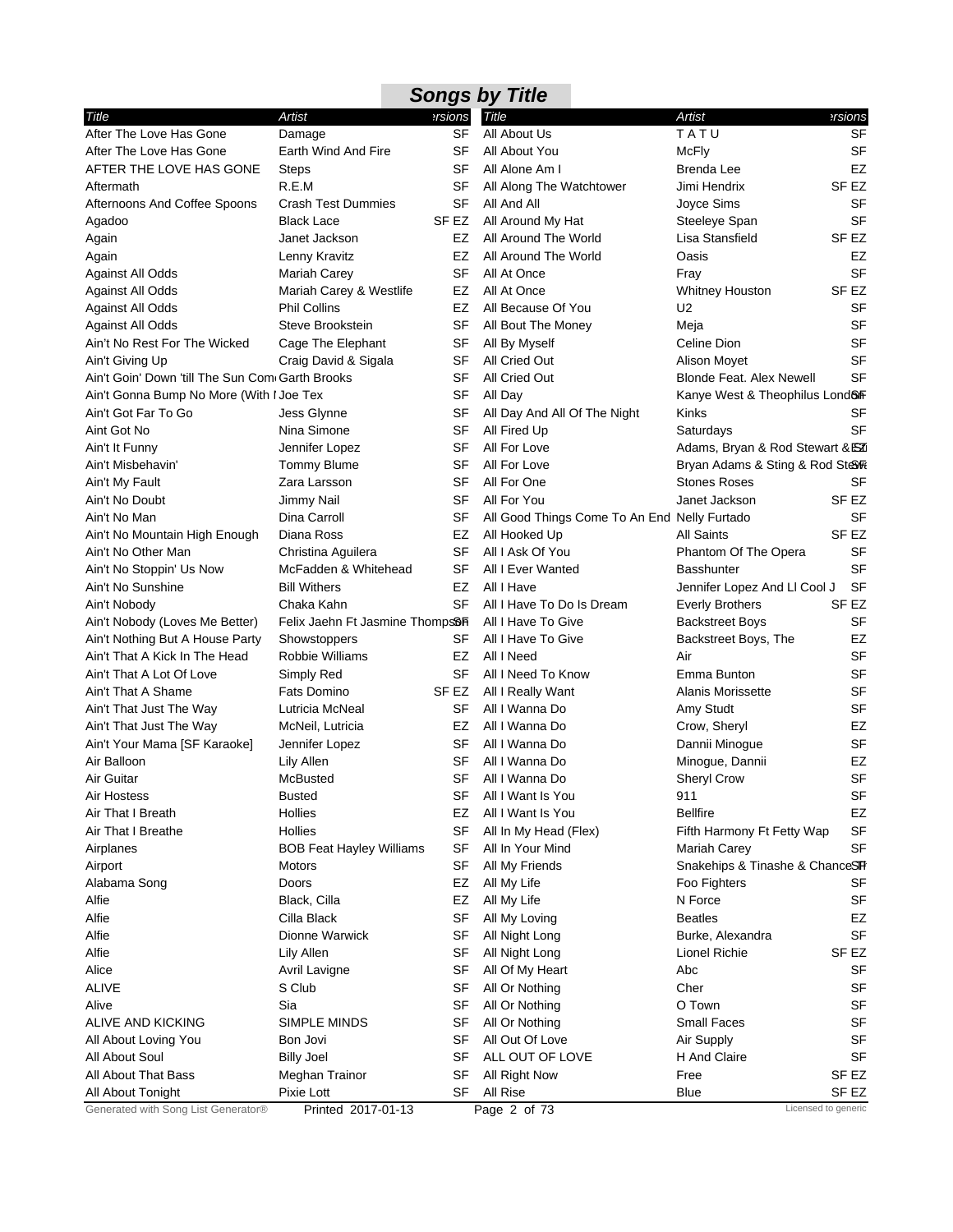|                                               |                                     |                  | <b>Songs by Title</b> |                      |                     |
|-----------------------------------------------|-------------------------------------|------------------|-----------------------|----------------------|---------------------|
| Title                                         | Artist                              | ersions          | Title                 | <b>Artist</b>        | ersions             |
| All Shook Up                                  | <b>Elvis Presley</b>                | SF               | Am I Wrong            | Nico & Vinz          | <b>SF</b>           |
| All Stood Still                               | Ultravox                            | SF               | Am To Pm              | Christina Milian     | <b>SF</b>           |
| All Summer Long                               | <b>Kid Rock</b>                     | SF               | Amanda                | <b>Bryanboston</b>   | <b>SF</b>           |
| All That I Need                               | Boyzone                             | SF EZ            | Amanda                | Don Williams         | EZ                  |
| All That I'm Allowed I'm Thankful             | Elton John                          | SF               | Amazed                | Lonestar             | EZ                  |
| All That Jazz                                 | Catherine Zeta-Jones                | EZ               | Amazing               | Foxes                | <b>SF</b>           |
| ALL THAT SHE WANTS                            | Ace Of Base                         | SF               | Amazing               | George Michael       | <b>SF</b>           |
| All The Gold In California                    | Gatlin, Larry & The Gatlin Brothers |                  | Amazing               | Madonna              | <b>SF</b>           |
| All The Love In The World                     | Dionne Warwick                      | SF               | Amazing               | Matt Cardle          | <b>SF</b>           |
| All The Lovers                                | Kylie Minogue                       | <b>SF</b>        | Amazing               | Westlife             | <b>SF</b>           |
| All The Man That I Need                       | Whitney Houston                     | EZ               | Ambitions             | McElderry, Joe       | <b>SF</b>           |
| ALL THE SMALL THINGS                          | Blink 182                           | <b>SF</b>        | America               | Neil Diamond         | <b>SF</b>           |
| All The Things She Said                       | TATU                                | SF               | America               | Razorlight           | <b>SF</b>           |
| All The Way                                   | Craig David                         | <b>SF</b>        | American Boy          | Estelle & Kanye West | <b>SF</b>           |
| All The Young Dudes                           | Mott The Hoople                     | SF               | American Honey        | Lady Antebellum      | <b>SF</b>           |
| All These Things That I've Done               | Killers                             | SF               | American Idiot        | Green Day            | <b>SF</b>           |
| All This Love                                 | Similo                              | <b>SF</b>        | American Life         | Madonna              | <b>SF</b>           |
| All This Time                                 | Michelle McManus                    | SF               | American Pie          | Don McLean           | <b>SF</b>           |
| All Time Love                                 | <b>Will Young</b>                   | SF               | American Pie          | Madonna              | <b>SF</b>           |
| All Together Now                              | Farm                                | SF               | American Soldier      | <b>Toby Keith</b>    | <b>SF</b>           |
| All You Do Is Bring Me Down                   | Mavericks                           | SF               | American Trilogy      | <b>Elvis Presley</b> | EZ                  |
| All You Good Friends                          | Kevin Simm                          | SF               | American Woman        | Lenny Kravitz        | <b>SF</b>           |
| All You Good Good People                      | Embrace                             | SF               | Americanos            | Holly Johnson        | <b>SF</b>           |
| All You Need Is Love                          | <b>Beatles</b>                      | EZ               | Amerie                | Gotta Work           | <b>SF</b>           |
| All You Want                                  | Dido                                | <b>SF</b>        | Amnesia               | 5 Seconds Of Summer  | <b>SF</b>           |
| Almaz                                         | Crawford, Randy                     | EZ               | Amnesia               | Chumbawamba          | <b>SF</b>           |
| Almaz                                         | Randy Crawford                      | <b>SF</b>        | Amoureuse             | Dee, Kiki            | EZ                  |
| <b>Almost Here</b>                            | Delta Goodrem And Brian McFa&F      |                  | An                    | Debbie Harry         | <b>SF</b>           |
| <b>Almost There</b>                           | Andy Williams                       | SF EZ            | An Easier Affair      | George Michael       | <b>SF</b>           |
| Alone                                         | Heart                               | SF EZ            | An End Has A Start    | Editors, The         | <b>SF</b>           |
| Alone Again                                   | Alyssa Reid & Jump Smokers SF       |                  | An Innocent Man       | <b>Billy Joel</b>    | <b>SF</b>           |
| Alone Again                                   | Gilbert O'sullivan                  | SF               | Anaconda              | Nicki Minaj          | <b>SF</b>           |
| Alone No More                                 | <b>Philip George</b>                | SF               | Analogue              | A Ha                 | <b>SF</b>           |
| Aloud Walk This Way                           | Sugababes Vs Girls                  | SF               | Anarchy In The U.K.   | <b>Sex Pistols</b>   | EZ                  |
| Alright                                       | Supergrass                          | SF EZ            | And I Love Her        | <b>Beatles</b>       | EZ                  |
| Always                                        | <b>Atlantic Starr</b>               | SF               | And I Love You So     | Perry Como           | SF <sub>EZ</sub>    |
| Always                                        | Blink 182                           | <b>SF</b>        | And The Beat Goes On  | Whispers             | <b>SF</b>           |
| Always                                        | Bon Jovi                            | SF EZ            | Aneka                 | Japanese Boy         | EZ                  |
| Always                                        | Erasure                             | SF               | Angel                 | Corrs                | <b>SF</b>           |
| Always & Forever                              | Heatwave                            | SF EZ            | Angel                 | Lionel Richie        | SF <sub>EZ</sub>    |
| Always & Forever                              | Luther Vandross                     | <b>SF</b>        | Angel                 | Pharrell             | <b>SF</b>           |
| Always Be My Baby                             | Mariah Carey                        | EZ               | Angel                 | Sarah Mc Lachan      | <b>SF</b>           |
| Always Come Back To Your Love Samantha Mumba  |                                     | SF <sub>EZ</sub> | ANGEL                 | Shaggy               | SF                  |
| Always Have Always Will                       | Ace Of Base                         | SF               | Angel                 | Shaggy & Rayvon      | EZ                  |
| Always Look On The Bright Side C Monty Python |                                     | SF               | Angel                 | Westlife             | <b>SF</b>           |
| Always Look On The Bright Side C Monty Python |                                     | EZ               | Angel Eyes            | <b>ABBA</b>          | EZ                  |
| Always On My Mind                             | <b>Elvis Presley</b>                | EZ               | Angel Eyes            | <b>Bryan Ferry</b>   | <b>SF</b>           |
| Always On My Mind                             | Pet Shop Boys                       | <b>SF</b>        | Angel Eyes            | <b>Roxy Music</b>    | EZ                  |
| Always On My Mind                             | Willie Nelson                       | EZ               | Angel Eyes            | Wet Wet Wet          | <b>SF</b>           |
| Always On The Run                             | Lenny Kravitz                       | <b>SF</b>        | Angel Face            | <b>Glitter Band</b>  | <b>SF</b>           |
| Always Right Behind You                       | Zutons                              | SF               | Angel Fingers         | Wizzard              | SF                  |
| Always Something There To Remi Helen Shapiro  |                                     | <b>SF</b>        | Angel In The Night    | Basshunter           | <b>SF</b>           |
| Always Something There To Remii Sandie Shaw   |                                     | EZ               | Angel Of Harlem       | U2                   | <b>SF</b>           |
| ALWAYS THE LAST TO KNOW                       | Del Amitri                          | SF               | Angel Of Mine         | Eternal              | <b>SF</b>           |
| Always Where I Need To Be                     | Kooks                               | <b>SF</b>        | <b>Angel Street</b>   | M People             | SF <sub>EZ</sub>    |
| Am I That Easy To Forget                      | Engelbert Humperdinck               | EZ               | Angela Jones          | Michael Cox          | <b>SF</b>           |
| Generated with Song List Generator®           | Printed 2017-01-13                  |                  | Page 3 of 73          |                      | Licensed to generic |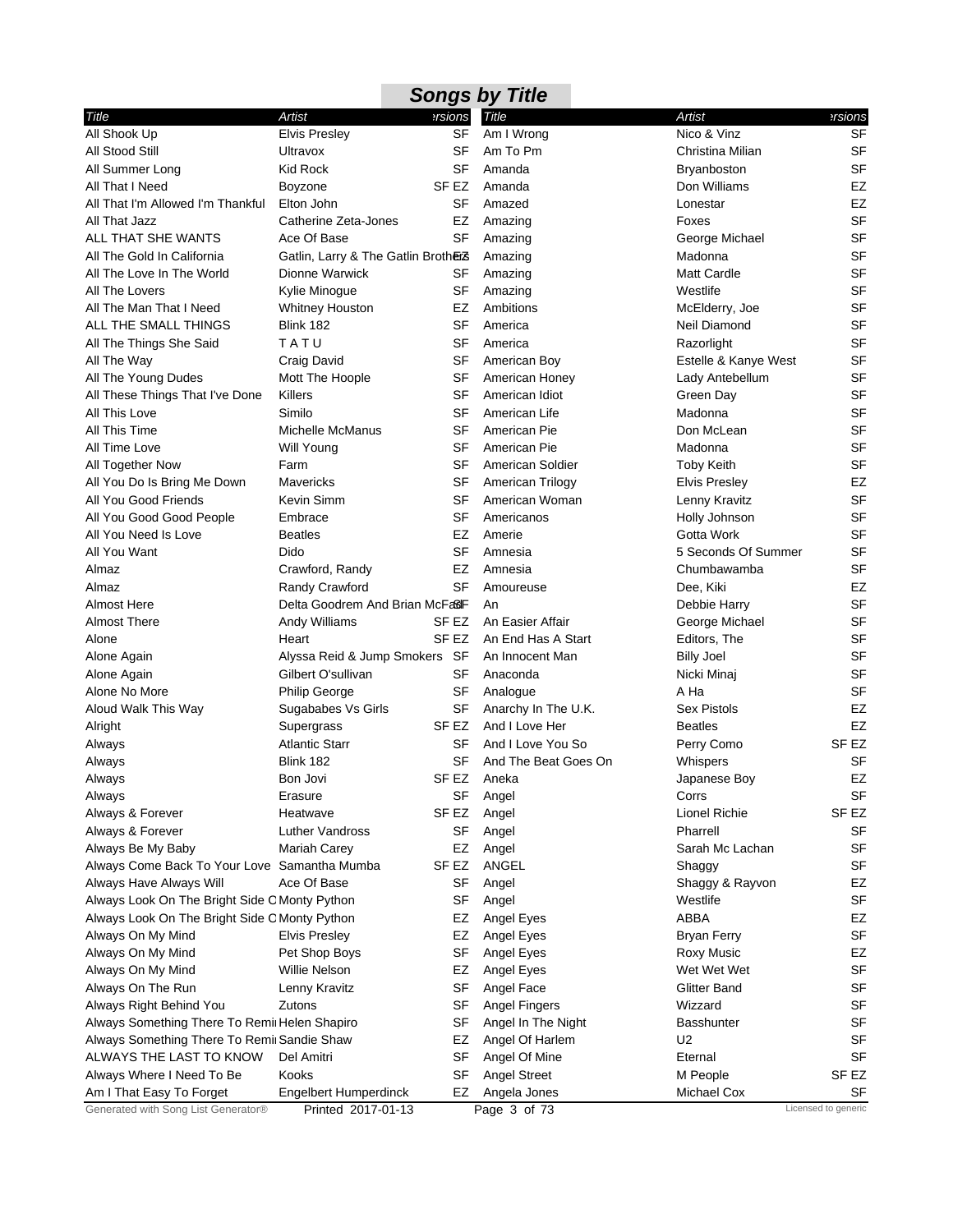|                                     |                                    |                  | <b>Songs by Title</b>                     |                                         |                     |
|-------------------------------------|------------------------------------|------------------|-------------------------------------------|-----------------------------------------|---------------------|
| Title                               | Artist                             | ersions          | <b>Title</b>                              | Artist                                  | ersions             |
| Angelia                             | <b>Richard Marx</b>                | SF               | Are You Lonesome Tonight                  | <b>Elvis Presley</b>                    | SF <sub>EZ</sub>    |
| Angelo                              | Brotherhood Of Man                 | <b>SF</b>        | Are You Ready For Love                    | Elton John                              | <b>SF</b>           |
| Angels                              | Robbie Williams                    | SF <sub>EZ</sub> | ARE YOU STILL HAVING FUN                  | Eagle Eye Cherry                        | <b>SF</b>           |
| Angels Brought Me Here              | Guy Sebastian                      | EZ               | Are You With Me                           | Lost Frequencies                        | <b>SF</b>           |
| Angels On My Side                   | <b>Rick Astley</b>                 | SF               | Arms Around The World                     | Louise                                  | <b>SF</b>           |
| Angels Wings                        | Westlife                           | SF               | Arms Of Mary                              | <b>Sutherland Brothers &amp; Quiver</b> | EZ                  |
| Angie                               | <b>Rolling Stones</b>              | EZ               | Army                                      | <b>Ellie Goulding</b>                   | <b>SF</b>           |
| Angie Baby                          | Helen Reddy                        | SF               | Army Of Lovers                            | Lee Ryan                                | <b>SF</b>           |
| Animal                              | Conor Maynard Feat. Wiley          | SF               | Army Of Two                               | <b>Olly Murs</b>                        | <b>SF</b>           |
| Animal Song                         | Savage Garden                      | <b>SF</b>        | AROUND THE WORLD                          | ATC                                     | <b>SF</b>           |
| <b>Animal Style</b>                 | <b>Biffy Clyro</b>                 | SF               | <b>AROUND THE WORLD</b>                   | Aqua                                    | <b>SF</b>           |
| Annie I'm Not Your Daddy            | Kid Creole & The Coconuts          | SF               | Around The World                          | East 17                                 | <b>SF</b>           |
| Annie's Song                        | Denver, John                       | EZ               | Around The World                          | <b>Frank Sinatra</b>                    | EZ                  |
| Annie's Song                        | John Denver                        | SF               | Around The World                          | Natalie La Rose Ft Fetty Wap            | <b>SF</b>           |
| Another Brick In The Wall           | Pink Floyd                         | <b>SF</b>        | Around The World                          | Ronnie Hilton                           | <b>SF</b>           |
| <b>Another Day</b>                  | Lemar                              | SF               | Art Of Letting Go                         | Mariah Carey                            | <b>SF</b>           |
| ANOTHER DAY IN PARADISE             | <b>Brandy</b>                      | SF               | <b>Artic Monkeys</b>                      | <b>Brainstorm</b>                       | <b>SF</b>           |
| Another Day In Paradise             | <b>Phil Collins</b>                | EZ               | As                                        | George Michael & Mary J Blige SF        |                     |
| Another Love                        | <b>Tom Odell</b>                   | SF               | As Long As He Needs Me                    | <b>Shirley Bassey</b>                   | SF                  |
| Another Place To Fall               | <b>Kt Tunstall</b>                 | SF               | As Long As You Love Me                    |                                         | <b>SF</b>           |
| Another Rock & Roll Christmas       | <b>Gary Glitter</b>                | SF               | As Long As You Love Me                    | <b>Backstreet Boys</b>                  | EZ                  |
|                                     |                                    | <b>SF</b>        | As Usual                                  | Backstreet Boys, The                    | <b>SF</b>           |
| Another Sad Love Song               | Toni Braxton                       |                  | Ashes                                     | <b>Brenda Lee</b>                       | <b>SF</b>           |
| Another Way To Die                  | Alicia Keys                        | SF               |                                           | Embrace                                 | <b>SF</b>           |
| Another Way To Die                  | Disturbed                          | SF               | Ashes To Ashes                            | David Bowie                             |                     |
| Answer Me                           | Frankie Lane                       | <b>SF</b>        | Ass Like That                             | Eminem                                  | <b>SF</b>           |
| Ant Music                           | Adam & The Ants                    | SF EZ            | At My Most Beautiful                      | R.E.M                                   | <b>SF</b>           |
| Anthem                              | Perry And Filo Ft. Eric Lumiere SF |                  | At The Club                               | <b>Drifters</b>                         | <b>SF</b>           |
| Anthemic                            | Magnetic Man & P Money             | SF               | At The Hop                                | Danny & The Juniors                     | SF <sub>EZ</sub>    |
| Any Dream Will Do                   | Jason Donovan                      | EZ               | At This Time Of Year                      | Phillips, Craig                         | EZ                  |
| Anymore                             | Melanie C                          | <b>SF</b>        | Athlete                                   | Hurricane                               | <b>SF</b>           |
| Anyone Of Us                        | <b>Gareth Gates</b>                | <b>SF</b>        | Atlas                                     | Coldplay                                | <b>SF</b>           |
| Anyone Who Had A Heart              | Black, Cilla                       | EZ               | Atomic                                    | <b>Blondie</b>                          | <b>SF</b>           |
| Anyone Who Had A Heart              | Cilla Black                        | <b>SF</b>        | <b>Attracting Flies</b>                   | Aluna George                            | <b>SF</b>           |
| Anything                            | 3T                                 | SF               | <b>AUBERGE</b>                            | Chris Rea                               | <b>SF</b>           |
| Anything                            | Alecia Keys Doesn't Mean           | SF               | Auld Lang Syne                            | Traditional                             | <b>SF</b>           |
| Anything                            | <b>Culture Beat</b>                | SF               | Auld Lang Syne (& New Year Cour Christmas |                                         | EZ                  |
| Anything Could Happen               | Ellie Goulding                     | <b>SF</b>        | <b>Auld Wives</b>                         | Bear's Den                              | <b>SF</b>           |
| Anything For You                    | Backstreet Boys, The               | EZ               | Automatic                                 | <b>Pointer Sisters</b>                  | SF <sub>EZ</sub>    |
| Anything Is Possible                | Will Young                         | SF               | Automatic                                 | Sarah Whatmore                          | SF                  |
| Anytime Anyplace                    | Janet Jackson                      | EZ               | Automatic High                            | S Club Juniors                          | <b>SF</b>           |
| Anytime You Need A Friend           | Mariah Carey                       | EZ               | Autumn Almanac                            | Kinks                                   | SF                  |
| Anyway (Clean Version)              | Cee Lo Green                       | SF               | Avalon                                    | <b>Bryan Ferry</b>                      | EZ                  |
| Anywhere For You                    | Backstreet Boys, The               | EZ               | Avalon                                    | <b>Roxy Music</b>                       | SF                  |
| Anywhere For You                    | John Martin                        | SF               | Avenging Angels                           | Space                                   | <b>SF</b>           |
| Anywhere In The World               | Mark Ronson And Katy B (Lond&F     |                  | Avenues & Alleyways                       | <b>Tony Christie</b>                    | SF EZ               |
| Anywhere Is                         | Enya                               | SF               | Avicii & Salem Al Fakir                   | Silhouettes                             | SF                  |
| Anywhere You Want To Go             | Santana                            | SF               | Avril Lavigne                             | Girlfriend                              | <b>SF</b>           |
| Aplin Home                          | Gabrielle                          | <b>SF</b>        | Ay Ay Ay Ay Moosie                        | Modern Romance                          | SF                  |
| Applause                            | Lady Gaga                          | SF               | Ayo                                       | Chris Brown & Tyga                      | SF                  |
| APunk                               | Vampire Weekend                    | SF               | B.O.B                                     | So Good                                 | SF                  |
| Arabella                            | <b>Arctic Monkeys</b>              | SF               | Babe                                      | Gloriatake That                         | SF                  |
| <b>Arcade Fire</b>                  | No Cars Go                         | <b>SF</b>        | <b>Babe</b>                               | Styx                                    | SF EZ               |
| <b>Arctic Monkeys</b>               | R U Mine                           | <b>SF</b>        | Babel                                     | Mumford And Sons                        | SF                  |
| Are Friends Electric                | <b>Tubeway Army</b>                | <b>SF</b>        | Babooshka                                 | Kate Bush                               | <b>SF</b>           |
| Are You Gonna Be My Girl            | Jet                                | SF               | Baby                                      | Justin Bieber                           | <b>SF</b>           |
| Are You Gonna Go My Way             | Tom Jones And Robbie WilliamSF     |                  | <b>BABY BABY</b>                          | Amy Grant                               | <b>SF</b>           |
| Generated with Song List Generator® | Printed 2017-01-13                 |                  | Page 4 of 73                              |                                         | Licensed to generic |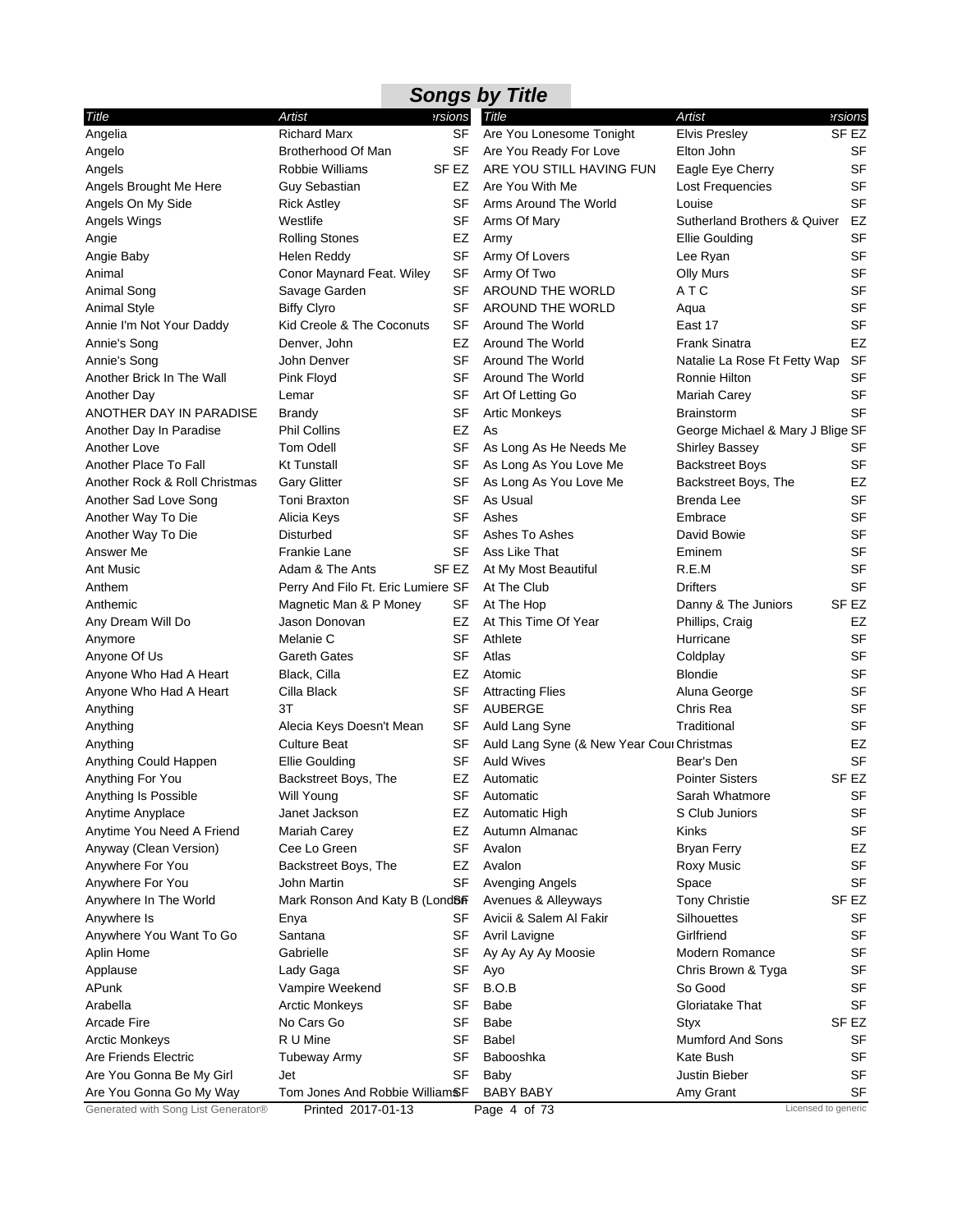|                                            |                                            |                | <b>Songs by Title</b>               |                                    |                  |
|--------------------------------------------|--------------------------------------------|----------------|-------------------------------------|------------------------------------|------------------|
| Title                                      | Artist                                     | <b>ersions</b> | Title                               | Artist                             | ersions          |
| <b>Baby Boy</b>                            | Beyonce With Sean Paul                     | <b>SF</b>      | <b>BAG IT UP</b>                    | Geri Halliwell                     | <b>SF</b>        |
| Baby Boy                                   | <b>Big Brovaz</b>                          | SF             | <b>Baggy Trousers</b>               | Madness                            | SF EZ            |
| Baby Can I Hold You Tonight                | Boyzone                                    | SF             | <b>Bailamos</b>                     | Enrique Iglesias                   | <b>SF</b>        |
| Baby Come Back                             | Equals, The                                | EZ             | Bailando                            | Enrique Iglesias & Sean Paul & SHE |                  |
| Baby Come Back                             | Pato Banton                                | SF             | <b>Baker Street</b>                 | Gerry Rafferty                     | SF               |
| Baby Come Over                             | Samantha Mumba                             | SF EZ          | <b>Baker Street</b>                 | Rafferty, Gerry                    | EZ               |
| Baby Come To Me                            | James Ingram & Patti Austin                | SF             | <b>Ball Of Confusion</b>            | Temptations                        | EZ               |
| Baby Don't Change Your Mind                | Gladys Knight & The Pips                   | SF             | Ballad Of Barry And Freda           | Victoria Wood                      | <b>SF</b>        |
| Baby Don't Lie                             | Gwen Stefani                               | SF             | <b>Ballad Of Bonni</b>              | Georgie Fame & The Blue Flam&F     |                  |
| <b>Baby Fratelli</b>                       | <b>Fratellis</b>                           | SF             | <b>Ballad Of Chasey Lain</b>        | <b>Bloodhound Gang</b>             | <b>SF</b>        |
| <b>Baby Grand</b>                          | <b>Billy Joel And Ray Charles</b>          | SF             | <b>BALLAD OF DAVY CROCKETT</b>      | Tennessee Ernie Ford               | <b>SF</b>        |
| Baby I Don't Care                          | Jennifer Ellison                           | SF             | Ballad Of John & Yoko               | <b>Beatles</b>                     | EZ               |
| Baby I Love You                            | Jennifer Lopez                             | SF             | Ballad Of John And Yoko             | John Lennon                        | <b>SF</b>        |
| Baby I Love You                            | Ramones                                    | SF             | Ballad Of Lucy Jordan               | Marianne Faithfull                 | <b>SF</b>        |
| Baby I Love Your Way                       | <b>Big Mountain</b>                        | EZ             | Ballad Of Paul K                    | <b>McFly</b>                       | <b>SF</b>        |
| Baby I Love Your Way                       | Will To Power                              | SF             | <b>Ballad Of Tom Jones</b>          | Space & Cerys Of Catatonia         | <b>SF</b>        |
| Baby It's Cold Outside                     | T. Jones & C. Matthews                     | SF             | <b>Ballerina Girl</b>               | Lionel Ritchie                     | <b>SF</b>        |
| Baby It's You                              | Jo Jo                                      | SF             | <b>Ballroom Blitz</b>               | Sweet                              | SF <sub>EZ</sub> |
| Baby Love                                  | Diana Ross                                 | EZ             | <b>BANANA BOAT SONG</b>             | Harry Belafonte                    | SF               |
| Baby Now That I've Found You               | Foundations, The                           | EZ             | <b>Banana Splits</b>                | <b>Dickies</b>                     | SF               |
| Baby Now That I've Found You               | Lauren Waterworth                          | SF             | Bananza (Belly Dancer)              | Akon                               | <b>SF</b>        |
| Baby One More Time                         | <b>Britney Spears</b>                      | SF             | Band On The Run                     | Paul McCartney                     | <b>SF</b>        |
| Baby Please Don't Go                       | Them                                       | SF             | <b>BandSpace Between</b>            | Dave Matthews                      | <b>SF</b>        |
| Baby, Now That I've Found You              | Foundations                                | SF             | Bang Bang                           | Jessie J & Ariana Grande & Nic&FI  |                  |
| <b>Babylon</b>                             | David Gray                                 | SF EZ          | Bang Bang                           | Will.I.Am                          | SF               |
| <b>Back For Good</b>                       | <b>Take That</b>                           | SF EZ          | Bang Bang Bang                      | Mark Ronson And The Busines SF     |                  |
| <b>Back Here</b>                           | <b>BBMak</b>                               | EZ             | Bang Bang My Baby Shot Me Dow Cher  |                                    | SF               |
| Back In Baby's Arms                        | Patsy Cline                                | SF             | Bang My Head                        | David Guetta & Sia & Fetty WapSF   |                  |
| Back In The USSR                           | <b>Beatles</b>                             | SF             | Banks Of The Ohio                   | Olivia Newton John                 | SF EZ            |
| Back In The U.S.S.R.                       | <b>Beatles</b>                             | EZ             | <b>Banner Man</b>                   | <b>Blue Mink</b>                   | SF               |
| Back In The UK                             | Scooter                                    | SF             | <b>Barbados</b>                     | <b>Typically Tropical</b>          | SF EZ            |
| Back Of The Van                            | LADYHAWKE                                  | SF             | Barbara Ann                         | Beach Boys                         | SF               |
| <b>Back To Black</b>                       | Amy Winehouse                              | SF             | Barbara Ann                         | Beach Boys, The                    | EZ               |
| Back To Life                               | Soul II Soul                               | SF             | <b>Barbie Girl</b>                  | Aqua                               | <b>SF</b>        |
| Back To You                                | Bryan Adams                                | SF             | Barbie Girl (Duet Version)          | Aqua                               | EZ               |
| Back Together Again                        | Roberta Flack & Donny Hatherw&Fy           |                | Barbie Girl (Female Version)        | Aqua                               | EZ               |
| Backstrokin'                               | Fatback Band                               | SF             | Barcelona                           | Freddie Mercury & Montserrat Carb  |                  |
| <b>Bad Ass Strippa</b>                     | Jentina                                    |                | SF Barefootin'                      | Parker, Robert                     | EZ               |
| <b>Bad Babysitter</b>                      | <b>Princess Superstar</b>                  | SF             | Barlow, Gary & The Commonwealt Sing |                                    | <b>SF</b>        |
| Bad Bad Boy                                | Nazareth                                   | SF             | <b>Basket Case</b>                  | Green Day                          | SF               |
| <b>Bad Blood</b>                           | <b>Bastille</b>                            | SF             | Bass Down Low (Clean)               | Dev Ft The Cataracs                | SF               |
| <b>Bad Blood</b>                           | Swift, Taylor                              | SF             | Bat Out Of Hell                     | Meatloaf                           | EZ               |
| <b>Bad Boys</b>                            | Alexandra Burke Feat. Flo-RidaSF           |                | Battle Of New Orleans, The          | Horton, Johnny                     | EZ               |
| Bad Boys                                   | Wham                                       | SF             | Battle Of Who Could Care Less       | Ben Folds Five                     | <b>SF</b>        |
| Bad Case Of Lovin' You                     | <b>Robert Palmer</b>                       | EZ             | Battlefield                         | Sparks, Jordin                     | <b>SF</b>        |
| Bad Case Of Loving You                     | <b>Robert Palmer</b>                       | SF             | Be A Boy                            | Robbie Williams                    | SF               |
| Bad Day                                    | Daniel Powter                              | SF             | Be Alone No More                    | Another Level                      | <b>SF</b>        |
| <b>Bad Dream</b>                           | Keane                                      | SF             | Be Bop A Lula                       | Gene Vincent & His Blue Caps SF    |                  |
| <b>Bad Girl</b>                            | Madonna                                    | EZ             | <b>Be Careful</b>                   | Sparkle Feat. R. Kelly             | SF               |
| <b>Bad Medicine</b>                        | Bon Jovi                                   |                | Be Mine                             |                                    | SF               |
|                                            |                                            | EZ             |                                     | Robyn                              | <b>SF</b>        |
| <b>Bad Moon Rising</b>                     | Creedence Clearwater Revi& FEZ             |                | Be Right There                      | Diplo & Sleepy Tom                 |                  |
| Bad Old Man                                | Babybird                                   | SF             | Be The One                          | <b>Ting Tings</b>                  | SF               |
| <b>Bad Romance</b>                         | Lady Gaga                                  | SF             | Be With You                         | Atomic Kitten                      | SF               |
| Bad To Me                                  | Billy J Kramer & The Dakotas               | SF             | Beach Baby                          | <b>First Class</b>                 | <b>SF</b>        |
| <b>BAD TO THE BONE</b><br><b>BAD TOUCH</b> | George Thorogood<br><b>Bloodhound Gang</b> | SF<br>SF       | <b>Beasts</b><br>Beat Again         | Slow Moving Millie<br><b>JLS</b>   | <b>SF</b><br>SF  |
|                                            |                                            |                |                                     |                                    |                  |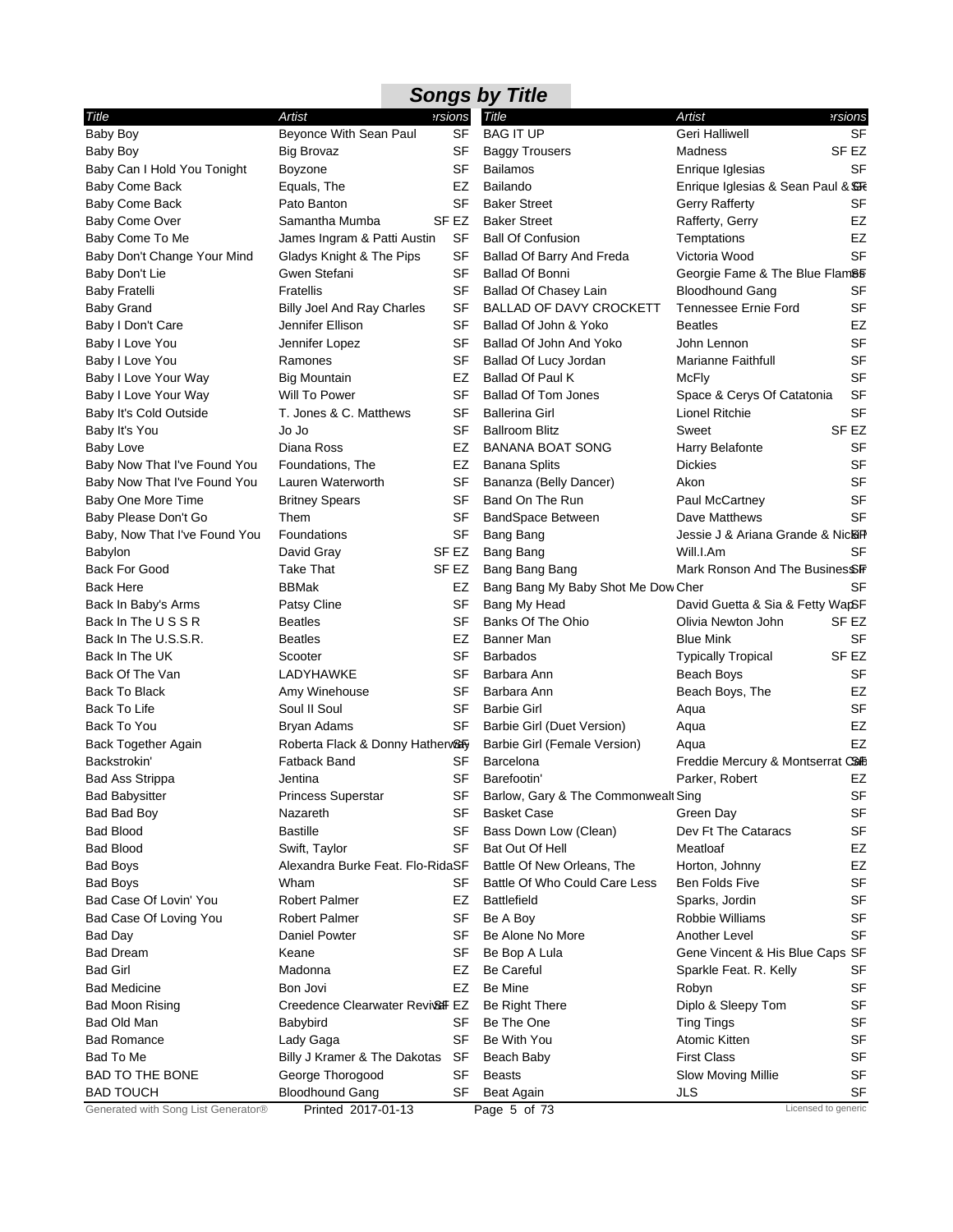|                                     |                                     |           | <b>Songs by Title</b>         |                                 |                     |
|-------------------------------------|-------------------------------------|-----------|-------------------------------|---------------------------------|---------------------|
| Title                               | Artist                              | ersions   | <b>Title</b>                  | Artist                          | ersions             |
| Beat Goes On                        | <b>Britney Spears</b>               | SF        | <b>Belfast</b>                | Boney M                         | SF                  |
| Beat It                             | Michael Jackson                     | SF        | <b>Belfast Child</b>          | Simple Mind                     | <b>SF</b>           |
| <b>Beat The Clock</b>               | Sparks                              | SF        | <b>Believe</b>                | Elton John                      | SF                  |
| <b>Beating Heart</b>                | Ellie Goulding                      | SF        | <b>Believe</b>                | <b>Mumford And Sons</b>         | <b>SF</b>           |
| <b>Beautiful</b>                    | Akon Feat. Kardinal Offishall & Sol |           | <b>BELLA ITALIA</b>           | Engelbert Humperdinck           | SF                  |
| <b>Beautiful</b>                    | Christina Aguilera                  | SF        | <b>Ben</b>                    | Michael Jackson                 | EZ                  |
| Beautiful Cause You Love Me         | Girls Aloud                         | <b>SF</b> | Bend It                       | Dave Dee Dozy Beaky Mick & TSGF |                     |
| <b>Beautiful Day</b>                | Lee DeWyze                          | SF        | Bend Me Shape Me              | Amen Corner                     | SF <sub>EZ</sub>    |
| <b>Beautiful Day</b>                | <b>Three Colors Red</b>             | SF        | <b>Beneath Your Beautiful</b> | Labrinth Feat. Emeli Sande      | SF                  |
| <b>Beautiful Day</b>                | U <sub>2</sub>                      | SF EZ     | Benny & The Jets              | Elton John                      | EZ                  |
| <b>Beautiful Dreamer</b>            | Traditional                         | EZ        | <b>Bent</b>                   | Matchbox 20                     | EZ                  |
| <b>BEAUTIFUL INSIDE</b>             | Louise                              | SF        | Berzerk (Clean)               | Eminem                          | <b>SF</b>           |
| <b>Beautiful Life</b>               | Ace Of Base                         | SF        | Best Damn Night               | Six D                           | SF                  |
| <b>Beautiful Life</b>               | Union J                             | SF        | Best Day Of My Life           | <b>American Authors</b>         | <b>SF</b>           |
| <b>Beautiful Ones</b>               | Suede                               | <b>SF</b> | <b>Best Fake Smile</b>        | James Bay                       | <b>SF</b>           |
| <b>Beautiful People</b>             | Chris Brown Feat. Benny BenasSF     |           | Best Is Yet To Come           | Luv Bug                         | <b>SF</b>           |
| <b>Beautiful Soul</b>               | Jesse McCartney                     | SF        | Best Of Both Worlds           | Midnight Oil                    | <b>SF</b>           |
| <b>Beautiful Stranger</b>           | Madonna                             | SF        | Best Of Me                    | Bryan Adams                     | <b>SF</b>           |
| <b>Beautiful Sunday</b>             | Daniel Boone                        | SF        | Best Of My Love               | Emotions                        | SF                  |
| Beauty On The Fire                  | Natalie Imbruglia                   | SF        | Best Of You                   | Foo Fighters                    | SF                  |
| <b>Beauty School Dropout</b>        | Avalon, Frankie                     | EZ        | <b>Best Song Ever</b>         | One Direction                   | <b>SF</b>           |
| Be-Bop-A-Lula                       | Gene Vincent                        | EZ        | <b>BEST THING</b>             | Filter                          | <b>SF</b>           |
| <b>Because</b>                      | Dave Clark Five                     | SF        | Best Thing I Never Had        | <b>Beyonce</b>                  | <b>SF</b>           |
| Because I Got High                  | Afroman                             | SF        | Best Things In Lfe Are Free   | Janet Jackson And L Vandross SF |                     |
| Because I Want You                  | Placebo                             | SF        | <b>Bette Davis Eyes</b>       | Carnes, Kim                     | EZ                  |
| Because Of You                      | 98 Degrees                          | <b>SF</b> | <b>Bette Davis Eyes</b>       | <b>Kim Carnes</b>               | SF                  |
| Because Of You                      | Kelly Clarkson                      | SF        | <b>Better Best Forgotton</b>  | <b>Steps</b>                    | <b>SF</b>           |
| Because The Night                   | Patti Smith                         | SF        | Better Day                    | Ocean Colour Scene              | <b>SF</b>           |
| Because We Want To                  | <b>Billie</b>                       | SF        | Better In Time                | Leona Lewis                     | <b>SF</b>           |
| Because You Loved Me                | Celine Dion                         | EZ        | <b>Better Man</b>             | Robbie Williams                 | SF <sub>EZ</sub>    |
| <b>Bed Of Roses</b>                 | Bon Jovi                            | SF EZ     | <b>Better Off Alone</b>       | Alice Deejay                    | SF                  |
| <b>Bedrock</b>                      | Young Money & Lloyd                 | SF        | Better The Devil You Know     | Kylie Minogue                   | SF EZ               |
| Beds Are Burning                    | Midnight Oil                        | SF        | Better The Devil You Know     | <b>Steps</b>                    | SF EZ               |
| Bedshaped                           | Keane                               | <b>SF</b> | Better When I'm Dancin'       | Meghan Trainor                  | <b>SF</b>           |
| <b>Bedtime Story</b>                | Madonna                             | EZ        | <b>Beutiful Boy</b>           | John Lennon                     | <b>SF</b>           |
| <b>Been Caught Stealing</b>         | Jane's Addiction                    | SF        | Beware Of The Dog             | Jamelia                         | SF                  |
| Beep                                | Pussycat Dolls Feat Will.I.Am SF    |           | <b>Beyonce</b>                | Green Light (Freemasons Remi&F  |                     |
| Beetle Bum                          | Blur                                |           | EZ Beyond The Sea             | <b>Bobby Darin</b>              | SF <sub>F7</sub>    |
| Beetlebum                           | Blur                                | SF        | Beyond The Sea                | Robbie Williams                 | EZ                  |
| Before                              | Pet Shop Boys                       | SF        | <b>Biblical</b>               | <b>Biffy Clyro</b>              | SF                  |
| <b>Before I Fall To Pieces</b>      | Razorlight                          | SF        | <b>Big Area</b>               | Then Jerico                     | SF                  |
| BEFORE YOU LOVE ME                  | Alsou                               | SF        | Big Bad John                  | Jimmy Dean                      | SF                  |
| Beggin'                             | Madcon                              | SF        | Big Big World                 | Amelia                          | <b>SF</b>           |
| Begin The Beguine                   | Enrique Iglesias                    | EZ        | <b>BIG DEAL</b>               | Leann Rimes                     | <b>SF</b>           |
| Begin The Beguine                   | <b>Johnny Mathis</b>                | SF        | Big Fun                       | Gap Band                        | SF                  |
| Beginning Of The Twist              | Futureheads                         | SF        | Big Girl (You Are Beautiful)  | Mika                            | <b>SF</b>           |
| <b>Behind A Painted Smile</b>       | <b>Isley Brothers</b>               | SF        | Big Hoops (Bigger The Better) | <b>Nelly Furtado</b>            | <b>SF</b>           |
| <b>Behind Blue Eyes</b>             | Limp Bizkit                         | SF EZ     | Big Hunk O'Love               | <b>Elvis Presley</b>            | SF                  |
| <b>Behind Closed Doors</b>          | Andre, Peter                        | SF        | Big In Japan                  | Alphaville                      | SF                  |
| <b>Behind Closed Doors</b>          | Charlie Rich                        | SF EZ     | <b>Big Love</b>               | Fleetwood Mac                   | <b>SF</b>           |
| <b>Behind The Groove</b>            | Teena Marie                         | SF        | Big Man                       | <b>Four Preps</b>               | <b>SF</b>           |
| <b>Behind The Mask</b>              | <b>Eric Clapton</b>                 | SF        | Big Me                        | Foo Fighters, The               | <b>SF</b>           |
| <b>Behind These Hazel Eyes</b>      | Kelly Clarkson                      | SF        | <b>Big Mistake</b>            | Natalie Imbruglia               | <b>SF</b>           |
| Being Nobody                        | Richard X Vs L                      | SF        | <b>Big River</b>              | Jimmy Nail                      | <b>SF</b>           |
| Being With You                      | Smokey Robinson                     | SF EZ     | <b>Big River</b>              | Johnny Cash                     | <b>SF</b>           |
| <b>Beleive</b>                      | Cher                                | SF        | <b>Big Seven</b>              | Judge Dread                     | SF                  |
| Generated with Song List Generator® | Printed 2017-01-13                  |           | Page 6 of 73                  |                                 | Licensed to generic |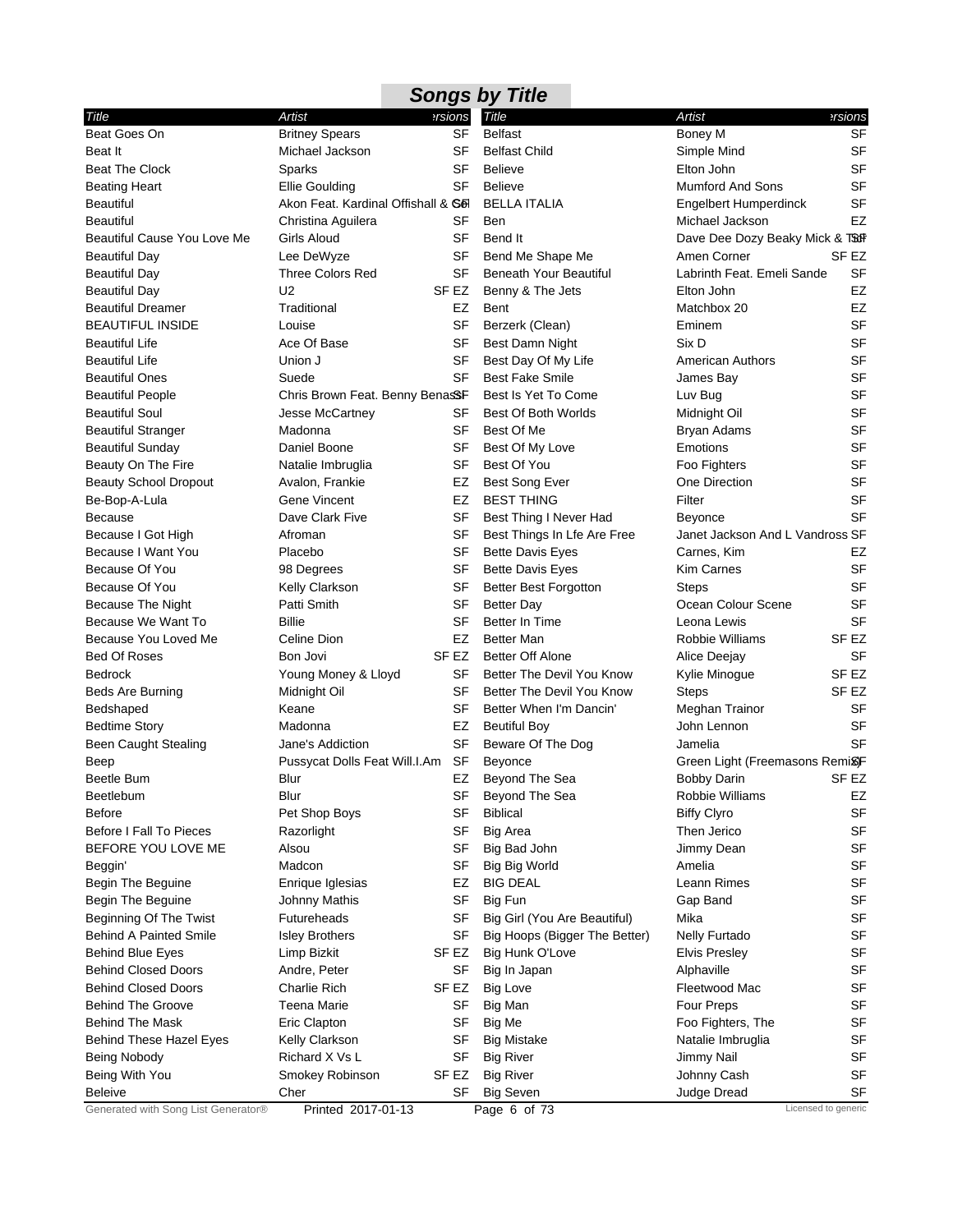## *Songs by Title*

t,

| Title                               | <b>Artist</b>                   | ersions          | Title                                              | Artist                            | ersions             |
|-------------------------------------|---------------------------------|------------------|----------------------------------------------------|-----------------------------------|---------------------|
| <b>Big Spender</b>                  | <b>Shirley Bassey</b>           | SF <sub>EZ</sub> | <b>Block Buster</b>                                | Sweet                             | SF                  |
| Big Sur                             | Thrills                         | SF               | <b>Blockbuster</b>                                 | Sweet                             | EZ                  |
| <b>Big Yellow Taxi</b>              | Amy Grant                       | SF EZ            | <b>Bloodstream</b>                                 | Ed Sheeran & Rudimental           | <b>SF</b>           |
| <b>Big Yellow Taxi</b>              | <b>Counting Crows</b>           | SF               | Blow Me (One Last Kiss) (Clean V <sub>'</sub> Pink |                                   | <b>SF</b>           |
| <b>Billie Jean</b>                  | Michael Jackson                 | SF <sub>EZ</sub> | Blow Your Mind (Mwah)                              | Dua Lipa                          | <b>SF</b>           |
| <b>Billion Lights</b>               | JLS                             | SF               | Blowing Me Up (With Her Spice)                     | Jc Chasez                         | <b>SF</b>           |
| <b>Billionaire</b>                  | McCoy, Travis Ft Bruno Mars     | <b>SF</b>        | Blue                                               | Leann Rimes                       | <b>SF</b>           |
| <b>Bills</b>                        | Lunchmoney Lewis                | SF               | Blue (Da Ba Dee)                                   | Eiffel '65                        | <b>SF</b>           |
| <b>Bills Bills Bills</b>            | Destiny's Child                 | <b>SF</b>        | <b>Blue Angel</b>                                  | Roy Orbison                       | EZ                  |
| Bills, Bills, Bills                 | Destiny's Child                 | EZ               | <b>Blue Eyes</b>                                   | Elton John                        | EZ                  |
| Billy Don't Be A Hero               | Paper Lace                      | SF               | Blue Eyes Crying In The Rain                       | Willie Nelson                     | EZ                  |
| Biology                             | <b>Girls Aloud</b>              | SF               | Blue Jeans (Clean)                                 | Lana Del Rey                      | <b>SF</b>           |
| Bird On A Wire                      | Leonard Cohen                   | EZ               | <b>Blue Monday</b>                                 | New Order                         | <b>SF</b>           |
| Birthday                            | <b>Katy Perry</b>               | SF               | <b>Blue Moon</b>                                   | Marcels                           | SF EZ               |
| <b>Birthday Sex</b>                 | Jeremih                         | SF               | Blue Moon Of Kentucky                              | <b>Elvis Presley</b>              | EZ                  |
| Bitch                               | <b>Meredith Brooks</b>          | EZ               | <b>Blue Orchid</b>                                 | <b>White Stripes</b>              | <b>SF</b>           |
| <b>Bits &amp; Pieces</b>            | Dave Clark Five                 | SF               | <b>Blue Sky Mine</b>                               | Midnight Oil                      | <b>SF</b>           |
| <b>Bitter End</b>                   | Placebo                         | SF               | <b>Blue Suede Shoes</b>                            | <b>Elvis Presley</b>              | EZ                  |
| <b>Bitter Sweet Symphony</b>        | Verve                           | EZ               | <b>Blue Velvet</b>                                 | <b>Bobby Vincent</b>              | <b>SF</b>           |
| Black & Gold                        | Sparro, Sam                     | <b>SF</b>        | <b>Blue Velvet</b>                                 | Vinton, Bobby                     | EZ                  |
| Black & Yellow (Clean)              | <b>Wiz Khalif</b>               | SF               | <b>Blueberry Hill</b>                              | <b>Fats Domino</b>                | SF <sub>EZ</sub>    |
| <b>Black And Blue</b>               | Paloma Faith                    | <b>SF</b>        | <b>Blues Power</b>                                 | Eric Clapton                      | <b>SF</b>           |
| <b>Black And White Town</b>         | Doves                           | SF               | <b>Blurred Lines</b>                               | Pharrell Robin Thicke Ft T.I.     | <b>SF</b>           |
| <b>Black Betty</b>                  | Ram Jam Band                    | <b>SF</b>        | <b>Bo\$\$</b>                                      | Fifth Harmony                     | <b>SF</b>           |
| <b>Black Cat</b>                    | Janet Jackson                   | SF               | Boat That I Row                                    | Lulu                              | <b>SF</b>           |
| <b>Black Chandelier</b>             | <b>Biffy Clyro</b>              | SF               | Bobby's Girl                                       | Blane, Marcie                     | EZ                  |
| <b>Black Coffee</b>                 | <b>All Saints</b>               | SF EZ            | Bobby's Girl                                       | Susan Maughn                      | <b>SF</b>           |
| <b>Black Eyed Boy</b>               | Texas                           | SF               | <b>Bodies</b>                                      | <b>Robbie Williams</b>            | <b>SF</b>           |
| <b>Black Eyed Peas</b>              | Boom Boom Pow                   | SF               | Body And Soul                                      | Anita Baker                       | <b>SF</b>           |
| <b>Black Hole Sun</b>               | Soundgarden                     | SF               | <b>Body Groove</b>                                 | Architects                        | EZ                  |
| Black Horse & The Cherry Tree       | <b>Kt Tunstall</b>              | SF               | Body On Me                                         | Rita Ora Ft Chris Brown           | <b>SF</b>           |
| <b>Black Is Black</b>               | Los Bravos                      | SF               | <b>Body Say</b>                                    | Demi Lovato                       | <b>SF</b>           |
| <b>Black Magic</b>                  | Little Mix                      | SF               | <b>Body Talk</b>                                   | Foxes                             | <b>SF</b>           |
| <b>Black Magic Woman</b>            | Santana                         | SF               | <b>Body Talk</b>                                   | Imagination                       | <b>SF</b>           |
| <b>Black Night</b>                  | Deep Purple                     | SF EZ            | Bohemian Rhapsody                                  | Queen                             | SF <sub>EZ</sub>    |
| <b>BLACK OR WHITE</b>               | Michael Jackson                 | SF               | Bom Bom                                            | Sam And The Womp                  | <b>SF</b>           |
| <b>Black Velvet</b>                 | <b>Alannah Myles</b>            | SF               | Bomb Diggy                                         | Another Level                     | <b>SF</b>           |
| <b>Black Velveteen</b>              | Lenny Kravitz                   | SF               | Bones                                              | Killers                           | <b>SF</b>           |
| <b>Black Widow</b>                  | Iggy Azalea & Rita Ora          | SF               | <b>Bones</b>                                       | Rebecca Ferguson                  | <b>SF</b>           |
| <b>Blackberry Way</b>               | Move                            | SF EZ            | <b>Bonfire Hearts</b>                              | James Blunt                       | <b>SF</b>           |
| Blackout (Clean)                    | Wretch 32 Feat. Shakka          | SF               | <b>Bonkers</b>                                     | <b>DIZZIE Rascal</b>              | SF                  |
| <b>Blame</b>                        | Calvin Harris & John Newman SF  |                  | BOO                                                | Bless'd                           | <b>SF</b>           |
| Blame It On Me                      | George Ezra                     | SF               | <b>Boogie Nights</b>                               | Heatwave                          | SF EZ               |
| Blame It On The Boogie              | Clock                           | SF               | Boogie Woogie Bugle Boy                            | <b>Bette Midler</b>               | EZ                  |
| Blame It On The Boogie              | Jacksons                        | SF               | Boom Boom Boom                                     | <b>Quthere Brothers</b>           | <b>SF</b>           |
| Blame It On The Weatherman          | <b>Bwitched</b>                 | <b>SF</b>        | Boom Boom Boom Boom                                | Vengaboys                         | <b>SF</b>           |
| <b>Blank Space</b>                  | <b>Taylor Swift</b>             | SF               | Boom Clap                                          | Charli XCX                        | <b>SF</b>           |
| <b>Blanket On The Ground</b>        | <b>Billie Jo Spears</b>         | SF               | <b>Boom Shake</b>                                  | Fresh Prince & Dj Jazzy Jeff      | <b>SF</b>           |
| <b>Blanket On The Ground</b>        | Spears, Billie Jo               | EZ               | Boom, Boom Shake The Room                          | D.J. Jazzy Jeff & Fresh Prince EZ |                     |
| <b>Blaze Of Glory</b>               | Bon Jovi                        | EZ               | <b>Boombastic</b>                                  | Shaggy                            | <b>SF</b>           |
| <b>Blessed</b>                      | Elton John                      | SF               | Boomerang                                          | Nicole Scherzinger                | <b>SF</b>           |
| <b>Blind Faith</b>                  | Chase & Status & Liam Bailey SF |                  | Boot Scootin Boogie                                | Brooks & Dunn                     | EZ                  |
| <b>Blinded By The Light</b>         | <b>Streets</b>                  | SF               | <b>Bootie Call</b>                                 | <b>All Saints</b>                 | <b>SF</b>           |
| Blinded By The Sun                  | Seahorses                       | SF               | <b>Bootylicious</b>                                | Destiny's Child                   | SF EZ               |
| Blink                               | Rosie Ribbons                   | SF               | Bop Bop Baby                                       | Westlife                          | SF                  |
| <b>Blister In The Sun</b>           | <b>Violent Femmes</b>           | SF               | <b>Borderline</b>                                  | Madonna                           | SF EZ               |
| Generated with Song List Generator® | Printed 2017-01-13              |                  | Page 7 of 73                                       |                                   | Licensed to generic |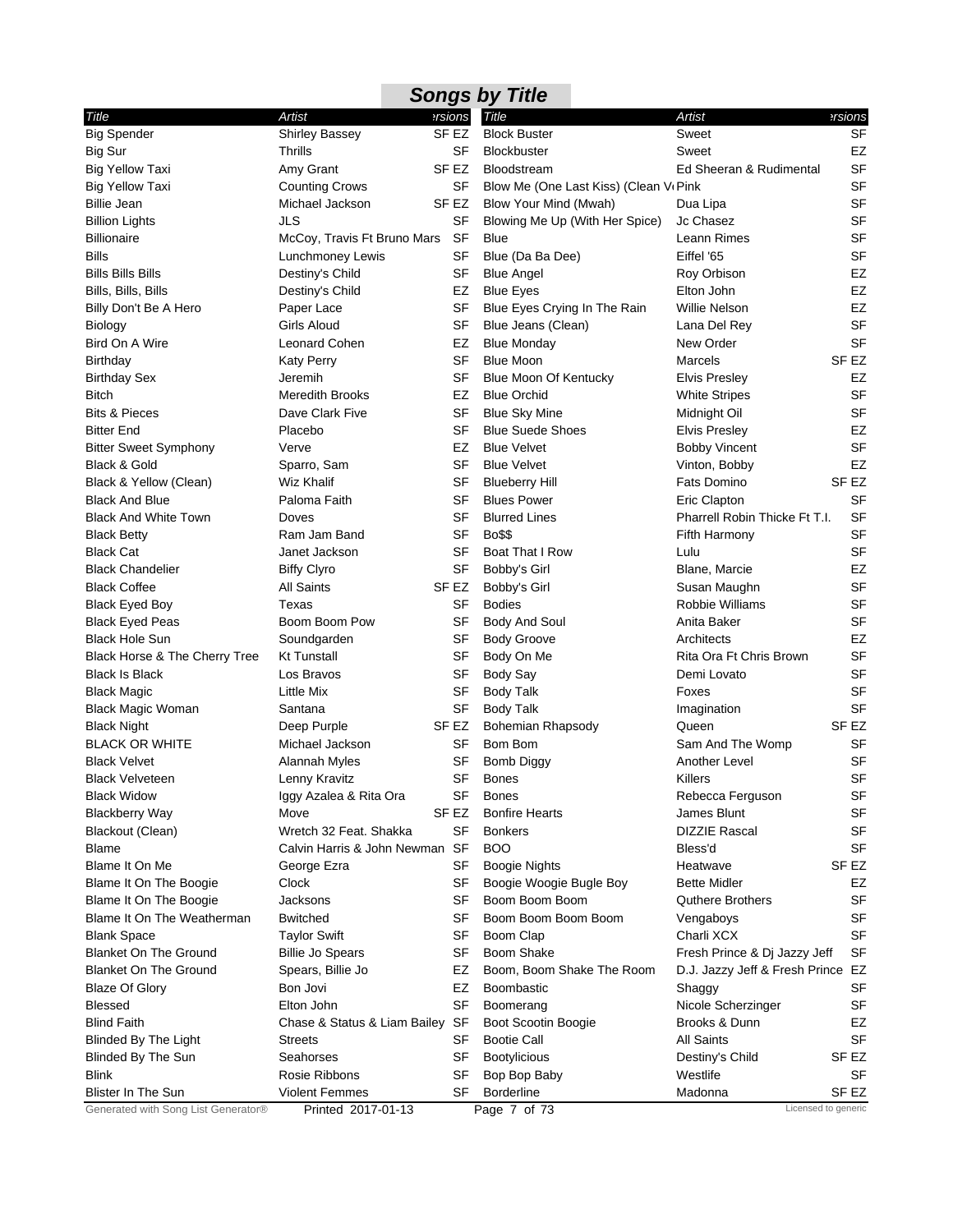|                                                               |                              |           | <b>Songs by Title</b>                       |                                   |                     |
|---------------------------------------------------------------|------------------------------|-----------|---------------------------------------------|-----------------------------------|---------------------|
| Title                                                         | Artist                       | ersions   | Title                                       | Artist                            | ersions?            |
| Bored To Death [SF Karaoke]                                   | Blink 182                    | <b>SF</b> | Breaking Up Is Hard To Do                   | Neil Sedaka                       | SF EZ               |
| Born Again                                                    | Starsailor                   | SF        | <b>BREAKOUT</b>                             | Foo Fighters                      | SF                  |
| Born Free                                                     | <b>Matt Monro</b>            | EZ        | <b>Breakout</b>                             | Swing Out Sister                  | <b>SF</b>           |
| Born In England                                               | XFM                          | SF        | Breakthru                                   | Queen                             | <b>SF</b>           |
| Born In The U.S.A.                                            | <b>Bruce Springsteen</b>     | EZ        | Breath In                                   | Lucie Silvas                      | <b>SF</b>           |
| <b>Born Slippy</b>                                            | Underworld                   | SF        | <b>Breathe</b>                              | Cantrell Blu Ft Sean Paul         | <b>SF</b>           |
| Born This Way                                                 | Lady Gaga                    | <b>SF</b> | <b>Breathe</b>                              | Erasure                           | <b>SF</b>           |
| Born To Be Wild                                               | Steppenwolf                  | SF        | <b>Breathe</b>                              | <b>Faith Hill</b>                 | <b>SF</b>           |
| Born To Die                                                   | Lana Del Rey                 | SF        | <b>Breathe</b>                              | Hill, Faith                       | EZ                  |
| Born To Hand Jive                                             | Sha Na Na                    | EZ        | <b>Breathe</b>                              | Pink Floyd                        | <b>SF</b>           |
| Born To Make You Happy                                        | <b>Britney Spears</b>        | SF        | <b>Breathe</b>                              | Prodigy                           | <b>SF</b>           |
| Born To Try                                                   | Delta Goodrem                | SF        | <b>Breathe Again</b>                        | Toni Braxton                      | <b>SF</b>           |
| Bossa Nova Baby                                               | <b>Elvis Presley</b>         | EZ        | <b>Breathe Easy</b>                         | Blue                              | <b>SF</b>           |
| Bossy                                                         | Kelis                        | SF        | Breathe In Breathe Out                      | <b>Rachel Stevens</b>             | <b>SF</b>           |
| <b>Boulevard Of Broken Dreams</b>                             | Green Day                    | SF        | <b>Breathe Life</b>                         | <b>Jack Garratt</b>               | <b>SF</b>           |
| <b>Bounce</b>                                                 | <b>Calvin Harris</b>         | SF        | <b>Breathe Slow</b>                         | Dixon, Alesha                     | <b>SF</b>           |
| Bow                                                           | Breaking Benjamin I Will Not | SF        | <b>Breathing</b>                            | Jason Derulo                      | <b>SF</b>           |
| Bow Wow (That's My Name)                                      | Lil' Bow Wow                 | EZ        | <b>Breathless</b>                           | Corrs                             | SF EZ               |
| Boxer Beat                                                    | Jo Boxers                    | SF        | <b>Breathless</b>                           | Shayne Ward                       | SF                  |
| Boy (I Need You)                                              | Mariah Carey                 | SF        | <b>Brick By Boring Brick</b>                | Paramore                          | <b>SF</b>           |
| Boy From New York City                                        | Darts                        | SF        | <b>Bridge Over Troubled Water</b>           | <b>Elvis Presley</b>              | <b>SF</b>           |
| Boy From New York City                                        | Manhattan Transfer           | <b>SF</b> | <b>Bridge Over Troubled Water</b>           | Simon & Garfunkel                 | SF EZ               |
| Boy From Nowhere, A                                           | Tom Jones                    | EZ        | <b>Bright Eyes</b>                          | Art Garfunkel                     | <b>SF</b>           |
| <b>Boy Named Sue</b>                                          | Johnny Cash                  | SF        | <b>Bright Idea</b>                          | Orson                             | SF                  |
| Boy Named Sue, A                                              | Johnny Cash                  | EZ        | <b>Bright Lights</b>                        | Tinchy Stryder Ft. Pixie Lott     | <b>SF</b>           |
| Boyfriend                                                     | Alphabeat                    | SF        | Bright Lights, Bigger City                  | Cee Lo Green                      | <b>SF</b>           |
| Boyfriend                                                     | Ashlee Simpson               | SF        | <b>Brimful Of Asha</b>                      | <b>Corner Shop</b>                | EZ                  |
| Boyfriend                                                     | Justin Bieber                | SF        | <b>Brimful Of Asha</b>                      | Cornershop                        | <b>SF</b>           |
| Boys                                                          | <b>Britney Spears</b>        | SF        | Bring It All Back                           | S Club 7                          | <b>SF</b>           |
| Boys And Girls                                                | Pixie Lott                   | SF        | Bring It On Home To Me                      | Animals                           | EZ                  |
| Boys And Girls                                                | Will I Am Feat Pia Mia       | SF        | Bring It On Home To Me                      | Eddie Floyd                       | <b>SF</b>           |
| Boys Are Back In Town                                         | Thin Lizzy                   | SF        | <b>Bring Me Sunshine</b>                    | Morecombe & Wise                  | <b>SF</b>           |
| Boys Are Back In Town, The                                    | Thin Lizzy                   | EZ        | Bring Me To Life                            | Evanesence                        | <b>SF</b>           |
| Boys Cry                                                      | Eden Kane                    | SF        | Bring On The Night                          | The Corrs                         | SF                  |
| Boys Don't Cry                                                | Cure                         | SF        | Bringing On Back The Good Times Love Affair |                                   | SF                  |
| Boys Of Summer                                                | Dj Sammy                     | SF        | <b>Broken</b>                               | <b>Kelly Rowland</b>              | <b>SF</b>           |
| Boys Of Summer                                                | Don Henley                   | SF        | <b>Broken</b>                               | Seether & Amy Lee                 | <b>SF</b>           |
| Boys Will Be Boys                                             | <b>Ordinary Boys</b>         | SF        | <b>Broken Hearted Girl</b>                  | Beyonce                           | SF                  |
| <b>Brand New Key</b>                                          | Melanie                      | SF        | <b>Broken Heels</b>                         | Alexandra Burke                   | SF                  |
| <b>Brand New Me</b>                                           | Alicia Keys                  | SF        | <b>Broken Record</b>                        | B, Katy                           | <b>SF</b>           |
| <b>Brass In Pocket</b>                                        | Pretenders                   | SF EZ     | <b>Broken Silence</b>                       | So Solid Crew                     | SF                  |
| Braveheart                                                    | Neon Jungle                  | SF        | <b>BROKEN STONES</b>                        | Paul Weller                       | SF                  |
| Brazil                                                        | <b>Frank Sinatra</b>         | EZ        | <b>Broken Strings</b>                       | James Morrison Feat. Nelly Furtal |                     |
| Break                                                         | <b>Three Days Grace</b>      | SF        | <b>BROKEN WINGS</b>                         | Mr Mister                         | SF                  |
| <b>Break Even</b>                                             | Script                       | SF        | <b>Broken Wings</b>                         | Mr. Mister                        | SF                  |
| <b>Break Free</b>                                             | Ariana Grande Feat. Zedd     | SF        | Brokenhearted                               | Karmin                            | SF                  |
| <b>Break Me Shake Me</b>                                      | Savage Garden                | SF        | <b>Brokenhearted</b>                        | Lawson Ft. B.O.B                  | SF                  |
| Break On Through                                              | Doors                        | EZ        | <b>Brother</b>                              | Ms Dynamite                       | <b>SF</b>           |
| Break The Night With Colour                                   | <b>Richard Ashcroft</b>      | SF        | <b>Brother Louie</b>                        | <b>Hot Chocolate</b>              | SF                  |
| <b>Break Your Heart</b>                                       | Taio Cruz                    | SF        | <b>Brothers In Arms</b>                     | <b>Dire Straits</b>               | SF                  |
| Breakaway                                                     | Kelly Clarkson               | SF        | <b>Brown Eyed</b>                           | Van Morrison                      | SF                  |
| Breakfast At Tiffanny's                                       | Deep Blue Something          | EZ        | Brown Eyed Girl                             | Van Morrison                      | EZ                  |
| <b>Breakfast At Tiffany's</b>                                 | Deep Blue Something          | EZ        | Brown Eyed Handsome Man                     | <b>Buddy Holly</b>                | SF                  |
| Breakfast In America                                          | Supertramp                   | SF EZ     | Brown Girl In The Ring                      | Boney M                           | SF                  |
| Breakfast In Bed                                              | <b>UB40</b>                  | SF EZ     | <b>Brown Sugar</b>                          | <b>Rolling Stones</b>             | SF EZ               |
| Breaking Down The Walls Of Hear Johnny Johnson And The Band®h |                              |           | Brown, Chris                                | Don't Wake Me Up                  | SF                  |
| Generated with Song List Generator®                           | Printed 2017-01-13           |           | Page 8 of 73                                |                                   | Licensed to generic |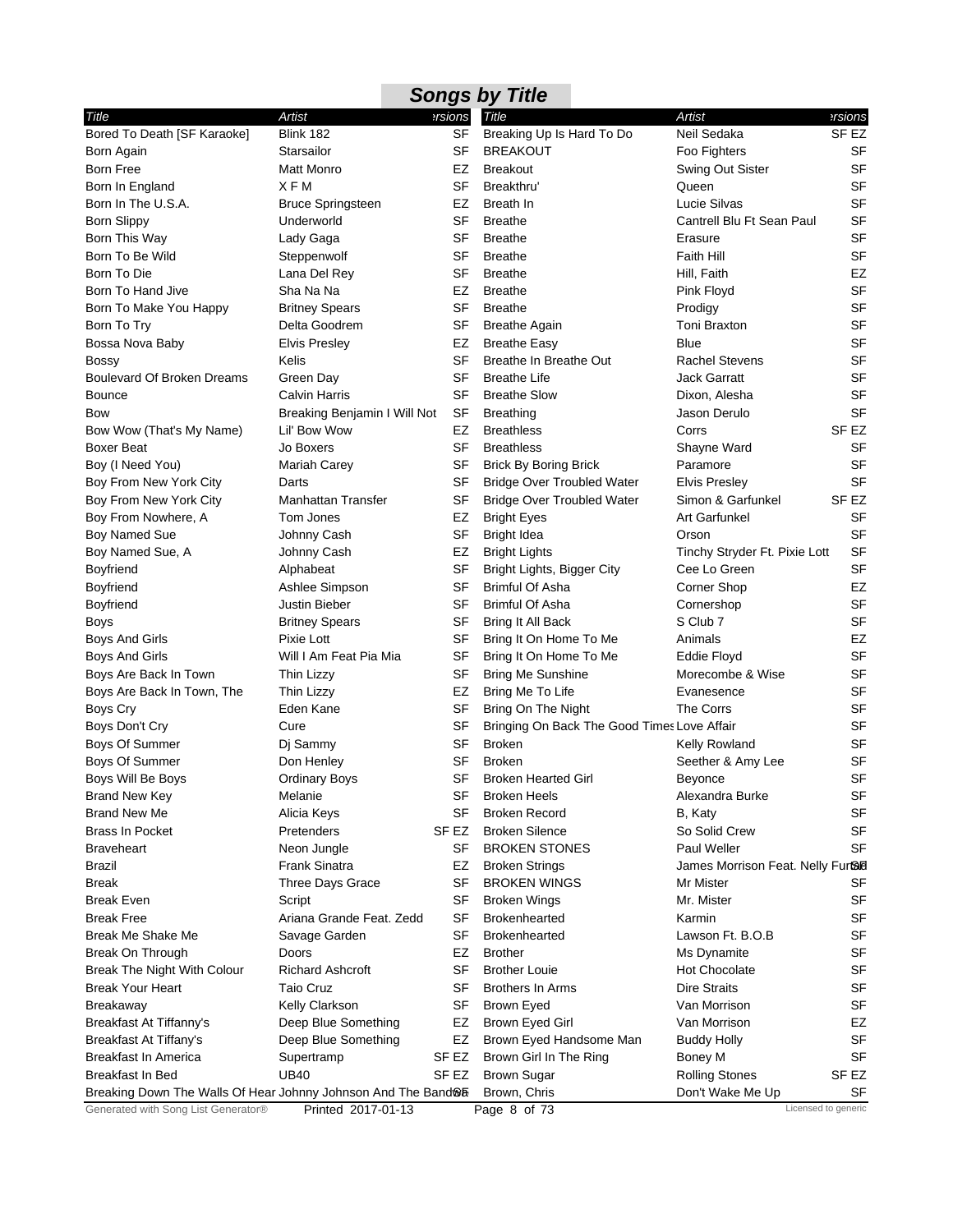|                                                          |                                 |           | <b>Songs by Title</b>                             |                                  |                     |
|----------------------------------------------------------|---------------------------------|-----------|---------------------------------------------------|----------------------------------|---------------------|
| Title                                                    | Artist                          | ersions   | Title                                             | Artist                           | ersions             |
| Bubblin'                                                 | Blue                            | <b>SF</b> | California King Bed                               | Rihanna                          | <b>SF</b>           |
| <b>Buck Rogers</b>                                       | Feeder                          | SF EZ     | California Love                                   | 2 Pac                            | <b>SF</b>           |
| <b>Budapest</b>                                          | George Ezra                     | SF        | Californication                                   | <b>Red Hot Chilli Pepers</b>     | <b>SF</b>           |
| <b>Buddy Holly</b>                                       | Weezer                          | SF        | Californication                                   | <b>Red Hot Chilli Peppers</b>    | EZ                  |
| <b>Buffalo Soldier</b>                                   | <b>Bob Marley</b>               | SF        | CALL                                              | <b>Backstreet Boys</b>           | <b>SF</b>           |
| <b>Buffalo Soldier</b>                                   | Bob Marley & The Wailers        | EZ        | Call Me                                           | <b>Blondie</b>                   | SF EZ               |
| <b>Buffalo Stance</b>                                    | Neneh Cherry                    | SF        | Call Me                                           | Go West                          | <b>SF</b>           |
| Bug A Boo                                                | Destiny's Child                 | EZ        | Call Me                                           | Tweet                            | <b>SF</b>           |
| <b>Bugman</b>                                            | Blur                            | SF        | Call Me Maybe                                     | Carly Rae Jepsen                 | <b>SF</b>           |
| <b>Bugs</b>                                              | Hepburn                         | SF        | Call Me Number One                                | Tremeloes                        | <b>SF</b>           |
| <b>Bugsy Malone</b>                                      | <b>Bugsy Malone</b>             | SF        | Call Me When You're Sober                         | Evanescence                      | <b>SF</b>           |
| Build A Little Birdhouse In Your So They Might Be Giants |                                 | SF        | Call My Name                                      | <b>Charlotte Church</b>          | <b>SF</b>           |
| <b>Build Me Up Buttercup</b>                             | Foundations                     | SF EZ     | Call My Name                                      | Cheryl Cole                      | SF                  |
| <b>Bulletproof</b>                                       | La Roux                         | SF        | Call Off The Search                               | Katie Melua                      | <b>SF</b>           |
| <b>Bullets</b>                                           | Editors                         | SF        | Call On Me                                        | Janet Jackson And Nelly          | <b>SF</b>           |
| Bump & Grind                                             | R Kelly                         | EZ        | Call The Shots                                    | Girls Aloud                      | <b>SF</b>           |
| Bump 'N Grind                                            | R Kelly                         | SF        | Call You Sexy                                     | Vs                               | <b>SF</b>           |
| Bump, Bump, Bump                                         | B2K & P. Diddy                  | EZ        | Call, The                                         | Backstreet Boys, The             | EZ                  |
| Burke, Alexandra                                         | <b>Start Without You</b>        | SF        | Called Out In The Dark                            | <b>Snow Patrol</b>               | <b>SF</b>           |
| Burke, Alexandra & Erick Morillo                         | Elephant                        | SF        | Calling                                           | Gerri Halliwell                  | SF                  |
| Burn                                                     | <b>Ellie Goulding</b>           | SF        | Calling All Hearts                                | DJ Cassidy & Robin Thicke & Jess |                     |
| Burn                                                     | Usher                           | SF        | Calling All The Heroes                            | It Bites                         | SF                  |
| Burnin' Down The House                                   | Cardigans & Tom Jones           | SF        | Calling All The Occupants Of Interr Carpenters    |                                  | <b>SF</b>           |
| Burnin' Up                                               | Jessie J Ft. 2 Chainz           | SF        | Calm After The Storm (Eurovision : Common Linnets |                                  | <b>SF</b>           |
| Burning Down The House                                   | <b>Talking Heads</b>            | SF        | <b>Calvin Harris</b>                              | Acceptable In The 80's           | <b>SF</b>           |
| <b>Burning Love</b>                                      | <b>Elvis Presley</b>            | EZ        | Camden Town                                       | Suggs                            | <b>SF</b>           |
| <b>Bus Stop</b>                                          | Hollies                         | EZ        | Camouflage                                        | Stan Ridgeway                    | <b>SF</b>           |
| <b>Business</b>                                          | Eminem                          | SF        | <b>Camptown Races</b>                             | Traditional                      | EZ                  |
| Busy                                                     | Olly Murs                       | SF        | Can I Have It Like That                           | <b>Pharrell And Gwen Stefani</b> | <b>SF</b>           |
| But I Do                                                 | Clarence Frogman Henry          | SF EZ     | Can The Can                                       | Quatro, Suzi                     | <b>EZ</b>           |
| But I Do Love You                                        | Leann Rimes                     | EZ.       | Can The Can                                       | Suzi Quatro                      | <b>SF</b>           |
| <b>Butterflies And Hurricanes</b>                        | Muse                            | SF        | Can U Dig It                                      | Pop Will Feat Itself             | <b>SF</b>           |
| <b>Butterfly</b>                                         | Andy Williams                   | SF        | Can We Dance                                      | Vamps                            | <b>SF</b>           |
| <b>Butterfly</b>                                         | Crazy Town                      | SF EZ     | Can We Fix It                                     | <b>Bob The Builder</b>           | SF EZ               |
| <b>Buttons</b>                                           | Pussycat Dolls And Snoop Dog SF |           | Can You Feel It                                   | Jacksons                         | SF                  |
| <b>Buzzin Clean</b>                                      | Mann Feat. 50 Cent              | SF        | Can You Feel The Love Tonight                     | Elton John                       | SF                  |
| <b>Buzzin Explicit</b>                                   | Mann Feat. 50 Cent              | SF        | Can You Hear Me Ayayaya                           | Wiley Feat. Skepta, JME & Ms.DSF |                     |
| By The Way                                               | Red Hot Chili Peppers           |           | SF Candida                                        | Tony Orlando & Dawn              | <b>SF</b>           |
| By Your Side                                             | Sade                            | SF        | Candle In The Wind (Original Versi Elton John     |                                  | EZ                  |
| Bye Bye Baby                                             | <b>Bay City Rollers</b>         | SF        | Candy                                             | Aggro Santos & Kimberly WyattSF  |                     |
| Bye Bye Baby                                             | Bay City Rollers, The           | EZ        | Candy                                             | Ash                              | SF                  |
| Bye Bye Bye                                              | N Sync                          | SF        | Candy                                             | Robbie Williams                  | <b>SF</b>           |
| Bye Bye Love                                             | <b>Everly Brothers</b>          | SF EZ     | Candy Girl                                        | <b>New Edition</b>               | SF                  |
| Ca Plane Pour Moi                                        | <b>Plastic Bertrand</b>         | SF        | Candy Man                                         | Aqua                             | SF                  |
| Cabaret                                                  | Cabaret                         | SF        | Candy Man                                         | <b>Brian Poole And Tremoloes</b> | <b>SF</b>           |
| Cabaret                                                  | Minnelli, Liza                  | EZ        | Candy Man                                         | Christina Aguilera               | <b>SF</b>           |
| Cake By The Ocean                                        | DNCE                            | SF        | Candy Shop                                        | 50 Cent                          | <b>SF</b>           |
| Calendar Girl                                            | Neil Sedaka                     | SF EZ     | Canned Heat                                       | Jamiroquai                       | <b>SF</b>           |
| California                                               | Joni Mitchell                   | SF        | Cannonball                                        | <b>Breeders</b>                  | SF                  |
| California                                               | <b>Phantom Planet</b>           | SF        | Cannonball                                        | Little Mix                       | <b>SF</b>           |
| California Blue                                          | Roy Orbison                     | SF        | Can't Be With You Tonight                         | Judi Boucher                     | SF                  |
| California Dreamin                                       | Mamas & Papas                   | SF        | Can't Buy Me Love                                 | <b>Beatles</b>                   | EZ                  |
| California Dreamin                                       | Mamas & The Papas               | EZ        | Can't Fight The Moonlight                         | Leann Rimes                      | SF EZ               |
| California Girls                                         | Beach Boys                      | SF        | Can't Fight This Feeling                          | Reo Speedwagon                   | SF                  |
| California Girls                                         | Beach Boys, The                 | EZ        | Can't Get By Without You                          | Real Thing                       | SF                  |
| California Gurls                                         | Katy Perry Feat Snoop Dogg      | SF        | Can't Get Enough Of Your Love                     | <b>Barry White</b>               | SF                  |
| Generated with Song List Generator®                      | Printed 2017-01-13              |           | Page 9 of 73                                      |                                  | Licensed to generic |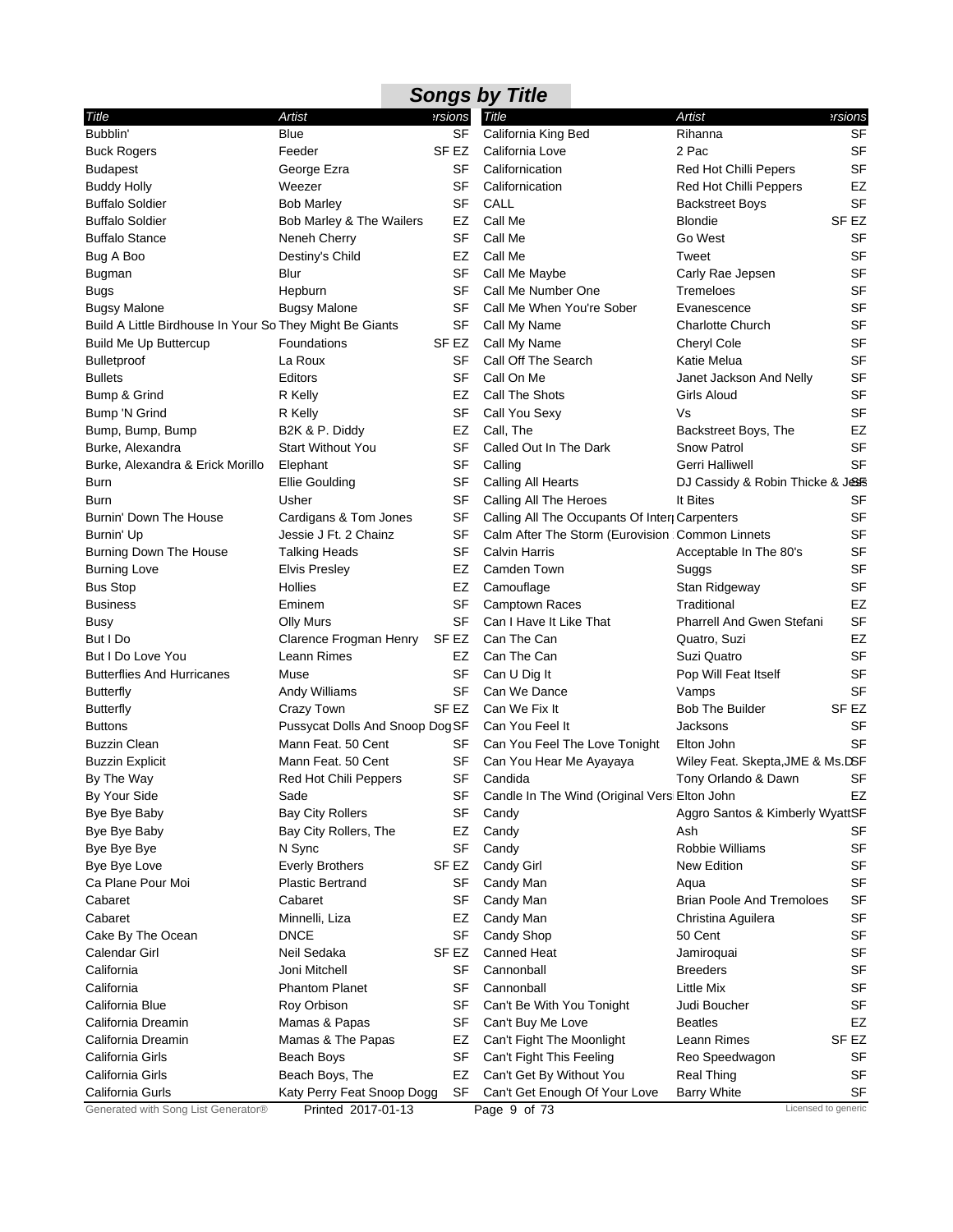|                                                                    |                                  |                  | <b>Songs by Title</b>                                      |                          |                     |
|--------------------------------------------------------------------|----------------------------------|------------------|------------------------------------------------------------|--------------------------|---------------------|
| Title                                                              | Artist                           | ersions          | Title                                                      | Artist                   | ersions             |
| Cant Get It Back                                                   | Mis Teeq                         | <b>SF</b>        | CASE OF THE EX (WHATCHA G(Mya                              |                          | <b>SF</b>           |
| Can't Get Over                                                     | September                        | SF               | Cash Machine                                               | Hard Fi                  | <b>SF</b>           |
| Can't Get You Out Of My Head                                       | Kylie Minogue                    | SF               | Castles In The Sky                                         | lan Van Dahl             | <b>SF</b>           |
| Can't Give You Anything But My Le Stylistics                       |                                  | SF               | Cat Crept In                                               | Mud                      | <b>SF</b>           |
| Can't Help Falling In Love                                         | Andy Williams                    | SF               | Catapult                                                   | Jack Savoretti           | <b>SF</b>           |
| Can't Help Falling In Love                                         | <b>Elvis Presley</b>             | EZ               | Catch A Falling Star                                       | Perry Como               | EZ                  |
| Can't Help Falling In Love                                         | <b>UB40</b>                      | SF EZ            | Catch A& Release (Deepend Remi Matt Simons                 |                          | <b>SF</b>           |
| Can't Help Lovin' Dat Man                                          | Showboat                         | SF               | Catch My Breath                                            | <b>Kelly Clarkson</b>    | <b>SF</b>           |
| Can't Help Myself                                                  | Four Tops                        | EZ               | Catch The Wind                                             | Donovan                  | <b>SF</b>           |
| Can't Hold Us                                                      | Macklemore And Ryan Lewis Fear   |                  | Catch You                                                  | Sophie Ellis Bextor      | <b>SF</b>           |
| Can't Hold Us Down                                                 | Christina Aguilera               | SF               | Cater 2 U                                                  | Destiny's Child          | <b>SF</b>           |
| Can't Keep This Feeling In                                         | <b>Cliff Richard</b>             | SF               | Cathy's Clown                                              | <b>Everly Brothers</b>   | SF <sub>EZ</sub>    |
| Can't Rely On You                                                  | Paloma Faith                     | SF               | Cat's In The Cradle                                        | Harry Chapin             | SF                  |
| Can't Remember To Forget You                                       | Shakira Ft. Rihanna              | SF               | Caught In A Moment                                         | Sugababes                | <b>SF</b>           |
| Can't Resist                                                       | Texas                            | SF               | Caught In The Middle                                       | A1                       | <b>SF</b>           |
| Can't Smile Without You                                            | <b>Barry Manilow</b>             | EZ               | Caught Out There (I Hate You)                              | Kellis                   | <b>SF</b>           |
| Can't Stand Losing You                                             | Police                           | EZ               | Caught Up                                                  | Usher                    | <b>SF</b>           |
| Can't Stand Me Now                                                 | Libertines                       | SF               | Celebration                                                | Kool & The Gang          | <b>SF</b>           |
| Can't Stay Away From You                                           | Gloria Estefan                   | EZ               | Celebration                                                | Madonna                  | <b>SF</b>           |
| Can't Stop                                                         | Red Hot Chili Peppers            | SF               | Centerfold                                                 | J Geils Band, The        | <b>SF</b>           |
| Can't Stop Feeling                                                 | <b>Franz Ferdinand</b>           | SF               | Centerfold                                                 | J. Geils Band, The       | EZ                  |
| Can't Stop Playing (Makes Me Higl Dr. Kucho And Gregor Salto Fe&F. |                                  |                  | Centuries                                                  | Fall Out Boy             | <b>SF</b>           |
| Cant Stop The Feeling (Karaoke V Justin Timberlake                 |                                  | PR.              | C'Est La Vie                                               | <b>Bewitched</b>         | EZ                  |
| Cant Stop The Music                                                | Village People                   | SF               | C'est La Vie                                               | <b>Bwitched</b>          | <b>SF</b>           |
| Can't Stop This Feeling I've Got                                   | Razorlight                       | SF               | Cha Cha Slide                                              | Dj Casper                | <b>SF</b>           |
| Can't Stop This Thing We Started                                   | Bryan Adams                      | SF EZ            | Chain Of Fools                                             | Aretha Franklin          | EZ                  |
| Can't Take My Eyes Off Of You                                      | Andy Williams                    | SF               | <b>Chain Reaction</b>                                      | Diana Ross               | SF <sub>EZ</sub>    |
| Can't Take My Eyes Off Of You                                      | Frankie Valli                    | SF               | <b>Chain Reaction</b>                                      | <b>Steps</b>             | SF                  |
| Can't Turn Back                                                    | Speedway                         | SF               | Chains                                                     | Arena, Tina              | EZ                  |
| Can't You Hear My Heartbeat                                        | <b>Hermans Hermits</b>           | SF               | Chains                                                     | Tina Arena               | <b>SF</b>           |
| Captain Sensible                                                   | Happy Talk                       | EZ               | <b>Chalk Dust</b>                                          | <b>Bratt</b>             | <b>SF</b>           |
| Car Wash                                                           | Christina Aguilera And Missy     | <b>SF</b>        | Champagne Showers (Clean Versi L.M.F.A.O. Ft Natalia Kills |                          | <b>SF</b>           |
| Car Wash                                                           | Rose Royce                       | SF EZ            | Champion (Clean)                                           | Chipmunk & Chris Brown   | <b>SF</b>           |
| Cara Mia                                                           | David Whitfield                  | SF               | Chandelier                                                 | Sia                      | <b>SF</b>           |
| Caravan Girl                                                       | Goldfrapp                        | SF               | <b>CHANGE</b>                                              | <b>LISA STANSFIELD</b>   | <b>SF</b>           |
| Caravan Of Love                                                    | Housemartins, The                | EZ               | Change                                                     | Merriweather, Daniel     | <b>SF</b>           |
| Caravan Song                                                       | Barbara Dickson                  | SF               | Change                                                     | Sugababes                | <b>SF</b>           |
| <b>CARELESS WHISPER</b>                                            | George Michael                   |                  | SF Change                                                  | <b>Tears For Fears</b>   | SF                  |
| Caribbean Queen (No More Love (Billy Ocean                         |                                  | SF               | <b>Change Clothes</b>                                      | Jay Z                    | SF                  |
| Carmen                                                             | Del Rey, Lana                    | SF               | Change The World                                           | Eric Clapton             | SF <sub>EZ</sub>    |
| <b>CARNATION</b>                                                   | Liam Gallagher And S Cradock SF  |                  | Change Your Life                                           | Little Mix               | SF                  |
| <b>Carnival Girl</b>                                               | Texas                            | SF               | Changed The Way You Kissed Me Example                      |                          | <b>SF</b>           |
| Carnival Is Over                                                   | <b>Seekers</b>                   | SF               | Changes                                                    | Kelly & Ozzy Osbourne    | <b>SF</b>           |
| Carnival Is Over, The                                              | <b>Seekers</b>                   | EZ               | Changes                                                    | WIII Young               | <b>SF</b>           |
| Carolina Moon                                                      | <b>Connie Francis</b>            | SF EZ            | Changing                                                   | Sigma Feat. Paloma Faith | <b>SF</b>           |
| Caroline                                                           | Status Quo                       | SF <sub>EZ</sub> | <b>CHANGING MAN</b>                                        | Paul Weller              | <b>SF</b>           |
| Carry On                                                           | Fun                              | SF               | Chanson D Amour                                            | Manhattan Transfer       | <b>SF</b>           |
| Carry On Wayward Son                                               | Kansas                           | SF               | <b>Chant Number One</b>                                    | Spandau Ballet           | <b>SF</b>           |
| Carry Out                                                          | Timbaland Feat Justin Timberla&F |                  | <b>Chantilly Lace</b>                                      | <b>Big Bopper</b>        | SF                  |
| Carry You                                                          | Union J                          | SF               | Charlie Brown                                              | Coasters, The            | EZ                  |
| Carry You Home                                                     | James Blunt                      | SF               | Charlie Brown                                              | Coldplay                 | <b>SF</b>           |
| Carry You Home                                                     | <b>Ward Thomas</b>               | SF               | Charmaine                                                  | <b>Bachelors</b>         | <b>SF</b>           |
| Cars                                                               | Gary Newman                      | SF               | Charmless Man                                              | Blur                     | <b>SF</b>           |
| Cars                                                               | Gary Numan                       | EZ               | <b>Chasing Cars</b>                                        | Snow Patrol              | SF                  |
| <b>CARTOON HEROES</b>                                              | Aqua                             | SF               | <b>Chasing Pavements</b>                                   | Adele                    | <b>SF</b>           |
| Case Of The Ex                                                     | Mya                              | EZ               | Chasing Rainbows                                           | Shed Seven               | SF                  |
| Generated with Song List Generator®                                | Printed 2017-01-13               |                  | Page 10 of 73                                              |                          | Licensed to generic |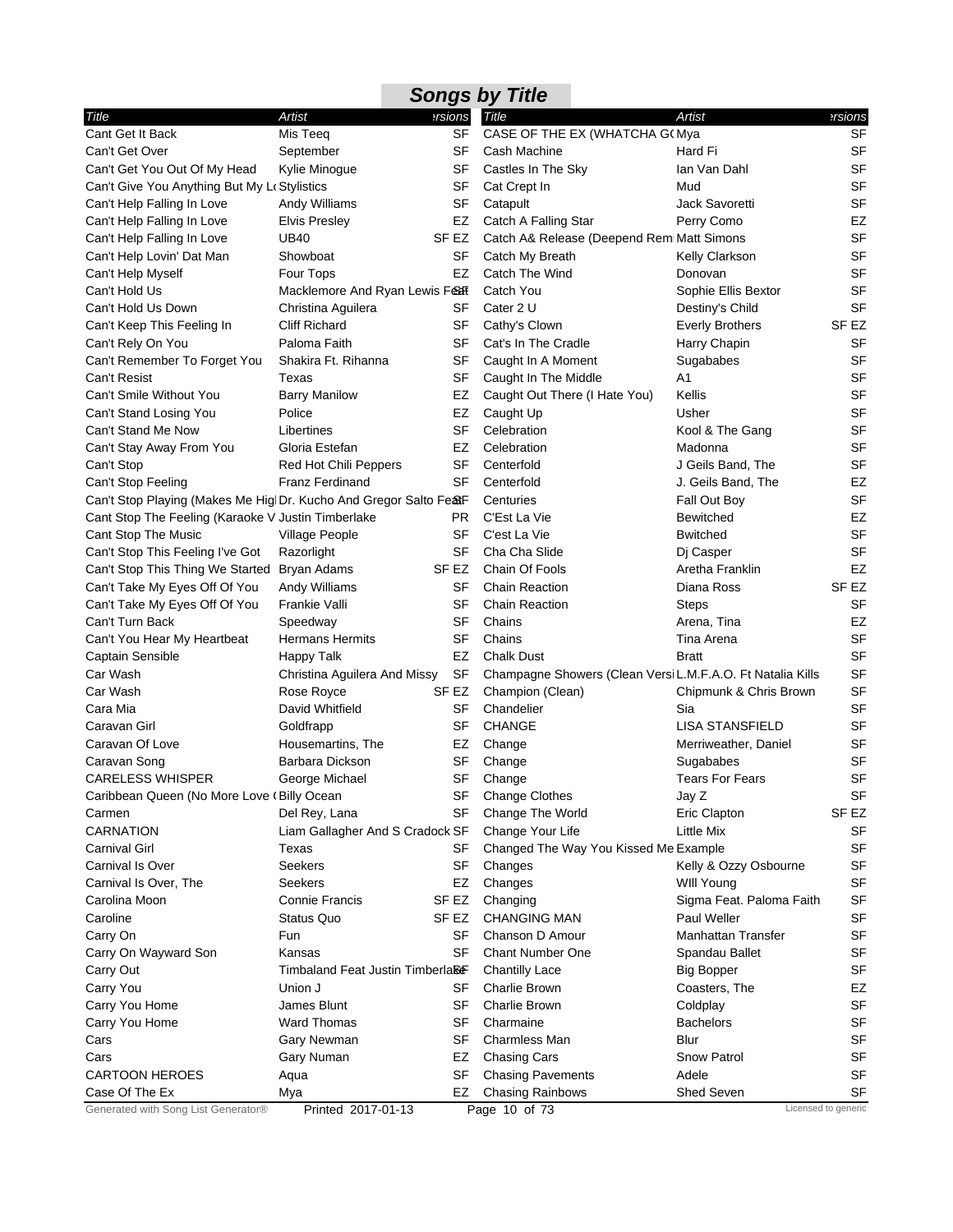| ersions<br><b>Title</b><br>Artist<br>Title<br>Artist<br>ersions<br>Chasing The Sun<br><b>SF</b><br><b>Adrian Gurvitz</b><br><b>SF</b><br>Wanted<br>Classic<br><b>SF</b><br><b>SF</b><br>Chatahoochie<br>Alan Jackson<br>Classic<br><b>MKTO</b><br><b>SF</b><br>Alan Jackson<br>EZ<br>CLEANIN' OUT MY CLOSET<br>Eminem<br>Chattahoochie<br>SF<br>Cleopatra's Theme<br>EZ<br>Cheating<br>John Newman<br>Cleopatra<br><b>SF</b><br>Alice In Chains<br>SF<br><b>Clever Trevor</b><br>Check My Brain<br>lan Dury<br>SF<br>Check On It<br>SF<br>Climax<br>Usher<br><b>Beyonce</b><br>SF<br><b>SF</b><br>Climb<br>Checkin It Out<br>Lil Chris<br>Joe McElderry The<br><b>SF</b><br><b>Cheek To Cheek</b><br><b>Frank Sinatra</b><br>EZ<br>Climb Every Mountain<br>Sound Of Music, The<br><b>SF</b><br><b>Cheek To Cheek</b><br>Ribbons, Rosie<br>EZ<br>Climi Sweet About Me<br>Gabrielle<br><b>SF</b><br>Gorillaz<br>SF <sub>EZ</sub><br><b>CHEEKA BOW BOW</b><br><b>Clint Eastwood</b><br>Vengaboys<br><b>SF</b><br>CHEEKY SONG (TOUCH MY BUI Cheeky Girls<br>SF<br>Close<br>Nick Jonas Feat Tove Lo<br><b>SF</b><br>Cheer Up Boys (Your Makeup Is R Foo Fighters<br>SF<br><b>Close Enemies</b><br>Example<br><b>SF</b><br>Cheerleader<br>SF<br>Close To Me<br>Cure<br>Omi<br>SF<br>SF <sub>EZ</sub><br>Close To You<br>Cheers<br>Cheers<br>Carpenters<br><b>SF</b><br>Cheers (Drink To That) (Clean Ver Rihanna<br>SF<br>Closer<br>Chainsmokers Ft Halsey<br><b>SF</b><br>SF<br>Closer<br>Chelsea<br>Stefy<br>Travis<br><b>SF</b><br>EZ<br><b>Fratells</b><br><b>Closer Than Most</b><br>Chelsea Dagger<br><b>Beautiful South</b><br><b>SF</b><br><b>CHERISH</b><br>Kool & The Gang<br>SF<br>Closer To Me<br>Five<br><b>SF</b><br>Cherish<br>SF<br>Closest Thing To Crazy<br>Madonna<br>Katie Melua<br><b>CLOSING TIME</b><br><b>SF</b><br><b>UB40</b><br>EZ<br>Cherry Oh Baby<br>Semisonic<br><b>SF</b><br>Cherry Pie<br>SF<br><b>Clothes Off</b><br>Gym Class Heroes<br>Jennifer Lopez<br>SF<br><b>SF</b><br>Under The Sun<br>Cloud No 9<br><b>Bryan Adams</b><br>Cheryl<br>SF<br><b>JLS</b><br>Chewing Gum<br>Annie<br>SF<br>Club Is Alive, The<br>EZ<br><b>Frank Sinatra</b><br>EZ<br>Club Tropicana<br>Wham<br>Chicago<br>SF<br><b>SF</b><br>C'Mon<br>Ke\$ha<br><b>Chick Fit</b><br><b>All Saints</b><br><b>SF</b><br>Chicken Song<br>Spitting Image<br>SF<br>C'mon Everybody<br><b>Eddie Cochran</b><br><b>SF</b><br>Chihuahua<br>Dj Bobo<br>SF<br>C'mon People<br><b>Richard Ashcroft</b><br><b>SF</b><br>Mark Owen<br>SF<br>Child<br>Co<br>Co<br>SF<br><b>SF</b><br><b>Children Of The Revolution</b><br><b>Blazin Squad</b><br>Co Co<br>Sweet<br><b>SF</b><br>EZ<br>Children Of The Revolution<br>T Rex<br>Coal Miners Daughter<br>Lynn, Loretta<br><b>SF</b><br>Children Of The Sun<br>Tinie Tempah FtJohn Martin<br>SF<br><b>COCAINE</b><br>Eric Clapton<br><b>SF</b><br><b>SF</b><br>Cochise<br>Audioslave<br>Children Of The Universe (Eurovisi Molly<br>SF <sub>EZ</sub><br>EZ<br>Chillin'<br><b>Cockles &amp; Mussels</b><br>Traditional<br>Modjo<br>Chillin'<br>Wale Ft. Lady Gaga<br>SF<br>Mr. President<br>EZ<br>Coco Jamboo<br>EZ<br><b>CHINA GIRL</b><br>David Bowie<br>SF<br>Mr. President<br>Coco Jumbo<br><b>SF</b><br>China In Your Hand<br>SF EZ<br>Coffee & TV<br>Blur<br>T'pau<br>SF<br>ABBA<br>EZ<br>Cold Hard Bitch<br>Chiquitita<br>Jet<br>SF Cold Shoulder<br><b>SF</b><br>Chirpy Chirpy Cheep Cheep<br>Middle Of The Road<br>Adele<br>1975<br>SF<br>Chocol -<br><b>Cold Water</b><br>Major Lazer Ft Justin Bieber & MSF<br>Chocolate<br>SF<br>Collide<br>SF<br>Kylie Minogue<br>Leona Lewis<br>South Park Chef<br>SF<br>Collins, Marcus<br><b>SF</b><br><b>Chocolate Salty Balls</b><br>Seven Nation Army<br>SF<br>Colour Blind<br><b>SF</b><br>Christmas My Arse<br><b>Ricky Tomlinson</b><br>Darius<br><b>SF</b><br><b>Christmas Time</b><br><b>Darkness</b><br>SF<br>Colours Of The Wind<br>Vanessa Williams<br><b>SF</b><br><b>SF</b><br>Church Of The Poison Mind<br><b>Culture Club</b><br><b>Combine Harvester</b><br>Wurzels<br>Oasis<br>SF<br>Come & Get It<br><b>Badfinger</b><br>SF EZ<br>Cigarettes & Alcohol<br>Cinderella<br>Diana Vickers<br>SF<br>Come & Get It<br>SF<br>John Newman<br>SF<br>Come And Get It<br>SF<br>Cinderella Rockafella<br>Esther And Abi Ofarim<br>Selena Gomez<br>SF<br>SF<br>Come And Get Your Love<br>Cindy Incidentally<br>Fares<br><b>Real McCoys</b><br>SF<br><b>Marianne Faithfull</b><br><b>SF</b><br>Circle Of Life<br>Elton John<br>Come And Stay With Me<br>SF<br>SF<br>Come As You Are<br>Circle The Drain (Clean Version)<br><b>Katy Perry</b><br><b>Beverley Knight</b><br>SF<br>Come As You Are<br>SF<br>Circles In The Sand<br>Belinda Carlisle<br>Nirvana<br><b>SF</b><br>SF<br>Come Away With Me<br>Norah Jones<br>Circus<br><b>Britney Spears</b><br><b>SF</b><br>SF<br>K7<br>City<br>1975<br>Come Baby Come<br>U2<br>SF<br>Come Back<br>SF<br>City Of Blinding Lights<br>Jessica Garlick<br>Gilbert O'sullivan<br>SF<br>Paul Young<br>SF<br>Clair<br>Come Back And Stay<br>Dark Side<br>Ub40<br>SF<br>Clarkson, Kelly<br>SF<br>Come Back Darling<br>Generated with Song List Generator®<br>Licensed to generic<br>Printed 2017-01-13<br>Page 11 of 73 |  | <b>Songs by Title</b> |  |
|--------------------------------------------------------------------------------------------------------------------------------------------------------------------------------------------------------------------------------------------------------------------------------------------------------------------------------------------------------------------------------------------------------------------------------------------------------------------------------------------------------------------------------------------------------------------------------------------------------------------------------------------------------------------------------------------------------------------------------------------------------------------------------------------------------------------------------------------------------------------------------------------------------------------------------------------------------------------------------------------------------------------------------------------------------------------------------------------------------------------------------------------------------------------------------------------------------------------------------------------------------------------------------------------------------------------------------------------------------------------------------------------------------------------------------------------------------------------------------------------------------------------------------------------------------------------------------------------------------------------------------------------------------------------------------------------------------------------------------------------------------------------------------------------------------------------------------------------------------------------------------------------------------------------------------------------------------------------------------------------------------------------------------------------------------------------------------------------------------------------------------------------------------------------------------------------------------------------------------------------------------------------------------------------------------------------------------------------------------------------------------------------------------------------------------------------------------------------------------------------------------------------------------------------------------------------------------------------------------------------------------------------------------------------------------------------------------------------------------------------------------------------------------------------------------------------------------------------------------------------------------------------------------------------------------------------------------------------------------------------------------------------------------------------------------------------------------------------------------------------------------------------------------------------------------------------------------------------------------------------------------------------------------------------------------------------------------------------------------------------------------------------------------------------------------------------------------------------------------------------------------------------------------------------------------------------------------------------------------------------------------------------------------------------------------------------------------------------------------------------------------------------------------------------------------------------------------------------------------------------------------------------------------------------------------------------------------------------------------------------------------------------------------------------------------------------------------------------------------------------------------------------------------------------------------------------------------------------------------------------------------------------------------------------------------------------------------------------------------------------------------------------------------------------------------------------------------------------------------------------------------------------------------------------------------------------------------------------------------------------------------------------------------------------------------------------------------------------------------------------------------------------------------------------------------------------------------------------------------------------------------------------------------------------------------------------------------------------------------------------------------------------------------------------------------------------------------------------------------------------------------------------------------------------------------------------------------------------------------------------|--|-----------------------|--|
|                                                                                                                                                                                                                                                                                                                                                                                                                                                                                                                                                                                                                                                                                                                                                                                                                                                                                                                                                                                                                                                                                                                                                                                                                                                                                                                                                                                                                                                                                                                                                                                                                                                                                                                                                                                                                                                                                                                                                                                                                                                                                                                                                                                                                                                                                                                                                                                                                                                                                                                                                                                                                                                                                                                                                                                                                                                                                                                                                                                                                                                                                                                                                                                                                                                                                                                                                                                                                                                                                                                                                                                                                                                                                                                                                                                                                                                                                                                                                                                                                                                                                                                                                                                                                                                                                                                                                                                                                                                                                                                                                                                                                                                                                                                                                                                                                                                                                                                                                                                                                                                                                                                                                                                                                                            |  |                       |  |
|                                                                                                                                                                                                                                                                                                                                                                                                                                                                                                                                                                                                                                                                                                                                                                                                                                                                                                                                                                                                                                                                                                                                                                                                                                                                                                                                                                                                                                                                                                                                                                                                                                                                                                                                                                                                                                                                                                                                                                                                                                                                                                                                                                                                                                                                                                                                                                                                                                                                                                                                                                                                                                                                                                                                                                                                                                                                                                                                                                                                                                                                                                                                                                                                                                                                                                                                                                                                                                                                                                                                                                                                                                                                                                                                                                                                                                                                                                                                                                                                                                                                                                                                                                                                                                                                                                                                                                                                                                                                                                                                                                                                                                                                                                                                                                                                                                                                                                                                                                                                                                                                                                                                                                                                                                            |  |                       |  |
|                                                                                                                                                                                                                                                                                                                                                                                                                                                                                                                                                                                                                                                                                                                                                                                                                                                                                                                                                                                                                                                                                                                                                                                                                                                                                                                                                                                                                                                                                                                                                                                                                                                                                                                                                                                                                                                                                                                                                                                                                                                                                                                                                                                                                                                                                                                                                                                                                                                                                                                                                                                                                                                                                                                                                                                                                                                                                                                                                                                                                                                                                                                                                                                                                                                                                                                                                                                                                                                                                                                                                                                                                                                                                                                                                                                                                                                                                                                                                                                                                                                                                                                                                                                                                                                                                                                                                                                                                                                                                                                                                                                                                                                                                                                                                                                                                                                                                                                                                                                                                                                                                                                                                                                                                                            |  |                       |  |
|                                                                                                                                                                                                                                                                                                                                                                                                                                                                                                                                                                                                                                                                                                                                                                                                                                                                                                                                                                                                                                                                                                                                                                                                                                                                                                                                                                                                                                                                                                                                                                                                                                                                                                                                                                                                                                                                                                                                                                                                                                                                                                                                                                                                                                                                                                                                                                                                                                                                                                                                                                                                                                                                                                                                                                                                                                                                                                                                                                                                                                                                                                                                                                                                                                                                                                                                                                                                                                                                                                                                                                                                                                                                                                                                                                                                                                                                                                                                                                                                                                                                                                                                                                                                                                                                                                                                                                                                                                                                                                                                                                                                                                                                                                                                                                                                                                                                                                                                                                                                                                                                                                                                                                                                                                            |  |                       |  |
|                                                                                                                                                                                                                                                                                                                                                                                                                                                                                                                                                                                                                                                                                                                                                                                                                                                                                                                                                                                                                                                                                                                                                                                                                                                                                                                                                                                                                                                                                                                                                                                                                                                                                                                                                                                                                                                                                                                                                                                                                                                                                                                                                                                                                                                                                                                                                                                                                                                                                                                                                                                                                                                                                                                                                                                                                                                                                                                                                                                                                                                                                                                                                                                                                                                                                                                                                                                                                                                                                                                                                                                                                                                                                                                                                                                                                                                                                                                                                                                                                                                                                                                                                                                                                                                                                                                                                                                                                                                                                                                                                                                                                                                                                                                                                                                                                                                                                                                                                                                                                                                                                                                                                                                                                                            |  |                       |  |
|                                                                                                                                                                                                                                                                                                                                                                                                                                                                                                                                                                                                                                                                                                                                                                                                                                                                                                                                                                                                                                                                                                                                                                                                                                                                                                                                                                                                                                                                                                                                                                                                                                                                                                                                                                                                                                                                                                                                                                                                                                                                                                                                                                                                                                                                                                                                                                                                                                                                                                                                                                                                                                                                                                                                                                                                                                                                                                                                                                                                                                                                                                                                                                                                                                                                                                                                                                                                                                                                                                                                                                                                                                                                                                                                                                                                                                                                                                                                                                                                                                                                                                                                                                                                                                                                                                                                                                                                                                                                                                                                                                                                                                                                                                                                                                                                                                                                                                                                                                                                                                                                                                                                                                                                                                            |  |                       |  |
|                                                                                                                                                                                                                                                                                                                                                                                                                                                                                                                                                                                                                                                                                                                                                                                                                                                                                                                                                                                                                                                                                                                                                                                                                                                                                                                                                                                                                                                                                                                                                                                                                                                                                                                                                                                                                                                                                                                                                                                                                                                                                                                                                                                                                                                                                                                                                                                                                                                                                                                                                                                                                                                                                                                                                                                                                                                                                                                                                                                                                                                                                                                                                                                                                                                                                                                                                                                                                                                                                                                                                                                                                                                                                                                                                                                                                                                                                                                                                                                                                                                                                                                                                                                                                                                                                                                                                                                                                                                                                                                                                                                                                                                                                                                                                                                                                                                                                                                                                                                                                                                                                                                                                                                                                                            |  |                       |  |
|                                                                                                                                                                                                                                                                                                                                                                                                                                                                                                                                                                                                                                                                                                                                                                                                                                                                                                                                                                                                                                                                                                                                                                                                                                                                                                                                                                                                                                                                                                                                                                                                                                                                                                                                                                                                                                                                                                                                                                                                                                                                                                                                                                                                                                                                                                                                                                                                                                                                                                                                                                                                                                                                                                                                                                                                                                                                                                                                                                                                                                                                                                                                                                                                                                                                                                                                                                                                                                                                                                                                                                                                                                                                                                                                                                                                                                                                                                                                                                                                                                                                                                                                                                                                                                                                                                                                                                                                                                                                                                                                                                                                                                                                                                                                                                                                                                                                                                                                                                                                                                                                                                                                                                                                                                            |  |                       |  |
|                                                                                                                                                                                                                                                                                                                                                                                                                                                                                                                                                                                                                                                                                                                                                                                                                                                                                                                                                                                                                                                                                                                                                                                                                                                                                                                                                                                                                                                                                                                                                                                                                                                                                                                                                                                                                                                                                                                                                                                                                                                                                                                                                                                                                                                                                                                                                                                                                                                                                                                                                                                                                                                                                                                                                                                                                                                                                                                                                                                                                                                                                                                                                                                                                                                                                                                                                                                                                                                                                                                                                                                                                                                                                                                                                                                                                                                                                                                                                                                                                                                                                                                                                                                                                                                                                                                                                                                                                                                                                                                                                                                                                                                                                                                                                                                                                                                                                                                                                                                                                                                                                                                                                                                                                                            |  |                       |  |
|                                                                                                                                                                                                                                                                                                                                                                                                                                                                                                                                                                                                                                                                                                                                                                                                                                                                                                                                                                                                                                                                                                                                                                                                                                                                                                                                                                                                                                                                                                                                                                                                                                                                                                                                                                                                                                                                                                                                                                                                                                                                                                                                                                                                                                                                                                                                                                                                                                                                                                                                                                                                                                                                                                                                                                                                                                                                                                                                                                                                                                                                                                                                                                                                                                                                                                                                                                                                                                                                                                                                                                                                                                                                                                                                                                                                                                                                                                                                                                                                                                                                                                                                                                                                                                                                                                                                                                                                                                                                                                                                                                                                                                                                                                                                                                                                                                                                                                                                                                                                                                                                                                                                                                                                                                            |  |                       |  |
|                                                                                                                                                                                                                                                                                                                                                                                                                                                                                                                                                                                                                                                                                                                                                                                                                                                                                                                                                                                                                                                                                                                                                                                                                                                                                                                                                                                                                                                                                                                                                                                                                                                                                                                                                                                                                                                                                                                                                                                                                                                                                                                                                                                                                                                                                                                                                                                                                                                                                                                                                                                                                                                                                                                                                                                                                                                                                                                                                                                                                                                                                                                                                                                                                                                                                                                                                                                                                                                                                                                                                                                                                                                                                                                                                                                                                                                                                                                                                                                                                                                                                                                                                                                                                                                                                                                                                                                                                                                                                                                                                                                                                                                                                                                                                                                                                                                                                                                                                                                                                                                                                                                                                                                                                                            |  |                       |  |
|                                                                                                                                                                                                                                                                                                                                                                                                                                                                                                                                                                                                                                                                                                                                                                                                                                                                                                                                                                                                                                                                                                                                                                                                                                                                                                                                                                                                                                                                                                                                                                                                                                                                                                                                                                                                                                                                                                                                                                                                                                                                                                                                                                                                                                                                                                                                                                                                                                                                                                                                                                                                                                                                                                                                                                                                                                                                                                                                                                                                                                                                                                                                                                                                                                                                                                                                                                                                                                                                                                                                                                                                                                                                                                                                                                                                                                                                                                                                                                                                                                                                                                                                                                                                                                                                                                                                                                                                                                                                                                                                                                                                                                                                                                                                                                                                                                                                                                                                                                                                                                                                                                                                                                                                                                            |  |                       |  |
|                                                                                                                                                                                                                                                                                                                                                                                                                                                                                                                                                                                                                                                                                                                                                                                                                                                                                                                                                                                                                                                                                                                                                                                                                                                                                                                                                                                                                                                                                                                                                                                                                                                                                                                                                                                                                                                                                                                                                                                                                                                                                                                                                                                                                                                                                                                                                                                                                                                                                                                                                                                                                                                                                                                                                                                                                                                                                                                                                                                                                                                                                                                                                                                                                                                                                                                                                                                                                                                                                                                                                                                                                                                                                                                                                                                                                                                                                                                                                                                                                                                                                                                                                                                                                                                                                                                                                                                                                                                                                                                                                                                                                                                                                                                                                                                                                                                                                                                                                                                                                                                                                                                                                                                                                                            |  |                       |  |
|                                                                                                                                                                                                                                                                                                                                                                                                                                                                                                                                                                                                                                                                                                                                                                                                                                                                                                                                                                                                                                                                                                                                                                                                                                                                                                                                                                                                                                                                                                                                                                                                                                                                                                                                                                                                                                                                                                                                                                                                                                                                                                                                                                                                                                                                                                                                                                                                                                                                                                                                                                                                                                                                                                                                                                                                                                                                                                                                                                                                                                                                                                                                                                                                                                                                                                                                                                                                                                                                                                                                                                                                                                                                                                                                                                                                                                                                                                                                                                                                                                                                                                                                                                                                                                                                                                                                                                                                                                                                                                                                                                                                                                                                                                                                                                                                                                                                                                                                                                                                                                                                                                                                                                                                                                            |  |                       |  |
|                                                                                                                                                                                                                                                                                                                                                                                                                                                                                                                                                                                                                                                                                                                                                                                                                                                                                                                                                                                                                                                                                                                                                                                                                                                                                                                                                                                                                                                                                                                                                                                                                                                                                                                                                                                                                                                                                                                                                                                                                                                                                                                                                                                                                                                                                                                                                                                                                                                                                                                                                                                                                                                                                                                                                                                                                                                                                                                                                                                                                                                                                                                                                                                                                                                                                                                                                                                                                                                                                                                                                                                                                                                                                                                                                                                                                                                                                                                                                                                                                                                                                                                                                                                                                                                                                                                                                                                                                                                                                                                                                                                                                                                                                                                                                                                                                                                                                                                                                                                                                                                                                                                                                                                                                                            |  |                       |  |
|                                                                                                                                                                                                                                                                                                                                                                                                                                                                                                                                                                                                                                                                                                                                                                                                                                                                                                                                                                                                                                                                                                                                                                                                                                                                                                                                                                                                                                                                                                                                                                                                                                                                                                                                                                                                                                                                                                                                                                                                                                                                                                                                                                                                                                                                                                                                                                                                                                                                                                                                                                                                                                                                                                                                                                                                                                                                                                                                                                                                                                                                                                                                                                                                                                                                                                                                                                                                                                                                                                                                                                                                                                                                                                                                                                                                                                                                                                                                                                                                                                                                                                                                                                                                                                                                                                                                                                                                                                                                                                                                                                                                                                                                                                                                                                                                                                                                                                                                                                                                                                                                                                                                                                                                                                            |  |                       |  |
|                                                                                                                                                                                                                                                                                                                                                                                                                                                                                                                                                                                                                                                                                                                                                                                                                                                                                                                                                                                                                                                                                                                                                                                                                                                                                                                                                                                                                                                                                                                                                                                                                                                                                                                                                                                                                                                                                                                                                                                                                                                                                                                                                                                                                                                                                                                                                                                                                                                                                                                                                                                                                                                                                                                                                                                                                                                                                                                                                                                                                                                                                                                                                                                                                                                                                                                                                                                                                                                                                                                                                                                                                                                                                                                                                                                                                                                                                                                                                                                                                                                                                                                                                                                                                                                                                                                                                                                                                                                                                                                                                                                                                                                                                                                                                                                                                                                                                                                                                                                                                                                                                                                                                                                                                                            |  |                       |  |
|                                                                                                                                                                                                                                                                                                                                                                                                                                                                                                                                                                                                                                                                                                                                                                                                                                                                                                                                                                                                                                                                                                                                                                                                                                                                                                                                                                                                                                                                                                                                                                                                                                                                                                                                                                                                                                                                                                                                                                                                                                                                                                                                                                                                                                                                                                                                                                                                                                                                                                                                                                                                                                                                                                                                                                                                                                                                                                                                                                                                                                                                                                                                                                                                                                                                                                                                                                                                                                                                                                                                                                                                                                                                                                                                                                                                                                                                                                                                                                                                                                                                                                                                                                                                                                                                                                                                                                                                                                                                                                                                                                                                                                                                                                                                                                                                                                                                                                                                                                                                                                                                                                                                                                                                                                            |  |                       |  |
|                                                                                                                                                                                                                                                                                                                                                                                                                                                                                                                                                                                                                                                                                                                                                                                                                                                                                                                                                                                                                                                                                                                                                                                                                                                                                                                                                                                                                                                                                                                                                                                                                                                                                                                                                                                                                                                                                                                                                                                                                                                                                                                                                                                                                                                                                                                                                                                                                                                                                                                                                                                                                                                                                                                                                                                                                                                                                                                                                                                                                                                                                                                                                                                                                                                                                                                                                                                                                                                                                                                                                                                                                                                                                                                                                                                                                                                                                                                                                                                                                                                                                                                                                                                                                                                                                                                                                                                                                                                                                                                                                                                                                                                                                                                                                                                                                                                                                                                                                                                                                                                                                                                                                                                                                                            |  |                       |  |
|                                                                                                                                                                                                                                                                                                                                                                                                                                                                                                                                                                                                                                                                                                                                                                                                                                                                                                                                                                                                                                                                                                                                                                                                                                                                                                                                                                                                                                                                                                                                                                                                                                                                                                                                                                                                                                                                                                                                                                                                                                                                                                                                                                                                                                                                                                                                                                                                                                                                                                                                                                                                                                                                                                                                                                                                                                                                                                                                                                                                                                                                                                                                                                                                                                                                                                                                                                                                                                                                                                                                                                                                                                                                                                                                                                                                                                                                                                                                                                                                                                                                                                                                                                                                                                                                                                                                                                                                                                                                                                                                                                                                                                                                                                                                                                                                                                                                                                                                                                                                                                                                                                                                                                                                                                            |  |                       |  |
|                                                                                                                                                                                                                                                                                                                                                                                                                                                                                                                                                                                                                                                                                                                                                                                                                                                                                                                                                                                                                                                                                                                                                                                                                                                                                                                                                                                                                                                                                                                                                                                                                                                                                                                                                                                                                                                                                                                                                                                                                                                                                                                                                                                                                                                                                                                                                                                                                                                                                                                                                                                                                                                                                                                                                                                                                                                                                                                                                                                                                                                                                                                                                                                                                                                                                                                                                                                                                                                                                                                                                                                                                                                                                                                                                                                                                                                                                                                                                                                                                                                                                                                                                                                                                                                                                                                                                                                                                                                                                                                                                                                                                                                                                                                                                                                                                                                                                                                                                                                                                                                                                                                                                                                                                                            |  |                       |  |
|                                                                                                                                                                                                                                                                                                                                                                                                                                                                                                                                                                                                                                                                                                                                                                                                                                                                                                                                                                                                                                                                                                                                                                                                                                                                                                                                                                                                                                                                                                                                                                                                                                                                                                                                                                                                                                                                                                                                                                                                                                                                                                                                                                                                                                                                                                                                                                                                                                                                                                                                                                                                                                                                                                                                                                                                                                                                                                                                                                                                                                                                                                                                                                                                                                                                                                                                                                                                                                                                                                                                                                                                                                                                                                                                                                                                                                                                                                                                                                                                                                                                                                                                                                                                                                                                                                                                                                                                                                                                                                                                                                                                                                                                                                                                                                                                                                                                                                                                                                                                                                                                                                                                                                                                                                            |  |                       |  |
|                                                                                                                                                                                                                                                                                                                                                                                                                                                                                                                                                                                                                                                                                                                                                                                                                                                                                                                                                                                                                                                                                                                                                                                                                                                                                                                                                                                                                                                                                                                                                                                                                                                                                                                                                                                                                                                                                                                                                                                                                                                                                                                                                                                                                                                                                                                                                                                                                                                                                                                                                                                                                                                                                                                                                                                                                                                                                                                                                                                                                                                                                                                                                                                                                                                                                                                                                                                                                                                                                                                                                                                                                                                                                                                                                                                                                                                                                                                                                                                                                                                                                                                                                                                                                                                                                                                                                                                                                                                                                                                                                                                                                                                                                                                                                                                                                                                                                                                                                                                                                                                                                                                                                                                                                                            |  |                       |  |
|                                                                                                                                                                                                                                                                                                                                                                                                                                                                                                                                                                                                                                                                                                                                                                                                                                                                                                                                                                                                                                                                                                                                                                                                                                                                                                                                                                                                                                                                                                                                                                                                                                                                                                                                                                                                                                                                                                                                                                                                                                                                                                                                                                                                                                                                                                                                                                                                                                                                                                                                                                                                                                                                                                                                                                                                                                                                                                                                                                                                                                                                                                                                                                                                                                                                                                                                                                                                                                                                                                                                                                                                                                                                                                                                                                                                                                                                                                                                                                                                                                                                                                                                                                                                                                                                                                                                                                                                                                                                                                                                                                                                                                                                                                                                                                                                                                                                                                                                                                                                                                                                                                                                                                                                                                            |  |                       |  |
|                                                                                                                                                                                                                                                                                                                                                                                                                                                                                                                                                                                                                                                                                                                                                                                                                                                                                                                                                                                                                                                                                                                                                                                                                                                                                                                                                                                                                                                                                                                                                                                                                                                                                                                                                                                                                                                                                                                                                                                                                                                                                                                                                                                                                                                                                                                                                                                                                                                                                                                                                                                                                                                                                                                                                                                                                                                                                                                                                                                                                                                                                                                                                                                                                                                                                                                                                                                                                                                                                                                                                                                                                                                                                                                                                                                                                                                                                                                                                                                                                                                                                                                                                                                                                                                                                                                                                                                                                                                                                                                                                                                                                                                                                                                                                                                                                                                                                                                                                                                                                                                                                                                                                                                                                                            |  |                       |  |
|                                                                                                                                                                                                                                                                                                                                                                                                                                                                                                                                                                                                                                                                                                                                                                                                                                                                                                                                                                                                                                                                                                                                                                                                                                                                                                                                                                                                                                                                                                                                                                                                                                                                                                                                                                                                                                                                                                                                                                                                                                                                                                                                                                                                                                                                                                                                                                                                                                                                                                                                                                                                                                                                                                                                                                                                                                                                                                                                                                                                                                                                                                                                                                                                                                                                                                                                                                                                                                                                                                                                                                                                                                                                                                                                                                                                                                                                                                                                                                                                                                                                                                                                                                                                                                                                                                                                                                                                                                                                                                                                                                                                                                                                                                                                                                                                                                                                                                                                                                                                                                                                                                                                                                                                                                            |  |                       |  |
|                                                                                                                                                                                                                                                                                                                                                                                                                                                                                                                                                                                                                                                                                                                                                                                                                                                                                                                                                                                                                                                                                                                                                                                                                                                                                                                                                                                                                                                                                                                                                                                                                                                                                                                                                                                                                                                                                                                                                                                                                                                                                                                                                                                                                                                                                                                                                                                                                                                                                                                                                                                                                                                                                                                                                                                                                                                                                                                                                                                                                                                                                                                                                                                                                                                                                                                                                                                                                                                                                                                                                                                                                                                                                                                                                                                                                                                                                                                                                                                                                                                                                                                                                                                                                                                                                                                                                                                                                                                                                                                                                                                                                                                                                                                                                                                                                                                                                                                                                                                                                                                                                                                                                                                                                                            |  |                       |  |
|                                                                                                                                                                                                                                                                                                                                                                                                                                                                                                                                                                                                                                                                                                                                                                                                                                                                                                                                                                                                                                                                                                                                                                                                                                                                                                                                                                                                                                                                                                                                                                                                                                                                                                                                                                                                                                                                                                                                                                                                                                                                                                                                                                                                                                                                                                                                                                                                                                                                                                                                                                                                                                                                                                                                                                                                                                                                                                                                                                                                                                                                                                                                                                                                                                                                                                                                                                                                                                                                                                                                                                                                                                                                                                                                                                                                                                                                                                                                                                                                                                                                                                                                                                                                                                                                                                                                                                                                                                                                                                                                                                                                                                                                                                                                                                                                                                                                                                                                                                                                                                                                                                                                                                                                                                            |  |                       |  |
|                                                                                                                                                                                                                                                                                                                                                                                                                                                                                                                                                                                                                                                                                                                                                                                                                                                                                                                                                                                                                                                                                                                                                                                                                                                                                                                                                                                                                                                                                                                                                                                                                                                                                                                                                                                                                                                                                                                                                                                                                                                                                                                                                                                                                                                                                                                                                                                                                                                                                                                                                                                                                                                                                                                                                                                                                                                                                                                                                                                                                                                                                                                                                                                                                                                                                                                                                                                                                                                                                                                                                                                                                                                                                                                                                                                                                                                                                                                                                                                                                                                                                                                                                                                                                                                                                                                                                                                                                                                                                                                                                                                                                                                                                                                                                                                                                                                                                                                                                                                                                                                                                                                                                                                                                                            |  |                       |  |
|                                                                                                                                                                                                                                                                                                                                                                                                                                                                                                                                                                                                                                                                                                                                                                                                                                                                                                                                                                                                                                                                                                                                                                                                                                                                                                                                                                                                                                                                                                                                                                                                                                                                                                                                                                                                                                                                                                                                                                                                                                                                                                                                                                                                                                                                                                                                                                                                                                                                                                                                                                                                                                                                                                                                                                                                                                                                                                                                                                                                                                                                                                                                                                                                                                                                                                                                                                                                                                                                                                                                                                                                                                                                                                                                                                                                                                                                                                                                                                                                                                                                                                                                                                                                                                                                                                                                                                                                                                                                                                                                                                                                                                                                                                                                                                                                                                                                                                                                                                                                                                                                                                                                                                                                                                            |  |                       |  |
|                                                                                                                                                                                                                                                                                                                                                                                                                                                                                                                                                                                                                                                                                                                                                                                                                                                                                                                                                                                                                                                                                                                                                                                                                                                                                                                                                                                                                                                                                                                                                                                                                                                                                                                                                                                                                                                                                                                                                                                                                                                                                                                                                                                                                                                                                                                                                                                                                                                                                                                                                                                                                                                                                                                                                                                                                                                                                                                                                                                                                                                                                                                                                                                                                                                                                                                                                                                                                                                                                                                                                                                                                                                                                                                                                                                                                                                                                                                                                                                                                                                                                                                                                                                                                                                                                                                                                                                                                                                                                                                                                                                                                                                                                                                                                                                                                                                                                                                                                                                                                                                                                                                                                                                                                                            |  |                       |  |
|                                                                                                                                                                                                                                                                                                                                                                                                                                                                                                                                                                                                                                                                                                                                                                                                                                                                                                                                                                                                                                                                                                                                                                                                                                                                                                                                                                                                                                                                                                                                                                                                                                                                                                                                                                                                                                                                                                                                                                                                                                                                                                                                                                                                                                                                                                                                                                                                                                                                                                                                                                                                                                                                                                                                                                                                                                                                                                                                                                                                                                                                                                                                                                                                                                                                                                                                                                                                                                                                                                                                                                                                                                                                                                                                                                                                                                                                                                                                                                                                                                                                                                                                                                                                                                                                                                                                                                                                                                                                                                                                                                                                                                                                                                                                                                                                                                                                                                                                                                                                                                                                                                                                                                                                                                            |  |                       |  |
|                                                                                                                                                                                                                                                                                                                                                                                                                                                                                                                                                                                                                                                                                                                                                                                                                                                                                                                                                                                                                                                                                                                                                                                                                                                                                                                                                                                                                                                                                                                                                                                                                                                                                                                                                                                                                                                                                                                                                                                                                                                                                                                                                                                                                                                                                                                                                                                                                                                                                                                                                                                                                                                                                                                                                                                                                                                                                                                                                                                                                                                                                                                                                                                                                                                                                                                                                                                                                                                                                                                                                                                                                                                                                                                                                                                                                                                                                                                                                                                                                                                                                                                                                                                                                                                                                                                                                                                                                                                                                                                                                                                                                                                                                                                                                                                                                                                                                                                                                                                                                                                                                                                                                                                                                                            |  |                       |  |
|                                                                                                                                                                                                                                                                                                                                                                                                                                                                                                                                                                                                                                                                                                                                                                                                                                                                                                                                                                                                                                                                                                                                                                                                                                                                                                                                                                                                                                                                                                                                                                                                                                                                                                                                                                                                                                                                                                                                                                                                                                                                                                                                                                                                                                                                                                                                                                                                                                                                                                                                                                                                                                                                                                                                                                                                                                                                                                                                                                                                                                                                                                                                                                                                                                                                                                                                                                                                                                                                                                                                                                                                                                                                                                                                                                                                                                                                                                                                                                                                                                                                                                                                                                                                                                                                                                                                                                                                                                                                                                                                                                                                                                                                                                                                                                                                                                                                                                                                                                                                                                                                                                                                                                                                                                            |  |                       |  |
|                                                                                                                                                                                                                                                                                                                                                                                                                                                                                                                                                                                                                                                                                                                                                                                                                                                                                                                                                                                                                                                                                                                                                                                                                                                                                                                                                                                                                                                                                                                                                                                                                                                                                                                                                                                                                                                                                                                                                                                                                                                                                                                                                                                                                                                                                                                                                                                                                                                                                                                                                                                                                                                                                                                                                                                                                                                                                                                                                                                                                                                                                                                                                                                                                                                                                                                                                                                                                                                                                                                                                                                                                                                                                                                                                                                                                                                                                                                                                                                                                                                                                                                                                                                                                                                                                                                                                                                                                                                                                                                                                                                                                                                                                                                                                                                                                                                                                                                                                                                                                                                                                                                                                                                                                                            |  |                       |  |
|                                                                                                                                                                                                                                                                                                                                                                                                                                                                                                                                                                                                                                                                                                                                                                                                                                                                                                                                                                                                                                                                                                                                                                                                                                                                                                                                                                                                                                                                                                                                                                                                                                                                                                                                                                                                                                                                                                                                                                                                                                                                                                                                                                                                                                                                                                                                                                                                                                                                                                                                                                                                                                                                                                                                                                                                                                                                                                                                                                                                                                                                                                                                                                                                                                                                                                                                                                                                                                                                                                                                                                                                                                                                                                                                                                                                                                                                                                                                                                                                                                                                                                                                                                                                                                                                                                                                                                                                                                                                                                                                                                                                                                                                                                                                                                                                                                                                                                                                                                                                                                                                                                                                                                                                                                            |  |                       |  |
|                                                                                                                                                                                                                                                                                                                                                                                                                                                                                                                                                                                                                                                                                                                                                                                                                                                                                                                                                                                                                                                                                                                                                                                                                                                                                                                                                                                                                                                                                                                                                                                                                                                                                                                                                                                                                                                                                                                                                                                                                                                                                                                                                                                                                                                                                                                                                                                                                                                                                                                                                                                                                                                                                                                                                                                                                                                                                                                                                                                                                                                                                                                                                                                                                                                                                                                                                                                                                                                                                                                                                                                                                                                                                                                                                                                                                                                                                                                                                                                                                                                                                                                                                                                                                                                                                                                                                                                                                                                                                                                                                                                                                                                                                                                                                                                                                                                                                                                                                                                                                                                                                                                                                                                                                                            |  |                       |  |
|                                                                                                                                                                                                                                                                                                                                                                                                                                                                                                                                                                                                                                                                                                                                                                                                                                                                                                                                                                                                                                                                                                                                                                                                                                                                                                                                                                                                                                                                                                                                                                                                                                                                                                                                                                                                                                                                                                                                                                                                                                                                                                                                                                                                                                                                                                                                                                                                                                                                                                                                                                                                                                                                                                                                                                                                                                                                                                                                                                                                                                                                                                                                                                                                                                                                                                                                                                                                                                                                                                                                                                                                                                                                                                                                                                                                                                                                                                                                                                                                                                                                                                                                                                                                                                                                                                                                                                                                                                                                                                                                                                                                                                                                                                                                                                                                                                                                                                                                                                                                                                                                                                                                                                                                                                            |  |                       |  |
|                                                                                                                                                                                                                                                                                                                                                                                                                                                                                                                                                                                                                                                                                                                                                                                                                                                                                                                                                                                                                                                                                                                                                                                                                                                                                                                                                                                                                                                                                                                                                                                                                                                                                                                                                                                                                                                                                                                                                                                                                                                                                                                                                                                                                                                                                                                                                                                                                                                                                                                                                                                                                                                                                                                                                                                                                                                                                                                                                                                                                                                                                                                                                                                                                                                                                                                                                                                                                                                                                                                                                                                                                                                                                                                                                                                                                                                                                                                                                                                                                                                                                                                                                                                                                                                                                                                                                                                                                                                                                                                                                                                                                                                                                                                                                                                                                                                                                                                                                                                                                                                                                                                                                                                                                                            |  |                       |  |
|                                                                                                                                                                                                                                                                                                                                                                                                                                                                                                                                                                                                                                                                                                                                                                                                                                                                                                                                                                                                                                                                                                                                                                                                                                                                                                                                                                                                                                                                                                                                                                                                                                                                                                                                                                                                                                                                                                                                                                                                                                                                                                                                                                                                                                                                                                                                                                                                                                                                                                                                                                                                                                                                                                                                                                                                                                                                                                                                                                                                                                                                                                                                                                                                                                                                                                                                                                                                                                                                                                                                                                                                                                                                                                                                                                                                                                                                                                                                                                                                                                                                                                                                                                                                                                                                                                                                                                                                                                                                                                                                                                                                                                                                                                                                                                                                                                                                                                                                                                                                                                                                                                                                                                                                                                            |  |                       |  |
|                                                                                                                                                                                                                                                                                                                                                                                                                                                                                                                                                                                                                                                                                                                                                                                                                                                                                                                                                                                                                                                                                                                                                                                                                                                                                                                                                                                                                                                                                                                                                                                                                                                                                                                                                                                                                                                                                                                                                                                                                                                                                                                                                                                                                                                                                                                                                                                                                                                                                                                                                                                                                                                                                                                                                                                                                                                                                                                                                                                                                                                                                                                                                                                                                                                                                                                                                                                                                                                                                                                                                                                                                                                                                                                                                                                                                                                                                                                                                                                                                                                                                                                                                                                                                                                                                                                                                                                                                                                                                                                                                                                                                                                                                                                                                                                                                                                                                                                                                                                                                                                                                                                                                                                                                                            |  |                       |  |
|                                                                                                                                                                                                                                                                                                                                                                                                                                                                                                                                                                                                                                                                                                                                                                                                                                                                                                                                                                                                                                                                                                                                                                                                                                                                                                                                                                                                                                                                                                                                                                                                                                                                                                                                                                                                                                                                                                                                                                                                                                                                                                                                                                                                                                                                                                                                                                                                                                                                                                                                                                                                                                                                                                                                                                                                                                                                                                                                                                                                                                                                                                                                                                                                                                                                                                                                                                                                                                                                                                                                                                                                                                                                                                                                                                                                                                                                                                                                                                                                                                                                                                                                                                                                                                                                                                                                                                                                                                                                                                                                                                                                                                                                                                                                                                                                                                                                                                                                                                                                                                                                                                                                                                                                                                            |  |                       |  |
|                                                                                                                                                                                                                                                                                                                                                                                                                                                                                                                                                                                                                                                                                                                                                                                                                                                                                                                                                                                                                                                                                                                                                                                                                                                                                                                                                                                                                                                                                                                                                                                                                                                                                                                                                                                                                                                                                                                                                                                                                                                                                                                                                                                                                                                                                                                                                                                                                                                                                                                                                                                                                                                                                                                                                                                                                                                                                                                                                                                                                                                                                                                                                                                                                                                                                                                                                                                                                                                                                                                                                                                                                                                                                                                                                                                                                                                                                                                                                                                                                                                                                                                                                                                                                                                                                                                                                                                                                                                                                                                                                                                                                                                                                                                                                                                                                                                                                                                                                                                                                                                                                                                                                                                                                                            |  |                       |  |
|                                                                                                                                                                                                                                                                                                                                                                                                                                                                                                                                                                                                                                                                                                                                                                                                                                                                                                                                                                                                                                                                                                                                                                                                                                                                                                                                                                                                                                                                                                                                                                                                                                                                                                                                                                                                                                                                                                                                                                                                                                                                                                                                                                                                                                                                                                                                                                                                                                                                                                                                                                                                                                                                                                                                                                                                                                                                                                                                                                                                                                                                                                                                                                                                                                                                                                                                                                                                                                                                                                                                                                                                                                                                                                                                                                                                                                                                                                                                                                                                                                                                                                                                                                                                                                                                                                                                                                                                                                                                                                                                                                                                                                                                                                                                                                                                                                                                                                                                                                                                                                                                                                                                                                                                                                            |  |                       |  |
|                                                                                                                                                                                                                                                                                                                                                                                                                                                                                                                                                                                                                                                                                                                                                                                                                                                                                                                                                                                                                                                                                                                                                                                                                                                                                                                                                                                                                                                                                                                                                                                                                                                                                                                                                                                                                                                                                                                                                                                                                                                                                                                                                                                                                                                                                                                                                                                                                                                                                                                                                                                                                                                                                                                                                                                                                                                                                                                                                                                                                                                                                                                                                                                                                                                                                                                                                                                                                                                                                                                                                                                                                                                                                                                                                                                                                                                                                                                                                                                                                                                                                                                                                                                                                                                                                                                                                                                                                                                                                                                                                                                                                                                                                                                                                                                                                                                                                                                                                                                                                                                                                                                                                                                                                                            |  |                       |  |
|                                                                                                                                                                                                                                                                                                                                                                                                                                                                                                                                                                                                                                                                                                                                                                                                                                                                                                                                                                                                                                                                                                                                                                                                                                                                                                                                                                                                                                                                                                                                                                                                                                                                                                                                                                                                                                                                                                                                                                                                                                                                                                                                                                                                                                                                                                                                                                                                                                                                                                                                                                                                                                                                                                                                                                                                                                                                                                                                                                                                                                                                                                                                                                                                                                                                                                                                                                                                                                                                                                                                                                                                                                                                                                                                                                                                                                                                                                                                                                                                                                                                                                                                                                                                                                                                                                                                                                                                                                                                                                                                                                                                                                                                                                                                                                                                                                                                                                                                                                                                                                                                                                                                                                                                                                            |  |                       |  |
|                                                                                                                                                                                                                                                                                                                                                                                                                                                                                                                                                                                                                                                                                                                                                                                                                                                                                                                                                                                                                                                                                                                                                                                                                                                                                                                                                                                                                                                                                                                                                                                                                                                                                                                                                                                                                                                                                                                                                                                                                                                                                                                                                                                                                                                                                                                                                                                                                                                                                                                                                                                                                                                                                                                                                                                                                                                                                                                                                                                                                                                                                                                                                                                                                                                                                                                                                                                                                                                                                                                                                                                                                                                                                                                                                                                                                                                                                                                                                                                                                                                                                                                                                                                                                                                                                                                                                                                                                                                                                                                                                                                                                                                                                                                                                                                                                                                                                                                                                                                                                                                                                                                                                                                                                                            |  |                       |  |
|                                                                                                                                                                                                                                                                                                                                                                                                                                                                                                                                                                                                                                                                                                                                                                                                                                                                                                                                                                                                                                                                                                                                                                                                                                                                                                                                                                                                                                                                                                                                                                                                                                                                                                                                                                                                                                                                                                                                                                                                                                                                                                                                                                                                                                                                                                                                                                                                                                                                                                                                                                                                                                                                                                                                                                                                                                                                                                                                                                                                                                                                                                                                                                                                                                                                                                                                                                                                                                                                                                                                                                                                                                                                                                                                                                                                                                                                                                                                                                                                                                                                                                                                                                                                                                                                                                                                                                                                                                                                                                                                                                                                                                                                                                                                                                                                                                                                                                                                                                                                                                                                                                                                                                                                                                            |  |                       |  |
|                                                                                                                                                                                                                                                                                                                                                                                                                                                                                                                                                                                                                                                                                                                                                                                                                                                                                                                                                                                                                                                                                                                                                                                                                                                                                                                                                                                                                                                                                                                                                                                                                                                                                                                                                                                                                                                                                                                                                                                                                                                                                                                                                                                                                                                                                                                                                                                                                                                                                                                                                                                                                                                                                                                                                                                                                                                                                                                                                                                                                                                                                                                                                                                                                                                                                                                                                                                                                                                                                                                                                                                                                                                                                                                                                                                                                                                                                                                                                                                                                                                                                                                                                                                                                                                                                                                                                                                                                                                                                                                                                                                                                                                                                                                                                                                                                                                                                                                                                                                                                                                                                                                                                                                                                                            |  |                       |  |
|                                                                                                                                                                                                                                                                                                                                                                                                                                                                                                                                                                                                                                                                                                                                                                                                                                                                                                                                                                                                                                                                                                                                                                                                                                                                                                                                                                                                                                                                                                                                                                                                                                                                                                                                                                                                                                                                                                                                                                                                                                                                                                                                                                                                                                                                                                                                                                                                                                                                                                                                                                                                                                                                                                                                                                                                                                                                                                                                                                                                                                                                                                                                                                                                                                                                                                                                                                                                                                                                                                                                                                                                                                                                                                                                                                                                                                                                                                                                                                                                                                                                                                                                                                                                                                                                                                                                                                                                                                                                                                                                                                                                                                                                                                                                                                                                                                                                                                                                                                                                                                                                                                                                                                                                                                            |  |                       |  |
|                                                                                                                                                                                                                                                                                                                                                                                                                                                                                                                                                                                                                                                                                                                                                                                                                                                                                                                                                                                                                                                                                                                                                                                                                                                                                                                                                                                                                                                                                                                                                                                                                                                                                                                                                                                                                                                                                                                                                                                                                                                                                                                                                                                                                                                                                                                                                                                                                                                                                                                                                                                                                                                                                                                                                                                                                                                                                                                                                                                                                                                                                                                                                                                                                                                                                                                                                                                                                                                                                                                                                                                                                                                                                                                                                                                                                                                                                                                                                                                                                                                                                                                                                                                                                                                                                                                                                                                                                                                                                                                                                                                                                                                                                                                                                                                                                                                                                                                                                                                                                                                                                                                                                                                                                                            |  |                       |  |
|                                                                                                                                                                                                                                                                                                                                                                                                                                                                                                                                                                                                                                                                                                                                                                                                                                                                                                                                                                                                                                                                                                                                                                                                                                                                                                                                                                                                                                                                                                                                                                                                                                                                                                                                                                                                                                                                                                                                                                                                                                                                                                                                                                                                                                                                                                                                                                                                                                                                                                                                                                                                                                                                                                                                                                                                                                                                                                                                                                                                                                                                                                                                                                                                                                                                                                                                                                                                                                                                                                                                                                                                                                                                                                                                                                                                                                                                                                                                                                                                                                                                                                                                                                                                                                                                                                                                                                                                                                                                                                                                                                                                                                                                                                                                                                                                                                                                                                                                                                                                                                                                                                                                                                                                                                            |  |                       |  |
|                                                                                                                                                                                                                                                                                                                                                                                                                                                                                                                                                                                                                                                                                                                                                                                                                                                                                                                                                                                                                                                                                                                                                                                                                                                                                                                                                                                                                                                                                                                                                                                                                                                                                                                                                                                                                                                                                                                                                                                                                                                                                                                                                                                                                                                                                                                                                                                                                                                                                                                                                                                                                                                                                                                                                                                                                                                                                                                                                                                                                                                                                                                                                                                                                                                                                                                                                                                                                                                                                                                                                                                                                                                                                                                                                                                                                                                                                                                                                                                                                                                                                                                                                                                                                                                                                                                                                                                                                                                                                                                                                                                                                                                                                                                                                                                                                                                                                                                                                                                                                                                                                                                                                                                                                                            |  |                       |  |
|                                                                                                                                                                                                                                                                                                                                                                                                                                                                                                                                                                                                                                                                                                                                                                                                                                                                                                                                                                                                                                                                                                                                                                                                                                                                                                                                                                                                                                                                                                                                                                                                                                                                                                                                                                                                                                                                                                                                                                                                                                                                                                                                                                                                                                                                                                                                                                                                                                                                                                                                                                                                                                                                                                                                                                                                                                                                                                                                                                                                                                                                                                                                                                                                                                                                                                                                                                                                                                                                                                                                                                                                                                                                                                                                                                                                                                                                                                                                                                                                                                                                                                                                                                                                                                                                                                                                                                                                                                                                                                                                                                                                                                                                                                                                                                                                                                                                                                                                                                                                                                                                                                                                                                                                                                            |  |                       |  |
|                                                                                                                                                                                                                                                                                                                                                                                                                                                                                                                                                                                                                                                                                                                                                                                                                                                                                                                                                                                                                                                                                                                                                                                                                                                                                                                                                                                                                                                                                                                                                                                                                                                                                                                                                                                                                                                                                                                                                                                                                                                                                                                                                                                                                                                                                                                                                                                                                                                                                                                                                                                                                                                                                                                                                                                                                                                                                                                                                                                                                                                                                                                                                                                                                                                                                                                                                                                                                                                                                                                                                                                                                                                                                                                                                                                                                                                                                                                                                                                                                                                                                                                                                                                                                                                                                                                                                                                                                                                                                                                                                                                                                                                                                                                                                                                                                                                                                                                                                                                                                                                                                                                                                                                                                                            |  |                       |  |
|                                                                                                                                                                                                                                                                                                                                                                                                                                                                                                                                                                                                                                                                                                                                                                                                                                                                                                                                                                                                                                                                                                                                                                                                                                                                                                                                                                                                                                                                                                                                                                                                                                                                                                                                                                                                                                                                                                                                                                                                                                                                                                                                                                                                                                                                                                                                                                                                                                                                                                                                                                                                                                                                                                                                                                                                                                                                                                                                                                                                                                                                                                                                                                                                                                                                                                                                                                                                                                                                                                                                                                                                                                                                                                                                                                                                                                                                                                                                                                                                                                                                                                                                                                                                                                                                                                                                                                                                                                                                                                                                                                                                                                                                                                                                                                                                                                                                                                                                                                                                                                                                                                                                                                                                                                            |  |                       |  |
|                                                                                                                                                                                                                                                                                                                                                                                                                                                                                                                                                                                                                                                                                                                                                                                                                                                                                                                                                                                                                                                                                                                                                                                                                                                                                                                                                                                                                                                                                                                                                                                                                                                                                                                                                                                                                                                                                                                                                                                                                                                                                                                                                                                                                                                                                                                                                                                                                                                                                                                                                                                                                                                                                                                                                                                                                                                                                                                                                                                                                                                                                                                                                                                                                                                                                                                                                                                                                                                                                                                                                                                                                                                                                                                                                                                                                                                                                                                                                                                                                                                                                                                                                                                                                                                                                                                                                                                                                                                                                                                                                                                                                                                                                                                                                                                                                                                                                                                                                                                                                                                                                                                                                                                                                                            |  |                       |  |
|                                                                                                                                                                                                                                                                                                                                                                                                                                                                                                                                                                                                                                                                                                                                                                                                                                                                                                                                                                                                                                                                                                                                                                                                                                                                                                                                                                                                                                                                                                                                                                                                                                                                                                                                                                                                                                                                                                                                                                                                                                                                                                                                                                                                                                                                                                                                                                                                                                                                                                                                                                                                                                                                                                                                                                                                                                                                                                                                                                                                                                                                                                                                                                                                                                                                                                                                                                                                                                                                                                                                                                                                                                                                                                                                                                                                                                                                                                                                                                                                                                                                                                                                                                                                                                                                                                                                                                                                                                                                                                                                                                                                                                                                                                                                                                                                                                                                                                                                                                                                                                                                                                                                                                                                                                            |  |                       |  |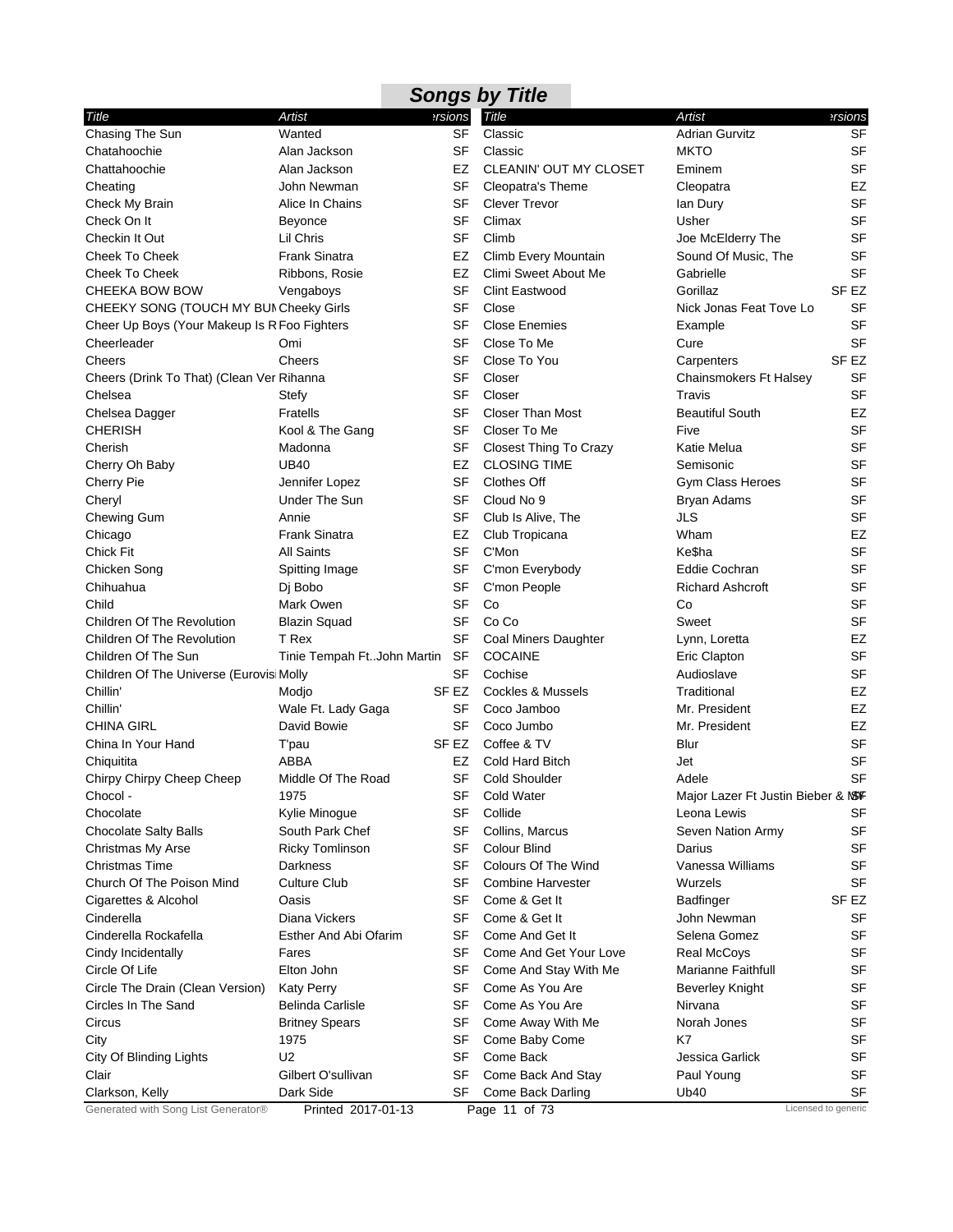|                                                      |                                  |           | <b>Songs by Title</b>          |                                |                     |
|------------------------------------------------------|----------------------------------|-----------|--------------------------------|--------------------------------|---------------------|
| Title                                                | Artist                           | ersions   | Title                          | <b>Artist</b>                  | ersions             |
| Come Back My Love                                    | Darts                            | <b>SF</b> | Cool For The Summer            | Demi Lovato                    | <b>SF</b>           |
| Come Back To Me                                      | Janet Jackson                    | EZ        | Cool Kids                      | Echosmith                      | <b>SF</b>           |
| Come Back To What You Know                           | Embrace                          | SF        | Cool Water                     | <b>Frankie Laine</b>           | <b>SF</b>           |
| Come Fly With Me                                     | Frank Sinatra                    | EZ        | Cooler Than Me                 | Mike Posner                    | <b>SF</b>           |
| Come Get It Bae                                      | <b>Pharrell Williams</b>         | SF        | Copacabana                     | <b>Barry Manilow</b>           | SF EZ               |
| Come Get Some                                        | Rooster                          | SF        | Cops And Robbers               | Hoosiers                       | SF                  |
| Come In Out Of The Pain                              | Wendy Molten                     | SF        | Corner Of The Earth            | Jamiroquai                     | <b>SF</b>           |
| Come Into My Life                                    | Joyce Sims                       | SF        | Cornflake Girl                 | Tori Amos                      | <b>SF</b>           |
| Come Into My World                                   | Kylie Minogue                    | SF        | Cosmic Girl                    | Jamiroquai                     | SF <sub>EZ</sub>    |
| Come Live With Me                                    | Heaven 17                        | <b>SF</b> | Cotton Eye Joe                 | Rednex                         | SF <sub>EZ</sub>    |
| Come On                                              | Will Young                       | SF        | Could I Have This Dance        | Murray, Anne                   | EZ                  |
| Come On Eileen                                       | Dexy's Midnight Runners          | <b>SF</b> | Could I Have This Kiss Forever | <b>Whitney Houston</b>         | EZ                  |
| Come On Girl                                         | Cruz, Taio & Luciana             | SF        | Could I Have This Kiss Forever | Whitney Houston & E Iglesia    | <b>SF</b>           |
| Come On Over                                         | Christina Aguilera               | <b>SF</b> | Could It Be Any Harder         | Calling                        | <b>SF</b>           |
| Come On Over                                         | Kym Marsh                        | SF        | Could It Be Magic              | Take That                      | <b>SF</b>           |
| Come On Over (All I Want Is You) Aguilera, Christina |                                  | EZ        | Could You Be Loved             | Bob Marley & The Wailers       | EZ                  |
| Come On Over To My Place                             | <b>Drifters</b>                  | <b>SF</b> | Couldn't Have Said It Better   | Meatloaf                       | <b>SF</b>           |
| Come Outside                                         | Mike Sarne And Wendy Craig       | SF        | Count On Me                    | <b>Bruno Mars</b>              | <b>SF</b>           |
| Come To Me                                           | P Diddy                          | SF        | Count On Me                    | Whitney Houston & Cece Winar&F |                     |
| Come Together                                        | <b>Beatles</b>                   | EZ        | Countdown (Clean Ver)          | <b>Beyonce</b>                 | SF                  |
| Come Tomorrow                                        | Manfred Mann                     | SF        | Counting Down The Days         | Natalie Imbruglia              | <b>SF</b>           |
| Come Undone                                          | Duran Duran                      | SF        | <b>Counting Stars</b>          | OneRepublic                    | <b>SF</b>           |
| Come Undone                                          | Robbie Williams                  | SF        | <b>Country Girl</b>            | <b>Primal Scream</b>           | <b>SF</b>           |
| Comeback                                             | Ella Eyre                        | SF        | <b>Country House</b>           | Blur                           | SF <sub>EZ</sub>    |
| <b>Comfortably Numb</b>                              | <b>Scissor Sisters</b>           | <b>SF</b> | <b>Country Roads</b>           | Hermes House Band              | <b>SF</b>           |
| Coming Around                                        | Travis                           | SF EZ     | Court Of King Caractacus       | <b>Rolf Harris</b>             | <b>SF</b>           |
| Coming Home                                          | Sigma & Rita Ora                 | SF        | Cover Me                       | <b>Bruce Springsteen</b>       | <b>SF</b>           |
| Coming Home (Clean)                                  | Diddy-Dirty Money & Skylar Gre&F |           | Cover Of Rolling Stone         | Dr Hook                        | SF                  |
| Coming Home Now                                      | Boyzone                          | SF        | Coward Of The County           | Kenny Rogers                   | SF <sub>EZ</sub>    |
| Coming With You                                      | Ne-Yo                            | SF        | COWBOY CADILLAC                | Garth Brooks                   | <b>SF</b>           |
| Commander                                            | Kelly Rowland Feat David Guet&F  |           | <b>COWBOYS AND KISSES</b>      | Anastacia                      | <b>SF</b>           |
| Commitment                                           | Leann Rimes                      | SF        | Coz I Love You                 | Slade                          | <b>SF</b>           |
| Commitments                                          | Easy                             | SF        | <b>Cracklin Rosie</b>          | Neil Diamond                   | EZ                  |
| Common People                                        | Pulp                             | SF        | Cradle                         | Atomic Kitten                  | <b>SF</b>           |
| <b>Communication Breakdown</b>                       | Roy Orbison                      | SF        | Cradle Of Love                 | <b>Billy Idol</b>              | EZ                  |
| Complete                                             | Jamieson                         | SF        | Cradle Of Love                 | Johnny Preston                 | <b>SF</b>           |
| Complicated                                          | Avril Lavigne                    | SF        | <b>Crank That</b>              | Souljah Boy Tell Em            | <b>SF</b>           |
| Concrete                                             | Tom Odell                        | <b>SF</b> | Crash                          | Primitives                     | SF                  |
| Concrete & Clay                                      | Unit Four Plus Two               | SF EZ     | Crash                          | Suzi Quatro                    | <b>SF</b>           |
| Confessin'                                           | Frank Ifield                     | <b>SF</b> | Crash                          | Usher                          | <b>SF</b>           |
| Confessions Pt li                                    | Usher                            | SF        | Crashed The Wedding            | <b>Busted</b>                  | <b>SF</b>           |
| Confidence Man                                       | Jeff Healey                      | SF        | Crawling Up A Hill             | Katie Melua                    | <b>SF</b>           |
| Confident                                            | Demi Lovato                      | SF        | Crazy                          | Aerosmith                      | <b>SF</b>           |
| <b>Confusion Girl</b>                                | Frankmuzik                       | <b>SF</b> | Crazy                          | <b>Gnarles Barkley</b>         | <b>SF</b>           |
| Congratulations                                      | <b>Cliff Richard</b>             | SF EZ     | Crazy                          | Leann Rimes                    | <b>SF</b>           |
| Connection                                           | Elastica                         | SF        | Crazy                          | Patsy Cline                    | <b>SF</b>           |
| Conquest                                             | <b>White Stripes</b>             | SF        | CRAZY                          | <b>SEAL</b>                    | <b>SF</b>           |
| <b>Consider Me Gone</b>                              | McEntire, Reba                   | SF        | Crazy Chick                    | <b>Charlotte Church</b>        | <b>SF</b>           |
| Contact                                              | <b>Edwin Starr</b>               | SF        | Crazy For You                  | Madonna                        | SF EZ               |
| Control                                              | Matrix & Futurebound Ft. Max M&F |           | Crazy Horses                   | Osmonds                        | SF                  |
| <b>Control Myself</b>                                | LI Cool Feat Jennifer Lopez      | SF        | Crazy In Love                  | Beyonce & Jay Z                | SF                  |
| Controlla                                            | Drake                            | SF        | Crazy Kids (Clean)             | Will I Am Kesha Ft             | <b>SF</b>           |
| Cookie Jar                                           | Gym Class Heroes Feat. The Drea  |           | Crazy Little Thing Called Love | Dwight Yoakham                 | <b>SF</b>           |
| Cool                                                 | Alesso & Roy English             | SF        | Crazy Little Thing Called Love | Queen                          | SF EZ               |
| Cool                                                 | Gwen Stefani                     | SF        | <b>Crazy Nights</b>            | Kiss                           | SF                  |
| Cool For Cats                                        | Squeeze                          | EZ        | Crazy Stupid Love              | Cheryl Cole Ft Tinie Tempah    | SF                  |
| Generated with Song List Generator®                  | Printed 2017-01-13               |           | Page 12 of 73                  |                                | Licensed to generic |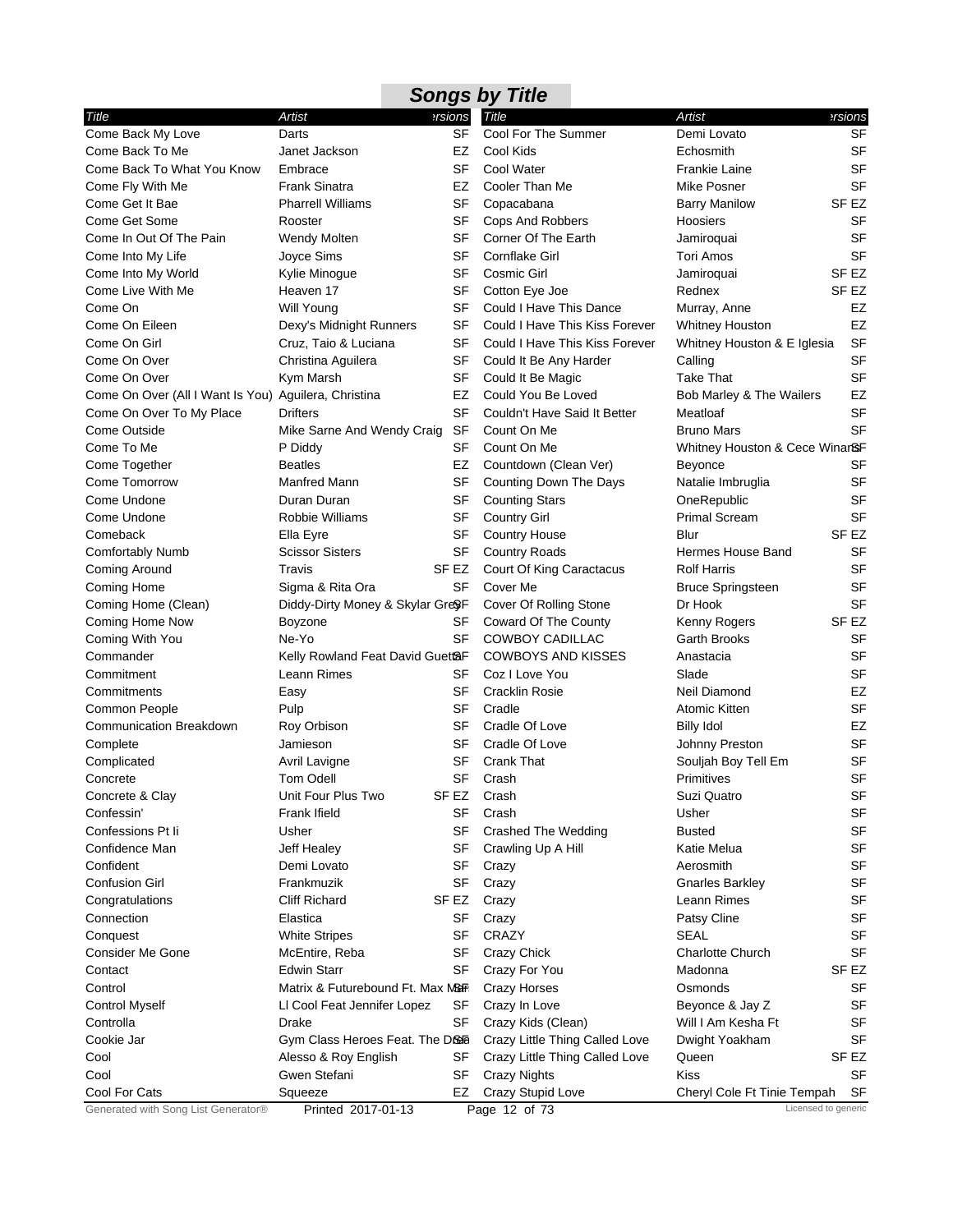|                                            |                                  |         | <b>Songs by Title</b>                 |                                    |                  |
|--------------------------------------------|----------------------------------|---------|---------------------------------------|------------------------------------|------------------|
| Title                                      | Artist                           | ersions | Title                                 | <b>Artist</b>                      | ersions          |
| <b>Creeque Alley</b>                       | Mama's And Papa's                | SF      | Daddy's Gone                          | Glasvegas                          | <b>SF</b>        |
| Criminal                                   | <b>Britney Spears</b>            | SF      | Daisy                                 | Traditional                        | EZ               |
| Criticise                                  | Alexander O'neal                 | SF      | Dakota                                | Stereophonics                      | <b>SF</b>        |
| Crocodile Rock                             | Elton John                       | SF EZ   | Damn I Wish I Was Your Lover          | Sophie B Hawkins                   | <b>SF</b>        |
| <b>Crocodile Shoes</b>                     | Jimmy Nail                       | SF      | Dance Again                           | Jennifer Lopez & Pitbull           | <b>SF</b>        |
| Crossfire                                  | <b>Brandon Flowers</b>           | SF      | Dance Away                            | Roxy Music                         | EZ               |
| <b>CROSSROADS</b>                          | <b>Blazin Squad</b>              | SF      | Dance Dance Dance (Yowsah Yov Chic    |                                    | <b>SF</b>        |
| Crow And The Butterfly, The                | Shinedown                        | SF      | Dance For Me                          | Mary J Blige                       | <b>SF</b>        |
| Cruel                                      | Snakehips Ft ZAYN                | SF      | DANCE FOR ME                          | Sisgo                              | <b>SF</b>        |
| Cruel To Be Kind                           | Nick Lowe                        | EZ      | Dance Hall Days                       | Wang Chung                         | <b>SF</b>        |
| Crunchy Granola Suite                      | Neil Diamond                     | SF      | Dance Little Sister                   | <b>Terence Trent D'arby</b>        | <b>SF</b>        |
| Crush                                      | Jennifer Paige                   | SF      | Dance The Night Away                  | Mavericks                          | SF <sub>EZ</sub> |
| Crush Crush Crush                          | Paramore                         | SF      | Dance To The Music                    | Sly And The Family Stone           | SF               |
| Cry                                        | Alex Parks                       | SF      | Dance With Me                         | Debelah Morgan                     | EZ               |
| Cry                                        | Kelly Clarkson                   | SF      | Dance With Me Tonight                 | <b>Olly Murs</b>                   | <b>SF</b>        |
| Cry                                        | Kym Marsh                        | SF      | Dance With My Father                  | Luther Vandross                    | <b>SF</b>        |
| Cry                                        | Michael Jackson                  | SF      | Dance With U                          | Lemar                              | SF <sub>EZ</sub> |
| Cry                                        | Sigma Ft Take That               | SF      | Dance Wiv Me                          | Dizzee Rascal, Calvin Harris & Shi |                  |
| Cry For You (You'll Never See Me September |                                  | SF      | Dance Your Pain Away                  | Agnetha Falstkog                   | SF               |
| Cry Me A River                             | Justin Timberlake                | SF      | Dance Yourself Dizzy                  | <b>Liquid Gold</b>                 | SF               |
| Cry Me A River                             | Mari Wilson                      | SF      | Dancin' In The Key Of Life            | Steve Arrington                    | SF               |
| Cry Me Out                                 | Pixie Lott                       | SF      | Dancing In The City                   | Marshall Hain                      | <b>SF</b>        |
| Cry To Me                                  | Solomon Burke                    | SF      | Dancing In The Moonlight              | Toploader                          | SF <sub>EZ</sub> |
| Cryin' In The Rain                         | <b>Everly Brothers</b>           | EZ      | Dancing In The Street                 | Martha & The Vandellas             | <b>SF</b>        |
| Crying                                     | Don McClean                      | SF      | DANCING ON A SATURDAY NIGI Barry Blue |                                    | <b>SF</b>        |
| Crying                                     | Roy Orbison                      | EZ      | Dancing On My Own                     | Calum Scott                        | SF               |
| Crying At The Discoteque                   | Alcazar                          | SF      | Dancing On The Ceiling                | Lionel Richie                      | <b>SF</b>        |
| Crying For No Reason                       | Katy B                           | SF      | Dancing Queen                         | ABBA                               | SF EZ            |
| Crying Game                                | Dave Berry                       | SF      | DANCING WITH MYSELF                   | <b>Billy Idol</b>                  | <b>SF</b>        |
| Crying Game, The                           | Berry, Dave                      | EZ      | Dancing With Tears In My Eyes         | Ultravox                           | <b>SF</b>        |
| Crying In The Chapel                       | <b>Elvis Presley</b>             | EZ      | Danger Games                          | Pinkee                             | <b>SF</b>        |
| Crying In The Rain                         | <b>Everly Brothers</b>           | SF      | Danger High Voltage                   | Electric Six                       | <b>SF</b>        |
| Crying Lightning                           | <b>Arctic Monkeys</b>            | SF      | Danger Zone                           | Kenny Loggins                      | <b>SF</b>        |
| <b>Crystal Ball</b>                        | Keane                            | SF      | Dangerous                             | David Guetta & Sam Martin          | <b>SF</b>        |
| <b>CRYSTAL CHANDELIERS</b>                 | <b>Charlie Pride</b>             | SF      | Dangerous Love                        | Fuse ODG Ft Sean Paul              | SF               |
| <b>Cuddley Toy</b>                         | Rochford                         | SF      | Dangerous Woman                       | Ariana Grande                      | <b>SF</b>        |
| Cum On Feel The Noize                      | Slade                            | EZ      | Dani California                       | Red Hot Chili Peppers              | <b>SF</b>        |
| Cumberland Gap                             | Lonnie Donegan                   |         | SF Daniel                             | Elton John                         | EZ               |
| Cupid                                      | Johnny Nash                      | SF      | Dare                                  | Gorillaz                           | <b>SF</b>        |
| Cupid's Chokehold                          | Gym Class Heroes Feat. PatrickSF |         | Dare (La La La)                       | Shakira                            | <b>SF</b>        |
| Curiosity                                  | Jepsen, Carly Rae                | SF      | Dark Horse                            | <b>Katy Perry</b>                  | SF               |
| Curtain Falls                              | Blue                             | SF      | Darkness                              | Darren Hayes                       | <b>SF</b>        |
| Cutt Off                                   | Kasbain                          | SF      | Darling                               | <b>Frankie Miller</b>              | <b>SF</b>        |
| <b>DISCO</b>                               | Ottawan                          | SF      | Daughter                              | Pearl Jam                          | <b>SF</b>        |
| DOA                                        | Foo Fighters                     | SF      | Daughter Of Darkness                  | Tom Jones                          | <b>SF</b>        |
| D.I.V.O.R.C.E                              | <b>Tammy Wynette</b>             | SF      | DAY AND NIGHT                         | <b>Billie Piper</b>                | <b>SF</b>        |
| D.I.V.O.R.C.E.                             | <b>Tammy Wynette</b>             | EZ      | Day Dreamin'                          | Tatyana Ali                        | <b>SF</b>        |
| D.J.                                       | H & Claire                       | EZ      | Day I Met Marie                       | <b>Cliff Richard</b>               | <b>SF</b>        |
| Da Da Da                                   | Trio                             | SF      | Day In The Life                       | <b>Beatles</b>                     | EZ               |
| Da Do Ron Ron                              | Crystals                         | EZ      | Day That The Rains Came               | Jane Morgan                        | <b>SF</b>        |
| Da Doo Ron Ron                             | Crystals                         | SF      | Day Tripper                           | <b>Beatles</b>                     | SF EZ            |
| Daddy                                      | Emeli Sande Feat Naughty BoySF   |         | Day We Caught The Train               | Ocean Colour Scene                 | <b>SF</b>        |
| Daddy Cool                                 | Boney M                          | SF      | Daydream                              | Lovin' Spoonful, The               | EZ               |
| Daddy Cool                                 | Darts                            | SF      | Daydreaming                           | Paramore                           | <b>SF</b>        |
| Daddy Cool                                 | Darts, The                       | EZ      | Daylight                              | Kelly Rowland Feat Travis McCOF    |                  |
| Daddy Don't You Walk So Fast               | Wayne Newton                     | SF      | Day-O (TheBanana Boat Song)           | Belafonte, Harry                   | EZ               |
| Generated with Song List Generator®        | Printed 2017-01-13               |         | Page 13 of 73                         | Licensed to generic                |                  |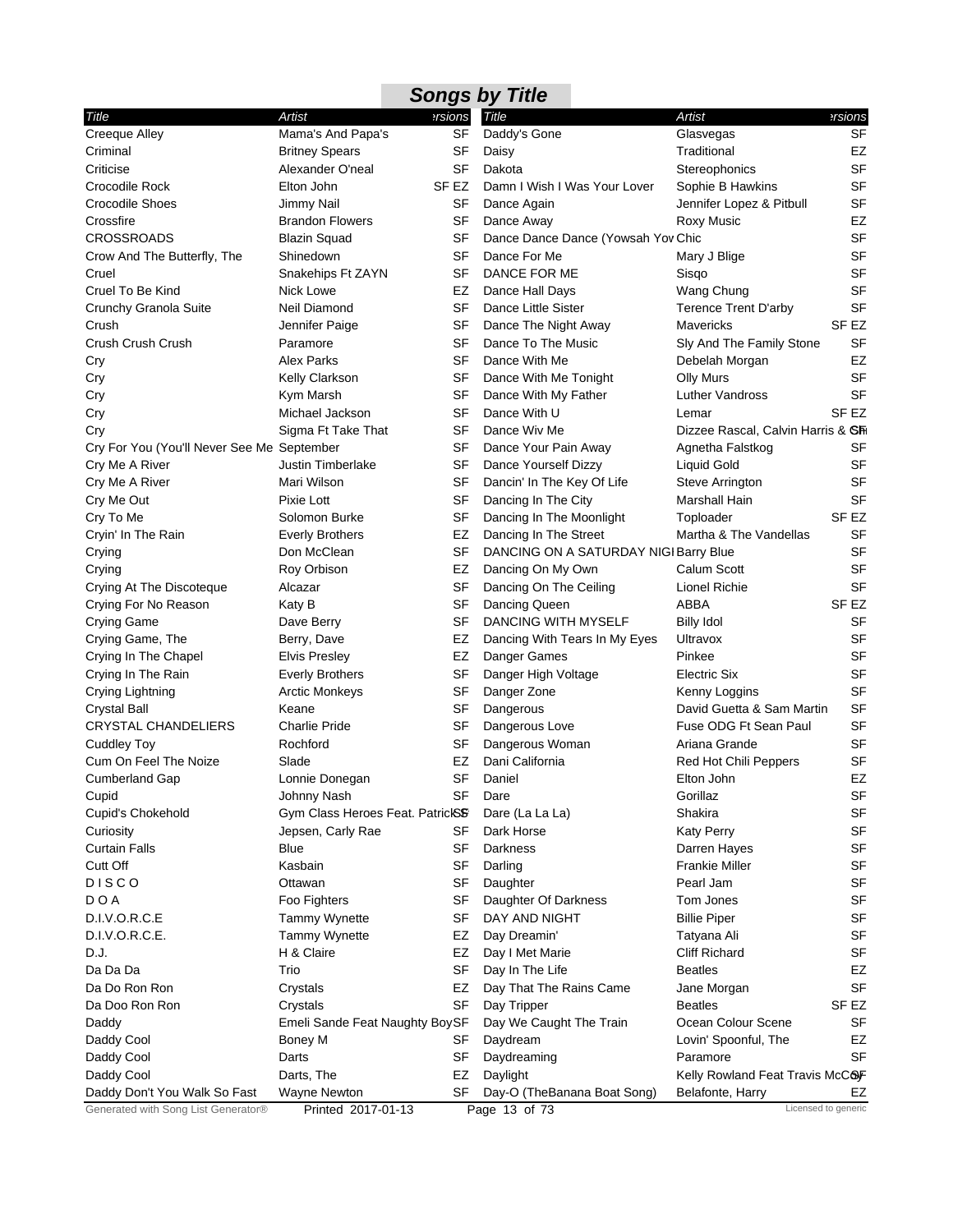| ersions<br><b>Artist</b><br>Artist<br><b>Title</b><br>ersions<br>Kirsty McCall<br><b>SF</b><br>DIE ANOTHER DAY<br><b>SF</b><br>Madonna<br>Ke\$ha<br><b>SF</b><br>SF<br>Queen<br>Die Young<br><b>SF</b><br>Marc Almond<br>SF<br>Different<br>Robbie Williams<br><b>SF</b><br>T.I. & Justin Timberlake<br>SF<br>Different Beat<br>Boyzone<br><b>SF</b><br>SF<br><b>Different Corner</b><br><b>Courtney Barnett</b><br>George Michael<br><b>SF</b><br>Catatonia<br>SF<br>Different World<br>Iron Maiden<br>SF<br>Muse<br>SF<br>Deacon Blue<br>Dignity<br>SF<br>Bon Jovi<br>Dile Al Amor<br>EZ<br>Aventura<br>SF<br>Dead Ringer<br>Meatloaf<br>SF<br>Dilemma<br>Nelly Feat Kelly Rowland<br>SF<br>Meatloaf<br>EZ<br>Dip It Low<br>Christina Milian<br>SF<br><b>Olly Murs</b><br>SF<br>Dirtee Cash<br>Dizzee Rascal<br>SF<br><b>SF</b><br>Meghan Trainor<br>Dirtee Disco<br>Dizzee Rascal<br>SF<br>Madonna<br>EZ<br>Dirty Dancer<br>Enrique Iglesias<br>SF<br><b>SF</b><br>Tlc<br>Dirty Old Town<br>Pogues<br>SF<br>Siouxsie & The Banshees<br>SF<br><b>Dirty Picture</b><br>Cruz, Taio & Ke\$ha<br><b>SF</b><br>Dave Davies<br>SF<br><b>DIRTY WALTER</b><br>Made In London<br><b>SF</b><br>SF <sub>EZ</sub><br>December 1963 (Oh What A Night Four Seasons<br>Pulp<br><b>Disco 2000</b><br><b>SF</b><br>Four Seasons, The<br>EZ<br>Disco Down<br>Shed Seven<br><b>SF</b><br>George Michael<br>SF<br>Disco Inferno<br>Trammps<br><b>SF</b><br><b>Kinks</b><br>SF<br>Disco Love<br>Saturdays<br><b>SF</b><br>Dedication To My Ex (Miss That) ((Lloyd Feat Andre Three Thousa88<br><b>DISILLUSION</b><br><b>Badly Drawn Boy</b><br>SF <sub>EZ</sub><br>SF<br><b>Distant Drums</b><br><b>Jim Reeves</b><br>Hepburn<br><b>SF</b><br>Aretha Franklin<br>SF<br>Disturbia<br>Rihanna<br><b>SF</b><br>Deeper Shade Of Blue<br>SF EZ<br><b>Steps</b><br>Dizzy<br>Tommy Roe<br><b>SF</b><br><b>SF</b><br>DJ<br>H & Claire<br>Jamiroquai<br><b>SF</b><br>Deeply Dippy<br>Right Said Fred<br>SF<br>Dj<br>Jamelia<br>SF<br>Déjà Vu<br>Eat. Jay Z Beyonce<br>SF<br><b>DNA</b><br>Little Mix<br>SF<br>Delilah<br>Tom Jones<br>SF<br>Do Anything You Wanna<br>Eddie And The Hot Rods<br>SF<br><b>SF</b><br>Joe Cocker<br>Do I Wanna Know<br><b>Arctic Monkeys</b><br>Brian McFadden<br>SF<br>Do It Again<br>Pia Mia Ft Chris Brown & Tyga SF<br><b>SF</b><br>Denial<br>SF<br>Sugababes<br>Do It Again<br>Steely Dan<br><b>SF</b><br><b>Blondie</b><br>SF<br>Denis<br>Do It All Over Again<br>Elyar Fox<br><b>SF</b><br>Denis Denis<br><b>Blondie</b><br>EZ<br>Do It Like A Dude<br>Jessie J<br><b>SF</b><br>SF<br>Do It To Me<br>Lionel Richie<br>Derulo, Jason<br>Undefeated<br><b>SF</b><br>Sting & Cheb Mami<br>EZ<br>DO IT WITH MADONNA<br>Desert Rose<br>Androids<br><b>SF</b><br><b>Manic Street Preachers</b><br>SF<br>Design For Life<br>Do Me Wrong<br><b>Melanie Blatt</b><br>SF<br><b>SF</b><br>U <sub>2</sub><br>Do Somethin'<br><b>Britney Spears</b><br>Desire<br>Dawin & Silento<br><b>SF</b><br>SF <sub>EZ</sub><br>Dessert (Remix)<br>Do Something<br>Macy Gray<br>EZ<br><b>Destination Calabria</b><br>Alex Gaudino Ft. Crystal WaterSF<br>Do That To Me One More Time<br>Captain & Tenille | <b>Songs by Title</b>                                               |  |  |  |  |  |  |  |  |
|------------------------------------------------------------------------------------------------------------------------------------------------------------------------------------------------------------------------------------------------------------------------------------------------------------------------------------------------------------------------------------------------------------------------------------------------------------------------------------------------------------------------------------------------------------------------------------------------------------------------------------------------------------------------------------------------------------------------------------------------------------------------------------------------------------------------------------------------------------------------------------------------------------------------------------------------------------------------------------------------------------------------------------------------------------------------------------------------------------------------------------------------------------------------------------------------------------------------------------------------------------------------------------------------------------------------------------------------------------------------------------------------------------------------------------------------------------------------------------------------------------------------------------------------------------------------------------------------------------------------------------------------------------------------------------------------------------------------------------------------------------------------------------------------------------------------------------------------------------------------------------------------------------------------------------------------------------------------------------------------------------------------------------------------------------------------------------------------------------------------------------------------------------------------------------------------------------------------------------------------------------------------------------------------------------------------------------------------------------------------------------------------------------------------------------------------------------------------------------------------------------------------------------------------------------------------------------------------------------------------------------------------------------------------------------------------------------------------------------------------------------------------------------------------------------------------------------------------------------------------------------------------------------------------------------------------------------------------------------------------------------------------------------------------------------------------------------------------------------------------------------------------------------------------------------------|---------------------------------------------------------------------|--|--|--|--|--|--|--|--|
|                                                                                                                                                                                                                                                                                                                                                                                                                                                                                                                                                                                                                                                                                                                                                                                                                                                                                                                                                                                                                                                                                                                                                                                                                                                                                                                                                                                                                                                                                                                                                                                                                                                                                                                                                                                                                                                                                                                                                                                                                                                                                                                                                                                                                                                                                                                                                                                                                                                                                                                                                                                                                                                                                                                                                                                                                                                                                                                                                                                                                                                                                                                                                                                          | Title                                                               |  |  |  |  |  |  |  |  |
|                                                                                                                                                                                                                                                                                                                                                                                                                                                                                                                                                                                                                                                                                                                                                                                                                                                                                                                                                                                                                                                                                                                                                                                                                                                                                                                                                                                                                                                                                                                                                                                                                                                                                                                                                                                                                                                                                                                                                                                                                                                                                                                                                                                                                                                                                                                                                                                                                                                                                                                                                                                                                                                                                                                                                                                                                                                                                                                                                                                                                                                                                                                                                                                          | Days                                                                |  |  |  |  |  |  |  |  |
|                                                                                                                                                                                                                                                                                                                                                                                                                                                                                                                                                                                                                                                                                                                                                                                                                                                                                                                                                                                                                                                                                                                                                                                                                                                                                                                                                                                                                                                                                                                                                                                                                                                                                                                                                                                                                                                                                                                                                                                                                                                                                                                                                                                                                                                                                                                                                                                                                                                                                                                                                                                                                                                                                                                                                                                                                                                                                                                                                                                                                                                                                                                                                                                          | Days Of Our Lives                                                   |  |  |  |  |  |  |  |  |
|                                                                                                                                                                                                                                                                                                                                                                                                                                                                                                                                                                                                                                                                                                                                                                                                                                                                                                                                                                                                                                                                                                                                                                                                                                                                                                                                                                                                                                                                                                                                                                                                                                                                                                                                                                                                                                                                                                                                                                                                                                                                                                                                                                                                                                                                                                                                                                                                                                                                                                                                                                                                                                                                                                                                                                                                                                                                                                                                                                                                                                                                                                                                                                                          | Days Of Pearly Spencer                                              |  |  |  |  |  |  |  |  |
|                                                                                                                                                                                                                                                                                                                                                                                                                                                                                                                                                                                                                                                                                                                                                                                                                                                                                                                                                                                                                                                                                                                                                                                                                                                                                                                                                                                                                                                                                                                                                                                                                                                                                                                                                                                                                                                                                                                                                                                                                                                                                                                                                                                                                                                                                                                                                                                                                                                                                                                                                                                                                                                                                                                                                                                                                                                                                                                                                                                                                                                                                                                                                                                          | Dead & Gone                                                         |  |  |  |  |  |  |  |  |
|                                                                                                                                                                                                                                                                                                                                                                                                                                                                                                                                                                                                                                                                                                                                                                                                                                                                                                                                                                                                                                                                                                                                                                                                                                                                                                                                                                                                                                                                                                                                                                                                                                                                                                                                                                                                                                                                                                                                                                                                                                                                                                                                                                                                                                                                                                                                                                                                                                                                                                                                                                                                                                                                                                                                                                                                                                                                                                                                                                                                                                                                                                                                                                                          | Dead Fox                                                            |  |  |  |  |  |  |  |  |
|                                                                                                                                                                                                                                                                                                                                                                                                                                                                                                                                                                                                                                                                                                                                                                                                                                                                                                                                                                                                                                                                                                                                                                                                                                                                                                                                                                                                                                                                                                                                                                                                                                                                                                                                                                                                                                                                                                                                                                                                                                                                                                                                                                                                                                                                                                                                                                                                                                                                                                                                                                                                                                                                                                                                                                                                                                                                                                                                                                                                                                                                                                                                                                                          | Dead From The Waist Down                                            |  |  |  |  |  |  |  |  |
|                                                                                                                                                                                                                                                                                                                                                                                                                                                                                                                                                                                                                                                                                                                                                                                                                                                                                                                                                                                                                                                                                                                                                                                                                                                                                                                                                                                                                                                                                                                                                                                                                                                                                                                                                                                                                                                                                                                                                                                                                                                                                                                                                                                                                                                                                                                                                                                                                                                                                                                                                                                                                                                                                                                                                                                                                                                                                                                                                                                                                                                                                                                                                                                          | Dead Inside                                                         |  |  |  |  |  |  |  |  |
|                                                                                                                                                                                                                                                                                                                                                                                                                                                                                                                                                                                                                                                                                                                                                                                                                                                                                                                                                                                                                                                                                                                                                                                                                                                                                                                                                                                                                                                                                                                                                                                                                                                                                                                                                                                                                                                                                                                                                                                                                                                                                                                                                                                                                                                                                                                                                                                                                                                                                                                                                                                                                                                                                                                                                                                                                                                                                                                                                                                                                                                                                                                                                                                          | Dead Or Alive                                                       |  |  |  |  |  |  |  |  |
|                                                                                                                                                                                                                                                                                                                                                                                                                                                                                                                                                                                                                                                                                                                                                                                                                                                                                                                                                                                                                                                                                                                                                                                                                                                                                                                                                                                                                                                                                                                                                                                                                                                                                                                                                                                                                                                                                                                                                                                                                                                                                                                                                                                                                                                                                                                                                                                                                                                                                                                                                                                                                                                                                                                                                                                                                                                                                                                                                                                                                                                                                                                                                                                          |                                                                     |  |  |  |  |  |  |  |  |
|                                                                                                                                                                                                                                                                                                                                                                                                                                                                                                                                                                                                                                                                                                                                                                                                                                                                                                                                                                                                                                                                                                                                                                                                                                                                                                                                                                                                                                                                                                                                                                                                                                                                                                                                                                                                                                                                                                                                                                                                                                                                                                                                                                                                                                                                                                                                                                                                                                                                                                                                                                                                                                                                                                                                                                                                                                                                                                                                                                                                                                                                                                                                                                                          | Dead Ringer For Love                                                |  |  |  |  |  |  |  |  |
|                                                                                                                                                                                                                                                                                                                                                                                                                                                                                                                                                                                                                                                                                                                                                                                                                                                                                                                                                                                                                                                                                                                                                                                                                                                                                                                                                                                                                                                                                                                                                                                                                                                                                                                                                                                                                                                                                                                                                                                                                                                                                                                                                                                                                                                                                                                                                                                                                                                                                                                                                                                                                                                                                                                                                                                                                                                                                                                                                                                                                                                                                                                                                                                          | Dear Darlin                                                         |  |  |  |  |  |  |  |  |
|                                                                                                                                                                                                                                                                                                                                                                                                                                                                                                                                                                                                                                                                                                                                                                                                                                                                                                                                                                                                                                                                                                                                                                                                                                                                                                                                                                                                                                                                                                                                                                                                                                                                                                                                                                                                                                                                                                                                                                                                                                                                                                                                                                                                                                                                                                                                                                                                                                                                                                                                                                                                                                                                                                                                                                                                                                                                                                                                                                                                                                                                                                                                                                                          | Dear Future Husband                                                 |  |  |  |  |  |  |  |  |
|                                                                                                                                                                                                                                                                                                                                                                                                                                                                                                                                                                                                                                                                                                                                                                                                                                                                                                                                                                                                                                                                                                                                                                                                                                                                                                                                                                                                                                                                                                                                                                                                                                                                                                                                                                                                                                                                                                                                                                                                                                                                                                                                                                                                                                                                                                                                                                                                                                                                                                                                                                                                                                                                                                                                                                                                                                                                                                                                                                                                                                                                                                                                                                                          | Dear Jessie                                                         |  |  |  |  |  |  |  |  |
|                                                                                                                                                                                                                                                                                                                                                                                                                                                                                                                                                                                                                                                                                                                                                                                                                                                                                                                                                                                                                                                                                                                                                                                                                                                                                                                                                                                                                                                                                                                                                                                                                                                                                                                                                                                                                                                                                                                                                                                                                                                                                                                                                                                                                                                                                                                                                                                                                                                                                                                                                                                                                                                                                                                                                                                                                                                                                                                                                                                                                                                                                                                                                                                          | Dear Lie                                                            |  |  |  |  |  |  |  |  |
|                                                                                                                                                                                                                                                                                                                                                                                                                                                                                                                                                                                                                                                                                                                                                                                                                                                                                                                                                                                                                                                                                                                                                                                                                                                                                                                                                                                                                                                                                                                                                                                                                                                                                                                                                                                                                                                                                                                                                                                                                                                                                                                                                                                                                                                                                                                                                                                                                                                                                                                                                                                                                                                                                                                                                                                                                                                                                                                                                                                                                                                                                                                                                                                          | Dear Prudence                                                       |  |  |  |  |  |  |  |  |
|                                                                                                                                                                                                                                                                                                                                                                                                                                                                                                                                                                                                                                                                                                                                                                                                                                                                                                                                                                                                                                                                                                                                                                                                                                                                                                                                                                                                                                                                                                                                                                                                                                                                                                                                                                                                                                                                                                                                                                                                                                                                                                                                                                                                                                                                                                                                                                                                                                                                                                                                                                                                                                                                                                                                                                                                                                                                                                                                                                                                                                                                                                                                                                                          | Death Of A Clown                                                    |  |  |  |  |  |  |  |  |
|                                                                                                                                                                                                                                                                                                                                                                                                                                                                                                                                                                                                                                                                                                                                                                                                                                                                                                                                                                                                                                                                                                                                                                                                                                                                                                                                                                                                                                                                                                                                                                                                                                                                                                                                                                                                                                                                                                                                                                                                                                                                                                                                                                                                                                                                                                                                                                                                                                                                                                                                                                                                                                                                                                                                                                                                                                                                                                                                                                                                                                                                                                                                                                                          |                                                                     |  |  |  |  |  |  |  |  |
|                                                                                                                                                                                                                                                                                                                                                                                                                                                                                                                                                                                                                                                                                                                                                                                                                                                                                                                                                                                                                                                                                                                                                                                                                                                                                                                                                                                                                                                                                                                                                                                                                                                                                                                                                                                                                                                                                                                                                                                                                                                                                                                                                                                                                                                                                                                                                                                                                                                                                                                                                                                                                                                                                                                                                                                                                                                                                                                                                                                                                                                                                                                                                                                          | December '63                                                        |  |  |  |  |  |  |  |  |
|                                                                                                                                                                                                                                                                                                                                                                                                                                                                                                                                                                                                                                                                                                                                                                                                                                                                                                                                                                                                                                                                                                                                                                                                                                                                                                                                                                                                                                                                                                                                                                                                                                                                                                                                                                                                                                                                                                                                                                                                                                                                                                                                                                                                                                                                                                                                                                                                                                                                                                                                                                                                                                                                                                                                                                                                                                                                                                                                                                                                                                                                                                                                                                                          | December Song                                                       |  |  |  |  |  |  |  |  |
|                                                                                                                                                                                                                                                                                                                                                                                                                                                                                                                                                                                                                                                                                                                                                                                                                                                                                                                                                                                                                                                                                                                                                                                                                                                                                                                                                                                                                                                                                                                                                                                                                                                                                                                                                                                                                                                                                                                                                                                                                                                                                                                                                                                                                                                                                                                                                                                                                                                                                                                                                                                                                                                                                                                                                                                                                                                                                                                                                                                                                                                                                                                                                                                          | Dedicated Follower Of Fashion                                       |  |  |  |  |  |  |  |  |
|                                                                                                                                                                                                                                                                                                                                                                                                                                                                                                                                                                                                                                                                                                                                                                                                                                                                                                                                                                                                                                                                                                                                                                                                                                                                                                                                                                                                                                                                                                                                                                                                                                                                                                                                                                                                                                                                                                                                                                                                                                                                                                                                                                                                                                                                                                                                                                                                                                                                                                                                                                                                                                                                                                                                                                                                                                                                                                                                                                                                                                                                                                                                                                                          |                                                                     |  |  |  |  |  |  |  |  |
|                                                                                                                                                                                                                                                                                                                                                                                                                                                                                                                                                                                                                                                                                                                                                                                                                                                                                                                                                                                                                                                                                                                                                                                                                                                                                                                                                                                                                                                                                                                                                                                                                                                                                                                                                                                                                                                                                                                                                                                                                                                                                                                                                                                                                                                                                                                                                                                                                                                                                                                                                                                                                                                                                                                                                                                                                                                                                                                                                                                                                                                                                                                                                                                          | Deep Deep Down                                                      |  |  |  |  |  |  |  |  |
|                                                                                                                                                                                                                                                                                                                                                                                                                                                                                                                                                                                                                                                                                                                                                                                                                                                                                                                                                                                                                                                                                                                                                                                                                                                                                                                                                                                                                                                                                                                                                                                                                                                                                                                                                                                                                                                                                                                                                                                                                                                                                                                                                                                                                                                                                                                                                                                                                                                                                                                                                                                                                                                                                                                                                                                                                                                                                                                                                                                                                                                                                                                                                                                          | Deeper Love                                                         |  |  |  |  |  |  |  |  |
|                                                                                                                                                                                                                                                                                                                                                                                                                                                                                                                                                                                                                                                                                                                                                                                                                                                                                                                                                                                                                                                                                                                                                                                                                                                                                                                                                                                                                                                                                                                                                                                                                                                                                                                                                                                                                                                                                                                                                                                                                                                                                                                                                                                                                                                                                                                                                                                                                                                                                                                                                                                                                                                                                                                                                                                                                                                                                                                                                                                                                                                                                                                                                                                          |                                                                     |  |  |  |  |  |  |  |  |
|                                                                                                                                                                                                                                                                                                                                                                                                                                                                                                                                                                                                                                                                                                                                                                                                                                                                                                                                                                                                                                                                                                                                                                                                                                                                                                                                                                                                                                                                                                                                                                                                                                                                                                                                                                                                                                                                                                                                                                                                                                                                                                                                                                                                                                                                                                                                                                                                                                                                                                                                                                                                                                                                                                                                                                                                                                                                                                                                                                                                                                                                                                                                                                                          | Deeper Underground                                                  |  |  |  |  |  |  |  |  |
|                                                                                                                                                                                                                                                                                                                                                                                                                                                                                                                                                                                                                                                                                                                                                                                                                                                                                                                                                                                                                                                                                                                                                                                                                                                                                                                                                                                                                                                                                                                                                                                                                                                                                                                                                                                                                                                                                                                                                                                                                                                                                                                                                                                                                                                                                                                                                                                                                                                                                                                                                                                                                                                                                                                                                                                                                                                                                                                                                                                                                                                                                                                                                                                          |                                                                     |  |  |  |  |  |  |  |  |
|                                                                                                                                                                                                                                                                                                                                                                                                                                                                                                                                                                                                                                                                                                                                                                                                                                                                                                                                                                                                                                                                                                                                                                                                                                                                                                                                                                                                                                                                                                                                                                                                                                                                                                                                                                                                                                                                                                                                                                                                                                                                                                                                                                                                                                                                                                                                                                                                                                                                                                                                                                                                                                                                                                                                                                                                                                                                                                                                                                                                                                                                                                                                                                                          |                                                                     |  |  |  |  |  |  |  |  |
|                                                                                                                                                                                                                                                                                                                                                                                                                                                                                                                                                                                                                                                                                                                                                                                                                                                                                                                                                                                                                                                                                                                                                                                                                                                                                                                                                                                                                                                                                                                                                                                                                                                                                                                                                                                                                                                                                                                                                                                                                                                                                                                                                                                                                                                                                                                                                                                                                                                                                                                                                                                                                                                                                                                                                                                                                                                                                                                                                                                                                                                                                                                                                                                          |                                                                     |  |  |  |  |  |  |  |  |
|                                                                                                                                                                                                                                                                                                                                                                                                                                                                                                                                                                                                                                                                                                                                                                                                                                                                                                                                                                                                                                                                                                                                                                                                                                                                                                                                                                                                                                                                                                                                                                                                                                                                                                                                                                                                                                                                                                                                                                                                                                                                                                                                                                                                                                                                                                                                                                                                                                                                                                                                                                                                                                                                                                                                                                                                                                                                                                                                                                                                                                                                                                                                                                                          | Delta Lady                                                          |  |  |  |  |  |  |  |  |
|                                                                                                                                                                                                                                                                                                                                                                                                                                                                                                                                                                                                                                                                                                                                                                                                                                                                                                                                                                                                                                                                                                                                                                                                                                                                                                                                                                                                                                                                                                                                                                                                                                                                                                                                                                                                                                                                                                                                                                                                                                                                                                                                                                                                                                                                                                                                                                                                                                                                                                                                                                                                                                                                                                                                                                                                                                                                                                                                                                                                                                                                                                                                                                                          | Demons                                                              |  |  |  |  |  |  |  |  |
|                                                                                                                                                                                                                                                                                                                                                                                                                                                                                                                                                                                                                                                                                                                                                                                                                                                                                                                                                                                                                                                                                                                                                                                                                                                                                                                                                                                                                                                                                                                                                                                                                                                                                                                                                                                                                                                                                                                                                                                                                                                                                                                                                                                                                                                                                                                                                                                                                                                                                                                                                                                                                                                                                                                                                                                                                                                                                                                                                                                                                                                                                                                                                                                          |                                                                     |  |  |  |  |  |  |  |  |
|                                                                                                                                                                                                                                                                                                                                                                                                                                                                                                                                                                                                                                                                                                                                                                                                                                                                                                                                                                                                                                                                                                                                                                                                                                                                                                                                                                                                                                                                                                                                                                                                                                                                                                                                                                                                                                                                                                                                                                                                                                                                                                                                                                                                                                                                                                                                                                                                                                                                                                                                                                                                                                                                                                                                                                                                                                                                                                                                                                                                                                                                                                                                                                                          |                                                                     |  |  |  |  |  |  |  |  |
|                                                                                                                                                                                                                                                                                                                                                                                                                                                                                                                                                                                                                                                                                                                                                                                                                                                                                                                                                                                                                                                                                                                                                                                                                                                                                                                                                                                                                                                                                                                                                                                                                                                                                                                                                                                                                                                                                                                                                                                                                                                                                                                                                                                                                                                                                                                                                                                                                                                                                                                                                                                                                                                                                                                                                                                                                                                                                                                                                                                                                                                                                                                                                                                          |                                                                     |  |  |  |  |  |  |  |  |
|                                                                                                                                                                                                                                                                                                                                                                                                                                                                                                                                                                                                                                                                                                                                                                                                                                                                                                                                                                                                                                                                                                                                                                                                                                                                                                                                                                                                                                                                                                                                                                                                                                                                                                                                                                                                                                                                                                                                                                                                                                                                                                                                                                                                                                                                                                                                                                                                                                                                                                                                                                                                                                                                                                                                                                                                                                                                                                                                                                                                                                                                                                                                                                                          |                                                                     |  |  |  |  |  |  |  |  |
|                                                                                                                                                                                                                                                                                                                                                                                                                                                                                                                                                                                                                                                                                                                                                                                                                                                                                                                                                                                                                                                                                                                                                                                                                                                                                                                                                                                                                                                                                                                                                                                                                                                                                                                                                                                                                                                                                                                                                                                                                                                                                                                                                                                                                                                                                                                                                                                                                                                                                                                                                                                                                                                                                                                                                                                                                                                                                                                                                                                                                                                                                                                                                                                          |                                                                     |  |  |  |  |  |  |  |  |
|                                                                                                                                                                                                                                                                                                                                                                                                                                                                                                                                                                                                                                                                                                                                                                                                                                                                                                                                                                                                                                                                                                                                                                                                                                                                                                                                                                                                                                                                                                                                                                                                                                                                                                                                                                                                                                                                                                                                                                                                                                                                                                                                                                                                                                                                                                                                                                                                                                                                                                                                                                                                                                                                                                                                                                                                                                                                                                                                                                                                                                                                                                                                                                                          |                                                                     |  |  |  |  |  |  |  |  |
|                                                                                                                                                                                                                                                                                                                                                                                                                                                                                                                                                                                                                                                                                                                                                                                                                                                                                                                                                                                                                                                                                                                                                                                                                                                                                                                                                                                                                                                                                                                                                                                                                                                                                                                                                                                                                                                                                                                                                                                                                                                                                                                                                                                                                                                                                                                                                                                                                                                                                                                                                                                                                                                                                                                                                                                                                                                                                                                                                                                                                                                                                                                                                                                          |                                                                     |  |  |  |  |  |  |  |  |
|                                                                                                                                                                                                                                                                                                                                                                                                                                                                                                                                                                                                                                                                                                                                                                                                                                                                                                                                                                                                                                                                                                                                                                                                                                                                                                                                                                                                                                                                                                                                                                                                                                                                                                                                                                                                                                                                                                                                                                                                                                                                                                                                                                                                                                                                                                                                                                                                                                                                                                                                                                                                                                                                                                                                                                                                                                                                                                                                                                                                                                                                                                                                                                                          |                                                                     |  |  |  |  |  |  |  |  |
|                                                                                                                                                                                                                                                                                                                                                                                                                                                                                                                                                                                                                                                                                                                                                                                                                                                                                                                                                                                                                                                                                                                                                                                                                                                                                                                                                                                                                                                                                                                                                                                                                                                                                                                                                                                                                                                                                                                                                                                                                                                                                                                                                                                                                                                                                                                                                                                                                                                                                                                                                                                                                                                                                                                                                                                                                                                                                                                                                                                                                                                                                                                                                                                          |                                                                     |  |  |  |  |  |  |  |  |
| SF<br>Lionel Richie<br>SF<br>Do The Bart Man<br>Simpsons                                                                                                                                                                                                                                                                                                                                                                                                                                                                                                                                                                                                                                                                                                                                                                                                                                                                                                                                                                                                                                                                                                                                                                                                                                                                                                                                                                                                                                                                                                                                                                                                                                                                                                                                                                                                                                                                                                                                                                                                                                                                                                                                                                                                                                                                                                                                                                                                                                                                                                                                                                                                                                                                                                                                                                                                                                                                                                                                                                                                                                                                                                                                 | Destiny                                                             |  |  |  |  |  |  |  |  |
| <b>SF</b><br>Quatro, Suzi<br>EZ<br>Do The Conga<br><b>Black Lace</b>                                                                                                                                                                                                                                                                                                                                                                                                                                                                                                                                                                                                                                                                                                                                                                                                                                                                                                                                                                                                                                                                                                                                                                                                                                                                                                                                                                                                                                                                                                                                                                                                                                                                                                                                                                                                                                                                                                                                                                                                                                                                                                                                                                                                                                                                                                                                                                                                                                                                                                                                                                                                                                                                                                                                                                                                                                                                                                                                                                                                                                                                                                                     | Devil Gate Drive                                                    |  |  |  |  |  |  |  |  |
| SF<br><b>SF</b><br>Suzi Quatro<br>Do The Hucklebuck<br>Coast To Coast                                                                                                                                                                                                                                                                                                                                                                                                                                                                                                                                                                                                                                                                                                                                                                                                                                                                                                                                                                                                                                                                                                                                                                                                                                                                                                                                                                                                                                                                                                                                                                                                                                                                                                                                                                                                                                                                                                                                                                                                                                                                                                                                                                                                                                                                                                                                                                                                                                                                                                                                                                                                                                                                                                                                                                                                                                                                                                                                                                                                                                                                                                                    | Devil Gate Drive                                                    |  |  |  |  |  |  |  |  |
| <b>Charlie Daniels</b><br>SF<br>SF<br>Do The Lollipop<br>Tweenies                                                                                                                                                                                                                                                                                                                                                                                                                                                                                                                                                                                                                                                                                                                                                                                                                                                                                                                                                                                                                                                                                                                                                                                                                                                                                                                                                                                                                                                                                                                                                                                                                                                                                                                                                                                                                                                                                                                                                                                                                                                                                                                                                                                                                                                                                                                                                                                                                                                                                                                                                                                                                                                                                                                                                                                                                                                                                                                                                                                                                                                                                                                        | Devil Went Down To Georgia                                          |  |  |  |  |  |  |  |  |
| SF<br>Devil Went Down To Georgia, The Charlie Daniels Band, The<br>EZ<br>Do They Know It's Christmas<br><b>Band Aid</b>                                                                                                                                                                                                                                                                                                                                                                                                                                                                                                                                                                                                                                                                                                                                                                                                                                                                                                                                                                                                                                                                                                                                                                                                                                                                                                                                                                                                                                                                                                                                                                                                                                                                                                                                                                                                                                                                                                                                                                                                                                                                                                                                                                                                                                                                                                                                                                                                                                                                                                                                                                                                                                                                                                                                                                                                                                                                                                                                                                                                                                                                  |                                                                     |  |  |  |  |  |  |  |  |
| SF<br>Marty Robbins<br>SF<br>Do They Know It's Christmas<br>Band Aid 20                                                                                                                                                                                                                                                                                                                                                                                                                                                                                                                                                                                                                                                                                                                                                                                                                                                                                                                                                                                                                                                                                                                                                                                                                                                                                                                                                                                                                                                                                                                                                                                                                                                                                                                                                                                                                                                                                                                                                                                                                                                                                                                                                                                                                                                                                                                                                                                                                                                                                                                                                                                                                                                                                                                                                                                                                                                                                                                                                                                                                                                                                                                  | Devil Woman                                                         |  |  |  |  |  |  |  |  |
| <b>SF</b><br>Chipmunk Feat. Emeli Sande SF<br>Do They Know It's Christmas-<br>Band Aid 30                                                                                                                                                                                                                                                                                                                                                                                                                                                                                                                                                                                                                                                                                                                                                                                                                                                                                                                                                                                                                                                                                                                                                                                                                                                                                                                                                                                                                                                                                                                                                                                                                                                                                                                                                                                                                                                                                                                                                                                                                                                                                                                                                                                                                                                                                                                                                                                                                                                                                                                                                                                                                                                                                                                                                                                                                                                                                                                                                                                                                                                                                                | Diamond Rings                                                       |  |  |  |  |  |  |  |  |
| <b>SF</b><br>SF<br>Rihanna<br>Do Wah Diddy<br>Dj Otzi                                                                                                                                                                                                                                                                                                                                                                                                                                                                                                                                                                                                                                                                                                                                                                                                                                                                                                                                                                                                                                                                                                                                                                                                                                                                                                                                                                                                                                                                                                                                                                                                                                                                                                                                                                                                                                                                                                                                                                                                                                                                                                                                                                                                                                                                                                                                                                                                                                                                                                                                                                                                                                                                                                                                                                                                                                                                                                                                                                                                                                                                                                                                    | Diamonds                                                            |  |  |  |  |  |  |  |  |
| Paul Anka<br>SF <sub>EZ</sub><br>SF <sub>EZ</sub><br>Do Wah Diddy<br>Manfred Mann                                                                                                                                                                                                                                                                                                                                                                                                                                                                                                                                                                                                                                                                                                                                                                                                                                                                                                                                                                                                                                                                                                                                                                                                                                                                                                                                                                                                                                                                                                                                                                                                                                                                                                                                                                                                                                                                                                                                                                                                                                                                                                                                                                                                                                                                                                                                                                                                                                                                                                                                                                                                                                                                                                                                                                                                                                                                                                                                                                                                                                                                                                        | Diana                                                               |  |  |  |  |  |  |  |  |
| SF<br>Ain't No Mountain High Enough SF<br>Do What U Want<br>Lady Gaga Ft R. Kelly                                                                                                                                                                                                                                                                                                                                                                                                                                                                                                                                                                                                                                                                                                                                                                                                                                                                                                                                                                                                                                                                                                                                                                                                                                                                                                                                                                                                                                                                                                                                                                                                                                                                                                                                                                                                                                                                                                                                                                                                                                                                                                                                                                                                                                                                                                                                                                                                                                                                                                                                                                                                                                                                                                                                                                                                                                                                                                                                                                                                                                                                                                        | Diana Ross                                                          |  |  |  |  |  |  |  |  |
| <b>Rod Stewart</b><br>EZ<br>Love Hangover<br>Do Ya Think I'm Sexy<br>SF                                                                                                                                                                                                                                                                                                                                                                                                                                                                                                                                                                                                                                                                                                                                                                                                                                                                                                                                                                                                                                                                                                                                                                                                                                                                                                                                                                                                                                                                                                                                                                                                                                                                                                                                                                                                                                                                                                                                                                                                                                                                                                                                                                                                                                                                                                                                                                                                                                                                                                                                                                                                                                                                                                                                                                                                                                                                                                                                                                                                                                                                                                                  | Diana Ross                                                          |  |  |  |  |  |  |  |  |
| SF<br>SF<br><b>Bachelors</b><br>Do You Ever<br>Seal                                                                                                                                                                                                                                                                                                                                                                                                                                                                                                                                                                                                                                                                                                                                                                                                                                                                                                                                                                                                                                                                                                                                                                                                                                                                                                                                                                                                                                                                                                                                                                                                                                                                                                                                                                                                                                                                                                                                                                                                                                                                                                                                                                                                                                                                                                                                                                                                                                                                                                                                                                                                                                                                                                                                                                                                                                                                                                                                                                                                                                                                                                                                      | Diane                                                               |  |  |  |  |  |  |  |  |
| SF<br>Do You Feel My Love<br>Bachelors, The<br>EZ<br><b>Eddy Grant</b>                                                                                                                                                                                                                                                                                                                                                                                                                                                                                                                                                                                                                                                                                                                                                                                                                                                                                                                                                                                                                                                                                                                                                                                                                                                                                                                                                                                                                                                                                                                                                                                                                                                                                                                                                                                                                                                                                                                                                                                                                                                                                                                                                                                                                                                                                                                                                                                                                                                                                                                                                                                                                                                                                                                                                                                                                                                                                                                                                                                                                                                                                                                   | Diane                                                               |  |  |  |  |  |  |  |  |
| SF<br>E. L. O.<br>JLS<br>SF<br>Do You Feel What I Feel                                                                                                                                                                                                                                                                                                                                                                                                                                                                                                                                                                                                                                                                                                                                                                                                                                                                                                                                                                                                                                                                                                                                                                                                                                                                                                                                                                                                                                                                                                                                                                                                                                                                                                                                                                                                                                                                                                                                                                                                                                                                                                                                                                                                                                                                                                                                                                                                                                                                                                                                                                                                                                                                                                                                                                                                                                                                                                                                                                                                                                                                                                                                   | Diary Of Horrace Wimp                                               |  |  |  |  |  |  |  |  |
| <b>SF</b><br>Nancy Sinatra & Lee Hazlewoo SF<br>Do You Have A Girlfriend<br><b>Billie Piper</b>                                                                                                                                                                                                                                                                                                                                                                                                                                                                                                                                                                                                                                                                                                                                                                                                                                                                                                                                                                                                                                                                                                                                                                                                                                                                                                                                                                                                                                                                                                                                                                                                                                                                                                                                                                                                                                                                                                                                                                                                                                                                                                                                                                                                                                                                                                                                                                                                                                                                                                                                                                                                                                                                                                                                                                                                                                                                                                                                                                                                                                                                                          | Did You Ever                                                        |  |  |  |  |  |  |  |  |
| SF<br>Did You Ever Have One Of Those Elvis<br>SF<br>Do You Know (Ping Pong Song)<br>Enrique Iglesias,                                                                                                                                                                                                                                                                                                                                                                                                                                                                                                                                                                                                                                                                                                                                                                                                                                                                                                                                                                                                                                                                                                                                                                                                                                                                                                                                                                                                                                                                                                                                                                                                                                                                                                                                                                                                                                                                                                                                                                                                                                                                                                                                                                                                                                                                                                                                                                                                                                                                                                                                                                                                                                                                                                                                                                                                                                                                                                                                                                                                                                                                                    |                                                                     |  |  |  |  |  |  |  |  |
| Do You Know The Way To San Jo Dionne Warwick<br>SF<br>Whitney Houston<br>SF<br>Licensed to generic<br>Printed 2017-01-13<br>Page 14 of 73                                                                                                                                                                                                                                                                                                                                                                                                                                                                                                                                                                                                                                                                                                                                                                                                                                                                                                                                                                                                                                                                                                                                                                                                                                                                                                                                                                                                                                                                                                                                                                                                                                                                                                                                                                                                                                                                                                                                                                                                                                                                                                                                                                                                                                                                                                                                                                                                                                                                                                                                                                                                                                                                                                                                                                                                                                                                                                                                                                                                                                                | Didn't We Almost Have It All<br>Generated with Song List Generator® |  |  |  |  |  |  |  |  |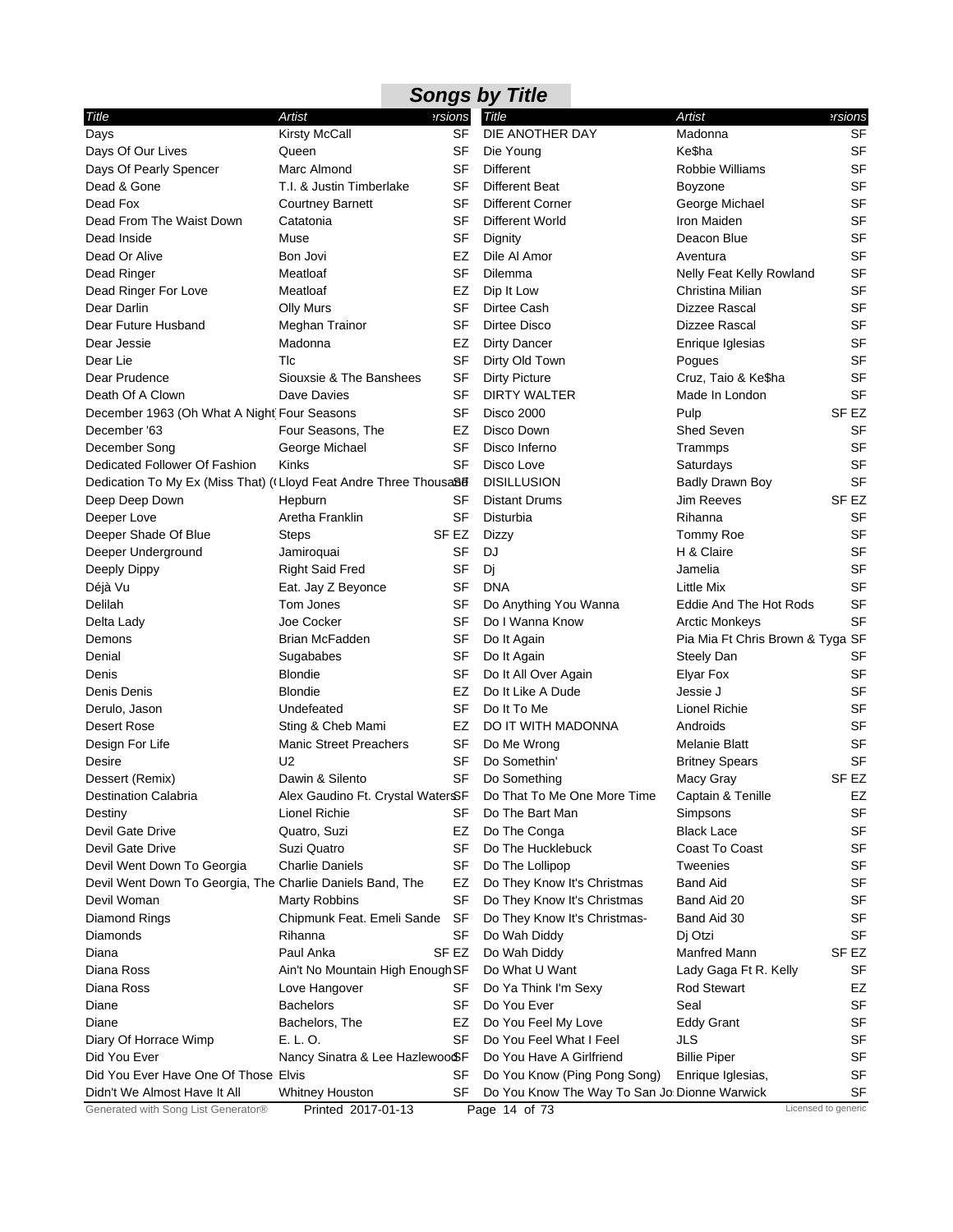| <b>Songs by Title</b>                      |                                   |                  |                                                            |                                  |           |  |  |  |
|--------------------------------------------|-----------------------------------|------------------|------------------------------------------------------------|----------------------------------|-----------|--|--|--|
| Title                                      | Artist                            | ersions          | Title                                                      | <b>Artist</b>                    | ersions   |  |  |  |
| Do You Know Where You're Going Diana Ross  |                                   | <b>SF</b>        | Don't Give Up On Us                                        | David Soul                       | SF        |  |  |  |
| Do You Love Me                             | Brian Poole & The Tremeloes SF    |                  | Don't Give Up On Us                                        | Eurythmics                       | EZ        |  |  |  |
| Do You Love Me                             | Poole, Brian & The Tremeloes EZ   |                  | Don't Go                                                   | Wretch 32 & Josh Kumra           | <b>SF</b> |  |  |  |
| Do You Mind                                | Newley, Anthony                   | EZ               | Don't Go                                                   | Yazoo                            | SF        |  |  |  |
| Do You Really Like It                      | D.J. Pied Piper                   | EZ               | Don't Go Breaking My Heart                                 | John & Dee                       | <b>SF</b> |  |  |  |
| DO YOU REALLY LIKE IT                      | Dj Pied Piper                     | SF               | Don't Hold Your Breath                                     | Nicole Scherzinger               | <b>SF</b> |  |  |  |
| Do You Really Want To Hurt Me              | Culture Club                      | SF EZ            | Don't It Make My Brown Eyes Blue Crystal Gayle             |                                  | SF EZ     |  |  |  |
| Do You Remember                            | Jay Sean Ft. Sean Paul & Lil JoSF |                  | Don't Judge Me                                             | Chris Brown                      | <b>SF</b> |  |  |  |
| Do You Still                               | East 17                           | SF               | Don't Know Why                                             | Norah Jones                      | SF EZ     |  |  |  |
| Do You Think Of Me                         | Misha B                           | SF               | Don't Leave Home                                           | Dido                             | SF        |  |  |  |
| DO YOU WANNA DANCE                         | <b>Barry Blue</b>                 | SF               | Don't Leave Me This Way                                    | Communards                       | SF        |  |  |  |
| Do You Wanna Touch Me                      | Glitter, Gary                     | EZ               | Don't Leave Me This Way                                    | Communards, The                  | EZ        |  |  |  |
| Do You Want To                             | <b>Franz Ferdinand</b>            | SF               | Don't Leave Me This Way                                    | Harold Melvin And The Bluenot SF |           |  |  |  |
| Do You Want To Know A Secret               | <b>Beatles</b>                    | EZ               | DON'T LET GO                                               | David Sneddon                    | SF        |  |  |  |
| Do You Want To Know A Secret               | Billy J Kramer And The Dakota SF  |                  | Don't Let Go                                               | En Vogue                         | <b>SF</b> |  |  |  |
| Do You Want To Know A Secret               | Billy J. Kramer & The Dakotas EZ  |                  | Don't Let Me Be Misunderstood                              | Animals                          | <b>SF</b> |  |  |  |
| Do You Want To Touch Me                    | <b>Gary Glitter</b>               | SF               | Don't Let Me Be Misunderstood                              | Animals, The                     | EZ        |  |  |  |
| Doctor Beat                                | Miami Sound Machine               | SF               | Don't Let Me Be The Last To Know Britney Spears            |                                  | EZ        |  |  |  |
| Doctor Doctor                              | <b>Thompson Twins</b>             | <b>SF</b>        | Don't Let Me Down                                          | <b>Beatles</b>                   | SF        |  |  |  |
| Doctor Jones                               | Aqua                              | SF               | Don't Let Me Down                                          | <b>Will Young</b>                | SF EZ     |  |  |  |
| Does Your Mother Know                      | ABBA                              | EZ               | Don't Let Me Down [SF Karaoke]                             | <b>Chain Smokers</b>             | <b>SF</b> |  |  |  |
| Doesn't Really Matter                      | Janet Jackson                     | EZ               | Don't Let Me Get Me                                        | Pink                             | <b>SF</b> |  |  |  |
| Doin' The Do                               | Betty Boo                         | <b>SF</b>        | Don't Let The Stars Get In Your Ey Perry Como              |                                  | <b>SF</b> |  |  |  |
| Doing It                                   | Charlie XCX Ft Rita Ora           | SF               | Don't Let The Sun Catch You Cryir Gerry And The Pacemakers |                                  | SF        |  |  |  |
| Doing It                                   | Liberty                           | SF               | DON'T LET THE SUN GO DOWN Elton John                       |                                  | SF        |  |  |  |
| Doing OK                                   | Wretch32 Ft. Jacob Banks          | SF               | Don't Let Them                                             | Ashanti                          | SF        |  |  |  |
| Domino                                     | Jessie J                          | SF               | Don't Lie                                                  | <b>Black Eyed Peas</b>           | SF        |  |  |  |
| Donna                                      | 10 <sub>CC</sub>                  | SF               | Don't Look Any Further                                     | M People                         | SF        |  |  |  |
| Donna                                      | <b>Richie Valens</b>              | SF               | Don't Look Back In Anger                                   | Oasis                            | SF EZ     |  |  |  |
| Don't                                      | Ed Sheeran                        | SF               | Don't Look Back Into The Sun                               | Libertines                       | SF        |  |  |  |
| Don't                                      | Shania Twain                      | SF               | Don't Look Down                                            | Garrix, Martin & Usher           | <b>SF</b> |  |  |  |
| Don't Be Cruel                             | <b>Elvis Presley</b>              | EZ               | Don't Lose My Number                                       | <b>Phil Collins</b>              | SF        |  |  |  |
| Don't Be So Hard On Yourself               | Jess Glynne                       | SF               | Don't Love You No More (I'm Sorry Craig David              |                                  | SF        |  |  |  |
| Don't Be Stupid                            | Shania Twain                      | <b>SF</b>        | Don't Matter                                               | Akon                             | SF        |  |  |  |
| Don't Believe In Is Anymore                | Roger Whitaker                    | SF               | Don't Mess With My Man                                     | Booty Luv                        | SF        |  |  |  |
| Dont Bother                                | Shakira                           | SF               | Don't Mug Yourself                                         | <b>Streets</b>                   | SF        |  |  |  |
| Don't Break My Heart                       | <b>UB40</b>                       | SF EZ            | Don't Need The Sun To Shine                                | Gabrielle                        | SF        |  |  |  |
| Don't Bring Lulu                           | Dorothy Previne                   | SF               | Don't Panic                                                | Cold Play                        | <b>SF</b> |  |  |  |
| Don't Bring Me Down                        | Elo                               | SF               | Don't Panic                                                | Coldplay                         | EZ        |  |  |  |
| DON'T CALL ME BABY                         | Madison Avenue                    | SF               | Don't Pay The Ferryman                                     | Chris Deburgh                    | SF        |  |  |  |
| Don't Call This Love                       | Leon Jackson                      | SF               | Don't Phunk With My Heart                                  | <b>Black Eyed Peas</b>           | SF        |  |  |  |
| Don't Come Home Too Soon                   | Amitri, Del                       | EZ               | Don't Play Nice                                            | Verbalicious                     | SF        |  |  |  |
| Don't Come Home Too Soon                   | Del Amitri                        | SF               | Don't Play That Song                                       | Aretha Franklin                  | SF        |  |  |  |
| Don't Cry For Me Argentia (Miami I Madonna |                                   | EZ               | Don't Save Me (BBC Sound Of 20' Haim                       |                                  | SF        |  |  |  |
| Don't Cry For Me, Argentina (Miam Madonna  |                                   | EZ               | Don't Sit Down Cause I've Moved 'Arctic Monkeys            |                                  | SF        |  |  |  |
| Dont Cry For Pain                          | Ana Johnsson                      | SF               | Don't Speak                                                | No Doubt                         | EZ        |  |  |  |
| Don't Dilly Dally                          | Traditional                       | EZ               | Don't Speak (Usa Mix)                                      | No Doubt                         | EZ        |  |  |  |
| Don't Dream It's Over                      | <b>Crowded House</b>              | SF               | Don't Stand So Close To Me                                 | Police                           | EZ        |  |  |  |
| Don't Fear The Reaper                      | <b>Blue Oyster Cult</b>           | SF               | Don't Stay Away Too Long (Duet) Peters & Lee               |                                  | <b>SF</b> |  |  |  |
| Don't Forget About Us                      | <b>Mariah Carey</b>               | SF               | Don't Stop                                                 | 5 Seconds Of Summer              | SF        |  |  |  |
| Don't Get Me Wrong                         | Pretenders                        | SF <sub>EZ</sub> | Don't Stop                                                 | Fleetwood Mac                    | SF        |  |  |  |
| Don't Give It Up                           | Lemar                             | SF               | Don't Stop (96 Mix)                                        | <b>Outhere Brothers</b>          | SF        |  |  |  |
| Don't Give It Up                           | Siobhan Donaghy                   | <b>SF</b>        | Don't Stop (Wiggle-Wiggle)                                 | <b>Outhere Brothers</b>          | EZ        |  |  |  |
| Don't Give Me Your Life                    | Alex Party                        | SF               | Don't Stop Believin'                                       | Glee Cast                        | SF        |  |  |  |
| DON'T GIVE UP                              | Chicane And Bryan Adams           | <b>SF</b>        | Don't Stop Me Know                                         | Queen                            | EZ        |  |  |  |
| Don't Give Up                              | Kate Bush & Peter Gabriel         | SF               | Don't Stop Movin'                                          | Livin' Joy                       | SF        |  |  |  |

Generated with Song List Generator® Printed 2017-01-13 Page 15 of 73 Licensed to generic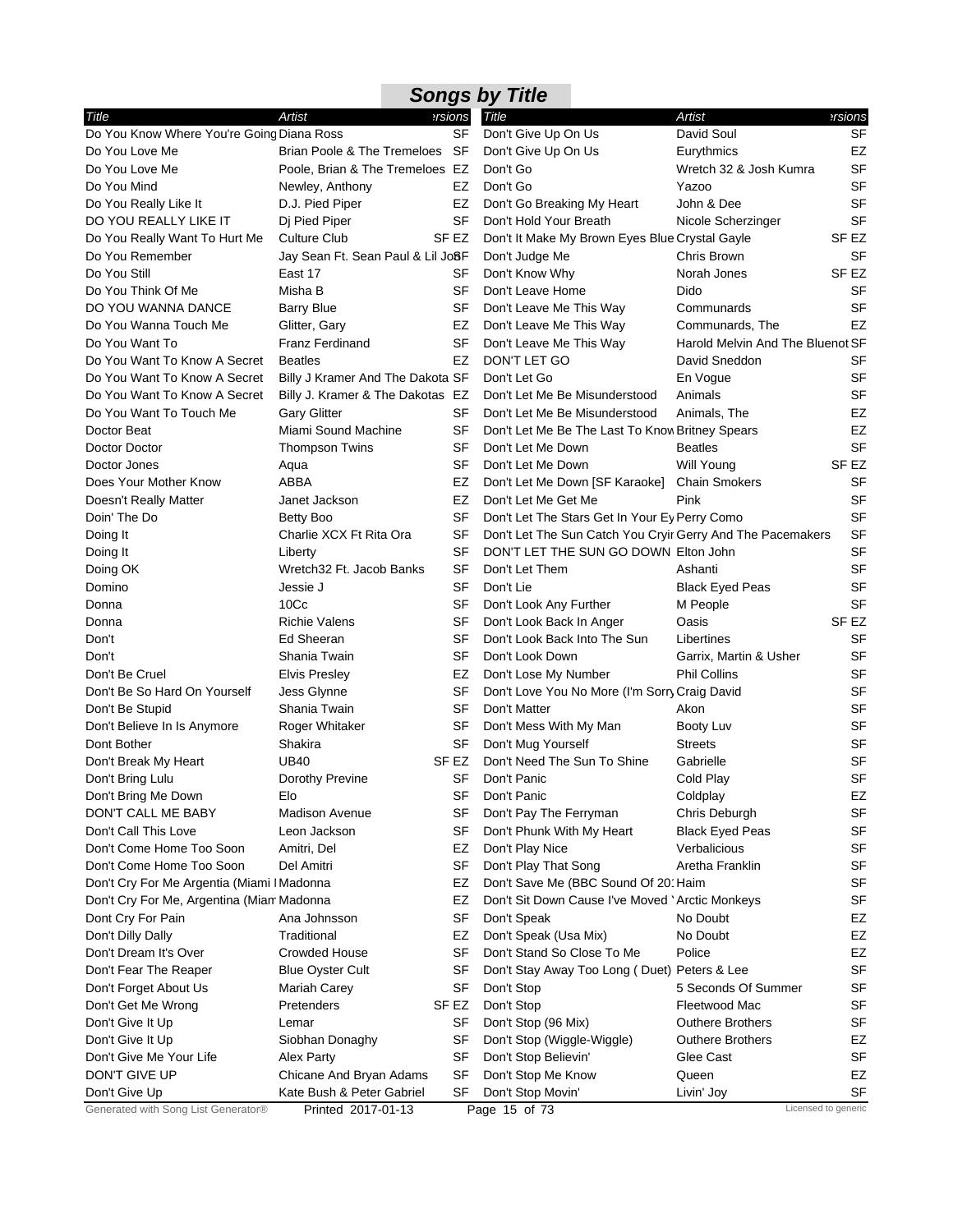|                                                      |                          |           | <b>Songs by Title</b>                          |                                                |                  |
|------------------------------------------------------|--------------------------|-----------|------------------------------------------------|------------------------------------------------|------------------|
| Title                                                | Artist                   | ersions   | Title                                          | <b>Artist</b>                                  | ersions          |
| Don't Stop Movin'                                    | S Club 7                 | EZ        | Dr Love                                        | <b>Tina Charles</b>                            | <b>SF</b>        |
| DON'T STOP MOVING                                    | S Club 7                 | SF        | Dr Pressure                                    | Mylo Vs Miami Sound Machine SF                 |                  |
| Don't Stop The Music                                 | Rihanna                  | SF        | Dr. Jones (Duet)                               | Aqua                                           | EZ               |
| Don't Stop The Party                                 | <b>Black Eyed Peas</b>   | SF        | Dr. Jones (Female)                             | Aqua                                           | <b>EZ</b>        |
| Don't Stop The Party                                 | Pitbull Feat. TJR        | SF        | Drag Me Down                                   | One Direction                                  | <b>SF</b>        |
| Don't Stop Till You Get Enough                       | Michael Jackson          | SF        | Dragostea Din Tei                              | O-Zone                                         | EZ               |
| Don't Take Away The Music                            | Tavares                  | SF        | Dreadlock Holiday                              | 10Cc                                           | <b>SF</b>        |
| Don't Tell 'Em                                       | Jeremih Ft. YG           | SF        | Dream A Little Dream                           | Robbie Williams Ft. Lily Allen                 | <b>SF</b>        |
| Don't Tell Me                                        | Avril Lavigne            | SF        | Dream A Little Dream Of Me                     | Mama's And Papa's                              | <b>SF</b>        |
| Don't Tell Me                                        | Madonna                  | EZ        | Dream A Little Dream Of Me                     | Mamas, The & The Papas                         | EZ               |
| Don't Tell Me Your Sorry                             | S Club 8                 | SF        | Dream Baby                                     | Roy Orbison                                    | <b>EZ</b>        |
| Don't Tell That It's Over                            | MacDonald, Amy           | <b>SF</b> | Dream Boat                                     | Cogan, Alma                                    | EZ               |
| Don't Think I'm Not                                  | Kandi                    | EZ        | Dream Lover                                    | <b>Bobby Darin</b>                             | SF <sub>EZ</sub> |
| Don't Threaten Me With A Good Ti Panic! At The Disco |                          | SF        | Dream Lover                                    | Mariah Carey                                   | EZ               |
| Don't Throw Your Love Away                           | Searchers                | EZ        | Dreamboat                                      | Alma Cogan                                     | <b>SF</b>        |
| Don't Treat Me Like A Child                          | Helen Shapiro            | SF        | Dreamer                                        | Livin' Joy                                     | <b>SF</b>        |
| Don't Trust Me                                       | Three Oh Three           | SF        | Dreamer                                        | Ozzy Osbourne                                  | <b>SF</b>        |
| Don't Turn Around                                    | Ace Of Base              | SF        | Dreamer                                        | Rr&Q Band                                      | <b>SF</b>        |
| Don't Turn Around                                    | Aswad                    | SF        | Dreamer                                        | Supertramp                                     | EZ               |
| Don't Upset The Rhythm                               | <b>Noisettes</b>         | SF        | Dreamin'                                       | Johnny Burnette                                | <b>SF</b>        |
| Don't Wanna Go Home                                  | Jason Derulo             | SF        | Dreaming                                       | M People                                       | <b>SF</b>        |
| Don't Wanna Let You Go                               | 5 Ive                    | <b>SF</b> | Dreaming Of You                                | Coral                                          | <b>SF</b>        |
| Don't Wanna Lose You                                 | Gloria Estefan           | EZ        | Dreamlover                                     | <b>Mariah Carey</b>                            | <b>SF</b>        |
| Don't Wanna Lose You                                 | Lionel Richie            | SF        | Dreams                                         | Corrs                                          | SF <sub>EZ</sub> |
| Don't Want To Forgive Me Now                         | Wet Wet Wet              | <b>SF</b> | Dreams                                         | Gabrielle                                      | <b>SF</b>        |
| Don't Worry                                          | Appleton                 | SF        | Dreams (Karaoke Version And Lyri Fleetwood Mac |                                                | <b>PR</b>        |
| Don't Worry                                          | Kim Appleby              | SF        | Dress You Up                                   | Madonna                                        | <b>SF</b>        |
| Don't Worry Be Happy                                 | <b>Bobby McFerrin</b>    | SF        | <b>Dressed For Success</b>                     | Roxette                                        | <b>SF</b>        |
| Don't Ya                                             | <b>Pussycat Dolls</b>    | <b>SF</b> | <b>Drifters</b>                                | <b>Under The Boardwalk</b>                     | SF               |
| Don't You (Forget About Me)                          | Simple Minds             | EZ        | Driftwood                                      | Travis                                         | SF <sub>EZ</sub> |
| Don't You Forget About Me                            | <b>Bryansimple Minds</b> | SF        | Drinking From The Bottle                       | Calvin Harris Feat. Tinie Tempa <sup>8</sup> F |                  |
| Don't You Forget About Me                            | Simple Minds             | SF        | Drinking In L A                                | Bran Van 3000                                  | SF               |
| Don't You Want Me                                    | Human League             | SF        | Drinking In L.A.                               | Bran Van 3000                                  | EZ               |
| Don't You Want Me                                    | Human League, The        | EZ        | Drive                                          | Cars                                           | <b>SF</b>        |
| Don't You Worry About A Thing                        | Stevie Wonder            | SF        | Drive                                          | <b>Incubus</b>                                 | <b>SF</b>        |
| Don't You Worry Child                                | Swedish House Mafia      | SF        | Drive By                                       | Train                                          | <b>SF</b>        |
| Doo Dah                                              | Cartoons                 | SF        | Drive My Car                                   | <b>Beatles</b>                                 | EZ               |
| Dosen't Really Matter                                | Janet Jackson            | SF        | Driving In My Car                              | Madness                                        | SF               |
| Dot Rotten                                           | Overload                 | SF        | Driving With The Brakes On                     | Del Amitri                                     | <b>SF</b>        |
| Doubt                                                | Delphic                  | SF        | Drop Dead Gorgeous                             | Repuplica                                      | EZ               |
| Doubt- Underneath It All                             | No                       | SF        | Drop The Boy                                   | <b>Bros</b>                                    | <b>SF</b>        |
| DOVE L'AMORE                                         | Cher                     | SF        | Drop The Pilot                                 | Joan Armatrading                               | SF               |
| Down                                                 | Jay Sean Feat. Lil Wayne | SF        | Drops Of Jupiter                               | Train                                          | <b>SF</b>        |
| Down At The Twist & Shout                            | Mary Chapin Carpenter    | EZ        | Drown                                          | Bring Me The Horizon                           | SF               |
| DOWN BOY                                             | Holly Vallance           | SF        | Drowned World (Subsitute For Lov Madonna       |                                                | EZ               |
| Down Down                                            | Status Quo               | SF        | Drowned World (Substitute For Lov Madonna      |                                                | <b>SF</b>        |
| Down For Whatever                                    | Kelly Rowland            | SF        | Drowning                                       | <b>Backstreet Boys</b>                         | SF               |
| Down On The Beach                                    | Drifters                 | SF        | Drowning In Berlin                             | Mobiles                                        | <b>SF</b>        |
| Down On The Streets                                  | Shakatak                 | SF        | Drugs Don't Work, The                          | Verve                                          | EZ               |
| Down To Earth                                        | Curiosity Killed The Cat | SF        | Drummer Boy                                    | Alesha Dixon                                   | <b>SF</b>        |
| Down Under                                           | Men At Work              | SF EZ     | Drunk                                          | Ed Sheeran                                     | <b>SF</b>        |
| Down With The Trumpets                               | <b>Rizzle Kicks</b>      | SF        | Drunk And Incapable                            | Krishane & Melissa Steel                       | <b>SF</b>        |
| Downtown                                             | MacKlemore & Ryan Lewis  | SF        | Drunk In Love                                  | Beyonce Ft. Jay-Z                              | SF               |
| Downtown                                             | Petula Clark             | SF EZ     | Dry Your Eyes                                  | Streets                                        | <b>SF</b>        |
| Downtown Train                                       | <b>Rod Stewart</b>       | EZ        | Dub Be Good To Me                              | <b>Beats International</b>                     | <b>SF</b>        |
| Dpm't Cha Wanna Riad                                 | Joss Stone               | SF        | Dude (Looks Like A Lady)                       | Aerosmith                                      | SF               |
| Generated with Song List Generator®                  | Printed 2017-01-13       |           | Page 16 of 73                                  | Licensed to generic                            |                  |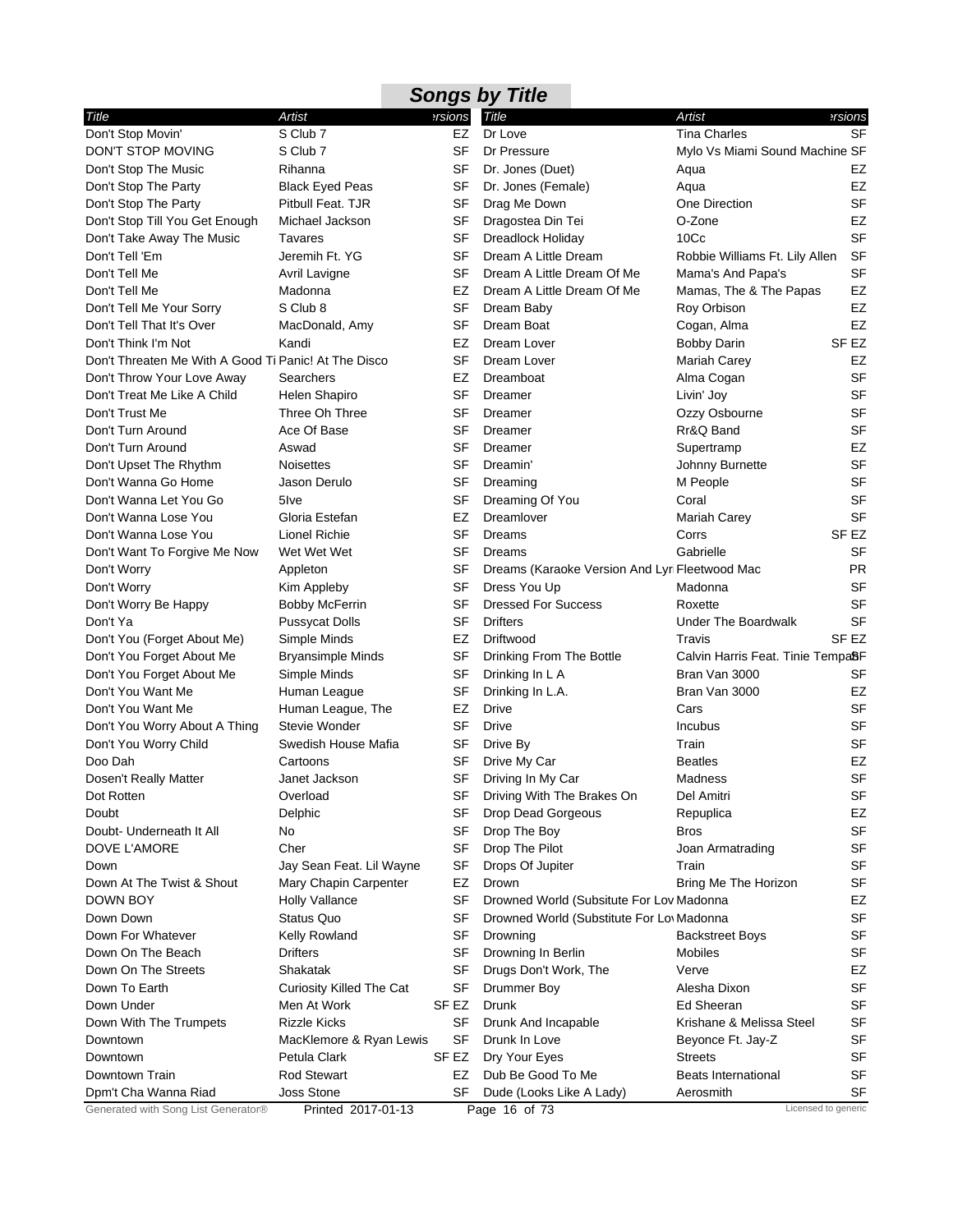|                                              |                                 |                  | <b>Songs by Title</b>                        |                                 |                     |
|----------------------------------------------|---------------------------------|------------------|----------------------------------------------|---------------------------------|---------------------|
| Title                                        | Artist                          | ersions          | Title                                        | <b>Artist</b>                   | ersions             |
| Dumb                                         | 411                             | <b>SF</b>        | Encore                                       | Cheryl Lynn                     | <b>SF</b>           |
| Dumb                                         | <b>Beautiful South</b>          | <b>SF</b>        | Encore                                       | Jason Derulo                    | <b>SF</b>           |
| Durham Town                                  | Whittaker, Roger                | EZ               | End Of The Line                              | Honeyz                          | <b>SF</b>           |
| DY NA MI TEE                                 | Ms Dynamite                     | SF               | End Of The Line                              | <b>Traveling Wilburys</b>       | <b>SF</b>           |
| D'ya Ever Get One Of Them Days Elvis Presley |                                 | EZ               | End Of The Road                              | Boyz LI Men                     | <b>SF</b>           |
| Dynamite                                     | Cruz, Taio                      | SF               | End Of Time                                  | Beyonce                         | <b>SF</b>           |
| Dynamite                                     | Mud                             | SF               | <b>Endless Love</b>                          | Mariah Carey & Luther VandrosSF |                     |
| Dy-Na-Mi-Tee                                 | Ms. Dynamite                    | EZ               | England 2 Columbia O                         | <b>Kirsty Maccoll</b>           | SF                  |
| D'you Know What I Mean                       | Oasis                           | SF EZ            | Englishman In New York                       | Sting                           | <b>SF</b>           |
| E.T.                                         | <b>Katy Perry</b>               | <b>SF</b>        | <b>Enjoy The Silence</b>                     | Depeche Mode                    | <b>SF</b>           |
| Each Time                                    | E <sub>17</sub>                 | SF               | Enola Gay                                    | Omd                             | <b>SF</b>           |
| Earned It                                    | Weekend                         | SF               | Enola Gay 98                                 | Omd Vs Sash                     | <b>SF</b>           |
| Earth Song                                   | Michael Jackson                 | SF               | Enter Sandman                                | Metallica                       | <b>SF</b>           |
| Earthbound                                   | <b>Connor Reeves</b>            | <b>SF</b>        | Epic                                         | Faith No More                   | <b>SF</b>           |
| Earthquake                                   | Labrinth & Tinie Tempah         | SF               | Epiphany                                     | Staind                          | <b>SF</b>           |
| Easy                                         | Sugar Babes                     | SF               | Erase Rewind                                 | Cardigans                       | <b>SF</b>           |
| Easy Love                                    | Sigala                          | <b>SF</b>        | Ernie (The Fastest Milkman In The Benny Hill |                                 | <b>SF</b>           |
| Easy Lover                                   | <b>Phil Collins</b>             | EZ               | Erotica                                      | Madonna                         | <b>SF</b>           |
| Easy Lover                                   | Phil Collins And Phil Bailey    | SF               | Escape                                       | Enrique Iglesias                | <b>SF</b>           |
| Easy Please Me                               | Katy B                          | SF               | Escape                                       | <b>Rupert Holmes</b>            | <b>SF</b>           |
| Ebeneezer Goode                              | Shamen                          | EZ               | <b>Especially For You</b>                    | Kylie Minogue & Jason Don&FanEZ |                     |
| Eberneezer Goode                             | Shamen                          | <b>SF</b>        | <b>Eternal Flame</b>                         | Atomic Kitten                   | SF                  |
| Ebony & Ivory                                | Paul McCartney & Stevie WondEZ  |                  | <b>Eternal Flames</b>                        | <b>Bangles</b>                  | <b>SF</b>           |
| Echo Beach                                   | Martha & The Muffins            | EZ               | <b>Eternal Love</b>                          | Pj And Duncan                   | <b>SF</b>           |
| Eddies Song                                  | Son Of Dork                     | <b>SF</b>        | Eternity                                     | Robbie Williams                 | <b>SF</b>           |
| <b>Edelweiss</b>                             | Sound Of Music, The             | SF               | Evacuate The Dancefloor                      | Cascada                         | <b>SF</b>           |
| Edge Of Glory                                | Lady Gaga                       | SF               | Even Better Than The Real Thing              | U <sub>2</sub>                  | <b>SF</b>           |
| Edge Of Heaven                               | Wham                            | EZ               | Even The Bad Times Are Good                  | Tremoloes                       | <b>SF</b>           |
| Eenie Meenie                                 | Sean Kingston And Justin Bieb&F |                  | Ever Fallen In Love                          | <b>Buzzcocks</b>                | <b>SF</b>           |
| Eez-Eh                                       | Kasabian                        | SF               | <b>Everbodys Changing</b>                    | Keane                           | <b>SF</b>           |
| Einstein A Go Go                             | Landscape                       | SF               | Evergreen                                    | <b>Barbra Streisand</b>         | EZ                  |
| <b>Either Way</b>                            | <b>TWANG</b>                    | SF               | Evergreen                                    | Will Young                      | <b>SF</b>           |
| El Capitan                                   | Opm                             | SF               | Everlasting                                  | <b>Manic Street Preachers</b>   | <b>SF</b>           |
| El Paso                                      | <b>Marty Robbins</b>            | EZ               | <b>Everlasting Love</b>                      | Gloria Estefan                  | <b>SF</b>           |
| <b>Elastic Heart</b>                         | Sia                             | SF               | <b>Everlasting Love</b>                      | Love Affair                     | SF EZ               |
| Eleanor Put Your Boots On                    | <b>Franz Ferdinand</b>          | SF               | Every Breath You Take                        | Police                          | EZ                  |
| Eleanor Rigby                                | <b>Beatles</b>                  | SF               | Every Day Hurts                              | Sad Cafe                        | <b>SF</b>           |
| <b>Electric Avenue</b>                       | Eddy Grant                      |                  | SF EZ Every Day I Love You                   | Boyzone                         | SF                  |
| ELECTRIC AVENUE (REMIX)                      | <b>Eddy Grant</b>               | SF               | Every Kind Of People                         | <b>Robert Palmer</b>            | SF                  |
| ELECTRICAL STORM                             | U2                              | SF               | Every Little Thing She Does Is Ma Police     |                                 | SF <sub>EZ</sub>    |
| Electron Blue                                | R.E.M                           | SF               | Every Morning                                | Sugar Ray                       | SF                  |
| Elevation                                    | U2                              | SF <sub>EZ</sub> | Every One Is A Winner                        | <b>Hot Chocolate</b>            | <b>SF</b>           |
| Eloise                                       | Damned                          | SF               | Every Rose Has It's Thorn                    | Poison                          | <b>SF</b>           |
| <b>Elusive Butterfly</b>                     | Val Doonican                    | SF               | Every Teardrop Is A Waterfall                | Coldplay                        | SF                  |
| Elvira                                       | Oak Ridge Boys                  | EZ               | Every Time I'm With You                      | Seal                            | <b>SF</b>           |
| Elvis Ain't Dead                             | <b>Scouting For Girls</b>       | SF               | Every Time We Say Goodbye                    | Simply Red                      | <b>SF</b>           |
| Elvis Intro-Cc Rider (Live)                  | <b>Elvis Presley</b>            | EZ               | Every Time You Go Away                       | Paul Young                      | <b>SF</b>           |
| <b>Email My Heart</b>                        | <b>Britney Spears</b>           | SF               | EVERY TIME YOU NEED ME                       | Maria Rubia                     | <b>SF</b>           |
| Emma                                         | <b>Hot Chocolate</b>            | SF               | Everybody                                    | Hear Say                        | <b>SF</b>           |
| Emotion                                      | Destiny's Child                 | SF               | Everybody (Backstreets Back)                 | <b>Backstreet Boys</b>          | <b>SF</b>           |
| <b>Emperor's New Clothes</b>                 | Panic! At The Disco             | SF               | Everybody (Backstreet's Back)                | Backstreet Boys, The            | EZ                  |
| Empire                                       | Kasabian                        | SF               | <b>Everybody Cries</b>                       | Liberty X                       | <b>SF</b>           |
| Empire                                       | Shakira                         | SF               | Everybody Dance (The Horn Song Barbra Tucker |                                 | <b>SF</b>           |
| <b>Empire State Of Mind</b>                  | Jay-Z Feat. Alicia Keys         | SF               | Everybody Get Up                             | 5 Ive                           | SF                  |
| Empire State Of Mind (Pt 2)                  | Alicia Keys                     | SF               | Everybody Hurts                              | <b>Helping Haiti</b>            | <b>SF</b>           |
| En Of Clubs - Sf 091                         | Kc And The Sunshine Band        | SF               | Everybody Hurts                              | R.E.M                           | SF EZ               |
| Generated with Song List Generator®          | Printed 2017-01-13              |                  | Page 17 of 73                                |                                 | Licensed to generic |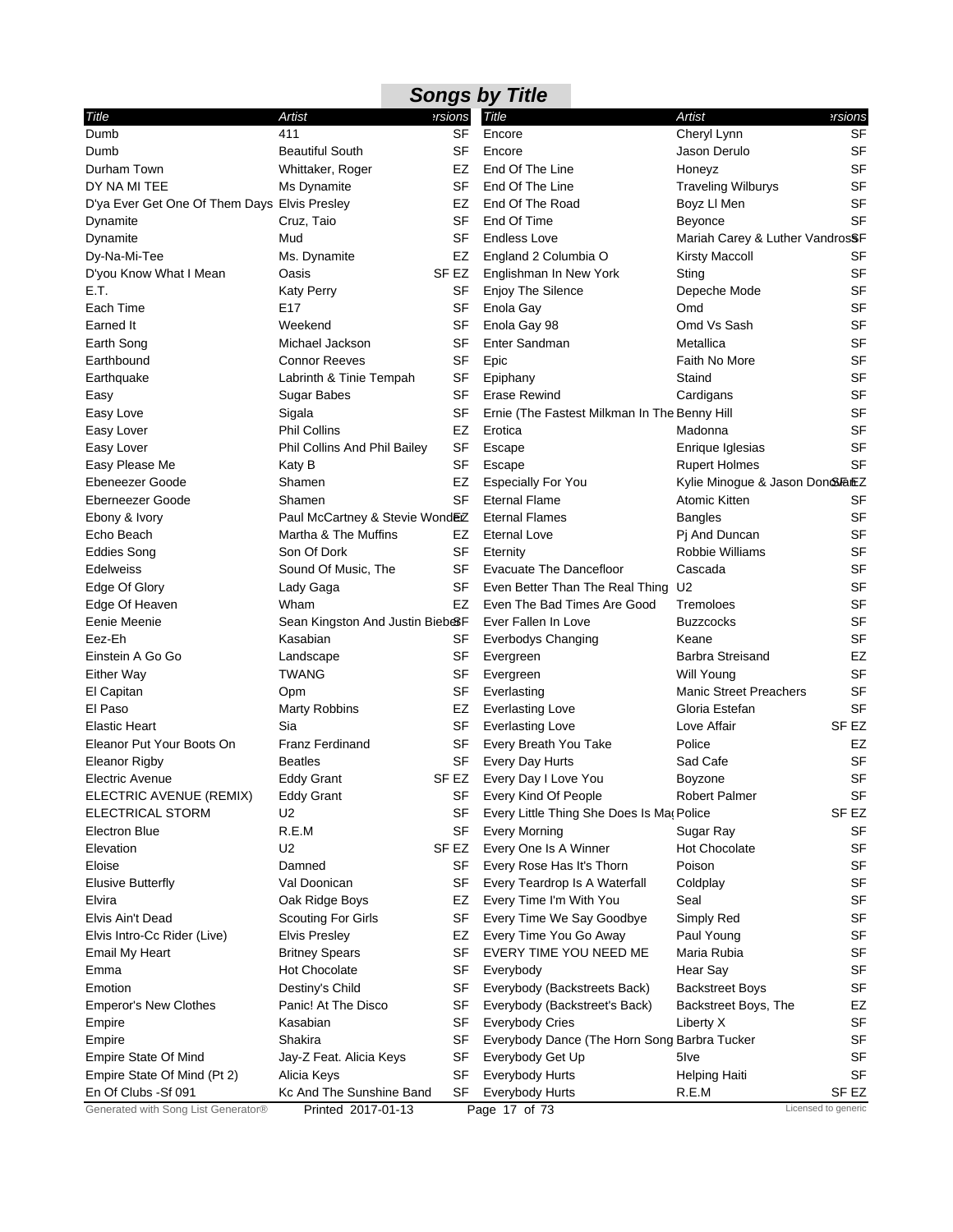|                                                |                               |                  | <b>Songs by Title</b>      |                                 |                     |
|------------------------------------------------|-------------------------------|------------------|----------------------------|---------------------------------|---------------------|
| Title                                          | Artist                        | ersions          | Title                      | <b>Artist</b>                   | ersions?            |
| Everybody In Love (Put Your Hand JLS           |                               | SF               | Face To Face               | Gary Barlow & Elton John        | SF                  |
| Everybody Loves Somebody                       | Dean Martin                   | EZ               | Fade To Grey               | Visage                          | <b>SF</b>           |
| Everybody Needs Somebody                       | <b>Blues Brothers</b>         | SF               | Fader                      | <b>Temper Trap</b>              | SF                  |
| <b>Everybody Talks</b>                         | Neon Trees                    | SF               | Faint                      | Linkin Park                     | <b>SF</b>           |
| Everybody Wants To Rule The Wo Tears For Fears |                               | SF               | Fairground                 | Simply Red                      | <b>SF</b>           |
| Everybodys Fool                                | Evanescence                   | SF               | Fairytale                  | ALEXANDER Rybak                 | <b>SF</b>           |
| Everybody's Free                               | Rozalla                       | SF EZ            | Faith                      | George Michael                  | SF EZ               |
| Everybody's Gone To War                        | Nerina Pallot                 | SF               | <b>Fall To Pieces</b>      | <b>Velvet Revolver</b>          | <b>SF</b>           |
| Everybody's Got To Learn Sometir Korgis        |                               | <b>SF</b>        | Fallen                     | <b>Franz Ferdinand</b>          | <b>SF</b>           |
| Everybody's Making It Big But Me Dr Hook       |                               | SF               | Fallin'                    | Alecia Keys                     | <b>SF</b>           |
| Everybody's Talkin'                            | Harry Nilsson                 | <b>SF</b>        | Fallin' For You            | <b>Colbie Caillat</b>           | <b>SF</b>           |
| Everyday                                       | Bon Jovi                      | SF               | Falling                    | Haim                            | <b>SF</b>           |
| Everyday I Love You Less And Les Kaiser Chiefs |                               | <b>SF</b>        | <b>Falling Down</b>        | Oasis                           | <b>SF</b>           |
| Everyday I Think Of Money                      | Stereophonics                 | SF EZ            | Falling In Love Again      | Eagle Eye Cherry                | <b>SF</b>           |
| Everyday Is A Winding Road                     | Crow, Sheryl                  | EZ               | Falling In Love Again      | Marlene Dietrich                | SF                  |
| Everyday Is Like Sunday                        | Morrissey                     | SF               | Falling Into You           | Celine Dion                     | SF                  |
| Everyone                                       | Cheryl Cole Ft. Dizee Rascal  | SF               | Falling Out Of Reach       | Guillemots                      | <b>SF</b>           |
| Everyone's A Winner                            | <b>Hot Chocolate</b>          | EZ               | False Alarm                | Matoma & Becky Hill             | <b>SF</b>           |
| Everyone's Gone To The Moon                    | Jonathan King                 | SF               | Fame                       | Antonia                         | <b>SF</b>           |
| Everything                                     | Alanis Morissette             | SF               | Fame                       | Irene Cara                      | EZ                  |
| Everything                                     | Fefe Dobson                   | SF               | <b>Family Affair</b>       | Mary J Blige                    | <b>SF</b>           |
| Everything                                     | Mary J Blige                  | SF               | <b>Family Portrait</b>     | Pink                            | SF                  |
| Everything About You                           | Ugly Kid Joe                  | <b>SF</b>        | <b>Famous Last Words</b>   | My Chemical Romance             | SF                  |
| <b>Everything Burns</b>                        | Ben Moody Feat Anastacia      | <b>SF</b>        | Fancy                      | Iggy Azalea Feat. Charli XCX    | <b>SF</b>           |
| Everything Has Changed                         | Ed Sheeran Taylor Swift Ft    | SF               | <b>Fantastic Day</b>       | Haircut 10                      | EZ                  |
| EVERYTHING I DO I DO IT FOR \BRYAN ADAMS       |                               | <b>SF</b>        | <b>Fantastic Day</b>       | Haircut 100                     | SF                  |
| Everything I Own                               | Boothe, Ken                   | EZ               | Fantasy                    | Earth, Wind & Fire              | <b>SF</b>           |
| Everything I Own                               | Ken Boothe                    | SF               | Fantasy                    | <b>Mariah Carey</b>             | EZ                  |
| Everything Is Average Nowadays                 | <b>KAISER CHIEFS</b>          | SF               | Fantasy                    | Nicloe & Natalie Apleton        | SF                  |
| Everything Is Beautiful                        | <b>Ray Stevens</b>            | <b>SF</b>        | Fantasy Island             | <b>Tight Fit</b>                | SF                  |
| <b>Everything Must Go</b>                      | <b>Manic Street Preachers</b> | SF               | Far Away                   | Nickelback                      | SF                  |
| Everything To Me                               | Shane Filan                   | SF               | Farewell To The Fairground | <b>White Lies</b>               | <b>SF</b>           |
| EVERYTHING YOU NEED                            | <b>Madison Avenue</b>         | SF               | Fascination                | Alphabeat                       | <b>SF</b>           |
| Everythings Gonna Be Alright                   | Sweetbox                      | SF               | Fashion                    | David Bowie                     | <b>SF</b>           |
| Everytime                                      | A1                            | SF               | Fast Car                   | Chapman, Tracy                  | EZ                  |
| Everytime                                      | <b>Britney Spears</b>         | SF               | Fast Car                   | Jonas Blue & Dakota             | <b>SF</b>           |
| Everytime                                      | Janet Jackson                 | SF               | Fast Car                   | <b>Tracy Chapman</b>            | <b>SF</b>           |
| Everytime You Go Away                          | Paul Young                    | EZ               | FAST FOOD SONG             | Fast Food Rockers               | SF                  |
| Everytime You Need Me                          | Fragma                        | EZ               | Fast Love                  | George Michael                  | SF EZ               |
| Everywhere                                     | Fleetwood Mac                 | SF               | Faster                     | Saturdays                       | SF                  |
| EVERYWHERE                                     | Michelle Branch               | SF               | Fastlove                   | George Michael                  | EZ                  |
| <b>EVIL WOMAN</b>                              | Electric Light Orchestra      | SF               | <b>Fat Bottomed Girls</b>  | Queen                           | EZ                  |
| Ev'ry Time We Say Goodbye                      | Garlick, Jessica              | EZ               | Father & Son               | Boyzone                         | EZ                  |
| Excerpt From A Teenage Opera                   | Keith West                    | SF               | Father And Son             | Ronan Keating And Yusuf IslamSF |                     |
| Exhale (Shoop Shoop)                           | <b>Whitney Houston</b>        | <b>SF</b>        | <b>Father Figure</b>       | George Michael                  | SF EZ               |
| Explode                                        | Cover Drive                   | SF               | Fattie Bum Bum             | Malcolm, Carl                   | EZ                  |
| Explosions                                     | Ellie Goulding                | SF               | Fear, The                  | Allen, Lily                     | <b>SF</b>           |
| <b>Express Yourself</b>                        | Madonna                       | SF <sub>EZ</sub> | <b>FEEL</b>                | Robbie Williams                 | <b>SF</b>           |
| Ex's & Oh's                                    | Elle King                     | SF               | Feel Good Inc              | Gorillaz                        | SF                  |
| Extraordinary                                  | Clean Bandit Ft Sharma Bass   | SF               | Feel Good Time             | Pink & William Orbit            | <b>SF</b>           |
| Eye Of The Tiger                               | Survivor                      | EZ               | Feel It                    | Tamperer Feat. Maya             | SF                  |
| Eyes Shut                                      | Years & Years                 | SF               | Feel It (Blunt Edit)       | Tamperer & Maya                 | EZ                  |
| Eyes Wide Shut                                 | J.L.S. & Tinie Temper         | SF               | Feel Like Makin' Love      | <b>Bad Company</b>              | EZ                  |
| F U R B (F##k You Right Back)                  | Frankee                       | SF               | Feel Like Makin' Love      | Pauline Henry                   | <b>SF</b>           |
| F##k It (I Don't Want You Back)                | Eamon                         | SF               | Feel So Close              | <b>Calvin Harris</b>            | SF                  |
| Face For The Radio                             | View                          | SF               | Feel The Need In Me        | <b>Detroit Emeralds</b>         | SF                  |
| Generated with Song List Generator®            | Printed 2017-01-13            |                  | Page 18 of 73              |                                 | Licensed to generic |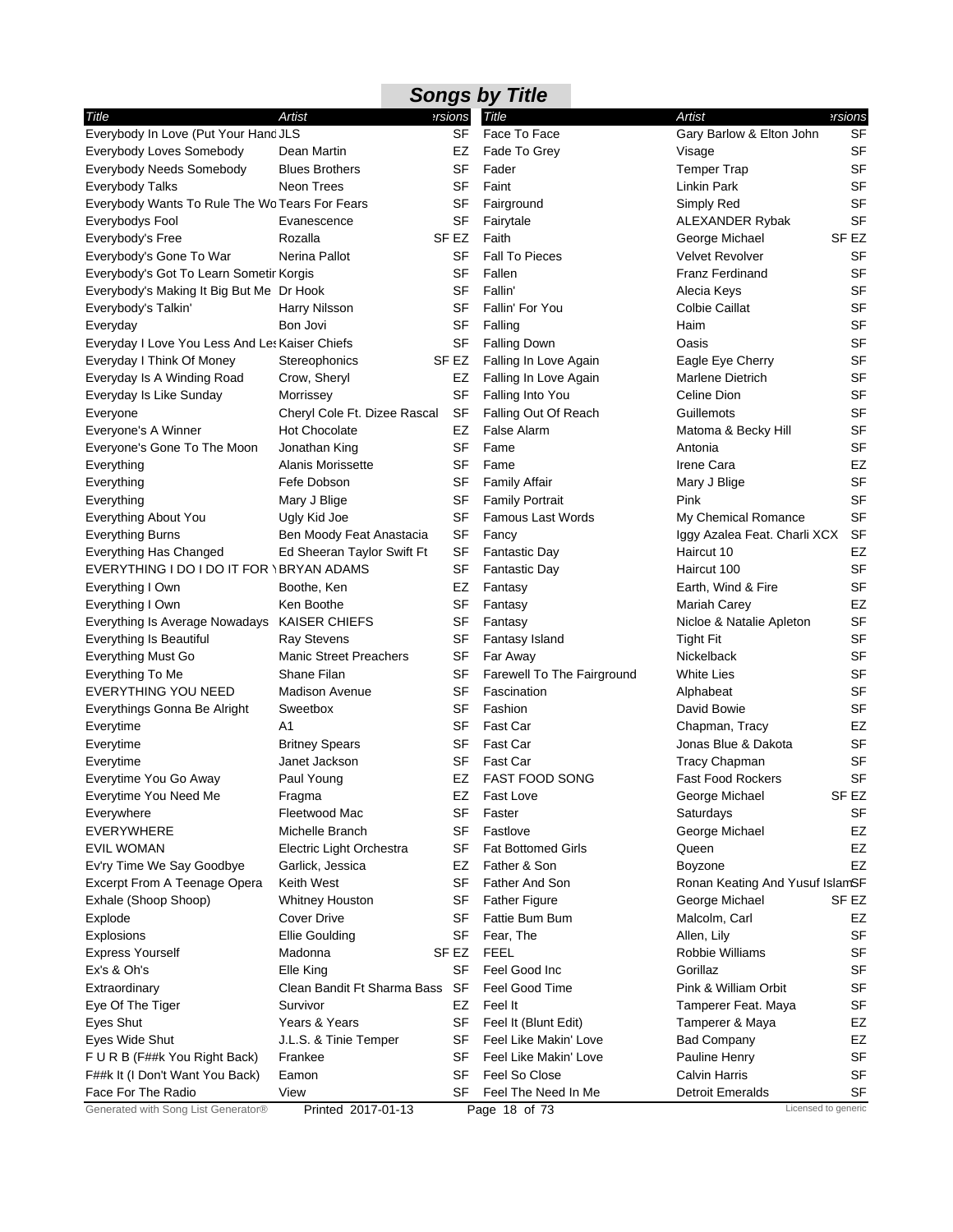|                              |                                     |                  | <b>Songs by Title</b>                    |                                             |                  |
|------------------------------|-------------------------------------|------------------|------------------------------------------|---------------------------------------------|------------------|
| Title                        | Artist                              | ersions          | <b>Title</b>                             | <b>Artist</b>                               | ersions          |
| <b>Feel This Moment</b>      | Pitbull Feat. Christina Aguilera SF |                  | Fire Under My Feet                       | Leona Lewis                                 | <b>SF</b>        |
| Feelin' Fine                 | Ultrabeat                           | SF               | Fire With Fire                           | <b>Scissor Sisters</b>                      | <b>SF</b>        |
| Feelin' Myself               | Will.I.Am Feat. Miley Cyrus & Fr&Fi |                  | Fired Up                                 | Jessica Simpson                             | <b>SF</b>        |
| Feeling Good                 | Muse                                | SF               | <b>Fireflies</b>                         | Owl City                                    | SF               |
| Feeling Hot Hot Hot          | <b>Bina Mistry</b>                  | EZ               | Fireproof                                | One Direction                               | SF               |
| Feeling So Good              | Jennfier Lopez                      | SF               | Firestarter                              | Prodigy                                     | <b>SF</b>        |
| Feeling, The                 | Dj Fresh & Ravaughn                 | SF               | Firestone                                | Kygo Feat. Conrad                           | <b>SF</b>        |
| Feelings                     | Albert, Morris                      | EZ               | Firework                                 | <b>Katy Perry</b>                           | SF               |
| Feels Just Like It Should    | Jamiroquai                          | SF               | First Cut Is The Deepest                 | Sheryl Crow                                 | SF               |
| Feels Like Heaven            | <b>Fiction Factory</b>              | SF               | First Man In Space                       | All Seeing I & Phil Oakey                   | <b>SF</b>        |
| Feels Like Home              | Meck & Dino                         | SF               | First Of The Gang To Die                 | Morrisey                                    | SF               |
| Feels Like I'm In Love       | <b>Kelly Marie</b>                  | SF               | <b>First Time</b>                        | Robin Beck                                  | <b>SF</b>        |
| FEELS SO GOOD                | Mel B                               | SF               | FIRST TIME EVER I SAW YOUR I Celine Dion |                                             | SF               |
| Feilds Of Gold               | Sting                               | SF               | Fit But You Know It                      | <b>Streets</b>                              | <b>SF</b>        |
| Female Of The Species        | Space                               | SF               | <b>Five More Hours</b>                   | Deorro & Chris Brown                        | <b>SF</b>        |
| Fergalicious                 | Fergie                              | SF               | <b>Five Years Time</b>                   | Noah & The Whale                            | SF               |
| Fergus Sings The Blues       | Deacon Blue                         | <b>SF</b>        | <b>Fix</b>                               | Nelly Ft Jeremih                            | <b>SF</b>        |
| Fernando                     | <b>ABBA</b>                         | SF <sub>EZ</sub> | Fix You                                  | Coldplay                                    | <b>SF</b>        |
| Ferry Cross The Mersey       | Gerry & The Pacemakers              | SF               | Flamboyant                               | Pet Shop Boys                               | SF               |
| Fever                        | <b>Black Keys</b>                   | SF               | Flashback                                | <b>Calvin Harris</b>                        | SF               |
| Fever                        | Kylie Minogue                       | EZ               | Flashback                                | Imagination                                 | <b>SF</b>        |
| Fever                        | Peggy Lee                           | SF EZ            | Flashdance                               | Deep Dish                                   | <b>SF</b>        |
| Fever                        | Starsailor                          | SF               | Flashdance                               | Irene Cara                                  | SF <sub>EZ</sub> |
| Fields Of Gold               | Eva Cassidy                         | SF               | <b>Flashing Lights</b>                   | Kanya West Feat Dwele                       | <b>SF</b>        |
| Fields Of Gold               | Sting                               | EZ               | Flashlight                               | DJ Fresh Feat. Ellie Goulding               | <b>SF</b>        |
| Fiesta                       | R Kelly                             | EZ               | Flashlight                               | Jessie J                                    | <b>SF</b>        |
| Fifteen                      | <b>Taylor Swift</b>                 | SF               | Flatline                                 | MKS Mutya Keisha Siobhan                    | <b>SF</b>        |
| Figaro                       | Brotherhood Of Man                  | SF               | <b>Flawless</b>                          | George Michael                              | <b>SF</b>        |
| Fight For This Love          | Cheryl Cole                         | SF               | Flaws                                    | <b>Bastille</b>                             | <b>SF</b>        |
| Fight For You                | Jason Derulo                        | <b>SF</b>        | <b>Flesh Without Blood</b>               | Grimes                                      | <b>SF</b>        |
| Fight For Your Right         | Jamie Beastie Boys                  | SF               | <b>Flip Reverse</b>                      | Blazin' Squad                               | <b>SF</b>        |
| Fight Song                   | <b>Rachel Platten</b>               | SF               | Flo Rida                                 | Whistle                                     | <b>SF</b>        |
| <b>FIGHTER</b>               | Christina Aguilera                  | SF               | Flo Rida & David Guetta                  | Club Can't Handle Me                        | <b>SF</b>        |
| Figure It Out                | Royal Blood                         | SF               | Flo Rida & Redfoo                        | Run                                         | SF               |
| FILL ME IN                   | Craig David                         | SF               | Float On                                 | <b>Floaters</b>                             | SF               |
| Fill My Little World         | Feeling                             | SF               | Flood                                    | Cheryl Cole                                 | <b>SF</b>        |
| <b>Filthy Gorgeous</b>       | <b>Scissor Sisters</b>              | <b>SF</b>        | Flood                                    | Take That                                   | <b>SF</b>        |
| Final Countdown              | Bryaneurope                         | <b>SF</b>        | Florence & The Machine                   | Spectrum (Say My Name) (Calv&FI             |                  |
| Final Countdown, The         | Europe                              | EZ               | Flower                                   | Kylie Minogue                               | SF               |
| Final Song                   | M¥                                  | <b>SF</b>        | <b>Flowers</b>                           | Swf                                         | <b>SF</b>        |
| <b>Finalists</b>             | X Factor Your Are Not Alone         | SF               | <b>Flowers And Football Tops</b>         | Glasvegas                                   | SF               |
| Finalists '08 Hero           | <b>XFactor</b>                      | SF               | Flowers In The Rain                      | Move                                        | SF EZ            |
|                              | Cece Peniston                       | SF               | Flowers In The Window                    | Travis                                      | SF               |
| Finally                      |                                     | SF               | <b>Fluorescent Adolescent</b>            |                                             | <b>SF</b>        |
| <b>Finaly Found</b>          | Honeyz<br>Fairground Attraction     | <b>SF</b>        | Flux                                     | <b>Arctic Monkeys</b>                       | <b>SF</b>        |
| Find My Love<br>Finest       | Sos Band                            | SF               |                                          | <b>Bloc Party</b><br>Nicki Minaj & Rihanna  | SF               |
| <b>Finest Dreams</b>         | Richard X                           | SF               | Fly (Clean Version)                      |                                             | <b>SF</b>        |
|                              | Dickie Valentine                    | SF               | Fly Away                                 | Lenny Kravitz<br><b>Bblue</b>               | SF               |
| Finger Of Suspicion          |                                     |                  | Fly By                                   |                                             |                  |
| Finish Line                  | Yasmin                              | SF               | Fly Me Away                              | Goldfrapp                                   | SF               |
| Fire                         | Arthur Brown                        | SF               | Fly Me To The Moon                       | Frank Sinatra                               | EZ               |
| Fire                         | Kasabian                            | SF               | Fly On The Wings Of Love                 | Xtm & Dj Chucky                             | <b>SF</b>        |
| Fire                         | <b>Ohio Players</b>                 | SF               | Flying                                   | Bryan Adams                                 | SF               |
| FIRE AND RAIN                | James Taylor                        | SF               | FLYING WITHOUT WINGS                     | Westlife                                    | <b>SF</b>        |
| Fire Brigade                 | <b>Arthur Move</b>                  | SF               | Focus                                    | Ariana Grande                               | <b>SF</b>        |
| Fire Brigade<br>Fire Burning | Move<br>Sean Kingston               | EZ<br>SF         | Fog On The Tyne (Revisited)<br>Follow Me | Gazza & Lindisfarne<br><b>Uncle Cracker</b> | <b>SF</b>        |
|                              |                                     |                  |                                          |                                             | SF               |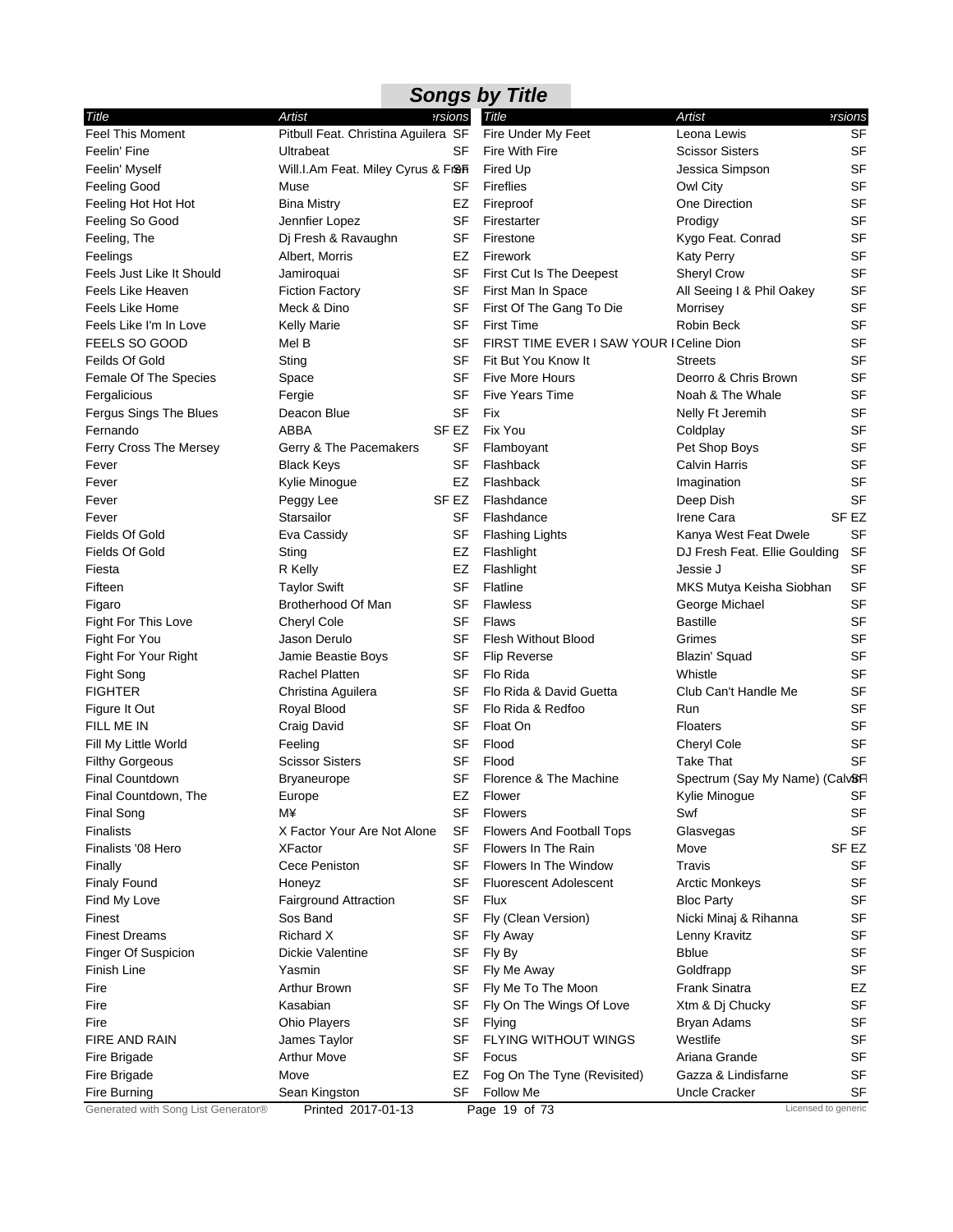| <b>Songs by Title</b>               |                                   |           |                                                            |                          |                     |  |  |  |
|-------------------------------------|-----------------------------------|-----------|------------------------------------------------------------|--------------------------|---------------------|--|--|--|
| Title                               | Artist                            | ersions   | Title                                                      | <b>Artist</b>            | ersions?            |  |  |  |
| Follow Me Home                      | Sugababes                         | <b>SF</b> | Freak Of The Week                                          | Krept & Konan Ft Jeremih | <b>SF</b>           |  |  |  |
| Follow The Light                    | Travis                            | EZ        | <b>FREAKIN' IT</b>                                         | <b>Will Smith</b>        | <b>SF</b>           |  |  |  |
| <b>Follow You</b>                   | Bring Me The Horizon              | SF        | <b>Fred Astaire</b>                                        | James                    | <b>SF</b>           |  |  |  |
| Follow You Follow Me                | Genesis                           | SF        | Freda Payne                                                | <b>Band Of Gold</b>      | <b>SF</b>           |  |  |  |
| <b>Folsom Prison Blues</b>          | Johnny Cash                       | EZ        | Free                                                       | Deniece Williams         | <b>SF</b>           |  |  |  |
| Food For Thought                    | UB40                              | EZ        | <b>FREE</b>                                                | Mya                      | SF                  |  |  |  |
| Fool Again                          | Westlife                          | SF        | <b>Free Electric Band</b>                                  | Albert Hammond           | <b>SF</b>           |  |  |  |
| Fool For Your Lovin'                | Whitesnake                        | SF        | <b>Free Fallin</b>                                         | Tom Petty                | SF                  |  |  |  |
| Fool If You Think It's Over         | Chris Rea                         | SF        | Free Fallin'                                               | <b>Tom Petty</b>         | <b>SF</b>           |  |  |  |
| FOOL NO MORE                        | S Club 8                          | <b>SF</b> | Free Loop(1)                                               | Daniel Powter            | SF                  |  |  |  |
| Fool On The Hill                    | <b>Beatles</b>                    | EZ        | FREE ME                                                    | Emma                     | SF                  |  |  |  |
| Foolish                             | Ashanti                           | <b>SF</b> | Free Your Mind                                             | En Vogue                 | SF                  |  |  |  |
| Footloose                           | Kenny Loggins                     | SF EZ     | Freedom                                                    | <b>Michell Gayle</b>     | SF                  |  |  |  |
| Footsteps                           | Daniel O'donnel                   | <b>SF</b> | Freedom                                                    | <b>Pharrell Williams</b> | SF                  |  |  |  |
| For Lovers                          | Wolfman And Pete Doherty          | <b>SF</b> | Freedom                                                    | Pitbull                  | SF                  |  |  |  |
| For Once In My Life                 | Stevie Wonder                     | SF EZ     | Freedom                                                    | Rebecca Ferguson         | <b>SF</b>           |  |  |  |
| For Reasons Unknown                 | Killers                           | SF        | Freedom                                                    | Robbie Williams          | <b>SF</b>           |  |  |  |
| For The First Time                  | Script                            | SF        | Freedom                                                    | Wham                     | SF <sub>EZ</sub>    |  |  |  |
| For The Good Times                  | Perry Como                        | SF        | Freedom Come Freedom Go                                    | Fortunes                 | <b>SF</b>           |  |  |  |
| For Those About To Rock             | Ac Dc                             | SF        | Freestyler                                                 | Bomfunk M.C.'s           | EZ                  |  |  |  |
| For Your Babies                     | Simply Red                        | SF        | <b>Fresh Eyes</b>                                          | Andy Grammer             | <b>SF</b>           |  |  |  |
| Forca                               | Nelly Furtado                     | SF        | Friday                                                     | Daniel Bedingfield       | SF                  |  |  |  |
| Forever                             | Babyshambles                      | SF        | Friday                                                     | Rebecca Black            | SF                  |  |  |  |
| Forever                             | Chris Brown                       | SF        | Friday I'm In Love                                         | Cure                     | <b>SF</b>           |  |  |  |
| Forever                             | Damage                            | <b>SF</b> | <b>Friday Night</b>                                        | Darkness                 | SF                  |  |  |  |
| Forever & Ever                      | Silk                              | SF        | Friday On My Mind                                          | Easybeats                | <b>SF</b>           |  |  |  |
| Forever & For Always                | Shania Twain                      | EZ        | <b>Fridays Child</b>                                       | <b>Will Young</b>        | <b>SF</b>           |  |  |  |
| <b>FOREVER AND ALWAYS</b>           | Shania Twain                      | SF        | <b>Friendly Persuasion</b>                                 | Pat Boone                | <b>SF</b>           |  |  |  |
| Forever And Ever, Amen              | <b>Randy Travis</b>               | EZ        | <b>Friends In Low Places</b>                               | Garth Brooks             | EZ                  |  |  |  |
| <b>FOREVER AS ONE</b>               | Vengaboys                         | SF        | Friends Will Be Friends                                    | Queen                    | SF                  |  |  |  |
| Forever In Blue Jeans               | Diamond, Neil                     | EZ        | Frisky                                                     | <b>Tinie Tempah</b>      | <b>SF</b>           |  |  |  |
| Forever Is Over                     | Saturdays                         | <b>SF</b> | <b>Frog Chorus</b>                                         | Paul McCartney           | <b>SF</b>           |  |  |  |
| <b>Forever Now</b>                  | Ne-Yo                             | SF        | From A Distance                                            | <b>Bette Midler</b>      | SF <sub>EZ</sub>    |  |  |  |
| Forever Young                       | Bob Dylan                         | SF        | From A Jack To A King                                      | <b>Ned Miller</b>        | SF EZ               |  |  |  |
| Forever Young                       | Louisa Johnson                    | SF        | From Me To You                                             | <b>Beatles</b>           | EZ                  |  |  |  |
| Forget Me Not                       | Eden Kane                         | SF        | From Paris To Berlin                                       | Infernal                 | <b>SF</b>           |  |  |  |
| Forget Me Nots                      | Patrice Rushen                    | SF        | From Rush Hour With Love                                   | Republica                | SF                  |  |  |  |
| Forget You                          | Cee Lo Green                      | <b>SF</b> | From Russia With Love                                      | Matt Monro               | EZ                  |  |  |  |
| Forgive Me                          | Leona Lewis                       | SF        | From The Bottom Of My Broken H <sub>k</sub> Britney Spears |                          | SF <sub>EZ</sub>    |  |  |  |
| Forgiveness (Clean Version)         | Wretch Thirty Two Feat Etta BoStF |           | From The Bottom Of My Heart                                | Stevie Wonder            | SF                  |  |  |  |
| Forgotten Years                     | Midnight Oil                      | SF        | From The Heart                                             | Another Level            | SF                  |  |  |  |
| <b>Fortune Faded</b>                | Red Hot Chili Peppers             | SF        | From The Underworld                                        | Herd                     | SF                  |  |  |  |
| Found A Cure                        | Ultra Nate                        | SF        | From This Moment On                                        | Shania Twain             | <b>SF</b>           |  |  |  |
| <b>Found That Soul</b>              | <b>Manic Street Preachers</b>     | SF EZ     | Frontin'                                                   | Jamie Cullum             | <b>SF</b>           |  |  |  |
| Foundations                         | Kate Nash,                        | SF        | Frosty The Snowman                                         | Standard                 | <b>SF</b>           |  |  |  |
| <b>Four Five Seconds</b>            | Rihanna & Kanye West Ft Paul STE  |           | Frozen                                                     | Madonna                  | SF EZ               |  |  |  |
| Four Letter Word                    | Kim Wilde                         | SF        | Ft Cee-Lo Lil' Star                                        | Kelis                    | SF                  |  |  |  |
| Four Minute Warning                 | Mark Owen                         | SF        | Ft Keri Hilson Superhuman                                  | Chris Brown              | <b>SF</b>           |  |  |  |
| Four To The Floor                   | Starsailor                        | SF        | <b>Full Circle</b>                                         | Half Moon Run            | SF                  |  |  |  |
| Fourty Shades Of Green              | Daniel O'donnel                   | SF        | <b>Full Of Grace</b>                                       | Sarah McLachlan          | SF                  |  |  |  |
| Fox                                 | Ylvis                             | SF        | Fun                                                        | Some Nights (Clean)      | <b>SF</b>           |  |  |  |
| Fox On The Run                      | Sweet                             | SF        | Fun Fun Fun                                                | Beach Boys               | <b>SF</b>           |  |  |  |
| Foxey Lady                          | Jimi Hendrix Experience           | SF        | Fun, Fun, Fun                                              | Beach Boys, The          | EZ                  |  |  |  |
| Frankie                             | Sister Sledge                     | SF EZ     | Fun. & Janelle Monae                                       | We Are Young             | <b>SF</b>           |  |  |  |
| FREAK LIKE ME                       | Sugababes                         | SF        | Funking For Jamaica                                        | Tom Browne               | <b>SF</b>           |  |  |  |
| Freak Me                            | Another Level                     | SF        | Funky Cold Medina                                          | Tone Loc                 | SF                  |  |  |  |
| Generated with Song List Generator® | Printed 2017-01-13                |           | Page 20 of 73                                              |                          | Licensed to generic |  |  |  |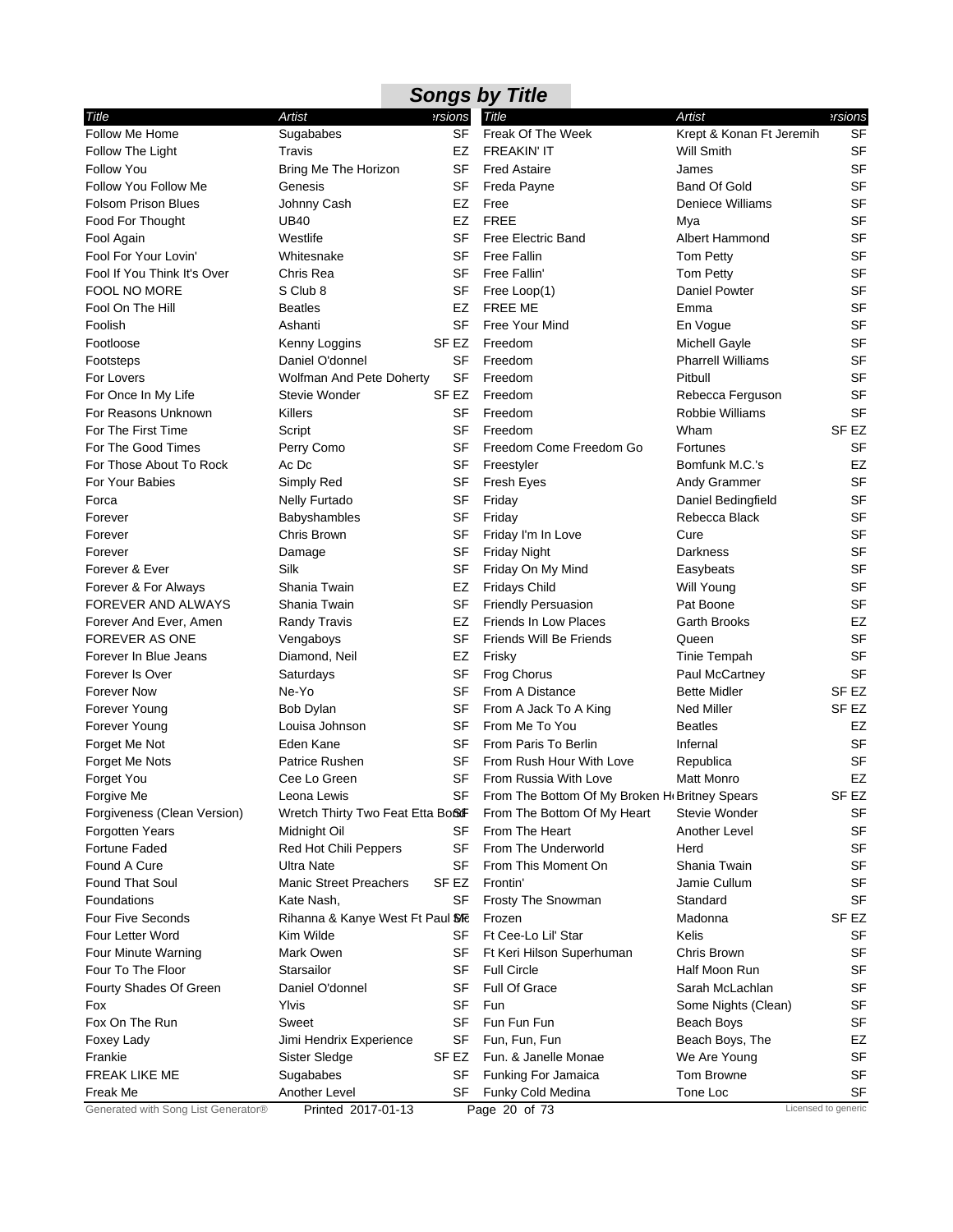| <b>Songs by Title</b>                       |                                     |                |                                              |                                   |           |  |  |  |  |
|---------------------------------------------|-------------------------------------|----------------|----------------------------------------------|-----------------------------------|-----------|--|--|--|--|
| Title                                       | Artist                              | <b>ersions</b> | Title                                        | Artist                            | ersions   |  |  |  |  |
| Funky Dory                                  | <b>Rachel Stevens</b>               | SF             | Get Me To The Church On Time                 | My Fair Lady                      | SF        |  |  |  |  |
| Funky Gibbon                                | Goodies                             | SF             | Get Off Of My Cloud                          | <b>Rolling Stones</b>             | EZ        |  |  |  |  |
| Funky Moped Magic Roundabout Jasper Carrott |                                     | SF             | Get On Your Boots                            | U <sub>2</sub>                    | <b>SF</b> |  |  |  |  |
| <b>Funky Nassau</b>                         | <b>Blues Brothers</b>               | EZ             | Get On Your Feet                             | Gloria Estefan                    | <b>SF</b> |  |  |  |  |
| Funky Town                                  | Lipps Inc                           | SF             | Get Out Of Your Lazy Bed                     | Matt Bianco                       | <b>SF</b> |  |  |  |  |
| Funkytown                                   | Lipps Inc.                          | EZ             | Get Outta My Dreams Get Into My Billy Ocean  |                                   | EZ        |  |  |  |  |
| Funny Familiar Forgotten Feeling            | Tom Jones                           | SF             | Get Outta My Dreams, Get Into My Billy Ocean |                                   | <b>SF</b> |  |  |  |  |
| Funny How Love Can Be                       | Ivy League                          | SF             | Get Outta My Way                             | Kylie Minogue                     | <b>SF</b> |  |  |  |  |
| G.D.F.R.                                    | Flo Rida & Sage The Gemini & Sor    |                | Get Over It                                  | Eagles                            | EZ        |  |  |  |  |
| G.U.Y                                       | Lady Gaga                           | SF             | Get Over You                                 | Sophie Ellis Bextor               | <b>SF</b> |  |  |  |  |
| Ga Ga                                       | Mel C                               | <b>SF</b>      | Get Ready                                    | Temptations                       | EZ        |  |  |  |  |
| Galveston                                   | Glen Campbell                       | SF             | Get Right                                    | Jennifer Lopez                    | <b>SF</b> |  |  |  |  |
| Game Is Won                                 | Lucie Silvas                        | SF             | Get Sexy                                     | Sugababes                         | <b>SF</b> |  |  |  |  |
| Game Of Love                                | Santana & Michelle Branch           | SF             | <b>Get Shaky</b>                             | Ian Carey Project                 | <b>SF</b> |  |  |  |  |
| Game Of Love                                | Wayne Fontana & The Mindben8E       |                | <b>Get The Party Started</b>                 | Pink                              | <b>SF</b> |  |  |  |  |
| Game Of Love, The                           | Fontana, Wayne & The Mindber Ext    |                | Get Together                                 | Madonna                           | <b>SF</b> |  |  |  |  |
| Game Of Love, The                           | Santana & Michelle Branch           | EZ             | Get Ugly                                     | Jason Derulo                      | <b>SF</b> |  |  |  |  |
| Games People Play                           | Inner Circle                        | <b>SF</b>      | Get Up                                       | <b>Beverly Knight</b>             | <b>SF</b> |  |  |  |  |
| Games People Play                           | Joe South                           | <b>SF</b>      | Get Up                                       | Bingo Players Feat. Far East M&R  |           |  |  |  |  |
| Games People Play                           | South, Joe                          | EZ             | Get Up Stand Up                              | <b>Bob Marley</b>                 | SF        |  |  |  |  |
| <b>GAMES WE PLAY</b>                        | Andreas Johnson                     | SF             | Get Your Way                                 | Jamie Cullum                      | <b>SF</b> |  |  |  |  |
| <b>Games Without Frontiers</b>              | <b>Peter Gabriel</b>                | SF EZ          | Gettin' Over You                             | David Guetta And Chris Willis F&R |           |  |  |  |  |
| Gang Bang                                   | <b>Black Lace</b>                   | SF             | <b>Getting Enough</b>                        | Lil' Chris                        | SF        |  |  |  |  |
| Gangnam Style                               | Psy                                 | <b>SF</b>      | Ghetto                                       | <b>Detroit Spinners</b>           | <b>SF</b> |  |  |  |  |
| Gangsta's Paradise                          | Coolio & L.V.                       | EZ             | Ghost                                        | Ella Henderson                    | <b>SF</b> |  |  |  |  |
| Gangsta's Paradise                          | Coolio Featuring L.V.               | <b>SF</b>      | Ghost Of You & Me                            | <b>BBmak</b>                      | EZ        |  |  |  |  |
| Gave It All Away                            | Boyzone                             | SF             | Ghost Riders In The Sky                      | Vaughn Monroe                     | <b>SF</b> |  |  |  |  |
| <b>GAY BAR</b>                              | Electric 6                          | SF             | <b>Ghost Town</b>                            | <b>Specials</b>                   | <b>SF</b> |  |  |  |  |
| Gaye & Weston                               | It Takes Two                        | SF             | Ghostbusters                                 | Ray Parker Junior                 | <b>SF</b> |  |  |  |  |
| Gecko (Overdrive)                           | Oliver Heldens & Becky Hill         | <b>SF</b>      | Ghosttown                                    | Madonna                           | <b>SF</b> |  |  |  |  |
| <b>Generation Sex</b>                       | Divine Comedy                       | SF             | Giant In My Heart                            | Kiesza                            | <b>SF</b> |  |  |  |  |
| Generator                                   | Holloways,                          | SF             | Giddy Up A Ding Do                           | Freddy Bell & The Bell Boys       | <b>SF</b> |  |  |  |  |
| Genie In A Bottle                           | Christina Aguilera                  | SF             | Gilly Gilly Ossenfeffer                      | Max Bygraves                      | <b>SF</b> |  |  |  |  |
| Geno                                        | Dexy's Midnight Runners             | SF             | Gimme All Your Lovin'                        | ZZ Top                            | SF EZ     |  |  |  |  |
|                                             | Dean Martin                         | SF             | Gimme Dat Ding                               |                                   | SF        |  |  |  |  |
| Gentle On My Mind                           |                                     |                |                                              | Pipkins                           |           |  |  |  |  |
| Gentle On My Mind                           | <b>Glen Cambell</b>                 | EZ             | Gimme Hope Jo'anna                           | <b>Eddy Grant</b>                 | SF        |  |  |  |  |
| Gentleman                                   | <b>PSY</b>                          | SF             | Gimme Little Sign<br>Gimme Some Lovin'       | <b>Brenton Wood</b>               | <b>SF</b> |  |  |  |  |
| Gentleman                                   | Saturdays                           | <b>SF</b>      |                                              | <b>Blues Brothers</b>             | <b>EZ</b> |  |  |  |  |
| Georgy Girl                                 | Seekers                             | EZ             | Gimme Some Lovin'                            | Spencer Davis Group               | SF        |  |  |  |  |
| Germ Free Adolescent                        | X Ray Specs                         | <b>SF</b>      | Gimme Some Lovin'                            | Spencer Davis Group, The          | EZ        |  |  |  |  |
| Geronimo                                    | Sheppard                            | <b>SF</b>      | Gimme! Gimme! Gimme! (A Man A ABBA           |                                   | EZ        |  |  |  |  |
| Gertcha                                     | Chas & Dave                         | <b>SF</b>      | Ginny Come Lately                            | <b>Brian Hyland</b>               | SF        |  |  |  |  |
| Get Along With You                          | Kelis                               | SF             | Girl                                         | <b>Beatles</b>                    | EZ        |  |  |  |  |
| Get Another Boyfriend                       | <b>Backstreet Boys</b>              | <b>SF</b>      | Girl                                         | Destiny's Child                   | <b>SF</b> |  |  |  |  |
| Get Back                                    | Alexandra Stan                      | <b>SF</b>      | GIRL ALL THE BAD BOYS WANT Bowling For Soup  |                                   | <b>SF</b> |  |  |  |  |
| <b>GET BUSY</b>                             | Sean Paul                           | SF             | Girl Don't Come                              | Sandie Shaw                       | SF        |  |  |  |  |
| Get Down                                    | Backstreet Boys, The                | EZ             | <b>GIRL IN THE MOON</b>                      | Darius                            | <b>SF</b> |  |  |  |  |
| Get Down                                    | Gene Chandler                       | SF             | Girl Is Mine                                 | Paul McCartney And M JacksorSF    |           |  |  |  |  |
| <b>Get Down</b>                             | Gilbert O'sullivan                  | <b>SF</b>      | Girl Like You                                | <b>Edwyn Collins</b>              | SF        |  |  |  |  |
| Get Down On It                              | Blue And Lil Kim                    | SF             | Girl Like You, A                             | <b>Edwyn Collins</b>              | EZ        |  |  |  |  |
| Get Down On It                              | Kool & The Gang                     | SF             | Girl On Fire                                 | Alicia Keys                       | SF        |  |  |  |  |
| Get Here                                    | Oleta Adams                         | SF             | Girl You Know It's True                      | Milli Vanilli                     | <b>SF</b> |  |  |  |  |
| Get It On                                   | T-Rex                               | EZ             | Girlfriend                                   | Darkness                          | <b>SF</b> |  |  |  |  |
| Get It Started                              | Pitbull & Shakira                   | <b>SF</b>      | Girlfriend                                   | Icona Pop                         | SF        |  |  |  |  |
| Get Lucky                                   | Daft Punk Feat.- Pharrell WillianSF |                | Girlfriend                                   | N Sync Feat Nelly                 | <b>SF</b> |  |  |  |  |
| Get Me Outta Here                           | Jet                                 | <b>SF</b>      | Girls                                        | <b>CALVIN HARRIS</b>              | <b>SF</b> |  |  |  |  |
| Generated with Song List Generator®         | Printed 2017-01-13                  |                | Page 21 of 73                                | Licensed to generic               |           |  |  |  |  |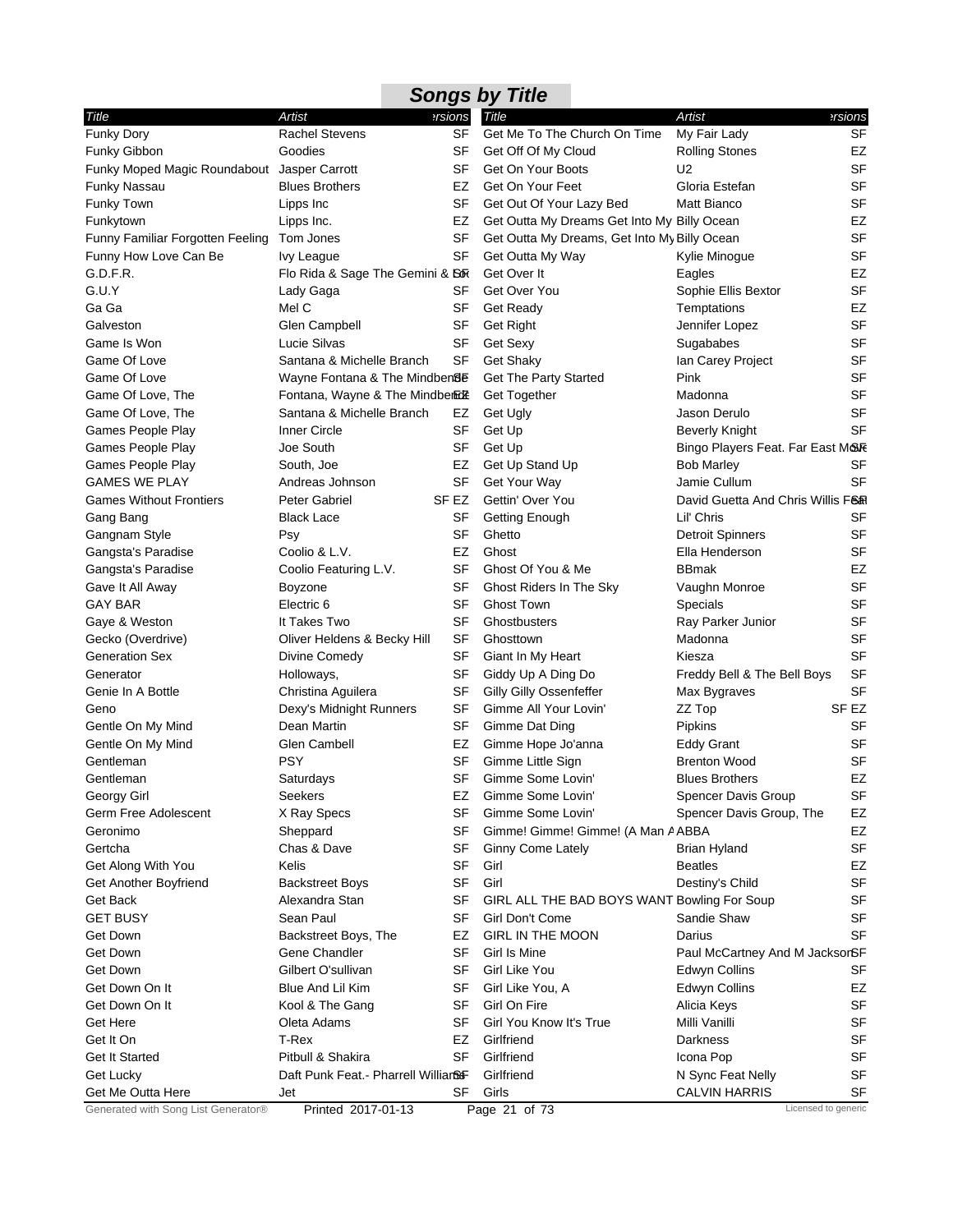|                                     |                                     |           | <b>Songs by Title</b>                       |                                    |                     |
|-------------------------------------|-------------------------------------|-----------|---------------------------------------------|------------------------------------|---------------------|
| Title                               | Artist                              | ersions   | Title                                       | <b>Artist</b>                      | ersions             |
| Girls                               | <b>Moments And What Nauts</b>       | <b>SF</b> | Go West                                     | Pet Shop Boys                      | <b>SF</b>           |
| Girls                               | Nizlopi                             | SF        | Go West                                     | Pet Shop Boys, The                 | EZ                  |
| Girls                               | Sugababes                           | SF        | Go Wild In The Country                      | Bow Wow Wow                        | <b>SF</b>           |
| Girls & Boys                        | Blur                                | SF        | Go Your Own Way                             | Fleetwood Mac                      | <b>SF</b>           |
| <b>GIRLS &amp; BOYS</b>             | <b>Good Charlotte</b>               | SF        | God Gave Rock And Roll To You               | <b>Kiss</b>                        | <b>SF</b>           |
| Girls Girls Girls                   | Jay Z                               | SF        | God Is A Di                                 | Pink                               | SF                  |
| Girls Girls Girls                   | Sailor                              | SF        | God Only Knows                              | Beach Boys                         | <b>SF</b>           |
| Girls Just Wanna Have Fun           | Cyndi Lauper                        | SF EZ     | God Only Knows                              | Beach Boys, The                    | EZ                  |
| Girls Night Out                     | Alda                                | SF        | God Put A Smile Upon Your Face Coldplay     |                                    | SF                  |
| Girls On Film                       | Duran Duran                         | <b>SF</b> | God Save The Queen                          | <b>Sex Pistols</b>                 | EZ                  |
| <b>Girls Talk</b>                   | Edmunds, Dave                       | EZ        | God Save The Queens                         | <b>Sex Pistols</b>                 | <b>SF</b>           |
| Girls Talk Boys                     | 5 Seconds Of Summer                 | <b>SF</b> | Goin' Back                                  | <b>Dusty Springfield</b>           | SF                  |
| Girls Up                            | Belle Amie                          | SF        | Goin' Crazy                                 | Dizzee Rascal Ft. Robbie Willian&F |                     |
| Girls, Girls, Girls                 | <b>Elvis Presley</b>                | EZ        | Goin' Down                                  | Mel C                              | <b>SF</b>           |
| Give A Little Bit                   | Supertramp                          | SF        | Goin' Out West                              | Tom Waits                          | <b>SF</b>           |
| Give A Little Love                  | <b>Bay City Rollers</b>             | SF        | Going Down                                  | Mary J Blige                       | <b>SF</b>           |
| Give A Little Love                  | Daniel O'donnell                    | SF        | Going Underground                           | Jam                                | SF <sub>EZ</sub>    |
| Give It 2 U                         | Robin Thicke Ft Kendrick LamaSF     |           | Gold                                        | Prince                             | <b>SF</b>           |
| Give It Away                        | Deepest Blue                        | SF        | Gold                                        | Spandau Ballet                     | SF <sub>EZ</sub>    |
| Give It To Me                       | Madonna                             | SF        | Gold Digger                                 | Kanye West And Jamie Foxx          | - SF                |
| Give It To Me                       | Timberland Ft. N. Furtado & J. TSim |           | <b>Gold Forever</b>                         | Wanted                             | SF                  |
| Give It To You                      | Jordan Knight                       | SF        | Golden Brown                                | Stranglers                         | SF <sub>EZ</sub>    |
| Give It Up                          | Kc & The Sunshine Band              | SF        | Golden Eye                                  | <b>Tina Turner</b>                 | <b>SF</b>           |
| Give It Up                          | Nathan Sykes Feat G Eazy            | SF        | Golden Touch                                | Razorlight                         | <b>SF</b>           |
| Give Me A Reason                    | Corrs                               | EZ        | Golden Years                                | David Bowie                        | <b>SF</b>           |
| Give Me All Your Luvin'             | Madonna & Nicki Minaj & MIA SF      |           | Gone                                        | Nelly Feat. Kelly Rowland          | <b>SF</b>           |
| Give Me Everything (Tonight)        | Afrojack Pitbull Ft Ne-Yo & NayerF  |           | Gone Till November                          | Jean, Wyclef                       | EZ                  |
| Give Me Just A Little More Time     | Chairman Of The Board               | SF        | Gone Till November                          | Wyclef Jean                        | SF                  |
| Give Me Love                        | Ed Sheeran                          | <b>SF</b> | Gonna Get Along Without You Nov Viola Wills |                                    | SF                  |
| Give Me Love                        | George Harrison                     | SF        | Gonna Make You A Star                       | David Essex                        | <b>SF</b>           |
| Give Me The Night                   | George Benson                       | EZ        | Good Days, Bad Days                         | <b>Kaiser Chiefs</b>               | <b>SF</b>           |
| Give Me The Night                   | Randy Crawford                      | SF        | Good Enough                                 | Dodgy                              | <b>SF</b>           |
| Give Me Your Love                   | SIGALA                              | SF        | Good Feeling                                | Flo Rida                           | <b>SF</b>           |
| <b>GIVE THE THE REASON</b>          | Corrs                               | SF        | Good For You                                | Selena Gomez Ft A\$AP Rocky SF     |                     |
| Giver, The (Reprise)                | Duke Dumont                         | SF        | Good Girl                                   | Alexis Jordan                      | SF                  |
| Giving It All Away                  | <b>Roger Daltry</b>                 | SF        | Good Girls                                  | 5 Seconds Of Summer                | <b>SF</b>           |
| Giving You Up                       | Kylie Minoque                       | SF        | Good Grief                                  | <b>Bastille</b>                    | <b>SF</b>           |
| Glad All Over                       | Dave Clark Five                     | <b>SF</b> | Good Heart                                  | Fergal Sharkey                     | SF                  |
| Glad All Over                       | Dave Clark Five, The                | EZ        | Good Hearted Woman                          | Willie Nelson & Waylon Jenning EZ  |                     |
| Glad You Came                       | Wanted                              | <b>SF</b> | Good Intentions                             | Dappy                              | SF                  |
| Glass Of Champagne                  | Sailor                              | SF        | Good Kisser                                 | Usher                              | <b>SF</b>           |
| Glitter And Gold                    | Rebecca Ferguson                    | SF        | Good Life, The                              | <b>Tony Bennet</b>                 | EZ                  |
| Glitterball                         | Sigma Ft Ella Henderson             | SF        | Good Luck                                   | <b>Basment Jaxx</b>                | <b>SF</b>           |
| Gloria                              | Laura Branigan                      | <b>SF</b> | Good Luck Charm                             | Elvis Presley                      | SF <sub>EZ</sub>    |
| Glorious                            | Andreas Johnson                     | SF        | Good Morning Sunshine                       | Aqua                               | <b>SF</b>           |
| Glorious                            | Foxes                               | SF        | Good People                                 | Jack Johnson                       | <b>SF</b>           |
| Glory Of Love                       | Peter Cetera                        | SF        | Good Riddance (Time Of Your Life Green Day  |                                    | SF                  |
| Glow                                | Ella Henderson                      | SF        | Good Rockin' Tonight                        | <b>Elvis Presley</b>               | EZ                  |
| Glow In The Dark                    | Wanted                              | SF        | <b>GOOD STUFF</b>                           | Kelis                              | <b>SF</b>           |
| Go                                  | Chemical Bros                       | SF        | Good Thing                                  | Eternal                            | <b>SF</b>           |
| Go All Night                        | Gorgon City Feat. Jennifer Hudsoff  |           | Good Thing                                  | Fine Young Cannibals               | <b>SF</b>           |
| Go Deep                             | Janet Jackson                       | SF        | Good Times                                  | Ella Eyre                          | <b>SF</b>           |
| Go Let It Out                       | Oasis                               | SF        | Good Times                                  | Roll Deep                          | <b>SF</b>           |
| Go Now                              | Manfred Mann                        | SF        | GOOD TIMES GONNA COME                       | Aqualung                           | SF                  |
| Go Now                              | Moody Blues                         | SF        | Good Timin'                                 | Jimmy Jones                        | SF <sub>EZ</sub>    |
| Go Now                              | Moody Blues, The                    | EZ        | Good Vibrations                             | Beach Boys                         | SF <sub>EZ</sub>    |
| Generated with Song List Generator® | Printed 2017-01-13                  |           | Page 22 of 73                               |                                    | Licensed to generic |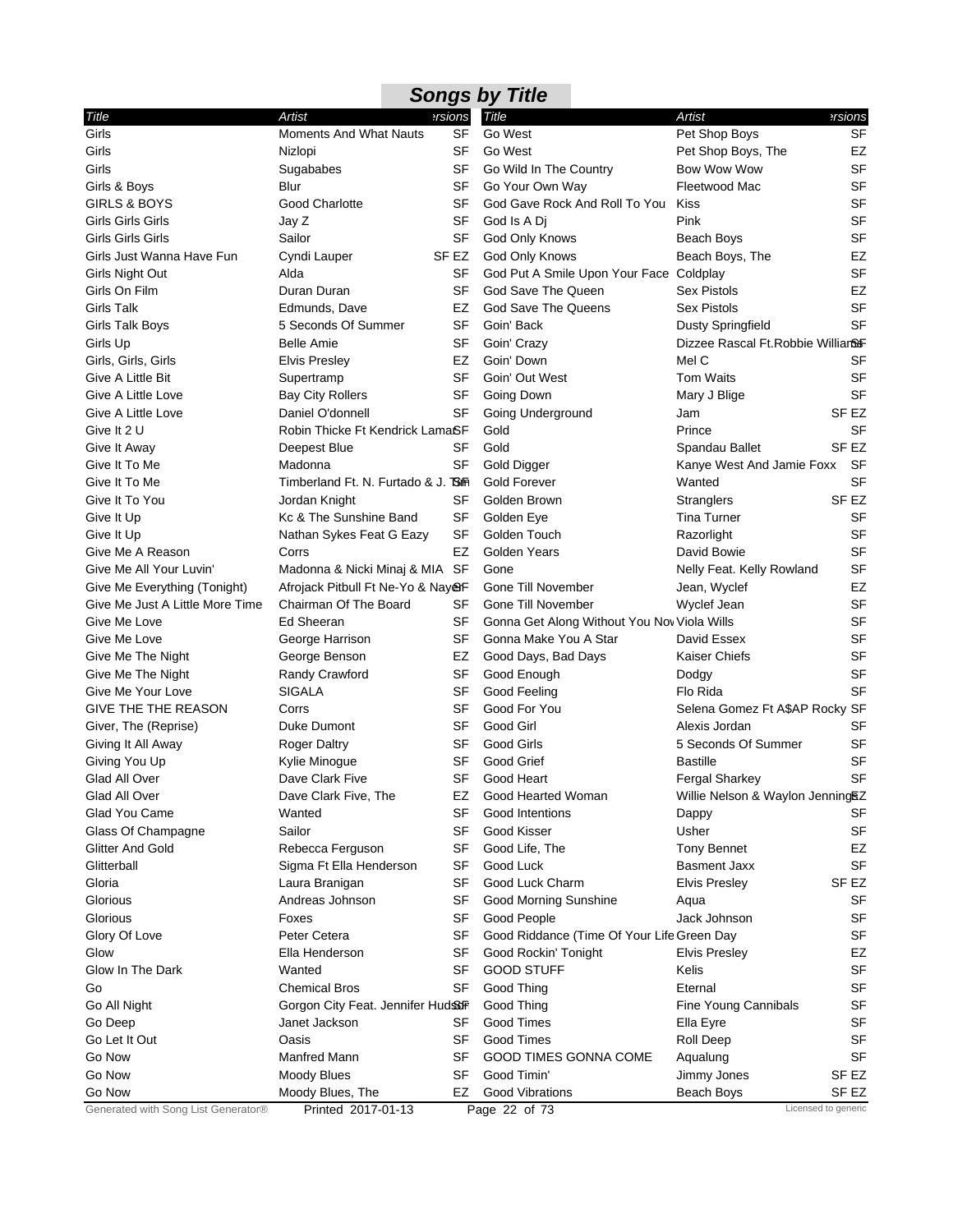|                                                |                                  |           | <b>Songs by Title</b>                                   |                               |           |
|------------------------------------------------|----------------------------------|-----------|---------------------------------------------------------|-------------------------------|-----------|
| Title                                          | Artist                           | ersions   | Title                                                   | Artist                        | ersions   |
| Good Year For The Roses                        | <b>Elvis Costello</b>            | EZ        | Groove Machine                                          | Marvin & Tamera               | SF        |
| Goodbye                                        | <b>Spice Girls</b>               | SF        | <b>GROOVEJET</b>                                        | Spiller                       | <b>SF</b> |
| Goodbye Mr A                                   | Hoosiers                         | SF        | Groovin'                                                | Young Rascals                 | <b>SF</b> |
| Goodbye My Lover                               | James Blunt                      | SF        | Groovy Kind Of Love                                     | <b>Phil Collins</b>           | EZ        |
| Goodbye To Jane                                | Slade                            | SF        | Groovy Kind Of Love                                     | Wayne Fontana & The Mindben8E |           |
| Goodbye To You                                 | Michelle Branch                  | SF        | Growing On Me                                           | Darkness                      | SF        |
| GoodBye Yellow Brick Road                      | Elton John                       | EZ        | Guetta, David & Chris Brown & Lil' I Can Only Imagine   |                               | SF        |
| Goodies                                        | Petey Pablo                      | SF        | Guilt                                                   | Nero                          | SF        |
| Goodies Theme                                  | Goodies                          | SF        | Guilty                                                  | Blue                          | <b>SF</b> |
| <b>Goodness Gracious</b>                       | Ellie Goulding                   | <b>SF</b> | Guilty                                                  | Rasmus                        | <b>SF</b> |
| Goodness Gracious Me                           | Peter Sellers And Sophia Lore SF |           | Guitar Man                                              | <b>Bread</b>                  | SF        |
| Goodnight Girl                                 | Wet Wet Wet                      | SF EZ     | Guitars, Cadillacs                                      | Yoakam, Dwight                | EZ        |
| Goody Two Shoes                                | Adam & The Ants                  | SF        | Guns Don't Kill People                                  | Goldie Lookin Chain           | <b>SF</b> |
| Goody Two Shoes                                | Ant, Adam                        | EZ        | Gym Class Heroes & Neon Hitch Ass Back Home (Clean Ver) |                               | <b>SF</b> |
| Gorilla (Clean)                                | <b>Bruno Mars</b>                | SF        | Gym Class Heroes & Ryan Tedder Fighter                  |                               | SF        |
| Got My Mind Set On You                         | George Harrison                  | SF        | Gypsies Tramps And Thieves                              | Cher                          | SF        |
| Got The Feelin'                                | 5 <sub>lve</sub>                 | SF        | Gypsies, Tramps & Thieves                               | Cher                          | EZ        |
| Got To Be Certain                              | Kylie Minogue                    | EZ        | Gypsy Woman (La Da Dee)                                 | <b>Crystal Waters</b>         | <b>SF</b> |
| Got To Be Real                                 | Cheryl Lynn                      | SF        | Ha Ha Said The Clown                                    | Manfed Mann                   | SF        |
| Got To Get You Into My Life                    | C Bennett & Rebel Rousers        | SF        | Had Enough                                              | Enemy                         | SF        |
| Got To Have Your Love                          | Liberty X                        | SF        | Hair                                                    | Little Mix                    | SF        |
| Gotham City                                    | R Kelly                          | <b>EZ</b> | <b>Haitian Divorce</b>                                  | Steely Dan                    | <b>SF</b> |
| Gotta Be Somebody                              | Shayne Ward                      | SF        | Hakuna Matata                                           | Lion King                     | <b>SF</b> |
| Gotta Be You                                   | One Direction                    | SF        | Half A Heart                                            | H & Claire                    | <b>SF</b> |
| Gotta Get Through This                         | Daniel Bedingfield               | SF        | <b>Half Light</b>                                       | Athlete                       | <b>SF</b> |
| Gotta Tell You                                 | Samantha Mumba                   | EZ        | Half The World Away                                     | Aurora                        | SF        |
| Gotye                                          | I Feel Better                    | SF        | Halfway Around The World                                | A Teens                       | <b>SF</b> |
| Goyte                                          | Eyes Wide Open                   | SF        | <b>Halfway To Paradise</b>                              | <b>Billy Fury</b>             | SF EZ     |
| Grace                                          | Jeff Buckley                     | <b>SF</b> | Hall Of Fame                                            | Script & Will.I.Am            | SF        |
| Grace                                          | Will Young                       | SF        | Hallelujah                                              | Alexandra Burke               | SF        |
| <b>Grace Kelly</b>                             | Mika                             | SF        | Hallelujah                                              | Rufus Wainwright              | SF        |
| Grandad                                        | Clive Dunn                       | SF        | Halo                                                    | Beyonce                       | <b>SF</b> |
| Granite                                        | Pendulum                         | SF        | Hammer To The Heart                                     | Tamperer                      | <b>SF</b> |
| Gravity                                        | DJ Fresh Ft Ella Eyre            | SF        | Hand In My Pocket                                       | Alanis Morissette             | EZ        |
| Gravity                                        | Embrace                          | SF        | Hand On Your Heart                                      | Kylie Minogue                 | SF EZ     |
| Grease                                         | Frankie Valli & Four Seasons     | EZ        | Handbag And Glad Rags                                   | Stereophonics                 | SF        |
| Grease Lightning                               | John Travolta                    | SF        | Handle With Care                                        | <b>Travelling Wilburys</b>    | <b>SF</b> |
| Greased Lightnin'                              | John Travolta                    | EZ        | Handlebars                                              | Flobots                       | SF        |
| <b>Great Balls Of Fire</b>                     | Jerry Lee Lewis                  | EZ        | Hands Clean                                             | Alanis Morissette             | SF        |
| Great Balls Of Fire                            | Jery Lee Lewis                   | SF        | <b>Hands That Built America</b>                         | U2                            | <b>SF</b> |
| Great DJ                                       | <b>Ting Tings</b>                | SF        | Hands Up                                                | Ottawan                       | SF        |
| Great Pretender, The                           | <b>Platters</b>                  | EZ        | Handsome                                                | Vaccines                      | SF        |
| <b>Greatest Day</b>                            | <b>Take That</b>                 | SF        | Handy Man                                               | Jimmy Jones & Otis Blackwell  | SF        |
| Greatest Love Of All, The                      | <b>Whitney Houston</b>           | EZ        | Hang In There Baby                                      | Johnny Bristol                | SF        |
| <b>Greatest Love You'll Never Know</b>         | Lutricia McNeal                  | SF        | Hang On Sloopy                                          | McCoys                        | SF        |
| Green Door                                     | Frankie Vaughan                  | SF        | Hang On Sloopy                                          | McCoys, The                   | EZ        |
| Green Door                                     | Shakin' Stevens                  | SF        | Hangin' On A String                                     | Loose Ends                    | SF        |
| Green Garden                                   | Laura Mvula                      | SF        | Hanging By A Moment                                     | Lifehouse                     | SF        |
| Green Green Grass Of Home                      | Tom Jones                        | SF        | Hanging On The Telephone                                | <b>Blondie</b>                | SF        |
| <b>Green Tambourine</b>                        | Lemon Pipers                     | SF        | Hangover                                                | Taio Cruz Feat Flo-Rida       | SF        |
| Green, Green Grass Of Home, The Tom Jones      |                                  | EZ        | Hanky Panky                                             | Madonna                       | EZ        |
| Grenade                                        | <b>Bruno Mars</b>                | SF        | Happening, The                                          | Diana Ross                    | EZ        |
| Grillz                                         | <b>Nelly</b>                     | SF        | Happiness                                               | Alexis Jordan                 | SF        |
| Groove Armada Feat. Mutya Buen: Song For Mutya |                                  | SF        | Happiness                                               | Goldfrapp                     | SF        |
| Groove Is In The Heart                         | Dee Lite                         | SF        | Happiness                                               | Ken Dodd                      | SF        |
| Groove Jet (If This Ain't Love)                | Spiller                          | EZ        | Happiness                                               | Orson                         | SF        |
| Generated with Song List Generator®            | Printed 2017-01-13               |           | Page 23 of 73                                           | Licensed to generic           |           |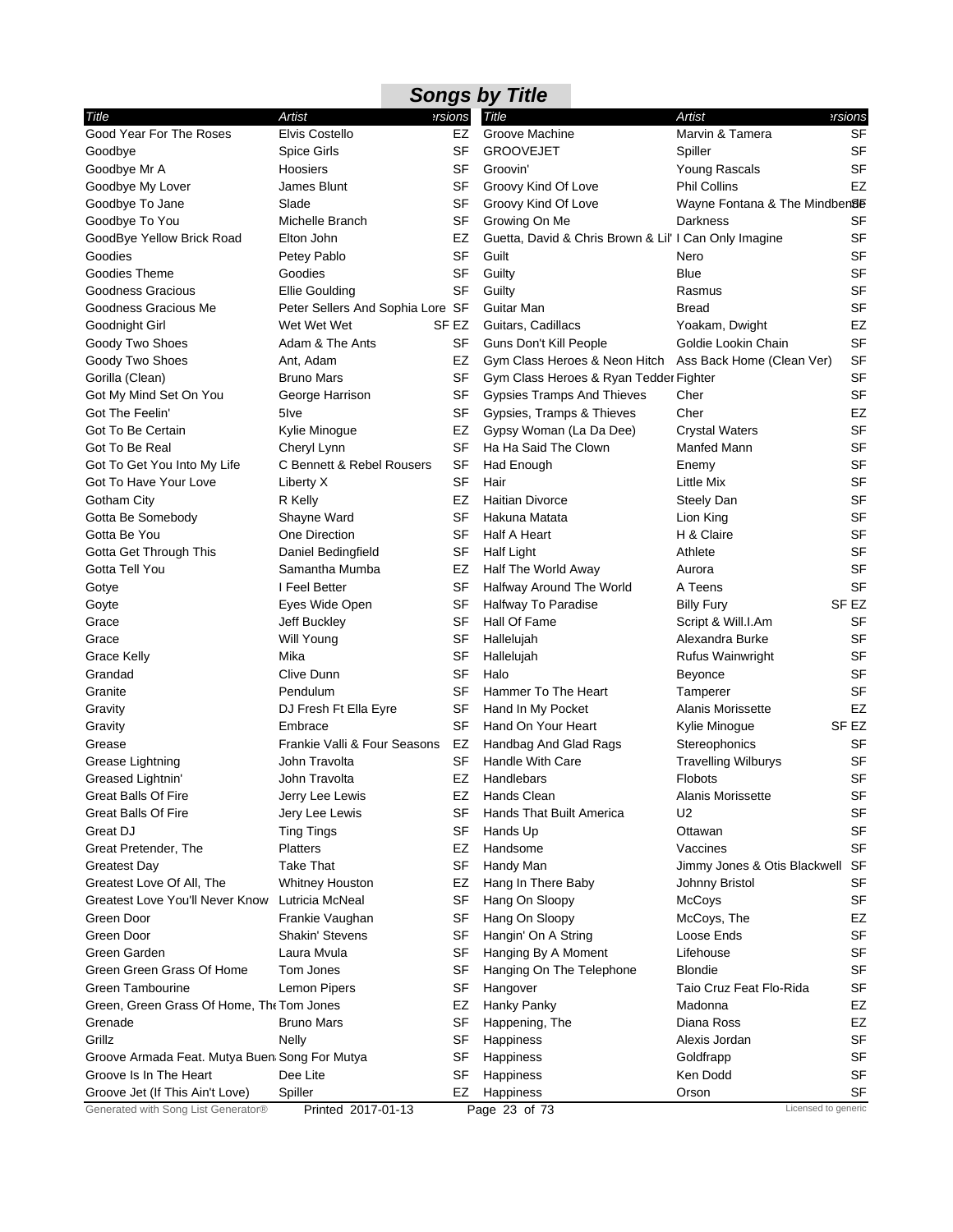|                                                   |                          |                  | <b>Songs by Title</b>                 |                                 |                     |
|---------------------------------------------------|--------------------------|------------------|---------------------------------------|---------------------------------|---------------------|
| Title                                             | Artist                   | ersions          | Title                                 | <b>Artist</b>                   | ersions             |
| <b>HAPPY</b>                                      | Ashanti                  | <b>SF</b>        | <b>Heart And Soul</b>                 | <b>Twin Atlantic</b>            | <b>SF</b>           |
| Happy                                             | Leona Lewis              | SF               | <b>Heart Attack</b>                   | Demi Lovato                     | <b>SF</b>           |
| Happy                                             | <b>Pharrell Williams</b> | SF               | Heart Go Boom                         | Apollo 440                      | <b>SF</b>           |
| Happy Birthday                                    | Altered Images           | SF EZ            | <b>Heart Of Glass</b>                 | <b>Blondie</b>                  | SF EZ               |
| Happy Birthday (Non Vocal)                        | Trad                     | SF               | <b>Heart Of Gold</b>                  | Neil Young                      | SF                  |
| Happy Birthday (Vocal)                            | Trad                     | <b>SF</b>        | <b>Heart Of Stone</b>                 | Dave Stewart                    | <b>SF</b>           |
| Happy Birthday Sweet 16                           | Neil Sedaka              | EZ               | <b>HEART ON MY SLEEVE</b>             | Gallagher And Lyle              | <b>SF</b>           |
| Happy Birthday Sweet Sixteen                      | Neil Sedaka              | SF               | Heart On My Sleeve                    | Olly Murs                       | <b>SF</b>           |
| Happy Happy Birthday Babe                         | <b>Tune Weavers</b>      | SF               | Heart Skips A Beat                    | Olly Murs & Rizzle Kicks        | <b>SF</b>           |
| Happy Hour                                        | <b>House Martins</b>     | <b>SF</b>        | Heart To Heart                        | James Blunt                     | <b>SF</b>           |
| Happy Jack                                        | Who                      | EZ               | <b>Heart Vacancy</b>                  | Wanted                          | <b>SF</b>           |
| Happy New Year                                    | ABBA                     | SF <sub>EZ</sub> | <b>Heart Wants What It Wants</b>      | Selena Gomez                    | <b>SF</b>           |
| Happy People                                      | R Kelly                  | SF               | Heart Won't Lie, The                  | McEntire, Reba & Vince Gill     | EZ                  |
| <b>Happy Talk</b>                                 | Captain Sensible         | <b>SF</b>        | Heartache Avenue                      | Maisonettes                     | <b>SF</b>           |
| Happy Xmas (War Is Over)                          | Idols                    | SF               | Heartache Tonight                     | Eagles                          | <b>EZ</b>           |
| Hard                                              | Rihanna Ft. Jeezy        | SF               | Heartbeat                             | <b>Buddy Holly</b>              | <b>SF</b>           |
| Hard Day'S Night                                  | <b>Beatles</b>           | EZ               | Heartbeat                             | <b>Scouting For Girls</b>       | <b>SF</b>           |
| Hard Knock Life                                   | Jay Z                    | <b>SF</b>        | Heartbeat                             | <b>Steps</b>                    | <b>SF</b>           |
| Hard Out Here (Clean)                             | Lily Allen               | SF               | <b>Heartbeat Song</b>                 | <b>Kelly Clarkson</b>           | <b>SF</b>           |
| Hard Rock Hallelujah                              | Lordi                    | SF               | Heartbreak Down                       | Pink                            | <b>SF</b>           |
| Hard To Handle                                    | Otis Redding             | SF               | <b>Heartbreak Hotel</b>               | <b>Elvis Presley</b>            | SF EZ               |
| Hard To Say I'm Sorry                             | Peter Cetera             | SF               | <b>Heartbreak Hotel</b>               | <b>Whitney Houston</b>          | <b>SF</b>           |
| Harder Than You Think                             | Public Enemy             | SF               | Heartbreaker                          | Dion Warwick                    | EZ                  |
| Harder To Breathe                                 | Maroon 5                 | SF               | Heartbreaker                          | Dionne Warwick                  | <b>SF</b>           |
| Hard-Fi                                           | Suburban Knights         | <b>SF</b>        | Heartbreaker                          | Mariah Carey                    | SF <sub>EZ</sub>    |
| Harlem Shuffle                                    | Bob & Earl               | EZ               | Heartless                             | Kayne West                      | SF                  |
| Harlem Shuffle                                    | <b>Bob And Earl</b>      | <b>SF</b>        | Hearts On Fire                        | John Cafferty                   | <b>SF</b>           |
| Harper Valley P.T.A.                              | Jeannie C Riley          | EZ               | Hearts On Fire                        | Passenger                       | <b>SF</b>           |
| Harper Valley Pta                                 | Jeannie C Riley          | <b>SF</b>        | Heat Is On, The                       | Glenn Frey                      | EZ                  |
| Harris, Calvin & Ne-Yo                            | Let's Go                 | SF               | Heat Of The Night                     | Aqua                            | <b>SF</b>           |
| <b>Harvest For The World</b>                      | Christians               | SF EZ            | Heathens                              | <b>Twenty One Pilots</b>        | <b>SF</b>           |
| Hat I Like About You                              | Romantics                | SF               | Heatwave                              | Martha Reeves & The Vandella EZ |                     |
| Hate (I Really Don't Like You)                    | Plain White T's          | SF               | Heatwave                              | Wiley & Rymez & Ms D            | SF                  |
| Hate That I Love You                              | Rihanna Feat Ne-Yo       | SF               | Heaven                                | Adams, Bryan                    | EZ                  |
| Hats Off To Larry                                 | Del Shannon              | SF               | <b>HEAVEN</b>                         | Dj Sammy                        | SF                  |
| Havas, Lianne La                                  | Is Your Love Big Enough  | SF               | Heaven                                | Emeli Sande                     | <b>SF</b>           |
| Have A Nice Day                                   | Stereophonics            | SF EZ            | Heaven (Slow Version)                 | Dj Sammy                        | <b>SF</b>           |
| Have A NICE DAY-                                  | Bon Jovi                 |                  | SF Heaven Can Wait                    | Meatloaf                        | SF                  |
| Have I The Right                                  | Honeycombs               | SF               | Heaven For Everyone                   | Queen                           | SF                  |
| Have I Told You Lately                            | <b>Jim Reeves</b>        | EZ               | Heaven Help                           | Lenny Kravitz                   | <b>SF</b>           |
| Have I Told You Lately That I Love Rod Stewart    |                          | EZ               | Heaven Is A Halfpipe                  | Opm                             | SF                  |
| Have You Ever                                     | S Club 7                 | SF               | Heaven Is A Place On Earth            | <b>Belinda Carisle</b>          | <b>SF</b>           |
| Have You Met Miss Jones                           | Robbie Williams          | SF <sub>EZ</sub> | Heaven Is A Place On Earth            | <b>Belinda Carlisle</b>         | EZ                  |
| Have You Seen Her                                 | Chi Lites                | SF               | Heaven Knows I'm Miserable Now Smiths |                                 | <b>SF</b>           |
| Have Yourself A Merry Little Christ Johnny Mathis |                          | SF               | Heaven Must Have Sent You             | Elgins                          | <b>SF</b>           |
| Haven't Met You Yet                               | <b>Michael Buble</b>     | SF               | Heaven Must Have Sent You             | Elgins, The                     | EZ                  |
| <b>HAZARD</b>                                     | <b>Richard Marx</b>      | SF               | Heaven's What I Feel                  | Gloria Estefan                  | EZ                  |
| He Ain't Heavy, He's My Brother                   | Hollies                  | SF EZ            | <b>Heavy Entertainment Show</b>       | Robbie Williams                 | <b>SF</b>           |
| He Loves U Not                                    | Dream                    | SF EZ            | Heavy In My Heart                     | Anastacia                       | SF                  |
| He Was Really Saying Something Velvelettes, The   |                          | EZ               | He'll Have To Go                      | <b>Jim Reeves</b>               | SF EZ               |
| He Wasn't                                         | Avril Lavigne            | SF               | Hella Good                            | No Doubt                        | SF                  |
| <b>Head Over Heals</b>                            | <b>Tears For Fears</b>   | SF               | Hello                                 | Adele                           | SF                  |
| <b>Head Over Heels</b>                            | ABBA                     | EZ               | Hello                                 | Candice                         | SF                  |
| Headlines (Friendship Never Ends Spice Girls      |                          | SF               | Hello                                 | Lionel Richie                   | EZ                  |
| Heal The Pain                                     | George Michael           | SF               | Hello                                 | Martin Solveig Ft. Dragonette   | SF                  |
| Heart & Soul                                      | T'pau                    | SF               | Hello Again                           | Diamond, Neil                   | EZ                  |
| Generated with Song List Generator®               | Printed 2017-01-13       |                  | Page 24 of 73                         |                                 | Licensed to generic |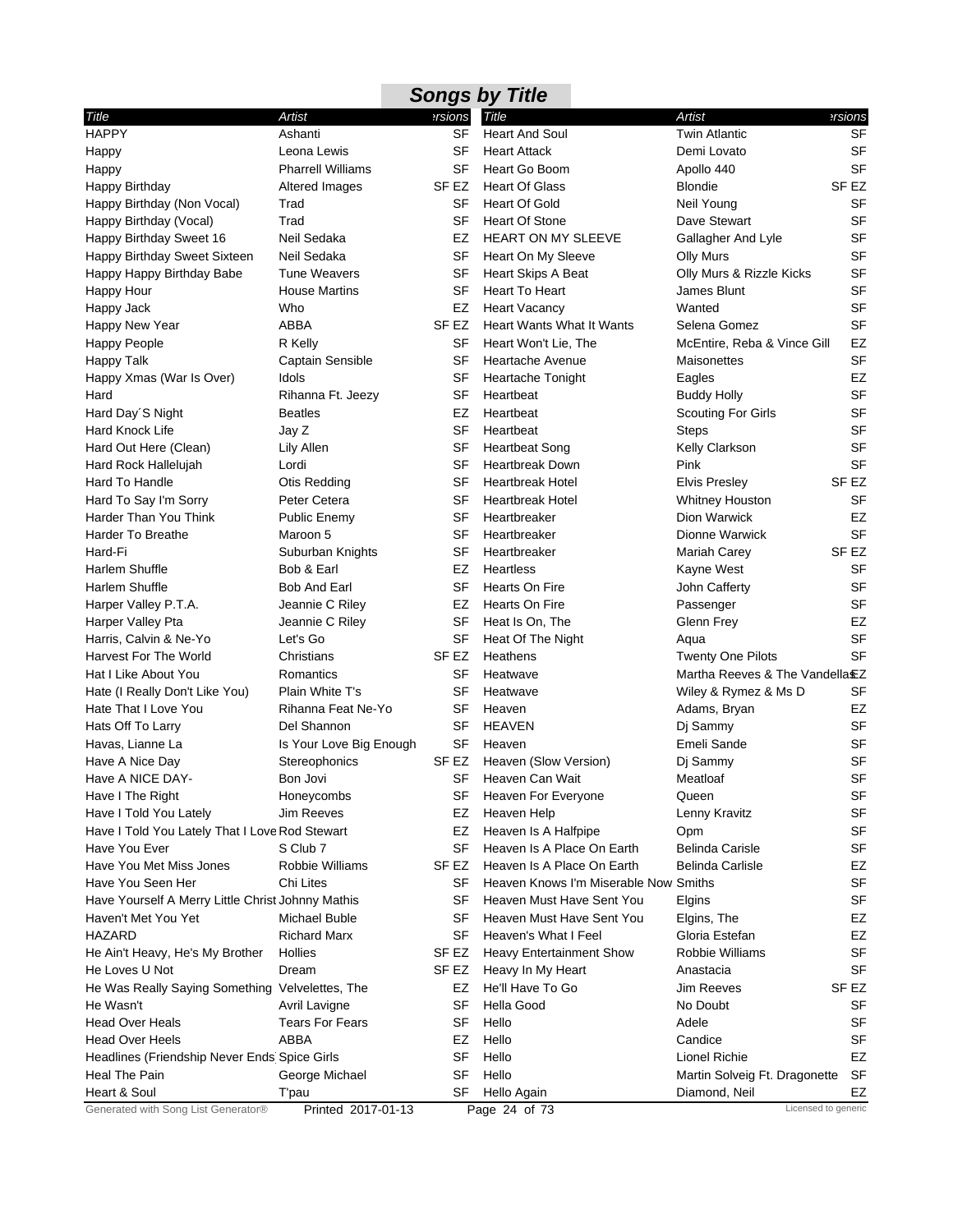|                                                |                                 |           | <b>Songs by Title</b>          |                                   |                  |
|------------------------------------------------|---------------------------------|-----------|--------------------------------|-----------------------------------|------------------|
| Title                                          | Artist                          | ersions   | Title                          | Artist                            | ersions          |
| Hello Again                                    | Neil Diamond                    | <b>SF</b> | Hey Good Lookin                | <b>Hank Williams</b>              | <b>SF</b>        |
| <b>Hello Dolly</b>                             | <b>Hello Dolly</b>              | SF EZ     | Hey Good Lookin'               | Hank Williams                     | EZ               |
| Hello Goodbye                                  | <b>Beatles</b>                  | EZ        | Hey Hey We're The Monkees      | Monkees                           | <b>SF</b>        |
| Hello Hello I'm Back Again                     | <b>Gary Glitter</b>             | SF        | Hey Joe                        | Jimi Hendrix                      | EZ               |
| Hello I Love You                               | Doors                           | EZ        | <b>Hey Little Girl</b>         | Del Shannon                       | <b>SF</b>        |
| Hello Little Girl                              | Fourmost                        | SF        | Hey Mama                       | <b>Black Eyed Peas</b>            | <b>SF</b>        |
| Hello Mary Lou                                 | Nelson, Ricky                   | EZ        | Hey Mama                       | Guetta, David & Nicki Minaj & A86 |                  |
| Hello Mary Lou                                 | <b>Ricky Nelson</b>             | SF        | Hey Pap                        | Alex Cartana                      | SF               |
| Hellraiser                                     | Sweet                           | SF        | Hey Paula                      | Paul & Paul                       | SF               |
| <b>Hells Bells</b>                             | Ac Dc                           | SF        | Hey Porshe (Clean)             | <b>Nelly</b>                      | <b>SF</b>        |
| Help Me                                        | <b>Nick Carter</b>              | SF        | Hey Rock & Roll                | Showaddy Waddy                    | SF               |
| Help Me Make It Through The Nigl Gladys Knight |                                 | SF EZ     | Hey Sexy Lady                  | Shaggy                            | SF               |
| Help Me Make It Through The Nigl John Holt     |                                 | SF        | <b>Hey There</b>               | Johnny Ray                        | SF               |
| Help The Aged                                  | Pulp                            | SF        | Hey There Delilah              | Plain White T's                   | <b>SF</b>        |
| <b>Help Yourself</b>                           | Tom Jones                       | EZ        | Hey There Lonely Girl          | Eddie Holman                      | SF               |
| Help!                                          | <b>Beatles</b>                  | EZ        | Hey There Lonely Girl          | Holman, Eddie                     | EZ               |
| <b>Hercules</b>                                | Midnight Oil                    | SF        | Hey Whatever                   | Westlife                          | <b>SF</b>        |
| Here                                           | Alessia Cara                    | SF        | Hey Ya!                        | Outkast                           | <b>SF</b>        |
| Here & Now                                     | <b>Steps</b>                    | EZ        | Hi Fidelity                    | Kids From Fame                    | SF               |
| Here 4 One                                     | <b>Blazin Squad</b>             | SF        | <b>Hi Heel Sneakers</b>        | <b>Cross Section</b>              | SF               |
| <b>HERE AND NOW</b>                            | <b>Steps</b>                    | SF        | Hi Ho Silver                   | Jim Diamond                       | <b>SF</b>        |
| Here Comes My Baby                             | Tremeloes                       | SF        | Hi Ho Silver Lining            | Beck, Jeff                        | EZ               |
| <b>Here Comes Summer</b>                       | <b>Terry Keller</b>             | SF        | Hi Ho Silver Lining            | Jeff Beck                         | <b>SF</b>        |
| Here Comes That Feeling                        | Brenda Lee                      | EZ        | Hi Lilli Hi Lo                 | Alan Price Set                    | SF               |
| Here Comes The Hotstepper                      | Ini Kamoze                      | SF        | Hidden Agenda                  | Craig David                       | <b>SF</b>        |
| Here Comes The Night                           | Them                            | SF        | Hideaway                       | Kiesza                            | SF               |
| Here Comes The Rain Again                      | Eurythmics                      | SF        | High                           | James Blunt                       | <b>SF</b>        |
| Here Comes The Sun                             | <b>Beatles</b>                  | SF        | High                           | Lighthouse Family                 | SF               |
| Here Comes The Sun                             | <b>Steve Harley</b>             | SF        | High                           | Lighthouse Family, The            | EZ               |
| Here For You                                   | Gorgon City Ft Laura Welsh      | SF        | High By The Beach              | Lana Del Rey                      | <b>SF</b>        |
| Here I Am (Come & Take Me)                     | <b>UB40</b>                     | EZ        | High Class Baby                | <b>Cliff Richard</b>              | <b>SF</b>        |
| Here I Go Again                                | Hollies                         | SF        | <b>High Hopes</b>              | <b>Bruce Springsteen</b>          | <b>SF</b>        |
| Here I Go Again                                | Mario                           | SF        | <b>High Hopes</b>              | <b>Frank Sinatra</b>              | EZ               |
| Here In My Heart                               | Al Martino                      | SF        | <b>HIGH NOON</b>               | <b>Frankie Laine</b>              | <b>SF</b>        |
| Here It Comes                                  | Emeli Sande And Rick Smith      | SF        | Higher                         | Creed                             | EZ               |
| Here It Comes Again                            | Mel C                           | SF        | Higher                         | Cruz, Taio & Kylie Minogue        | <b>SF</b>        |
| Here We Are                                    | Gloria Estefan                  | EZ        | Higher                         | Saturdays Feat Flo Rida           | <b>SF</b>        |
| Here With Me                                   | Dido                            |           | SF EZ Higher                   | Sigma Ft Labrinth                 | SF               |
| Here You Come Again                            | Dolly Parton                    | SF EZ     | Higher (Free)                  | All About She                     | SF               |
| Here(In Your Arms)                             | <b>HELLOGOODBYE</b>             | SF        | <b>Higher Ground</b>           | <b>UB40</b>                       | SF <sub>EZ</sub> |
| Here's To Everything (Ooh-La-La) MishaB        |                                 | SF        | <b>Higher Love</b>             | Stevie Winwood                    | SF               |
| Here's Where The Story Ends                    | Tin Tin Out                     | SF EZ     | High-Hopes                     | Kodaline                          | <b>SF</b>        |
| Hero                                           | Chad Kroeger Feat Josey ScottSF |           | <b>Highly Strung</b>           | Spandau Ballet                    | <b>SF</b>        |
| Hero                                           | Enrique Iglasias                | SF        | Highway To Hell                | <b>ACDC</b>                       | EZ               |
| Hero                                           | Mariah Carey                    | SF EZ     | Hillbilly Rock, Hillbilly Roll | Woolpackers                       | <b>SF</b>        |
| Heroes                                         | Alesso Feat. Tove Lo            | SF        | Hills                          | Weeknd                            | SF               |
| Heroes                                         | Bowie, David                    | EZ        | <b>HINDU TIMES</b>             | Oasis                             | <b>SF</b>        |
| Heroes                                         | X Factor Finalists (2010)       | SF        | Hip To Be Square               | Huey Lewis & The News             | SF               |
| He's In Town                                   | Rockin' Berries                 | SF        | <b>Hippy Chick</b>             | Soho                              | <b>SF</b>        |
| He's The Greatest Dancer                       | Sister Sledge                   | SF        | <b>Hippy Hippy Shake</b>       | Swinging Blue Jeans               | <b>SF</b>        |
| Hey Baby                                       | <b>Bruce Channel</b>            | SF        | Hips Don't Lie                 | Shakira And Wyclef Jean           | <b>SF</b>        |
| Hey Baby                                       | Dj Otzi                         | SF        | <b>His Latest Flame</b>        | <b>Elvis</b>                      | SF               |
| Hey Baby                                       | No Doubt Feat Bounty Killer     | SF        | His Latest Flame               | <b>Elvis Presley</b>              | EZ               |
| <b>Hey Brother</b>                             | Avicii                          | SF        | History                        | One Direction                     | SF               |
| Hey Dude                                       | Kula Shaker                     | SF        | <b>History Repeating</b>       | Shirley Bassey & Teh Propel       | SF               |
| Hey Girl Don't Bother Me                       | Tams                            | SF        | Hit Me With Your Rhythm Stick  | Dury, Ian & The Blockheads        | EZ               |
| Generated with Song List Generator®            | Printed 2017-01-13              |           | Page 25 of 73                  | Licensed to generic               |                  |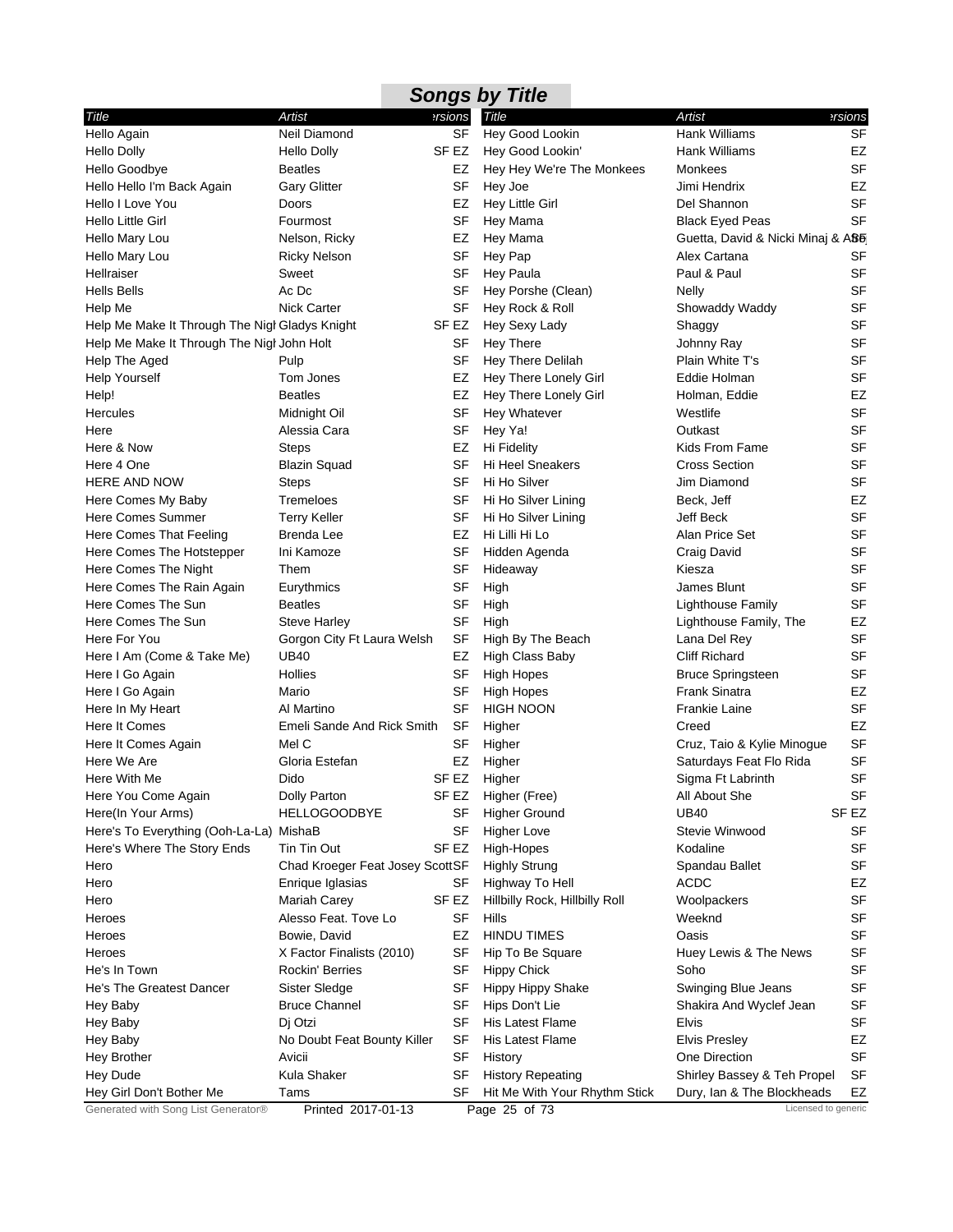|                                        |                                 |                  | <b>Songs by Title</b>                           |                                  |                     |
|----------------------------------------|---------------------------------|------------------|-------------------------------------------------|----------------------------------|---------------------|
| Title                                  | Artist                          | ersions          | Title                                           | <b>Artist</b>                    | ersions             |
| Hit Me With Your Rhythm Stick          | Ian Dury & The Blockheads       | <b>SF</b>        | Home Again                                      | Michael Kiwanuka                 | <b>SF</b>           |
| <b>Hit That</b>                        | Offspring                       | SF               | Homecoming                                      | Kanye West Feat. Chris Martin SF |                     |
| Hit The Road Jack                      | Ray Charles                     | EZ               | <b>Homely Girl</b>                              | Chi Lites                        | SF                  |
| Hitz (Clean Version)                   | Chase & Status Ft Tinie TempaSF |                  | <b>Homely Girl</b>                              | <b>UB40</b>                      | SF EZ               |
| Hokey Cokey, The                       | Traditional                     | EZ               | Hometown Glory                                  | Adele                            | SF                  |
| <b>Hokey Pokey</b>                     | Black Lace                      | SF               | <b>Honest Mistake</b>                           | <b>Bravery</b>                   | <b>SF</b>           |
| Hold Back The Night                    | Trammps                         | SF               | Honesty                                         | <b>Billy Joel</b>                | EZ                  |
| Hold Back The Night                    | Tramps, The                     | EZ               | Honey                                           | <b>Bobby Goldsboro</b>           | <b>SF</b>           |
| Hold Back The River                    | James Bay                       | SF               | Honey                                           | Goldsboro, Bobby                 | EZ                  |
| Hold It Against Me                     | <b>Britney Spears</b>           | <b>SF</b>        | Honey                                           | Mariah Carey                     | EZ                  |
| Hold It Don't Drop It                  | Jennifer Lopez                  | SF               | Honey Come Back                                 | Glen Campbell                    | <b>SF</b>           |
| Hold Me                                | Pj Proby                        | SF               | Honey Honey                                     | ABBA                             | EZ                  |
| <b>HOLD ME</b>                         | Savage Garden                   | SF               | Honey I'm Good                                  | Andy Grammer                     | <b>SF</b>           |
| <b>Hold Me Close</b>                   | David Essex                     | <b>SF</b>        | Honey I'm Home                                  | Shania Twain                     | <b>SF</b>           |
| Hold Me Down                           | JLS                             | SF               | Honey To The Bee                                | <b>Billie</b>                    | <b>SF</b>           |
| Hold Me Now                            | <b>Thompson Twins</b>           | <b>SF</b>        | Hong Kong Gardens                               | Siouxsie & The Banshees          | <b>SF</b>           |
| Hold Me Thrill Me Kiss Me              | Gloria Estefan                  | SF               | Honky Cat                                       | Elton John                       | EZ                  |
| Hold Me Tight                          | Johnny Nash                     | SF               | Honky Tonk Women                                | <b>Rolling Stones</b>            | EZ                  |
| Hold Me, Thrill Me, Kiss Me, Kill M U2 |                                 | SF               | Hooked On A Feeling                             | B.J. Thomas                      | <b>SF</b>           |
| Hold My Body Tight                     | East 17                         | SF               | Hooray, Hooray                                  | <b>Cheeky Girls</b>              | <b>SF</b>           |
| Hold My Hand                           | Jess Glynne                     | SF               | Hoosiers, The                                   | Choices                          | <b>SF</b>           |
| Hold My Hand                           | Michael Jackson & Akon          | SF               | <b>Hopeless Wanderer</b>                        | <b>Mumford And Sons</b>          | <b>SF</b>           |
| Hold On                                | En Vogue                        | SF               | Hopelessly Devoted To You                       | Grease                           | <b>SF</b>           |
| Hold On                                | <b>KT Tunstall</b>              | SF               | Hopelessly Devoted To You                       | Olivia Newton John               | EZ                  |
| Hold On                                | Razorlight                      | <b>SF</b>        | Horny                                           | Mousse T Vs. Hot 'N Juicy        | <b>SF</b>           |
| Hold On                                | <b>Wilson Phillips</b>          | SF               | Horny(98 Radio Edit)                            | Mousse T. Vs Hot 'N Juicy        | EZ                  |
| Hold On To My Love                     | Jimmy Ruffin                    | SF               | Horse With No Name                              | America                          | <b>SF</b>           |
| Hold On, We're Going Home              | Drake Ft Majid Jordan           | SF               | Hostage Of Love                                 | Razorlight                       | <b>SF</b>           |
| Hold The Line                          | Africa                          | <b>SF</b>        | Hot                                             | Inna                             | <b>SF</b>           |
| Hold Tight                             | Dave Dee Dozy Beaky Mick An SF  |                  | Hot & Cold                                      | <b>Katy Perry</b>                | <b>SF</b>           |
| Hold Up [SF Karaoke]                   | Beyonce                         | SF               | Hot Fudge                                       | Robbie Williams                  | SF <sub>EZ</sub>    |
| Hold You Down                          | Jennifer Lopez                  | SF               | Hot Hot Hot                                     | Arrow                            | SF                  |
| Hold Your Head Up                      | Argent                          | SF               | Hot In Herre                                    | Nelly                            | <b>SF</b>           |
| Holding On For You                     | Liberty X                       | SF               | Hot In The City                                 | <b>Billy Idol</b>                | SF                  |
| <b>Holding Onto Heaven</b>             | Foxes                           | SF               | Hot Legs                                        | <b>Rod Stewart</b>               | EZ                  |
| Holding Out For A Hero                 | Bonnie Tyler                    | SF EZ            | <b>HOT LOVE</b>                                 | T Rex                            | <b>SF</b>           |
| Hold-On                                | Duke Dumont Ft. MNEK            | SF               | Hot Right Now                                   | DJ Fresh & Rita Ora              | <b>SF</b>           |
| Hole In My Shoe                        | Traffic                         |                  | SF Hot Stuff                                    | Donna Summer                     | SF                  |
| Hole In My Soul                        | Aerosmith                       | EZ               | <b>Hot Stuff</b>                                | Summer, Donna                    | EZ                  |
| Hole In The Bucket                     | Harry Belafonte                 | <b>SF</b>        | <b>Hotel California</b>                         | Eagles                           | EZ                  |
| Hole In The Ground                     | <b>Bernard Cribbins</b>         | SF               | <b>Hotel Room Service</b>                       | Pitbull                          | <b>SF</b>           |
| Hole In The Head                       | Sugababes                       | SF               | Hotline Bling                                   | Drake                            | <b>SF</b>           |
| Holes                                  | Passenger                       | SF               | Hotter Than Hell                                | Dua Lipa                         | SF                  |
| Holiday                                | Dizzee Rascal                   | <b>SF</b>        | Hottest Girl In The World                       | Jls                              | <b>SF</b>           |
| Holiday                                | Green Day                       | SF               | Hound Dog                                       | <b>Elvis Presley</b>             | <b>SF</b>           |
| <b>HOLIDAY</b>                         | Mad'house                       | SF               | Hounds Of Love                                  | Kate Bush                        | <b>SF</b>           |
| Holiday                                | Madonna                         | SF <sub>EZ</sub> | House Of Fun                                    | <b>Madness</b>                   | SF EZ               |
| Hollaback Girl                         | Gwen Stefani                    | SF               | House Of Love                                   | Amy Grant & Vince Gill           | <b>SF</b>           |
| Holler                                 | Spice Girls                     | SF EZ            | House Of Love                                   | East 17                          | <b>SF</b>           |
| <b>HOLLYWOOD</b>                       | Madonna                         | SF               | House Of The Rising Sun                         | Animals                          | <b>SF</b>           |
| Hollywood                              | Michael Buble                   | SF               | House Of The Rising Sun, The                    | Animals, The                     | EZ                  |
| <b>Holy Cow</b>                        | Lee Dorsey                      | SF               | House That Built Me, The                        | Lambert, Miranda                 | <b>SF</b>           |
| <b>Holy Grail</b>                      | Jay Z Ft. Justin Timberlake     | SF               | House That Jack Built                           | Alan Price Set                   | <b>SF</b>           |
| Home                                   | Michael Buble                   | SF               | Houston, Whitney & Jordin Sparks Celebrate      |                                  | SF                  |
| Home                                   | Westlife                        | SF               | How About That                                  | Adam Faith                       | SF                  |
| Home Again                             | Elton John                      | SF               | How Am I Supposed To Live Withc Bolton, Michael |                                  | EZ                  |
| Generated with Song List Generator®    | Printed 2017-01-13              |                  | Page 26 of 73                                   |                                  | Licensed to generic |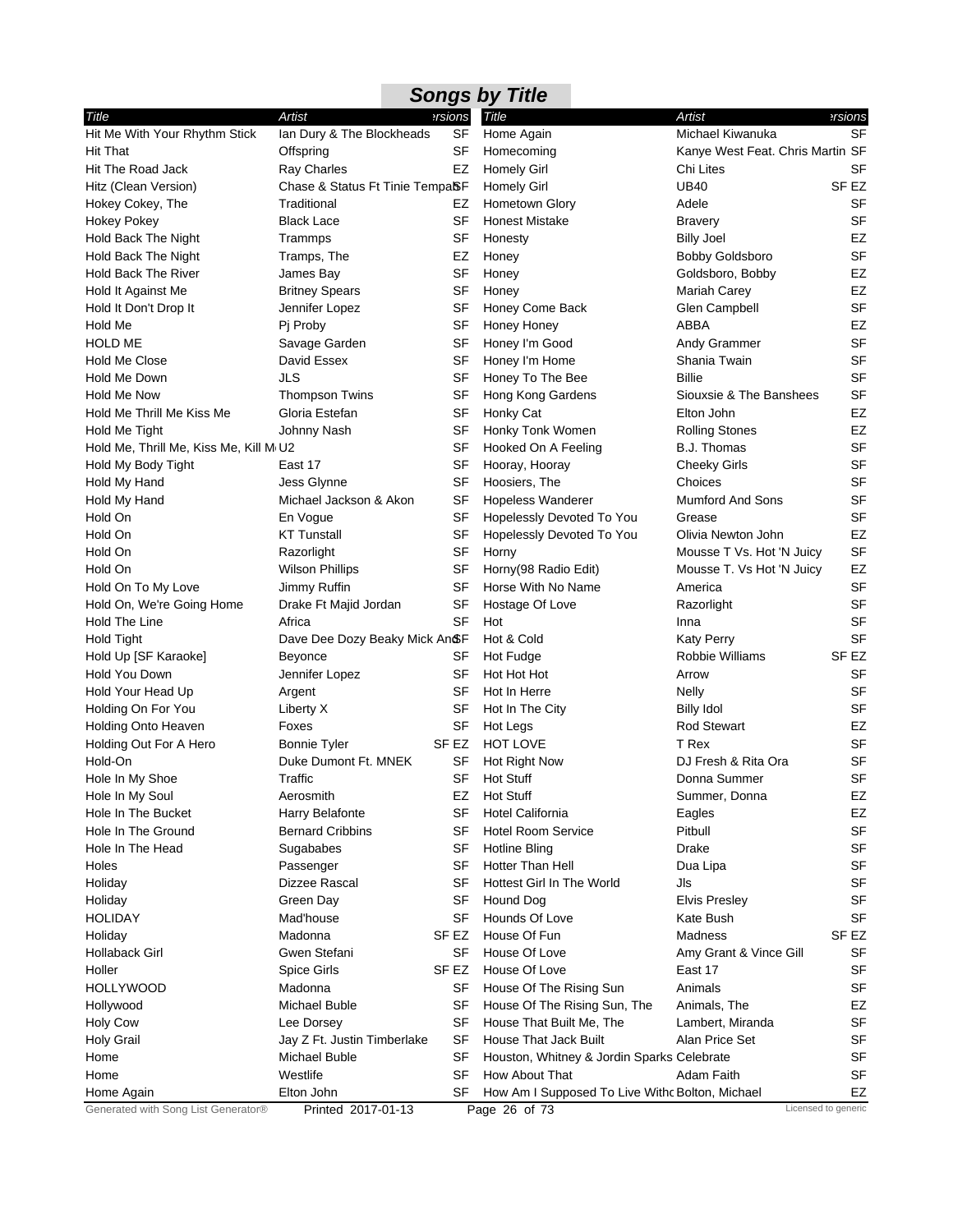| Artist<br>ersions<br>Title<br>Artist<br>Title<br>ersions<br>SF<br>EZ<br>How Am I Supposed To Live Withc Michael Bolton<br>I Am I Feel<br>Alisha's Attic<br>SF<br>I Am In Love With The World<br>EZ<br>Omc<br><b>Chicken Shed</b><br><b>SF</b><br>Campaign<br>SF<br>I Am In Love With The World<br><b>Chicken Shed Theatre Co</b><br><b>SF</b><br>David Cassidy<br>SF<br>I Am What I Am<br>Gloria Gaynor<br><b>SF</b><br>D <sub>12</sub><br>I Am Woman<br>SF<br>Sparks, Jordin<br>EZ<br>I Am, I Feel<br>Alicia Keys<br>SF<br>Alicia's Attic<br>SF<br>SF<br>How Could An Angel Break My He Toni Braxton<br>I Am, I Feel<br>Alisha's Attic<br><b>SF</b><br><b>Bee Gees</b><br>EZ<br>I Begin To Wonder<br>Dannii Minoque<br><b>SF</b><br>SF<br>I Believe<br>Calvin Harris & Disciples<br>Fantasia<br>SF <sub>EZ</sub><br><b>SF</b><br><b>Take That</b><br>I Believe<br>Joe Cocker<br><b>SF</b><br>Leann Rimes<br>SF<br>I Believe<br>Robson & Jerome<br><b>SF</b><br>Leann Rimes<br>SF<br><b>I BELIEVE</b><br><b>Stephen Gately</b><br>EZ SF<br>Leann Rimes<br>EZ<br>I Believe I Can Fly<br>R Kelly<br><b>SF</b><br>Gerry & The Pacemakers<br>EZ<br>I Believe In A Thing Called Love<br>Darkness<br><b>SF</b><br>Gerry & The Pacemakers<br>SF<br>Tweenies<br>I Believe In Christmas<br>EZ<br>SF<br>Don Williams<br>How Do You Want Me To Love Yo 911<br>I Believe In You<br><b>SF</b><br>How D'Ya Like Your Eggs In The N Dean Martin & Helen O'connell SF<br>I Believe In You<br>Kylie Minogue<br><b>SF</b><br>SF EZ<br>I Believe In You And Me<br>Whitney Houston<br>Ace<br><b>SF</b><br>Duncan James And Keedie<br>Ellie Goulding<br>SF<br>I Believe My Heart<br><b>SF</b><br><b>Beautiful South</b><br>SF<br>I Bet<br>Ciara<br><b>SF</b><br>SF<br>How Much Is That Doggie In The V Lita Roza<br>I Bet You Look Good On The Danc Arctic Monkeys<br><b>SF</b><br>How Sweet It Is To Loved By You Marvin Gaye<br>EZ<br>I Breathe Again<br>Adam Rickitt<br><b>SF</b><br>SF<br>I Bruise Easily<br>Natasha Bedingfield<br>Fray<br><b>SF</b><br>Nicelback<br>SF<br>I Can Be<br><b>Taio Cruz</b><br><b>SF</b><br>Rita Ora<br>SF<br>I Can Hear Music<br>Beach Boys<br><b>SF</b><br>SF<br>I CAN HELP<br>Loick Essien Ft Tanya Lacey<br><b>Billy Swan</b><br>EZ<br>SF<br><b>Whitney Houstony</b><br>I Can Help<br>Swan, Billy<br>EZ<br>Little M!x<br>SF<br>I Can See Clearly Now<br>Jimmy Cliff<br><b>SF</b><br>Human League<br>SF<br>I Can See Clearly Now<br>Johnny Nash<br><b>SF</b><br>SF<br>I Can't Break Down<br>Sinead Quinn<br>Killers<br><b>SF</b><br><b>Bruce Springsteen</b><br>SF<br>I Can't Control Myself<br>Troggs<br><b>SF</b><br>Bobby Brown<br>SF<br>I Can't Dance<br>Genesis<br>Madonna<br>SF<br>I Can't Dance<br><b>Phil Collins</b><br>EZ<br>EZ<br>Hungry Like The Wolf<br>Duran Duran<br>SF<br>I Can't Deny It<br><b>Rod Stewart</b><br><b>SF</b><br>Dido<br>SF<br>I Can't Feel My Face<br>Weeknd<br><b>SF</b><br>Hunting High And Low<br>Aha<br>SF<br>I Can't Get Next To You<br>Temptations<br>EZ<br>SF I Can't Help It<br><b>Bridgit Mendler</b><br>Hank Williams<br>SF<br>Hurry Up And Wait<br>Stereophonics<br>SF EZ I Can't Help Myself<br>Temptations<br>EZ<br>Hurry Up Harry<br>Sham 69<br>SF I Can't Help Myself (Sugar Pie, Hol Four Tops<br>SF<br>Hurt<br>Christina Aguilera<br>SF<br>I Can't Let Maggie Go<br>Arthurhoneybus<br>Tim Yuro<br>I Can't Let You Go<br>Ian Van Dahl<br><b>SF</b><br>Hurt<br>EZ<br>SF<br>Hurt Me<br>Leann Rimes<br>EZ<br>I Can't Read You<br>Daniel Bedingfield<br>Emeli Sande<br>SF<br>I Can't Sleep Baby<br>EZ<br>Hurts<br>R Kelly<br>EZ<br>Hurts So Good<br>John Cougar<br>EZ<br>I Can't Stop Loving You<br><b>Ray Charles</b><br><b>SF</b><br>Kula Shaker<br>EZ<br>I Can't Wait<br>Nu Shooz<br>Hush<br>SF<br><b>Basement Jaxx</b><br>SF<br>Hush Boy<br>I Close My Eyes & Count To Ten<br><b>Dusty Springfield</b><br>SF<br>Hush Hush<br>Alexis Jordan<br>SF<br>I Could Be So Good For You<br>Dennis Waterman<br>SF<br>Hush Hush<br><b>Pussycat Dolls</b><br>SF<br>I Could Be The One (Nicktim)<br>Avicii Vs. Nicky Romero<br>SF<br>Pretenders<br>Hymn To Her<br>SF<br>I Could Have Danced All Night<br>My Fair Lady<br>SF<br>I Couldn't Live Without Your Love<br>Petula Clark<br>Kendrick Lamar<br>SF<br>SF<br>Flo Rida<br>SF<br>Luke Bryan Do<br>I Cry<br><b>SF</b><br>Python Lee Jackson<br>SF<br>I CRY REAL TEARS<br>Eternal<br>I A Broken Dream<br><b>SF</b><br>I Am<br>Leona Lewis<br>SF<br>I Did What I Did For Maria<br><b>Tony Christie</b><br><b>KELLY Clarkson</b><br><b>SF</b><br>I Am<br>Suggs<br>SF<br>I Do Not HooK Up |                               |  | <b>Songs by Title</b> |  |
|-------------------------------------------------------------------------------------------------------------------------------------------------------------------------------------------------------------------------------------------------------------------------------------------------------------------------------------------------------------------------------------------------------------------------------------------------------------------------------------------------------------------------------------------------------------------------------------------------------------------------------------------------------------------------------------------------------------------------------------------------------------------------------------------------------------------------------------------------------------------------------------------------------------------------------------------------------------------------------------------------------------------------------------------------------------------------------------------------------------------------------------------------------------------------------------------------------------------------------------------------------------------------------------------------------------------------------------------------------------------------------------------------------------------------------------------------------------------------------------------------------------------------------------------------------------------------------------------------------------------------------------------------------------------------------------------------------------------------------------------------------------------------------------------------------------------------------------------------------------------------------------------------------------------------------------------------------------------------------------------------------------------------------------------------------------------------------------------------------------------------------------------------------------------------------------------------------------------------------------------------------------------------------------------------------------------------------------------------------------------------------------------------------------------------------------------------------------------------------------------------------------------------------------------------------------------------------------------------------------------------------------------------------------------------------------------------------------------------------------------------------------------------------------------------------------------------------------------------------------------------------------------------------------------------------------------------------------------------------------------------------------------------------------------------------------------------------------------------------------------------------------------------------------------------------------------------------------------------------------------------------------------------------------------------------------------------------------------------------------------------------------------------------------------------------------------------------------------------------------------------------------------------------------------------------------------------------------------------------------------------------------------------------------------------------------------------------------------------------------------------------------------------------------------------------------------------------------------------------------------------------------------------------------------------------------------------------------------------------------------------------------------------------------------------------------------------------------------------------------------------------------------------------------------------------------------------------------------------------------------------------------------------------------------------------------------------------------------------------------------------------------------------------------------------------------------------------------------------------------------------------------------------------------------------------------------------------------------|-------------------------------|--|-----------------------|--|
|                                                                                                                                                                                                                                                                                                                                                                                                                                                                                                                                                                                                                                                                                                                                                                                                                                                                                                                                                                                                                                                                                                                                                                                                                                                                                                                                                                                                                                                                                                                                                                                                                                                                                                                                                                                                                                                                                                                                                                                                                                                                                                                                                                                                                                                                                                                                                                                                                                                                                                                                                                                                                                                                                                                                                                                                                                                                                                                                                                                                                                                                                                                                                                                                                                                                                                                                                                                                                                                                                                                                                                                                                                                                                                                                                                                                                                                                                                                                                                                                                                                                                                                                                                                                                                                                                                                                                                                                                                                                                                                                                                                           |                               |  |                       |  |
|                                                                                                                                                                                                                                                                                                                                                                                                                                                                                                                                                                                                                                                                                                                                                                                                                                                                                                                                                                                                                                                                                                                                                                                                                                                                                                                                                                                                                                                                                                                                                                                                                                                                                                                                                                                                                                                                                                                                                                                                                                                                                                                                                                                                                                                                                                                                                                                                                                                                                                                                                                                                                                                                                                                                                                                                                                                                                                                                                                                                                                                                                                                                                                                                                                                                                                                                                                                                                                                                                                                                                                                                                                                                                                                                                                                                                                                                                                                                                                                                                                                                                                                                                                                                                                                                                                                                                                                                                                                                                                                                                                                           |                               |  |                       |  |
|                                                                                                                                                                                                                                                                                                                                                                                                                                                                                                                                                                                                                                                                                                                                                                                                                                                                                                                                                                                                                                                                                                                                                                                                                                                                                                                                                                                                                                                                                                                                                                                                                                                                                                                                                                                                                                                                                                                                                                                                                                                                                                                                                                                                                                                                                                                                                                                                                                                                                                                                                                                                                                                                                                                                                                                                                                                                                                                                                                                                                                                                                                                                                                                                                                                                                                                                                                                                                                                                                                                                                                                                                                                                                                                                                                                                                                                                                                                                                                                                                                                                                                                                                                                                                                                                                                                                                                                                                                                                                                                                                                                           | How Bizarre                   |  |                       |  |
|                                                                                                                                                                                                                                                                                                                                                                                                                                                                                                                                                                                                                                                                                                                                                                                                                                                                                                                                                                                                                                                                                                                                                                                                                                                                                                                                                                                                                                                                                                                                                                                                                                                                                                                                                                                                                                                                                                                                                                                                                                                                                                                                                                                                                                                                                                                                                                                                                                                                                                                                                                                                                                                                                                                                                                                                                                                                                                                                                                                                                                                                                                                                                                                                                                                                                                                                                                                                                                                                                                                                                                                                                                                                                                                                                                                                                                                                                                                                                                                                                                                                                                                                                                                                                                                                                                                                                                                                                                                                                                                                                                                           | How 'Bout Us                  |  |                       |  |
|                                                                                                                                                                                                                                                                                                                                                                                                                                                                                                                                                                                                                                                                                                                                                                                                                                                                                                                                                                                                                                                                                                                                                                                                                                                                                                                                                                                                                                                                                                                                                                                                                                                                                                                                                                                                                                                                                                                                                                                                                                                                                                                                                                                                                                                                                                                                                                                                                                                                                                                                                                                                                                                                                                                                                                                                                                                                                                                                                                                                                                                                                                                                                                                                                                                                                                                                                                                                                                                                                                                                                                                                                                                                                                                                                                                                                                                                                                                                                                                                                                                                                                                                                                                                                                                                                                                                                                                                                                                                                                                                                                                           | How Can I Be Sure             |  |                       |  |
|                                                                                                                                                                                                                                                                                                                                                                                                                                                                                                                                                                                                                                                                                                                                                                                                                                                                                                                                                                                                                                                                                                                                                                                                                                                                                                                                                                                                                                                                                                                                                                                                                                                                                                                                                                                                                                                                                                                                                                                                                                                                                                                                                                                                                                                                                                                                                                                                                                                                                                                                                                                                                                                                                                                                                                                                                                                                                                                                                                                                                                                                                                                                                                                                                                                                                                                                                                                                                                                                                                                                                                                                                                                                                                                                                                                                                                                                                                                                                                                                                                                                                                                                                                                                                                                                                                                                                                                                                                                                                                                                                                                           | How Come                      |  |                       |  |
|                                                                                                                                                                                                                                                                                                                                                                                                                                                                                                                                                                                                                                                                                                                                                                                                                                                                                                                                                                                                                                                                                                                                                                                                                                                                                                                                                                                                                                                                                                                                                                                                                                                                                                                                                                                                                                                                                                                                                                                                                                                                                                                                                                                                                                                                                                                                                                                                                                                                                                                                                                                                                                                                                                                                                                                                                                                                                                                                                                                                                                                                                                                                                                                                                                                                                                                                                                                                                                                                                                                                                                                                                                                                                                                                                                                                                                                                                                                                                                                                                                                                                                                                                                                                                                                                                                                                                                                                                                                                                                                                                                                           | How Come You Don't Call Me    |  |                       |  |
|                                                                                                                                                                                                                                                                                                                                                                                                                                                                                                                                                                                                                                                                                                                                                                                                                                                                                                                                                                                                                                                                                                                                                                                                                                                                                                                                                                                                                                                                                                                                                                                                                                                                                                                                                                                                                                                                                                                                                                                                                                                                                                                                                                                                                                                                                                                                                                                                                                                                                                                                                                                                                                                                                                                                                                                                                                                                                                                                                                                                                                                                                                                                                                                                                                                                                                                                                                                                                                                                                                                                                                                                                                                                                                                                                                                                                                                                                                                                                                                                                                                                                                                                                                                                                                                                                                                                                                                                                                                                                                                                                                                           |                               |  |                       |  |
|                                                                                                                                                                                                                                                                                                                                                                                                                                                                                                                                                                                                                                                                                                                                                                                                                                                                                                                                                                                                                                                                                                                                                                                                                                                                                                                                                                                                                                                                                                                                                                                                                                                                                                                                                                                                                                                                                                                                                                                                                                                                                                                                                                                                                                                                                                                                                                                                                                                                                                                                                                                                                                                                                                                                                                                                                                                                                                                                                                                                                                                                                                                                                                                                                                                                                                                                                                                                                                                                                                                                                                                                                                                                                                                                                                                                                                                                                                                                                                                                                                                                                                                                                                                                                                                                                                                                                                                                                                                                                                                                                                                           | How Deep Is Your Love         |  |                       |  |
|                                                                                                                                                                                                                                                                                                                                                                                                                                                                                                                                                                                                                                                                                                                                                                                                                                                                                                                                                                                                                                                                                                                                                                                                                                                                                                                                                                                                                                                                                                                                                                                                                                                                                                                                                                                                                                                                                                                                                                                                                                                                                                                                                                                                                                                                                                                                                                                                                                                                                                                                                                                                                                                                                                                                                                                                                                                                                                                                                                                                                                                                                                                                                                                                                                                                                                                                                                                                                                                                                                                                                                                                                                                                                                                                                                                                                                                                                                                                                                                                                                                                                                                                                                                                                                                                                                                                                                                                                                                                                                                                                                                           | How Deep Is Your Love         |  |                       |  |
|                                                                                                                                                                                                                                                                                                                                                                                                                                                                                                                                                                                                                                                                                                                                                                                                                                                                                                                                                                                                                                                                                                                                                                                                                                                                                                                                                                                                                                                                                                                                                                                                                                                                                                                                                                                                                                                                                                                                                                                                                                                                                                                                                                                                                                                                                                                                                                                                                                                                                                                                                                                                                                                                                                                                                                                                                                                                                                                                                                                                                                                                                                                                                                                                                                                                                                                                                                                                                                                                                                                                                                                                                                                                                                                                                                                                                                                                                                                                                                                                                                                                                                                                                                                                                                                                                                                                                                                                                                                                                                                                                                                           | How Deep Is Your Love         |  |                       |  |
|                                                                                                                                                                                                                                                                                                                                                                                                                                                                                                                                                                                                                                                                                                                                                                                                                                                                                                                                                                                                                                                                                                                                                                                                                                                                                                                                                                                                                                                                                                                                                                                                                                                                                                                                                                                                                                                                                                                                                                                                                                                                                                                                                                                                                                                                                                                                                                                                                                                                                                                                                                                                                                                                                                                                                                                                                                                                                                                                                                                                                                                                                                                                                                                                                                                                                                                                                                                                                                                                                                                                                                                                                                                                                                                                                                                                                                                                                                                                                                                                                                                                                                                                                                                                                                                                                                                                                                                                                                                                                                                                                                                           | How Do I Live                 |  |                       |  |
|                                                                                                                                                                                                                                                                                                                                                                                                                                                                                                                                                                                                                                                                                                                                                                                                                                                                                                                                                                                                                                                                                                                                                                                                                                                                                                                                                                                                                                                                                                                                                                                                                                                                                                                                                                                                                                                                                                                                                                                                                                                                                                                                                                                                                                                                                                                                                                                                                                                                                                                                                                                                                                                                                                                                                                                                                                                                                                                                                                                                                                                                                                                                                                                                                                                                                                                                                                                                                                                                                                                                                                                                                                                                                                                                                                                                                                                                                                                                                                                                                                                                                                                                                                                                                                                                                                                                                                                                                                                                                                                                                                                           | How Do I Live (Dance Version) |  |                       |  |
|                                                                                                                                                                                                                                                                                                                                                                                                                                                                                                                                                                                                                                                                                                                                                                                                                                                                                                                                                                                                                                                                                                                                                                                                                                                                                                                                                                                                                                                                                                                                                                                                                                                                                                                                                                                                                                                                                                                                                                                                                                                                                                                                                                                                                                                                                                                                                                                                                                                                                                                                                                                                                                                                                                                                                                                                                                                                                                                                                                                                                                                                                                                                                                                                                                                                                                                                                                                                                                                                                                                                                                                                                                                                                                                                                                                                                                                                                                                                                                                                                                                                                                                                                                                                                                                                                                                                                                                                                                                                                                                                                                                           | How Do I Live Without You     |  |                       |  |
|                                                                                                                                                                                                                                                                                                                                                                                                                                                                                                                                                                                                                                                                                                                                                                                                                                                                                                                                                                                                                                                                                                                                                                                                                                                                                                                                                                                                                                                                                                                                                                                                                                                                                                                                                                                                                                                                                                                                                                                                                                                                                                                                                                                                                                                                                                                                                                                                                                                                                                                                                                                                                                                                                                                                                                                                                                                                                                                                                                                                                                                                                                                                                                                                                                                                                                                                                                                                                                                                                                                                                                                                                                                                                                                                                                                                                                                                                                                                                                                                                                                                                                                                                                                                                                                                                                                                                                                                                                                                                                                                                                                           | How Do You Do It              |  |                       |  |
|                                                                                                                                                                                                                                                                                                                                                                                                                                                                                                                                                                                                                                                                                                                                                                                                                                                                                                                                                                                                                                                                                                                                                                                                                                                                                                                                                                                                                                                                                                                                                                                                                                                                                                                                                                                                                                                                                                                                                                                                                                                                                                                                                                                                                                                                                                                                                                                                                                                                                                                                                                                                                                                                                                                                                                                                                                                                                                                                                                                                                                                                                                                                                                                                                                                                                                                                                                                                                                                                                                                                                                                                                                                                                                                                                                                                                                                                                                                                                                                                                                                                                                                                                                                                                                                                                                                                                                                                                                                                                                                                                                                           | How Do You Do It To Me        |  |                       |  |
|                                                                                                                                                                                                                                                                                                                                                                                                                                                                                                                                                                                                                                                                                                                                                                                                                                                                                                                                                                                                                                                                                                                                                                                                                                                                                                                                                                                                                                                                                                                                                                                                                                                                                                                                                                                                                                                                                                                                                                                                                                                                                                                                                                                                                                                                                                                                                                                                                                                                                                                                                                                                                                                                                                                                                                                                                                                                                                                                                                                                                                                                                                                                                                                                                                                                                                                                                                                                                                                                                                                                                                                                                                                                                                                                                                                                                                                                                                                                                                                                                                                                                                                                                                                                                                                                                                                                                                                                                                                                                                                                                                                           |                               |  |                       |  |
|                                                                                                                                                                                                                                                                                                                                                                                                                                                                                                                                                                                                                                                                                                                                                                                                                                                                                                                                                                                                                                                                                                                                                                                                                                                                                                                                                                                                                                                                                                                                                                                                                                                                                                                                                                                                                                                                                                                                                                                                                                                                                                                                                                                                                                                                                                                                                                                                                                                                                                                                                                                                                                                                                                                                                                                                                                                                                                                                                                                                                                                                                                                                                                                                                                                                                                                                                                                                                                                                                                                                                                                                                                                                                                                                                                                                                                                                                                                                                                                                                                                                                                                                                                                                                                                                                                                                                                                                                                                                                                                                                                                           |                               |  |                       |  |
|                                                                                                                                                                                                                                                                                                                                                                                                                                                                                                                                                                                                                                                                                                                                                                                                                                                                                                                                                                                                                                                                                                                                                                                                                                                                                                                                                                                                                                                                                                                                                                                                                                                                                                                                                                                                                                                                                                                                                                                                                                                                                                                                                                                                                                                                                                                                                                                                                                                                                                                                                                                                                                                                                                                                                                                                                                                                                                                                                                                                                                                                                                                                                                                                                                                                                                                                                                                                                                                                                                                                                                                                                                                                                                                                                                                                                                                                                                                                                                                                                                                                                                                                                                                                                                                                                                                                                                                                                                                                                                                                                                                           | How Long                      |  |                       |  |
|                                                                                                                                                                                                                                                                                                                                                                                                                                                                                                                                                                                                                                                                                                                                                                                                                                                                                                                                                                                                                                                                                                                                                                                                                                                                                                                                                                                                                                                                                                                                                                                                                                                                                                                                                                                                                                                                                                                                                                                                                                                                                                                                                                                                                                                                                                                                                                                                                                                                                                                                                                                                                                                                                                                                                                                                                                                                                                                                                                                                                                                                                                                                                                                                                                                                                                                                                                                                                                                                                                                                                                                                                                                                                                                                                                                                                                                                                                                                                                                                                                                                                                                                                                                                                                                                                                                                                                                                                                                                                                                                                                                           | How Long Will I Love You      |  |                       |  |
|                                                                                                                                                                                                                                                                                                                                                                                                                                                                                                                                                                                                                                                                                                                                                                                                                                                                                                                                                                                                                                                                                                                                                                                                                                                                                                                                                                                                                                                                                                                                                                                                                                                                                                                                                                                                                                                                                                                                                                                                                                                                                                                                                                                                                                                                                                                                                                                                                                                                                                                                                                                                                                                                                                                                                                                                                                                                                                                                                                                                                                                                                                                                                                                                                                                                                                                                                                                                                                                                                                                                                                                                                                                                                                                                                                                                                                                                                                                                                                                                                                                                                                                                                                                                                                                                                                                                                                                                                                                                                                                                                                                           | How Long's A Tear Take To Dry |  |                       |  |
|                                                                                                                                                                                                                                                                                                                                                                                                                                                                                                                                                                                                                                                                                                                                                                                                                                                                                                                                                                                                                                                                                                                                                                                                                                                                                                                                                                                                                                                                                                                                                                                                                                                                                                                                                                                                                                                                                                                                                                                                                                                                                                                                                                                                                                                                                                                                                                                                                                                                                                                                                                                                                                                                                                                                                                                                                                                                                                                                                                                                                                                                                                                                                                                                                                                                                                                                                                                                                                                                                                                                                                                                                                                                                                                                                                                                                                                                                                                                                                                                                                                                                                                                                                                                                                                                                                                                                                                                                                                                                                                                                                                           |                               |  |                       |  |
|                                                                                                                                                                                                                                                                                                                                                                                                                                                                                                                                                                                                                                                                                                                                                                                                                                                                                                                                                                                                                                                                                                                                                                                                                                                                                                                                                                                                                                                                                                                                                                                                                                                                                                                                                                                                                                                                                                                                                                                                                                                                                                                                                                                                                                                                                                                                                                                                                                                                                                                                                                                                                                                                                                                                                                                                                                                                                                                                                                                                                                                                                                                                                                                                                                                                                                                                                                                                                                                                                                                                                                                                                                                                                                                                                                                                                                                                                                                                                                                                                                                                                                                                                                                                                                                                                                                                                                                                                                                                                                                                                                                           |                               |  |                       |  |
|                                                                                                                                                                                                                                                                                                                                                                                                                                                                                                                                                                                                                                                                                                                                                                                                                                                                                                                                                                                                                                                                                                                                                                                                                                                                                                                                                                                                                                                                                                                                                                                                                                                                                                                                                                                                                                                                                                                                                                                                                                                                                                                                                                                                                                                                                                                                                                                                                                                                                                                                                                                                                                                                                                                                                                                                                                                                                                                                                                                                                                                                                                                                                                                                                                                                                                                                                                                                                                                                                                                                                                                                                                                                                                                                                                                                                                                                                                                                                                                                                                                                                                                                                                                                                                                                                                                                                                                                                                                                                                                                                                                           | How To Save A Life            |  |                       |  |
|                                                                                                                                                                                                                                                                                                                                                                                                                                                                                                                                                                                                                                                                                                                                                                                                                                                                                                                                                                                                                                                                                                                                                                                                                                                                                                                                                                                                                                                                                                                                                                                                                                                                                                                                                                                                                                                                                                                                                                                                                                                                                                                                                                                                                                                                                                                                                                                                                                                                                                                                                                                                                                                                                                                                                                                                                                                                                                                                                                                                                                                                                                                                                                                                                                                                                                                                                                                                                                                                                                                                                                                                                                                                                                                                                                                                                                                                                                                                                                                                                                                                                                                                                                                                                                                                                                                                                                                                                                                                                                                                                                                           | HOW U REMIND ME               |  |                       |  |
|                                                                                                                                                                                                                                                                                                                                                                                                                                                                                                                                                                                                                                                                                                                                                                                                                                                                                                                                                                                                                                                                                                                                                                                                                                                                                                                                                                                                                                                                                                                                                                                                                                                                                                                                                                                                                                                                                                                                                                                                                                                                                                                                                                                                                                                                                                                                                                                                                                                                                                                                                                                                                                                                                                                                                                                                                                                                                                                                                                                                                                                                                                                                                                                                                                                                                                                                                                                                                                                                                                                                                                                                                                                                                                                                                                                                                                                                                                                                                                                                                                                                                                                                                                                                                                                                                                                                                                                                                                                                                                                                                                                           | How We Do (Party)             |  |                       |  |
|                                                                                                                                                                                                                                                                                                                                                                                                                                                                                                                                                                                                                                                                                                                                                                                                                                                                                                                                                                                                                                                                                                                                                                                                                                                                                                                                                                                                                                                                                                                                                                                                                                                                                                                                                                                                                                                                                                                                                                                                                                                                                                                                                                                                                                                                                                                                                                                                                                                                                                                                                                                                                                                                                                                                                                                                                                                                                                                                                                                                                                                                                                                                                                                                                                                                                                                                                                                                                                                                                                                                                                                                                                                                                                                                                                                                                                                                                                                                                                                                                                                                                                                                                                                                                                                                                                                                                                                                                                                                                                                                                                                           | How We Roll                   |  |                       |  |
|                                                                                                                                                                                                                                                                                                                                                                                                                                                                                                                                                                                                                                                                                                                                                                                                                                                                                                                                                                                                                                                                                                                                                                                                                                                                                                                                                                                                                                                                                                                                                                                                                                                                                                                                                                                                                                                                                                                                                                                                                                                                                                                                                                                                                                                                                                                                                                                                                                                                                                                                                                                                                                                                                                                                                                                                                                                                                                                                                                                                                                                                                                                                                                                                                                                                                                                                                                                                                                                                                                                                                                                                                                                                                                                                                                                                                                                                                                                                                                                                                                                                                                                                                                                                                                                                                                                                                                                                                                                                                                                                                                                           | How Will I Know               |  |                       |  |
|                                                                                                                                                                                                                                                                                                                                                                                                                                                                                                                                                                                                                                                                                                                                                                                                                                                                                                                                                                                                                                                                                                                                                                                                                                                                                                                                                                                                                                                                                                                                                                                                                                                                                                                                                                                                                                                                                                                                                                                                                                                                                                                                                                                                                                                                                                                                                                                                                                                                                                                                                                                                                                                                                                                                                                                                                                                                                                                                                                                                                                                                                                                                                                                                                                                                                                                                                                                                                                                                                                                                                                                                                                                                                                                                                                                                                                                                                                                                                                                                                                                                                                                                                                                                                                                                                                                                                                                                                                                                                                                                                                                           | How Ya Doin'                  |  |                       |  |
|                                                                                                                                                                                                                                                                                                                                                                                                                                                                                                                                                                                                                                                                                                                                                                                                                                                                                                                                                                                                                                                                                                                                                                                                                                                                                                                                                                                                                                                                                                                                                                                                                                                                                                                                                                                                                                                                                                                                                                                                                                                                                                                                                                                                                                                                                                                                                                                                                                                                                                                                                                                                                                                                                                                                                                                                                                                                                                                                                                                                                                                                                                                                                                                                                                                                                                                                                                                                                                                                                                                                                                                                                                                                                                                                                                                                                                                                                                                                                                                                                                                                                                                                                                                                                                                                                                                                                                                                                                                                                                                                                                                           | Human                         |  |                       |  |
|                                                                                                                                                                                                                                                                                                                                                                                                                                                                                                                                                                                                                                                                                                                                                                                                                                                                                                                                                                                                                                                                                                                                                                                                                                                                                                                                                                                                                                                                                                                                                                                                                                                                                                                                                                                                                                                                                                                                                                                                                                                                                                                                                                                                                                                                                                                                                                                                                                                                                                                                                                                                                                                                                                                                                                                                                                                                                                                                                                                                                                                                                                                                                                                                                                                                                                                                                                                                                                                                                                                                                                                                                                                                                                                                                                                                                                                                                                                                                                                                                                                                                                                                                                                                                                                                                                                                                                                                                                                                                                                                                                                           | Human                         |  |                       |  |
|                                                                                                                                                                                                                                                                                                                                                                                                                                                                                                                                                                                                                                                                                                                                                                                                                                                                                                                                                                                                                                                                                                                                                                                                                                                                                                                                                                                                                                                                                                                                                                                                                                                                                                                                                                                                                                                                                                                                                                                                                                                                                                                                                                                                                                                                                                                                                                                                                                                                                                                                                                                                                                                                                                                                                                                                                                                                                                                                                                                                                                                                                                                                                                                                                                                                                                                                                                                                                                                                                                                                                                                                                                                                                                                                                                                                                                                                                                                                                                                                                                                                                                                                                                                                                                                                                                                                                                                                                                                                                                                                                                                           | Human Touch                   |  |                       |  |
|                                                                                                                                                                                                                                                                                                                                                                                                                                                                                                                                                                                                                                                                                                                                                                                                                                                                                                                                                                                                                                                                                                                                                                                                                                                                                                                                                                                                                                                                                                                                                                                                                                                                                                                                                                                                                                                                                                                                                                                                                                                                                                                                                                                                                                                                                                                                                                                                                                                                                                                                                                                                                                                                                                                                                                                                                                                                                                                                                                                                                                                                                                                                                                                                                                                                                                                                                                                                                                                                                                                                                                                                                                                                                                                                                                                                                                                                                                                                                                                                                                                                                                                                                                                                                                                                                                                                                                                                                                                                                                                                                                                           | Humpin' Around                |  |                       |  |
|                                                                                                                                                                                                                                                                                                                                                                                                                                                                                                                                                                                                                                                                                                                                                                                                                                                                                                                                                                                                                                                                                                                                                                                                                                                                                                                                                                                                                                                                                                                                                                                                                                                                                                                                                                                                                                                                                                                                                                                                                                                                                                                                                                                                                                                                                                                                                                                                                                                                                                                                                                                                                                                                                                                                                                                                                                                                                                                                                                                                                                                                                                                                                                                                                                                                                                                                                                                                                                                                                                                                                                                                                                                                                                                                                                                                                                                                                                                                                                                                                                                                                                                                                                                                                                                                                                                                                                                                                                                                                                                                                                                           | Hung Up                       |  |                       |  |
|                                                                                                                                                                                                                                                                                                                                                                                                                                                                                                                                                                                                                                                                                                                                                                                                                                                                                                                                                                                                                                                                                                                                                                                                                                                                                                                                                                                                                                                                                                                                                                                                                                                                                                                                                                                                                                                                                                                                                                                                                                                                                                                                                                                                                                                                                                                                                                                                                                                                                                                                                                                                                                                                                                                                                                                                                                                                                                                                                                                                                                                                                                                                                                                                                                                                                                                                                                                                                                                                                                                                                                                                                                                                                                                                                                                                                                                                                                                                                                                                                                                                                                                                                                                                                                                                                                                                                                                                                                                                                                                                                                                           |                               |  |                       |  |
|                                                                                                                                                                                                                                                                                                                                                                                                                                                                                                                                                                                                                                                                                                                                                                                                                                                                                                                                                                                                                                                                                                                                                                                                                                                                                                                                                                                                                                                                                                                                                                                                                                                                                                                                                                                                                                                                                                                                                                                                                                                                                                                                                                                                                                                                                                                                                                                                                                                                                                                                                                                                                                                                                                                                                                                                                                                                                                                                                                                                                                                                                                                                                                                                                                                                                                                                                                                                                                                                                                                                                                                                                                                                                                                                                                                                                                                                                                                                                                                                                                                                                                                                                                                                                                                                                                                                                                                                                                                                                                                                                                                           | Hunter                        |  |                       |  |
|                                                                                                                                                                                                                                                                                                                                                                                                                                                                                                                                                                                                                                                                                                                                                                                                                                                                                                                                                                                                                                                                                                                                                                                                                                                                                                                                                                                                                                                                                                                                                                                                                                                                                                                                                                                                                                                                                                                                                                                                                                                                                                                                                                                                                                                                                                                                                                                                                                                                                                                                                                                                                                                                                                                                                                                                                                                                                                                                                                                                                                                                                                                                                                                                                                                                                                                                                                                                                                                                                                                                                                                                                                                                                                                                                                                                                                                                                                                                                                                                                                                                                                                                                                                                                                                                                                                                                                                                                                                                                                                                                                                           |                               |  |                       |  |
|                                                                                                                                                                                                                                                                                                                                                                                                                                                                                                                                                                                                                                                                                                                                                                                                                                                                                                                                                                                                                                                                                                                                                                                                                                                                                                                                                                                                                                                                                                                                                                                                                                                                                                                                                                                                                                                                                                                                                                                                                                                                                                                                                                                                                                                                                                                                                                                                                                                                                                                                                                                                                                                                                                                                                                                                                                                                                                                                                                                                                                                                                                                                                                                                                                                                                                                                                                                                                                                                                                                                                                                                                                                                                                                                                                                                                                                                                                                                                                                                                                                                                                                                                                                                                                                                                                                                                                                                                                                                                                                                                                                           | Hurricane                     |  |                       |  |
|                                                                                                                                                                                                                                                                                                                                                                                                                                                                                                                                                                                                                                                                                                                                                                                                                                                                                                                                                                                                                                                                                                                                                                                                                                                                                                                                                                                                                                                                                                                                                                                                                                                                                                                                                                                                                                                                                                                                                                                                                                                                                                                                                                                                                                                                                                                                                                                                                                                                                                                                                                                                                                                                                                                                                                                                                                                                                                                                                                                                                                                                                                                                                                                                                                                                                                                                                                                                                                                                                                                                                                                                                                                                                                                                                                                                                                                                                                                                                                                                                                                                                                                                                                                                                                                                                                                                                                                                                                                                                                                                                                                           |                               |  |                       |  |
|                                                                                                                                                                                                                                                                                                                                                                                                                                                                                                                                                                                                                                                                                                                                                                                                                                                                                                                                                                                                                                                                                                                                                                                                                                                                                                                                                                                                                                                                                                                                                                                                                                                                                                                                                                                                                                                                                                                                                                                                                                                                                                                                                                                                                                                                                                                                                                                                                                                                                                                                                                                                                                                                                                                                                                                                                                                                                                                                                                                                                                                                                                                                                                                                                                                                                                                                                                                                                                                                                                                                                                                                                                                                                                                                                                                                                                                                                                                                                                                                                                                                                                                                                                                                                                                                                                                                                                                                                                                                                                                                                                                           |                               |  |                       |  |
|                                                                                                                                                                                                                                                                                                                                                                                                                                                                                                                                                                                                                                                                                                                                                                                                                                                                                                                                                                                                                                                                                                                                                                                                                                                                                                                                                                                                                                                                                                                                                                                                                                                                                                                                                                                                                                                                                                                                                                                                                                                                                                                                                                                                                                                                                                                                                                                                                                                                                                                                                                                                                                                                                                                                                                                                                                                                                                                                                                                                                                                                                                                                                                                                                                                                                                                                                                                                                                                                                                                                                                                                                                                                                                                                                                                                                                                                                                                                                                                                                                                                                                                                                                                                                                                                                                                                                                                                                                                                                                                                                                                           |                               |  |                       |  |
|                                                                                                                                                                                                                                                                                                                                                                                                                                                                                                                                                                                                                                                                                                                                                                                                                                                                                                                                                                                                                                                                                                                                                                                                                                                                                                                                                                                                                                                                                                                                                                                                                                                                                                                                                                                                                                                                                                                                                                                                                                                                                                                                                                                                                                                                                                                                                                                                                                                                                                                                                                                                                                                                                                                                                                                                                                                                                                                                                                                                                                                                                                                                                                                                                                                                                                                                                                                                                                                                                                                                                                                                                                                                                                                                                                                                                                                                                                                                                                                                                                                                                                                                                                                                                                                                                                                                                                                                                                                                                                                                                                                           |                               |  |                       |  |
|                                                                                                                                                                                                                                                                                                                                                                                                                                                                                                                                                                                                                                                                                                                                                                                                                                                                                                                                                                                                                                                                                                                                                                                                                                                                                                                                                                                                                                                                                                                                                                                                                                                                                                                                                                                                                                                                                                                                                                                                                                                                                                                                                                                                                                                                                                                                                                                                                                                                                                                                                                                                                                                                                                                                                                                                                                                                                                                                                                                                                                                                                                                                                                                                                                                                                                                                                                                                                                                                                                                                                                                                                                                                                                                                                                                                                                                                                                                                                                                                                                                                                                                                                                                                                                                                                                                                                                                                                                                                                                                                                                                           |                               |  |                       |  |
|                                                                                                                                                                                                                                                                                                                                                                                                                                                                                                                                                                                                                                                                                                                                                                                                                                                                                                                                                                                                                                                                                                                                                                                                                                                                                                                                                                                                                                                                                                                                                                                                                                                                                                                                                                                                                                                                                                                                                                                                                                                                                                                                                                                                                                                                                                                                                                                                                                                                                                                                                                                                                                                                                                                                                                                                                                                                                                                                                                                                                                                                                                                                                                                                                                                                                                                                                                                                                                                                                                                                                                                                                                                                                                                                                                                                                                                                                                                                                                                                                                                                                                                                                                                                                                                                                                                                                                                                                                                                                                                                                                                           |                               |  |                       |  |
|                                                                                                                                                                                                                                                                                                                                                                                                                                                                                                                                                                                                                                                                                                                                                                                                                                                                                                                                                                                                                                                                                                                                                                                                                                                                                                                                                                                                                                                                                                                                                                                                                                                                                                                                                                                                                                                                                                                                                                                                                                                                                                                                                                                                                                                                                                                                                                                                                                                                                                                                                                                                                                                                                                                                                                                                                                                                                                                                                                                                                                                                                                                                                                                                                                                                                                                                                                                                                                                                                                                                                                                                                                                                                                                                                                                                                                                                                                                                                                                                                                                                                                                                                                                                                                                                                                                                                                                                                                                                                                                                                                                           |                               |  |                       |  |
|                                                                                                                                                                                                                                                                                                                                                                                                                                                                                                                                                                                                                                                                                                                                                                                                                                                                                                                                                                                                                                                                                                                                                                                                                                                                                                                                                                                                                                                                                                                                                                                                                                                                                                                                                                                                                                                                                                                                                                                                                                                                                                                                                                                                                                                                                                                                                                                                                                                                                                                                                                                                                                                                                                                                                                                                                                                                                                                                                                                                                                                                                                                                                                                                                                                                                                                                                                                                                                                                                                                                                                                                                                                                                                                                                                                                                                                                                                                                                                                                                                                                                                                                                                                                                                                                                                                                                                                                                                                                                                                                                                                           |                               |  |                       |  |
|                                                                                                                                                                                                                                                                                                                                                                                                                                                                                                                                                                                                                                                                                                                                                                                                                                                                                                                                                                                                                                                                                                                                                                                                                                                                                                                                                                                                                                                                                                                                                                                                                                                                                                                                                                                                                                                                                                                                                                                                                                                                                                                                                                                                                                                                                                                                                                                                                                                                                                                                                                                                                                                                                                                                                                                                                                                                                                                                                                                                                                                                                                                                                                                                                                                                                                                                                                                                                                                                                                                                                                                                                                                                                                                                                                                                                                                                                                                                                                                                                                                                                                                                                                                                                                                                                                                                                                                                                                                                                                                                                                                           |                               |  |                       |  |
|                                                                                                                                                                                                                                                                                                                                                                                                                                                                                                                                                                                                                                                                                                                                                                                                                                                                                                                                                                                                                                                                                                                                                                                                                                                                                                                                                                                                                                                                                                                                                                                                                                                                                                                                                                                                                                                                                                                                                                                                                                                                                                                                                                                                                                                                                                                                                                                                                                                                                                                                                                                                                                                                                                                                                                                                                                                                                                                                                                                                                                                                                                                                                                                                                                                                                                                                                                                                                                                                                                                                                                                                                                                                                                                                                                                                                                                                                                                                                                                                                                                                                                                                                                                                                                                                                                                                                                                                                                                                                                                                                                                           |                               |  |                       |  |
|                                                                                                                                                                                                                                                                                                                                                                                                                                                                                                                                                                                                                                                                                                                                                                                                                                                                                                                                                                                                                                                                                                                                                                                                                                                                                                                                                                                                                                                                                                                                                                                                                                                                                                                                                                                                                                                                                                                                                                                                                                                                                                                                                                                                                                                                                                                                                                                                                                                                                                                                                                                                                                                                                                                                                                                                                                                                                                                                                                                                                                                                                                                                                                                                                                                                                                                                                                                                                                                                                                                                                                                                                                                                                                                                                                                                                                                                                                                                                                                                                                                                                                                                                                                                                                                                                                                                                                                                                                                                                                                                                                                           |                               |  |                       |  |
|                                                                                                                                                                                                                                                                                                                                                                                                                                                                                                                                                                                                                                                                                                                                                                                                                                                                                                                                                                                                                                                                                                                                                                                                                                                                                                                                                                                                                                                                                                                                                                                                                                                                                                                                                                                                                                                                                                                                                                                                                                                                                                                                                                                                                                                                                                                                                                                                                                                                                                                                                                                                                                                                                                                                                                                                                                                                                                                                                                                                                                                                                                                                                                                                                                                                                                                                                                                                                                                                                                                                                                                                                                                                                                                                                                                                                                                                                                                                                                                                                                                                                                                                                                                                                                                                                                                                                                                                                                                                                                                                                                                           |                               |  |                       |  |
|                                                                                                                                                                                                                                                                                                                                                                                                                                                                                                                                                                                                                                                                                                                                                                                                                                                                                                                                                                                                                                                                                                                                                                                                                                                                                                                                                                                                                                                                                                                                                                                                                                                                                                                                                                                                                                                                                                                                                                                                                                                                                                                                                                                                                                                                                                                                                                                                                                                                                                                                                                                                                                                                                                                                                                                                                                                                                                                                                                                                                                                                                                                                                                                                                                                                                                                                                                                                                                                                                                                                                                                                                                                                                                                                                                                                                                                                                                                                                                                                                                                                                                                                                                                                                                                                                                                                                                                                                                                                                                                                                                                           |                               |  |                       |  |
|                                                                                                                                                                                                                                                                                                                                                                                                                                                                                                                                                                                                                                                                                                                                                                                                                                                                                                                                                                                                                                                                                                                                                                                                                                                                                                                                                                                                                                                                                                                                                                                                                                                                                                                                                                                                                                                                                                                                                                                                                                                                                                                                                                                                                                                                                                                                                                                                                                                                                                                                                                                                                                                                                                                                                                                                                                                                                                                                                                                                                                                                                                                                                                                                                                                                                                                                                                                                                                                                                                                                                                                                                                                                                                                                                                                                                                                                                                                                                                                                                                                                                                                                                                                                                                                                                                                                                                                                                                                                                                                                                                                           |                               |  |                       |  |
|                                                                                                                                                                                                                                                                                                                                                                                                                                                                                                                                                                                                                                                                                                                                                                                                                                                                                                                                                                                                                                                                                                                                                                                                                                                                                                                                                                                                                                                                                                                                                                                                                                                                                                                                                                                                                                                                                                                                                                                                                                                                                                                                                                                                                                                                                                                                                                                                                                                                                                                                                                                                                                                                                                                                                                                                                                                                                                                                                                                                                                                                                                                                                                                                                                                                                                                                                                                                                                                                                                                                                                                                                                                                                                                                                                                                                                                                                                                                                                                                                                                                                                                                                                                                                                                                                                                                                                                                                                                                                                                                                                                           |                               |  |                       |  |
|                                                                                                                                                                                                                                                                                                                                                                                                                                                                                                                                                                                                                                                                                                                                                                                                                                                                                                                                                                                                                                                                                                                                                                                                                                                                                                                                                                                                                                                                                                                                                                                                                                                                                                                                                                                                                                                                                                                                                                                                                                                                                                                                                                                                                                                                                                                                                                                                                                                                                                                                                                                                                                                                                                                                                                                                                                                                                                                                                                                                                                                                                                                                                                                                                                                                                                                                                                                                                                                                                                                                                                                                                                                                                                                                                                                                                                                                                                                                                                                                                                                                                                                                                                                                                                                                                                                                                                                                                                                                                                                                                                                           |                               |  |                       |  |
|                                                                                                                                                                                                                                                                                                                                                                                                                                                                                                                                                                                                                                                                                                                                                                                                                                                                                                                                                                                                                                                                                                                                                                                                                                                                                                                                                                                                                                                                                                                                                                                                                                                                                                                                                                                                                                                                                                                                                                                                                                                                                                                                                                                                                                                                                                                                                                                                                                                                                                                                                                                                                                                                                                                                                                                                                                                                                                                                                                                                                                                                                                                                                                                                                                                                                                                                                                                                                                                                                                                                                                                                                                                                                                                                                                                                                                                                                                                                                                                                                                                                                                                                                                                                                                                                                                                                                                                                                                                                                                                                                                                           |                               |  |                       |  |
| ABBA<br>EZ<br>Wurzels<br>SF<br>I Do, I Do, I Do, I Do, I Do                                                                                                                                                                                                                                                                                                                                                                                                                                                                                                                                                                                                                                                                                                                                                                                                                                                                                                                                                                                                                                                                                                                                                                                                                                                                                                                                                                                                                                                                                                                                                                                                                                                                                                                                                                                                                                                                                                                                                                                                                                                                                                                                                                                                                                                                                                                                                                                                                                                                                                                                                                                                                                                                                                                                                                                                                                                                                                                                                                                                                                                                                                                                                                                                                                                                                                                                                                                                                                                                                                                                                                                                                                                                                                                                                                                                                                                                                                                                                                                                                                                                                                                                                                                                                                                                                                                                                                                                                                                                                                                               | I Am A Cider Drinker          |  |                       |  |
| Eternal<br>I Don't Want To Wait<br>SF<br>SF<br>Paula Cole                                                                                                                                                                                                                                                                                                                                                                                                                                                                                                                                                                                                                                                                                                                                                                                                                                                                                                                                                                                                                                                                                                                                                                                                                                                                                                                                                                                                                                                                                                                                                                                                                                                                                                                                                                                                                                                                                                                                                                                                                                                                                                                                                                                                                                                                                                                                                                                                                                                                                                                                                                                                                                                                                                                                                                                                                                                                                                                                                                                                                                                                                                                                                                                                                                                                                                                                                                                                                                                                                                                                                                                                                                                                                                                                                                                                                                                                                                                                                                                                                                                                                                                                                                                                                                                                                                                                                                                                                                                                                                                                 | I Am Blessed                  |  |                       |  |
| Generated with Song List Generator®<br>Licensed to generic<br>Printed 2017-01-13<br>Page 27 of 73                                                                                                                                                                                                                                                                                                                                                                                                                                                                                                                                                                                                                                                                                                                                                                                                                                                                                                                                                                                                                                                                                                                                                                                                                                                                                                                                                                                                                                                                                                                                                                                                                                                                                                                                                                                                                                                                                                                                                                                                                                                                                                                                                                                                                                                                                                                                                                                                                                                                                                                                                                                                                                                                                                                                                                                                                                                                                                                                                                                                                                                                                                                                                                                                                                                                                                                                                                                                                                                                                                                                                                                                                                                                                                                                                                                                                                                                                                                                                                                                                                                                                                                                                                                                                                                                                                                                                                                                                                                                                         |                               |  |                       |  |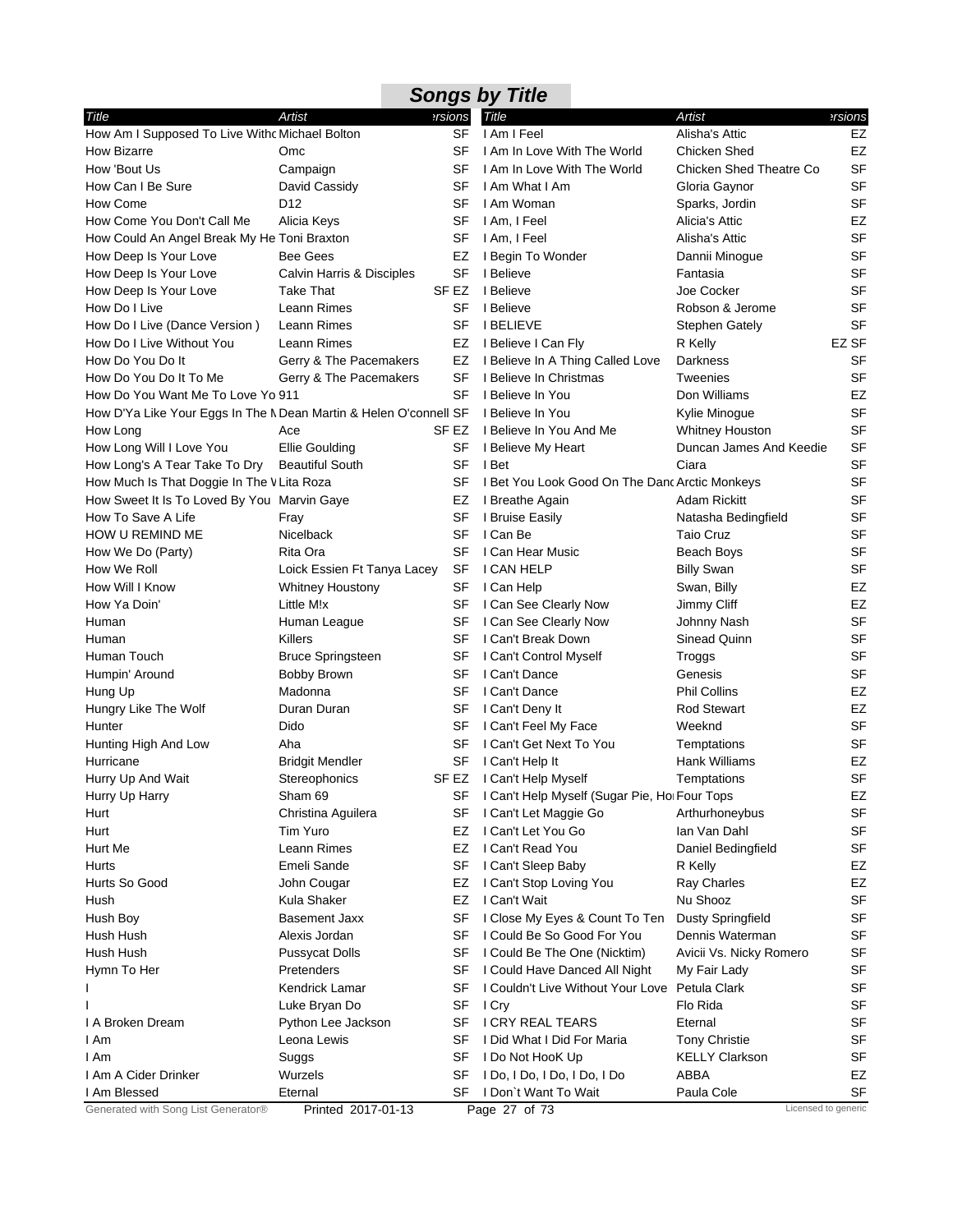## **Songs by Title**

| Title                                         | Artist                            | ersions          | Title                                                        | Artist                            | ersions   |
|-----------------------------------------------|-----------------------------------|------------------|--------------------------------------------------------------|-----------------------------------|-----------|
| I Don't Care                                  | Cheryl                            | SF               | I Hope You Dance                                             | Lee Ann Womack                    | EZ        |
| I Don't Care                                  | Ricky Martin                      | SF               | I Hope You Dance                                             | Ronan Keating                     | <b>SF</b> |
| I Don't Feel Like Dancing                     | <b>Scissor Sisters</b>            | SF               | I Hope You Find It                                           | Cher                              | <b>SF</b> |
| I Don't Like It, I Love It                    | Flo Rida & Robin Thicke & VerdBre |                  | I Just Called To Say I Love You                              | Stevie Wonder                     | SF EZ     |
| I Don't Like Mondays                          | Boomtown Rats                     | SF               | I Just Can't Help Believin'                                  | <b>Elvis Presley</b>              | SF EZ     |
| I Don't Like Mondays                          | Boomtown Rats, The                | EZ               | I Just Died                                                  | Cutting Crew, The                 | EZ        |
| I Don't Mind                                  | Usher & Juicy J                   | SF               | I Just Died In Your Arms Tonight                             | <b>Cutting Crew</b>               | <b>SF</b> |
| I Don't Need A Man                            | Pusycat Dolls                     | SF               | I Just Don't Know What To Do                                 | <b>Dusty Springfield</b>          | SF EZ     |
| <b>I DON'T WANNA</b>                          | Aaliyah                           | SF               | I Just Wanna Be Loved                                        | <b>Culture Club</b>               | SF        |
| I Don't Wanna Dance                           | <b>Eddy Grant</b>                 | SF EZ            | I Just Wanna Dance With You                                  | Strait, George                    | EZ        |
| I Don't Wanna Fall In Love                    | Jane Child                        | SF               | I Just Wanna Love U                                          | Jay-Z                             | <b>EZ</b> |
| I DON'T WANNA FIGHT                           | Westlife                          | SF               | I Just Wanna Make Love To You                                | Etta James                        | <b>SF</b> |
| I Don't Wanna Know                            | Mario Winans And P Diddy          | SF               | I Just Wanna Make Love To You                                | James, Etta                       | <b>EZ</b> |
| I Don't Wanna Lose You                        | Gloria Estefan                    | SF               | I Kissed A Girl                                              | <b>Katy Perry</b>                 | <b>SF</b> |
| I Don't Want A Lover                          | Texas                             | SF <sub>EZ</sub> | I Knew I Loved You                                           | Savage Garden                     | <b>SF</b> |
| I Don't Want To Be Alone Tonight Dr Hook      |                                   | SF               | I Knew You Were Trouble                                      | Taylor Swift                      | <b>SF</b> |
| I Don't Want To Miss A Thing                  | Aerosmith                         | SF               | I Knew You Were Waiting (For Me) Aretha Franklin             |                                   | EZ        |
| I Don't Want To Talk                          | Everything But The Girl           | SF               | I Knew You Were Waiting For Me Aretha Franklin & G. Michael  |                                   | <b>SF</b> |
| I Don't Want To Talk About It                 | <b>Rod Stewart</b>                | EZ               | I Know Him So Well                                           | Dixon, Barbara & Elaine Page EZ   |           |
| I Dream Of Jeannie With The Light Traditional |                                   | EZ               | I Know Him So Well                                           | Elaine Page & Barbara DicksonSF   |           |
| I Drove All Night                             | Cyndi Lauper                      | EZ               | I Know Him So Well                                           | <b>Steps</b>                      | SF        |
| I Drove All Night                             | Roy Orbison                       | SF               | I Know My Love                                               | <b>Chieftains &amp; The Corrs</b> | <b>SF</b> |
| I Fall To Pieces                              | Patsy Cline                       | SF               | I Know What You Did Last Summe Shawn Mendes & Camila Cabel&F |                                   |           |
| I Feel Fine                                   | <b>Beatles</b>                    | EZ               | <b>I KNOW WHAT YOU WANT</b>                                  | Buster Rhymes And Mariah Car8F    |           |
| I Feel For You                                | Chaka Khan                        | SF EZ            | I Know Where It's At                                         | All Saints                        | EZ        |
| I Feel Free                                   | Cream                             | SF               | I Know You Want Me (Calle Ocho) Pitbull                      |                                   | <b>SF</b> |
| I Feel Love                                   | Donna Summer                      | SF               | I LAY MY LOVE ON YOU                                         | Westlife                          | <b>SF</b> |
| I Fought The Law                              | Clash                             | SF               | I Learned From The Best                                      | <b>Whitney Houston</b>            | <b>SF</b> |
| I Found A Girl                                | Vamps Feat OMI                    | SF               | I Left My Heart In San Francisco                             | Tony Bennet                       | EZ        |
| I Found Lovin'                                | <b>Fatback Band</b>               | SF               | I Left My Heart In Tokyo                                     | Mini Viva                         | <b>SF</b> |
| I Found You                                   | Wanted                            | SF               | I Like It                                                    | Enrique Iglesias                  | <b>SF</b> |
| I Get A Kick Out Of You                       | Bayley, Aaron                     | EZ               | I Like It                                                    | Gerry & The Pacemakers            | SF EZ     |
| I Get A Kick Out Of You                       | Frank Sinatra                     | EZ               | I Like The Way                                               | <b>Bodyrockers</b>                | <b>SF</b> |
| I Get Lonely                                  | Janet Jackson                     | SF               | I Like To Move It                                            | Real 2 Real                       | <b>SF</b> |
| I Go Ape                                      | Neil Sedaka                       | EZ               | I Like You So Much Better When Y Maria, Ida                  |                                   | <b>SF</b> |
| I Got 5 On It                                 | Luniz                             | SF               | I Look To You                                                | Whitney Houston                   | <b>SF</b> |
| I Got A Girl                                  | Lou Bega                          | SF               | I Love It (Clean)                                            | Icona Pop Feat. Chali XCX         | <b>SF</b> |
| I Got ID                                      | Pearl Jam                         | SF               | I Love It When We Do                                         | Ronan Keeton                      | <b>SF</b> |
| I Got Something To Say                        | Reef                              | SF               | <b>I LOVE ROCK &amp; ROLL</b>                                | <b>Britney Spears</b>             | SF        |
| I Got Soul                                    | Young Soul Rebels                 | SF               | I Love Rock & Roll                                           | Jett, Joan                        | EZ        |
| I Got You                                     | Leona Lewis                       | SF               | I Love Rock & Roll                                           | Joan Jett & Blackhearts           | <b>SF</b> |
| I Got You (I Feel Good)                       | Brown, James                      | EZ               | I Love The Sound Of Breaking Gla Nick Lowe                   |                                   | EZ        |
| I Got You (Ifeel Good)                        | James Brown                       | SF               | I Love The Way You Love Me                                   | Boyzone                           | <b>SF</b> |
| I Got You Babe                                | Sonny & Cher                      | EZ               | I Love Them Ho's                                             | Eamon                             | <b>SF</b> |
| I Got You Babe                                | Ub40 And Chrissie Hynde           | SF               | I Love To Boogie                                             | T Rex                             | EZ        |
| I Guess That's Why They Call It Th Elton John |                                   | EZ               | I Love To Love                                               | Tina Charles                      | SF EZ     |
| I Hate Myself For Loving You                  | Joan Jett & The Blackhearts       | SF               | I Love To See You Cry                                        | Enrique Iglesias                  | SF        |
| I Hate This Part                              | <b>Pussycat Dolls</b>             | SF               | I Love You Always Forever                                    | Donna Lewis                       | <b>SF</b> |
| I Hate U I Love U [SF Karaoke]                | Gnash Feat Olivia Obrien          | SF               | I Love You Because                                           | <b>Jim Reeves</b>                 | SF EZ     |
| I Have A Dream                                | ABBA                              | SF EZ            | I Love You Love Me Love                                      | Glitter, Gary                     | EZ        |
| I Have A Dream                                | Westlife                          | SF               | I Love You Love Me Love                                      | <b>Gray Glitter</b>               | SF        |
| I Have Forgiven Jesus                         | Morrissey                         | SF               | I LOVE YOUR SMILE                                            | Shanice                           | <b>SF</b> |
| I Have Nothing                                | Whitney Houston                   | SF EZ            | I Loved You                                                  | Blonde Feat. Melissa Steel        | <b>SF</b> |
| I Haven't Stopped Dancing Yet                 | Gonzalez                          | SF               | I Luv You                                                    | Preston                           | <b>SF</b> |
| I Hear You Knockin'                           | Dave Edmunds                      | SF               | I Make My Own Sunshine                                       | Steven Tyler                      | <b>SF</b> |
| I Hear You Knocking                           | Edmunds, Dave                     | EZ               | I Miss You                                                   | Haddaway                          | SF        |
| Generated with Song List Generator®           | Printed 2017-01-13                |                  | Page 28 of 73                                                | Licensed to generic               |           |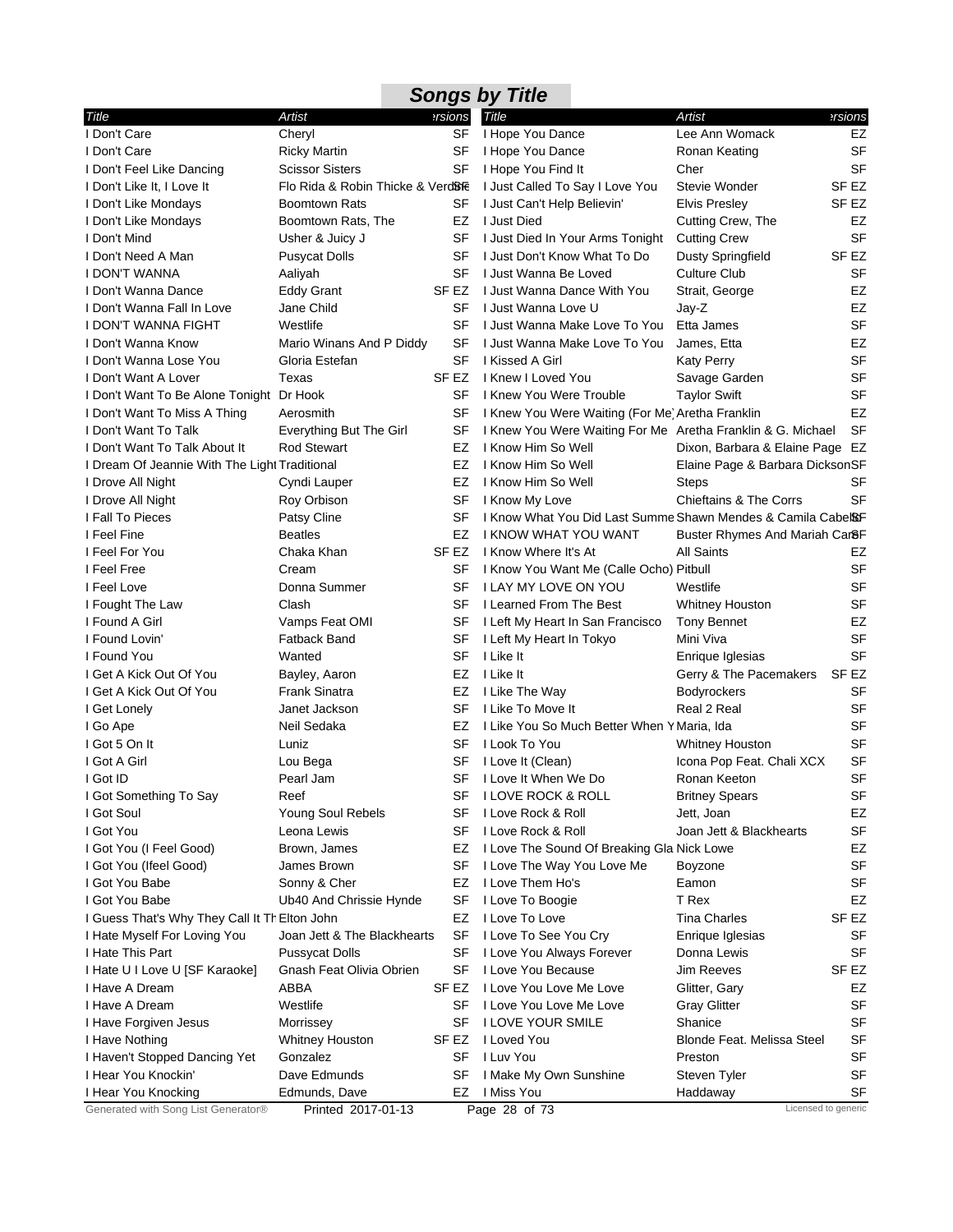| <b>Songs by Title</b>                  |                                     |           |                                                |                                 |           |  |  |
|----------------------------------------|-------------------------------------|-----------|------------------------------------------------|---------------------------------|-----------|--|--|
| Title                                  | Artist                              | ersions   | Title                                          | <b>Artist</b>                   | ersions   |  |  |
| I Need A Doctor                        | Dr. Dre. Ft. Eminem & Skylar Grey   |           | I Turn To You                                  | Aguilera, Christina             | EZ        |  |  |
| I Need A Dollar                        | Aloe Blacc                          | SF        | I TURN TO YOU                                  | Christina Aguilera              | <b>SF</b> |  |  |
| I Need Something                       | Faulkner, Newton                    | SF        | I TURN TO YOU                                  | Mel C                           | <b>SF</b> |  |  |
| I Need To Know                         | Marc Anthony                        | SF        | I Turn To You                                  | Mel C.                          | EZ        |  |  |
| I Need You                             | Leann Rimes                         | SF EZ     | <b>I USED TO LOVE HER</b>                      | Saw Doctors                     | <b>SF</b> |  |  |
| I Need You Tonight                     | Professor Green & Ed Drewett SF     |           | I Walk Alone                                   | Cher                            | <b>SF</b> |  |  |
| I Need Your Love                       | Calvin Harris Feat. Ellie GouldingF |           | I Walk The Line                                | Johnny Cash                     | <b>EZ</b> |  |  |
| I Need Your Love                       | Shaggy Ft Mohombi Faydee & CoR      |           | I Wanna Be Free                                | <b>Elvis Presley</b>            | <b>SF</b> |  |  |
| I Never Loved You                      | Corrs                               | EZ        | I Wanna Be Hippy                               | Technohead                      | <b>SF</b> |  |  |
| I Never Loved You Anyway               | Corrs                               | SF        | I Wanna Be The Only One                        | Eternal                         | <b>EZ</b> |  |  |
| 10U                                    | Freeze                              | SF        | I Wanna Dance Wit Choo                         | Disco Tex And The Sex O LettsSF |           |  |  |
| I Only Have Eyes For You               | Garfunkel, Art                      | EZ        | I Wanna Dance With Somebody                    | <b>Whitney Houston</b>          | SF        |  |  |
| I Only Want To Be With You             | <b>Dusty Springfield</b>            | SF EZ     | I Wanna Dance With Somebody (V Whitney Houston |                                 | EZ        |  |  |
| I Owe You Nothing                      | <b>Bros</b>                         | SF EZ     | I Wanna Get Lost With You                      | Stereophonics                   | <b>SF</b> |  |  |
| I Predict A Riot                       | <b>Kaiser Chiefs</b>                | SF        | I Wanna Go                                     | <b>Britney Spears</b>           | <b>SF</b> |  |  |
| I Promise                              | <b>Stacy Orrico</b>                 | SF        | I Wanna Hold You                               | McFly                           | <b>SF</b> |  |  |
| I Put A Spell On You                   | Sonique                             | SF EZ     | I Wanna Know What Love Is                      | Foreigner                       | <b>SF</b> |  |  |
| I Quit                                 | Hepburn                             | SF        | I WANNA LOVE YOU FOREVER                       | Jessica Simpson                 | <b>SF</b> |  |  |
| I Ran                                  | <b>Flock Of Seagulls</b>            | SF        | I Wanna Make You Close Your Ey Dierks Bentle   |                                 | SF        |  |  |
| I Really Didn't Mean It                | Luther Vandross                     | SF        | I Wanna Sex You Up                             | Color Me Badd                   | SF        |  |  |
| I Really Like You                      | Carly Rae Jepsen                    | SF        | I Wanna Wake Up With You                       | <b>Boris Gardiner</b>           | <b>SF</b> |  |  |
| I Recall A Gypsy Woman                 | Don Williams                        | SF        | I Wanna Wake Up With You                       | Gardiner, Boris                 | <b>EZ</b> |  |  |
| I Remember You                         | Frank Ifield                        | SF        | I Want Candy                                   | Bow Wow Wow                     | <b>SF</b> |  |  |
| I Remember You                         | Ifield, Frank                       | EZ        | I Want It All                                  | Karmin                          | <b>SF</b> |  |  |
| I Said Never Again                     | <b>Rachel Stevens</b>               | SF        | I Want It That Way                             | <b>Backstreet Boys</b>          | <b>SF</b> |  |  |
| I Saved The World Today                | Eurythmics                          | SF        | I Want Love                                    | Elton John                      | SF        |  |  |
| I Saw Her Standing There               | <b>Beatles</b>                      | EZ        | I Want That Man                                | Debbie Harry                    | SF        |  |  |
| I Say A Little Prayer                  | Aretha Franklin                     | EZ        | I Want To Be Free                              | Toyah                           | <b>SF</b> |  |  |
| I Say A Little Prayer                  | Diana King                          | <b>SF</b> | I Want To Be Wanted                            | Brenda Lee                      | <b>SF</b> |  |  |
| I Say A Little Pyayer                  | Aretha Franklin                     | SF        | I Want To Break Free                           | Queen                           | SF EZ     |  |  |
| I Second That Emotion                  | Japan                               | SF        | I Want To Hold Your Hand                       | <b>Beatles</b>                  | EZ        |  |  |
| I Second That Emotion                  | Smokey Robinson                     | EZ        | I Want To Know What Love Is                    | Foreigner                       | <b>EZ</b> |  |  |
| I See Fire                             | Ed Sheeran                          | SF        | I Want To Stay There                           | Steve Lawrence And E Gorme SF   |           |  |  |
| I See Right Through You                | Alanis Morrisette                   | SF        | I Want You                                     | <b>Inspiral Carpets</b>         | SF        |  |  |
| I See You Baby                         | Groove Armada                       | SF        | I Want You                                     | Savage Garden                   | SF        |  |  |
| I Shall Be There                       | <b>B</b> Witched                    | SF        | I Want You (Hold On To Love)                   | Cee Lo Green                    | SF        |  |  |
| I Shot The Sheriff                     | Eric Clapton                        | EZ        | I Want You Back                                | Cleopatra                       | <b>SF</b> |  |  |
| I Should Be So Lucky                   | Kylie Minogue                       |           | EZ I Want You Back                             | Melanie B And Missy Elliot      | SF        |  |  |
| I Should've Known Better               | Jim Diamond                         | SF        | I Want You Back                                | N Sync                          | SF        |  |  |
| I Still                                | <b>Backstreet Boys</b>              | SF        | I Want You Back In My Life                     | Alice Deejay                    | <b>SF</b> |  |  |
| I STILL HAVEN'T FOUND WHAT I U2        |                                     | SF        | I Want You For Myself                          | Another Level                   | SF        |  |  |
| I Still Haven't Found What I'm Lool U2 |                                     | EZ        | I Want You To Know                             | Zedd & Selena Gomez             | SF        |  |  |
| I Still Remember                       | <b>Bloc Party</b>                   | SF        | I WANT YOUR LOVE                               | Transvision Vamp                | SF        |  |  |
| I Swear                                | All-4-One                           | EZ        | I Want Your Sex                                | George Michael                  | EZ        |  |  |
| I Swear                                | John Michael Montgomery SF EZ       |           | I Was Born To Love You                         | <b>Freddie Mercury</b>          | <b>SF</b> |  |  |
| I Think I Love You                     | Kaci                                | SF        | I Was Gonna Cancel                             | Kylie Minogue                   | SF        |  |  |
| I Think I'm In Love With You           | Jessica Simpson                     | SF        | I Was Made To Love Her                         | Stevie Wonder                   | EZ        |  |  |
| I Think I'm Paranoid                   | Garbage                             | SF        | I Wasn't Built To Get Up                       | Supernaturals                   | <b>SF</b> |  |  |
| I Think Of You                         | Merseybeats                         | SF        | I Who Have Nothing                             | <b>Shirley Bassey</b>           | SF        |  |  |
| I Think Were Alone Now                 | Tiffany                             | SF        | I Will                                         | lan Van Dahl                    | SF        |  |  |
| I Think We're Alone Now                | Girls Aloud                         | SF        | I Will Always Love You                         | <b>Whitney Houston</b>          | SF EZ     |  |  |
| I Think We're Alone Now                | Tiffany                             | EZ        | I Will Be There                                | <b>Britney Spears</b>           | SF EZ     |  |  |
| I Thought It Was Over                  | Feeling                             | SF        | I Will Be Your Girlfriend                      | Dubstar                         | SF        |  |  |
| I TOUCH MYSELF                         | Divinyls                            | SF        | I Will Come To You                             | Hanson                          | SF        |  |  |
| I Tried                                | Brandy                              | SF        | I Will Never Let You Down                      | Rita Ora Feat. Calvin Harris    | <b>SF</b> |  |  |
| I TRY                                  | Macey Gray                          | SF        | I Will Survive                                 | <b>Chantay Savage</b>           | SF        |  |  |
| Generated with Song List Generator®    | Printed 2017-01-13                  |           | Page 29 of 73                                  | Licensed to generic             |           |  |  |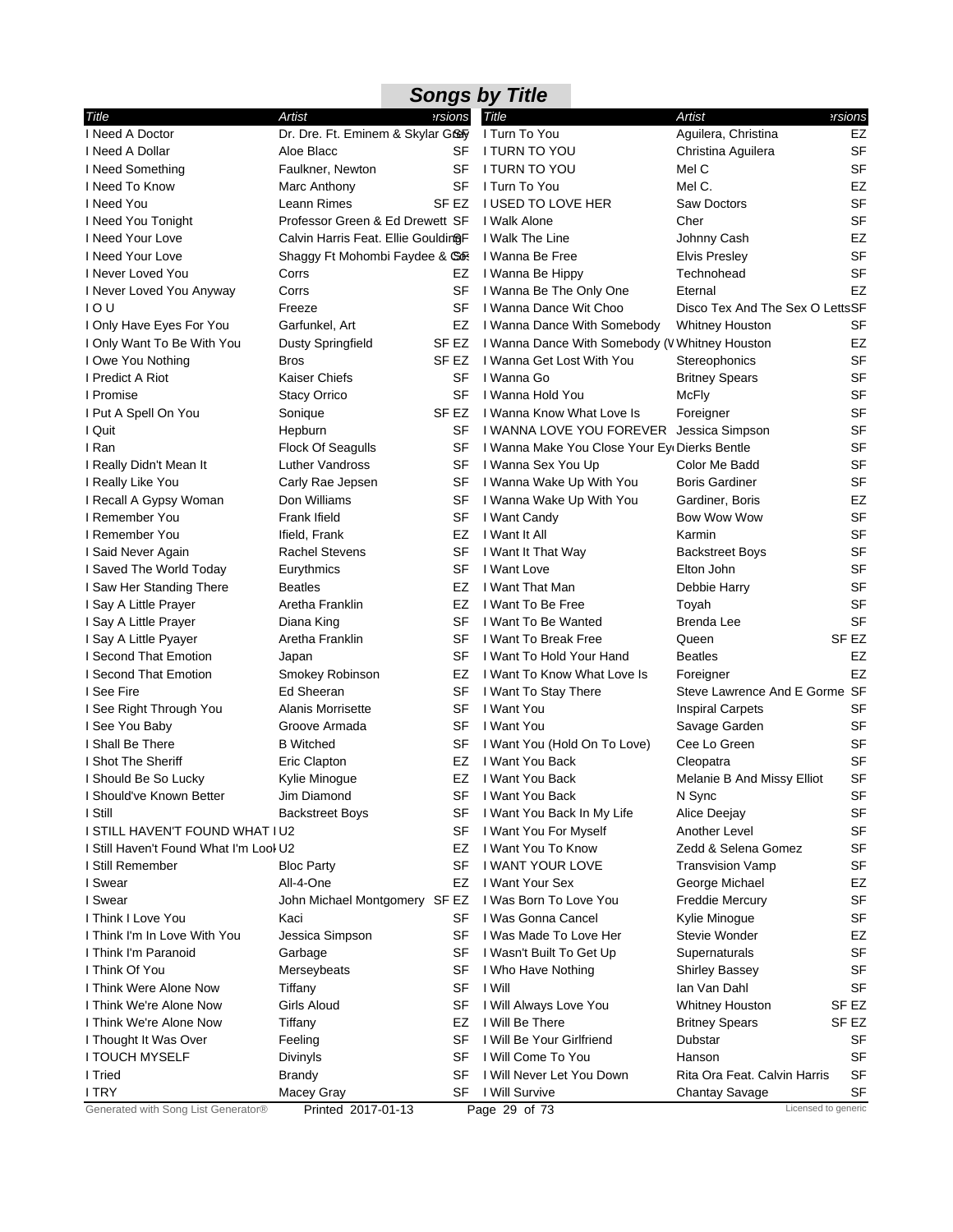|                                                      |                                |                  | <b>Songs by Title</b>                                 |                                  |                  |
|------------------------------------------------------|--------------------------------|------------------|-------------------------------------------------------|----------------------------------|------------------|
| Title                                                | <b>Artist</b>                  | ersions          | <b>Title</b>                                          | Artist                           | ersions?         |
| I Will Survive                                       | Gloria Gaynor                  | SF               | If I Was                                              | Midge Ure                        | SF EZ            |
| I Will Wait                                          | Mumford & Sons                 | SF               | If I Were A Boy                                       | Beyonce                          | <b>SF</b>        |
| I Wish                                               | Cher Lloyd Ft T.I.             | SF               | If I Were A Carpenter                                 | Four Tops                        | SF <sub>EZ</sub> |
| I Wish                                               | R Kelly                        | EZ               | If I Were A Rich Man                                  | Fiddler On The Roof              | EZ               |
| I Wish I Could Fly                                   | Roxette                        | SF               | If It Happens Again                                   | UB40                             | EZ               |
| I Wish I Was A Punk Rocker                           | Sandi Thom                     | SF               | If It Makes You Happy                                 | <b>Sheryl Crow</b>               | <b>SF</b>        |
| I Wish I Was James Bond                              | <b>Scouting For Girls</b>      | <b>SF</b>        | If Loving You Is Wrong (I Don't                       | Luther Ingram                    | <b>SF</b>        |
| I Wish It Could Be Christmas Even Wizzard            |                                | SF               | If Only                                               | <b>KT Tunstall</b>               | <b>SF</b>        |
| I Wish It Could Be Christmas Every Christmas-Wizzard |                                | EZ               | If Paradise Is Half As Nice                           | Amen Corner                      | <b>SF</b>        |
| I Wish It Would Rain                                 | <b>Phil Collins</b>            | <b>SF</b>        | IF THAT WERE ME                                       | Mel C                            | <b>SF</b>        |
| I Wonder Why                                         | <b>Curtis Stigers</b>          | SF               | If The Kids Are United                                | Sham 69                          | EZ               |
| I Won't Change You                                   | Sophie Ellis Bextor            | SF               | If There's A Rocket Tie Me To It                      | <b>Snow Patrol</b>               | <b>SF</b>        |
| I Won't Dance                                        | Will Young                     | EZ               | If There's Any Justice                                | Lemar                            | <b>SF</b>        |
| I Won't Forget You                                   | <b>Jim Reeves</b>              | SF EZ            | If This Is It                                         | Huey Lewis And The News          | SF               |
| I Won't Let The Sun Go Down On I Nick Kershaw        |                                | SF               | If This Is Love                                       | Saturdays                        | <b>SF</b>        |
| I Won't Let The Sun Go Down On I Nik Kershaw         |                                | EZ               | If This Isn't Love                                    | Jennifer Hudson                  | <b>SF</b>        |
| I Won't Let You Down                                 | Phd                            | SF               | If Today Was Your Last Day                            | Nickelback                       | <b>SF</b>        |
| I Won't Let You Go                                   | James Morrison                 | <b>SF</b>        | IF TOMMOROW NEVER COMES Garth Brooks                  |                                  | <b>SF</b>        |
| I WON'T SEND ROSES                                   | <b>Howard Keel</b>             | SF               | If Tomorrow Never Comes                               | Ronan Keating                    | <b>SF</b>        |
| I Wouldn't Believe Your Radio                        | Stereophonics                  | SF EZ            | If U Seek Amy                                         | <b>Britney Spears</b>            | <b>SF</b>        |
| I Wouldn't Change A Thing                            | Kylie Minogue                  | EZ               | IF WALLS COULD TALK                                   | Celine Dion                      | <b>SF</b>        |
| I Write The Songs                                    | <b>Barry Manilow</b>           | EZ               | If We Ever Meet Again                                 | Timbaland & Katy Perry           | <b>SF</b>        |
| Ice Ice Baby                                         | Vanilla Ice                    | SF               | If You Buy This Record Your Life V Tamperer Feat Maya |                                  | <b>SF</b>        |
| Ice In The Sun                                       | <b>Status Quo</b>              | SF               | If You Can't Give Me Love                             | Suzi Quatro                      | <b>SF</b>        |
| Icky Thump                                           | THE WHITE STRIPES              | SF               | If You Come Back                                      | <b>Blue</b>                      | <b>SF</b>        |
| I'd Lie For You (And That's The Tru Meatloaf         |                                | SF               | If You Come To Me                                     | Atomic Kitten                    | <b>SF</b>        |
| I'd Like To                                          | Corinne Bailey Rae             | SF               | If You Could See Me Now                               | Script                           | <b>SF</b>        |
| I'd Like To Make It With You                         | <b>Bread</b>                   | EZ               | If You Don't Know Me By Now                           | Harold Melvin And The Bluenot SF |                  |
| I'd Like To Teach The World To Sin New Seekers       |                                | SF               | If You Ever Have Forever In Mind Gill, Vince          |                                  | EZ               |
| I'd Like To Teach The World To Sii No Way Sis        |                                | SF               | If You Gotta Make A Fool Of Some Freddie & Dreamers   |                                  | <b>SF</b>        |
| I'd Love You To Want Me                              | Lobo                           | SF               | If You Had My Love                                    | Jennifer Lopez                   | <b>SF</b>        |
| I'd Never Find Another You                           | <b>Billy Fury</b>              | SF               | If You Leave Me Now                                   | Chicago                          | EZ               |
| I'd Rather Leave While I'm In                        | Ritacoolidge                   | <b>SF</b>        | If You Let Me Stay                                    | <b>Terence Trent D'arby</b>      | <b>SF</b>        |
| <b>Ideal World</b>                                   | Christians                     | SF               | If You Love Me                                        | <b>Brenda Lee</b>                | <b>SF</b>        |
| Ιf                                                   | <b>Telly Savalas</b>           | SF               | If You Think You Know How To Lo Smokie                |                                  | <b>SF</b>        |
| If I Aint Got You                                    | Alicia Keys                    | SF               | If You Tolerate This                                  | <b>Manic Street Preachers</b>    | <b>SF</b>        |
| If I Can Dream                                       | <b>Elvis Presley</b>           | SF               | If You Were Here Tonight                              | Alexander O'neal                 | <b>SF</b>        |
| If I Can't Have You                                  | Yvonne Elliman                 | SF               | If You're Getting Down                                | 5Ive                             | <b>SF</b>        |
| If I Could Change Your Mind                          | Haim                           | SF               | If You're Gone                                        | Matchbox 20                      | EZ               |
| If I Could Turn Back The Hands Of R Kelly            |                                | SF               | IF YOU'RE NOT THE ONE                                 | Daniel Bedingfield               | <b>SF</b>        |
| If I Could Turn Back Time                            | Cher                           | SF <sub>EZ</sub> | <b>IGNITION</b>                                       | R Kelly                          | <b>SF</b>        |
| If I Didn't Have A Dime                              | Gene Pitney                    | SF               | I'll Be A Freak For You                               | <b>Royale Delite</b>             | SF               |
| If I Go                                              | Ella Eyre                      | SF               | I'll Be Around                                        | Spinners                         | <b>SF</b>        |
| If I Had A Hammer                                    | Trini Lopez                    | SF               | I'll Be In The Sky                                    | B.O.B                            | <b>SF</b>        |
| If I Had Eyes                                        | Jack Johnson                   | SF               | I'll Be Missing You                                   | Puff Daddy & Faith               | EZ               |
| If I Let You Go                                      | Westlife                       | SF               | I'll Be Ok                                            | McFly                            | <b>SF</b>        |
| If I Lose Myself                                     | One Republic                   | SF               | I'll Be There                                         | Chic Feat. Nile Rodgers          | SF               |
| If I Loved You                                       | Carousel                       | SF               | I'll Be There                                         | Mariah Carey                     | EZ               |
| If I Never See You Again                             | Wet Wet Wet                    | SF EZ            | I'll Be There                                         | S Club 7                         | EZ               |
| If I Never See Your Face Again                       | Maroon 5 Feat. Rihanna         | SF               | I'll Be There For You                                 | Rembrandts                       | <b>SF</b>        |
| If I Only Could                                      | Sidney Youngblood              | SF               | I'll Be Your Angel                                    | R Kelly                          | EZ               |
| If I Only Had Time                                   | John Rowles                    | SF               | I'll Be Your Baby Tonight                             | UB4 & Robert Palmer              | EZ               |
| If I Said You Had A Beautiful Body Bellamy Brothers  |                                | EZ               | I'll Be Your Baby Tonight                             | Ub40                             | <b>SF</b>        |
| If I Said You Have A Beautiful Bod Bellamy Brothers  |                                | SF               | I'll Be Yours Tonight                                 | <b>Robert Palmer</b>             | <b>SF</b>        |
| If I Told You That                                   | Whitney Houston                | EZ               | III Fly For You                                       | Spandau Ballet                   | SF               |
| IF I TOLD YOU THAT                                   | Whitney Houston And George MSF |                  | I'll Go Crazy If I Don't Go Crazy To U2               |                                  | SF               |
| Generated with Song List Generator®                  | Printed 2017-01-13             |                  | Page 30 of 73                                         | Licensed to generic              |                  |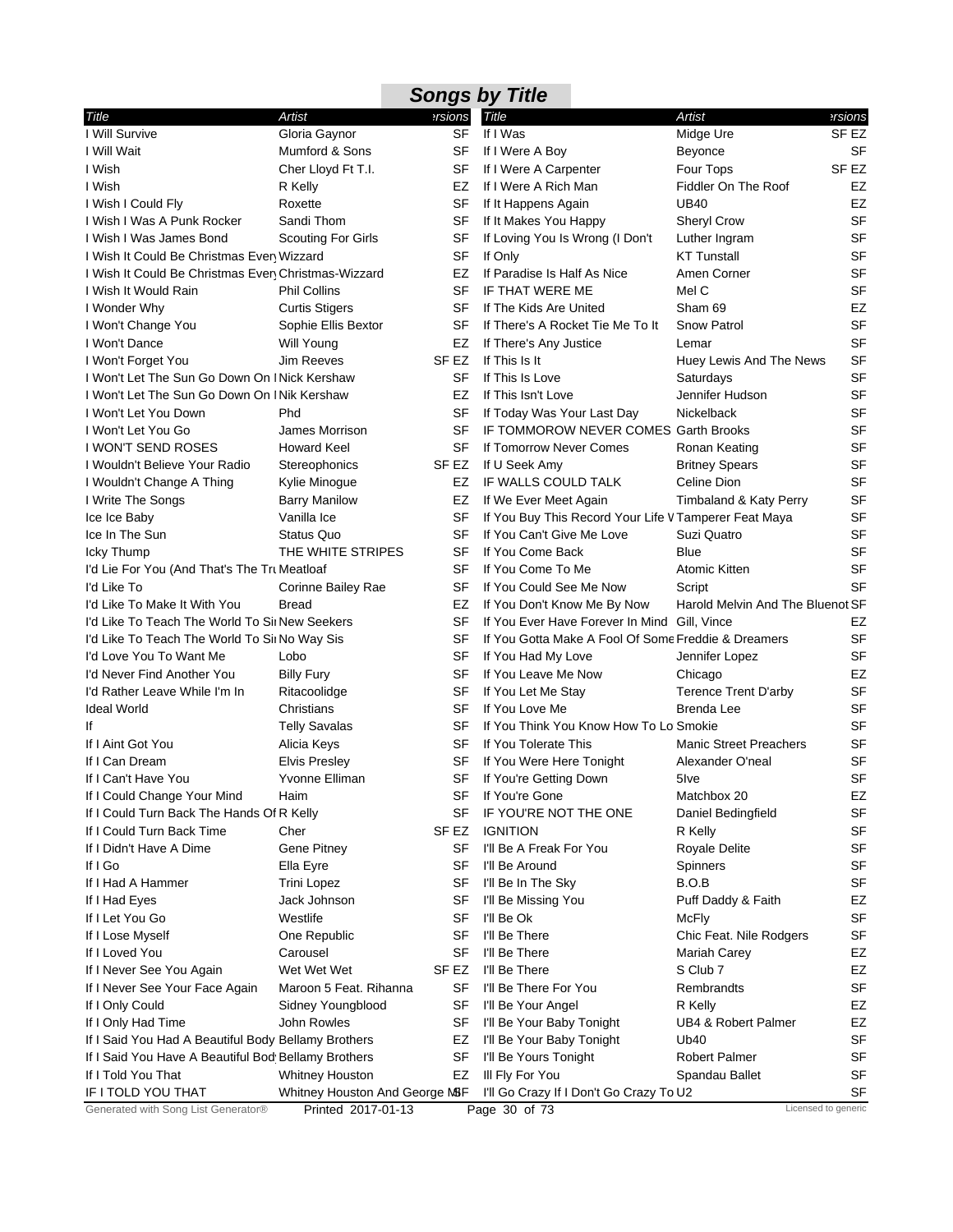| <b>Songs by Title</b>                          |                               |           |                            |                                 |                     |  |  |
|------------------------------------------------|-------------------------------|-----------|----------------------------|---------------------------------|---------------------|--|--|
| Title                                          | Artist                        | ersions   | <b>Title</b>               | Artist                          | ersions             |  |  |
| I'll Make Love To You                          | Boyz II Men                   | EZ        | I'M OVER YOU               | Martine McCutcheon              | <b>SF</b>           |  |  |
| III Manors (Clean)                             | Plan B                        | SF        | I'm Over You               | McCutcheon, Martine             | EZ                  |  |  |
| I'll Never Fall In Love Again                  | <b>Bobby Gentry</b>           | SF        | I'm Real                   | Jennifer Lopez                  | <b>SF</b>           |  |  |
| I'll Never Fall In Love Again                  | Deacon Blue                   | SF        | I'M RIGHT HERE             | Samantha Mumba                  | <b>SF</b>           |  |  |
| I'll Never Fall In Love Again                  | Dionne Warwick                | SF        | I'm So Excited             | <b>Pointer Sisters</b>          | <b>SF</b>           |  |  |
| I'll Never Find Another You                    | Seekers                       | SF EZ     | I'm Sorry                  | Brenda Lee                      | SF EZ               |  |  |
| I'll Never Get Over You                        | Johnny Kid And The Pirates    | SF        | I'm Still In Love With You | Sean Paul                       | <b>SF</b>           |  |  |
| I'll Never Get Over You                        | Johnny Kidd & The Pirates     | EZ        | I'm Still Standing         | Elton John                      | <b>SF</b>           |  |  |
| I'll Never Stop                                | N Sync                        | SF        | I'm Stone In Love With You | <b>Stylistics</b>               | <b>SF</b>           |  |  |
| I'll Pick A Rose For My Rose                   | Mary Johnson                  | <b>SF</b> | I'm Telling You Now        | <b>Freddie And The Dreamers</b> | <b>SF</b>           |  |  |
| I'll Remember                                  | Madonna                       | SF EZ     | I'm The One                | Gerry And The Pacemakers        | <b>SF</b>           |  |  |
| I'll Say Forever My Love                       | Jimmy Ruffin                  | SF        | I'm The Urban Spaceman     | Bonzo Dog Doo Dah Band          | <b>SF</b>           |  |  |
| I'll Stand By You                              | Girls Aloud                   | SF        | I'm Too Sexy               | <b>Right Said Fred</b>          | <b>SF</b>           |  |  |
| I'll Stand By You                              | Pretenders                    | <b>SF</b> | I'm Waiting For The Man    | Velvet Underground              | <b>SF</b>           |  |  |
| I'll Take A Melody                             | John Holt                     | SF        | I'm Walking Behind You     | Eddie Fisher                    | <b>SF</b>           |  |  |
| Illegal                                        | Shakira                       | SF        | I'm With Stupid            | Pet Shop Boys                   | <b>SF</b>           |  |  |
| I'm A Believer                                 | Monkees                       | EZ        | I'm With You               | Avril Lavigne                   | <b>SF</b>           |  |  |
| I'm A Believer                                 | Reeves & Mortimer             | SF        | I'm Your Angel             | Celine Dion And R Kelly         | <b>SF</b>           |  |  |
| I'm A Freak                                    | Enrique Iglesias              | SF        | I'm Your Baby Tonight      | <b>Whitney Houston</b>          | <b>SF</b>           |  |  |
| I'm A Gamblin' Man                             | Lonnie Donegan                | SF        | I'm Your Man               | <b>Shane Richie</b>             | <b>SF</b>           |  |  |
| I'm A Road Runner                              | Junior Walker & The All Stars | EZ        | I'm Your Man               | Wham                            | SF <sub>EZ</sub>    |  |  |
| I'm A Slave For You                            | <b>Britney Spears</b>         | SF        | I'm Yours                  | Jason Mraz                      | <b>SF</b>           |  |  |
| I'm Alive                                      | Celine Dion                   | SF        | <b>IMAGINE</b>             | John Lennon                     | <b>SF</b>           |  |  |
| I'm Alive                                      | <b>Hollies</b>                | SF        | Imagine                    | Lennon, John                    | EZ                  |  |  |
| I'm An Albatraoz                               | AronChupa                     | <b>SF</b> | Imitation Of Life          | R.E.M                           | SF <sub>EZ</sub>    |  |  |
| I'm Coming Home                                | Tom Jones                     | SF EZ     | Imma Be                    | <b>Black Eyed Peas</b>          | <b>SF</b>           |  |  |
| I'm Doing Fine Now                             | Pasadenas                     | SF        | Immortality                | Celine Dion & Bee Gees          | <b>SF</b>           |  |  |
| I'm Every Woman                                | Whitney Houston               | SF EZ     | Immortals                  | Fall Out Boy                    | <b>SF</b>           |  |  |
| I'M GLAD                                       | Jennifer Lopez                | SF        | Immortals, The             | Kings Of Leon                   | <b>SF</b>           |  |  |
| I'm Gonna Be 500 Miles                         | Proclaimers                   | EZ        | Importance Of Being Idle   | Oasis                           | <b>SF</b>           |  |  |
| I'm Gonna Be Alright                           | Jennifer Lopez                | SF        | Impossible                 | James Arthur                    | <b>SF</b>           |  |  |
| I'm Gonna Be Strong                            | Gene Pitney                   | SF        | Impossible Dream           | Jack Jones                      | <b>SF</b>           |  |  |
| I'm Gonna Getcha Good                          | Shania Twain                  | SF        | Impressive Instant         | Madonna                         | <b>SF</b>           |  |  |
| I'm Gonna Make You Love Me                     | Diana Ross                    | EZ        | In All The Right Places    | Lisa Stansfield                 | <b>SF</b>           |  |  |
| I'm Gonna Sit Right Down & Write Frank Sinatra |                               | EZ        | IN DA CLUB                 | 50 Cents                        | <b>SF</b>           |  |  |
| I'm Gonna Wash That Man                        | South Pacific                 | SF        | <b>IN DEMAND</b>           | Texas                           | SF                  |  |  |
| I'm In Control                                 | Aluna George Feat Popcaan     | <b>SF</b> | In Dreams                  | Roy Orbison                     | SF <sub>EZ</sub>    |  |  |
| I'm In Heaven                                  | Jason Nevins                  | SF        | In For The Kill            | La Roux                         | SF                  |  |  |
| I'm In The Mood For Dancing                    | <b>Nolans</b>                 | SF        | In God's Hand              | <b>NELLY FURTADO</b>            | <b>SF</b>           |  |  |
| I'm Into Something Good                        | Herman's Hermits              | SF EZ     | In My Arms                 | Kylie Minogue                   | <b>SF</b>           |  |  |
| I'm Into You                                   | Jennifer Lopez Ft Lil' Wayne  | SF        | In My Head                 | Jason Derulo                    | <b>SF</b>           |  |  |
| I'm Leaving                                    | Lodger                        | SF        | In My Life                 | <b>Beatles</b>                  | <b>SF</b>           |  |  |
| I'm Like A Bird                                | Nelly Furtado                 | SF EZ     | In My Place                | Coldplay                        | SF                  |  |  |
| I'm Like A Lawyer (Me Plus You)                | Fall Out Boy                  | SF        | In Our Lifetime            | Texas                           | <b>SF</b>           |  |  |
| I'm Lovin It                                   | Justin Timberlake             | SF        | In Over My Head            | Dr Hook                         | <b>SF</b>           |  |  |
| I'm Mandy                                      | 10Cc                          | SF        | In Public                  | Kelis                           | <b>SF</b>           |  |  |
| I'M NOT A GIRL NOT YET A WOM Britney Spears    |                               | SF        | In The Air                 | Chipmunk Ft. Keri Hilson        | <b>SF</b>           |  |  |
| I'm Not Alone                                  | Calvin Harris                 | <b>SF</b> | In The Air Tonight         | <b>Phil Collinl</b>             | <b>SF</b>           |  |  |
| I'm Not Gonna Teach Your Boyfrie Black Kids    |                               | SF        | In The Air Tonight         | <b>Phil Collins</b>             | EZ                  |  |  |
| I'm Not In Love                                | 10 <sub>CC</sub>              | EZ        | In The Army Now            | <b>Status Que</b>               | SF                  |  |  |
| I'm Not Okay (I Promise)                       | My Chemical Romance           | SF        | In The Dark                | Dev                             | <b>SF</b>           |  |  |
| I'm Not Sorry                                  | PIGEON DETECTIVES             | SF        | In The End                 | Linkin Park                     | <b>SF</b>           |  |  |
| I'm Not The Only One                           | Sam Smith                     | SF        | In The Ghetto              | <b>Elvis Presley</b>            | EZ                  |  |  |
| I'm Not Your Stepping Stone                    | Monkees                       | EZ        | In The Middle              | Sugababes                       | <b>SF</b>           |  |  |
| I'm On My Way                                  | Proclaimers                   | <b>SF</b> | In The Middle Of Nowhere   | Dusty Springfield               | SF                  |  |  |
| I'm Outta Love                                 | Anastacia                     | SF EZ     | In The Midnight Hour       | <b>Wilson Pickett</b>           | SF                  |  |  |
| Generated with Song List Generator®            | Printed 2017-01-13            |           | Page 31 of 73              |                                 | Licensed to generic |  |  |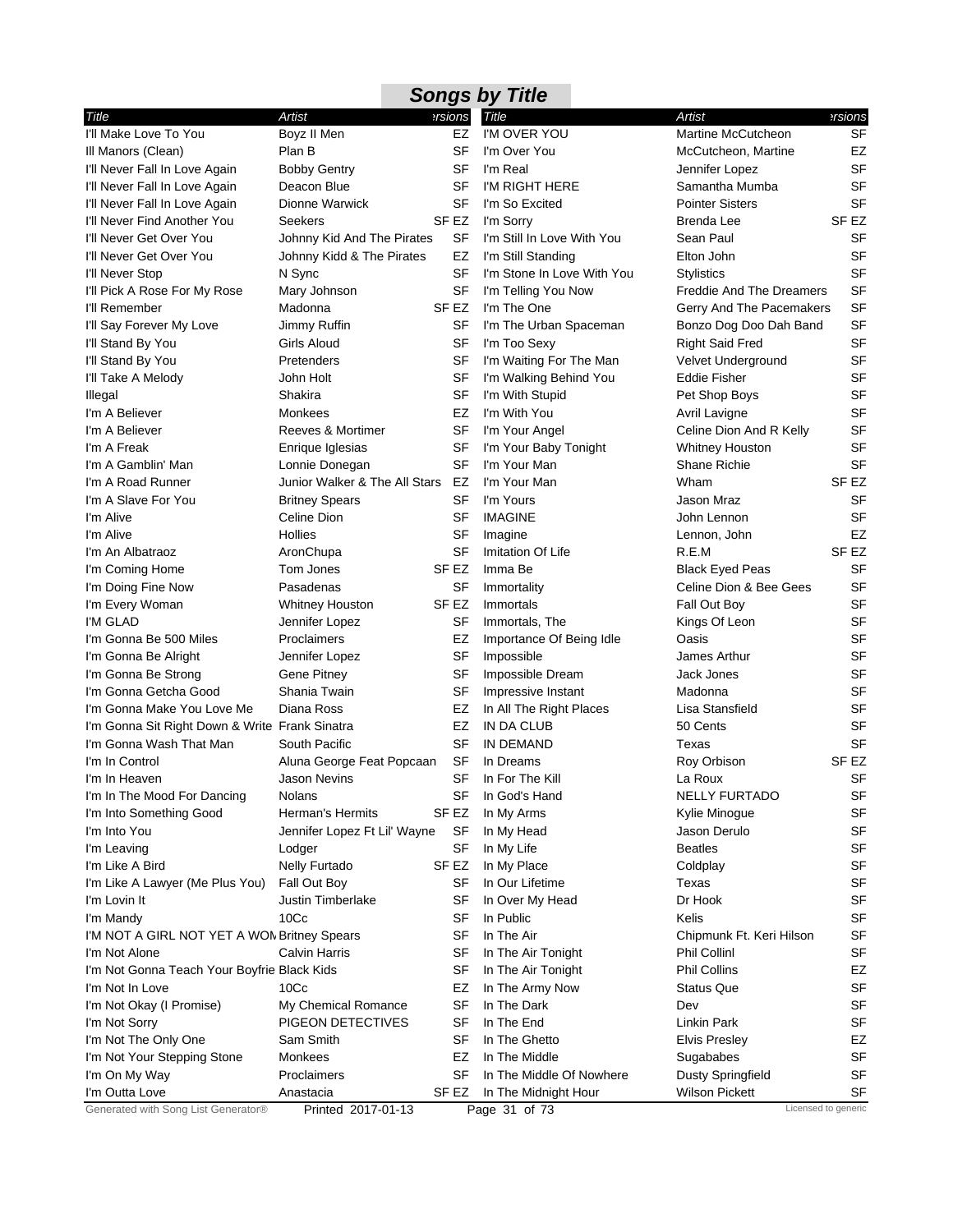| <b>Songs by Title</b>               |                                 |           |                                                              |                                 |           |  |
|-------------------------------------|---------------------------------|-----------|--------------------------------------------------------------|---------------------------------|-----------|--|
| Title                               | Artist                          | ersions   | <b>Title</b>                                                 | Artist                          | ersions   |  |
| In The Morning                      | Razorlight                      | <b>SF</b> | <b>IRON LION ZION</b>                                        | <b>Bob Marley</b>               | SF        |  |
| In The Name Of Love                 | Martin Garrix Ft Bebe Rexha     | <b>SF</b> | Iron Sky                                                     | Paolo Nutini                    | <b>SF</b> |  |
| In The Navy                         | <b>Village People</b>           | SF        | Ironic                                                       | <b>Alanis Morissette</b>        | SF EZ     |  |
| In The Night                        | Weeknd                          | SF        | Irreplaceable                                                | Beyonce                         | SF        |  |
| In The Shadows                      | Rasmus                          | SF        | <b>IRRESISTIBLE</b>                                          | Coors                           | <b>SF</b> |  |
| In The Still Of The Night           | <b>Five Satins</b>              | SF        | Irresistible                                                 | Corrs                           | <b>EZ</b> |  |
| In The Summertime                   | Jerry Mungo                     | <b>SF</b> | <b>IRRESISTIBLE</b>                                          | Jessica Simpson                 | <b>SF</b> |  |
| In The Summertime                   | Jerry, Mungo                    | EZ        | Is                                                           | Mariah Carey I Want To Know VSh |           |  |
| In The Year 2525                    | Georgiezager & Evans            | <b>SF</b> | Is It Any Wonder                                             | Keane                           | <b>SF</b> |  |
| In These Arms                       | Bon Jovi                        | SF        | Is It Cause I'm Cool                                         | Mousse T Feat Emma Lanford SF   |           |  |
| In These Shoes                      | <b>Kirsty Maccoll</b>           | SF        | Is It Just Me                                                | Darkness                        | <b>SF</b> |  |
| In This City                        | Iglu & Hartly                   | SF        | Is It Love You're After                                      | Rose Royce                      | SF        |  |
| In To Deep                          | Sum 41                          | SF        | Is She Really Going Out With Him Joe Jackson                 |                                 | <b>SF</b> |  |
| In Too Deep                         | Genesis                         | SF        | Is There Something I Should Know Duran Duran                 |                                 | <b>SF</b> |  |
| In Too Deep                         | Sum 41                          | EZ        | Is This Love                                                 | Alison Moyet                    | <b>SF</b> |  |
| In Your Eyes                        | George Benson                   | <b>SF</b> | Is This Love                                                 | <b>Bob Marley</b>               | <b>SF</b> |  |
| In Your Eyes                        | Kylie Minogue                   | SF        | Is This Love                                                 | Bob Marley & The Wailers        | EZ        |  |
| ln2                                 | <b>WSTRN</b>                    | SF        | Is This The Way To Amarillo                                  | Tony Christie Ft Peter Kay      | EZ        |  |
| Inc- Walk On Water                  | Milk                            | SF        | Island In The Sun                                            | Harry Belafonte                 | <b>SF</b> |  |
| Incidentals                         | Alisha's Attic                  | <b>SF</b> | <b>Island Of Dreams</b>                                      | Springfields                    | <b>SF</b> |  |
| Incomplete                          | <b>Backstreet Boys</b>          | <b>SF</b> | <b>Islands In The Stream</b>                                 | Comic Relief                    | SF        |  |
| Incomplete                          | Sisqo                           | SF EZ     | Islands In The Stream                                        | Dolly Parton & Kenny Rodgers EZ |           |  |
| Incredible                          | Darius                          | SF        | Islands In The Stream                                        | Kenny Rogers & Dolly Parton SF  |           |  |
| Incredible                          | Shapeshifters                   | <b>SF</b> | Isn't She Lovely                                             | Stevie Wonder                   | <b>SF</b> |  |
| Independent Woman                   | Destiny's Child                 | SF EZ     | <b>Israelites</b>                                            | Desmond Dekker And The AceSF    |           |  |
| Independent Women Part 2            | Destiny's Child                 | EZ        | It AinÆt Easy                                                | David Bowie                     | SF        |  |
| Indian Reservation                  | Don Fardon                      | SF        | It Ain't What You Do It's The Way \Funboy Three & Bananarama |                                 | <b>SF</b> |  |
| Indiana Wants Me                    | R Dean Taylor                   | SF        | It Doesn't Have To Be That Way                               | <b>Blow Monkeys</b>             | <b>SF</b> |  |
| Infinity                            | Carey, Mariah                   | SF        | It Doesn't Matter Anymore                                    | <b>Buddy Holly</b>              | SF EZ     |  |
| Infinity                            | One Direction                   | <b>SF</b> | It Don't Come Easy                                           | <b>Ringo Starr</b>              | <b>SF</b> |  |
| Inhale                              | Stone Sour                      | <b>SF</b> | IT FEELS SO GOOD                                             | Sonique                         | <b>SF</b> |  |
| Inna                                | Amazing                         | <b>SF</b> | It Girl                                                      | Jason Derulo                    | <b>SF</b> |  |
| Inner Smile                         | Texas                           | EZ        | It Had To Be You                                             | Harry Connick Jnr               | SF        |  |
| Innocent Eyes                       | Delta Goodrem                   | SF        | It Must Be Him                                               | Vikki Carr                      | SF        |  |
| Innuendo                            | Queen                           | SF EZ     | It Must Be Love                                              | Madness                         | <b>SF</b> |  |
| Insania                             | Peter Andre                     | SF        | IT MUST HAVE BEEN LOVE                                       | Roxette                         | SF        |  |
| Insatiable                          | Coyle, Nadine                   | SF        | It Only Takes A Minute                                       | <b>Take That</b>                | EZ        |  |
| <b>INSATIBLE</b>                    | Darren Hayes                    |           | SF It Should Be Easy                                         | Britney Spears Ft Will.I.Am     | <b>SF</b> |  |
| Inside                              | Stiltskin                       | SF        | It Started With A Kiss                                       | <b>Hot Chocolate</b>            | EZ        |  |
| Inside Out                          | Bryan Adams                     | SF        | It Takes More                                                | Ms Dynamite                     | SF        |  |
| Inside Out                          | Odyssey                         | <b>SF</b> | It Was A Very Good Year                                      | Robbie Williams                 | EZ        |  |
| Insomnia                            | <b>Faithless</b>                | SF        | It Wasn't Me                                                 | Shaggy                          | SF EZ     |  |
| International Love                  | Pitbull & Chris Brown           | SF        | Itchycoo Park                                                | M People                        | <b>SF</b> |  |
| Into The Blue                       | Kylie Minogue                   | SF        | It's A Beautiful Day                                         | Michael Buble                   | <b>SF</b> |  |
| Into The Groove                     | Madonna                         | SF EZ     | It's A Beautiful Thing                                       | Ocean Colour Scene              | <b>SF</b> |  |
| Into The Valley                     | Skids                           | SF        | It's A Heartache                                             | <b>Bonnie Tyler</b>             | SF EZ     |  |
| Into You                            | Ariana Grande                   | <b>SF</b> | It's A Kind Of Magic                                         | Queen                           | EZ        |  |
| Intoxicated                         | Martin Solveig & GTA            | SF        | It's A Long Way To Tipperary                                 | Irish                           | EZ        |  |
| <b>INVINCIBLE</b>                   | Five                            | <b>SF</b> | It's A Love Thing                                            | Whispers                        | <b>SF</b> |  |
| Invincible                          | Kelly Clarkson                  | SF        | It's A Man's Man's World                                     | James Brown                     | <b>SF</b> |  |
| Invincible                          | Tinie Tempah & Kelly Rowland SF |           | It's A Miracle                                               | Barry                           | <b>SF</b> |  |
| Invisible                           | Alison Moyet                    | SF        | It's A Mystery                                               | Toyah                           | <b>SF</b> |  |
| Invisible                           | D Side                          | SF        | It's A Sin                                                   | Pet Shop Boys                   | <b>SF</b> |  |
| Iris                                | Goo Goo Dolls                   | <b>SF</b> | It's All Coming Back To Me Now                               | Celine Dion                     | <b>SF</b> |  |
| Irish Blood, English Heart          | Morrissey                       | SF        | It's All Coming Back To Me Now                               | Meatloaf                        | SF        |  |
| Irish Son                           | Brian McFadden                  | SF        | It's All In The Game                                         | <b>Cliff Richards</b>           | EZ        |  |
| Generated with Song List Generator® | Printed 2017-01-13              |           | Page 32 of 73                                                | Licensed to generic             |           |  |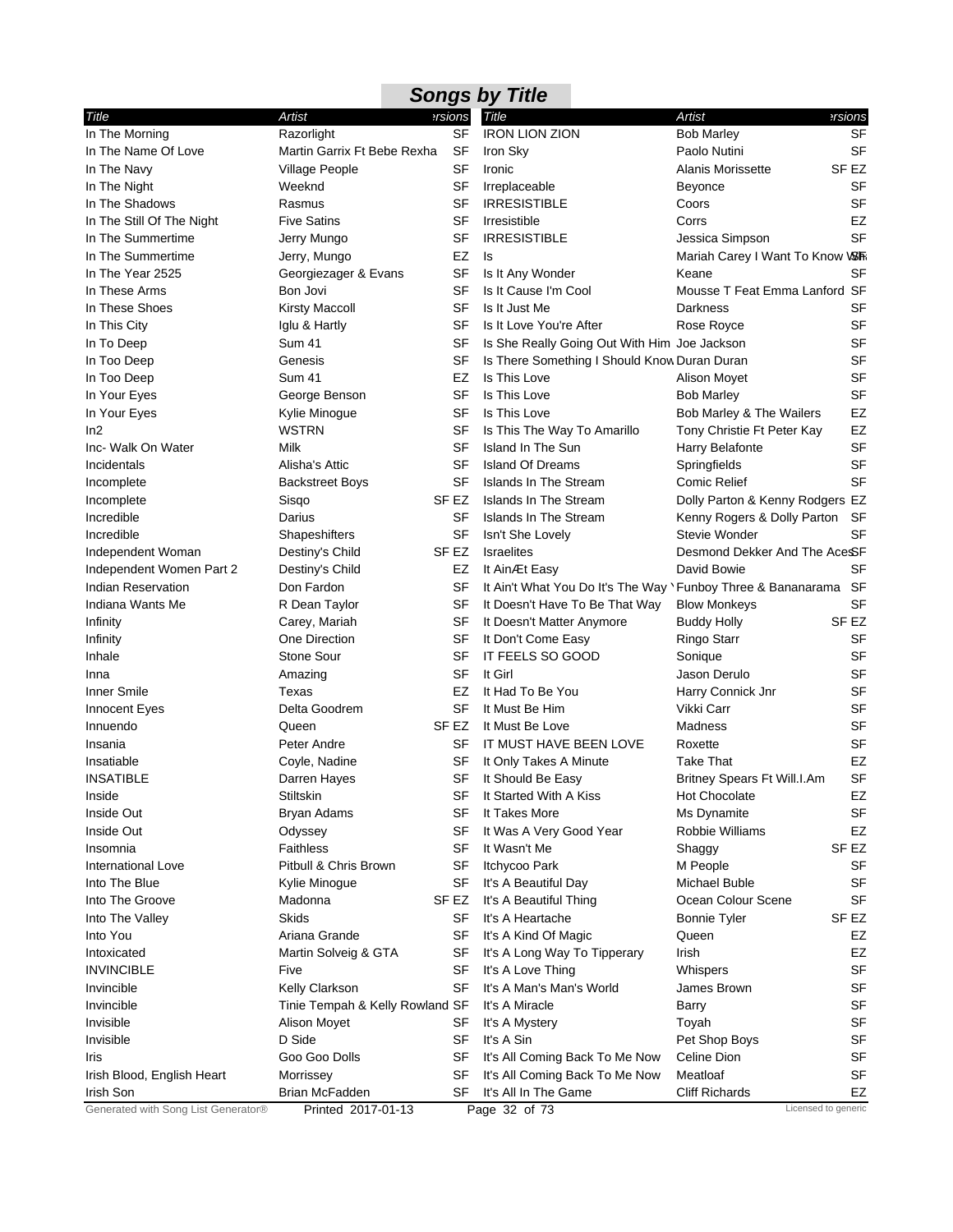|                                         |                                 |                  | <b>Songs by Title</b>                                         |                                 |                     |
|-----------------------------------------|---------------------------------|------------------|---------------------------------------------------------------|---------------------------------|---------------------|
| Title                                   | Artist                          | ersions          | Title                                                         | <b>Artist</b>                   | ersions             |
| It's All In The Game                    | Tommy Edwards                   | <b>SF</b>        | I've Got The Music In Me                                      | Kiki Dee                        | EZ                  |
| It's All Over Now                       | <b>Rolling Stones</b>           | SF EZ            | I've Got This Feeling                                         | <b>Mavericks</b>                | <b>SF</b>           |
| It's All Over Now Baby Blue             | Bob Dylan                       | SF               | I've Got You                                                  | Martine McCutcheon              | <b>SF</b>           |
| It's Been A While                       | Staind                          | SF               | I've Got You Under My Skin                                    | <b>Frank Sinatra</b>            | EZ                  |
| It's Been So Long                       | George McCry                    | SF               | I've Gotta Get A Message To You Bee Gees                      |                                 | EZ                  |
| It's Chico Time                         | Chico                           | SF               | I'VE HAD THE TIME OF MY LIFE Bill Medley And Jennifer Warn SF |                                 |                     |
| It's Different For Girls                | Joe Jackson                     | SF               | I've Never Felt Like This Before                              | Shaznay Lewis                   | <b>SF</b>           |
| It's Five O'Clock Somewhere             | Alan Jackson & Jimmy Buffet SF  |                  | I've Still Got The Blues                                      | Gary Moore                      | <b>SF</b>           |
| It's Four In The Morning                | Faron Young                     | SF               | Jack And Dianne                                               | John Mellencamp                 | <b>SF</b>           |
| It's Getting Better (Man!!)             | Oasis                           | EZ               | Jackie Wilson                                                 | Higher & Higher                 | <b>SF</b>           |
| It's Gonna Be Me                        | N Sync                          | EZ               | Jackie Wilson                                                 | I Get The Sweetest Feeling      | <b>SF</b>           |
| It's Good News Week                     | Hedge Hoppers Anonymous         | <b>SF</b>        | Jai Ho (You Are My Destiny)                                   | A.R. Rahman & Pussycat Dolls SF |                     |
| It's Impossible                         | Perry Como                      | SF               | Jail Break                                                    | Thin Lizzy                      | SF                  |
| It's Late                               | <b>Ricky Nelson</b>             | <b>SF</b>        | Jailbait                                                      | Motorhead                       | <b>SF</b>           |
| It's Like That                          | Mariah Carey                    | SF               | Jailhouse Rock                                                | <b>Blues Brothers</b>           | EZ                  |
| It's Like That                          | Run Dmc Vs. Jason NevensSF EZ   |                  | Jailhouse Rock                                                | <b>Elvis Presley</b>            | SF EZ               |
| It's My Birthday                        | Will.I.Am                       | SF               | Jake The Peg                                                  | <b>Rolf Harris</b>              | <b>SF</b>           |
| It's My Life                            | Animals                         | SF               | Jambalaya                                                     | <b>Hank Williams</b>            | EZ                  |
| <b>IT'S MY LIFE</b>                     | Bon Jovi                        | SF               | <b>JAMES DEAN</b>                                             | Daniel Bedingfield              | <b>SF</b>           |
| It's My Life                            | Dr Alban                        | SF               | Jammin                                                        | <b>Bob Marley</b>               | <b>SF</b>           |
| It's My Life                            | Dr. Alban                       | EZ               | Jamming                                                       | Bob Marley & The Wailers        | EZ                  |
| It's My Life                            | No Doubt                        | SF               | January                                                       | Pilot                           | <b>SF</b>           |
| Its My Party                            | Gore, Lesley                    | EZ               | Jar Of Hearts                                                 | Christina Perri                 | <b>SF</b>           |
| It's My Party                           | Dave Stewart & Barbara GaskinSF |                  | Jcb                                                           | Nizlopi                         | <b>SF</b>           |
| It's My Party                           | Jessie.J                        | <b>SF</b>        | Je Ne Sais Pas Pourquoi                                       | Kylie Minogue                   | EZ                  |
| It's Nice To Go Travelling              | <b>Frank Sinatra</b>            | EZ               | Jealous                                                       | Labrinth                        | <b>SF</b>           |
| It's Not Right But It's Okay            | <b>Whitney Houston</b>          | SF               | Jealous                                                       | Nick Jonas                      | <b>SF</b>           |
| It's Not That Easy                      | Jamelia                         | SF               | Jealous Guy                                                   | Roxy Music                      | SF EZ               |
| It's Not Unusual                        | Tom Jones                       | <b>SF</b>        | Jealous Mind                                                  | <b>Alvin Stardust</b>           | <b>SF</b>           |
| It's Now Or Never                       | <b>Elvis Presley</b>            | SF EZ            | Jealousy                                                      | <b>Billy Furry</b>              | <b>EZ</b>           |
| It's Oh So Quiet                        | <b>Bjork</b>                    | EZ               | Jealousy                                                      | <b>Billy Fury</b>               | <b>SF</b>           |
| It's OK                                 | Atomic Kitten                   | SF               | Jealousy                                                      | Will Young                      | <b>SF</b>           |
| It's Ok (Clean Version)                 | Cee Lo Green                    | SF               | Jean Genie                                                    | Bowie, David                    | EZ                  |
| Its Only Love                           | <b>Matt Cardle</b>              | SF               | Jeans On                                                      | David Dundas                    | <b>SF</b>           |
| It's Only Love                          | Adams, Bryan                    | EZ               | Jeepers Creepers                                              | <b>Frank Sinatra</b>            | EZ                  |
| It's Only Make Believe                  | Coasters, The                   | EZ               | Jennifer Juniper                                              | Donovan                         | <b>SF</b>           |
| It's Only Make Believe                  | <b>Conway Twitty</b>            | SF               | Jenny Don't Be Hasty                                          | Paolo Nutini                    | <b>SF</b>           |
| It's Only Rock & Roll                   | <b>Rolling Stones</b>           |                  | EZ Jenny From The Block                                       | Jennifer Lopez                  | SF                  |
| It's Only Rock & Roll                   | Various                         | SF EZ            | Jeremy                                                        | Pearl Jam                       | SF                  |
| <b>IT'S ONLY US</b>                     | Robbie Williams                 | <b>SF</b>        | Jerusalem                                                     | Fat Les 2000                    | SF EZ               |
| It's Over                               | Level 42                        | SF               | Jesamine                                                      | Casuals                         | SF EZ               |
| It's Over                               | Roy Orbison                     | SF EZ            | Jessie                                                        | Joshua Kadison                  | SF                  |
| It's Raining Again                      | Supertramp                      | SF               | Jessie Hold On                                                | <b>Bwitched</b>                 | <b>SF</b>           |
| It's Raining Men                        | Geri Halliwell                  | SF <sub>EZ</sub> | Jessie's Girl                                                 | <b>Rick Springfield</b>         | <b>SF</b>           |
| It's Raining Men                        | Weather Girls                   | SF EZ            | Jesus He Knows Me                                             | Genesis                         | SF                  |
| Its So Quiet                            | <b>Bjork</b>                    | SF               | Jesus Of Suburbia                                             | Green Day                       | <b>SF</b>           |
| It's Still Rock & Roll To Me            | <b>Billy Joel</b>               | EZ               | Jesus To A Child                                              | George Michael                  | SF EZ               |
| It's The Same Old Song                  | Four Tops                       | EZ               | Jets Half In Love With Elizabeth                              | <b>Mystery</b>                  | <b>SF</b>           |
| It's The Things You Do                  | 5lve                            | SF               | Jezebel                                                       | <b>Frankie Laine</b>            | SF                  |
| It's Time                               | Imagine Dragons                 | SF               | Jilted John                                                   | Jilted John                     | SF                  |
| It's Too Late                           | Carole King                     | SF               | Jimmy Mack                                                    | Martha Reeves & The Vandella EZ |                     |
| Itsy Bitsy Teenie Weenie                | Bombalurina                     | SF               | <b>JIMMY MACK</b>                                             | Marther Reeve And The VandelSF  |                     |
| I'VE BEEN HIGH                          | R.E.M                           | SF               | Jive Talkin'                                                  | <b>Bee Gees</b>                 | EZ                  |
| I'VE BEEN THINKING ABOUT YO London Beat |                                 | SF               | Joanna                                                        | Kool & The Gang                 | SF                  |
| I've Got Rhythmn                        | Fitzgerald, Ella                | EZ               | Joanna                                                        | <b>Scott Walker</b>             | SF EZ               |
| Ive Got The Music In Me                 | Kiki Dee                        | SF               | Joe Le Taxi                                                   | Vannessa Paradis                | SF                  |
| Generated with Song List Generator®     | Printed 2017-01-13              |                  | Page 33 of 73                                                 |                                 | Licensed to generic |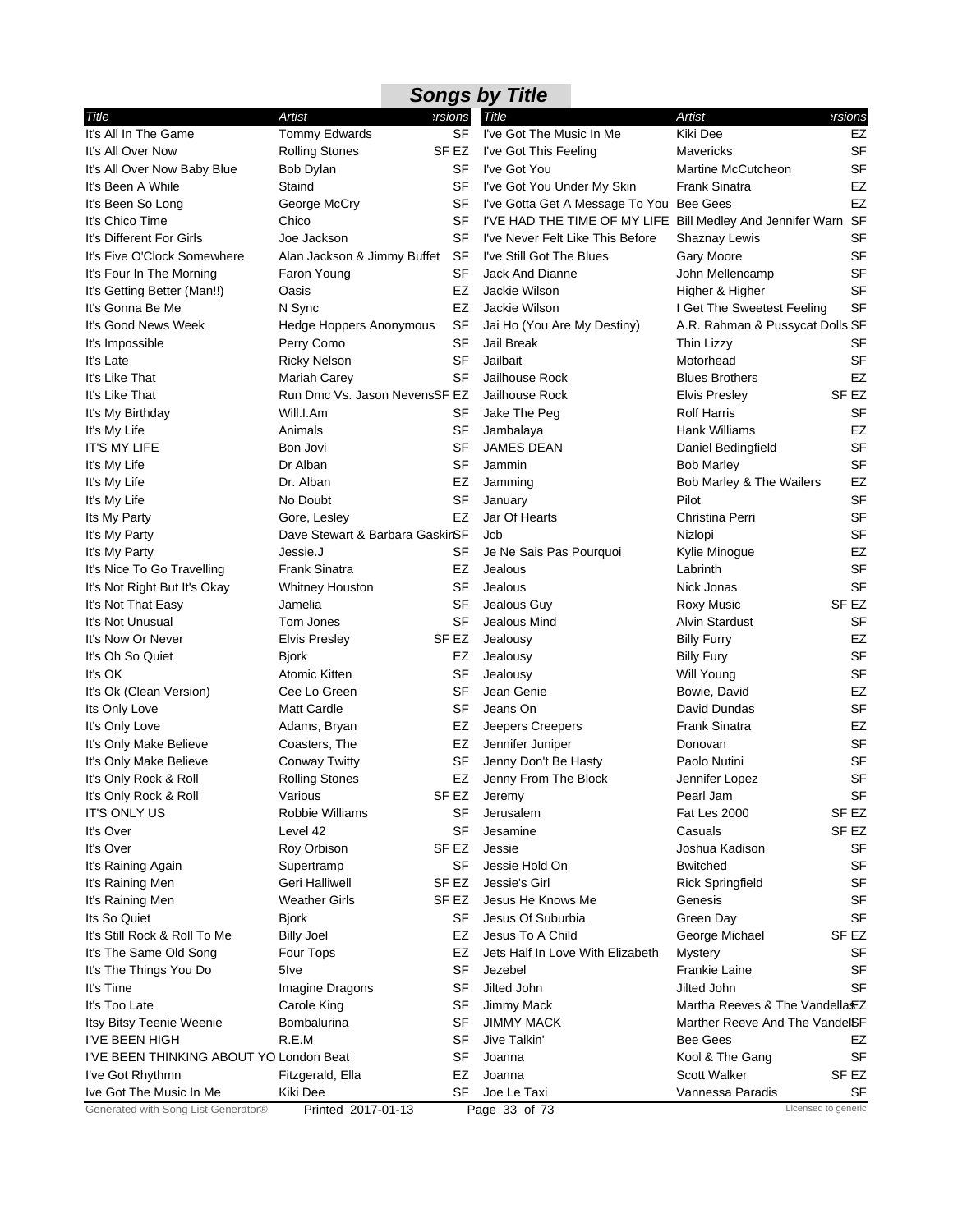|                                     |                                         |           | <b>Songs by Title</b>          |                                  |                     |
|-------------------------------------|-----------------------------------------|-----------|--------------------------------|----------------------------------|---------------------|
| Title                               | Artist                                  | ersions   | Title                          | <b>Artist</b>                    | ersions             |
| John The Revelator                  | <b>Blues Brothers</b>                   | <b>EZ</b> | Just Give Me A Reason          | Pink Feat. Nate Ruess            | <b>SF</b>           |
| Johnny B. Goode                     | <b>Chuck Berry</b>                      | SF EZ     | <b>JUST HOLD ON</b>            | Toploader                        | <b>SF</b>           |
| Johnny Come Home                    | Fine Young Cannibals                    | SF        | Just In Time                   | <b>Tony Bennet</b>               | EZ                  |
| Johnny Remember Me                  | John Leyton                             | SF        | Just Jack                      | <b>Glory Days</b>                | SF                  |
| Join Together                       | Who                                     | EZ        | Just Like A Pill               | Pink                             | <b>SF</b>           |
| Join With Us                        | Feeling                                 | <b>SF</b> | Just Like A Woman              | Manfred Mann                     | SF                  |
| Joining You                         | <b>Alanis Morissette</b>                | <b>SF</b> | Just Like Eddie                | Heinz                            | SF                  |
| Jolene                              | Dolly Parton                            | SF EZ     | Just Like Fire [SF Karaoke]    | <b>PINK</b>                      | SF                  |
| Joy                                 | Will Young                              | SF        | Just Like Jesse James          | Cher                             | SF                  |
| Joy & Pain                          | Maze                                    | <b>SF</b> | <b>Just Like Paradise</b>      | David Lee Roth                   | <b>SF</b>           |
| Joyride                             | Roxette                                 | SF        | Just Looking                   | Stereophonics                    | SF <sub>EZ</sub>    |
| Judas                               | Lady Gaga                               | SF        | Just Lose It                   | Eminem                           | <b>SF</b>           |
| Judy In Disguise                    | John Fred & His Playboy Band SF         |           | <b>Just Once</b>               | James Ingram                     | SF                  |
| Juggernauts                         | Enter Shikari                           | SF        | Just One Last Time             | David Guetta Feat. Taped Rai SF  |                     |
| Juicebox                            | <b>Strokes</b>                          | SF        | Just One Look                  | Doris Troy                       | <b>SF</b>           |
| Juke Box Jive                       | Rubettes                                | SF        | Just One Look                  | Hollies                          | <b>SF</b>           |
| Julia Says                          | Wet Wet Wet                             | <b>SF</b> | Just The Two Of Us             | Will Smith                       | <b>SF</b>           |
| Julie                               | Ali G & Shaggy                          | SF        | Just The Way You Are           | <b>Barry White</b>               | <b>SF</b>           |
| Julie Do You Love Me                | <b>White Plains</b>                     | SF        | Just The Way You Are           | <b>Billy Joel</b>                | EZ                  |
| Juliet                              | <b>Four Pennies</b>                     | SF        | Just The Way You Are (Amazing) | <b>Bruno Mars</b>                | <b>SF</b>           |
| Juliet                              | Lawson                                  | SF        | Just Walkin' In The Rain       | Johnny Steele                    | SF                  |
| Jump                                | Girls Aloud                             | SF        | Just Want You To Know          | <b>Backstreet Boys</b>           | <b>SF</b>           |
| Jump                                | Kris Kross                              | SF        | Just When I Needed You Most    | Randy Vanwarmer                  | <b>SF</b>           |
| Jump                                | Madonna                                 | SF        | <b>JUSTIFIED AND ANCIENT</b>   | Klf And Tammy Wynette            | <b>SF</b>           |
| Jump                                | <b>Pointer Sisters</b>                  | EZ        | Justify My Love                | Madonna                          | EZ                  |
| Jump                                | Van Halen                               | SF        | Juxtaposed To You              | Super Furry Animals              | SF                  |
| JUMP (FOR MY LOVE)                  | <b>Pointer Sisters</b>                  | SF        | Ka Ching                       | Shania Twain                     | <b>SF</b>           |
| Jump Around                         | House Of Pain                           | SF        | Ka-Ching!                      | Shania Twain                     | EZ                  |
| <b>JUMP DOWN</b>                    | <b>Bewitched</b>                        | <b>SF</b> | <b>Kaiser Chiefs</b>           | Angry Mob                        | SF                  |
| Jump Down                           | <b>B'Witched</b>                        | EZ        | Karaoke Queen                  | Catatonia                        | <b>SF</b>           |
| Jump In Line (Shake Shake)          | Beetlejuice                             | SF        | Karma                          | Alicia Keys                      | SF                  |
| Jump In My Car                      | David Hasselhoff                        | <b>SF</b> | Karma Chameleon                | <b>Culture Club</b>              | SF <sub>EZ</sub>    |
| Jumpin'                             | Liberty X                               | SF        | Karma Killer                   | Robbie Williams                  | <b>SF</b>           |
| Jumpin' Jack Flash                  | <b>Rolling Stones</b>                   | SF EZ     | Katy B                         | Katy On A Mission                | <b>SF</b>           |
| JUMPIN JUMPIN                       | Destiny's Child                         | SF        | Kayleigh                       | Marillion                        | <b>SF</b>           |
| Jumpin', Jumpin'                    | Destiny's Child                         | EZ        | Keep It Between Us             | Kelly Rowland                    | SF                  |
| Jumpman                             | Drake & Future                          | SF        | Keep Me A Secret               | Ainsley                          | SF                  |
| Just                                | Mark Ronson Feat Alex Greenwalk Keep On |           |                                | <b>Bruce Chanel</b>              | SF                  |
| Just A Dream                        | <b>Nelly</b>                            | SF        | Keep On Loving You             | Reo Speedwagon                   | <b>SF</b>           |
| Just A Gigalo                       | David Lee Roth                          | EZ        | Keep On Movin                  | 5lve                             | SF                  |
| Just A Gigolo                       | David Lee Roth                          | SF        | Keep On Running                | <b>Spencer Davis Group</b>       | SF                  |
| Just A Lil Bit                      | 50 Cent                                 | SF        | Keep Searching                 | Del Shannon                      | SF                  |
| Just A Little                       | Liberty X                               | SF        | Keep Singing                   | <b>Rick Astley</b>               | SF                  |
| Just A Little Girl                  | Amy Studt                               | <b>SF</b> | <b>Keep Smiling</b>            | Bars & Melody                    | <b>SF</b>           |
| Just A Little While                 | Janet Jackson                           | SF        | <b>KEEP THE FAITH</b>          | Bon Jovi                         | SF                  |
| Just A Ride                         | Jem                                     | <b>SF</b> | Keep This Fire Burning         | <b>Beverly Knight</b>            | SF                  |
| Just A Step From Heaven             | Eternal                                 | SF        | Keep Us Together               | Starsailor                       | SF                  |
| Just An Illusion                    | Imagination                             | SF        | Keep Your Head Up              | <b>Ben Howard</b>                | SF                  |
| JUST ANOTHER DAY                    | Jon Secada                              | SF        | <b>Keeps Getting Better</b>    | Christina Aguilera               | <b>SF</b>           |
| Just Be Good To Green               | Professor Green Feat Lily Allen SF      |           | Kelly                          | Del Shannon                      | <b>SF</b>           |
| Just Can't Get Enough               | <b>Black Eyed Peas</b>                  | SF        | Ketchup- The Ketchup Song      | Las                              | SF                  |
| JUST CAN'T GET ENOUGH               | Depeche Mode                            | SF        | <b>KEWPIE DOLL</b>             | Perry Como                       | SF                  |
| Just Can't Get Enough               | Saturdays                               | SF        | Kick In The Eye                | Bauhaus                          | <b>SF</b>           |
| Just Dance                          | Lady Gaga Feat. Coby O'Donis SF         |           | Kids                           | Kylie Minogue & Robbie WilliamSZ |                     |
| Just For Tonight                    | One Night Only                          | SF        | Kids                           | <b>MGMT</b>                      | SF                  |
| Just For You                        | M People                                | EZ        | Kids                           | Onerepublic                      | SF                  |
| Generated with Song List Generator® | Printed 2017-01-13                      |           | Page 34 of 73                  |                                  | Licensed to generic |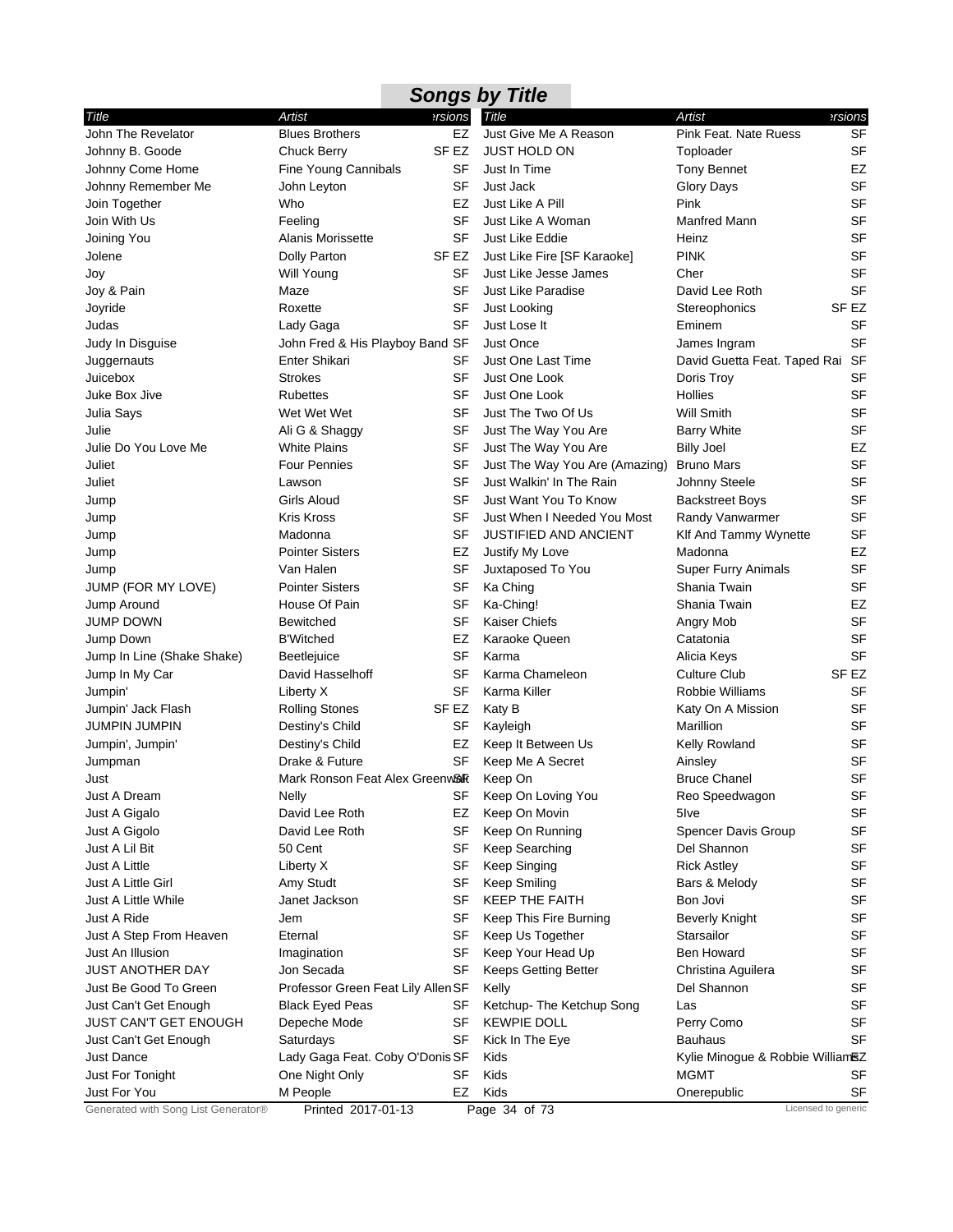| <b>Songs by Title</b>                      |                                 |                  |                                         |                                       |                  |  |
|--------------------------------------------|---------------------------------|------------------|-----------------------------------------|---------------------------------------|------------------|--|
| Title                                      | Artist                          | ersions          | Title                                   | Artist                                | ersions?         |  |
| <b>KIDS</b>                                | Robbie Williams & Kylie Min     | <b>SF</b>        | <b>Knock Three Times</b>                | Tony Orlando & Dawn                   | <b>EZ</b>        |  |
| Kids Aren't Alright                        | Offspring                       | <b>SF</b>        | Knock You Down                          | KERRI Hilson Ft Kayne West & SE       |                  |  |
| Kids In America                            | Kim Wilde                       | <b>SF</b>        | KNOCKIN' ON HEAVEN'S DOOR Avril Lavigne |                                       | <b>SF</b>        |  |
| Kids In America                            | Wilde, Kim                      | EZ               | Know Your Enemy                         | Green Day                             | <b>SF</b>        |  |
| Kids In The Dark                           | All Time Low                    | <b>SF</b>        | Knowing Me Knowing You                  | Abba                                  | <b>SF</b>        |  |
| Kids Wanna Rock                            | Adams, Bryan                    | EZ               | Knowing Me, Knowing You                 | Abba                                  | EZ               |  |
| Kids With Guns                             | Gorillaz                        | <b>SF</b>        | <b>KRAFTY</b>                           | New Order                             | <b>SF</b>        |  |
| Kidz                                       | <b>Take That</b>                | <b>SF</b>        | Kryptonite                              | 3 Doors Down                          | <b>EZ</b>        |  |
| Kill Em With Kindness                      | Selena Gomez                    | SF               | Kung Fu Fighting                        | Carl Douglas                          | SF <sub>EZ</sub> |  |
| KILLER                                     | ATB                             | <b>SF</b>        | Kyrie                                   | Mr Mister                             | <b>SF</b>        |  |
| Killer                                     | Adamski                         | SF               | L.A. Love (La La)                       | Fergie                                | <b>SF</b>        |  |
| Killer Queen                               | Queen                           | EZ               | L.I.F.E.G.O.E.S.O.N.                    | Noah & The Whale                      | <b>SF</b>        |  |
| Killing Me Softly                          | Fugees                          | SF               | La Bamba                                | <b>Richie Valens</b>                  | <b>SF</b>        |  |
| Killing Me Softly                          | Roberta Flack                   | EZ               | La La                                   | Ashlee Simpson                        | <b>SF</b>        |  |
| Killing Me Softly With His Song            | Fugees                          | EZ               | La La La                                | Sam Smith Naughty Boy Ft              | <b>SF</b>        |  |
|                                            | Echo & The Bunnymen             | <b>SF</b>        | La La Land                              | <b>DEMI</b> Lovato                    | <b>SF</b>        |  |
| Killing Moon                               | <b>UB40</b>                     | EZ               | Labeled With Love                       | Squeeze                               | <b>SF</b>        |  |
| King                                       | Years & Years                   | <b>SF</b>        | Labour Of Love                          | Hue & Cry                             | <b>SF</b>        |  |
| King                                       |                                 | SF               | Labrinth                                | <b>Express Yourself</b>               | <b>SF</b>        |  |
| King For A Day                             | Jamiraqui                       | <b>SF</b>        |                                         | Atomic Kitten                         | <b>SF</b>        |  |
| King Of My Castle                          | <b>Wamdue Project</b>           |                  | <b>Ladies Night</b>                     | Commodores                            |                  |  |
| King Of Rock And Roll                      | Prefab Sprout                   | SF               | Lady                                    |                                       | <b>SF</b>        |  |
| King Of The Mountain                       | Kate Bush                       | <b>SF</b>        | LADY                                    | Modjo                                 | <b>SF</b>        |  |
| King Of The Mountain                       | Midnight Oil                    | <b>SF</b>        | Lady (Hear Me Tonight)                  | Modjo                                 | <b>EZ</b>        |  |
| King Of The Road                           | Roger Miller                    | SF <sub>EZ</sub> | Lady Eleanor                            | Lindisfarne                           | <b>SF</b>        |  |
| King Of Wishful Thinking                   | Go West                         | SF               | Lady Gaga                               | Teeth                                 | <b>SF</b>        |  |
| King Rocker                                | <b>Generation X</b>             | SF               | Lady In Red                             | Chris De Burgh                        | <b>SF</b>        |  |
| KINGSTON TOWN                              | <b>UB40</b>                     | <b>SF</b>        | Lady Is A Tramp, The                    | <b>Frank Sinatra</b>                  | EZ               |  |
| Kingston Town                              | <b>UB40</b>                     | EZ               | Lady Madonna                            | <b>Beatles</b>                        | SF <sub>EZ</sub> |  |
| Kinky Boots                                | Patrick McKnee And Honour BloSF |                  | Lady Marmalade                          | Aguilera, Christina & Lil' Kim & MEZ: |                  |  |
| Kiss                                       | Prince                          | SF EZ            | <b>LADY MARMALADE</b>                   | Christina Aguilera Lil' Kim M         | SF               |  |
| Kiss & Say Goodbye                         | Manhattans                      | <b>SF</b>        | Lady Marmalade                          | Patti Labelle                         | <b>SF</b>        |  |
| Kiss (When The Sun Don't Shine) Venga Boys |                                 | <b>SF</b>        | Lady Marmarlade                         | La Belle                              | EZ               |  |
| Kiss From A Rose                           | Seal                            | SF <sub>EZ</sub> | Lady Will Power                         | Gary Puckett And The Union G&F        |                  |  |
| Kiss Is A Terrible Thing To Waste Meatloaf |                                 | SF               | Lambert, Adam                           | Never Close Our Eyes                  | SF               |  |
| Kiss It Better                             | Rihanna                         | <b>SF</b>        | Lana                                    | Roy Orbison                           | <b>SF</b>        |  |
| Kiss Kiss                                  | <b>Holly Vallance</b>           | SF               | Land Of A Thousand Dances               | Picket, Wilson                        | EZ               |  |
| Kiss Me                                    | <b>Olly Murs</b>                | <b>SF</b>        | Land Of A Thousand Words                | <b>Scissor Sisters</b>                | <b>SF</b>        |  |
| Kiss Me                                    | Sixpence None The Richer        | <b>SF</b>        | Land Of Make Believe                    | A Teens                               | <b>SF</b>        |  |
| Kiss Me Honey Honey Kiss Me                | <b>Shirley Bassey</b>           | SF EZ            | Land Of Make Believe                    | <b>Bucks Fizz</b>                     | <b>SF</b>        |  |
| KISS ME QUICK                              | <b>Elvis Presley</b>            | SF               | Language                                | Porter Robinson                       | <b>SF</b>        |  |
| Kiss Me Quick                              | Nathan Sykes                    | SF               | Larger Than Life                        | <b>Backstreet Boys</b>                | <b>SF</b>        |  |
| Kiss Me, Honey Honey Kiss Me               | <b>Shirley Bassey</b>           | <b>SF</b>        | Laserlight                              | Jessie J. & David Guetta              | <b>SF</b>        |  |
| Kiss The Girl                              | Peter Andre                     | <b>SF</b>        | Last All Night (Koala)                  | Oliver Heldens Feat. Kstewart SF      |                  |  |
| Kiss The Rain                              | <b>Billie Myers</b>             | SF               | Last Christmas                          | Christmas-Wham                        | EZ               |  |
| Kiss The Rain                              | Myers, Billie                   | EZ               | <b>LAST CHRISTMAS</b>                   | Wham                                  | <b>SF</b>        |  |
| Kiss The Stars                             | Pixie Lott                      | <b>SF</b>        | <b>Last Farewell</b>                    | Roger Whittaker                       | <b>SF</b>        |  |
| Kiss This Thing Goodbye                    | Del Amitri                      | SF               | Last Friday Night (TGIF)                | <b>Katy Perry</b>                     | <b>SF</b>        |  |
| Kiss You                                   | One Direction                   | <b>SF</b>        | LAST GOODBYE                            | <b>Atomic Kitten</b>                  | <b>SF</b>        |  |
| Kiss You All Over                          | Exile                           | SF               | Last Goodbye                            | Jeff Buckley                          | SF               |  |
| Kiss You Off                               | <b>SCISSOR SISTERS</b>          | <b>SF</b>        | Last Kiss                               | David Cassidy                         | <b>SF</b>        |  |
| Kissin' In The Back Row Of The M Drifters  |                                 | SF <sub>EZ</sub> | Last Night                              | <b>Strokes</b>                        | SF               |  |
| Kissing A Fool                             | George Michael                  | EZ               | Last Night                              | Vamps                                 | <b>SF</b>        |  |
| Kites                                      | Simon Dupree And The Big SouBF  |                  | Last Night A DJ Saved My Life           | Indeep                                | <b>SF</b>        |  |
| Knock On Wood                              | Ami Stewart                     | SF               | Last Night Was Made For Love            | <b>Billy Fury</b>                     | <b>SF</b>        |  |
| Knock On Wood                              | Stewart, Ami                    | EZ               | Last Request                            | Paolo Nutini                          | <b>SF</b>        |  |
| <b>Knock Three Times</b>                   | Dawn & Tony Orlando             | SF               | Last Resort                             | Papa Roach                            | EZ               |  |
| Generated with Song List Generator®        | Printed 2017-01-13              |                  | Page 35 of 73                           | Licensed to generic                   |                  |  |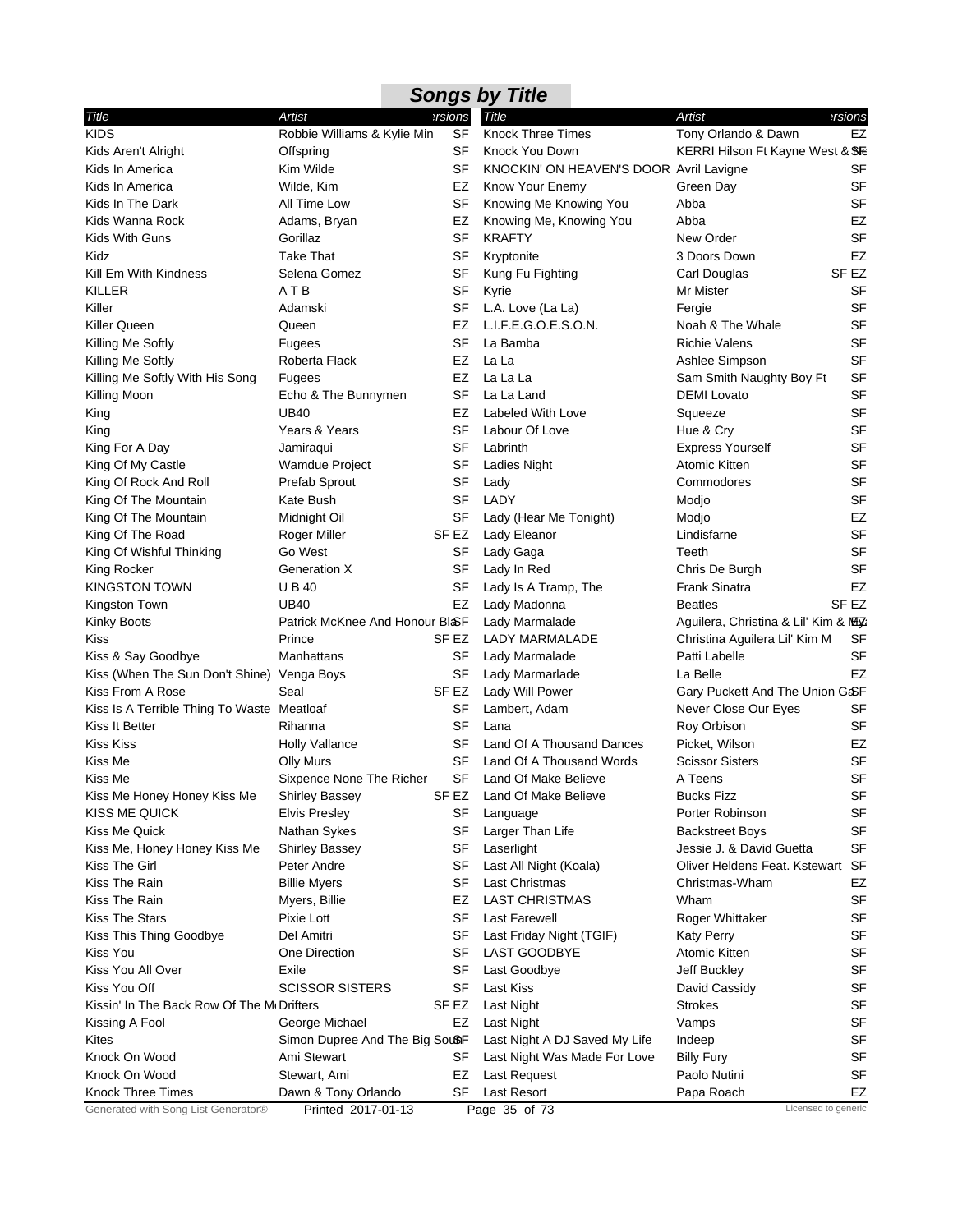| <b>Artist</b><br>Artist<br>ersions<br>Title<br>ersions<br>Title<br>Ronan Keating And Le Ann Rim&F<br>ZZ Top<br>EZ<br>Legs<br><b>SF</b><br>Last Thing On My Mind<br>Leningrad<br><b>Billy Joel</b><br>SF EZ<br>Steps<br><b>SF</b><br>Last Time<br>Labrinth<br>SF<br>A Moment Like This<br>Leona Lewis<br><b>SF</b><br>Last Time<br>SF<br><b>Rolling Stones</b><br>Leroy<br>Wheatus<br>SF EZ<br><b>Rolling Stones</b><br>EZ<br>Lessons In Love<br>Level 42<br><b>SF</b><br>Pink<br>SF<br>Let A Boy Cry<br>Gala<br>Last To Know<br><b>SF</b><br>Last Train Home<br><b>Lost Prophets</b><br>SF<br>Let Go For Tonight<br>Foxes<br><b>SF</b><br>Last Train To Clarksville<br>Monkees<br>Let Her Down Easy<br>SF EZ<br>George Michael<br><b>SF</b><br>Last Train To San Fernando<br>Let Her Go<br>Johnny Duncan And Bluegrass BF<br>Passenger<br>SF <sub>EZ</sub><br>Last Waltz, The<br><b>Engelbert Humperdinck</b><br>Let It Be<br><b>Beatles</b><br>EZ<br><b>SF</b><br>LATELY<br>Lisa Scott Lee<br>SF<br>Labrinth<br>Let It Be<br><b>SF</b><br>Samantha Mumba<br>SF<br>Let It Go<br>Lately<br>Burke, Alexandra<br><b>SF</b><br>Stevie Wonder<br>SF EZ<br>Let It Go<br>Idina Menzel<br>Lately<br><b>SF</b><br>SF<br>Let It Go<br>Laughter In The Rain<br>Neil Sedaka<br>James Bay<br><b>SF</b><br><b>Scissor Sisters</b><br>SF<br>Let It Go<br>Will Young<br>Laura<br><b>SF</b><br>Laura Palmer<br><b>Bastille</b><br>SF<br>Let It Rain<br>Eliza Doolittle<br>SF<br>Let It Rock<br>Rudolf, Kevin Feat. Lil Wayne SF<br>Lavigne- Sk8er Boi<br>Avril<br><b>SF</b><br><b>Elvis Presley</b><br>EZ<br>Let It Roll<br>Flo Rida<br>SF <sub>EZ</sub><br>When She Was Mine<br>SF<br>Robbie Williams<br>Lawson<br>Let Love Be Your Energy<br><b>SF</b><br>ABBA<br>Let Me Be Your Fantasy<br>Baby D<br>Lay All Your Love On Me<br>EZ<br>SF<br>Let Me Blow Ya Mind<br>Eve Gwen Stefani<br>Lay Back In The Arms Of Someon Smokie<br>EZ<br>EZ<br>Law, The Switches<br>SF<br>Let Me Call You Sweetheart<br>Traditional<br>Lay Down<br><b>SF</b><br>Eric Clapton<br>Let Me Down Easy<br>Paolo Nutini<br>Lay Down Sally<br>EZ<br><b>SF</b><br>Anne Shelton<br>SF<br>Let Me Down Gently<br>La Roux<br>Rudimental Feat. Ed Sheeran SF<br>SF <sub>EZ</sub><br>Let Me Entertain You<br><b>Robbie Williams</b><br>Lay It All On Me<br><b>SF</b><br>EZ<br>Let Me Go<br>Lay Lady Lay<br>Dylan, Bob<br><b>Gary Barlow</b><br><b>SF</b><br>Sam Smith Feat. John Legend SF<br>Let Me Go Lover<br>Lay Me Down<br>Kathy Kirby<br><b>SF</b><br>Simon Webbe<br>Let Me Hold You (Turn Me On)<br>Cheat Codes & Dante Klein<br>SF<br><b>SF</b><br>EZ<br>Let Me Kiss You<br>Lay Your Hands On Me<br>Bon Jovi<br>Morrissey<br><b>SF</b><br>Lay Your Love On Me<br>SF<br>Let Me Love You<br>DJ Snake Ft Justin Bieber<br>Racey<br><b>SF</b><br>EZ<br>Let Me Love You<br>Derek & The Dominoes<br>Mario<br><b>SF</b><br>Eric Clapton<br>EZ<br>Let Me Love You<br>Ronan Keating<br><b>SF</b><br>David Bowie<br>SF<br>Let Me Love You (Until You Learn Ne-Yo<br>SF<br>Ida Corr Versus Fredde Le Grana<br>X Press 2 Feat David Byrne<br>Let Me Think About It<br>Lazy<br>Robbie Williams<br>SF<br>Let Me Try Again<br><b>Frank Sinatra</b><br>EZ<br>Lazy Days<br><b>SF</b><br>Let Robeson Sing<br><b>Manic Street Preachers</b><br>Lazy River<br><b>Bobby Darin</b><br>SF<br><b>SF</b><br><b>Small Faces</b><br>SF<br>Let The Healing Begin<br>Lazy Sunday<br>Joe Cocker<br>EZ<br>Lily Allen<br>SF Let The Heartache Begin<br>Baldry, Long John<br>Ldn<br>Chic<br><b>SF</b><br>Le Freak<br>SF<br>Let The Heartache Begin<br>Long John Baldry<br><b>SF</b><br><b>Gary Glitter</b><br>SF<br>Leader Of The Gang<br>Let The Music Play<br><b>Barry White</b><br>Leader Of The Pack<br>Shangri-Las<br>Let The Music Play<br>Shannon<br><b>SF</b><br>EZ<br><b>SF</b><br>SF<br>Let The Sunshine<br>Roy Orbison<br>Labrinth<br>Leah<br>Let There Be Love<br>EZ<br>Lean On<br>Major Lazer Feat. MO And DJ SSB<br>Darius<br><b>Bill Withers</b><br>SF <sub>EZ</sub><br>Lean On Me<br>SF EZ<br>Let There Be Love<br>Nat King Cole |                             |  | <b>Songs by Title</b> |  |
|-------------------------------------------------------------------------------------------------------------------------------------------------------------------------------------------------------------------------------------------------------------------------------------------------------------------------------------------------------------------------------------------------------------------------------------------------------------------------------------------------------------------------------------------------------------------------------------------------------------------------------------------------------------------------------------------------------------------------------------------------------------------------------------------------------------------------------------------------------------------------------------------------------------------------------------------------------------------------------------------------------------------------------------------------------------------------------------------------------------------------------------------------------------------------------------------------------------------------------------------------------------------------------------------------------------------------------------------------------------------------------------------------------------------------------------------------------------------------------------------------------------------------------------------------------------------------------------------------------------------------------------------------------------------------------------------------------------------------------------------------------------------------------------------------------------------------------------------------------------------------------------------------------------------------------------------------------------------------------------------------------------------------------------------------------------------------------------------------------------------------------------------------------------------------------------------------------------------------------------------------------------------------------------------------------------------------------------------------------------------------------------------------------------------------------------------------------------------------------------------------------------------------------------------------------------------------------------------------------------------------------------------------------------------------------------------------------------------------------------------------------------------------------------------------------------------------------------------------------------------------------------------------------------------------------------------------------------------------------------------------------------------------------------------------------------------------------------------------------------------------------------------------------------------------------------------------------------------------------------------------------------------------------------------------------------------------------------------------------------------------------------------------------------------------------------------------------------------------------------------------------------------------------------------------------------------------------------------------------------------------------------------------------------------------------------------------------------------------------------------------------------------------------------------------------------------------------------------------------------------------------------------------------------------------------------------------------------------------------------------------------------------------------------------------------------------------|-----------------------------|--|-----------------------|--|
|                                                                                                                                                                                                                                                                                                                                                                                                                                                                                                                                                                                                                                                                                                                                                                                                                                                                                                                                                                                                                                                                                                                                                                                                                                                                                                                                                                                                                                                                                                                                                                                                                                                                                                                                                                                                                                                                                                                                                                                                                                                                                                                                                                                                                                                                                                                                                                                                                                                                                                                                                                                                                                                                                                                                                                                                                                                                                                                                                                                                                                                                                                                                                                                                                                                                                                                                                                                                                                                                                                                                                                                                                                                                                                                                                                                                                                                                                                                                                                                                                                                                         |                             |  |                       |  |
|                                                                                                                                                                                                                                                                                                                                                                                                                                                                                                                                                                                                                                                                                                                                                                                                                                                                                                                                                                                                                                                                                                                                                                                                                                                                                                                                                                                                                                                                                                                                                                                                                                                                                                                                                                                                                                                                                                                                                                                                                                                                                                                                                                                                                                                                                                                                                                                                                                                                                                                                                                                                                                                                                                                                                                                                                                                                                                                                                                                                                                                                                                                                                                                                                                                                                                                                                                                                                                                                                                                                                                                                                                                                                                                                                                                                                                                                                                                                                                                                                                                                         | Last Thing On My Mind       |  |                       |  |
|                                                                                                                                                                                                                                                                                                                                                                                                                                                                                                                                                                                                                                                                                                                                                                                                                                                                                                                                                                                                                                                                                                                                                                                                                                                                                                                                                                                                                                                                                                                                                                                                                                                                                                                                                                                                                                                                                                                                                                                                                                                                                                                                                                                                                                                                                                                                                                                                                                                                                                                                                                                                                                                                                                                                                                                                                                                                                                                                                                                                                                                                                                                                                                                                                                                                                                                                                                                                                                                                                                                                                                                                                                                                                                                                                                                                                                                                                                                                                                                                                                                                         |                             |  |                       |  |
|                                                                                                                                                                                                                                                                                                                                                                                                                                                                                                                                                                                                                                                                                                                                                                                                                                                                                                                                                                                                                                                                                                                                                                                                                                                                                                                                                                                                                                                                                                                                                                                                                                                                                                                                                                                                                                                                                                                                                                                                                                                                                                                                                                                                                                                                                                                                                                                                                                                                                                                                                                                                                                                                                                                                                                                                                                                                                                                                                                                                                                                                                                                                                                                                                                                                                                                                                                                                                                                                                                                                                                                                                                                                                                                                                                                                                                                                                                                                                                                                                                                                         |                             |  |                       |  |
|                                                                                                                                                                                                                                                                                                                                                                                                                                                                                                                                                                                                                                                                                                                                                                                                                                                                                                                                                                                                                                                                                                                                                                                                                                                                                                                                                                                                                                                                                                                                                                                                                                                                                                                                                                                                                                                                                                                                                                                                                                                                                                                                                                                                                                                                                                                                                                                                                                                                                                                                                                                                                                                                                                                                                                                                                                                                                                                                                                                                                                                                                                                                                                                                                                                                                                                                                                                                                                                                                                                                                                                                                                                                                                                                                                                                                                                                                                                                                                                                                                                                         |                             |  |                       |  |
|                                                                                                                                                                                                                                                                                                                                                                                                                                                                                                                                                                                                                                                                                                                                                                                                                                                                                                                                                                                                                                                                                                                                                                                                                                                                                                                                                                                                                                                                                                                                                                                                                                                                                                                                                                                                                                                                                                                                                                                                                                                                                                                                                                                                                                                                                                                                                                                                                                                                                                                                                                                                                                                                                                                                                                                                                                                                                                                                                                                                                                                                                                                                                                                                                                                                                                                                                                                                                                                                                                                                                                                                                                                                                                                                                                                                                                                                                                                                                                                                                                                                         | Last Time, The              |  |                       |  |
|                                                                                                                                                                                                                                                                                                                                                                                                                                                                                                                                                                                                                                                                                                                                                                                                                                                                                                                                                                                                                                                                                                                                                                                                                                                                                                                                                                                                                                                                                                                                                                                                                                                                                                                                                                                                                                                                                                                                                                                                                                                                                                                                                                                                                                                                                                                                                                                                                                                                                                                                                                                                                                                                                                                                                                                                                                                                                                                                                                                                                                                                                                                                                                                                                                                                                                                                                                                                                                                                                                                                                                                                                                                                                                                                                                                                                                                                                                                                                                                                                                                                         |                             |  |                       |  |
|                                                                                                                                                                                                                                                                                                                                                                                                                                                                                                                                                                                                                                                                                                                                                                                                                                                                                                                                                                                                                                                                                                                                                                                                                                                                                                                                                                                                                                                                                                                                                                                                                                                                                                                                                                                                                                                                                                                                                                                                                                                                                                                                                                                                                                                                                                                                                                                                                                                                                                                                                                                                                                                                                                                                                                                                                                                                                                                                                                                                                                                                                                                                                                                                                                                                                                                                                                                                                                                                                                                                                                                                                                                                                                                                                                                                                                                                                                                                                                                                                                                                         |                             |  |                       |  |
|                                                                                                                                                                                                                                                                                                                                                                                                                                                                                                                                                                                                                                                                                                                                                                                                                                                                                                                                                                                                                                                                                                                                                                                                                                                                                                                                                                                                                                                                                                                                                                                                                                                                                                                                                                                                                                                                                                                                                                                                                                                                                                                                                                                                                                                                                                                                                                                                                                                                                                                                                                                                                                                                                                                                                                                                                                                                                                                                                                                                                                                                                                                                                                                                                                                                                                                                                                                                                                                                                                                                                                                                                                                                                                                                                                                                                                                                                                                                                                                                                                                                         |                             |  |                       |  |
|                                                                                                                                                                                                                                                                                                                                                                                                                                                                                                                                                                                                                                                                                                                                                                                                                                                                                                                                                                                                                                                                                                                                                                                                                                                                                                                                                                                                                                                                                                                                                                                                                                                                                                                                                                                                                                                                                                                                                                                                                                                                                                                                                                                                                                                                                                                                                                                                                                                                                                                                                                                                                                                                                                                                                                                                                                                                                                                                                                                                                                                                                                                                                                                                                                                                                                                                                                                                                                                                                                                                                                                                                                                                                                                                                                                                                                                                                                                                                                                                                                                                         |                             |  |                       |  |
|                                                                                                                                                                                                                                                                                                                                                                                                                                                                                                                                                                                                                                                                                                                                                                                                                                                                                                                                                                                                                                                                                                                                                                                                                                                                                                                                                                                                                                                                                                                                                                                                                                                                                                                                                                                                                                                                                                                                                                                                                                                                                                                                                                                                                                                                                                                                                                                                                                                                                                                                                                                                                                                                                                                                                                                                                                                                                                                                                                                                                                                                                                                                                                                                                                                                                                                                                                                                                                                                                                                                                                                                                                                                                                                                                                                                                                                                                                                                                                                                                                                                         |                             |  |                       |  |
|                                                                                                                                                                                                                                                                                                                                                                                                                                                                                                                                                                                                                                                                                                                                                                                                                                                                                                                                                                                                                                                                                                                                                                                                                                                                                                                                                                                                                                                                                                                                                                                                                                                                                                                                                                                                                                                                                                                                                                                                                                                                                                                                                                                                                                                                                                                                                                                                                                                                                                                                                                                                                                                                                                                                                                                                                                                                                                                                                                                                                                                                                                                                                                                                                                                                                                                                                                                                                                                                                                                                                                                                                                                                                                                                                                                                                                                                                                                                                                                                                                                                         |                             |  |                       |  |
|                                                                                                                                                                                                                                                                                                                                                                                                                                                                                                                                                                                                                                                                                                                                                                                                                                                                                                                                                                                                                                                                                                                                                                                                                                                                                                                                                                                                                                                                                                                                                                                                                                                                                                                                                                                                                                                                                                                                                                                                                                                                                                                                                                                                                                                                                                                                                                                                                                                                                                                                                                                                                                                                                                                                                                                                                                                                                                                                                                                                                                                                                                                                                                                                                                                                                                                                                                                                                                                                                                                                                                                                                                                                                                                                                                                                                                                                                                                                                                                                                                                                         |                             |  |                       |  |
|                                                                                                                                                                                                                                                                                                                                                                                                                                                                                                                                                                                                                                                                                                                                                                                                                                                                                                                                                                                                                                                                                                                                                                                                                                                                                                                                                                                                                                                                                                                                                                                                                                                                                                                                                                                                                                                                                                                                                                                                                                                                                                                                                                                                                                                                                                                                                                                                                                                                                                                                                                                                                                                                                                                                                                                                                                                                                                                                                                                                                                                                                                                                                                                                                                                                                                                                                                                                                                                                                                                                                                                                                                                                                                                                                                                                                                                                                                                                                                                                                                                                         |                             |  |                       |  |
|                                                                                                                                                                                                                                                                                                                                                                                                                                                                                                                                                                                                                                                                                                                                                                                                                                                                                                                                                                                                                                                                                                                                                                                                                                                                                                                                                                                                                                                                                                                                                                                                                                                                                                                                                                                                                                                                                                                                                                                                                                                                                                                                                                                                                                                                                                                                                                                                                                                                                                                                                                                                                                                                                                                                                                                                                                                                                                                                                                                                                                                                                                                                                                                                                                                                                                                                                                                                                                                                                                                                                                                                                                                                                                                                                                                                                                                                                                                                                                                                                                                                         |                             |  |                       |  |
|                                                                                                                                                                                                                                                                                                                                                                                                                                                                                                                                                                                                                                                                                                                                                                                                                                                                                                                                                                                                                                                                                                                                                                                                                                                                                                                                                                                                                                                                                                                                                                                                                                                                                                                                                                                                                                                                                                                                                                                                                                                                                                                                                                                                                                                                                                                                                                                                                                                                                                                                                                                                                                                                                                                                                                                                                                                                                                                                                                                                                                                                                                                                                                                                                                                                                                                                                                                                                                                                                                                                                                                                                                                                                                                                                                                                                                                                                                                                                                                                                                                                         |                             |  |                       |  |
|                                                                                                                                                                                                                                                                                                                                                                                                                                                                                                                                                                                                                                                                                                                                                                                                                                                                                                                                                                                                                                                                                                                                                                                                                                                                                                                                                                                                                                                                                                                                                                                                                                                                                                                                                                                                                                                                                                                                                                                                                                                                                                                                                                                                                                                                                                                                                                                                                                                                                                                                                                                                                                                                                                                                                                                                                                                                                                                                                                                                                                                                                                                                                                                                                                                                                                                                                                                                                                                                                                                                                                                                                                                                                                                                                                                                                                                                                                                                                                                                                                                                         |                             |  |                       |  |
|                                                                                                                                                                                                                                                                                                                                                                                                                                                                                                                                                                                                                                                                                                                                                                                                                                                                                                                                                                                                                                                                                                                                                                                                                                                                                                                                                                                                                                                                                                                                                                                                                                                                                                                                                                                                                                                                                                                                                                                                                                                                                                                                                                                                                                                                                                                                                                                                                                                                                                                                                                                                                                                                                                                                                                                                                                                                                                                                                                                                                                                                                                                                                                                                                                                                                                                                                                                                                                                                                                                                                                                                                                                                                                                                                                                                                                                                                                                                                                                                                                                                         |                             |  |                       |  |
|                                                                                                                                                                                                                                                                                                                                                                                                                                                                                                                                                                                                                                                                                                                                                                                                                                                                                                                                                                                                                                                                                                                                                                                                                                                                                                                                                                                                                                                                                                                                                                                                                                                                                                                                                                                                                                                                                                                                                                                                                                                                                                                                                                                                                                                                                                                                                                                                                                                                                                                                                                                                                                                                                                                                                                                                                                                                                                                                                                                                                                                                                                                                                                                                                                                                                                                                                                                                                                                                                                                                                                                                                                                                                                                                                                                                                                                                                                                                                                                                                                                                         | Lawdy Miss Clawdy           |  |                       |  |
|                                                                                                                                                                                                                                                                                                                                                                                                                                                                                                                                                                                                                                                                                                                                                                                                                                                                                                                                                                                                                                                                                                                                                                                                                                                                                                                                                                                                                                                                                                                                                                                                                                                                                                                                                                                                                                                                                                                                                                                                                                                                                                                                                                                                                                                                                                                                                                                                                                                                                                                                                                                                                                                                                                                                                                                                                                                                                                                                                                                                                                                                                                                                                                                                                                                                                                                                                                                                                                                                                                                                                                                                                                                                                                                                                                                                                                                                                                                                                                                                                                                                         |                             |  |                       |  |
|                                                                                                                                                                                                                                                                                                                                                                                                                                                                                                                                                                                                                                                                                                                                                                                                                                                                                                                                                                                                                                                                                                                                                                                                                                                                                                                                                                                                                                                                                                                                                                                                                                                                                                                                                                                                                                                                                                                                                                                                                                                                                                                                                                                                                                                                                                                                                                                                                                                                                                                                                                                                                                                                                                                                                                                                                                                                                                                                                                                                                                                                                                                                                                                                                                                                                                                                                                                                                                                                                                                                                                                                                                                                                                                                                                                                                                                                                                                                                                                                                                                                         |                             |  |                       |  |
|                                                                                                                                                                                                                                                                                                                                                                                                                                                                                                                                                                                                                                                                                                                                                                                                                                                                                                                                                                                                                                                                                                                                                                                                                                                                                                                                                                                                                                                                                                                                                                                                                                                                                                                                                                                                                                                                                                                                                                                                                                                                                                                                                                                                                                                                                                                                                                                                                                                                                                                                                                                                                                                                                                                                                                                                                                                                                                                                                                                                                                                                                                                                                                                                                                                                                                                                                                                                                                                                                                                                                                                                                                                                                                                                                                                                                                                                                                                                                                                                                                                                         |                             |  |                       |  |
|                                                                                                                                                                                                                                                                                                                                                                                                                                                                                                                                                                                                                                                                                                                                                                                                                                                                                                                                                                                                                                                                                                                                                                                                                                                                                                                                                                                                                                                                                                                                                                                                                                                                                                                                                                                                                                                                                                                                                                                                                                                                                                                                                                                                                                                                                                                                                                                                                                                                                                                                                                                                                                                                                                                                                                                                                                                                                                                                                                                                                                                                                                                                                                                                                                                                                                                                                                                                                                                                                                                                                                                                                                                                                                                                                                                                                                                                                                                                                                                                                                                                         |                             |  |                       |  |
|                                                                                                                                                                                                                                                                                                                                                                                                                                                                                                                                                                                                                                                                                                                                                                                                                                                                                                                                                                                                                                                                                                                                                                                                                                                                                                                                                                                                                                                                                                                                                                                                                                                                                                                                                                                                                                                                                                                                                                                                                                                                                                                                                                                                                                                                                                                                                                                                                                                                                                                                                                                                                                                                                                                                                                                                                                                                                                                                                                                                                                                                                                                                                                                                                                                                                                                                                                                                                                                                                                                                                                                                                                                                                                                                                                                                                                                                                                                                                                                                                                                                         |                             |  |                       |  |
|                                                                                                                                                                                                                                                                                                                                                                                                                                                                                                                                                                                                                                                                                                                                                                                                                                                                                                                                                                                                                                                                                                                                                                                                                                                                                                                                                                                                                                                                                                                                                                                                                                                                                                                                                                                                                                                                                                                                                                                                                                                                                                                                                                                                                                                                                                                                                                                                                                                                                                                                                                                                                                                                                                                                                                                                                                                                                                                                                                                                                                                                                                                                                                                                                                                                                                                                                                                                                                                                                                                                                                                                                                                                                                                                                                                                                                                                                                                                                                                                                                                                         | Lay Down Your Arms          |  |                       |  |
|                                                                                                                                                                                                                                                                                                                                                                                                                                                                                                                                                                                                                                                                                                                                                                                                                                                                                                                                                                                                                                                                                                                                                                                                                                                                                                                                                                                                                                                                                                                                                                                                                                                                                                                                                                                                                                                                                                                                                                                                                                                                                                                                                                                                                                                                                                                                                                                                                                                                                                                                                                                                                                                                                                                                                                                                                                                                                                                                                                                                                                                                                                                                                                                                                                                                                                                                                                                                                                                                                                                                                                                                                                                                                                                                                                                                                                                                                                                                                                                                                                                                         |                             |  |                       |  |
|                                                                                                                                                                                                                                                                                                                                                                                                                                                                                                                                                                                                                                                                                                                                                                                                                                                                                                                                                                                                                                                                                                                                                                                                                                                                                                                                                                                                                                                                                                                                                                                                                                                                                                                                                                                                                                                                                                                                                                                                                                                                                                                                                                                                                                                                                                                                                                                                                                                                                                                                                                                                                                                                                                                                                                                                                                                                                                                                                                                                                                                                                                                                                                                                                                                                                                                                                                                                                                                                                                                                                                                                                                                                                                                                                                                                                                                                                                                                                                                                                                                                         |                             |  |                       |  |
|                                                                                                                                                                                                                                                                                                                                                                                                                                                                                                                                                                                                                                                                                                                                                                                                                                                                                                                                                                                                                                                                                                                                                                                                                                                                                                                                                                                                                                                                                                                                                                                                                                                                                                                                                                                                                                                                                                                                                                                                                                                                                                                                                                                                                                                                                                                                                                                                                                                                                                                                                                                                                                                                                                                                                                                                                                                                                                                                                                                                                                                                                                                                                                                                                                                                                                                                                                                                                                                                                                                                                                                                                                                                                                                                                                                                                                                                                                                                                                                                                                                                         |                             |  |                       |  |
|                                                                                                                                                                                                                                                                                                                                                                                                                                                                                                                                                                                                                                                                                                                                                                                                                                                                                                                                                                                                                                                                                                                                                                                                                                                                                                                                                                                                                                                                                                                                                                                                                                                                                                                                                                                                                                                                                                                                                                                                                                                                                                                                                                                                                                                                                                                                                                                                                                                                                                                                                                                                                                                                                                                                                                                                                                                                                                                                                                                                                                                                                                                                                                                                                                                                                                                                                                                                                                                                                                                                                                                                                                                                                                                                                                                                                                                                                                                                                                                                                                                                         | Lay Your Hands              |  |                       |  |
|                                                                                                                                                                                                                                                                                                                                                                                                                                                                                                                                                                                                                                                                                                                                                                                                                                                                                                                                                                                                                                                                                                                                                                                                                                                                                                                                                                                                                                                                                                                                                                                                                                                                                                                                                                                                                                                                                                                                                                                                                                                                                                                                                                                                                                                                                                                                                                                                                                                                                                                                                                                                                                                                                                                                                                                                                                                                                                                                                                                                                                                                                                                                                                                                                                                                                                                                                                                                                                                                                                                                                                                                                                                                                                                                                                                                                                                                                                                                                                                                                                                                         |                             |  |                       |  |
|                                                                                                                                                                                                                                                                                                                                                                                                                                                                                                                                                                                                                                                                                                                                                                                                                                                                                                                                                                                                                                                                                                                                                                                                                                                                                                                                                                                                                                                                                                                                                                                                                                                                                                                                                                                                                                                                                                                                                                                                                                                                                                                                                                                                                                                                                                                                                                                                                                                                                                                                                                                                                                                                                                                                                                                                                                                                                                                                                                                                                                                                                                                                                                                                                                                                                                                                                                                                                                                                                                                                                                                                                                                                                                                                                                                                                                                                                                                                                                                                                                                                         |                             |  |                       |  |
|                                                                                                                                                                                                                                                                                                                                                                                                                                                                                                                                                                                                                                                                                                                                                                                                                                                                                                                                                                                                                                                                                                                                                                                                                                                                                                                                                                                                                                                                                                                                                                                                                                                                                                                                                                                                                                                                                                                                                                                                                                                                                                                                                                                                                                                                                                                                                                                                                                                                                                                                                                                                                                                                                                                                                                                                                                                                                                                                                                                                                                                                                                                                                                                                                                                                                                                                                                                                                                                                                                                                                                                                                                                                                                                                                                                                                                                                                                                                                                                                                                                                         | Layla                       |  |                       |  |
|                                                                                                                                                                                                                                                                                                                                                                                                                                                                                                                                                                                                                                                                                                                                                                                                                                                                                                                                                                                                                                                                                                                                                                                                                                                                                                                                                                                                                                                                                                                                                                                                                                                                                                                                                                                                                                                                                                                                                                                                                                                                                                                                                                                                                                                                                                                                                                                                                                                                                                                                                                                                                                                                                                                                                                                                                                                                                                                                                                                                                                                                                                                                                                                                                                                                                                                                                                                                                                                                                                                                                                                                                                                                                                                                                                                                                                                                                                                                                                                                                                                                         | Layla                       |  |                       |  |
|                                                                                                                                                                                                                                                                                                                                                                                                                                                                                                                                                                                                                                                                                                                                                                                                                                                                                                                                                                                                                                                                                                                                                                                                                                                                                                                                                                                                                                                                                                                                                                                                                                                                                                                                                                                                                                                                                                                                                                                                                                                                                                                                                                                                                                                                                                                                                                                                                                                                                                                                                                                                                                                                                                                                                                                                                                                                                                                                                                                                                                                                                                                                                                                                                                                                                                                                                                                                                                                                                                                                                                                                                                                                                                                                                                                                                                                                                                                                                                                                                                                                         | Lazarus                     |  |                       |  |
|                                                                                                                                                                                                                                                                                                                                                                                                                                                                                                                                                                                                                                                                                                                                                                                                                                                                                                                                                                                                                                                                                                                                                                                                                                                                                                                                                                                                                                                                                                                                                                                                                                                                                                                                                                                                                                                                                                                                                                                                                                                                                                                                                                                                                                                                                                                                                                                                                                                                                                                                                                                                                                                                                                                                                                                                                                                                                                                                                                                                                                                                                                                                                                                                                                                                                                                                                                                                                                                                                                                                                                                                                                                                                                                                                                                                                                                                                                                                                                                                                                                                         |                             |  |                       |  |
|                                                                                                                                                                                                                                                                                                                                                                                                                                                                                                                                                                                                                                                                                                                                                                                                                                                                                                                                                                                                                                                                                                                                                                                                                                                                                                                                                                                                                                                                                                                                                                                                                                                                                                                                                                                                                                                                                                                                                                                                                                                                                                                                                                                                                                                                                                                                                                                                                                                                                                                                                                                                                                                                                                                                                                                                                                                                                                                                                                                                                                                                                                                                                                                                                                                                                                                                                                                                                                                                                                                                                                                                                                                                                                                                                                                                                                                                                                                                                                                                                                                                         |                             |  |                       |  |
|                                                                                                                                                                                                                                                                                                                                                                                                                                                                                                                                                                                                                                                                                                                                                                                                                                                                                                                                                                                                                                                                                                                                                                                                                                                                                                                                                                                                                                                                                                                                                                                                                                                                                                                                                                                                                                                                                                                                                                                                                                                                                                                                                                                                                                                                                                                                                                                                                                                                                                                                                                                                                                                                                                                                                                                                                                                                                                                                                                                                                                                                                                                                                                                                                                                                                                                                                                                                                                                                                                                                                                                                                                                                                                                                                                                                                                                                                                                                                                                                                                                                         |                             |  |                       |  |
|                                                                                                                                                                                                                                                                                                                                                                                                                                                                                                                                                                                                                                                                                                                                                                                                                                                                                                                                                                                                                                                                                                                                                                                                                                                                                                                                                                                                                                                                                                                                                                                                                                                                                                                                                                                                                                                                                                                                                                                                                                                                                                                                                                                                                                                                                                                                                                                                                                                                                                                                                                                                                                                                                                                                                                                                                                                                                                                                                                                                                                                                                                                                                                                                                                                                                                                                                                                                                                                                                                                                                                                                                                                                                                                                                                                                                                                                                                                                                                                                                                                                         |                             |  |                       |  |
|                                                                                                                                                                                                                                                                                                                                                                                                                                                                                                                                                                                                                                                                                                                                                                                                                                                                                                                                                                                                                                                                                                                                                                                                                                                                                                                                                                                                                                                                                                                                                                                                                                                                                                                                                                                                                                                                                                                                                                                                                                                                                                                                                                                                                                                                                                                                                                                                                                                                                                                                                                                                                                                                                                                                                                                                                                                                                                                                                                                                                                                                                                                                                                                                                                                                                                                                                                                                                                                                                                                                                                                                                                                                                                                                                                                                                                                                                                                                                                                                                                                                         |                             |  |                       |  |
|                                                                                                                                                                                                                                                                                                                                                                                                                                                                                                                                                                                                                                                                                                                                                                                                                                                                                                                                                                                                                                                                                                                                                                                                                                                                                                                                                                                                                                                                                                                                                                                                                                                                                                                                                                                                                                                                                                                                                                                                                                                                                                                                                                                                                                                                                                                                                                                                                                                                                                                                                                                                                                                                                                                                                                                                                                                                                                                                                                                                                                                                                                                                                                                                                                                                                                                                                                                                                                                                                                                                                                                                                                                                                                                                                                                                                                                                                                                                                                                                                                                                         |                             |  |                       |  |
|                                                                                                                                                                                                                                                                                                                                                                                                                                                                                                                                                                                                                                                                                                                                                                                                                                                                                                                                                                                                                                                                                                                                                                                                                                                                                                                                                                                                                                                                                                                                                                                                                                                                                                                                                                                                                                                                                                                                                                                                                                                                                                                                                                                                                                                                                                                                                                                                                                                                                                                                                                                                                                                                                                                                                                                                                                                                                                                                                                                                                                                                                                                                                                                                                                                                                                                                                                                                                                                                                                                                                                                                                                                                                                                                                                                                                                                                                                                                                                                                                                                                         |                             |  |                       |  |
|                                                                                                                                                                                                                                                                                                                                                                                                                                                                                                                                                                                                                                                                                                                                                                                                                                                                                                                                                                                                                                                                                                                                                                                                                                                                                                                                                                                                                                                                                                                                                                                                                                                                                                                                                                                                                                                                                                                                                                                                                                                                                                                                                                                                                                                                                                                                                                                                                                                                                                                                                                                                                                                                                                                                                                                                                                                                                                                                                                                                                                                                                                                                                                                                                                                                                                                                                                                                                                                                                                                                                                                                                                                                                                                                                                                                                                                                                                                                                                                                                                                                         |                             |  |                       |  |
|                                                                                                                                                                                                                                                                                                                                                                                                                                                                                                                                                                                                                                                                                                                                                                                                                                                                                                                                                                                                                                                                                                                                                                                                                                                                                                                                                                                                                                                                                                                                                                                                                                                                                                                                                                                                                                                                                                                                                                                                                                                                                                                                                                                                                                                                                                                                                                                                                                                                                                                                                                                                                                                                                                                                                                                                                                                                                                                                                                                                                                                                                                                                                                                                                                                                                                                                                                                                                                                                                                                                                                                                                                                                                                                                                                                                                                                                                                                                                                                                                                                                         |                             |  |                       |  |
|                                                                                                                                                                                                                                                                                                                                                                                                                                                                                                                                                                                                                                                                                                                                                                                                                                                                                                                                                                                                                                                                                                                                                                                                                                                                                                                                                                                                                                                                                                                                                                                                                                                                                                                                                                                                                                                                                                                                                                                                                                                                                                                                                                                                                                                                                                                                                                                                                                                                                                                                                                                                                                                                                                                                                                                                                                                                                                                                                                                                                                                                                                                                                                                                                                                                                                                                                                                                                                                                                                                                                                                                                                                                                                                                                                                                                                                                                                                                                                                                                                                                         |                             |  |                       |  |
|                                                                                                                                                                                                                                                                                                                                                                                                                                                                                                                                                                                                                                                                                                                                                                                                                                                                                                                                                                                                                                                                                                                                                                                                                                                                                                                                                                                                                                                                                                                                                                                                                                                                                                                                                                                                                                                                                                                                                                                                                                                                                                                                                                                                                                                                                                                                                                                                                                                                                                                                                                                                                                                                                                                                                                                                                                                                                                                                                                                                                                                                                                                                                                                                                                                                                                                                                                                                                                                                                                                                                                                                                                                                                                                                                                                                                                                                                                                                                                                                                                                                         |                             |  |                       |  |
| George Formby<br>SF<br>Let There Be Love<br>Oasis<br>SF                                                                                                                                                                                                                                                                                                                                                                                                                                                                                                                                                                                                                                                                                                                                                                                                                                                                                                                                                                                                                                                                                                                                                                                                                                                                                                                                                                                                                                                                                                                                                                                                                                                                                                                                                                                                                                                                                                                                                                                                                                                                                                                                                                                                                                                                                                                                                                                                                                                                                                                                                                                                                                                                                                                                                                                                                                                                                                                                                                                                                                                                                                                                                                                                                                                                                                                                                                                                                                                                                                                                                                                                                                                                                                                                                                                                                                                                                                                                                                                                                 | Leaning On A Lampost        |  |                       |  |
| Leap Up And Down(Wave Your Kn St Cecilia<br>SF<br>Let Your Love Flow<br>SF EZ<br><b>Bellamy Brothers</b>                                                                                                                                                                                                                                                                                                                                                                                                                                                                                                                                                                                                                                                                                                                                                                                                                                                                                                                                                                                                                                                                                                                                                                                                                                                                                                                                                                                                                                                                                                                                                                                                                                                                                                                                                                                                                                                                                                                                                                                                                                                                                                                                                                                                                                                                                                                                                                                                                                                                                                                                                                                                                                                                                                                                                                                                                                                                                                                                                                                                                                                                                                                                                                                                                                                                                                                                                                                                                                                                                                                                                                                                                                                                                                                                                                                                                                                                                                                                                                |                             |  |                       |  |
| Foo Fighters<br>SF<br>Let's Call The Whole Thing Off<br>Standard<br>EZ                                                                                                                                                                                                                                                                                                                                                                                                                                                                                                                                                                                                                                                                                                                                                                                                                                                                                                                                                                                                                                                                                                                                                                                                                                                                                                                                                                                                                                                                                                                                                                                                                                                                                                                                                                                                                                                                                                                                                                                                                                                                                                                                                                                                                                                                                                                                                                                                                                                                                                                                                                                                                                                                                                                                                                                                                                                                                                                                                                                                                                                                                                                                                                                                                                                                                                                                                                                                                                                                                                                                                                                                                                                                                                                                                                                                                                                                                                                                                                                                  | Learn To Fly                |  |                       |  |
| <b>SF</b><br>SF<br>Lets Dance<br>5Ive<br>Lawson                                                                                                                                                                                                                                                                                                                                                                                                                                                                                                                                                                                                                                                                                                                                                                                                                                                                                                                                                                                                                                                                                                                                                                                                                                                                                                                                                                                                                                                                                                                                                                                                                                                                                                                                                                                                                                                                                                                                                                                                                                                                                                                                                                                                                                                                                                                                                                                                                                                                                                                                                                                                                                                                                                                                                                                                                                                                                                                                                                                                                                                                                                                                                                                                                                                                                                                                                                                                                                                                                                                                                                                                                                                                                                                                                                                                                                                                                                                                                                                                                         | Learn To Love Again         |  |                       |  |
| SF<br>SF <sub>EZ</sub><br>Narina Pallot<br>Let's Dance<br>Chris Montez                                                                                                                                                                                                                                                                                                                                                                                                                                                                                                                                                                                                                                                                                                                                                                                                                                                                                                                                                                                                                                                                                                                                                                                                                                                                                                                                                                                                                                                                                                                                                                                                                                                                                                                                                                                                                                                                                                                                                                                                                                                                                                                                                                                                                                                                                                                                                                                                                                                                                                                                                                                                                                                                                                                                                                                                                                                                                                                                                                                                                                                                                                                                                                                                                                                                                                                                                                                                                                                                                                                                                                                                                                                                                                                                                                                                                                                                                                                                                                                                  | Learning To Breathe         |  |                       |  |
| SF<br>David Bowie<br>SF<br>Jo Jo<br>Let's Dance                                                                                                                                                                                                                                                                                                                                                                                                                                                                                                                                                                                                                                                                                                                                                                                                                                                                                                                                                                                                                                                                                                                                                                                                                                                                                                                                                                                                                                                                                                                                                                                                                                                                                                                                                                                                                                                                                                                                                                                                                                                                                                                                                                                                                                                                                                                                                                                                                                                                                                                                                                                                                                                                                                                                                                                                                                                                                                                                                                                                                                                                                                                                                                                                                                                                                                                                                                                                                                                                                                                                                                                                                                                                                                                                                                                                                                                                                                                                                                                                                         | Leave (Get Out)             |  |                       |  |
| SF<br>Frank Sinatra<br>EZ<br>Belinda Carlisle<br>Let's Get Away From It All                                                                                                                                                                                                                                                                                                                                                                                                                                                                                                                                                                                                                                                                                                                                                                                                                                                                                                                                                                                                                                                                                                                                                                                                                                                                                                                                                                                                                                                                                                                                                                                                                                                                                                                                                                                                                                                                                                                                                                                                                                                                                                                                                                                                                                                                                                                                                                                                                                                                                                                                                                                                                                                                                                                                                                                                                                                                                                                                                                                                                                                                                                                                                                                                                                                                                                                                                                                                                                                                                                                                                                                                                                                                                                                                                                                                                                                                                                                                                                                             | Leave A Light On            |  |                       |  |
| <b>SF</b><br>Pink<br>SF<br>Let's Get Excited<br>Dixon, Alesha                                                                                                                                                                                                                                                                                                                                                                                                                                                                                                                                                                                                                                                                                                                                                                                                                                                                                                                                                                                                                                                                                                                                                                                                                                                                                                                                                                                                                                                                                                                                                                                                                                                                                                                                                                                                                                                                                                                                                                                                                                                                                                                                                                                                                                                                                                                                                                                                                                                                                                                                                                                                                                                                                                                                                                                                                                                                                                                                                                                                                                                                                                                                                                                                                                                                                                                                                                                                                                                                                                                                                                                                                                                                                                                                                                                                                                                                                                                                                                                                           | Leave Me Alone (I'm Lonely) |  |                       |  |
| SF<br>Will Young<br>SF<br>LET'S GET LOUD<br>Jennifer Lopez                                                                                                                                                                                                                                                                                                                                                                                                                                                                                                                                                                                                                                                                                                                                                                                                                                                                                                                                                                                                                                                                                                                                                                                                                                                                                                                                                                                                                                                                                                                                                                                                                                                                                                                                                                                                                                                                                                                                                                                                                                                                                                                                                                                                                                                                                                                                                                                                                                                                                                                                                                                                                                                                                                                                                                                                                                                                                                                                                                                                                                                                                                                                                                                                                                                                                                                                                                                                                                                                                                                                                                                                                                                                                                                                                                                                                                                                                                                                                                                                              | Leave Right Now             |  |                       |  |
| SF<br><b>SF</b><br>Left Outside Alone<br>Anastacia<br>Let's Get Outta Here<br>Madina Lake                                                                                                                                                                                                                                                                                                                                                                                                                                                                                                                                                                                                                                                                                                                                                                                                                                                                                                                                                                                                                                                                                                                                                                                                                                                                                                                                                                                                                                                                                                                                                                                                                                                                                                                                                                                                                                                                                                                                                                                                                                                                                                                                                                                                                                                                                                                                                                                                                                                                                                                                                                                                                                                                                                                                                                                                                                                                                                                                                                                                                                                                                                                                                                                                                                                                                                                                                                                                                                                                                                                                                                                                                                                                                                                                                                                                                                                                                                                                                                               |                             |  |                       |  |
| SF<br>Dave Dee Dozy Beaky Mick An&F<br>Let's Get Ready To Rhumble<br>Pj And Duncan                                                                                                                                                                                                                                                                                                                                                                                                                                                                                                                                                                                                                                                                                                                                                                                                                                                                                                                                                                                                                                                                                                                                                                                                                                                                                                                                                                                                                                                                                                                                                                                                                                                                                                                                                                                                                                                                                                                                                                                                                                                                                                                                                                                                                                                                                                                                                                                                                                                                                                                                                                                                                                                                                                                                                                                                                                                                                                                                                                                                                                                                                                                                                                                                                                                                                                                                                                                                                                                                                                                                                                                                                                                                                                                                                                                                                                                                                                                                                                                      | Legend Of Xanadu            |  |                       |  |
| SF<br>Lego House<br>Ed Sheeran<br>SF<br>Let's Go All The Way<br>Sly Fox                                                                                                                                                                                                                                                                                                                                                                                                                                                                                                                                                                                                                                                                                                                                                                                                                                                                                                                                                                                                                                                                                                                                                                                                                                                                                                                                                                                                                                                                                                                                                                                                                                                                                                                                                                                                                                                                                                                                                                                                                                                                                                                                                                                                                                                                                                                                                                                                                                                                                                                                                                                                                                                                                                                                                                                                                                                                                                                                                                                                                                                                                                                                                                                                                                                                                                                                                                                                                                                                                                                                                                                                                                                                                                                                                                                                                                                                                                                                                                                                 |                             |  |                       |  |
| Generated with Song List Generator®<br>Licensed to generic<br>Printed 2017-01-13<br>Page 36 of 73                                                                                                                                                                                                                                                                                                                                                                                                                                                                                                                                                                                                                                                                                                                                                                                                                                                                                                                                                                                                                                                                                                                                                                                                                                                                                                                                                                                                                                                                                                                                                                                                                                                                                                                                                                                                                                                                                                                                                                                                                                                                                                                                                                                                                                                                                                                                                                                                                                                                                                                                                                                                                                                                                                                                                                                                                                                                                                                                                                                                                                                                                                                                                                                                                                                                                                                                                                                                                                                                                                                                                                                                                                                                                                                                                                                                                                                                                                                                                                       |                             |  |                       |  |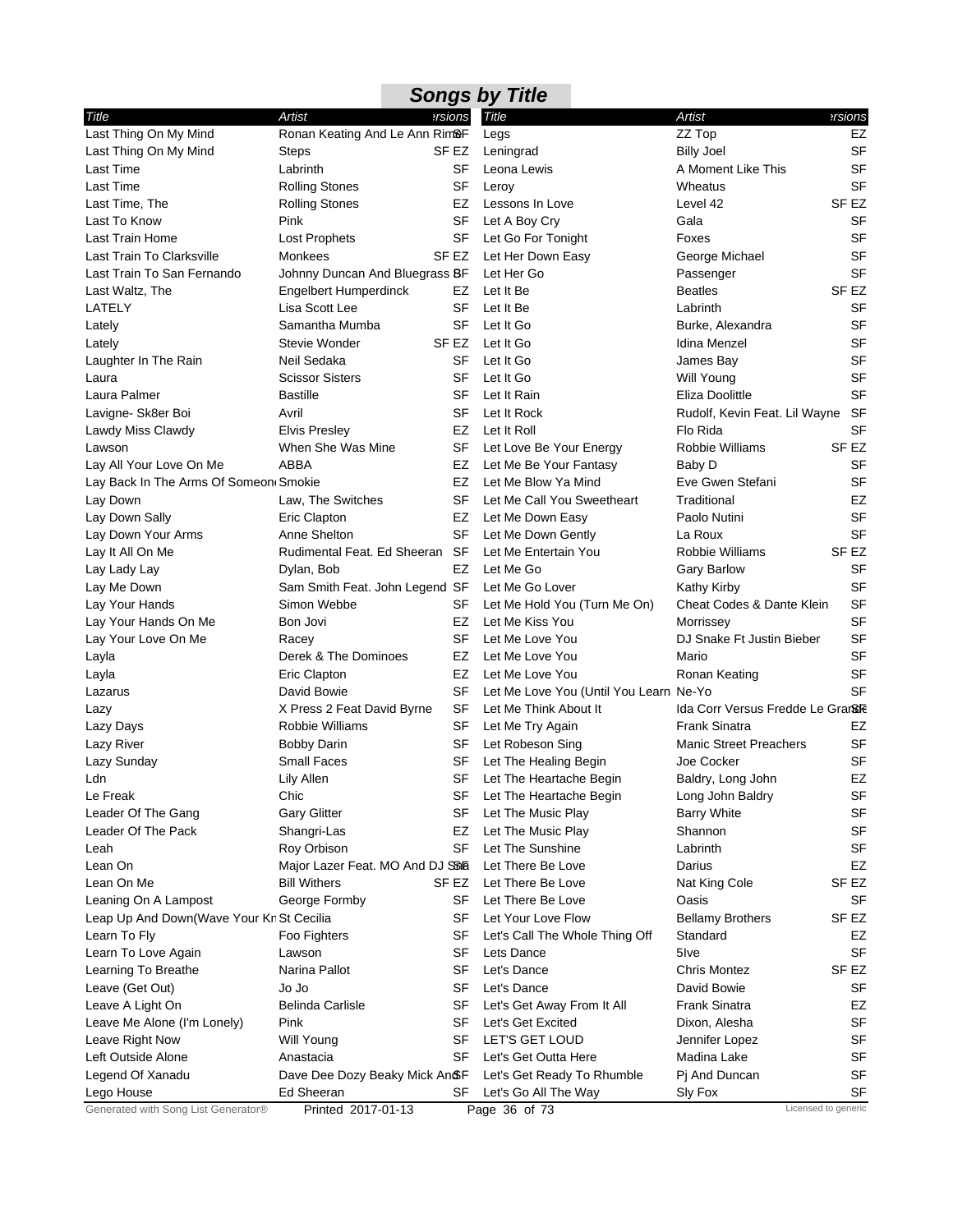| <b>Songs by Title</b><br>Artist<br>ersions<br>Title<br>Artist<br>ersions<br>Title                                                         |                        |
|-------------------------------------------------------------------------------------------------------------------------------------------|------------------------|
|                                                                                                                                           |                        |
| Let's Go Crazy<br><b>LIKE A ROSE</b><br>A1<br>EZ<br>Prince                                                                                | <b>SF</b>              |
| Let's Go Round Again<br>SF<br>Louise<br>Like A Virgin<br>Madonna                                                                          | <b>SF</b>              |
| Let's Go To San Francisco<br><b>Flower Pot Men</b><br>SF<br>Like I Can<br>Sam Smith                                                       | <b>SF</b>              |
| Earth, Wind & Fire<br>SF<br>LIKE I LOVE YOU<br><b>Justin Timberlake</b><br>Let's Groove                                                   | <b>SF</b>              |
| Four Seasons<br>Let's Hang On<br>SF<br>Like I've Never Been Gone<br><b>Billy Furry</b>                                                    | EZ                     |
| Deniece Williams<br>Let's Hear It For The Boy<br>EZ<br>Like I've Never Been Gone<br><b>Billy Fury</b>                                     | <b>SF</b>              |
| Let's Hear It For The Boy<br>Denise Williams<br>SF<br>Like Sister And Brother<br><b>Drifters</b>                                          | <b>SF</b>              |
| Like To Get To Know You Well<br><b>Howard Jones</b><br>Let's Jump The Broomstick<br>Brenda Lee<br>SF EZ                                   | <b>SF</b>              |
| CSS<br>Like Toy Soldiers<br>Eninem<br>Let's Make Love<br>SF                                                                               | <b>SF</b>              |
| Like U Like<br>Al Green<br>SF<br>Aggro Santos & Kimberly WalshSF<br>Let's Stay Together                                                   |                        |
| SF EZ<br>Like You'll Never See Me Again<br>Alicia Keys<br>Let's Stick Together<br><b>Bryan Ferry</b>                                      | SF                     |
| Let's Talk About Sex<br>SF EZ<br><b>Lilac Wine</b><br><b>Elkie Brooks</b><br>Salt 'n Pepa                                                 | <b>SF</b>              |
| SF <sub>EZ</sub><br>Let's Think About Living<br>Lily The Pink<br>Scaffold<br>Bob Luman<br>SF                                              |                        |
| Let's Twist Again<br>Checker, Chubby<br>EZ<br>Linger<br>Cranberries                                                                       | <b>SF</b>              |
| Chubby Checker<br>SF<br>Lion Sleeps Tonight<br>Let's Twist Again<br><b>Tight Fit</b>                                                      | <b>SF</b>              |
| Janet Jackson<br>Let's Wait Awhile<br>EZ<br>Lip Up Fatty<br><b>Bad Manners</b>                                                            | <b>EZ</b>              |
| Canned Heat<br>Let's Work Together<br>SF<br>Lips Are Movin'<br>Meghan Trainor                                                             | <b>SF</b>              |
| SF <sub>EZ</sub><br>SF<br>Lipstick On Your Collar<br><b>Connie Francis</b><br>Letter<br><b>Boxtops</b>                                    |                        |
| Proclaimers<br>O Town<br>Letter From America<br>SF EZ<br><b>Liquid Dreams</b>                                                             | <b>SF</b>              |
| Level Up<br>Sway<br>SF<br>Listen<br>Beyonce                                                                                               | SF                     |
| Levels<br>SF<br>Nick Jonas<br>Listen Like Thieves<br><b>Inxs</b>                                                                          | <b>SF</b>              |
| Licence To Kill<br>SF<br>Listen To The Music<br>Gladys Knight<br>Doobie Brothers                                                          | EZ                     |
| Lie To Me<br>SF<br>Listen To What The Man Said<br>Bon Jovi<br>Wings                                                                       | <b>SF</b>              |
| SF<br>Lies<br>McFly<br>Listen Up<br>Gossip                                                                                                | <b>SF</b>              |
| Life<br>SF<br><b>Little Arrows</b><br>Des'ree<br>Leapy Lee                                                                                | <b>SF</b>              |
| SF EZ<br>Little Bad Girl<br>David Guetta & Taio Cruz And LSF<br>Life Ain't Easy<br>Cleopatra                                              |                        |
| Life For Rent<br>Dido<br>SF<br><b>Little Bit</b><br>Rosie Ribbons                                                                         | SF                     |
| Life Got A Cold<br>Girls Aloud<br>SF<br>Little Bit Me A Little Bit You, A<br>Monkees                                                      | EZ                     |
| Life In The Fast Lane<br>EZ<br>Little Bit More<br>911<br>Eagles                                                                           | <b>SF</b>              |
| Life Is A Flower<br>Ace Of Base<br>SF<br>Little Bit More<br>Dr Hook                                                                       | <b>SF</b>              |
| Life Is A Rollercoaster<br>EZ<br>Little Bit Of Action<br>Keating, Ronan<br>Nadia Almada                                                   | <b>SF</b>              |
| LIFE IS A ROLLERCOASTER<br>Ronan Keating<br>SF<br>Little Bit Of Snow<br><b>Howard Jones</b>                                               | <b>SF</b>              |
| SF<br>LITTLE BY LITTLE<br>Life Less Ordinary<br>Ash<br>Oasis                                                                              | <b>SF</b>              |
| Life On Mars<br>David Bowie<br>Little Children<br>SF<br>Billy J Kramer & The Dakotas                                                      | SF                     |
| Life's What You Make It<br><b>Talk Talk</b><br>SF<br>Little Children<br>Billy J. Kramer & The Dakotas EZ                                  |                        |
| Lift It High (All About Belief)<br>1999 Man United Squad<br>SF<br><b>Little Devil</b><br>Neil Sedaka                                      | SF                     |
| SF<br>Little Drummer Boy<br>Jessica Simpson & Ashlee SimpSF<br>Lift Me Up<br>Geri Halliwell                                               |                        |
| SF Little Drummer Boy<br>Lighthouse Family<br>Lifted<br>Standard                                                                          | <b>SF</b>              |
| Naughty Boy Ft. Emeli Sande SF<br>Lifted<br>Little Green Bag<br>George Baker Selection                                                    | <b>SF</b>              |
| SF EZ<br>Light<br>Take That Hold Up A<br>SF<br>Little L<br>Jamiroquai                                                                     |                        |
| Fleetwood Mac<br>SF EZ<br>Light It Up (Remix)<br>Major Lazer & Nyla & Fuse ODGF<br>Little Lies                                            |                        |
| Little Me<br>Little Mix<br>Light My Fire<br>Doors<br>EZ                                                                                   | SF                     |
| <b>UB40</b><br>Light My Fire<br>EZ<br>Little Miss Can't Be Wrong<br>Spin Doctors                                                          | <b>SF</b><br><b>SF</b> |
| <b>Will Young</b><br>SF<br><b>Little Miss Perfect</b><br>Abs<br>Light My Fire<br><b>Little Miss Perfect</b>                               | <b>SF</b>              |
| Light Of My Life<br>Louise<br>SF<br><b>Summer Matthews</b><br>Little Old Wine Drinker<br>SF<br>Dean Martin                                | EZ                     |
| Light Up The Night<br><b>Boyzone</b><br>Bad Meets Evil & Bruno Mars<br>SF<br>Little Red Corvette<br>Prince                                | <b>SF</b>              |
| Lighters (Clean Version)<br>GRL<br>SF<br><b>Little Red Rooster</b><br><b>Rolling Stones</b>                                               | EZ                     |
| Lighthouse<br>Erasure                                                                                                                     | <b>SF</b>              |
| Lou Christie<br>Lightnin' Strikes<br>SF<br>Little Respect<br>Wanted<br><b>LITTLE RESPECT</b><br>Wheatus<br>Lightning<br>SF                | <b>SF</b>              |
|                                                                                                                                           |                        |
| Lights<br>Ellie Golding<br>SF<br>Little Respect, A<br>Erasure                                                                             | EZ<br><b>EZ</b>        |
| Katy B & Ms Dynamite<br><b>Little Sister</b><br>Lights On<br>SF<br><b>Elvis Presley</b><br>Like A G Six<br>Far East Movement Feat Catara& | <b>SF</b>              |
| <b>Little Things</b><br>One Direction<br>Mad House<br>Little Too Late<br>Delta Goodrem<br>SF                                              | <b>SF</b>              |
| Like A Prayer<br><b>LIKE A PRAYER</b><br>SF<br>Little Town Flirt<br>Del Shannon<br>Madonna                                                | SF                     |
| Little White Bull<br><b>Tommy Steele</b><br>Like A Rolling Stone<br>Dylan, Bob<br>EZ                                                      | SF                     |
| Generated with Song List Generator®<br>Licensed to generic<br>Printed 2017-01-13<br>Page 37 of 73                                         |                        |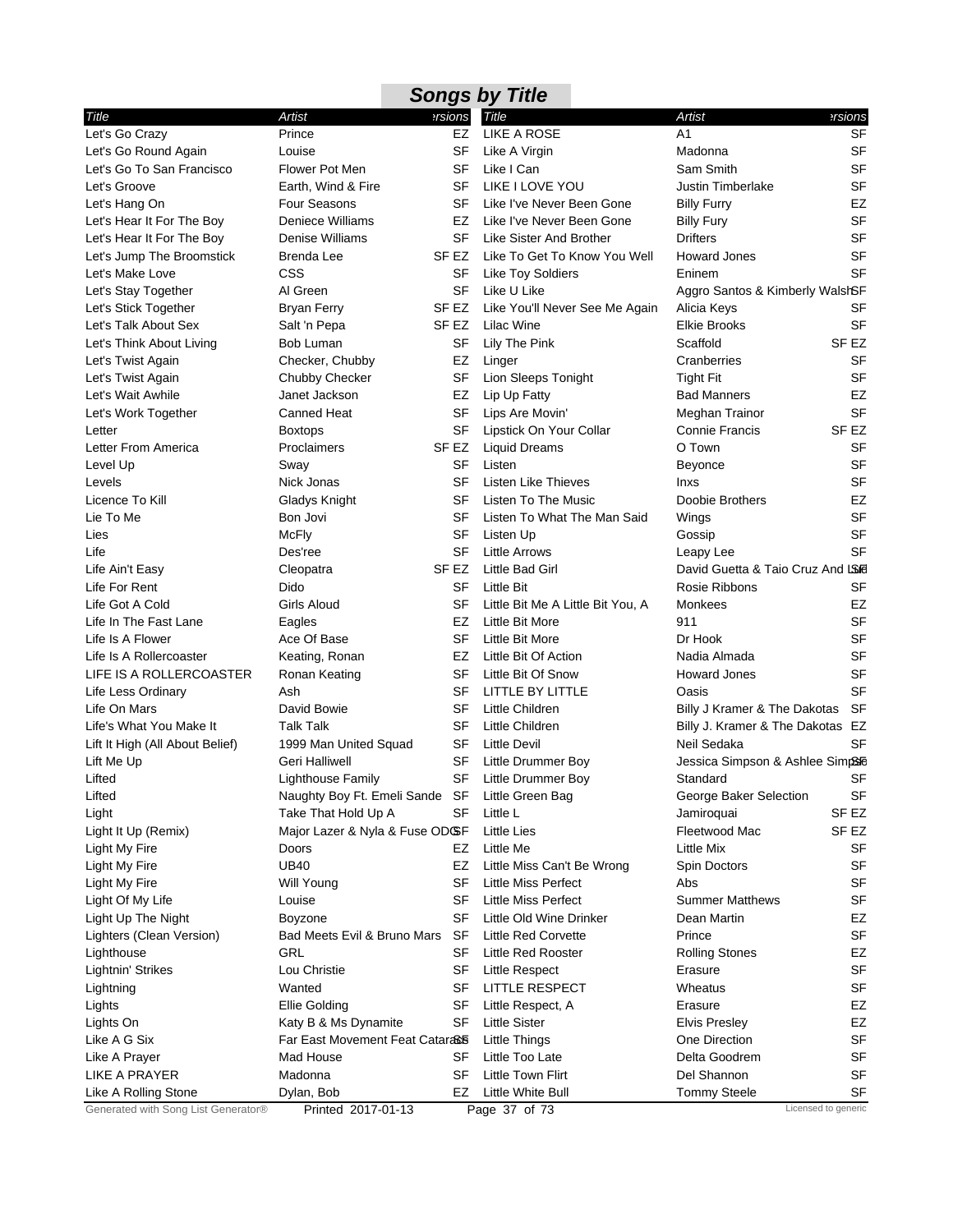|                                                            |                                   |           | <b>Songs by Title</b>                        |                                    |                  |
|------------------------------------------------------------|-----------------------------------|-----------|----------------------------------------------|------------------------------------|------------------|
| Title                                                      | Artist                            | ersions   | Title                                        | <b>Artist</b>                      | ersions          |
| <b>Little Willy</b>                                        | Sweet                             | EZ        | LONG AND WINDING ROAD                        | Will Young And Gareth Gates        | SF               |
| <b>Littlest Things</b>                                     | Allen, Lily                       | SF        | LONG GOODBYE                                 | Ronan Keating                      | <b>SF</b>        |
| Live I Lost                                                | West End                          | SF        | Long Hot Summer                              | <b>Girls Aloud</b>                 | <b>SF</b>        |
| Live Is Life                                               | Opus                              | SF        | Long Hot Summer                              | <b>Style Council</b>               | <b>SF</b>        |
| Live It Up                                                 | Mental As Anything                | SF        | Long Live Love                               | Sandie Shaw                        | <b>SF</b>        |
| Live It Up (Clean Ver)                                     | Tulisa & Tyga                     | SF        | Long Night                                   | Corrs                              | <b>SF</b>        |
| Live Like We Were Dying                                    | <b>Tim McGraw</b>                 | SF        | Long Road To Ruin                            | Foo Fighters                       | SF               |
| Live My Life                                               | Far East Movement Feat. Justin SH |           | Long Run, The                                | Eagles                             | EZ               |
| Live To Tell                                               | Madonna                           | SF EZ     | Long Way Around                              | <b>Britneyeagle Eye Cherry</b>     | <b>SF</b>        |
| Live Twice                                                 | Darius                            | <b>SF</b> | Look                                         | Roxette                            | <b>SF</b>        |
| Live While We're Young                                     | One Direction                     | <b>SF</b> | Look At Me                                   | Geri Halliwell                     | SF               |
| Live Your Life                                             | TL Feat Rihanna                   | SF        | Look At Me, I'm Sandra Dee                   | Channing, Stockard                 | EZ               |
| Livin' La Vida Loca                                        | <b>Ricky Martin</b>               | SF        | Look At That Girl                            | <b>Guy Mitchell</b>                | SF               |
| Livin' La Vida Loca (Radio Edit)                           | <b>Ricky Martin</b>               | SF        | Look For Me                                  | Chipmunk Ft Talay Riley            | <b>SF</b>        |
| Livin On A Prayer                                          | Bon Jovi                          | <b>SF</b> | Look Of Love, The                            | Abc                                | EZ               |
| Livin On The Edge                                          | Aerosmith                         | EZ        | Look Out Sunshine                            | Fratellis, The                     | <b>SF</b>        |
| Livin' Thing                                               | Electric Light Orchestra          | SF EZ     | Look Through Any Window                      | <b>Hollies</b>                     | EZ               |
| Living Doll                                                | <b>Cliff Richard</b>              | SF        | Look What They've Done To My SoNew Seekers   |                                    | <b>SF</b>        |
| Living For Love                                            | Madonna                           | SF        | Look What You've Done                        | Jet                                | <b>SF</b>        |
| Living For The Weekend                                     | Hard Fi                           | SF        | Looking As You Are                           | Embrace                            | <b>SF</b>        |
| Living In America                                          | James Brown                       | SF        | Looking For Love                             | Karen Ramirez                      | <b>SF</b>        |
| Living In Danger                                           | Ace Of Base                       | SF        | Looking For Water                            | <b>Alex Parks</b>                  | SF               |
| Living It Up                                               | Level 42                          | SF        | Looking Out For Caroline                     | Status Quo                         | SF               |
| Living On A Prayer                                         | Bon Jovi                          | EZ        | Looking Through Your Eyes                    | Leann Rimes                        | <b>SF</b>        |
| Living On My Own                                           | <b>Freddy Mercury</b>             | SF        | Lord Have Mercy On A Country Bc Don Williams |                                    | <b>SF</b>        |
| Living On The Ceiling                                      | Blancmange                        | <b>SF</b> | Loreen                                       | Euphoria                           | <b>SF</b>        |
| <b>Living Years</b>                                        | Mike & The Mechanics              | SF        | Lose My Breath                               | Destiny's Child                    | <b>SF</b>        |
| Living Years, The                                          | Mike & The Mechanics              | EZ        | Lose My Mind                                 | Wanted                             | <b>SF</b>        |
| Lloyd, Cher & Astro                                        | Want U Back                       | SF        | Lose Yourself                                | Eminem                             | <b>SF</b>        |
| LOADED                                                     | <b>Ricky Martin</b>               | <b>SF</b> | Lose Yourself To-Dance                       | Daft Punk Ft. Pharrell Williams SF |                  |
| Loads A Money                                              | <b>Harry Enfield</b>              | SF        | Loser Like Me                                | Glee Cast                          | <b>SF</b>        |
| Loca People (Clean Ver)                                    | Sak Noel                          | SF        | <b>LOSING GRIP</b>                           | Avril Lavigne                      | <b>SF</b>        |
| Local Boy In The Photograph                                | Stereophonics                     | EZ        | Losing My Religion                           | R.E.M                              | SF <sub>EZ</sub> |
| Locked Away                                                | R City F Adam Levine              | SF        | Losing Sleep                                 | John Newman                        | <b>SF</b>        |
| Locked Out Of Heaven                                       | <b>Bruno Mars</b>                 | SF        | Lost                                         | Coldplay                           | <b>SF</b>        |
| Locked Up                                                  | Akon                              | SF        | Lost Boy                                     | Ruth B                             | <b>SF</b>        |
| Loco In Acapulco                                           | Four Tops                         | SF EZ     | Lost For Words                               | Ronan Keating                      | <b>SF</b>        |
| Locomotion                                                 | Omd                               |           | SF Lost Generation                           | <b>Rizzle Kicks</b>                | SF               |
| Loco-Motion, The                                           | Kylie Minogue                     | EZ        | Lost In France                               | <b>Bonnie Tyler</b>                | SF               |
| Loco-Motion, The                                           | Little Eva                        | EZ        | Lost In Music                                | Sister Sledge                      | SF               |
| Lola                                                       | Kinks                             | <b>SF</b> | Lost In Space                                | <b>Lighthouse Family</b>           | SF               |
| Lola's Theme                                               | Shapeshifters                     | SF        | <b>Lost Stars</b>                            | Adam Levine                        | SF               |
| Londinium                                                  | Catatonia                         | SF        | <b>Lost Stars</b>                            | <b>Stevie McCrorie</b>             | SF               |
| London Calling                                             | Clash                             | SF        | Lost Weekend                                 | Lloyd Cole & The Commotions SF     |                  |
| London Nights                                              | London Boys                       | <b>SF</b> | Lost Without Each Other                      | Hanson                             | <b>SF</b>        |
| London Town                                                | Light Of The World                | SF        | Lost Without You                             | Delta Goodrem                      | <b>SF</b>        |
| Loneliness Knows Me By Name                                | Westlife                          | SF        | Louder                                       | DJ Fresh Ft Sian Evans             | SF               |
| Lonely                                                     | Akon                              | SF        | Louder                                       | Neon Jungle                        | <b>SF</b>        |
| Lonely Boy                                                 | Paul Anka                         | SF        | Louder                                       | Parade                             | SF               |
| Lonely Day                                                 | <b>Bill Withers</b>               | SF        | Louder Than Words                            | Pink Floyd                         | SF               |
| Lonely No More                                             | Rob Thomas                        | <b>SF</b> | Love                                         | Electric Lighthouse                | SF               |
| Lonely Teardrops                                           | <b>Huey Lewis</b>                 | SF        | Love & Pride                                 | King                               | <b>SF</b>        |
| Lonely This Christmas                                      | Mud                               | SF        | Love Action (I Believe In Love)              | Human League                       | <b>SF</b>        |
| Lonely Without You (This Christma Mick Jagger & Joss Stone |                                   | SF        | Love Ain't Gonna Wait For You                | S Club                             | SF               |
| Lonesome 77203                                             | Loretta Lynn                      | <b>SF</b> | Love At First Sight                          | Kylie Minogue                      | SF               |
| Long And Winding Road                                      | <b>Beatles</b>                    | SF        | Love Bites                                   | Def Leppard                        | SF               |
| Generated with Song List Generator®                        | Printed 2017-01-13                |           | Page 38 of 73                                | Licensed to generic                |                  |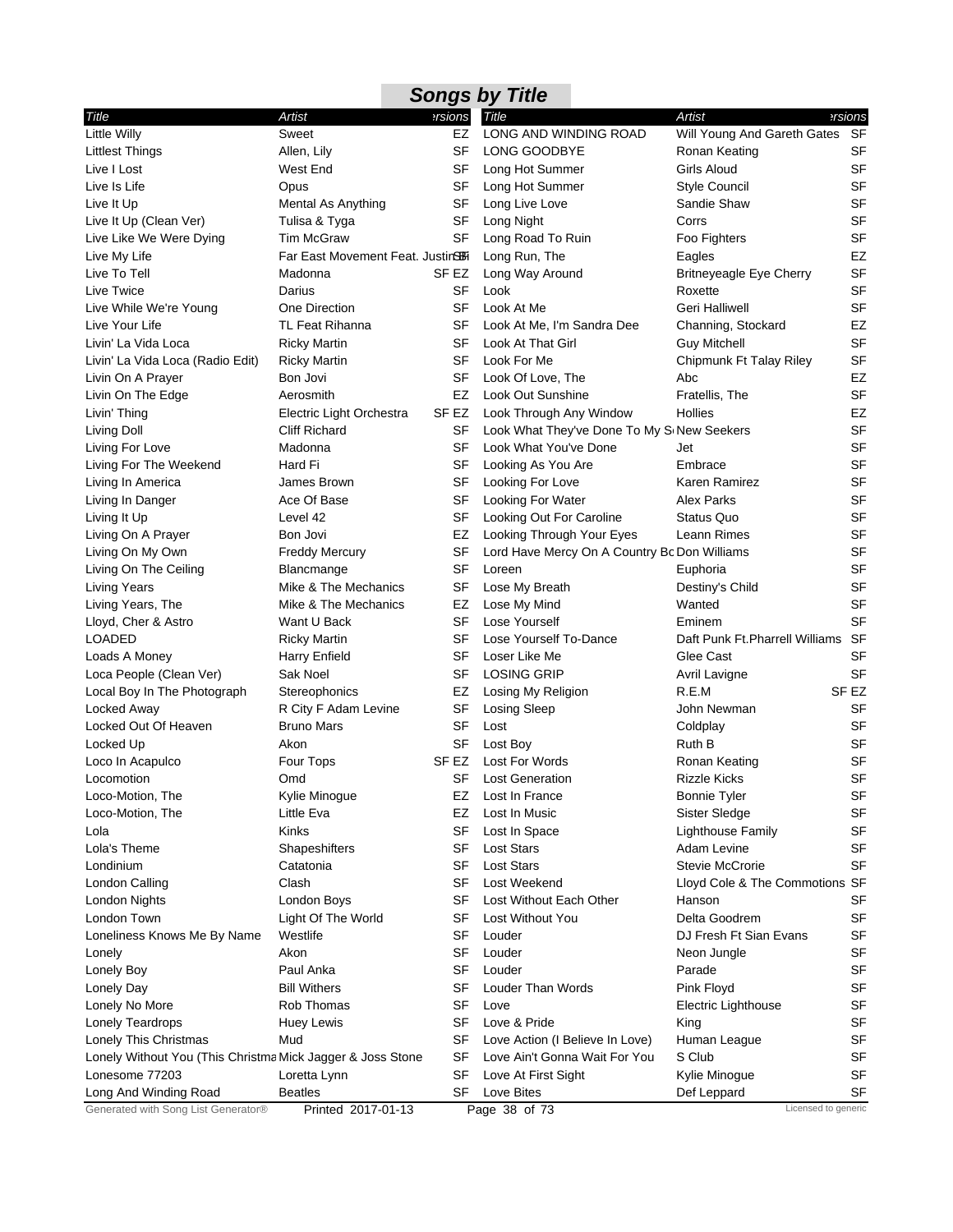| Title                        | <b>Artist</b>                                | ersions   | Title                         | Artist                           | ersions          |
|------------------------------|----------------------------------------------|-----------|-------------------------------|----------------------------------|------------------|
| Love Cats                    | Cure                                         | <b>SF</b> | Love Plus One                 | Haircut 100                      | <b>SF</b>        |
| Love Changes Everything      | <b>Climie Fisher</b>                         | SF        | Love Really Hurts Without You | <b>Billy Ocean</b>               | SF EZ            |
| Love Come Down               | Evelyn Champagne King                        | SF        | Love Rears It's Ugly Head     | Living Color                     | <b>SF</b>        |
| Love Dealer                  | Esmee Denters Ft Justin Timbe <sub>Ban</sub> |           | Love Revolution               | Phixx                            | <b>SF</b>        |
| Love Doesn't Have To Hurt    | Atomic Kitten                                | <b>SF</b> | Love Revolution               | <b>Will Young</b>                | <b>SF</b>        |
| Love Don't Cost A Thing      | Jennifer Lopez                               | SF EZ     | Love Runs Out                 | OneRepublic                      | <b>SF</b>        |
| Love Don't Live Here Anymore | Rose Royce                                   | SF EZ     | Love Sex Magic                | Ciara Feat. Justin Timberlake    | <b>SF</b>        |
| Love Foolosophy              | Jamiroquai                                   | SF        | Love Shack                    | <b>B52s</b>                      | <b>SF</b>        |
| Love Game                    | LADY Gaga                                    | SF        | Love Shack                    | <b>B-52's, The</b>               | <b>EZ</b>        |
| Love Games                   | Level 42                                     | SF        | Love Shine A Light            | Katrina & The Waves              | EZ               |
| Love Hurts                   | Cher                                         | EZ        | Love Somebody                 | Maroon 5                         | <b>SF</b>        |
| Love Hurts                   | Jim Capaldi                                  | EZ        | Love Song                     | Damned                           | <b>SF</b>        |
| Love Hurts                   | Nazareth                                     | SF        | Love Song                     | Sara Bareilles                   | SF               |
| Love I Lost                  | Harold Melvin & The Bluenotes SF             |           | Love Story                    | <b>Taylor Swift</b>              | <b>SF</b>        |
| Love In A Elevator           | Aerosmith                                    | SF        | Love Thing                    | <b>Spice Girls</b>               | EZ               |
| Love In The Club             | Usher Feat Young Jeezy                       | SF        | Love To Love You Baby         | Donna Summer                     | <b>SF</b>        |
| Love Insurrection            | Alison Moyet                                 | SF        | Love Today                    | Mika                             | <b>SF</b>        |
| Love Is                      | Rod Stewart                                  | <b>SF</b> | Love Train                    | O'jays                           | <b>SF</b>        |
| Love Is A Battlefield        | Pat Benatar                                  | <b>SF</b> | Love Unemotional              | <b>Richard Marx</b>              | <b>SF</b>        |
| Love Is A Drug               | Roxy Music                                   | SF        | Love Will Keep Us Alive       | Eagles                           | <b>SF</b>        |
| Love Is A Losing Game        | Amy Winehouse                                | SF        | Love Will Keep Us Together    | Captain + Tennille               | SF               |
| Love Is A Matter Of Distance | <b>Will Young</b>                            | SF        | Love Will Save The Day        | Boyzone                          | <b>SF</b>        |
| Love Is All Around           | Wet Wet Wet                                  | SF        | Love Will Save The Day        | Whitney Houston                  | <b>SF</b>        |
| Love Is Easy                 | <b>McFly</b>                                 | SF        | Love Will Set You Free        | Engelbert Humperdinck (EuroviSo) |                  |
| Love Is Gone                 | David Guetta                                 | <b>SF</b> | Love Will Tear Us Apart       | Joy Division                     | <b>SF</b>        |
| Love Is In The Air           | John Paul Young                              | SF        | Love Won't Work               | Ronan Keating                    | <b>SF</b>        |
| Love Is Noise                | Verve                                        | SF        | Love Working On You           | John Michael Montgomery          | EZ               |
| Love Is On The Radio         | <b>McFly</b>                                 | SF        | Love You Anyway               | Boyzone                          | <b>SF</b>        |
| Love Is Only A Feeling       | Darkness                                     | SF        | Love You More                 | <b>JLS</b>                       | <b>SF</b>        |
| Love Is The Drug             | <b>Bryan Ferry</b>                           | EZ        | Love Yourself                 | <b>Justin Bieber</b>             | SF               |
| Love It When You Call        | Feeling                                      | SF        | Loved Me Back To Life         | Celine Dion                      | <b>SF</b>        |
| Love Just A Broken Heart     | Cilla Black                                  | <b>SF</b> | Lovelight                     | Robbie Williams                  | <b>SF</b>        |
| Love Letter                  | <b>Ketty Lester</b>                          | SF        | Lovely Day                    | <b>Bill Withers</b>              | EZ               |
| Love Letters                 | <b>Allison Moyet</b>                         | SF        | Lovely Rita                   | <b>Beatles</b>                   | <b>SF</b>        |
| Love Letters In The Sand     | Boone, Pat                                   | EZ        | Lover Not A Fighter           | Tinie Tempah Ft Labrinth         | <b>SF</b>        |
| Love Like This               | Kodaline                                     | SF        | Lover Of The Light            | <b>Mumford And Sons</b>          | <b>SF</b>        |
| Love Lockdown                | Kayne West                                   | <b>SF</b> | Loverboy                      | Dirty Dancing                    | SF               |
| Love Love Love               | James Blunt                                  | SF        | Loverboy                      | Mariah Carey                     | <b>SF</b>        |
| Love Machine                 | Girls Aloud                                  | SF        | Lovers Are Losing, The        | Keane                            | <b>SF</b>        |
| Love Me                      | 1975                                         | SF        | Lover's Holiday               | Change                           | <b>SF</b>        |
| LOVE ME                      | Martine McCutcheon                           | SF        | Lovers On The Sun             | David Guetta Feat. Sam Martin SF |                  |
| Love Me                      | Stooshe & Travie McCoy                       | SF        | Loves Got A Hold Of Me        | Dollar                           | <b>SF</b>        |
| Love Me                      | Yvonne Elliman                               | <b>SF</b> | Love's Got A Hold Of My Heart | <b>Steps</b>                     | SF               |
| Love Me Again                | John Newman                                  | SF        | Loves Unkind                  | Donna Summer                     | <b>SF</b>        |
| Love Me Do                   | <b>Beatles</b>                               | SF EZ     | <b>Lovesick Blues</b>         | Frank Ifield                     | SF               |
| Love Me Harder               | Ariana Grande & Weeknd                       | SF        | Lovestoned                    | <b>Justin Timberlake</b>         | <b>SF</b>        |
| Love Me Like You             | Little Mix                                   | SF        | Lovin' Each Day               | Keating, Ronan                   | EZ               |
| Love Me Like You             |                                              | SF        | Lovin' Is Easy                |                                  | <b>SF</b>        |
|                              | <b>Magic Numbers</b>                         | SF        | LOVING EACH DAY               | Hear Say                         | <b>SF</b>        |
| Love Me Tender               | <b>Elvis Presley</b>                         |           |                               | Ronan Keating                    |                  |
| Love Me Two Times            | Doors                                        | EZ        | Loving Kind, The              | Girls Aloud                      | <b>SF</b>        |
| Love Never Felt So Good      | Michael Jackson & Justin Timbes              |           | Loving You                    | Matt Cardle Ft Melanie C         | SF               |
| Love Of The Common People    | Paul Young                                   | SF EZ     | Loving You                    | Minnie Riperton                  | <b>SF</b>        |
| LOVE ON THE LINE             | Blazin' Squad                                | SF        | Loving You Is Easy            | Union J                          | <b>SF</b>        |
| Love On The Rocks            | Diamond, Neil                                | EZ        | Loving You Is Killing Me      | Aloe Blacc                       | SF               |
| Love On Top                  | Beyonce                                      | <b>SF</b> | Low                           | Flo Rida & T-Pain                | <b>SF</b>        |
| Love On Your Side            | <b>Thompson Twins</b>                        | SF        | Lucille                       | Kenny Rogers                     | SF <sub>EZ</sub> |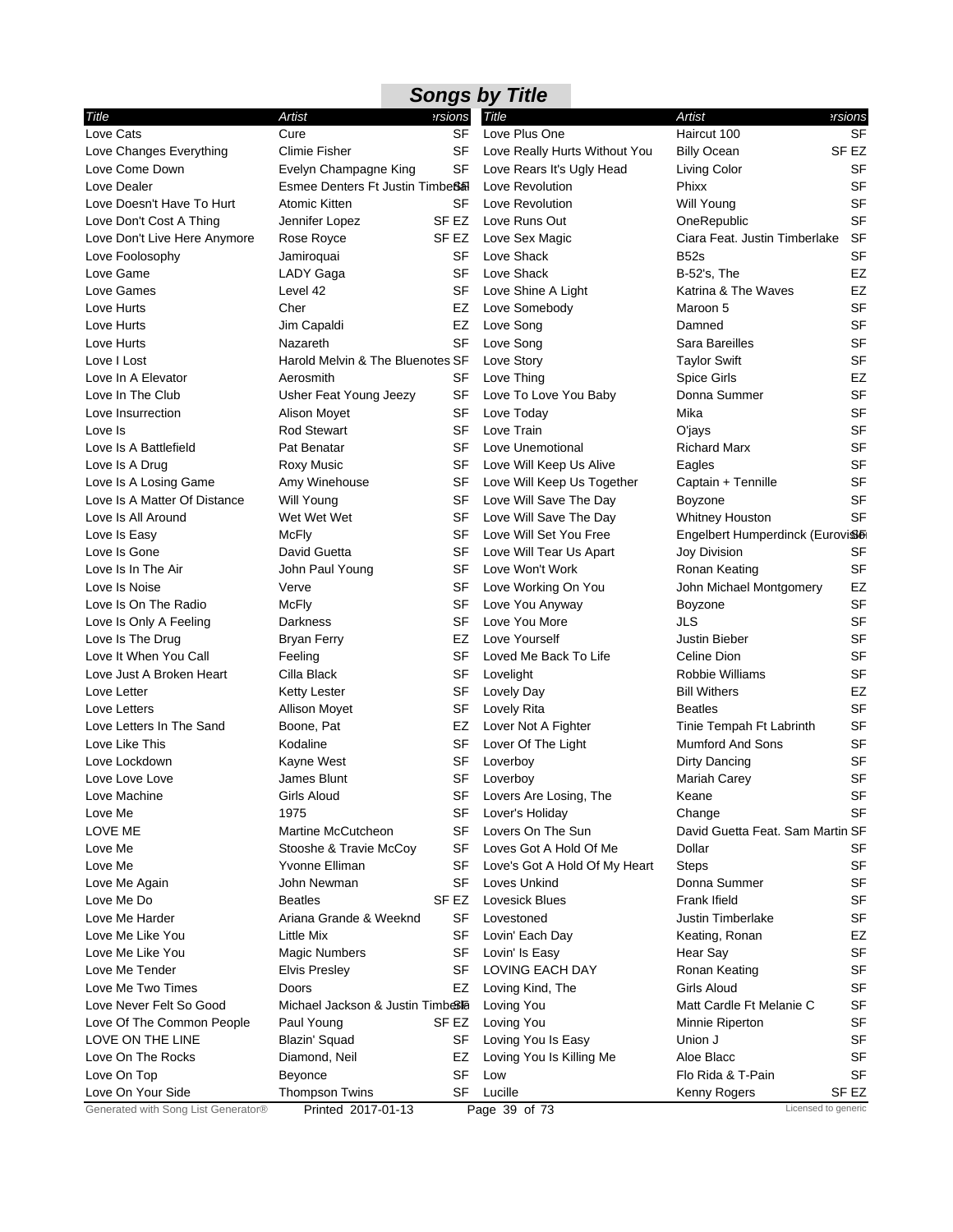|                                     |                                  |           | <b>Songs by Title</b>                                         |                                 |                     |
|-------------------------------------|----------------------------------|-----------|---------------------------------------------------------------|---------------------------------|---------------------|
| Title                               | Artist                           | ersions   | Title                                                         | Artist                          | ersions             |
| Luck Be A Lady                      | <b>Frank Sinatra</b>             | EZ        | <b>MAKE LUV</b>                                               | Room 5 And Oliver Cheatham SF   |                     |
| Lucky                               | <b>Britney Spears</b>            | SF EZ     | Make Me                                                       | <b>Britney Spears Ft G-Eazy</b> | <b>SF</b>           |
| Lucky Lips                          | <b>Cliff Richards</b>            | EZ        | Make Me An Island                                             | Joe Dolan                       | <b>SF</b>           |
| Lucky Man                           | Verve                            | SF EZ     | Make Me Feel Better                                           | Alex Adair                      | <b>SF</b>           |
| Lucky Number                        | Lena Lovich                      | SF        | Make Me Smile                                                 | Cockney Rebel                   | <b>SF</b>           |
| Lucky Star                          | Dean Friedman                    | SF        | Make Me Smile (Come Up And Se Steve Harley & Cockney RebellEZ |                                 |                     |
| <b>Lucky Star</b>                   | Madonna                          | SF        | Make Me Wanna Scream                                          | <b>Blu Cantrell</b>             | <b>SF</b>           |
| Lucky You                           | <b>Lightning Seeds</b>           | SF        | Make The World Go Around                                      | Sandi B                         | <b>SF</b>           |
| Lucy                                | Jealousy                         | SF        | Make The World Go Away                                        | Eddie Arnold                    | <b>SF</b>           |
| Lucy In The Sky With Diamonds       | <b>Beatles</b>                   | EZ        | Make The World Go Away                                        | Eddy Arnold                     | EZ                  |
| Lucy In The Sky With Diamonds       | Elton John                       | SF        | Make The World Go Round                                       | DJ Cassidy & R Kelly            | <b>SF</b>           |
| Luka                                | Suzanne Vega                     | SF        | Make You Feel My Love                                         | Adele                           | <b>SF</b>           |
| Lullaby                             | Mel B                            | SF EZ     | Makes Me Wonder                                               | Maroon 5                        | <b>SF</b>           |
| Lullaby                             | Professor Green & Tori Kelly     | SF        | Makin' Your Mind Up                                           | <b>Bucks Fizz</b>               | EZ                  |
| Lullaby Of Broadway                 | Andrew Sisters, The              | EZ        | Making Plans For Nigel                                        | Xtc                             | <b>SF</b>           |
| Lullabye                            | Starsailor                       | SF        | Making Your Mind Up                                           | <b>Bucks Fizz</b>               | <b>SF</b>           |
| Lush Life                           | Zara Larsson                     | SF        | Mama                                                          | Genesis                         | <b>SF</b>           |
| Luv 4 Luv                           | Robyn S                          | SF        | Mama                                                          | <b>Spice Girls</b>              | EZ                  |
| Luxurious                           | Gwen Stefan                      | SF        | Mama Do                                                       | Pixie Lott                      | <b>SF</b>           |
| Luxurious                           | Gwen Stefani                     | SF        | Mama Do The Hump (Clean Versic Rizzle Kicks                   |                                 | <b>SF</b>           |
| Lyin Eyes                           | Eagles                           | EZ        | Mama Mia                                                      | Ateens                          | <b>SF</b>           |
| Lying In Your Arms Of Mary          | <b>Sutherland Bros</b>           | <b>SF</b> | Mama Said                                                     | Lukas Graham                    | <b>SF</b>           |
| Lyla                                | Oasis                            | SF        | Mama Told Me                                                  | Tom Jones                       | EZ                  |
| Ma Baker                            | Boney M                          | SF        | Mama Used To Say                                              | Junior                          | EZ                  |
| Ma He's Making Eyes At Me           | Lena Zavaroni                    | <b>SF</b> | Mama Weer All Crazee Now                                      | Slade                           | SF <sub>EZ</sub>    |
| Macarena                            | Los Del Rio                      | SF EZ     | Mama's Don't Let Your Babies Gro Willie Nelson                |                                 | EZ                  |
| <b>Macarthur Park</b>               | <b>Richard Harris</b>            | SF        | Mambo Italiano                                                | Rosemary Clooney                | <b>SF</b>           |
| Mack                                | Mann & Iyaz & Snoop Dogg         | SF        | Mambo No 5                                                    | Lou Bega                        | <b>SF</b>           |
| Mack The Knife                      | <b>Bobby Darin</b>               | SF EZ     | Mambo Number 5                                                | <b>Bob The Builder</b>          | <b>SF</b>           |
| Mack The Knife                      | Gates, Gareth                    | EZ        | Mamma Mia                                                     | ABBA                            | SF <sub>EZ</sub>    |
| Mack The Knife                      | Robbie Williams                  | EZ        | MAMMA TOLD ME NOT TO COM Tom Jones And Stereophonics SF       |                                 |                     |
| Mad About The Boy                   | Dinah Washington                 | EZ        | Man Down                                                      | Rihanna                         | <b>SF</b>           |
| <b>Mad Passionate Love</b>          | <b>Bernard Bresslaw</b>          | SF        | Man Eater                                                     | Daryl Hall & John Oates         | EZ                  |
| Mad World                           | Michael Andrews & Gary Jule SF   |           | Man For All Seasons                                           | Robbie Williams                 | <b>SF</b>           |
| Mad World                           | <b>Tears For Fears</b>           | SF        | Man From Laramie                                              | Jimmy Young                     | <b>SF</b>           |
| Madame Helga                        | Stereophonics                    | SF        | Man I Feel Like A Woman                                       | Shania Twain                    | SF                  |
| Made For Lovin You                  | Anastacia                        | SF        | Man In The Mirror                                             | Michael Jackson                 | <b>SF</b>           |
| Made In England                     | Elton John                       |           | SF Man Of The World                                           | Green, Peter & Fleetwood Mac EZ |                     |
| Madeon                              | Finale                           | SF        | MAN ON THE MOON                                               | R.E.M                           | SF                  |
| Madonna                             | Girl Gone Wild                   | <b>SF</b> | Man On The Moon                                               | R.E.M.                          | EZ                  |
| Madonna                             | Turn Up The Radio                | SF        | Man Who Can't Be Moved, The                                   | Script                          | <b>SF</b>           |
| Maggie May                          | <b>Rod Stewart</b>               | SF EZ     | Man Without Love, A                                           | <b>Engelbert Humperdinck</b>    | EZ                  |
| Magic                               | Coldplay                         | SF        | Manchester                                                    | <b>Beautiful South</b>          | SF                  |
| <b>MAGIC</b>                        | Pilot                            | <b>SF</b> | Mandy                                                         | <b>Barry Manilow</b>            | EZ                  |
| Magic Is There                      | Daniel O'donnell                 | <b>SF</b> | Mandy                                                         | Westlife                        | <b>SF</b>           |
| <b>Magic Moments</b>                | Perry Como                       | SF EZ     | Maneater                                                      | Daryl Hall And John Oates       | <b>SF</b>           |
| <b>Magnetic Eyes</b>                | Matrix And Futurebound Feat. B&B |           | Maneater                                                      | <b>Nelly Furtado</b>            | <b>SF</b>           |
| Magnetic Man                        | I Need Air                       | SF        | Manhatan                                                      | Kings Of Of Leon                | <b>SF</b>           |
| Magnetised                          | <b>Tom Odell</b>                 | SF        | Maniac                                                        | Michael Sembello                | <b>SF</b>           |
| Magnets                             | Disclosure & Lorde               | <b>SF</b> | Manic Monday                                                  | <b>Bangles</b>                  | SF EZ               |
| Magnificent                         | U2                               | SF        | <b>Manic Street Preachers</b>                                 | Autumnsong                      | SF                  |
| Major Distribution (Clean)          | 50 Cent Feat. Snoop Dogg And She |           | Many Rivers To Cross                                          | <b>UB40</b>                     | SF EZ               |
| Make A Move                         | Lost Prophets                    | SF        | Maps                                                          | Maroon 5                        | SF                  |
| Make It Easy On Yourself            | Jackie Trent                     | SF        | Maria                                                         | <b>Blondie</b>                  | SF                  |
| Make It Easy On Yourself            | <b>Walker Brothers</b>           | <b>SF</b> | Maria Maria                                                   | Santana                         | EZ                  |
| Make It Good                        | A1                               | SF EZ     | Maria Maria                                                   | Santana & The Product           | SF                  |
| Generated with Song List Generator® | Printed 2017-01-13               |           | Page 40 of 73                                                 |                                 | Licensed to generic |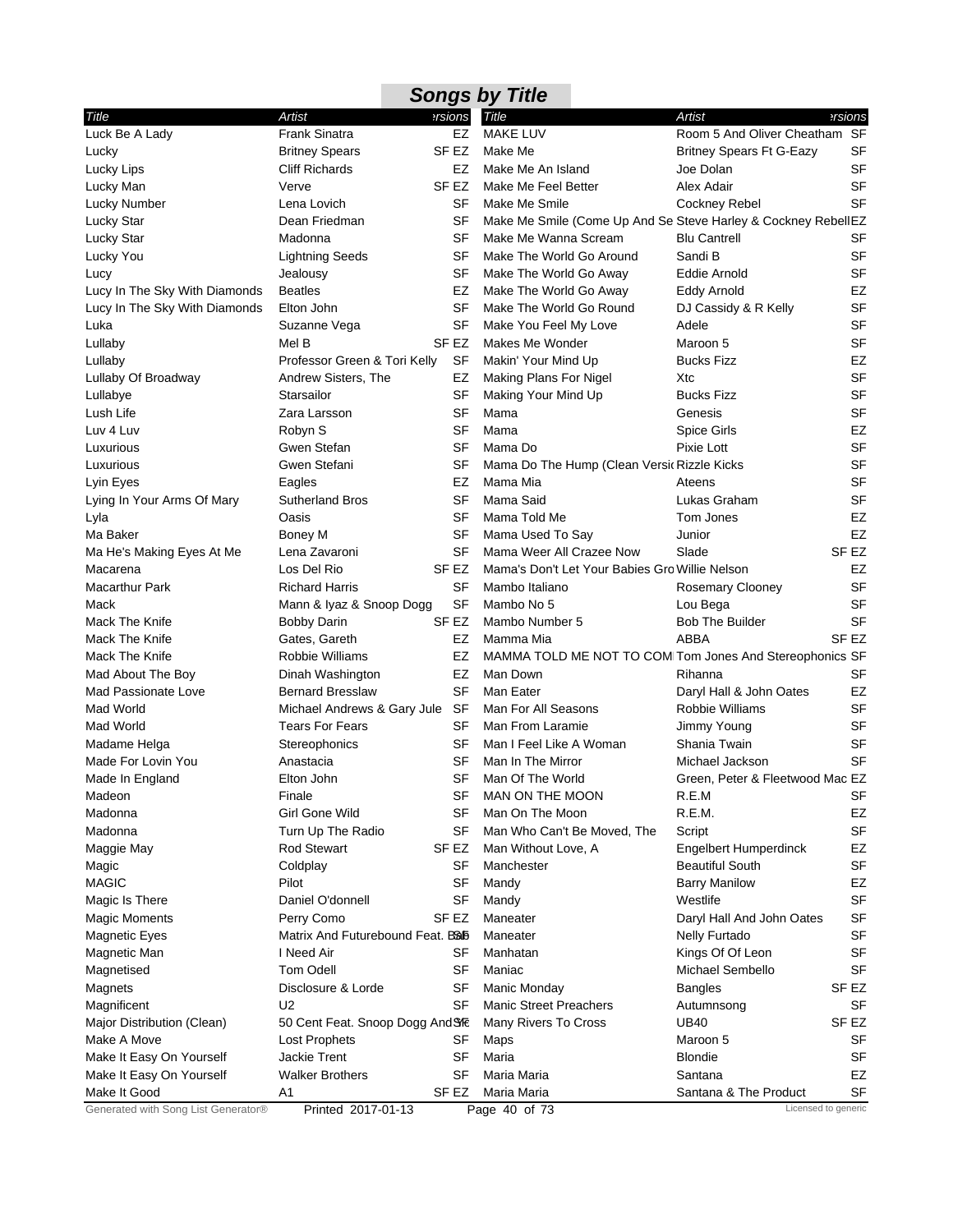|                                                  |                                   |                  | <b>Songs by Title</b>                           |                                  |                     |
|--------------------------------------------------|-----------------------------------|------------------|-------------------------------------------------|----------------------------------|---------------------|
| Title                                            | Artist                            | ersions          | Title                                           | <b>Artist</b>                    | ersions             |
| Marilyn Monroe                                   | <b>Pharrell Williams</b>          | <b>SF</b>        | <b>Memphis Tennessee</b>                        | <b>Chuck Berry</b>               | EZ                  |
| Maroon 5                                         | Misery                            | SF               | Men In Black                                    | Will Smith                       | EZ                  |
| Maroon 5                                         | One More Night                    | SF               | Men In Brown                                    | Weird AI Jankovitch              | <b>SF</b>           |
| Maroon 5 & Wiz Khalifa                           | Payphone                          | SF               | Mercy                                           | Duffy                            | <b>SF</b>           |
| Marrakesh Express                                | Crosby Stills Nash                | SF               | Mercy                                           | <b>Marcus Collins</b>            | <b>SF</b>           |
| Marry Me                                         | Train                             | SF               | Mercy                                           | Onerepublic                      | <b>SF</b>           |
| Marry You                                        | <b>Bruno Mars</b>                 | <b>SF</b>        | Mercy Mercy Me I Want You                       | Robert Palmer                    | <b>SF</b>           |
| Martha & The Vandellas                           | Third Finger Left Hand            | SF               | Merry Christmas Everybody                       | Christmas-Slade                  | EZ                  |
| Marvin Gaye                                      | Charlie Puth Ft Meghan TrainorSF  |                  | Merry Christmas Everybody                       | Slade                            | <b>SF</b>           |
| Marvin Gaye                                      | Heard It Through The Grapevin&F   |                  | Merry Christmas Everyone                        | Christmas-Shakin' Stevens        | EZ                  |
| Mary                                             | <b>Scissor Sisters</b>            | SF EZ            | Merry Christmas Everyone                        | <b>Shakin Stevens</b>            | <b>SF</b>           |
| Mary Wells                                       | My Guy                            | SF               | Merry Christmas Everyone                        | <b>Tony Christie</b>             | <b>SF</b>           |
| Mary's Boy Child Oh My Lord                      | Boney M                           | SF               | Mesmerize                                       | Ja Rule And Ashanti              | <b>SF</b>           |
| Massachusetts                                    | <b>Bee Gees</b>                   | SF <sub>EZ</sub> | Mess Of Blues                                   | <b>Elvis Presley</b>             | <b>SF</b>           |
| Masses Against The Classes                       | <b>Manic Street Preachers</b>     | SF               | Message                                         | <b>Grandmaster Flash</b>         | <b>SF</b>           |
| Masterplan                                       | Oasis                             | SF               | Message In A Bottle                             | Police                           | EZ                  |
| Matchstalk Men & Matchstalk Cats Brian & Michael |                                   | SF               | Message To You Rudi                             | Specials                         | <b>SF</b>           |
| <b>Material Girl</b>                             | Madonna                           | SF EZ            | <b>Metal Guru</b>                               | T Rex                            | <b>SF</b>           |
| Matinnee                                         | Franz Ferdinand                   | SF               | <b>Metal Guru</b>                               | T-Rex                            | EZ                  |
| Matthew & Son                                    | <b>Cat Stevens</b>                | EZ               | Mi Chico Latino                                 | Geri Halliwell                   | <b>SF</b>           |
| Maximo Park                                      | Our Velocity                      | SF               | Miami                                           | Will Smith                       | <b>SF</b>           |
| May It Be (Fellowship Of The Ring Enya           |                                   | SF               | Michael                                         | <b>Franz Ferdinand</b>           | <b>SF</b>           |
| Maybe                                            | Emma Bunton                       | SF               | Michelle                                        | <b>Beatles</b>                   | EZ<br><b>SF</b>     |
| Maybe                                            | Enrique Iglesias                  | SF               | Mickey                                          | Lolly                            |                     |
| Maybe Baby                                       | Crickets                          | SF               | Mickey                                          | <b>Toni Basil</b>                | SF <sub>EZ</sub>    |
| Maybe That's What It Takes                       | <b>Alex Parks</b>                 | SF               | Middle                                          | DJ Snake Feat Bipolar Sunshin&F  | <b>SF</b>           |
| Maybe Tomorrow                                   | Terry Bush                        | SF               | Middle Of Love                                  | Beverley Knight                  | SF                  |
| Maybee Tommorow                                  | Stereophonics                     | SF<br><b>SF</b>  | Midnight At The Oasis                           | <b>Brand New Heavies</b>         | EZ                  |
| Maynard, Conor                                   | Can't Say No                      | SF               | Midnight At The Oasis                           | Muldaur, Maria<br>Bon Jovi       | EZ                  |
| Maynard, Conor<br>Me & Bobby McGee               | Vegas Girl<br>Chris Kristofferson | SF               | Midnight In Chelsea<br><b>Midnight Memories</b> | One Direction                    | <b>SF</b>           |
| Me & Mrs Jones                                   | <b>Billy Paul</b>                 | SF               | Midnight Train To Georgia                       | Gladys Knight                    | SF <sub>EZ</sub>    |
| Me & Mrs Jones                                   | Paul, Billy                       | EZ               | Mighty Quinn (Quinn The Eskimo) Manfred Mann    |                                  | <b>SF</b>           |
| Me & My Monkey                                   | Robbie Williams                   | EZ               | Miles To Go                                     | Celine Dion                      | <b>SF</b>           |
| Me & My Shadow                                   | Robbie Williams                   | EZ               | MILF                                            | Fergie                           | <b>SF</b>           |
| Me & You & A Dog Name Boo                        | Lobo                              | SF               | Milkshake                                       | Kelis                            | <b>SF</b>           |
| Me Against The Music                             | Britney Spears & Madonna          | SF               | Millennium                                      | Robbie Williams                  | <b>SF</b>           |
| Me And My Broken Heart                           | Rixton                            | SF               | Million Dollar Bill                             | Whitney Houston                  | SF                  |
| Me And My Imagination                            | Sophie Ellis Bexter               | SF               | Million Love Songs                              | Take That                        | <b>SF</b>           |
| Me And My Life                                   | Tremeloes & Roberta Flack         | SF               | <b>MILLION MILES AWAY</b>                       | Offspring                        | <b>SF</b>           |
| Me Love                                          | Sean Kingston                     | SF               | Millionaire                                     | Digital Farm Animals & Cash Cash |                     |
| Me Myself And I                                  | Beyonce                           | SF               | Millionaire                                     | Kelis                            | SF                  |
| Me Plus One                                      | Kasabian                          | SF               | Millionaire                                     | Script                           | <b>SF</b>           |
| Me Too                                           | Meghan Trainor                    | SF               | Minaj, Nicki                                    | Pound The Alarm (Clean) (DuetSF  |                     |
| Me Without You                                   | Loick Essien                      | SF               | Minaj, Nicki                                    | Starships (Clean Ver)            | SF                  |
| Meant To Live                                    | Switchfoot                        | SF               | Mind Blowing Decisions                          | Heatwave                         | <b>SF</b>           |
| Meat Pie, Sausage Roll                           | Grandad Roberts & His Son Elv&F   |                  | Mind Of It's Own                                | Victoria Beckham                 | SF                  |
| Meatpie Sausage Roll                             | Grandad & Son Elvis               | EZ               | Minnie The Moocher                              | Cab Calloway                     | <b>SF</b>           |
| Meet Me Halfway                                  | <b>Black Eyed Peas</b>            | SF               | Minnie The Moocher                              | Calloway, Cab                    | EZ                  |
| Meet Me On The Corner                            | Lindisfarne                       | SF               | Minogue, Kylie                                  | Aphrodite                        | SF                  |
| <b>Mellow Yellow</b>                             | Donovan                           | EZ               | Minogue, Kylie                                  | Timebomb                         | <b>SF</b>           |
| Melt                                             | Mel C                             | SF               | <b>Minor Variation</b>                          | <b>Billy Joel</b>                | <b>SF</b>           |
| <b>Melting Pot</b>                               | <b>Blue Mink</b>                  | SF               | Minute You're Gone, The                         | <b>Cliff Richards</b>            | EZ                  |
| Memories Are Made Of This                        | Dean Martin                       | EZ               | Mirror (Clean)                                  | Lil' Wayne & Bruno Mars          | SF                  |
| Memory                                           | Elaine Page                       | SF               | Mirror In The Bathroom                          | Beat                             | SF                  |
| Memphis                                          | <b>Chuck Berry</b>                | SF               | Mirror Man                                      | Human League                     | <b>SF</b>           |
| Generated with Song List Generator®              | Printed 2017-01-13                |                  | Page 41 of 73                                   |                                  | Licensed to generic |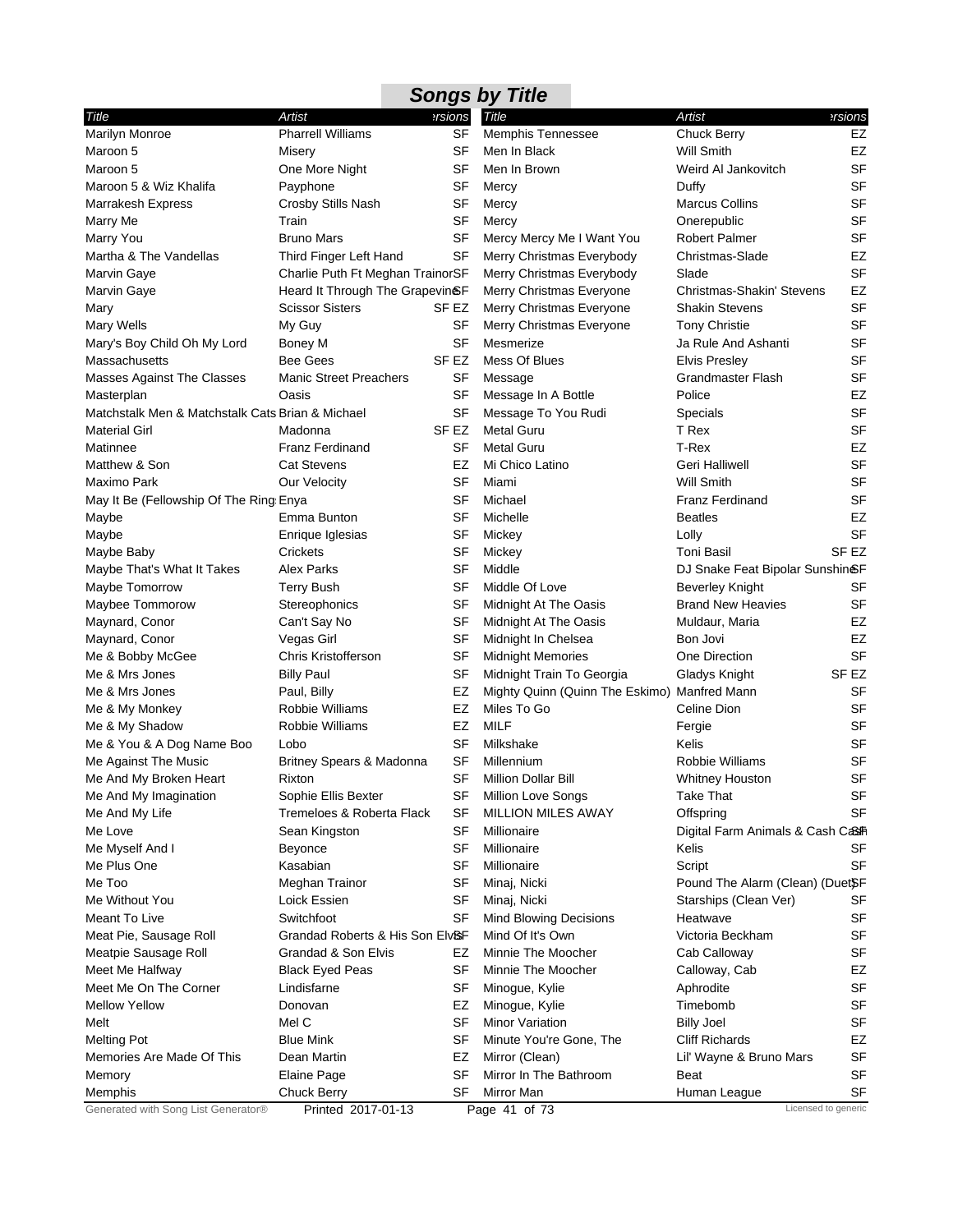|                                     |                                    |                  | <b>Songs by Title</b>            |                               |                                   |
|-------------------------------------|------------------------------------|------------------|----------------------------------|-------------------------------|-----------------------------------|
| Title                               | Artist                             | ersions          | <b>Title</b>                     | <b>Artist</b>                 | ersions                           |
| <b>Mirror Mirror</b>                | Dollar                             | SF               | More Like The Movies             | Dr Hook                       | <b>SF</b>                         |
| <b>Mirrors</b>                      | <b>Justin Timberlake</b>           | SF               | MORE MORE MORE                   | Andrea True Connection        | <b>SF</b>                         |
| Misfit                              | Amy Studt                          | SF               | More More More                   | Carmel                        | <b>SF</b>                         |
| Misha B                             | Home Run                           | SF               | More More More                   | <b>Rachel Stevens</b>         | <b>SF</b>                         |
| Miss Independent                    | Kelly Clarkson                     | SF               | More Than A Woman                | 911                           | <b>SF</b>                         |
| Miss Independent                    | Ne Yo                              | SF               | More Than A Woman                | Aaliyah                       | <b>SF</b>                         |
| Miss You                            | <b>Rolling Stones</b>              | EZ               | More Than A Woman                | <b>Tavares</b>                | <b>SF</b>                         |
| Miss You Like Crazy                 | Natalie Cole                       | SF               | More Than I Can Say              | Bobby Vee                     | <b>SF</b>                         |
| <b>MISS YOU NIGHTS</b>              | Westlife                           | SF               | More Than I Can Say              | Mary J Blige                  | <b>SF</b>                         |
| Missing                             | Everything But The Girl            | <b>SF</b>        | More Than I Need To Know         | Scooch                        | <b>SF</b>                         |
| <b>MISSING YOU</b>                  | <b>JOHN WAIT</b>                   | SF               | <b>MORE THAN THAT</b>            | <b>Backstreet Boys</b>        | <b>SF</b>                         |
| Missing You                         | Saturdays                          | EK               | More Than That                   | Roxy Music                    | EZ                                |
| Mississippi                         | Pussycat                           | SF               | More Than This                   | Backstreet Boys, The          | EZ                                |
| Mistaken Identity                   | Delta Goodrem                      | <b>SF</b>        | More Than This                   | <b>Roxy Music</b>             | <b>SF</b>                         |
| <b>Mistress Mabel</b>               | <b>Fratellis</b>                   | SF               | More Than Words                  | Extreme                       | <b>SF</b>                         |
| Misty                               | <b>Ray Stevens</b>                 | EZ               | More To Life                     | <b>Stacey Orrico</b>          | <b>SF</b>                         |
| Misty Mountain Hop                  | Led Zepplin                        | <b>SF</b>        | Morning Has Broken               | <b>Cat Stevens</b>            | <b>SF</b>                         |
| Misunderstood                       | Bon Jovi                           | SF               | Morning Sun                      | Robbie Williams               | <b>SF</b>                         |
| Misunderstood                       | Robbie Williams                    | SF               | Morning Train (Nine To Five)     | Sheena Easton                 | <b>SF</b>                         |
| Mixed Up World                      | Sophie Ellis Bextor                | SF               | Morningtown Ride                 | <b>Seekers</b>                | <b>SF</b>                         |
| Mmm Bop                             | Hanson                             | EZ               | Morrison Wonderful World         | James                         | <b>SF</b>                         |
| Mmm Mmm Mmm Mmm                     | <b>Crash Test Dummies</b>          | SF EZ            | Most Beautiful Girl In The World | Prince                        | SF <sub>EZ</sub>                  |
| <b>Mocking Bird</b>                 | Eminem                             | SF               | Most Beautiful Girl, The         | <b>Charlie Rich</b>           | EZ                                |
| Modern Way                          | <b>Kaiser Chiefs</b>               | SF               | <b>Most Girls</b>                | Pink                          | SF EZ                             |
| Molly's Chambers                    | Kings Of Leon                      | <b>SF</b>        | Mother                           | Pink Floyd                    | <b>SF</b>                         |
| Moment 4 Life (Clean)               | Nicki Minaj Ft.Drake               | SF               | Mother We Share                  | Chyrches                      | <b>SF</b>                         |
| Mona Lisa                           | Nat King Cole                      | EZ               | Motorcycle Emptiness             | <b>Manic Street Preachers</b> | <b>SF</b>                         |
| Monday Monday                       | Mama's And Papa's                  | SF               | <b>Mountain Music</b>            | Alabama                       | EZ                                |
| Monday, Monday                      | Mamas, The & The Papas             | EZ               | Mouthwash                        | Kate Nash                     | <b>SF</b>                         |
| Money Don't Matter 2 Night          | Prince                             | <b>SF</b>        | Move                             | Little-Mix                    | <b>SF</b>                         |
| Money For Nothing                   | <b>Dire Straits</b>                | SF EZ            | Move Closer                      | Nelson, Phyllis               | EZ                                |
| Money On My Mind                    | Sam Smith                          | <b>SF</b>        | Move Closer                      | Phillis Nelson                | <b>SF</b>                         |
| <b>MONEY TO BURN</b>                | <b>Richard Ashcroft</b>            | SF               | Move It                          | <b>Cliff Richards</b>         | EZ                                |
| Money, Money, Money                 | ABBA                               | SF EZ            | Move It Like This                | Baha Men                      | <b>SF</b>                         |
| Money's Too Tight                   | Simply Red                         | SF               | Move On Up                       | <b>Curtis Mayfield</b>        | <b>SF</b>                         |
| Monkees, The                        | Monkees                            | EZ               | Move On Up                       | Mayfield, Curtis              | EZ                                |
| Monkey Gone To Heaven               | Pixies                             | <b>SF</b>        | Move Over Darling                | Doris Day                     | EZ                                |
| Monsoon                             | Robbie Williams                    |                  | EZ Move Ya Body                  | Nina Sky                      | $\ensuremath{\mathsf{SF}}\xspace$ |
| Monster                             | Automatic                          | SF               | Move Your Body                   | Eiffel '65                    | <b>SF</b>                         |
| Monster                             | Eminem Ft Rihanna                  | <b>SF</b>        | Move Your Feet                   | Junior Senior                 | <b>SF</b>                         |
| <b>Monster Mash</b>                 | Borris Picket And The Cryptki SF   |                  | Moves Like Jagger                | Maroon 5 & Christina Aguilera | SF                                |
| Monster Mash, The                   | Pickett, Bobby Boris & Crypt Kidke |                  | Movies                           | Alien Ant Farm                | <b>SF</b>                         |
| Montego Bay                         | <b>Bobby Bloom</b>                 | SF               | Moviestar                        | Stereophonics                 | <b>SF</b>                         |
| Mony Mony                           | James, Tommy & The Shondell EZ     |                  | Moving                           | Supergrass                    | EZ                                |
| Mony Mony                           | Tommy James And Shondells SF       |                  | <b>Moving Mountains</b>          | Usher                         | <b>SF</b>                         |
| Moodswings                          | <b>Charlotte Church</b>            | SF               | Moving On Up                     | M People                      | SF EZ                             |
| Moon River                          | Andy Williams                      | SF <sub>EZ</sub> | Moving To New York               | Wombats                       | SF                                |
| Moondance                           | Van Morrison                       | SF               | MOVING TOO FAST                  | Artful Dodger                 | <b>SF</b>                         |
| Moonlight Shadow                    | Mike Oldfield                      | SF               | Mr Blue Sky                      | Elo                           | SF                                |
| Moonlight Shadow                    | Oldfield, Mike                     | EZ               | Mr Bojangles                     | John Holt                     | SF                                |
| Moonlighting                        | Al Jarreau                         | SF               | Mr Bojangles                     | Robbie Williams               | EZ                                |
| Moonshine                           | <b>Bruno Mars</b>                  | SF               | Mr Brightside                    | Killers                       | <b>SF</b>                         |
| <b>MOPE</b>                         | <b>Bloodhound Gang</b>             | SF               | Mr Jones                         | <b>Counting Crows</b>         | <b>SF</b>                         |
| More                                | Usher                              | SF               | Mr Loverman                      | Shabba Ranks                  | SF                                |
| More I See You                      | <b>Chris Montez</b>                | SF               | Mr Saxobeat                      | Alexandra Stan                | <b>SF</b>                         |
| More I See You, The                 | <b>Chris Montez</b>                | EZ               | Mr Wendel                        | <b>Arrested Development</b>   | SF                                |
| Generated with Song List Generator® | Printed 2017-01-13                 |                  | Page 42 of 73                    |                               | Licensed to generic               |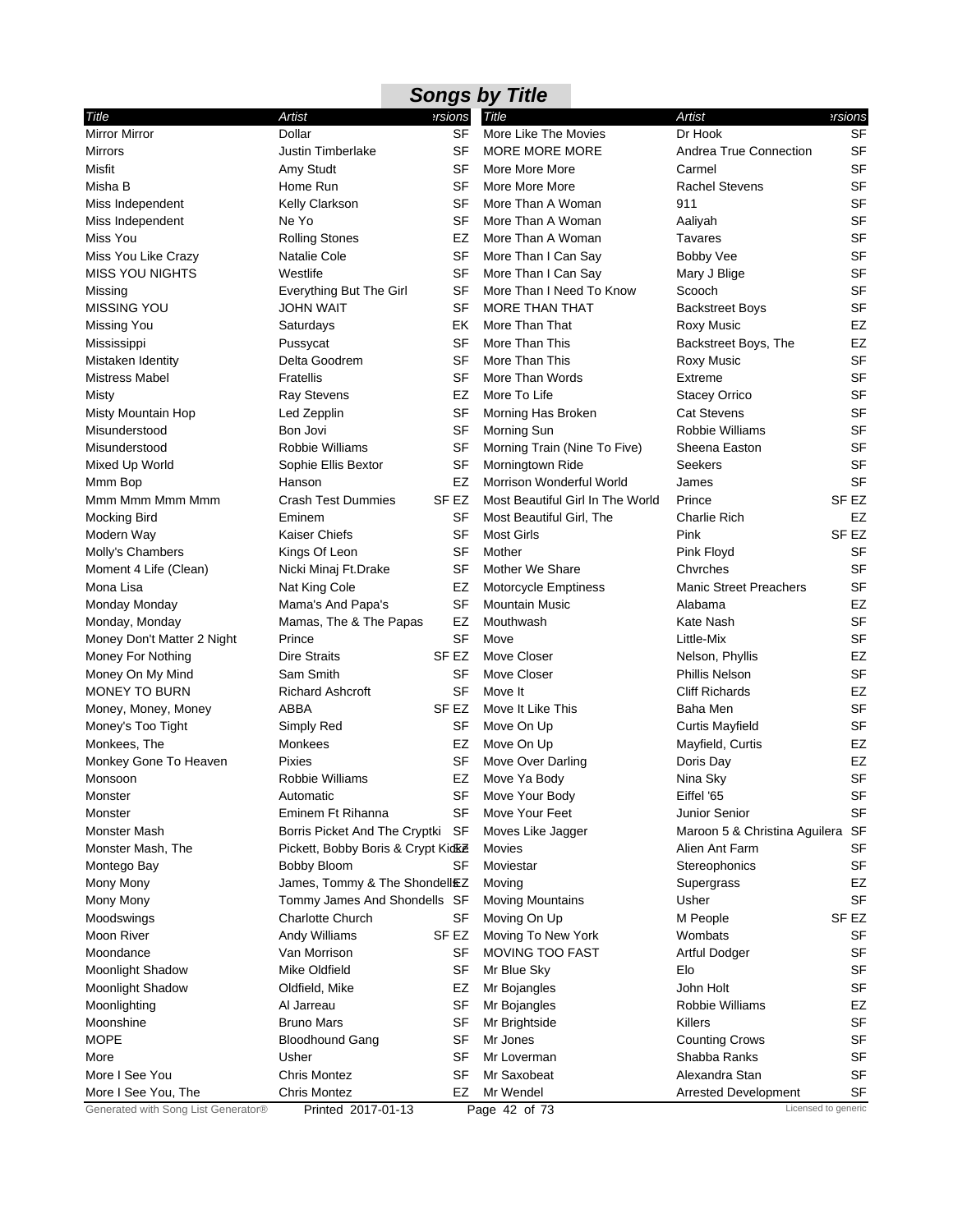| Artist<br>Artist<br>ersions<br>Title<br>Title<br><b>MR WRITER</b><br><b>SF</b><br>Sterophonics<br>My Grandfather's Clock<br>Standard<br>SF<br>Traditional<br>Mr. Big Stuff<br>Jean Knight<br>My Grandfather's Clock<br>Mr. Blue Sky<br>EZ<br>Electric Light Orchestra<br>My Happy Ending<br>Avril Lavigne<br>SF<br>Wankelmut Feat. Emma Louise SF<br>Mr. Know It All<br>Kelly Clarkson<br>My Head Is A Jungle<br>My Heart Takes Over<br>Mr. Tambourine Man<br><b>Byrds</b><br>SF EZ<br>Saturdays<br>My Heart Will Go On<br>Celine Dion<br>Mr. Vain<br><b>Culture Beat</b><br>SF<br>Mr. Writer<br>My Heart Will Go On (Dance Versi Celine Dion<br>Stereophonics<br>EZ<br>SF<br>Mraz, Jason<br>I Won't Give Up<br>My Humps<br><b>Black Eyed Peas</b><br>Mrs Robinson<br>Lemonheads<br>SF<br>My Immortal<br>Evanescence<br><b>SF</b><br><b>MS JACKSON</b><br>Outkast<br>MY INNER SMILE<br>Texas<br>Outkast<br>EZ<br><b>Matt Monroe</b><br>Ms. Jackson<br>My Kind Of Girl<br>SF<br>Emeli Sande<br>Much Too Young<br>Specials<br>My Kind Of Love<br>50-Cent Feat. Eminem And Ada <sup>8</sup> F<br>Mulder & Scully<br>Catatonia<br>SF EZ<br>My Life (Clean)<br>Mull Of Kintyre<br>McCartney, Paul<br>EZ<br>My Life Would Suck Without You<br><b>Kelly Clarkson</b><br>SF<br>My Love<br><b>Justin Timberlake</b><br>Multiplacation<br><b>Bobby Darin</b><br>Murder On The Dance Floor<br>SF<br>My Love<br>Westlife<br>Sophie Ellis Bextor<br>SF<br>Murs, Olly<br>Oh My Goodness<br>My Love Is Your Love<br><b>Whitney Houston</b><br>Murs, Olly<br>Please Don't Let Me Go<br><b>SF</b><br>My Lovin You're Never Gonna Get En Vogue<br>John Miles<br>Music<br>SF<br>My Man Music<br>Stooshe<br>SF <sub>EZ</sub><br>Music<br>Madonna<br>My Name Is<br>Eminem<br>MUSIC GETS THE BEST OF ME Sophie Ellis Bextor<br>SF<br>My Name Is Not Susan<br>Whitney Houston<br>Music Is My Radar<br>Tim McGraw<br>Blur<br>EZ<br>My Next Thirty Years<br><b>SF</b><br>Music Sounds Better With You<br><b>Stardust</b><br>My Number One<br>Stylo G Ft Gyptian<br>Music To My Soul<br>Cee Lo Green<br>SF<br>My Oh My<br>Aqua<br><b>SF</b><br>Music To Watch Girls By<br>Andy Williams<br>My Old Man's A Dustman<br>Lonnie Donegan<br>Music's No Good Without You<br>Cher<br>SF<br>MY ONE TEMPTATION<br>Mica Paris<br>SF<br>My Perfect Cousin<br>Must Get Out<br>Maroon 5<br>Undertones<br>Commitments<br><b>Mustang Sally</b><br>SF EZ<br>My Perogative<br><b>Bobby Brown</b><br>My Place<br>My All<br>Mariah Carey<br>EZ<br>Nelly<br>Katie Melua<br>SF<br>My Prayer<br><b>Platters</b><br>My Aphrodisiac Is You<br>Nina Simone<br>SF<br>My Baby Just Cares For Me<br>My Prerogative<br><b>Britney Spears</b><br><b>Hermans Hermits</b><br>My Baby Just Cares For Me<br>Standard<br>EZ<br>My Sentimental Friend<br><b>White Plains</b><br><b>SF</b><br><b>Walker Brothers</b><br>My Baby Loves Lovin<br>My Ship Is Coming In<br>MY BABY LOVES LOVIN'<br><b>White Plains</b><br>My Side Of Town<br>SF<br>Lutricia McNeal<br>D12 Feat Eminem<br>My Son My Son<br>My Band<br>SF<br>Vera Lynn<br>My Songs Know What You Did In 1Fall Out Boy<br>My Best Friends Girl<br>Cars<br>SF<br>My Bonnie Lies Over The Ocean<br>Traditional<br>EZ<br>My Star<br>lan Brown<br>Millie<br>SF My Strongest Suit<br>Spice Girls<br>My Boy Lollipop<br>My Camera Never Lies<br>Bucks Fizz<br>SF<br>My Sweet Lord<br>George Harrison<br>SF<br>My Toot Toot<br>My Chemical Romance<br>La Salle, Denise<br>Teenagers |  | <b>Songs by Title</b> |                  |
|------------------------------------------------------------------------------------------------------------------------------------------------------------------------------------------------------------------------------------------------------------------------------------------------------------------------------------------------------------------------------------------------------------------------------------------------------------------------------------------------------------------------------------------------------------------------------------------------------------------------------------------------------------------------------------------------------------------------------------------------------------------------------------------------------------------------------------------------------------------------------------------------------------------------------------------------------------------------------------------------------------------------------------------------------------------------------------------------------------------------------------------------------------------------------------------------------------------------------------------------------------------------------------------------------------------------------------------------------------------------------------------------------------------------------------------------------------------------------------------------------------------------------------------------------------------------------------------------------------------------------------------------------------------------------------------------------------------------------------------------------------------------------------------------------------------------------------------------------------------------------------------------------------------------------------------------------------------------------------------------------------------------------------------------------------------------------------------------------------------------------------------------------------------------------------------------------------------------------------------------------------------------------------------------------------------------------------------------------------------------------------------------------------------------------------------------------------------------------------------------------------------------------------------------------------------------------------------------------------------------------------------------------------------------------------------------------------------------------------------------------------------------------------------------------------------------------------------------------------------------------------------------------------------------------------------------------------------------------------------------------------------------------------------------------------------------------------------------------------------------------------------------------------------------------------------------------------------------------------------------------------------------------------------------------------------------------------------------------------------------------------------------------------------------------------------------------------------------|--|-----------------------|------------------|
|                                                                                                                                                                                                                                                                                                                                                                                                                                                                                                                                                                                                                                                                                                                                                                                                                                                                                                                                                                                                                                                                                                                                                                                                                                                                                                                                                                                                                                                                                                                                                                                                                                                                                                                                                                                                                                                                                                                                                                                                                                                                                                                                                                                                                                                                                                                                                                                                                                                                                                                                                                                                                                                                                                                                                                                                                                                                                                                                                                                                                                                                                                                                                                                                                                                                                                                                                                                                                                                                        |  |                       | ersions          |
|                                                                                                                                                                                                                                                                                                                                                                                                                                                                                                                                                                                                                                                                                                                                                                                                                                                                                                                                                                                                                                                                                                                                                                                                                                                                                                                                                                                                                                                                                                                                                                                                                                                                                                                                                                                                                                                                                                                                                                                                                                                                                                                                                                                                                                                                                                                                                                                                                                                                                                                                                                                                                                                                                                                                                                                                                                                                                                                                                                                                                                                                                                                                                                                                                                                                                                                                                                                                                                                                        |  |                       | <b>SF</b>        |
|                                                                                                                                                                                                                                                                                                                                                                                                                                                                                                                                                                                                                                                                                                                                                                                                                                                                                                                                                                                                                                                                                                                                                                                                                                                                                                                                                                                                                                                                                                                                                                                                                                                                                                                                                                                                                                                                                                                                                                                                                                                                                                                                                                                                                                                                                                                                                                                                                                                                                                                                                                                                                                                                                                                                                                                                                                                                                                                                                                                                                                                                                                                                                                                                                                                                                                                                                                                                                                                                        |  |                       | EZ               |
|                                                                                                                                                                                                                                                                                                                                                                                                                                                                                                                                                                                                                                                                                                                                                                                                                                                                                                                                                                                                                                                                                                                                                                                                                                                                                                                                                                                                                                                                                                                                                                                                                                                                                                                                                                                                                                                                                                                                                                                                                                                                                                                                                                                                                                                                                                                                                                                                                                                                                                                                                                                                                                                                                                                                                                                                                                                                                                                                                                                                                                                                                                                                                                                                                                                                                                                                                                                                                                                                        |  |                       | SF               |
|                                                                                                                                                                                                                                                                                                                                                                                                                                                                                                                                                                                                                                                                                                                                                                                                                                                                                                                                                                                                                                                                                                                                                                                                                                                                                                                                                                                                                                                                                                                                                                                                                                                                                                                                                                                                                                                                                                                                                                                                                                                                                                                                                                                                                                                                                                                                                                                                                                                                                                                                                                                                                                                                                                                                                                                                                                                                                                                                                                                                                                                                                                                                                                                                                                                                                                                                                                                                                                                                        |  |                       |                  |
|                                                                                                                                                                                                                                                                                                                                                                                                                                                                                                                                                                                                                                                                                                                                                                                                                                                                                                                                                                                                                                                                                                                                                                                                                                                                                                                                                                                                                                                                                                                                                                                                                                                                                                                                                                                                                                                                                                                                                                                                                                                                                                                                                                                                                                                                                                                                                                                                                                                                                                                                                                                                                                                                                                                                                                                                                                                                                                                                                                                                                                                                                                                                                                                                                                                                                                                                                                                                                                                                        |  |                       | SF               |
|                                                                                                                                                                                                                                                                                                                                                                                                                                                                                                                                                                                                                                                                                                                                                                                                                                                                                                                                                                                                                                                                                                                                                                                                                                                                                                                                                                                                                                                                                                                                                                                                                                                                                                                                                                                                                                                                                                                                                                                                                                                                                                                                                                                                                                                                                                                                                                                                                                                                                                                                                                                                                                                                                                                                                                                                                                                                                                                                                                                                                                                                                                                                                                                                                                                                                                                                                                                                                                                                        |  |                       | SF <sub>EZ</sub> |
|                                                                                                                                                                                                                                                                                                                                                                                                                                                                                                                                                                                                                                                                                                                                                                                                                                                                                                                                                                                                                                                                                                                                                                                                                                                                                                                                                                                                                                                                                                                                                                                                                                                                                                                                                                                                                                                                                                                                                                                                                                                                                                                                                                                                                                                                                                                                                                                                                                                                                                                                                                                                                                                                                                                                                                                                                                                                                                                                                                                                                                                                                                                                                                                                                                                                                                                                                                                                                                                                        |  |                       | <b>SF</b>        |
|                                                                                                                                                                                                                                                                                                                                                                                                                                                                                                                                                                                                                                                                                                                                                                                                                                                                                                                                                                                                                                                                                                                                                                                                                                                                                                                                                                                                                                                                                                                                                                                                                                                                                                                                                                                                                                                                                                                                                                                                                                                                                                                                                                                                                                                                                                                                                                                                                                                                                                                                                                                                                                                                                                                                                                                                                                                                                                                                                                                                                                                                                                                                                                                                                                                                                                                                                                                                                                                                        |  |                       | <b>SF</b>        |
|                                                                                                                                                                                                                                                                                                                                                                                                                                                                                                                                                                                                                                                                                                                                                                                                                                                                                                                                                                                                                                                                                                                                                                                                                                                                                                                                                                                                                                                                                                                                                                                                                                                                                                                                                                                                                                                                                                                                                                                                                                                                                                                                                                                                                                                                                                                                                                                                                                                                                                                                                                                                                                                                                                                                                                                                                                                                                                                                                                                                                                                                                                                                                                                                                                                                                                                                                                                                                                                                        |  |                       | <b>SF</b>        |
|                                                                                                                                                                                                                                                                                                                                                                                                                                                                                                                                                                                                                                                                                                                                                                                                                                                                                                                                                                                                                                                                                                                                                                                                                                                                                                                                                                                                                                                                                                                                                                                                                                                                                                                                                                                                                                                                                                                                                                                                                                                                                                                                                                                                                                                                                                                                                                                                                                                                                                                                                                                                                                                                                                                                                                                                                                                                                                                                                                                                                                                                                                                                                                                                                                                                                                                                                                                                                                                                        |  |                       | <b>SF</b>        |
|                                                                                                                                                                                                                                                                                                                                                                                                                                                                                                                                                                                                                                                                                                                                                                                                                                                                                                                                                                                                                                                                                                                                                                                                                                                                                                                                                                                                                                                                                                                                                                                                                                                                                                                                                                                                                                                                                                                                                                                                                                                                                                                                                                                                                                                                                                                                                                                                                                                                                                                                                                                                                                                                                                                                                                                                                                                                                                                                                                                                                                                                                                                                                                                                                                                                                                                                                                                                                                                                        |  |                       | SF               |
|                                                                                                                                                                                                                                                                                                                                                                                                                                                                                                                                                                                                                                                                                                                                                                                                                                                                                                                                                                                                                                                                                                                                                                                                                                                                                                                                                                                                                                                                                                                                                                                                                                                                                                                                                                                                                                                                                                                                                                                                                                                                                                                                                                                                                                                                                                                                                                                                                                                                                                                                                                                                                                                                                                                                                                                                                                                                                                                                                                                                                                                                                                                                                                                                                                                                                                                                                                                                                                                                        |  |                       | SF               |
|                                                                                                                                                                                                                                                                                                                                                                                                                                                                                                                                                                                                                                                                                                                                                                                                                                                                                                                                                                                                                                                                                                                                                                                                                                                                                                                                                                                                                                                                                                                                                                                                                                                                                                                                                                                                                                                                                                                                                                                                                                                                                                                                                                                                                                                                                                                                                                                                                                                                                                                                                                                                                                                                                                                                                                                                                                                                                                                                                                                                                                                                                                                                                                                                                                                                                                                                                                                                                                                                        |  |                       |                  |
|                                                                                                                                                                                                                                                                                                                                                                                                                                                                                                                                                                                                                                                                                                                                                                                                                                                                                                                                                                                                                                                                                                                                                                                                                                                                                                                                                                                                                                                                                                                                                                                                                                                                                                                                                                                                                                                                                                                                                                                                                                                                                                                                                                                                                                                                                                                                                                                                                                                                                                                                                                                                                                                                                                                                                                                                                                                                                                                                                                                                                                                                                                                                                                                                                                                                                                                                                                                                                                                                        |  |                       | <b>SF</b>        |
|                                                                                                                                                                                                                                                                                                                                                                                                                                                                                                                                                                                                                                                                                                                                                                                                                                                                                                                                                                                                                                                                                                                                                                                                                                                                                                                                                                                                                                                                                                                                                                                                                                                                                                                                                                                                                                                                                                                                                                                                                                                                                                                                                                                                                                                                                                                                                                                                                                                                                                                                                                                                                                                                                                                                                                                                                                                                                                                                                                                                                                                                                                                                                                                                                                                                                                                                                                                                                                                                        |  |                       | <b>SF</b>        |
|                                                                                                                                                                                                                                                                                                                                                                                                                                                                                                                                                                                                                                                                                                                                                                                                                                                                                                                                                                                                                                                                                                                                                                                                                                                                                                                                                                                                                                                                                                                                                                                                                                                                                                                                                                                                                                                                                                                                                                                                                                                                                                                                                                                                                                                                                                                                                                                                                                                                                                                                                                                                                                                                                                                                                                                                                                                                                                                                                                                                                                                                                                                                                                                                                                                                                                                                                                                                                                                                        |  |                       | SF EZ            |
|                                                                                                                                                                                                                                                                                                                                                                                                                                                                                                                                                                                                                                                                                                                                                                                                                                                                                                                                                                                                                                                                                                                                                                                                                                                                                                                                                                                                                                                                                                                                                                                                                                                                                                                                                                                                                                                                                                                                                                                                                                                                                                                                                                                                                                                                                                                                                                                                                                                                                                                                                                                                                                                                                                                                                                                                                                                                                                                                                                                                                                                                                                                                                                                                                                                                                                                                                                                                                                                                        |  |                       | <b>SF</b>        |
|                                                                                                                                                                                                                                                                                                                                                                                                                                                                                                                                                                                                                                                                                                                                                                                                                                                                                                                                                                                                                                                                                                                                                                                                                                                                                                                                                                                                                                                                                                                                                                                                                                                                                                                                                                                                                                                                                                                                                                                                                                                                                                                                                                                                                                                                                                                                                                                                                                                                                                                                                                                                                                                                                                                                                                                                                                                                                                                                                                                                                                                                                                                                                                                                                                                                                                                                                                                                                                                                        |  |                       | <b>SF</b>        |
|                                                                                                                                                                                                                                                                                                                                                                                                                                                                                                                                                                                                                                                                                                                                                                                                                                                                                                                                                                                                                                                                                                                                                                                                                                                                                                                                                                                                                                                                                                                                                                                                                                                                                                                                                                                                                                                                                                                                                                                                                                                                                                                                                                                                                                                                                                                                                                                                                                                                                                                                                                                                                                                                                                                                                                                                                                                                                                                                                                                                                                                                                                                                                                                                                                                                                                                                                                                                                                                                        |  |                       | SF               |
|                                                                                                                                                                                                                                                                                                                                                                                                                                                                                                                                                                                                                                                                                                                                                                                                                                                                                                                                                                                                                                                                                                                                                                                                                                                                                                                                                                                                                                                                                                                                                                                                                                                                                                                                                                                                                                                                                                                                                                                                                                                                                                                                                                                                                                                                                                                                                                                                                                                                                                                                                                                                                                                                                                                                                                                                                                                                                                                                                                                                                                                                                                                                                                                                                                                                                                                                                                                                                                                                        |  |                       | SF               |
|                                                                                                                                                                                                                                                                                                                                                                                                                                                                                                                                                                                                                                                                                                                                                                                                                                                                                                                                                                                                                                                                                                                                                                                                                                                                                                                                                                                                                                                                                                                                                                                                                                                                                                                                                                                                                                                                                                                                                                                                                                                                                                                                                                                                                                                                                                                                                                                                                                                                                                                                                                                                                                                                                                                                                                                                                                                                                                                                                                                                                                                                                                                                                                                                                                                                                                                                                                                                                                                                        |  |                       | <b>SF</b>        |
|                                                                                                                                                                                                                                                                                                                                                                                                                                                                                                                                                                                                                                                                                                                                                                                                                                                                                                                                                                                                                                                                                                                                                                                                                                                                                                                                                                                                                                                                                                                                                                                                                                                                                                                                                                                                                                                                                                                                                                                                                                                                                                                                                                                                                                                                                                                                                                                                                                                                                                                                                                                                                                                                                                                                                                                                                                                                                                                                                                                                                                                                                                                                                                                                                                                                                                                                                                                                                                                                        |  |                       | EZ               |
|                                                                                                                                                                                                                                                                                                                                                                                                                                                                                                                                                                                                                                                                                                                                                                                                                                                                                                                                                                                                                                                                                                                                                                                                                                                                                                                                                                                                                                                                                                                                                                                                                                                                                                                                                                                                                                                                                                                                                                                                                                                                                                                                                                                                                                                                                                                                                                                                                                                                                                                                                                                                                                                                                                                                                                                                                                                                                                                                                                                                                                                                                                                                                                                                                                                                                                                                                                                                                                                                        |  |                       | <b>SF</b>        |
|                                                                                                                                                                                                                                                                                                                                                                                                                                                                                                                                                                                                                                                                                                                                                                                                                                                                                                                                                                                                                                                                                                                                                                                                                                                                                                                                                                                                                                                                                                                                                                                                                                                                                                                                                                                                                                                                                                                                                                                                                                                                                                                                                                                                                                                                                                                                                                                                                                                                                                                                                                                                                                                                                                                                                                                                                                                                                                                                                                                                                                                                                                                                                                                                                                                                                                                                                                                                                                                                        |  |                       | <b>SF</b>        |
|                                                                                                                                                                                                                                                                                                                                                                                                                                                                                                                                                                                                                                                                                                                                                                                                                                                                                                                                                                                                                                                                                                                                                                                                                                                                                                                                                                                                                                                                                                                                                                                                                                                                                                                                                                                                                                                                                                                                                                                                                                                                                                                                                                                                                                                                                                                                                                                                                                                                                                                                                                                                                                                                                                                                                                                                                                                                                                                                                                                                                                                                                                                                                                                                                                                                                                                                                                                                                                                                        |  |                       | <b>SF</b>        |
|                                                                                                                                                                                                                                                                                                                                                                                                                                                                                                                                                                                                                                                                                                                                                                                                                                                                                                                                                                                                                                                                                                                                                                                                                                                                                                                                                                                                                                                                                                                                                                                                                                                                                                                                                                                                                                                                                                                                                                                                                                                                                                                                                                                                                                                                                                                                                                                                                                                                                                                                                                                                                                                                                                                                                                                                                                                                                                                                                                                                                                                                                                                                                                                                                                                                                                                                                                                                                                                                        |  |                       | <b>SF</b>        |
|                                                                                                                                                                                                                                                                                                                                                                                                                                                                                                                                                                                                                                                                                                                                                                                                                                                                                                                                                                                                                                                                                                                                                                                                                                                                                                                                                                                                                                                                                                                                                                                                                                                                                                                                                                                                                                                                                                                                                                                                                                                                                                                                                                                                                                                                                                                                                                                                                                                                                                                                                                                                                                                                                                                                                                                                                                                                                                                                                                                                                                                                                                                                                                                                                                                                                                                                                                                                                                                                        |  |                       | <b>SF</b>        |
|                                                                                                                                                                                                                                                                                                                                                                                                                                                                                                                                                                                                                                                                                                                                                                                                                                                                                                                                                                                                                                                                                                                                                                                                                                                                                                                                                                                                                                                                                                                                                                                                                                                                                                                                                                                                                                                                                                                                                                                                                                                                                                                                                                                                                                                                                                                                                                                                                                                                                                                                                                                                                                                                                                                                                                                                                                                                                                                                                                                                                                                                                                                                                                                                                                                                                                                                                                                                                                                                        |  |                       | <b>SF</b>        |
|                                                                                                                                                                                                                                                                                                                                                                                                                                                                                                                                                                                                                                                                                                                                                                                                                                                                                                                                                                                                                                                                                                                                                                                                                                                                                                                                                                                                                                                                                                                                                                                                                                                                                                                                                                                                                                                                                                                                                                                                                                                                                                                                                                                                                                                                                                                                                                                                                                                                                                                                                                                                                                                                                                                                                                                                                                                                                                                                                                                                                                                                                                                                                                                                                                                                                                                                                                                                                                                                        |  |                       | <b>SF</b>        |
|                                                                                                                                                                                                                                                                                                                                                                                                                                                                                                                                                                                                                                                                                                                                                                                                                                                                                                                                                                                                                                                                                                                                                                                                                                                                                                                                                                                                                                                                                                                                                                                                                                                                                                                                                                                                                                                                                                                                                                                                                                                                                                                                                                                                                                                                                                                                                                                                                                                                                                                                                                                                                                                                                                                                                                                                                                                                                                                                                                                                                                                                                                                                                                                                                                                                                                                                                                                                                                                                        |  |                       | <b>SF</b>        |
|                                                                                                                                                                                                                                                                                                                                                                                                                                                                                                                                                                                                                                                                                                                                                                                                                                                                                                                                                                                                                                                                                                                                                                                                                                                                                                                                                                                                                                                                                                                                                                                                                                                                                                                                                                                                                                                                                                                                                                                                                                                                                                                                                                                                                                                                                                                                                                                                                                                                                                                                                                                                                                                                                                                                                                                                                                                                                                                                                                                                                                                                                                                                                                                                                                                                                                                                                                                                                                                                        |  |                       | <b>SF</b>        |
|                                                                                                                                                                                                                                                                                                                                                                                                                                                                                                                                                                                                                                                                                                                                                                                                                                                                                                                                                                                                                                                                                                                                                                                                                                                                                                                                                                                                                                                                                                                                                                                                                                                                                                                                                                                                                                                                                                                                                                                                                                                                                                                                                                                                                                                                                                                                                                                                                                                                                                                                                                                                                                                                                                                                                                                                                                                                                                                                                                                                                                                                                                                                                                                                                                                                                                                                                                                                                                                                        |  |                       | <b>SF</b>        |
|                                                                                                                                                                                                                                                                                                                                                                                                                                                                                                                                                                                                                                                                                                                                                                                                                                                                                                                                                                                                                                                                                                                                                                                                                                                                                                                                                                                                                                                                                                                                                                                                                                                                                                                                                                                                                                                                                                                                                                                                                                                                                                                                                                                                                                                                                                                                                                                                                                                                                                                                                                                                                                                                                                                                                                                                                                                                                                                                                                                                                                                                                                                                                                                                                                                                                                                                                                                                                                                                        |  |                       | SF               |
|                                                                                                                                                                                                                                                                                                                                                                                                                                                                                                                                                                                                                                                                                                                                                                                                                                                                                                                                                                                                                                                                                                                                                                                                                                                                                                                                                                                                                                                                                                                                                                                                                                                                                                                                                                                                                                                                                                                                                                                                                                                                                                                                                                                                                                                                                                                                                                                                                                                                                                                                                                                                                                                                                                                                                                                                                                                                                                                                                                                                                                                                                                                                                                                                                                                                                                                                                                                                                                                                        |  |                       | SF               |
|                                                                                                                                                                                                                                                                                                                                                                                                                                                                                                                                                                                                                                                                                                                                                                                                                                                                                                                                                                                                                                                                                                                                                                                                                                                                                                                                                                                                                                                                                                                                                                                                                                                                                                                                                                                                                                                                                                                                                                                                                                                                                                                                                                                                                                                                                                                                                                                                                                                                                                                                                                                                                                                                                                                                                                                                                                                                                                                                                                                                                                                                                                                                                                                                                                                                                                                                                                                                                                                                        |  |                       | SF               |
|                                                                                                                                                                                                                                                                                                                                                                                                                                                                                                                                                                                                                                                                                                                                                                                                                                                                                                                                                                                                                                                                                                                                                                                                                                                                                                                                                                                                                                                                                                                                                                                                                                                                                                                                                                                                                                                                                                                                                                                                                                                                                                                                                                                                                                                                                                                                                                                                                                                                                                                                                                                                                                                                                                                                                                                                                                                                                                                                                                                                                                                                                                                                                                                                                                                                                                                                                                                                                                                                        |  |                       | <b>SF</b>        |
|                                                                                                                                                                                                                                                                                                                                                                                                                                                                                                                                                                                                                                                                                                                                                                                                                                                                                                                                                                                                                                                                                                                                                                                                                                                                                                                                                                                                                                                                                                                                                                                                                                                                                                                                                                                                                                                                                                                                                                                                                                                                                                                                                                                                                                                                                                                                                                                                                                                                                                                                                                                                                                                                                                                                                                                                                                                                                                                                                                                                                                                                                                                                                                                                                                                                                                                                                                                                                                                                        |  |                       | <b>SF</b>        |
|                                                                                                                                                                                                                                                                                                                                                                                                                                                                                                                                                                                                                                                                                                                                                                                                                                                                                                                                                                                                                                                                                                                                                                                                                                                                                                                                                                                                                                                                                                                                                                                                                                                                                                                                                                                                                                                                                                                                                                                                                                                                                                                                                                                                                                                                                                                                                                                                                                                                                                                                                                                                                                                                                                                                                                                                                                                                                                                                                                                                                                                                                                                                                                                                                                                                                                                                                                                                                                                                        |  |                       | <b>SF</b>        |
|                                                                                                                                                                                                                                                                                                                                                                                                                                                                                                                                                                                                                                                                                                                                                                                                                                                                                                                                                                                                                                                                                                                                                                                                                                                                                                                                                                                                                                                                                                                                                                                                                                                                                                                                                                                                                                                                                                                                                                                                                                                                                                                                                                                                                                                                                                                                                                                                                                                                                                                                                                                                                                                                                                                                                                                                                                                                                                                                                                                                                                                                                                                                                                                                                                                                                                                                                                                                                                                                        |  |                       | SF               |
|                                                                                                                                                                                                                                                                                                                                                                                                                                                                                                                                                                                                                                                                                                                                                                                                                                                                                                                                                                                                                                                                                                                                                                                                                                                                                                                                                                                                                                                                                                                                                                                                                                                                                                                                                                                                                                                                                                                                                                                                                                                                                                                                                                                                                                                                                                                                                                                                                                                                                                                                                                                                                                                                                                                                                                                                                                                                                                                                                                                                                                                                                                                                                                                                                                                                                                                                                                                                                                                                        |  |                       | EZ               |
| My Type<br><b>Saint Motel</b><br>My Cheri Amour<br>Stevie Wonder<br>SF                                                                                                                                                                                                                                                                                                                                                                                                                                                                                                                                                                                                                                                                                                                                                                                                                                                                                                                                                                                                                                                                                                                                                                                                                                                                                                                                                                                                                                                                                                                                                                                                                                                                                                                                                                                                                                                                                                                                                                                                                                                                                                                                                                                                                                                                                                                                                                                                                                                                                                                                                                                                                                                                                                                                                                                                                                                                                                                                                                                                                                                                                                                                                                                                                                                                                                                                                                                                 |  |                       | SF               |
| Shires<br>My Cherie Amour<br>Stevie Wonder<br>EZ<br>My Universe                                                                                                                                                                                                                                                                                                                                                                                                                                                                                                                                                                                                                                                                                                                                                                                                                                                                                                                                                                                                                                                                                                                                                                                                                                                                                                                                                                                                                                                                                                                                                                                                                                                                                                                                                                                                                                                                                                                                                                                                                                                                                                                                                                                                                                                                                                                                                                                                                                                                                                                                                                                                                                                                                                                                                                                                                                                                                                                                                                                                                                                                                                                                                                                                                                                                                                                                                                                                        |  |                       | SF               |
| <b>Calvin Harris</b><br>My Coo Ca Choo<br>Alan Stardust<br>SF<br>My Way                                                                                                                                                                                                                                                                                                                                                                                                                                                                                                                                                                                                                                                                                                                                                                                                                                                                                                                                                                                                                                                                                                                                                                                                                                                                                                                                                                                                                                                                                                                                                                                                                                                                                                                                                                                                                                                                                                                                                                                                                                                                                                                                                                                                                                                                                                                                                                                                                                                                                                                                                                                                                                                                                                                                                                                                                                                                                                                                                                                                                                                                                                                                                                                                                                                                                                                                                                                                |  |                       | SF               |
| My Ding A Ling<br>SF<br><b>MY WAY</b><br>Chuck Berry<br>Limp Bizkit                                                                                                                                                                                                                                                                                                                                                                                                                                                                                                                                                                                                                                                                                                                                                                                                                                                                                                                                                                                                                                                                                                                                                                                                                                                                                                                                                                                                                                                                                                                                                                                                                                                                                                                                                                                                                                                                                                                                                                                                                                                                                                                                                                                                                                                                                                                                                                                                                                                                                                                                                                                                                                                                                                                                                                                                                                                                                                                                                                                                                                                                                                                                                                                                                                                                                                                                                                                                    |  |                       | <b>SF</b>        |
| <b>Chuck Berry</b><br>EZ<br>My Way<br><b>Sex Pistols</b><br>My Ding-A-Ling                                                                                                                                                                                                                                                                                                                                                                                                                                                                                                                                                                                                                                                                                                                                                                                                                                                                                                                                                                                                                                                                                                                                                                                                                                                                                                                                                                                                                                                                                                                                                                                                                                                                                                                                                                                                                                                                                                                                                                                                                                                                                                                                                                                                                                                                                                                                                                                                                                                                                                                                                                                                                                                                                                                                                                                                                                                                                                                                                                                                                                                                                                                                                                                                                                                                                                                                                                                             |  |                       | <b>SF</b>        |
| SF<br>My Doorbell<br><b>White Stripes</b><br>My Weakness Is None Of Your Bu Embrace                                                                                                                                                                                                                                                                                                                                                                                                                                                                                                                                                                                                                                                                                                                                                                                                                                                                                                                                                                                                                                                                                                                                                                                                                                                                                                                                                                                                                                                                                                                                                                                                                                                                                                                                                                                                                                                                                                                                                                                                                                                                                                                                                                                                                                                                                                                                                                                                                                                                                                                                                                                                                                                                                                                                                                                                                                                                                                                                                                                                                                                                                                                                                                                                                                                                                                                                                                                    |  |                       | <b>SF</b>        |
| Diana Vickers<br>My Father's Eyes<br>Eric Clapton<br>EZ<br>My Wicked Heart                                                                                                                                                                                                                                                                                                                                                                                                                                                                                                                                                                                                                                                                                                                                                                                                                                                                                                                                                                                                                                                                                                                                                                                                                                                                                                                                                                                                                                                                                                                                                                                                                                                                                                                                                                                                                                                                                                                                                                                                                                                                                                                                                                                                                                                                                                                                                                                                                                                                                                                                                                                                                                                                                                                                                                                                                                                                                                                                                                                                                                                                                                                                                                                                                                                                                                                                                                                             |  |                       | <b>SF</b>        |
| <b>Connor Reeves</b><br><b>SF</b><br>Peter Andre<br>My Fathers Son<br><b>Mysterious Girl</b>                                                                                                                                                                                                                                                                                                                                                                                                                                                                                                                                                                                                                                                                                                                                                                                                                                                                                                                                                                                                                                                                                                                                                                                                                                                                                                                                                                                                                                                                                                                                                                                                                                                                                                                                                                                                                                                                                                                                                                                                                                                                                                                                                                                                                                                                                                                                                                                                                                                                                                                                                                                                                                                                                                                                                                                                                                                                                                                                                                                                                                                                                                                                                                                                                                                                                                                                                                           |  |                       | SF               |
| Sash Feat. Tina Cousins<br>My Favorite Game<br>Cardigans<br>SF<br><b>Mysterious Times</b>                                                                                                                                                                                                                                                                                                                                                                                                                                                                                                                                                                                                                                                                                                                                                                                                                                                                                                                                                                                                                                                                                                                                                                                                                                                                                                                                                                                                                                                                                                                                                                                                                                                                                                                                                                                                                                                                                                                                                                                                                                                                                                                                                                                                                                                                                                                                                                                                                                                                                                                                                                                                                                                                                                                                                                                                                                                                                                                                                                                                                                                                                                                                                                                                                                                                                                                                                                              |  |                       | SF               |
| My Favourite Waste Of Time<br>Owen Paul<br>SF<br>Mystify<br>Inxs                                                                                                                                                                                                                                                                                                                                                                                                                                                                                                                                                                                                                                                                                                                                                                                                                                                                                                                                                                                                                                                                                                                                                                                                                                                                                                                                                                                                                                                                                                                                                                                                                                                                                                                                                                                                                                                                                                                                                                                                                                                                                                                                                                                                                                                                                                                                                                                                                                                                                                                                                                                                                                                                                                                                                                                                                                                                                                                                                                                                                                                                                                                                                                                                                                                                                                                                                                                                       |  |                       | SF               |
| Stan Slade<br>My Friend Stan<br>SF<br>N Dey Say<br>Nelly                                                                                                                                                                                                                                                                                                                                                                                                                                                                                                                                                                                                                                                                                                                                                                                                                                                                                                                                                                                                                                                                                                                                                                                                                                                                                                                                                                                                                                                                                                                                                                                                                                                                                                                                                                                                                                                                                                                                                                                                                                                                                                                                                                                                                                                                                                                                                                                                                                                                                                                                                                                                                                                                                                                                                                                                                                                                                                                                                                                                                                                                                                                                                                                                                                                                                                                                                                                                               |  |                       | <b>SF</b>        |
| Stereophonics<br><b>SF</b><br>N <sub>17</sub><br>Saw Doctors<br>My Friends                                                                                                                                                                                                                                                                                                                                                                                                                                                                                                                                                                                                                                                                                                                                                                                                                                                                                                                                                                                                                                                                                                                                                                                                                                                                                                                                                                                                                                                                                                                                                                                                                                                                                                                                                                                                                                                                                                                                                                                                                                                                                                                                                                                                                                                                                                                                                                                                                                                                                                                                                                                                                                                                                                                                                                                                                                                                                                                                                                                                                                                                                                                                                                                                                                                                                                                                                                                             |  |                       | <b>SF</b>        |
| Frank Sinatra<br>EZ<br>My Funny Valentine<br>NA NA HEY HEY<br>Steam                                                                                                                                                                                                                                                                                                                                                                                                                                                                                                                                                                                                                                                                                                                                                                                                                                                                                                                                                                                                                                                                                                                                                                                                                                                                                                                                                                                                                                                                                                                                                                                                                                                                                                                                                                                                                                                                                                                                                                                                                                                                                                                                                                                                                                                                                                                                                                                                                                                                                                                                                                                                                                                                                                                                                                                                                                                                                                                                                                                                                                                                                                                                                                                                                                                                                                                                                                                                    |  |                       | <b>SF</b>        |
| Who<br>My Generation<br>SF<br>Na Na Hey Hey Kiss Him Goodbye Bananarama                                                                                                                                                                                                                                                                                                                                                                                                                                                                                                                                                                                                                                                                                                                                                                                                                                                                                                                                                                                                                                                                                                                                                                                                                                                                                                                                                                                                                                                                                                                                                                                                                                                                                                                                                                                                                                                                                                                                                                                                                                                                                                                                                                                                                                                                                                                                                                                                                                                                                                                                                                                                                                                                                                                                                                                                                                                                                                                                                                                                                                                                                                                                                                                                                                                                                                                                                                                                |  |                       | EZ               |
| Who<br>My Genneration<br>EZ<br>Na Na Is The Saddest Word<br><b>Stylistics</b>                                                                                                                                                                                                                                                                                                                                                                                                                                                                                                                                                                                                                                                                                                                                                                                                                                                                                                                                                                                                                                                                                                                                                                                                                                                                                                                                                                                                                                                                                                                                                                                                                                                                                                                                                                                                                                                                                                                                                                                                                                                                                                                                                                                                                                                                                                                                                                                                                                                                                                                                                                                                                                                                                                                                                                                                                                                                                                                                                                                                                                                                                                                                                                                                                                                                                                                                                                                          |  |                       | <b>SF</b>        |
| My Girl<br>SF<br>Naive<br>Kooks<br>Madness                                                                                                                                                                                                                                                                                                                                                                                                                                                                                                                                                                                                                                                                                                                                                                                                                                                                                                                                                                                                                                                                                                                                                                                                                                                                                                                                                                                                                                                                                                                                                                                                                                                                                                                                                                                                                                                                                                                                                                                                                                                                                                                                                                                                                                                                                                                                                                                                                                                                                                                                                                                                                                                                                                                                                                                                                                                                                                                                                                                                                                                                                                                                                                                                                                                                                                                                                                                                                             |  |                       | SF               |
| Generated with Song List Generator®<br>Licensed to generic<br>Printed 2017-01-13<br>Page 43 of 73                                                                                                                                                                                                                                                                                                                                                                                                                                                                                                                                                                                                                                                                                                                                                                                                                                                                                                                                                                                                                                                                                                                                                                                                                                                                                                                                                                                                                                                                                                                                                                                                                                                                                                                                                                                                                                                                                                                                                                                                                                                                                                                                                                                                                                                                                                                                                                                                                                                                                                                                                                                                                                                                                                                                                                                                                                                                                                                                                                                                                                                                                                                                                                                                                                                                                                                                                                      |  |                       |                  |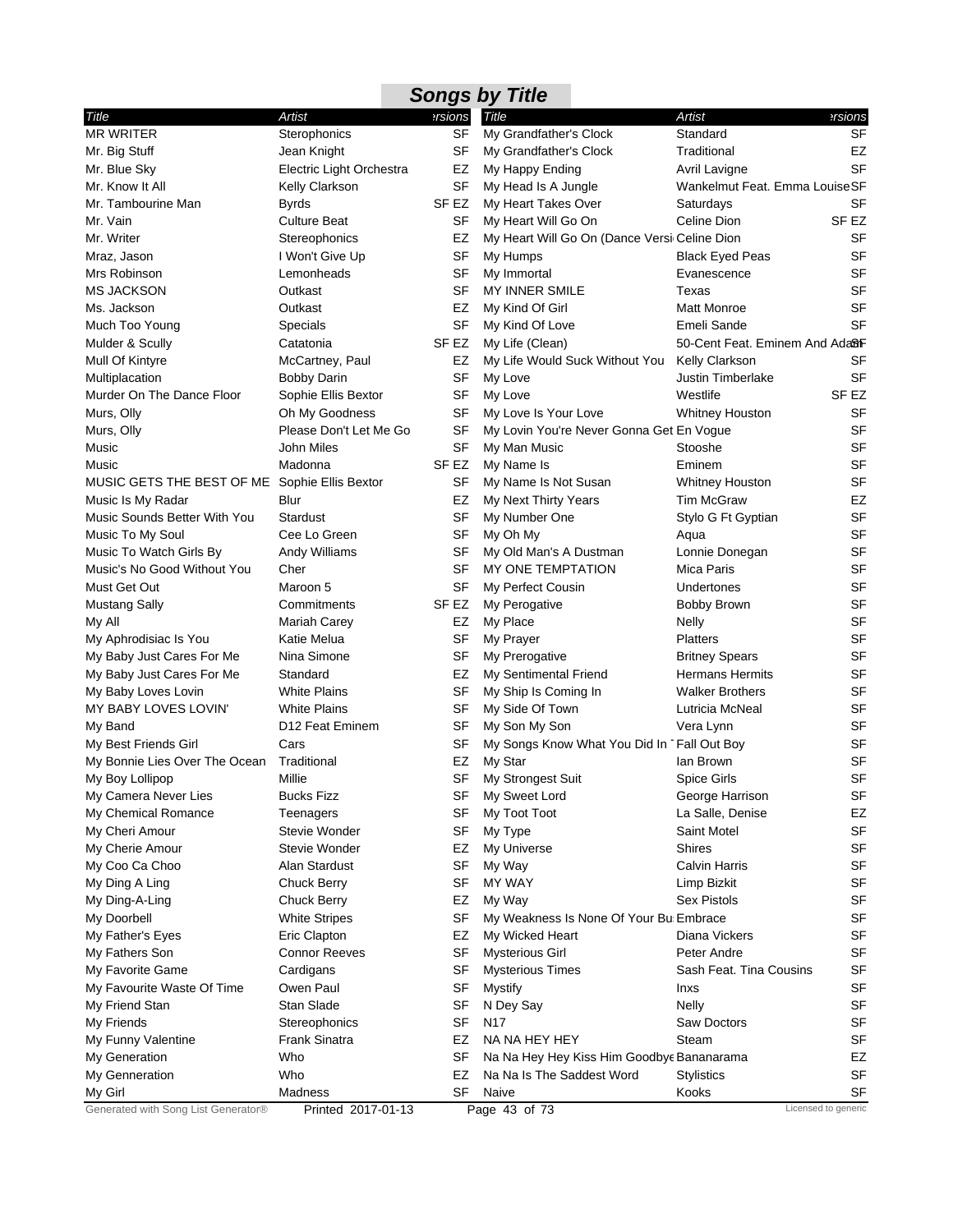| <b>Songs by Title</b>               |                                 |           |                                |                                  |                  |  |  |
|-------------------------------------|---------------------------------|-----------|--------------------------------|----------------------------------|------------------|--|--|
| Title                               | Artist                          | ersions   | Title                          | Artist                           | ersions          |  |  |
| Naked                               | Louise                          | EZ        | <b>NEW DAY</b>                 | Wyclef Jean Feat Bono            | <b>SF</b>        |  |  |
| Naked In The Rain                   | <b>Blue Pearl</b>               | SF        | <b>NEW DIRECTION</b>           | S Club Juniors                   | <b>SF</b>        |  |  |
| Name Of The Game, The               | ABBA                            | EZ        | New Divide                     | Linkin Park                      | <b>SF</b>        |  |  |
| Nasty                               | Pixie Lott                      | SF        | New England                    | <b>Billy Bragg</b>               | <b>SF</b>        |  |  |
| <b>Nasty</b>                        | Prodigy                         | SF        | New Flame                      | Chris Brown & Usher & Rick RoSF  |                  |  |  |
| <b>Nasty Girl Notorious</b>         | B I G & Friends                 | SF        | New Girl                       | Reggie 'N' Bollie                | SF               |  |  |
| <b>NATHAN JONES</b>                 | Bananarama                      | SF        | New In Town                    | Little Boots                     | <b>SF</b>        |  |  |
| <b>Native New Yorker</b>            | Odyssey                         | SF        | New Kid In Town                | Eagles                           | <b>EZ</b>        |  |  |
| Natural                             | S Club 7                        | SF EZ     | New Kind Of Medicine           | Ultra Nate                       | <b>SF</b>        |  |  |
| Natural Born Bugie                  | Humble Pie                      | SF        | <b>New Orleans</b>             | Louisiana Gator Boys & Blues BEZ |                  |  |  |
| Natural Woman, A                    | Aretha Franklin                 | EZ        | New Rose                       | Damned                           | SF               |  |  |
| Nature's Law                        | Embrace                         | SF        | <b>New Shoes</b>               | Paolo Nutini                     | <b>SF</b>        |  |  |
| <b>Naughty Christmas</b>            | Fat Les                         | SF        | New Song                       | <b>Howard Jones</b>              | SF               |  |  |
| <b>Naughty Girl</b>                 | <b>Beyonce</b>                  | <b>SF</b> | New Year                       | Sugababes                        | SF <sub>EZ</sub> |  |  |
| <b>Naughty Girl</b>                 | <b>Holly Valance</b>            | SF        | New York Raining               | Hamilton, Charles & Rita Ora     | SF               |  |  |
| Neanderthal Man                     | Hotlegs                         | SF        | New York, New York             | <b>Frank Sinatra</b>             | <b>EZ</b>        |  |  |
| Need U (100%)                       | Duke Dumont Feat, A-M-E         | SF        | Newton Faulkner                | Dream Catch Me                   | <b>SF</b>        |  |  |
| Need You Tonight                    | <b>INXS</b>                     | EZ        | <b>Next Best Superstar</b>     | Melanie C                        | <b>SF</b>        |  |  |
| Needed Me                           | Rihanna                         | SF        | Next Plane Home                | Daniel Powter                    | <b>SF</b>        |  |  |
| Needles & Pins                      | Searchers                       | SF EZ     | Next To Me                     | Emeli Sande                      | <b>SF</b>        |  |  |
| Negotiate With Love                 | <b>Rachel Stevens</b>           | SF        | Next To You                    | Chris Brown Ft Justin Bieber     | <b>SF</b>        |  |  |
| Nellie The Elephan                  | <b>Toy Dolls</b>                | SF        | <b>NEXT YEAR</b>               | Foo Fighters                     | <b>SF</b>        |  |  |
| <b>Nellie The Elephant</b>          | <b>Toy Dolls</b>                | EZ        | Ne-Yo                          | <b>Beautiful Monster</b>         | <b>SF</b>        |  |  |
| Neon Lights                         | Demi Lovato                     | SF        | Nforever Love                  | <b>Reba McIntire</b>             | <b>SF</b>        |  |  |
| Never Again                         | <b>KELLY CLARKSON</b>           | SF        | Nice & Easy                    | <b>Frank Sinatra</b>             | EZ               |  |  |
| Never Be Anyone Else But You        | Nelson, Ricky                   | EZ        | Nice One Cyril                 | <b>Cockerel Chorus</b>           | <b>SF</b>        |  |  |
| Never Be Lonely                     | Feeling                         | SF        | Night                          | Frankie Valli                    | <b>SF</b>        |  |  |
| Never Be The Right Time             | Professor Green                 | SF        | Night & Day                    | <b>Frank Sinatra</b>             | EZ               |  |  |
| NEVER BE THE SAME AGAIN             | Mel C Feat Left Eye             | SF        | Night & Day                    | Korben                           | EZ               |  |  |
| Never Be Your Woman                 | Wiley & Emeli Sande             | SF        | Night Changes                  | One Direction                    | <b>SF</b>        |  |  |
| Never Can Say Goodbye               | Gloria Gaynor                   | SF        | Night Fever                    | <b>Bee Gees</b>                  | EZ               |  |  |
| Never Can Say Goodbye               | Jimmy Somerville                | SF        | Night Has A Thousand Eyes      | Bobby Vee                        | SF               |  |  |
| Never Ending Song Of Love           | <b>New Seekers</b>              | SF        | Night Has A Thousand Eyes, The | <b>Bobby Vee</b>                 | <b>EZ</b>        |  |  |
| <b>Never Ending Story</b>           | Limahl                          | SF        | <b>Night Nurse</b>             | Robbie Sly & Mick Hucknall       | <b>SF</b>        |  |  |
| Never Ever                          | <b>All Saints</b>               | SF EZ     | <b>Night Nurse</b>             | Sly & Robbie With Simply Red EZ  |                  |  |  |
| Never Forget                        | <b>Take That</b>                | SF        | Night Owl                      | <b>Gerry Rafferty</b>            | SF               |  |  |
| Never Forget You                    | MNEK & Zara Larsson             | SF        | Night To Remember              | Liberty X                        | <b>SF</b>        |  |  |
| Never Forget You                    | <b>NOISETTES</b>                |           | SF Night To Remember           | Shalamar                         | EZ               |  |  |
| Never Gonna Give You Up             | Astley, Rick                    | EZ        | Nights                         | Avicci                           | SF               |  |  |
| Never Gonna Leave Your Side         | Daniel Beddinfield              | SF        | Nights In White Satin          | Moody Blues                      | <b>SF</b>        |  |  |
| Never Gonna Let You Go              | Tina Moore                      | SF        | Nights On Broadway             | Candi Staton                     | SF               |  |  |
| Never Had A Dream Come True         | S Club 7                        | SF EZ     | Nikita                         | Elton John                       | <b>SF</b>        |  |  |
| Never Leave You                     | Lumindee                        | SF        | Nine Million Bicycles          | Katie Melua                      | SF               |  |  |
| Never Leave You                     | Tinchy Stryder Feat. Amelle     | SF        | Nine2Five                      | <b>Sandiordinary Boys</b>        | <b>SF</b>        |  |  |
| Never Let Her Slip Away             | Andrew Gold                     | SF        | Nirvana                        | Sam Smith                        | <b>SF</b>        |  |  |
| NEVER LET YOU DOWN                  | Honnies                         | SF        | No                             | Meghan Trainor                   | <b>SF</b>        |  |  |
| Never Let You Go                    | Justin Bieber                   | SF        | No Air                         | Jordin Sparks & Chris Brown      | <b>SF</b>        |  |  |
| Never Miss A Beat                   | Kaiser Chiefs, The              | SF        | No Can Do                      | Sugababes                        | <b>SF</b>        |  |  |
| Never Really Was                    | <b>Mario Winans</b>             | SF        | No Charge                      | Jj Barrie                        | SF               |  |  |
| Never Say Never                     | Justin Bieber                   | SF        | No Church In The Wild          | Kayne West                       | SF               |  |  |
| Never Tear Us A                     | Tom Jones And Natalie ImbrugISF |           | No Distance Left To Run        | Blur                             | SF               |  |  |
| Never Tear Us Apart                 | Inxs                            | SF        | No Doubt About It              | <b>Hot Chocolate</b>             | <b>SF</b>        |  |  |
| Never Too Far                       | <b>Mariah Carey</b>             | SF        | NO DREAM IMPOSSIBLE            | Lindsay                          | <b>SF</b>        |  |  |
| Never Too Much                      | Luther Vandross                 | SF        | No Enemiesz                    | Kiesza                           | <b>SF</b>        |  |  |
| Never Went To Church                | <b>Streets</b>                  | SF        | No Excuses                     | Alice In Chains                  | <b>SF</b>        |  |  |
| <b>NEW BEGINNING</b>                | <b>Steven Gately</b>            | SF        | No Future In The Past          | Vince Gill                       | EZ               |  |  |
| Generated with Song List Generator® | Printed 2017-01-13              |           | Page 44 of 73                  | Licensed to generic              |                  |  |  |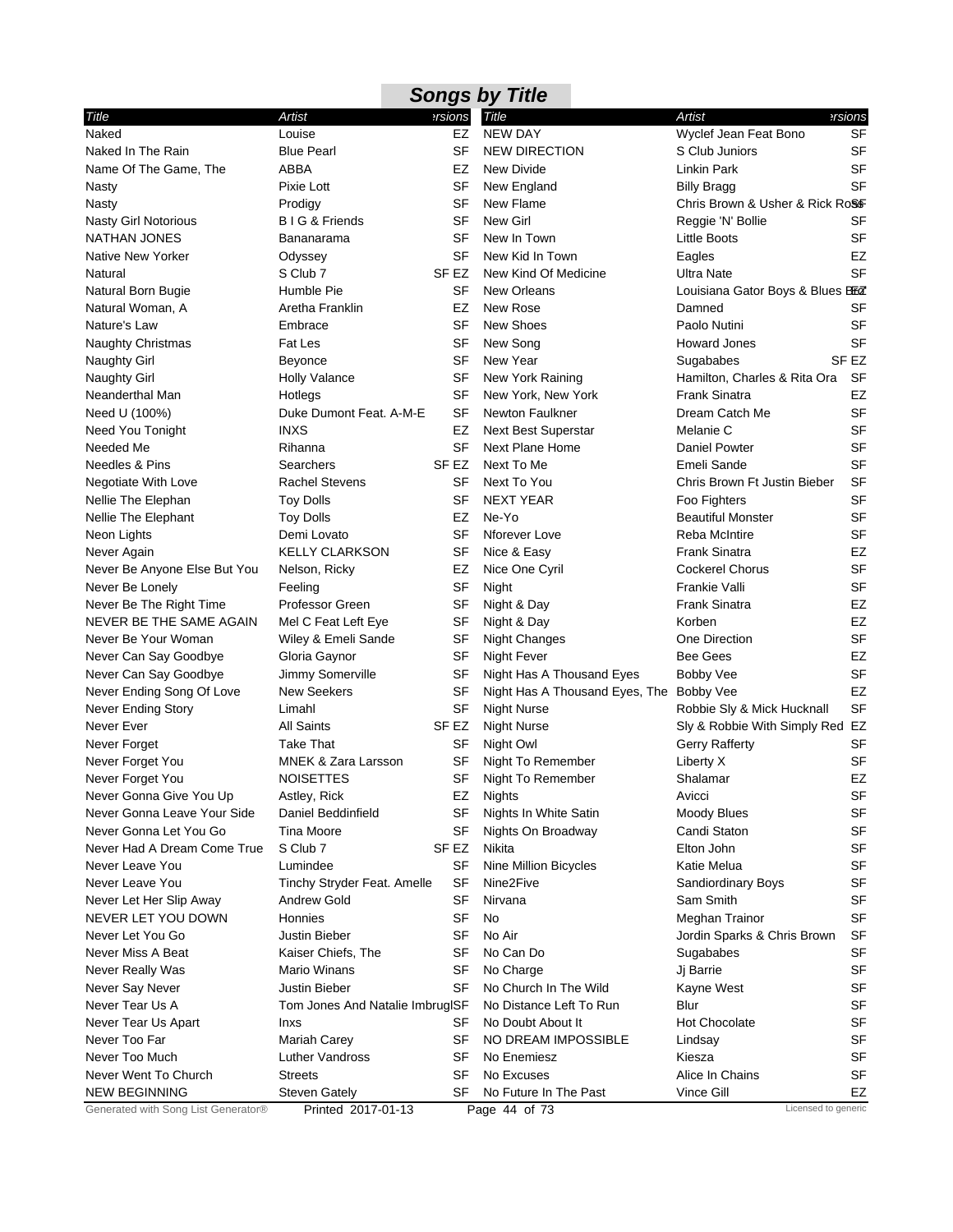| Artist<br>Artist<br>ersions<br>Title<br>ersions?<br><b>SF</b><br>Mary J Blige<br><b>SF</b><br>Girls Aloud<br>Not Gon' Cry<br><b>SF</b><br>SF<br>NOT GONNA GET US<br>Tatu<br>Script<br><b>SF</b><br>Wayne Wonder<br>SF<br>Not In Love<br>Enrique Iglesias & Kelis<br>SF<br>Florence + The Machine<br>SF<br>Not Letting Go<br>Tinie Tempah & Jess Glynne<br>SF<br>2 Unlimited<br>SF<br>Not Me Not I<br>Delta Goodren<br>SF<br>SF<br><b>Beverly Knight</b><br>Not Myself Tonight<br>Christina Aguilera<br><b>SF</b><br>SF<br>Not Over You Yet<br>Diana Ross<br>Boyzone<br><b>SF</b><br><b>Herman's Hermits</b><br>SF<br><b>NOT THAT KIND</b><br>Anastacia<br>Galantis<br>SF<br>Not That Kind<br>EZ<br>Anastasia<br><b>SF</b><br>SF EZ<br>Not That Kinda Girl<br>A1<br>Jojo<br><b>SF</b><br>SF<br>Not The Doctor<br>Alanis Morissette<br>Mary J Blige<br><b>SF</b><br><b>SF</b><br>Annie Lennox<br>Nothin' Bout Me<br>Genesis<br>SF<br>Nothin' On You<br><b>BOB Feat Bruno Mars</b><br>Lennox, Annie<br>EZ<br>SF<br>SF<br>Nothing<br>Paul McCartney<br>A1<br><b>SF</b><br>SF<br>Nothing<br>Alice Cooper<br>Script<br><b>SF</b><br>Barbra Streisand & Donna SumBie<br>NOTHING COMPARES 2 U<br>SINEAD O'CONNOR<br><b>SF</b><br><b>Elkie Brooks</b><br>SF<br>Nothing Ever Hapeens<br>Del Amitri<br>EZ<br>SF<br><b>Maverick Sabre</b><br>Nothing Ever Happens<br>Del Amitri<br><b>SF</b><br>SF<br>Queens Of The Stone Age<br>Nothing Hurts Like Love<br>Daniel Bedingfield<br><b>SF</b><br>SF<br>Shania Twain<br>Nothing Is Real But The Girl<br><b>Blondie</b><br>SF<br>SF<br>Nothing Like This<br>Ronnie Hilton<br><b>Blonde And Craig David</b><br>SF <sub>EZ</sub><br>EZ<br><b>Nothing Really Matters</b><br>Madonna<br><b>Chuck Berry</b><br><b>SF</b><br>SF<br>Nothings Gonna Change My Love Glen Medeiros<br>Lemar<br>No Promises<br>SF<br>Nothing's Gonna Stop Us Now<br>EZ<br>Shayne Ward<br>Starship<br><b>SF</b><br>SF<br>No Regrets<br>Nothing's Real But Love<br>Rebecca Ferguson<br>Dappy<br>SF<br><b>Robbie Williams</b><br>SF<br>Notion<br>Kings Of Leon<br><b>SF</b><br>EZ<br>November Rain<br><b>Guns 'N Roses</b><br>No Regrets<br><b>Walker Brothers</b><br>SF<br>No Rest For The Wicked<br>SF<br><b>Now</b><br>Lykke Li<br>Lady Antebellum Need You<br>SF<br><b>SF</b><br>Tlc<br><b>Richard Marx</b><br>Now And Forever<br><b>SF</b><br>Wiz Khalifa<br>SF<br>Now I'm That Bitch<br>No Sleep (Clean)<br>Livvy Franc<br>Faders<br>SF<br>Now Is The Time<br>No Sleep Tonight<br>Jimmy James And The Vagabor&<br>SF<br>SF<br>No Son Of Mine<br>Genesis<br>Now Or Never<br>Connor, Jodie & Wiley<br>No Surprises<br>Radiohead<br>SF<br>Now That I Know What I Want<br>Ronan Keating & Brian Kenned &F<br>No Time For Tears<br>SF<br>Enemy, The<br>Now That We've Found Love<br><b>Third World</b><br>SF<br><b>SF</b><br>SF<br>Now You're Gone<br>No Tomorrow<br>Orson<br><b>Basshunter</b><br>SF <sub>EZ</sub><br>No Woman No Cry<br><b>Bob Marley</b><br>SF<br>Nowhere Man<br><b>Beatles</b><br><b>SF</b><br>SF<br>No Woman No Cry<br>Nuclear (Clean)<br>Destiny's Child<br>Fugees<br>SF<br>Bob Marley & The Wailers<br>EZ<br>No Woman, No Cry<br>Nude<br>Radiohead<br><b>SF</b><br>No You Girls<br><b>Franz Ferdinand</b><br>SF<br>Numb Encore<br>Linkin Park & Jay Z<br>SF<br>No, No, No<br>Destiny's Child<br>EZ<br>Number 1<br>Goldfrapp<br>SF<br>Number 1<br>Nobody But Me<br>Michael Buble Ft Black ThoughtSF<br>Tinchy Stryder Feat. Amelle<br><b>SF</b><br>Nobody Does It Better<br>Carly Simon<br>Number One<br><b>Pharrell And Kanye West</b><br>SF EZ<br>Daisy Dares You & Chipmunk SF<br>Nobody Knows<br><b>Tony Rich Project</b><br>SF<br>Number One Enemy<br>EZ<br>SF<br>Nutbush City Limits<br><b>Tina Turner</b><br>Nobody Needs Your Love<br>Gene Pitney<br>Nobody Wants To Be Lonely<br><b>Ricky Martin</b><br>O Come All Ye Faithful<br><b>Elvis Presley</b><br><b>SF</b><br>EZ<br>O M G<br><b>SF</b><br>NOBODY WANTS TO BE LONEL Ricky Martin And Christina Ag<br>SF<br>Usher Feat Will I Am<br>SF<br>Nobody's Diary<br>Yazoo<br>SF<br>O Not My Baby<br><b>Rod Stewart</b><br>O S Band- Just Be Good To Me -<br><b>MW</b><br>Nobody's Fool<br>Avril Lavigne<br>SF<br>S<br>SF<br>Nobody's Home<br>Avril Lavigne<br>SF<br>Obsessed<br><b>Mariah Carey</b><br><b>SF</b><br>SF<br>Obsession<br>Nobody's Perfect<br>J, Jessie<br>Animotion<br>Mel C<br>Obvious<br><b>SF</b><br>Northern Star<br>SF<br>Westlife<br>Obviously<br><b>McFly</b><br><b>SF</b><br>Norwegian Wood (This Bird Has FI Beatles<br>EZ<br>SF<br>SF<br>Ike Turner & Tina<br>Ocean Drive<br>Duke Dumont<br>Not Bush City Limits | <b>Songs by Title</b>                                |             |    |             |                        |    |  |  |
|---------------------------------------------------------------------------------------------------------------------------------------------------------------------------------------------------------------------------------------------------------------------------------------------------------------------------------------------------------------------------------------------------------------------------------------------------------------------------------------------------------------------------------------------------------------------------------------------------------------------------------------------------------------------------------------------------------------------------------------------------------------------------------------------------------------------------------------------------------------------------------------------------------------------------------------------------------------------------------------------------------------------------------------------------------------------------------------------------------------------------------------------------------------------------------------------------------------------------------------------------------------------------------------------------------------------------------------------------------------------------------------------------------------------------------------------------------------------------------------------------------------------------------------------------------------------------------------------------------------------------------------------------------------------------------------------------------------------------------------------------------------------------------------------------------------------------------------------------------------------------------------------------------------------------------------------------------------------------------------------------------------------------------------------------------------------------------------------------------------------------------------------------------------------------------------------------------------------------------------------------------------------------------------------------------------------------------------------------------------------------------------------------------------------------------------------------------------------------------------------------------------------------------------------------------------------------------------------------------------------------------------------------------------------------------------------------------------------------------------------------------------------------------------------------------------------------------------------------------------------------------------------------------------------------------------------------------------------------------------------------------------------------------------------------------------------------------------------------------------------------------------------------------------------------------------------------------------------------------------------------------------------------------------------------------------------------------------------------------------------------------------------------------------------------------------------------------------------------------------------------------------------------------------------------------------------------------------------------------------------------------------------------------------------------------------------------------------------------------------------------------------------------------------------------------------------------------------------------------------------------------------------------------------------------------------------------------------------------------------------------------------------------------------------------------------------------------------------------------------------------------------------------------------------------------------------------------------------------------------------------------------------------------------------------------------------------------------------------------------------------------------------------------------------------------------------------------------------------------------------------------------------------------------------------------------------------------------------------------------------------|------------------------------------------------------|-------------|----|-------------|------------------------|----|--|--|
|                                                                                                                                                                                                                                                                                                                                                                                                                                                                                                                                                                                                                                                                                                                                                                                                                                                                                                                                                                                                                                                                                                                                                                                                                                                                                                                                                                                                                                                                                                                                                                                                                                                                                                                                                                                                                                                                                                                                                                                                                                                                                                                                                                                                                                                                                                                                                                                                                                                                                                                                                                                                                                                                                                                                                                                                                                                                                                                                                                                                                                                                                                                                                                                                                                                                                                                                                                                                                                                                                                                                                                                                                                                                                                                                                                                                                                                                                                                                                                                                                                                                                                                                                                                                                                                                                                                                                                                                                                                                                                                                                                                                                           | Title                                                |             |    |             |                        |    |  |  |
|                                                                                                                                                                                                                                                                                                                                                                                                                                                                                                                                                                                                                                                                                                                                                                                                                                                                                                                                                                                                                                                                                                                                                                                                                                                                                                                                                                                                                                                                                                                                                                                                                                                                                                                                                                                                                                                                                                                                                                                                                                                                                                                                                                                                                                                                                                                                                                                                                                                                                                                                                                                                                                                                                                                                                                                                                                                                                                                                                                                                                                                                                                                                                                                                                                                                                                                                                                                                                                                                                                                                                                                                                                                                                                                                                                                                                                                                                                                                                                                                                                                                                                                                                                                                                                                                                                                                                                                                                                                                                                                                                                                                                           | No Good Advice                                       |             |    |             |                        |    |  |  |
|                                                                                                                                                                                                                                                                                                                                                                                                                                                                                                                                                                                                                                                                                                                                                                                                                                                                                                                                                                                                                                                                                                                                                                                                                                                                                                                                                                                                                                                                                                                                                                                                                                                                                                                                                                                                                                                                                                                                                                                                                                                                                                                                                                                                                                                                                                                                                                                                                                                                                                                                                                                                                                                                                                                                                                                                                                                                                                                                                                                                                                                                                                                                                                                                                                                                                                                                                                                                                                                                                                                                                                                                                                                                                                                                                                                                                                                                                                                                                                                                                                                                                                                                                                                                                                                                                                                                                                                                                                                                                                                                                                                                                           | No Good In Goodbye                                   |             |    |             |                        |    |  |  |
|                                                                                                                                                                                                                                                                                                                                                                                                                                                                                                                                                                                                                                                                                                                                                                                                                                                                                                                                                                                                                                                                                                                                                                                                                                                                                                                                                                                                                                                                                                                                                                                                                                                                                                                                                                                                                                                                                                                                                                                                                                                                                                                                                                                                                                                                                                                                                                                                                                                                                                                                                                                                                                                                                                                                                                                                                                                                                                                                                                                                                                                                                                                                                                                                                                                                                                                                                                                                                                                                                                                                                                                                                                                                                                                                                                                                                                                                                                                                                                                                                                                                                                                                                                                                                                                                                                                                                                                                                                                                                                                                                                                                                           | No Letting Go                                        |             |    |             |                        |    |  |  |
|                                                                                                                                                                                                                                                                                                                                                                                                                                                                                                                                                                                                                                                                                                                                                                                                                                                                                                                                                                                                                                                                                                                                                                                                                                                                                                                                                                                                                                                                                                                                                                                                                                                                                                                                                                                                                                                                                                                                                                                                                                                                                                                                                                                                                                                                                                                                                                                                                                                                                                                                                                                                                                                                                                                                                                                                                                                                                                                                                                                                                                                                                                                                                                                                                                                                                                                                                                                                                                                                                                                                                                                                                                                                                                                                                                                                                                                                                                                                                                                                                                                                                                                                                                                                                                                                                                                                                                                                                                                                                                                                                                                                                           | No Light, No Light                                   |             |    |             |                        |    |  |  |
|                                                                                                                                                                                                                                                                                                                                                                                                                                                                                                                                                                                                                                                                                                                                                                                                                                                                                                                                                                                                                                                                                                                                                                                                                                                                                                                                                                                                                                                                                                                                                                                                                                                                                                                                                                                                                                                                                                                                                                                                                                                                                                                                                                                                                                                                                                                                                                                                                                                                                                                                                                                                                                                                                                                                                                                                                                                                                                                                                                                                                                                                                                                                                                                                                                                                                                                                                                                                                                                                                                                                                                                                                                                                                                                                                                                                                                                                                                                                                                                                                                                                                                                                                                                                                                                                                                                                                                                                                                                                                                                                                                                                                           | No Limits                                            |             |    |             |                        |    |  |  |
|                                                                                                                                                                                                                                                                                                                                                                                                                                                                                                                                                                                                                                                                                                                                                                                                                                                                                                                                                                                                                                                                                                                                                                                                                                                                                                                                                                                                                                                                                                                                                                                                                                                                                                                                                                                                                                                                                                                                                                                                                                                                                                                                                                                                                                                                                                                                                                                                                                                                                                                                                                                                                                                                                                                                                                                                                                                                                                                                                                                                                                                                                                                                                                                                                                                                                                                                                                                                                                                                                                                                                                                                                                                                                                                                                                                                                                                                                                                                                                                                                                                                                                                                                                                                                                                                                                                                                                                                                                                                                                                                                                                                                           | No Man's Land                                        |             |    |             |                        |    |  |  |
|                                                                                                                                                                                                                                                                                                                                                                                                                                                                                                                                                                                                                                                                                                                                                                                                                                                                                                                                                                                                                                                                                                                                                                                                                                                                                                                                                                                                                                                                                                                                                                                                                                                                                                                                                                                                                                                                                                                                                                                                                                                                                                                                                                                                                                                                                                                                                                                                                                                                                                                                                                                                                                                                                                                                                                                                                                                                                                                                                                                                                                                                                                                                                                                                                                                                                                                                                                                                                                                                                                                                                                                                                                                                                                                                                                                                                                                                                                                                                                                                                                                                                                                                                                                                                                                                                                                                                                                                                                                                                                                                                                                                                           | No Matter What                                       |             |    |             |                        |    |  |  |
|                                                                                                                                                                                                                                                                                                                                                                                                                                                                                                                                                                                                                                                                                                                                                                                                                                                                                                                                                                                                                                                                                                                                                                                                                                                                                                                                                                                                                                                                                                                                                                                                                                                                                                                                                                                                                                                                                                                                                                                                                                                                                                                                                                                                                                                                                                                                                                                                                                                                                                                                                                                                                                                                                                                                                                                                                                                                                                                                                                                                                                                                                                                                                                                                                                                                                                                                                                                                                                                                                                                                                                                                                                                                                                                                                                                                                                                                                                                                                                                                                                                                                                                                                                                                                                                                                                                                                                                                                                                                                                                                                                                                                           | No Milk Today                                        |             |    |             |                        |    |  |  |
|                                                                                                                                                                                                                                                                                                                                                                                                                                                                                                                                                                                                                                                                                                                                                                                                                                                                                                                                                                                                                                                                                                                                                                                                                                                                                                                                                                                                                                                                                                                                                                                                                                                                                                                                                                                                                                                                                                                                                                                                                                                                                                                                                                                                                                                                                                                                                                                                                                                                                                                                                                                                                                                                                                                                                                                                                                                                                                                                                                                                                                                                                                                                                                                                                                                                                                                                                                                                                                                                                                                                                                                                                                                                                                                                                                                                                                                                                                                                                                                                                                                                                                                                                                                                                                                                                                                                                                                                                                                                                                                                                                                                                           | No Money [SF Karaoke]                                |             |    |             |                        |    |  |  |
|                                                                                                                                                                                                                                                                                                                                                                                                                                                                                                                                                                                                                                                                                                                                                                                                                                                                                                                                                                                                                                                                                                                                                                                                                                                                                                                                                                                                                                                                                                                                                                                                                                                                                                                                                                                                                                                                                                                                                                                                                                                                                                                                                                                                                                                                                                                                                                                                                                                                                                                                                                                                                                                                                                                                                                                                                                                                                                                                                                                                                                                                                                                                                                                                                                                                                                                                                                                                                                                                                                                                                                                                                                                                                                                                                                                                                                                                                                                                                                                                                                                                                                                                                                                                                                                                                                                                                                                                                                                                                                                                                                                                                           | No More                                              |             |    |             |                        |    |  |  |
|                                                                                                                                                                                                                                                                                                                                                                                                                                                                                                                                                                                                                                                                                                                                                                                                                                                                                                                                                                                                                                                                                                                                                                                                                                                                                                                                                                                                                                                                                                                                                                                                                                                                                                                                                                                                                                                                                                                                                                                                                                                                                                                                                                                                                                                                                                                                                                                                                                                                                                                                                                                                                                                                                                                                                                                                                                                                                                                                                                                                                                                                                                                                                                                                                                                                                                                                                                                                                                                                                                                                                                                                                                                                                                                                                                                                                                                                                                                                                                                                                                                                                                                                                                                                                                                                                                                                                                                                                                                                                                                                                                                                                           | No More Drama                                        |             |    |             |                        |    |  |  |
|                                                                                                                                                                                                                                                                                                                                                                                                                                                                                                                                                                                                                                                                                                                                                                                                                                                                                                                                                                                                                                                                                                                                                                                                                                                                                                                                                                                                                                                                                                                                                                                                                                                                                                                                                                                                                                                                                                                                                                                                                                                                                                                                                                                                                                                                                                                                                                                                                                                                                                                                                                                                                                                                                                                                                                                                                                                                                                                                                                                                                                                                                                                                                                                                                                                                                                                                                                                                                                                                                                                                                                                                                                                                                                                                                                                                                                                                                                                                                                                                                                                                                                                                                                                                                                                                                                                                                                                                                                                                                                                                                                                                                           | No More 'I Love You's'                               |             |    |             |                        |    |  |  |
|                                                                                                                                                                                                                                                                                                                                                                                                                                                                                                                                                                                                                                                                                                                                                                                                                                                                                                                                                                                                                                                                                                                                                                                                                                                                                                                                                                                                                                                                                                                                                                                                                                                                                                                                                                                                                                                                                                                                                                                                                                                                                                                                                                                                                                                                                                                                                                                                                                                                                                                                                                                                                                                                                                                                                                                                                                                                                                                                                                                                                                                                                                                                                                                                                                                                                                                                                                                                                                                                                                                                                                                                                                                                                                                                                                                                                                                                                                                                                                                                                                                                                                                                                                                                                                                                                                                                                                                                                                                                                                                                                                                                                           | No More 'I Love You's'                               |             |    |             |                        |    |  |  |
|                                                                                                                                                                                                                                                                                                                                                                                                                                                                                                                                                                                                                                                                                                                                                                                                                                                                                                                                                                                                                                                                                                                                                                                                                                                                                                                                                                                                                                                                                                                                                                                                                                                                                                                                                                                                                                                                                                                                                                                                                                                                                                                                                                                                                                                                                                                                                                                                                                                                                                                                                                                                                                                                                                                                                                                                                                                                                                                                                                                                                                                                                                                                                                                                                                                                                                                                                                                                                                                                                                                                                                                                                                                                                                                                                                                                                                                                                                                                                                                                                                                                                                                                                                                                                                                                                                                                                                                                                                                                                                                                                                                                                           | No More Lonely Nights                                |             |    |             |                        |    |  |  |
|                                                                                                                                                                                                                                                                                                                                                                                                                                                                                                                                                                                                                                                                                                                                                                                                                                                                                                                                                                                                                                                                                                                                                                                                                                                                                                                                                                                                                                                                                                                                                                                                                                                                                                                                                                                                                                                                                                                                                                                                                                                                                                                                                                                                                                                                                                                                                                                                                                                                                                                                                                                                                                                                                                                                                                                                                                                                                                                                                                                                                                                                                                                                                                                                                                                                                                                                                                                                                                                                                                                                                                                                                                                                                                                                                                                                                                                                                                                                                                                                                                                                                                                                                                                                                                                                                                                                                                                                                                                                                                                                                                                                                           | No More Mr Nice Guy                                  |             |    |             |                        |    |  |  |
|                                                                                                                                                                                                                                                                                                                                                                                                                                                                                                                                                                                                                                                                                                                                                                                                                                                                                                                                                                                                                                                                                                                                                                                                                                                                                                                                                                                                                                                                                                                                                                                                                                                                                                                                                                                                                                                                                                                                                                                                                                                                                                                                                                                                                                                                                                                                                                                                                                                                                                                                                                                                                                                                                                                                                                                                                                                                                                                                                                                                                                                                                                                                                                                                                                                                                                                                                                                                                                                                                                                                                                                                                                                                                                                                                                                                                                                                                                                                                                                                                                                                                                                                                                                                                                                                                                                                                                                                                                                                                                                                                                                                                           | No More Tears                                        |             |    |             |                        |    |  |  |
|                                                                                                                                                                                                                                                                                                                                                                                                                                                                                                                                                                                                                                                                                                                                                                                                                                                                                                                                                                                                                                                                                                                                                                                                                                                                                                                                                                                                                                                                                                                                                                                                                                                                                                                                                                                                                                                                                                                                                                                                                                                                                                                                                                                                                                                                                                                                                                                                                                                                                                                                                                                                                                                                                                                                                                                                                                                                                                                                                                                                                                                                                                                                                                                                                                                                                                                                                                                                                                                                                                                                                                                                                                                                                                                                                                                                                                                                                                                                                                                                                                                                                                                                                                                                                                                                                                                                                                                                                                                                                                                                                                                                                           | No More The Fool                                     |             |    |             |                        |    |  |  |
|                                                                                                                                                                                                                                                                                                                                                                                                                                                                                                                                                                                                                                                                                                                                                                                                                                                                                                                                                                                                                                                                                                                                                                                                                                                                                                                                                                                                                                                                                                                                                                                                                                                                                                                                                                                                                                                                                                                                                                                                                                                                                                                                                                                                                                                                                                                                                                                                                                                                                                                                                                                                                                                                                                                                                                                                                                                                                                                                                                                                                                                                                                                                                                                                                                                                                                                                                                                                                                                                                                                                                                                                                                                                                                                                                                                                                                                                                                                                                                                                                                                                                                                                                                                                                                                                                                                                                                                                                                                                                                                                                                                                                           | No One                                               |             |    |             |                        |    |  |  |
|                                                                                                                                                                                                                                                                                                                                                                                                                                                                                                                                                                                                                                                                                                                                                                                                                                                                                                                                                                                                                                                                                                                                                                                                                                                                                                                                                                                                                                                                                                                                                                                                                                                                                                                                                                                                                                                                                                                                                                                                                                                                                                                                                                                                                                                                                                                                                                                                                                                                                                                                                                                                                                                                                                                                                                                                                                                                                                                                                                                                                                                                                                                                                                                                                                                                                                                                                                                                                                                                                                                                                                                                                                                                                                                                                                                                                                                                                                                                                                                                                                                                                                                                                                                                                                                                                                                                                                                                                                                                                                                                                                                                                           | No One Knows                                         |             |    |             |                        |    |  |  |
|                                                                                                                                                                                                                                                                                                                                                                                                                                                                                                                                                                                                                                                                                                                                                                                                                                                                                                                                                                                                                                                                                                                                                                                                                                                                                                                                                                                                                                                                                                                                                                                                                                                                                                                                                                                                                                                                                                                                                                                                                                                                                                                                                                                                                                                                                                                                                                                                                                                                                                                                                                                                                                                                                                                                                                                                                                                                                                                                                                                                                                                                                                                                                                                                                                                                                                                                                                                                                                                                                                                                                                                                                                                                                                                                                                                                                                                                                                                                                                                                                                                                                                                                                                                                                                                                                                                                                                                                                                                                                                                                                                                                                           | No One Needs To Know                                 |             |    |             |                        |    |  |  |
|                                                                                                                                                                                                                                                                                                                                                                                                                                                                                                                                                                                                                                                                                                                                                                                                                                                                                                                                                                                                                                                                                                                                                                                                                                                                                                                                                                                                                                                                                                                                                                                                                                                                                                                                                                                                                                                                                                                                                                                                                                                                                                                                                                                                                                                                                                                                                                                                                                                                                                                                                                                                                                                                                                                                                                                                                                                                                                                                                                                                                                                                                                                                                                                                                                                                                                                                                                                                                                                                                                                                                                                                                                                                                                                                                                                                                                                                                                                                                                                                                                                                                                                                                                                                                                                                                                                                                                                                                                                                                                                                                                                                                           | No Other Love                                        |             |    |             |                        |    |  |  |
|                                                                                                                                                                                                                                                                                                                                                                                                                                                                                                                                                                                                                                                                                                                                                                                                                                                                                                                                                                                                                                                                                                                                                                                                                                                                                                                                                                                                                                                                                                                                                                                                                                                                                                                                                                                                                                                                                                                                                                                                                                                                                                                                                                                                                                                                                                                                                                                                                                                                                                                                                                                                                                                                                                                                                                                                                                                                                                                                                                                                                                                                                                                                                                                                                                                                                                                                                                                                                                                                                                                                                                                                                                                                                                                                                                                                                                                                                                                                                                                                                                                                                                                                                                                                                                                                                                                                                                                                                                                                                                                                                                                                                           | No Particular Place To Go                            |             |    |             |                        |    |  |  |
|                                                                                                                                                                                                                                                                                                                                                                                                                                                                                                                                                                                                                                                                                                                                                                                                                                                                                                                                                                                                                                                                                                                                                                                                                                                                                                                                                                                                                                                                                                                                                                                                                                                                                                                                                                                                                                                                                                                                                                                                                                                                                                                                                                                                                                                                                                                                                                                                                                                                                                                                                                                                                                                                                                                                                                                                                                                                                                                                                                                                                                                                                                                                                                                                                                                                                                                                                                                                                                                                                                                                                                                                                                                                                                                                                                                                                                                                                                                                                                                                                                                                                                                                                                                                                                                                                                                                                                                                                                                                                                                                                                                                                           | No Pressure                                          |             |    |             |                        |    |  |  |
|                                                                                                                                                                                                                                                                                                                                                                                                                                                                                                                                                                                                                                                                                                                                                                                                                                                                                                                                                                                                                                                                                                                                                                                                                                                                                                                                                                                                                                                                                                                                                                                                                                                                                                                                                                                                                                                                                                                                                                                                                                                                                                                                                                                                                                                                                                                                                                                                                                                                                                                                                                                                                                                                                                                                                                                                                                                                                                                                                                                                                                                                                                                                                                                                                                                                                                                                                                                                                                                                                                                                                                                                                                                                                                                                                                                                                                                                                                                                                                                                                                                                                                                                                                                                                                                                                                                                                                                                                                                                                                                                                                                                                           |                                                      |             |    |             |                        |    |  |  |
|                                                                                                                                                                                                                                                                                                                                                                                                                                                                                                                                                                                                                                                                                                                                                                                                                                                                                                                                                                                                                                                                                                                                                                                                                                                                                                                                                                                                                                                                                                                                                                                                                                                                                                                                                                                                                                                                                                                                                                                                                                                                                                                                                                                                                                                                                                                                                                                                                                                                                                                                                                                                                                                                                                                                                                                                                                                                                                                                                                                                                                                                                                                                                                                                                                                                                                                                                                                                                                                                                                                                                                                                                                                                                                                                                                                                                                                                                                                                                                                                                                                                                                                                                                                                                                                                                                                                                                                                                                                                                                                                                                                                                           |                                                      |             |    |             |                        |    |  |  |
|                                                                                                                                                                                                                                                                                                                                                                                                                                                                                                                                                                                                                                                                                                                                                                                                                                                                                                                                                                                                                                                                                                                                                                                                                                                                                                                                                                                                                                                                                                                                                                                                                                                                                                                                                                                                                                                                                                                                                                                                                                                                                                                                                                                                                                                                                                                                                                                                                                                                                                                                                                                                                                                                                                                                                                                                                                                                                                                                                                                                                                                                                                                                                                                                                                                                                                                                                                                                                                                                                                                                                                                                                                                                                                                                                                                                                                                                                                                                                                                                                                                                                                                                                                                                                                                                                                                                                                                                                                                                                                                                                                                                                           | No Regrets                                           |             |    |             |                        |    |  |  |
|                                                                                                                                                                                                                                                                                                                                                                                                                                                                                                                                                                                                                                                                                                                                                                                                                                                                                                                                                                                                                                                                                                                                                                                                                                                                                                                                                                                                                                                                                                                                                                                                                                                                                                                                                                                                                                                                                                                                                                                                                                                                                                                                                                                                                                                                                                                                                                                                                                                                                                                                                                                                                                                                                                                                                                                                                                                                                                                                                                                                                                                                                                                                                                                                                                                                                                                                                                                                                                                                                                                                                                                                                                                                                                                                                                                                                                                                                                                                                                                                                                                                                                                                                                                                                                                                                                                                                                                                                                                                                                                                                                                                                           |                                                      |             |    |             |                        |    |  |  |
|                                                                                                                                                                                                                                                                                                                                                                                                                                                                                                                                                                                                                                                                                                                                                                                                                                                                                                                                                                                                                                                                                                                                                                                                                                                                                                                                                                                                                                                                                                                                                                                                                                                                                                                                                                                                                                                                                                                                                                                                                                                                                                                                                                                                                                                                                                                                                                                                                                                                                                                                                                                                                                                                                                                                                                                                                                                                                                                                                                                                                                                                                                                                                                                                                                                                                                                                                                                                                                                                                                                                                                                                                                                                                                                                                                                                                                                                                                                                                                                                                                                                                                                                                                                                                                                                                                                                                                                                                                                                                                                                                                                                                           |                                                      |             |    |             |                        |    |  |  |
|                                                                                                                                                                                                                                                                                                                                                                                                                                                                                                                                                                                                                                                                                                                                                                                                                                                                                                                                                                                                                                                                                                                                                                                                                                                                                                                                                                                                                                                                                                                                                                                                                                                                                                                                                                                                                                                                                                                                                                                                                                                                                                                                                                                                                                                                                                                                                                                                                                                                                                                                                                                                                                                                                                                                                                                                                                                                                                                                                                                                                                                                                                                                                                                                                                                                                                                                                                                                                                                                                                                                                                                                                                                                                                                                                                                                                                                                                                                                                                                                                                                                                                                                                                                                                                                                                                                                                                                                                                                                                                                                                                                                                           | No Scrubs                                            |             |    |             |                        |    |  |  |
|                                                                                                                                                                                                                                                                                                                                                                                                                                                                                                                                                                                                                                                                                                                                                                                                                                                                                                                                                                                                                                                                                                                                                                                                                                                                                                                                                                                                                                                                                                                                                                                                                                                                                                                                                                                                                                                                                                                                                                                                                                                                                                                                                                                                                                                                                                                                                                                                                                                                                                                                                                                                                                                                                                                                                                                                                                                                                                                                                                                                                                                                                                                                                                                                                                                                                                                                                                                                                                                                                                                                                                                                                                                                                                                                                                                                                                                                                                                                                                                                                                                                                                                                                                                                                                                                                                                                                                                                                                                                                                                                                                                                                           |                                                      |             |    |             |                        |    |  |  |
|                                                                                                                                                                                                                                                                                                                                                                                                                                                                                                                                                                                                                                                                                                                                                                                                                                                                                                                                                                                                                                                                                                                                                                                                                                                                                                                                                                                                                                                                                                                                                                                                                                                                                                                                                                                                                                                                                                                                                                                                                                                                                                                                                                                                                                                                                                                                                                                                                                                                                                                                                                                                                                                                                                                                                                                                                                                                                                                                                                                                                                                                                                                                                                                                                                                                                                                                                                                                                                                                                                                                                                                                                                                                                                                                                                                                                                                                                                                                                                                                                                                                                                                                                                                                                                                                                                                                                                                                                                                                                                                                                                                                                           |                                                      |             |    |             |                        |    |  |  |
|                                                                                                                                                                                                                                                                                                                                                                                                                                                                                                                                                                                                                                                                                                                                                                                                                                                                                                                                                                                                                                                                                                                                                                                                                                                                                                                                                                                                                                                                                                                                                                                                                                                                                                                                                                                                                                                                                                                                                                                                                                                                                                                                                                                                                                                                                                                                                                                                                                                                                                                                                                                                                                                                                                                                                                                                                                                                                                                                                                                                                                                                                                                                                                                                                                                                                                                                                                                                                                                                                                                                                                                                                                                                                                                                                                                                                                                                                                                                                                                                                                                                                                                                                                                                                                                                                                                                                                                                                                                                                                                                                                                                                           |                                                      |             |    |             |                        |    |  |  |
|                                                                                                                                                                                                                                                                                                                                                                                                                                                                                                                                                                                                                                                                                                                                                                                                                                                                                                                                                                                                                                                                                                                                                                                                                                                                                                                                                                                                                                                                                                                                                                                                                                                                                                                                                                                                                                                                                                                                                                                                                                                                                                                                                                                                                                                                                                                                                                                                                                                                                                                                                                                                                                                                                                                                                                                                                                                                                                                                                                                                                                                                                                                                                                                                                                                                                                                                                                                                                                                                                                                                                                                                                                                                                                                                                                                                                                                                                                                                                                                                                                                                                                                                                                                                                                                                                                                                                                                                                                                                                                                                                                                                                           |                                                      |             |    |             |                        |    |  |  |
|                                                                                                                                                                                                                                                                                                                                                                                                                                                                                                                                                                                                                                                                                                                                                                                                                                                                                                                                                                                                                                                                                                                                                                                                                                                                                                                                                                                                                                                                                                                                                                                                                                                                                                                                                                                                                                                                                                                                                                                                                                                                                                                                                                                                                                                                                                                                                                                                                                                                                                                                                                                                                                                                                                                                                                                                                                                                                                                                                                                                                                                                                                                                                                                                                                                                                                                                                                                                                                                                                                                                                                                                                                                                                                                                                                                                                                                                                                                                                                                                                                                                                                                                                                                                                                                                                                                                                                                                                                                                                                                                                                                                                           |                                                      |             |    |             |                        |    |  |  |
|                                                                                                                                                                                                                                                                                                                                                                                                                                                                                                                                                                                                                                                                                                                                                                                                                                                                                                                                                                                                                                                                                                                                                                                                                                                                                                                                                                                                                                                                                                                                                                                                                                                                                                                                                                                                                                                                                                                                                                                                                                                                                                                                                                                                                                                                                                                                                                                                                                                                                                                                                                                                                                                                                                                                                                                                                                                                                                                                                                                                                                                                                                                                                                                                                                                                                                                                                                                                                                                                                                                                                                                                                                                                                                                                                                                                                                                                                                                                                                                                                                                                                                                                                                                                                                                                                                                                                                                                                                                                                                                                                                                                                           |                                                      |             |    |             |                        |    |  |  |
|                                                                                                                                                                                                                                                                                                                                                                                                                                                                                                                                                                                                                                                                                                                                                                                                                                                                                                                                                                                                                                                                                                                                                                                                                                                                                                                                                                                                                                                                                                                                                                                                                                                                                                                                                                                                                                                                                                                                                                                                                                                                                                                                                                                                                                                                                                                                                                                                                                                                                                                                                                                                                                                                                                                                                                                                                                                                                                                                                                                                                                                                                                                                                                                                                                                                                                                                                                                                                                                                                                                                                                                                                                                                                                                                                                                                                                                                                                                                                                                                                                                                                                                                                                                                                                                                                                                                                                                                                                                                                                                                                                                                                           |                                                      |             |    |             |                        |    |  |  |
|                                                                                                                                                                                                                                                                                                                                                                                                                                                                                                                                                                                                                                                                                                                                                                                                                                                                                                                                                                                                                                                                                                                                                                                                                                                                                                                                                                                                                                                                                                                                                                                                                                                                                                                                                                                                                                                                                                                                                                                                                                                                                                                                                                                                                                                                                                                                                                                                                                                                                                                                                                                                                                                                                                                                                                                                                                                                                                                                                                                                                                                                                                                                                                                                                                                                                                                                                                                                                                                                                                                                                                                                                                                                                                                                                                                                                                                                                                                                                                                                                                                                                                                                                                                                                                                                                                                                                                                                                                                                                                                                                                                                                           |                                                      |             |    |             |                        |    |  |  |
|                                                                                                                                                                                                                                                                                                                                                                                                                                                                                                                                                                                                                                                                                                                                                                                                                                                                                                                                                                                                                                                                                                                                                                                                                                                                                                                                                                                                                                                                                                                                                                                                                                                                                                                                                                                                                                                                                                                                                                                                                                                                                                                                                                                                                                                                                                                                                                                                                                                                                                                                                                                                                                                                                                                                                                                                                                                                                                                                                                                                                                                                                                                                                                                                                                                                                                                                                                                                                                                                                                                                                                                                                                                                                                                                                                                                                                                                                                                                                                                                                                                                                                                                                                                                                                                                                                                                                                                                                                                                                                                                                                                                                           |                                                      |             |    |             |                        |    |  |  |
|                                                                                                                                                                                                                                                                                                                                                                                                                                                                                                                                                                                                                                                                                                                                                                                                                                                                                                                                                                                                                                                                                                                                                                                                                                                                                                                                                                                                                                                                                                                                                                                                                                                                                                                                                                                                                                                                                                                                                                                                                                                                                                                                                                                                                                                                                                                                                                                                                                                                                                                                                                                                                                                                                                                                                                                                                                                                                                                                                                                                                                                                                                                                                                                                                                                                                                                                                                                                                                                                                                                                                                                                                                                                                                                                                                                                                                                                                                                                                                                                                                                                                                                                                                                                                                                                                                                                                                                                                                                                                                                                                                                                                           |                                                      |             |    |             |                        |    |  |  |
|                                                                                                                                                                                                                                                                                                                                                                                                                                                                                                                                                                                                                                                                                                                                                                                                                                                                                                                                                                                                                                                                                                                                                                                                                                                                                                                                                                                                                                                                                                                                                                                                                                                                                                                                                                                                                                                                                                                                                                                                                                                                                                                                                                                                                                                                                                                                                                                                                                                                                                                                                                                                                                                                                                                                                                                                                                                                                                                                                                                                                                                                                                                                                                                                                                                                                                                                                                                                                                                                                                                                                                                                                                                                                                                                                                                                                                                                                                                                                                                                                                                                                                                                                                                                                                                                                                                                                                                                                                                                                                                                                                                                                           |                                                      |             |    |             |                        |    |  |  |
|                                                                                                                                                                                                                                                                                                                                                                                                                                                                                                                                                                                                                                                                                                                                                                                                                                                                                                                                                                                                                                                                                                                                                                                                                                                                                                                                                                                                                                                                                                                                                                                                                                                                                                                                                                                                                                                                                                                                                                                                                                                                                                                                                                                                                                                                                                                                                                                                                                                                                                                                                                                                                                                                                                                                                                                                                                                                                                                                                                                                                                                                                                                                                                                                                                                                                                                                                                                                                                                                                                                                                                                                                                                                                                                                                                                                                                                                                                                                                                                                                                                                                                                                                                                                                                                                                                                                                                                                                                                                                                                                                                                                                           |                                                      |             |    |             |                        |    |  |  |
|                                                                                                                                                                                                                                                                                                                                                                                                                                                                                                                                                                                                                                                                                                                                                                                                                                                                                                                                                                                                                                                                                                                                                                                                                                                                                                                                                                                                                                                                                                                                                                                                                                                                                                                                                                                                                                                                                                                                                                                                                                                                                                                                                                                                                                                                                                                                                                                                                                                                                                                                                                                                                                                                                                                                                                                                                                                                                                                                                                                                                                                                                                                                                                                                                                                                                                                                                                                                                                                                                                                                                                                                                                                                                                                                                                                                                                                                                                                                                                                                                                                                                                                                                                                                                                                                                                                                                                                                                                                                                                                                                                                                                           |                                                      |             |    |             |                        |    |  |  |
|                                                                                                                                                                                                                                                                                                                                                                                                                                                                                                                                                                                                                                                                                                                                                                                                                                                                                                                                                                                                                                                                                                                                                                                                                                                                                                                                                                                                                                                                                                                                                                                                                                                                                                                                                                                                                                                                                                                                                                                                                                                                                                                                                                                                                                                                                                                                                                                                                                                                                                                                                                                                                                                                                                                                                                                                                                                                                                                                                                                                                                                                                                                                                                                                                                                                                                                                                                                                                                                                                                                                                                                                                                                                                                                                                                                                                                                                                                                                                                                                                                                                                                                                                                                                                                                                                                                                                                                                                                                                                                                                                                                                                           |                                                      |             |    |             |                        |    |  |  |
|                                                                                                                                                                                                                                                                                                                                                                                                                                                                                                                                                                                                                                                                                                                                                                                                                                                                                                                                                                                                                                                                                                                                                                                                                                                                                                                                                                                                                                                                                                                                                                                                                                                                                                                                                                                                                                                                                                                                                                                                                                                                                                                                                                                                                                                                                                                                                                                                                                                                                                                                                                                                                                                                                                                                                                                                                                                                                                                                                                                                                                                                                                                                                                                                                                                                                                                                                                                                                                                                                                                                                                                                                                                                                                                                                                                                                                                                                                                                                                                                                                                                                                                                                                                                                                                                                                                                                                                                                                                                                                                                                                                                                           |                                                      |             |    |             |                        |    |  |  |
|                                                                                                                                                                                                                                                                                                                                                                                                                                                                                                                                                                                                                                                                                                                                                                                                                                                                                                                                                                                                                                                                                                                                                                                                                                                                                                                                                                                                                                                                                                                                                                                                                                                                                                                                                                                                                                                                                                                                                                                                                                                                                                                                                                                                                                                                                                                                                                                                                                                                                                                                                                                                                                                                                                                                                                                                                                                                                                                                                                                                                                                                                                                                                                                                                                                                                                                                                                                                                                                                                                                                                                                                                                                                                                                                                                                                                                                                                                                                                                                                                                                                                                                                                                                                                                                                                                                                                                                                                                                                                                                                                                                                                           |                                                      |             |    |             |                        |    |  |  |
|                                                                                                                                                                                                                                                                                                                                                                                                                                                                                                                                                                                                                                                                                                                                                                                                                                                                                                                                                                                                                                                                                                                                                                                                                                                                                                                                                                                                                                                                                                                                                                                                                                                                                                                                                                                                                                                                                                                                                                                                                                                                                                                                                                                                                                                                                                                                                                                                                                                                                                                                                                                                                                                                                                                                                                                                                                                                                                                                                                                                                                                                                                                                                                                                                                                                                                                                                                                                                                                                                                                                                                                                                                                                                                                                                                                                                                                                                                                                                                                                                                                                                                                                                                                                                                                                                                                                                                                                                                                                                                                                                                                                                           |                                                      |             |    |             |                        |    |  |  |
|                                                                                                                                                                                                                                                                                                                                                                                                                                                                                                                                                                                                                                                                                                                                                                                                                                                                                                                                                                                                                                                                                                                                                                                                                                                                                                                                                                                                                                                                                                                                                                                                                                                                                                                                                                                                                                                                                                                                                                                                                                                                                                                                                                                                                                                                                                                                                                                                                                                                                                                                                                                                                                                                                                                                                                                                                                                                                                                                                                                                                                                                                                                                                                                                                                                                                                                                                                                                                                                                                                                                                                                                                                                                                                                                                                                                                                                                                                                                                                                                                                                                                                                                                                                                                                                                                                                                                                                                                                                                                                                                                                                                                           |                                                      |             |    |             |                        |    |  |  |
|                                                                                                                                                                                                                                                                                                                                                                                                                                                                                                                                                                                                                                                                                                                                                                                                                                                                                                                                                                                                                                                                                                                                                                                                                                                                                                                                                                                                                                                                                                                                                                                                                                                                                                                                                                                                                                                                                                                                                                                                                                                                                                                                                                                                                                                                                                                                                                                                                                                                                                                                                                                                                                                                                                                                                                                                                                                                                                                                                                                                                                                                                                                                                                                                                                                                                                                                                                                                                                                                                                                                                                                                                                                                                                                                                                                                                                                                                                                                                                                                                                                                                                                                                                                                                                                                                                                                                                                                                                                                                                                                                                                                                           |                                                      |             |    |             |                        |    |  |  |
|                                                                                                                                                                                                                                                                                                                                                                                                                                                                                                                                                                                                                                                                                                                                                                                                                                                                                                                                                                                                                                                                                                                                                                                                                                                                                                                                                                                                                                                                                                                                                                                                                                                                                                                                                                                                                                                                                                                                                                                                                                                                                                                                                                                                                                                                                                                                                                                                                                                                                                                                                                                                                                                                                                                                                                                                                                                                                                                                                                                                                                                                                                                                                                                                                                                                                                                                                                                                                                                                                                                                                                                                                                                                                                                                                                                                                                                                                                                                                                                                                                                                                                                                                                                                                                                                                                                                                                                                                                                                                                                                                                                                                           |                                                      |             |    |             |                        |    |  |  |
|                                                                                                                                                                                                                                                                                                                                                                                                                                                                                                                                                                                                                                                                                                                                                                                                                                                                                                                                                                                                                                                                                                                                                                                                                                                                                                                                                                                                                                                                                                                                                                                                                                                                                                                                                                                                                                                                                                                                                                                                                                                                                                                                                                                                                                                                                                                                                                                                                                                                                                                                                                                                                                                                                                                                                                                                                                                                                                                                                                                                                                                                                                                                                                                                                                                                                                                                                                                                                                                                                                                                                                                                                                                                                                                                                                                                                                                                                                                                                                                                                                                                                                                                                                                                                                                                                                                                                                                                                                                                                                                                                                                                                           |                                                      |             |    |             |                        |    |  |  |
|                                                                                                                                                                                                                                                                                                                                                                                                                                                                                                                                                                                                                                                                                                                                                                                                                                                                                                                                                                                                                                                                                                                                                                                                                                                                                                                                                                                                                                                                                                                                                                                                                                                                                                                                                                                                                                                                                                                                                                                                                                                                                                                                                                                                                                                                                                                                                                                                                                                                                                                                                                                                                                                                                                                                                                                                                                                                                                                                                                                                                                                                                                                                                                                                                                                                                                                                                                                                                                                                                                                                                                                                                                                                                                                                                                                                                                                                                                                                                                                                                                                                                                                                                                                                                                                                                                                                                                                                                                                                                                                                                                                                                           |                                                      |             |    |             |                        |    |  |  |
|                                                                                                                                                                                                                                                                                                                                                                                                                                                                                                                                                                                                                                                                                                                                                                                                                                                                                                                                                                                                                                                                                                                                                                                                                                                                                                                                                                                                                                                                                                                                                                                                                                                                                                                                                                                                                                                                                                                                                                                                                                                                                                                                                                                                                                                                                                                                                                                                                                                                                                                                                                                                                                                                                                                                                                                                                                                                                                                                                                                                                                                                                                                                                                                                                                                                                                                                                                                                                                                                                                                                                                                                                                                                                                                                                                                                                                                                                                                                                                                                                                                                                                                                                                                                                                                                                                                                                                                                                                                                                                                                                                                                                           |                                                      |             |    |             |                        |    |  |  |
|                                                                                                                                                                                                                                                                                                                                                                                                                                                                                                                                                                                                                                                                                                                                                                                                                                                                                                                                                                                                                                                                                                                                                                                                                                                                                                                                                                                                                                                                                                                                                                                                                                                                                                                                                                                                                                                                                                                                                                                                                                                                                                                                                                                                                                                                                                                                                                                                                                                                                                                                                                                                                                                                                                                                                                                                                                                                                                                                                                                                                                                                                                                                                                                                                                                                                                                                                                                                                                                                                                                                                                                                                                                                                                                                                                                                                                                                                                                                                                                                                                                                                                                                                                                                                                                                                                                                                                                                                                                                                                                                                                                                                           |                                                      |             |    |             |                        |    |  |  |
|                                                                                                                                                                                                                                                                                                                                                                                                                                                                                                                                                                                                                                                                                                                                                                                                                                                                                                                                                                                                                                                                                                                                                                                                                                                                                                                                                                                                                                                                                                                                                                                                                                                                                                                                                                                                                                                                                                                                                                                                                                                                                                                                                                                                                                                                                                                                                                                                                                                                                                                                                                                                                                                                                                                                                                                                                                                                                                                                                                                                                                                                                                                                                                                                                                                                                                                                                                                                                                                                                                                                                                                                                                                                                                                                                                                                                                                                                                                                                                                                                                                                                                                                                                                                                                                                                                                                                                                                                                                                                                                                                                                                                           | Not Fair                                             | Allen, Lily | SF | Ocean Drive | Lighthouse Family, The | EZ |  |  |
| Manic Street Preachers<br>SF <sub>EZ</sub><br>Rudimental Feat. John NewmarSA<br>Ocean Spray                                                                                                                                                                                                                                                                                                                                                                                                                                                                                                                                                                                                                                                                                                                                                                                                                                                                                                                                                                                                                                                                                                                                                                                                                                                                                                                                                                                                                                                                                                                                                                                                                                                                                                                                                                                                                                                                                                                                                                                                                                                                                                                                                                                                                                                                                                                                                                                                                                                                                                                                                                                                                                                                                                                                                                                                                                                                                                                                                                                                                                                                                                                                                                                                                                                                                                                                                                                                                                                                                                                                                                                                                                                                                                                                                                                                                                                                                                                                                                                                                                                                                                                                                                                                                                                                                                                                                                                                                                                                                                                               | Not Giving In                                        |             |    |             |                        |    |  |  |
| Ode To Billie Joe<br><b>Bobby Gentry</b><br>Saturdays<br>SF<br>SF<br>Licensed to generic<br>Printed 2017-01-13<br>Page 45 of 73                                                                                                                                                                                                                                                                                                                                                                                                                                                                                                                                                                                                                                                                                                                                                                                                                                                                                                                                                                                                                                                                                                                                                                                                                                                                                                                                                                                                                                                                                                                                                                                                                                                                                                                                                                                                                                                                                                                                                                                                                                                                                                                                                                                                                                                                                                                                                                                                                                                                                                                                                                                                                                                                                                                                                                                                                                                                                                                                                                                                                                                                                                                                                                                                                                                                                                                                                                                                                                                                                                                                                                                                                                                                                                                                                                                                                                                                                                                                                                                                                                                                                                                                                                                                                                                                                                                                                                                                                                                                                           | Not Giving Up<br>Generated with Song List Generator® |             |    |             |                        |    |  |  |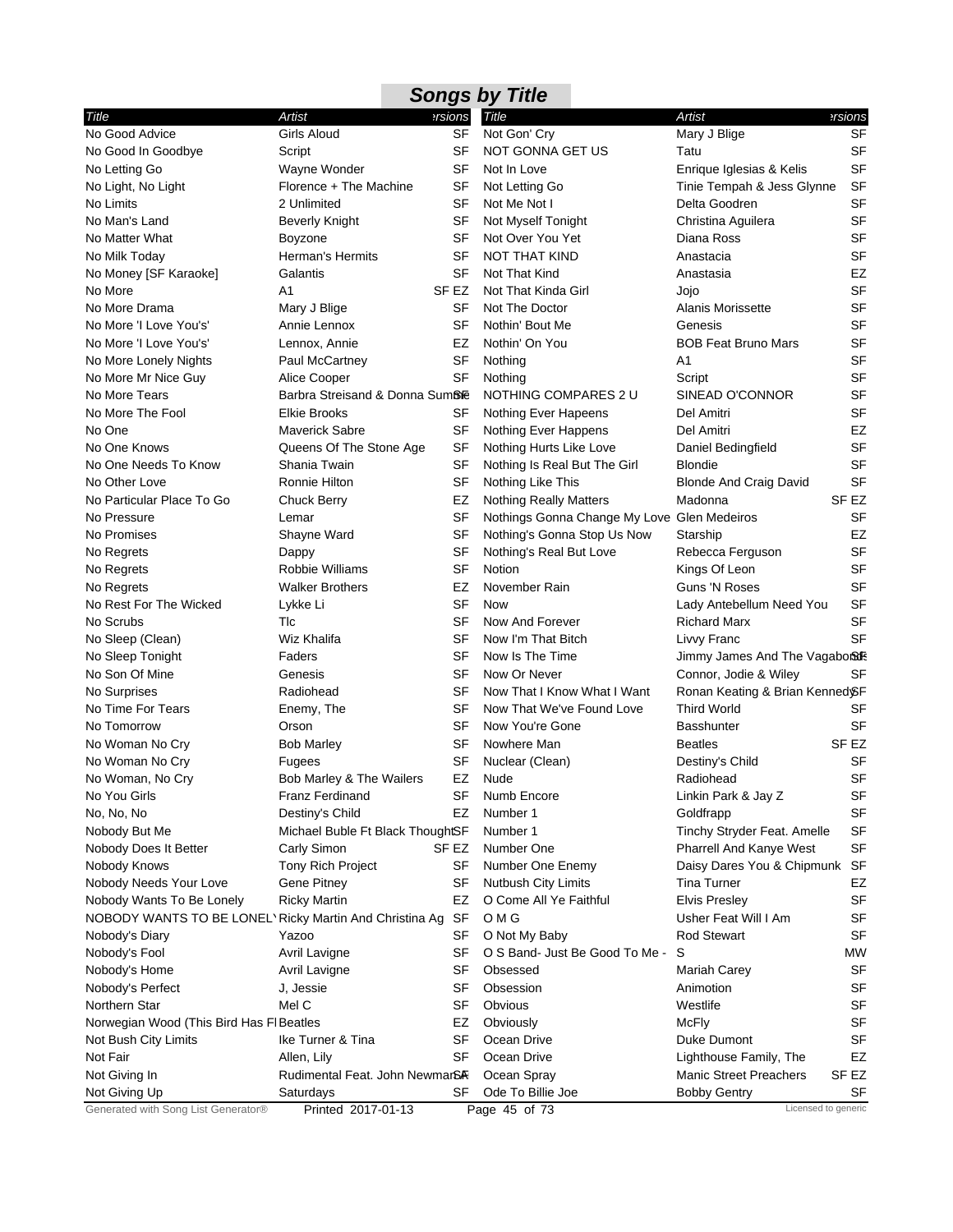|                                             |                                  |           | <b>Songs by Title</b>         |                            |                  |
|---------------------------------------------|----------------------------------|-----------|-------------------------------|----------------------------|------------------|
| Title                                       | Artist                           | ersions   | Title                         | Artist                     | ersions          |
| Of The Night                                | <b>Bastille</b>                  | SF        | On The Road Again             | <b>Willie Nelson</b>       | EZ               |
| Off The Record                              | <b>Tinchy Stryder</b>            | SF        | On The Rocks                  | Nicole Scherzinger         | <b>SF</b>        |
| Oh Baby                                     | Rhianna                          | SF        | On The Street Where You Live  | My Fair Lady               | <b>SF</b>        |
| Oh Baby I                                   | Eternal                          | EZ        | On The Wings Of A Nightingale | <b>Everly Brothers</b>     | <b>SF</b>        |
| Oh Boy                                      | <b>Buddy Holly</b>               | SF EZ     | On The Wings Of Love          | Jeffery Osborne            | <b>SF</b>        |
| Oh Boy                                      | Mud                              | SF EZ     | On Top Of The World           | <b>England United</b>      | EZ               |
| Oh Carol                                    | Neil Sedaka                      | SF EZ     | On What You're On             | <b>Busted</b>              | <b>SF</b>        |
| Oh Carolina                                 | Shaggy                           | <b>SF</b> | Once                          | Diana Vickers              | <b>SF</b>        |
| Oh Cecilia (Breaking My Heart)              | Vamps & Shawn Mendes             | SF        | Once In A Lifetime            | <b>Talking Heads</b>       | <b>SF</b>        |
| Oh Girl                                     | Ch Lites                         | SF        | Once Upon A Dream             | <b>Billy Fury</b>          | <b>SF</b>        |
| Oh Happy Days                               | Lauryn Hill                      | SF        | Once Upon A Long Ago          | Paul McCartney             | <b>SF</b>        |
| Oh Julie                                    | Shakin' Stevens                  | SF        | <b>ONE</b>                    | <b>Backstreet Boys</b>     | SF               |
| Oh La La La                                 | 2 Evisa                          | SF        | One                           | U <sub>2</sub>             | EZ               |
| Oh Look At Me Now                           | Gates, Gareth & Zoe Birkett      | EZ        | One                           | U2 Feat Mary J Blige       | SF               |
| Oh Mother                                   | Christina Aguilera               | SF        | One And One                   | <b>Robert Miles</b>        | <b>SF</b>        |
| Oh My God                                   | Kaiser Chiefs                    | SF        | One And Only                  | Adele                      | <b>SF</b>        |
| Oh My God                                   | Maria, Ida                       | SF        | One By One                    | Cher                       | <b>SF</b>        |
| Oh My God (Feat. Lily Allen)                | Mark Ronson,                     | SF        | One Call Away                 | <b>Charlie Puth</b>        | <b>SF</b>        |
| Oh No Not My Baby                           | Manfred Mann                     | SF        | One Dance                     | Drake Feat Wizkid And Kyla | <b>SF</b>        |
| Oh Santa                                    | <b>Mariah Carey</b>              | SF        | One Day At A Time             | Lena Martell               | <b>SF</b>        |
| Oh Stacey                                   | Zutons                           | SF        | One Day I'll Fly Away         | Randy Crawford             | <b>SF</b>        |
| Oh Superman                                 | Laurie Anderson                  | SF        | One Day In Your Life          | Anastacia                  | <b>SF</b>        |
| Oh What A Beautiful Morning                 | Oklahoma                         | SF        | One Day In Your Life          | Michael Jackson            | <b>SF</b>        |
| Oh Yeah                                     | Caprice                          | SF        | One For My Baby               | Robbie Williams            | EZ               |
| Oh Yeah (On The Radio)                      | <b>Roxy Music</b>                | EZ        | One For Sorrow                | <b>Steps</b>               | <b>SF</b>        |
| OK                                          | <b>Big Brovaz</b>                | SF        | One For The Radio             | <b>McFly</b>               | <b>SF</b>        |
| Okie From Muskogee                          | Haggard, Merle                   | EZ        | One I Love                    | David Gray                 | SF               |
| Old Before I Die                            | Robbie Williams                  | EZ        | One In Ten                    | <b>UB40</b>                | SF <sub>EZ</sub> |
| Old Man River                               | Showboat                         | <b>SF</b> | One Kiss From You             | <b>Britney Spears</b>      | EZ               |
| Old Shep                                    | <b>Elvis</b>                     | SF        | One Last Time                 | Ariana Grande              | <b>SF</b>        |
| Old Shep                                    | <b>Elvis Presley</b>             | EZ        | One Love                      | <b>Blue</b>                | <b>SF</b>        |
| Old Time Rock & Roll                        | Bob Sega                         | SF        | One Love                      | Bob Marley & The Wailers   | EZ               |
| Ole Black & Blue Eyes                       | <b>Fratellis</b>                 | SF        | One Man Band                  | Leo Sayer                  | <b>SF</b>        |
| <b>Oliver Twist</b>                         | D'Banj                           | SF        | One Minute Man                | <b>Missy Elliot</b>        | <b>SF</b>        |
| Oliver's Army                               | Elvis Costello                   | EZ        | One Moment In Time            | <b>Whitney Houston</b>     | <b>SF</b>        |
| Omen                                        | Disclosure Ft Sam Smith          | SF        | One More Chance               | Michael Jackson            | <b>SF</b>        |
| On                                          | Michael Buble Hold               | SF        | One More Night                | Phil Collins               | <b>SF</b>        |
| On A Day Like Today                         | <b>Bryan Adams</b>               |           | SF One More Sleep             | Leona Lewis                | SF               |
| On A Night Like This                        | Kylie Minogue                    | SF EZ     | One More Time                 | Criag David                | SF               |
| On A Raggae Tip                             | SI <sub>2</sub>                  | SF        | One More Time                 | Daft Punk                  | SF <sub>EZ</sub> |
| On Broadway                                 | <b>Drifters</b>                  | EZ        | One More Try                  | George Michael             | EZ               |
| On My Knees                                 | 411 And Ghostface                | SF        | <b>ONE NIGHT</b>              | Corrs                      | <b>SF</b>        |
| On My Mind                                  | <b>Ellie Goulding</b>            | SF        | One Night                     | <b>Elvis Presley</b>       | SF               |
| On My Mind                                  | Joker Ft. William Cartwright     | SF        | One Night In Bankok           | Murry Head                 | <b>SF</b>        |
| On My Own                                   | Les Miserable                    | EZ        | One Night In Heaven           | M People                   | <b>SF</b>        |
| On My Own                                   | Les Miserables                   | SF        | One Of These Nights           | Eagles                     | EZ               |
| On My Own                                   | Patti Labelle & Michael McDona&F |           | One Of Us                     | ABBA                       | EZ               |
| On My Own                                   | Whitney Houston                  | SF        | One Of Us                     | Joan Osborne               | <b>SF</b>        |
| On The Beach                                | Chris Rea                        | SF        | One Piece At A Time           | Johnny Cash                | <b>SF</b>        |
| On The Border                               | Al Stewart                       | SF        | One Shot                      | JLS                        | SF               |
| On The Floor                                | Jennifer Lopez Feat. Pitbull     | SF        | One Step At A Time            | Electric Light Orchestra   | <b>SF</b>        |
| ON THE HORIZON                              | Sean Paul                        | SF        | One Step At A Time            | Sparks, Jordin             | <b>SF</b>        |
| ON THE RADIO                                | Martine McCutcheon               | SF        | One Step Closer               | S Club Juniors             | SF               |
| On The Radio                                | McCutcheon, Martine              | EZ        | One Step Out Of Time          | <b>Michael Ball</b>        | SF               |
| On The Radio (Remember The Da Nelly Furtado |                                  | SF        | ONE STEP TOO FAR              | <b>Faithless</b>           | <b>SF</b>        |
| On The Road Again                           | Manfredcanned Heat               | SF        | One Sweet Day                 | Mariah Carey & Boyz II Men | EZ               |
| Generated with Song List Generator®         | Printed 2017-01-13               |           | Page 46 of 73                 | Licensed to generic        |                  |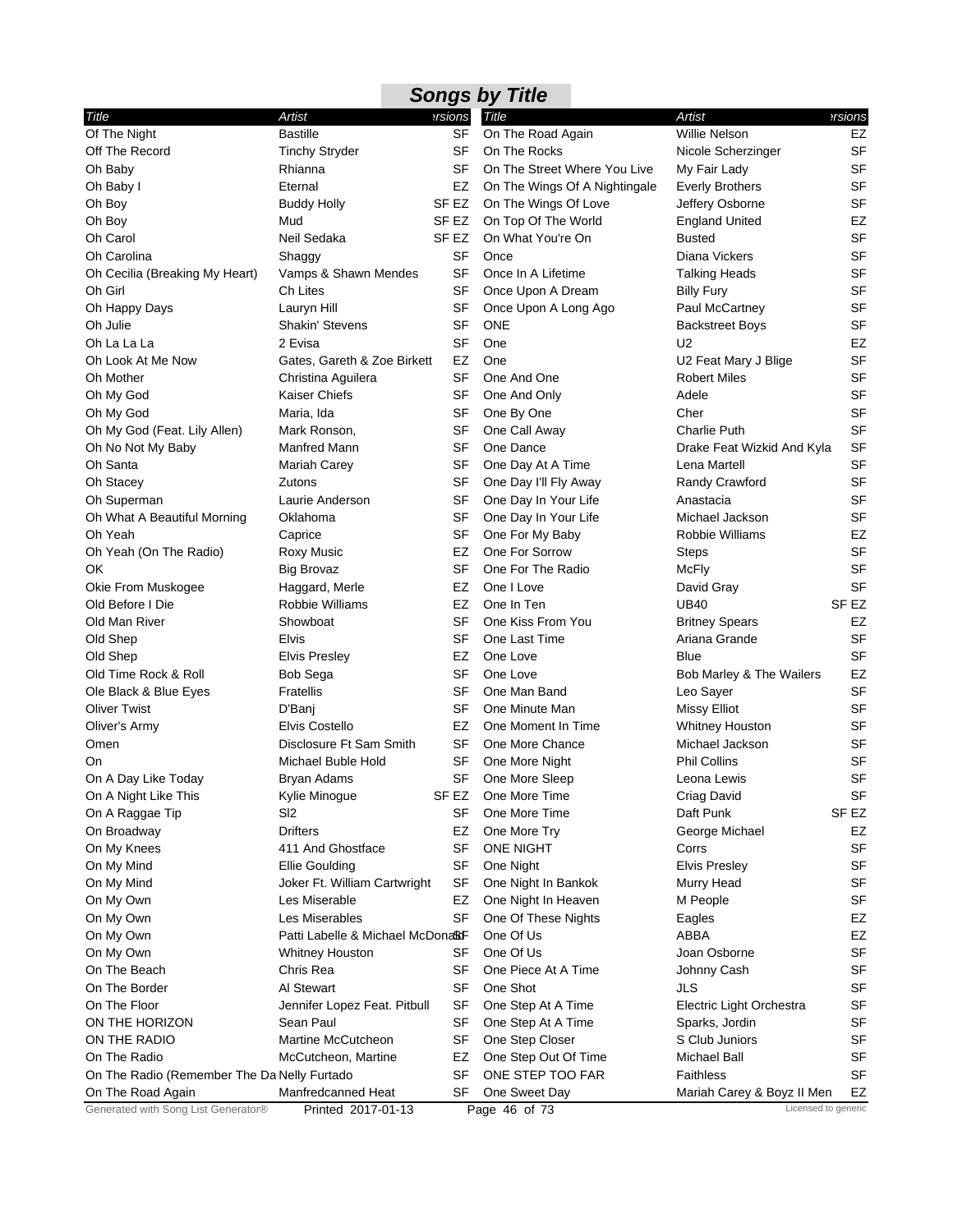| <b>Songs by Title</b>                         |                                  |                  |                             |                                  |                  |  |  |
|-----------------------------------------------|----------------------------------|------------------|-----------------------------|----------------------------------|------------------|--|--|
| Title                                         | Artist                           | ersions          | Title                       | Artist                           | ersions          |  |  |
| ONE SWEET DAY                                 | Mariah Carey And Boys Ii Men SF  |                  | <b>Other Side</b>           | Jason Derulo                     | <b>SF</b>        |  |  |
| One That Got Away                             | <b>Katy Perry</b>                | SF               | Ouch                        | NDubz                            | SF               |  |  |
| One Thing                                     | Amerie                           | SF               | Our Day Will Come           | Amy Winehouse                    | <b>SF</b>        |  |  |
| One Thing                                     | One Direction                    | SF               | Our Day Will Come           | Ruby And The Romantics           | <b>SF</b>        |  |  |
| One Time                                      | Justin Bieber                    | SF               | Our House                   | Madness                          | SF EZ            |  |  |
| One Vision                                    | Queen                            | SF EZ            | Our Lives                   | Calling                          | SF               |  |  |
| One Voice                                     | <b>Barry Manilow</b>             | SF               | Our Song                    | <b>Taylor Swift</b>              | SF               |  |  |
| One Way Or Another                            | <b>Blondie</b>                   | EZ SF            | Our Time                    | Lily Allen                       | <b>SF</b>        |  |  |
| One Way Or Another (Teenage Kit One Direction |                                  | SF               | Our Time Now                | Plain Whie T's                   | SF               |  |  |
| One Way Ticket                                | Darkness                         | SF               | Out Of Reach                | Gabrielle                        | SF <sub>EZ</sub> |  |  |
| One Week                                      | <b>Barenaked Ladies</b>          | SF               | Out Of The Black            | Royal Blood                      | SF               |  |  |
| ONE WILD NIGHT (2001 VERSIO Bon Jovi          |                                  | SF               | Out Of The Blue On          | Delta Goodrem                    | <b>SF</b>        |  |  |
| <b>ONE WORLD</b>                              | Engelbert Humperdinck            | SF               | Out Of The Woods            | <b>Taylor Swift</b>              | SF               |  |  |
| ONLY FOR A WHILE                              | Toploader                        | <b>SF</b>        | OUT OF TIME                 | Blur                             | <b>SF</b>        |  |  |
| Only Girl (In The World)                      | Rihanna                          | SF               | Out Of Time                 | <b>Chris Farlow</b>              | <b>SF</b>        |  |  |
| Only Human                                    | Cheryl                           | <b>SF</b>        | Out Of Time                 | Farlow, Chris                    | EZ               |  |  |
| Only Love Can Hurt Like This                  | Paloma Faith                     | SF               | Out Of Your Mind            | True Steppers & Victoria Beckhaz |                  |  |  |
| Only One                                      | Kanye West Ft Paul McCartneySF   |                  | Outside                     | Calvin Harris & Ellie Goulding   | SF               |  |  |
| Only One Road                                 | Celine Dion                      | SF               | Outside                     | George Michael                   | <b>SF</b>        |  |  |
| Only Sixteen                                  | Craig Douglas                    | SF EZ            | Outside Of Heaven           | <b>Eddie Fisher</b>              | SF               |  |  |
| Only The Horses                               | <b>Scissor Sisters</b>           | SF               | Outta Here                  | Denters, Esmee                   | <b>SF</b>        |  |  |
| Only The Lonely                               | Roy Orbison                      | SF <sub>EZ</sub> | Over And Over               | Nelly & Tim McGraw               | <b>SF</b>        |  |  |
| ONLY THE LOOT CAN MAKE YO'R Kelly             |                                  | SF               | Over My Head                | THE FRAY                         | SF               |  |  |
| Only To Be With You                           | Roachford                        | SF               | Over My Shoulder            | Mike & The Mechanics             | <b>SF</b>        |  |  |
| Only U                                        | Ashanti                          | SF               | Over The Rainbow            | Cassidy, Eva                     | EZ               |  |  |
| Only Way Is Up                                | Yazz                             | SF               | Over The Rainbow            | Eva Cassidy                      | SF               |  |  |
| Only Way Is Up, The                           | Yazz & The Plastic Population EZ |                  | Over The Rainbow            | Garland, Judy                    | EZ               |  |  |
| Only When You Leave                           | Spandau Ballet                   | SF               | Over You                    | <b>Roxy Music</b>                | SF <sub>EZ</sub> |  |  |
| Only You                                      | <b>Platters</b>                  | EZ               | Overload                    | Sugababes                        | SF <sub>EZ</sub> |  |  |
| Only You                                      | Ringo Starr                      | EZ               | Overprotected               | <b>Britney Spears</b>            | <b>SF</b>        |  |  |
| Only You                                      | Yazoo                            | SF               | Overrated                   | Siobhan Donaghy                  | <b>SF</b>        |  |  |
| Ooh Aah Just A Little Bit                     | Gina G                           | SF               | Owl City & Carly Rae Jepsen | Good Time                        | <b>SF</b>        |  |  |
| Ooh La                                        | Kooks                            | <b>SF</b>        | Owner Of A Lonely Heart     | Yes                              | SF               |  |  |
| Ooh La La                                     | Goldfrapp                        | SF               | Oxford Coma                 | Vampire Weekend                  | <b>SF</b>        |  |  |
| Ooh La La                                     | <b>Rod Stewart</b>               | EZ               | Oye Mi Canto                | Gloria Estefan                   | SF EZ            |  |  |
| Ooh La La                                     | Wiseguys                         | SF               | Pack Up                     | Eliza Doolittle                  | <b>SF</b>        |  |  |
| Ooh, Aah Just A Little Bit                    | Gina                             | EZ               | PADDY MCGINTY'S GOAT        | Val Doonican                     | <b>SF</b>        |  |  |
| Oops (Oh My)                                  | <b>Tweet Feat Missy Elliot</b>   | SF               | Paid My Dues                | Anastacia                        | SF               |  |  |
| OOPS I DID IT AGAIN                           | <b>Britney Spears</b>            | SF               | Pain That I'm Used To       | Depeche Mode                     | SF               |  |  |
| Oops Upside Your Head                         | Gap Band                         | SF               | Paint It Black              | <b>Rolling Stones</b>            | EZ               |  |  |
| Oopsy Daisy                                   | Chipmunk                         | SF               | Pal Of My Cradle Days       | Ann Breen                        | <b>SF</b>        |  |  |
| Open Arms                                     | <b>Tina Turner</b>               | SF               | Paloma Faith                | Picking Up The Pieces            | <b>SF</b>        |  |  |
| Open Road                                     | <b>Gary Barlow</b>               | SF EZ            | Panda [SF Karaoke]          | Desiigner                        | <b>SF</b>        |  |  |
| Open Your Eyes                                | Snow Patrol                      | SF               | Pandora's Kiss              | Louise                           | <b>SF</b>        |  |  |
| Open Your Heart                               | Madonna                          | EZ               | Panic                       | Smiths                           | <b>SF</b>        |  |  |
| Operator                                      | Midnight Star                    | <b>SF</b>        | Panic Cord                  | Gabrielle Aplin                  | <b>SF</b>        |  |  |
| <b>Opposites Attract</b>                      | Paula Abdul                      | SF               | PAP DON'T PREACH            | Kelly Osbourne                   | <b>SF</b>        |  |  |
| <b>Ordinary Day</b>                           | Vanessa Carlton                  | <b>SF</b>        | Papa Don't Preach           | Madonna                          | SF EZ            |  |  |
| <b>Ordinary People</b>                        | John Legend                      | SF               | Papa Was A Rollin' Stone    | Temptations                      | EZ               |  |  |
| <b>Ordinary World</b>                         | Duran Duran                      | SF               | Paparazzi                   | Lady Gaga                        | <b>SF</b>        |  |  |
| Original Prankster                            | Offspring                        | SF               | Papa's Got A Brand New Bag  | Brown, James                     | EZ               |  |  |
| Original Sin                                  | Elton John                       | SF EZ            | Paper Planes                | MIA                              | <b>SF</b>        |  |  |
| Original Sin                                  | Inxs                             | SF               | Paper Roses                 | Osmond, Marie                    | EZ               |  |  |
| Orinoco Flow (Sail Away)                      | Enya                             | SF               | Paperback Writer            | <b>Beatles</b>                   | <b>SF</b>        |  |  |
| Orpheus                                       | Ash                              | SF               | Parachute                   | Cheryl Cole                      | <b>SF</b>        |  |  |
| OTHER SIDE                                    | David Gray                       | SF               | Paradise                    | Benny Benassi And Chris BrowSF   |                  |  |  |
| Generated with Song List Generator®           | Printed 2017-01-13               |                  | Page 47 of 73               | Licensed to generic              |                  |  |  |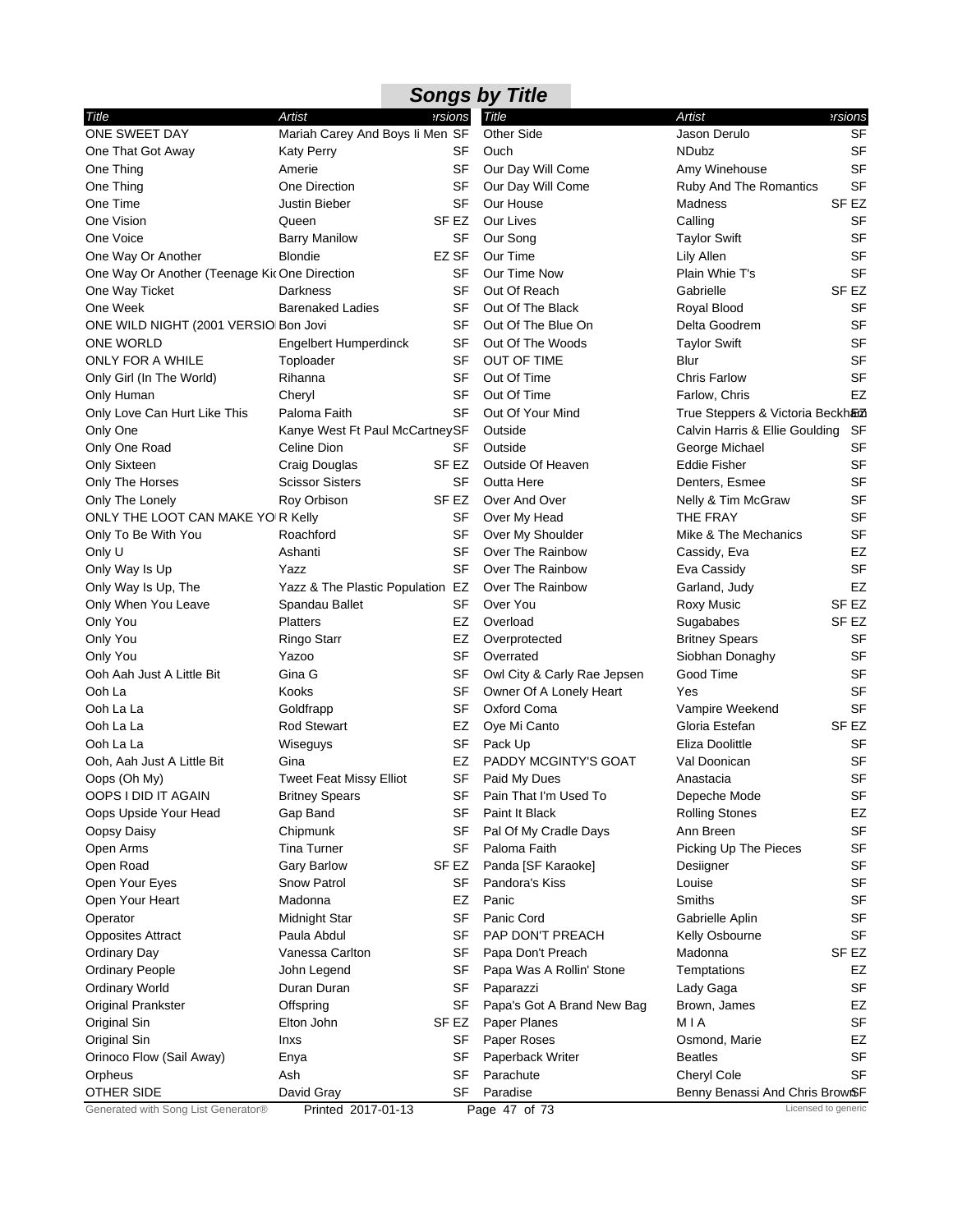|                                          |                                    |                  | <b>Songs by Title</b>                   |                                 |                     |
|------------------------------------------|------------------------------------|------------------|-----------------------------------------|---------------------------------|---------------------|
| Title                                    | Artist                             | ersions          | <b>Title</b>                            | Artist                          | ersions             |
| Paradise                                 | Coldplay                           | SF               | <b>Perfect Moment</b>                   | Martine McCutcheon              | <b>SF</b>           |
| Paradise By The Dashboard Light Meatloaf |                                    | SF EZ            | Perfect Replacement (Clean)             | Example                         | <b>SF</b>           |
| Paradise City                            | Guns N' Roses                      | SF               | <b>Perfect Strangers</b>                | Jonas Blue                      | <b>SF</b>           |
| Paranoid                                 | <b>Black Sabbath</b>               | SF EZ            | Perfection                              | Danii Minogue And The Soul SeSF |                     |
| Paranoid Android                         | Radio Head                         | SF               | Perfume                                 | <b>Britney Spears</b>           | SF                  |
| Paris Is Burning                         | Ladyhawke                          | SF               | Perhaps Perhaps Perhaps                 | Doris Day                       | SF EZ               |
| Parisienne Walkways                      | Gary Moore                         | SF               | Perry, Katy                             | <b>Teenage Dream</b>            | <b>SF</b>           |
| Parklife                                 | Blur                               | EZ               | Perry, Katy                             | <b>Wide Awake</b>               | <b>SF</b>           |
| Part Of Me                               | <b>Katy Perry</b>                  | SF               | Perserverance                           | Terrorvision                    | EZ                  |
| Part Of The Union                        | <b>Strawbs</b>                     | <b>SF</b>        | Personality                             | <b>Lloyd Price</b>              | <b>SF</b>           |
| Part Time Love                           | Elton John                         | SF               | Phenomenal                              | Eminem                          | <b>SF</b>           |
| Part Time Lover                          | Stevie Wonder                      | SF EZ            | Phone                                   | Beyonce Video                   | <b>SF</b>           |
| Partition                                | Beyonce                            | SF               | Photograph                              | Ed Sheeran                      | <b>SF</b>           |
| Party All Night (Sleep All Day)          | Sean Kingston                      | <b>SF</b>        | Photograph                              | Ringo Starr                     | <b>SF</b>           |
| Party For 2                              | Shania Twain                       | SF               | Physical                                | Olivia Newton John              | SF EZ               |
| Party Girl                               | <b>McFly</b>                       | SF               | Piano In The Dark                       | <b>Brenda Russell</b>           | <b>SF</b>           |
| Party In The U.S.A.                      | <b>Miley Cyrus</b>                 | SF               | Pick A Part That's New                  | Stereophonics                   | SF <sub>EZ</sub>    |
| Party Over                               | Amelia Lily                        | SF               | <b>Picture This</b>                     | <b>Blondie</b>                  | SF <sub>EZ</sub>    |
| Party People (Friday Night)              | 911                                | SF               | <b>Pictures</b>                         | Sneaky Sound System             | <b>SF</b>           |
| Party Rock Anthem                        | LMFAO Feat. Lauren Bennett SF      |                  | Pictures Of Matchstick Men              | <b>Status Quo</b>               | <b>SF</b>           |
| <b>Party Starter</b>                     | Will Smith                         | SF               | Piece Of Me                             | <b>Britney Spears</b>           | <b>SF</b>           |
| Party To Damascus                        | Wyclef Jean And Missy Elliot       | SF               | Piece Of My Heart                       | <b>Beverley Knight</b>          | <b>SF</b>           |
| Party Town                               | Glenn Frey                         | SF               | Pieces Of A Dream                       | Anastacia                       | <b>SF</b>           |
| Party's Over                             | Holliday, Judy                     | EZ               | Pieces Of Me                            | Ashlee Simpson                  | <b>SF</b>           |
| Pass At Me (Clean Version)               | Timbaland & David Guetta & Pit8fil |                  | Pied Piper                              | <b>Chrispian St Peters</b>      | <b>SF</b>           |
| Pass Out                                 | Tina Tempah                        | SF               | PillowTalk                              | Zayn                            | <b>SF</b>           |
| Pass The Dutchie                         | <b>Musical Youth</b>               | <b>SF</b>        | Pinball Wizard                          | Who                             | EZ                  |
| Patches                                  | Carter, Clarence                   | EZ               | Pineapple Song                          | Good Size                       | <b>SF</b>           |
| Patches                                  | <b>Clarence Carter</b>             | <b>SF</b>        | Pink Cadillac                           | <b>Natalie Cole</b>             | <b>SF</b>           |
| Patience                                 | Take That                          | SF               | <b>Pipe Dreams</b>                      | Travis                          | EZ                  |
| Patricia The Stripper                    | Chris De Burgh                     | SF               | PISSING IN THE WIND                     | <b>Badly Drawn Boy</b>          | <b>SF</b>           |
| Peach                                    | Prince                             | EZ               | <b>Place Your Hands</b>                 | Reef                            | <b>SF</b>           |
| Peaches                                  | Presidents Of The Usa              | SF               | <b>Planets Between Us</b>               | Snow Patrol                     | <b>SF</b>           |
| Peaches                                  | Stranglers                         | EZ               | Play                                    | Jennifer Lopez                  | SF EZ               |
| Peanut Butter Jelly                      | Galantis                           | SF               | Play Dead                               | Bjork & David Arnold            | SF                  |
| Pearl's A Singer                         | Brooks, Elkie                      | EZ               | Play Hard                               | David Guetta Ft.Ne-Yo-And AkoBF |                     |
| Pearl's A Singer                         | Elkie Brooks                       | SF               | Play That Funky Music                   | <b>Wild Cherry</b>              | SF                  |
| Peggy Sue                                | <b>Buddy Holly</b>                 |                  | SF EZ Playas Only                       | R Kelly And The Game            | SF                  |
| Penny And Me                             | Hanson                             | SF               | Pleasant Valley Sunday                  | Monkees                         | EZ                  |
| Penny Arcade                             | Roy Orbison                        | SF <sub>EZ</sub> | Please Come Home For Christmas Bon Jovi |                                 | SF                  |
| Penny Lane                               | <b>Beatles</b>                     | EZ               | PLEASE DON'T GO                         | KWS                             | <b>SF</b>           |
| People                                   | Barbra Streisand                   | EZ               | Please Don't Go                         | Kc And The Sunshine Band        | <b>SF</b>           |
| People                                   | <b>Funny Girl</b>                  | SF               | Please Don't Go                         | Mike Posner                     | <b>SF</b>           |
| People Are Strange                       | Doors                              | SF               | Please Don't Go                         | No Mercy                        | EZ                  |
| People Everyday                          | <b>Arrested Development</b>        | SF               | Please Don't Leave Me                   | Pink                            | <b>SF</b>           |
| People Will Say We're In Love            | Oklahoma                           | SF               | Please Don't Say You Love Me            | Gabrielle Aplin                 | <b>SF</b>           |
| Perfect                                  | <b>Fairground Attraction</b>       | SF EZ            | Please Don't Stop The Rain              | James Morrison                  | <b>SF</b>           |
| Perfect                                  | Mason Vs Princess Superstar SF     |                  | Please Don't Tease                      | <b>Cliff Richards</b>           | EZ                  |
| Perfect                                  | One Direction                      | SF               | Please Don't Turn Me On                 | Artful Dodger                   | SF EZ               |
| Perfect 10                               | <b>Beautiful South</b>             | SF               | Please Forgive Me                       | Adams, Bryan                    | EZ                  |
| PERFECT BLISS                            | <b>Bellefire</b>                   | SF               | Please Forgive Me                       | Bryan Adams                     | <b>SF</b>           |
| Perfect Day                              | Hoku                               | SF               | PLEASE FORGIVE ME                       | David Gray                      | <b>SF</b>           |
| Perfect Day                              | Lou Reed                           | SF               | Please Help Me I'm Falling              | Hank Locklin                    | EZ                  |
| Perfect Day                              | Rou Read                           | EZ               | Please Please                           | <b>McFly</b>                    | SF                  |
| Perfect Gentleman                        | Wyclef Jean                        | <b>SF</b>        | Please Please Me                        | <b>Beatles</b>                  | <b>SF</b>           |
| Perfect Illusion                         | Lady Gaga                          | SF               | <b>Please Stay</b>                      | <b>Crying Shames</b>            | SF                  |
| Generated with Song List Generator®      | Printed 2017-01-13                 |                  | Page 48 of 73                           |                                 | Licensed to generic |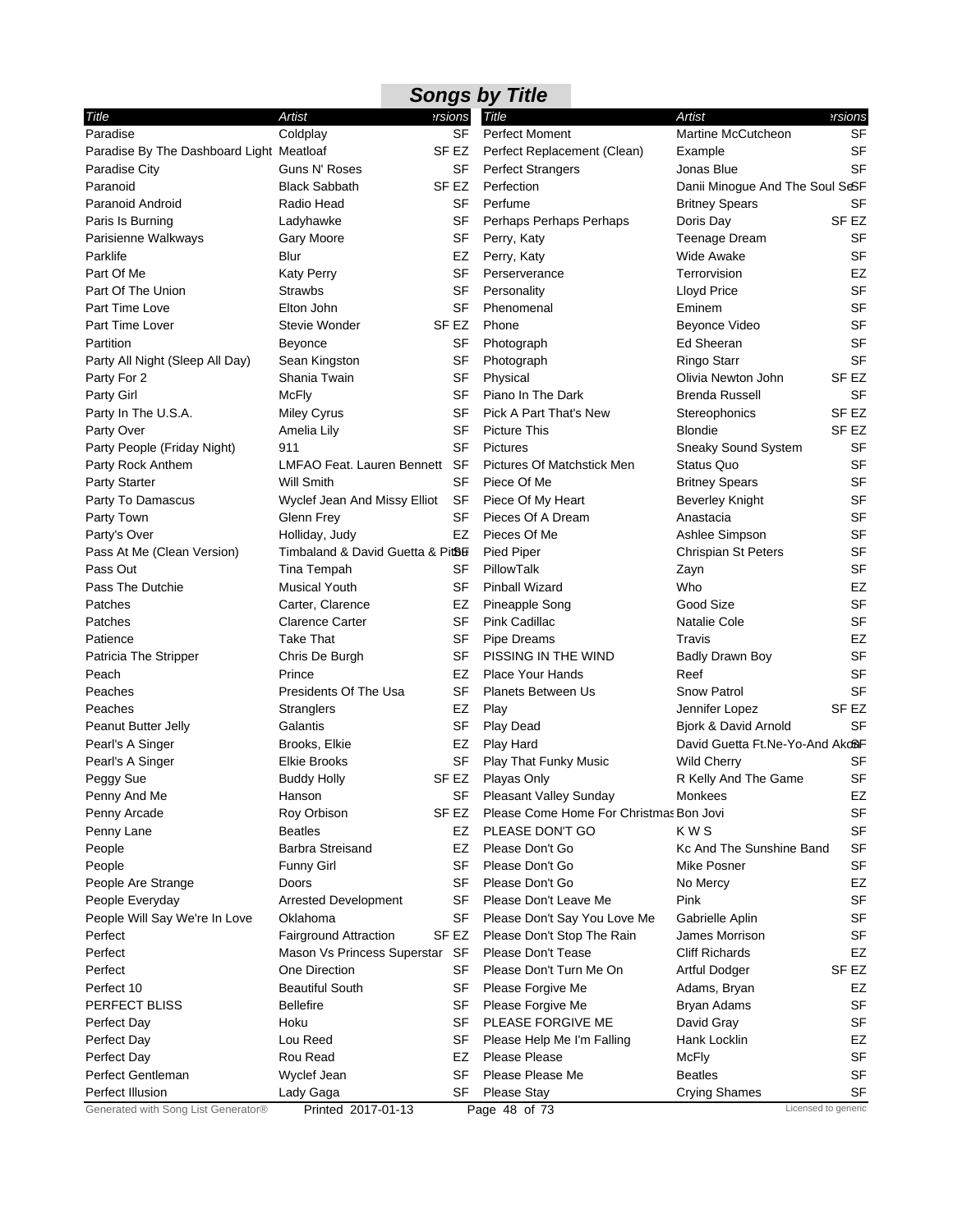|                            |                                   |                 | <b>Songs by Title</b>       |                                  |                  |
|----------------------------|-----------------------------------|-----------------|-----------------------------|----------------------------------|------------------|
| Title                      | Artist                            | ersions         | <b>Title</b>                | Artist                           | ersions          |
| Please Stay                | Kylie Minogue                     | SF EZ           | Pretty In Pink              | Phychedelic Furs                 | SF               |
| Plug In Baby               | Muse                              | SF              | Pretty Little Angel Eyes    | Showaddywaddy                    | <b>SF</b>        |
| Poetry In Motion           | Johnny Tillotson                  | SF              | <b>Pretty Paper</b>         | Christmas-Orbison, Roy           | EZ               |
| Point Of Authority         | Linkin Park                       | SF              | <b>Pretty Vacant</b>        | <b>Sex Pistols</b>               | EZ               |
| Point Of View              | Db Boulevard                      | SF              | Pretty Woman                | Roy Orbison                      | <b>SF</b>        |
| <b>POISON</b>              | Alice Cooper                      | SF              | Price Of Love               | <b>Everly Brothers</b>           | <b>SF</b>        |
| Poison                     | Nicole Scherzinger                | SF              | Price Tag                   | Jessie J & B.O.B                 | <b>SF</b>        |
| Poison                     | Rita Ora                          | SF              | Primadonna                  | Marina And The Diamonds          | <b>SF</b>        |
| Poison Arrow               | Abc                               | <b>SF</b>       | <b>Prince Charming</b>      | Adam & The Ants                  | <b>SF</b>        |
| Poison Prince              | Amy MacDonald                     | SF              | Princess Of China           | Coldplay Ft. Rihanna             | <b>SF</b>        |
| Pokemon Theme              | Pokemon                           | <b>SF</b>       | <b>Private Emotion</b>      | <b>Ricky Martin</b>              | SF <sub>EZ</sub> |
| Poker Face                 | Lady Gaga                         | SF              | <b>Private Number</b>       | 911                              | <b>SF</b>        |
| Polk Salad Annie (Live)    | <b>Elvis Presley</b>              | EZ              | <b>Private Number</b>       | Beverley Knight & Jamie CullumSF |                  |
| Pompeii                    | <b>Bastille</b>                   | SF              | Problem                     | Ariana Grande Ft Iggy Azalea SF  |                  |
| Pony (Jump On It)          | <b>Tough Love</b>                 | <b>SF</b>       | Profit In Peace             | Ocean Colour Scene               | <b>SF</b>        |
| Poor Man's Son             | Rockin' Berries                   | SF              | Promiscious                 | Nelly Furtado                    | <b>SF</b>        |
| Poor Me                    | Adam Faith                        | SF              | Promise Me                  | <b>Beverley Craven</b>           | <b>SF</b>        |
| POOR MISGUIDED FOOL        | Starsailor                        | SF              | <b>Promise This</b>         | Adele                            | <b>SF</b>        |
| Pop                        | N Sync                            | SF              | <b>Promise This</b>         | Cheryl Cole                      | <b>SF</b>        |
| Pop Muzik                  | М                                 | SF              | Promise, The                | Girls Aloud                      | <b>SF</b>        |
| Pop Ya Collar              | Usher                             | EZ              | Promised Land               | <b>Elvis Presley</b>             | EZ               |
|                            |                                   |                 |                             |                                  | <b>SF</b>        |
| Porcelain                  | Moby                              | EZ              | Promises                    | Cranberries                      |                  |
| Pork And Beans             | Weezer                            | <b>SF</b>       | Promises                    | Ken Dodd                         | <b>SF</b>        |
| Portrait Of My Love        | <b>Matt Monro</b>                 | EZ              | Promises                    | Nero                             | <b>SF</b>        |
| Portrait Of My Love        | Matt Monroe                       | SF              | Prototype                   | Outkast                          | <b>SF</b>        |
| Postcards From Heaven      | Lighthouse Family                 | SF              | Proud                       | <b>Heather Small</b>             | <b>SF</b>        |
| POUR SOME SUGAR ON ME      | Def Leppard                       | SF              | Proud                       | JLS                              | <b>SF</b>        |
| Power & The Passion        | Midnight Oil                      | <b>SF</b>       | <b>Proud Mary</b>           | Creedence Clearwater Revival EZ  |                  |
| Power (Clean)              | DJ Fresh Feat. Dizzee Rascal SF   |                 | Pub With No Beer            | <b>Slim Dusty</b>                | <b>SF</b>        |
| Power Of A Woman           | Eternal                           | <b>SF</b>       | Public Affair, A            | Jessica Simpson                  | <b>SF</b>        |
| Power Of Goodbye           | Madonna                           | <b>SF</b>       | Pull Up To The Bumper       | Grace Jones                      | <b>SF</b>        |
| Power Of Love              | Frankie Goes To Hollywood         | <b>SF</b>       | Pump It                     | <b>Black Eyed Peas</b>           | <b>SF</b>        |
| Power Of Love              | Gabrielle Aplin                   | SF              | Pump Up The Jam             | Technotronic                     | <b>SF</b>        |
| POWER OF LOVE              | Jennifer Rush                     | SF              | Pumped Up Kicks             | Foster The People                | <b>SF</b>        |
| Power Of Love, The         | Celine Dion                       | EZ              | Pumping On Your Stereo      | Supergrass                       | <b>SF</b>        |
| Power Of Love, The         | Frankie Goes To Hollywood         | EZ              | Pumpkin Soup                | Nash Kate                        | <b>SF</b>        |
| Power Of Love, The         | Huey Lewis                        | EZ              | Puppet On A String          | Sandie Shaw                      | SF <sub>EZ</sub> |
| <b>Powerless</b>           | Nelly Furtado                     | <b>SF</b>       | Puppy Love                  | S Club Juniors                   | SF               |
| Praise The Lord Together   | Take That                         | <b>SF</b>       | Pure                        | <b>Lightning Seeds</b>           | <b>SF</b>        |
| Praise You                 | Fatboy Slim                       | SF              | Pure & Simple               | Dolly Parton                     | <b>SF</b>        |
| Pray                       | Justin Bieber                     | SF              | Pure & Simple               | Hear'say                         | EZ               |
| Pray                       | Lasgo                             | SF              | PURE AND SIMPLE             | Hear Say                         | <b>SF</b>        |
| Pray To God                | Calvin Ft Haim                    | SF              | <b>Pure Morning</b>         | Placebo                          | <b>SF</b>        |
| Prayer For The Dying       | Seal                              | SF              | <b>Pure Pleasure Seeker</b> | Moloko                           | <b>SF</b>        |
| Prayer In C                | Lilly Wood & The Prick & Robin SE |                 | <b>Pure Shores</b>          | <b>All Saints</b>                | <b>SF</b>        |
| Praying                    | Plan B                            | SF              | Purple Haze                 | Jimi Hendrix                     | EZ               |
| Praying For Time           | George Michael                    | SF EZ           | Purple Haze                 | Jimmy Hendrix                    | <b>SF</b>        |
| Precious                   | Depeche Mode                      | SF              | Purple Hills                | D <sub>12</sub>                  | <b>SF</b>        |
| <b>PRECIOUS</b>            | Rewind                            | SF              | Purple Rain                 | Prince                           | SF EZ            |
| Pretend                    | Alvin Stardust                    | SF              | Push It                     | Salt 'n Pepa                     | EZ               |
| <b>Prettiest Eyes</b>      | <b>Beautiful South</b>            | SF              | Push The Button             | Sugababes                        | <b>SF</b>        |
| <b>Pretty Flamingo</b>     | Manfred Mann                      | SF              | <b>PUSSYCAT</b>             | Wyclef Jean                      | <b>SF</b>        |
|                            | Manfred Mann Band, The            |                 |                             |                                  | SF               |
| <b>Pretty Flamingo</b>     |                                   | EZ<br><b>SF</b> | Put Down That Weapon        | Midnight Oil                     |                  |
| Pretty Fly For A White Guy | Offspring                         |                 | PUT HIM OUT                 | Ms Dynamite                      | <b>SF</b>        |
| <b>Pretty Girls</b>        | Spears, Britney & Iggy Azalea SF  |                 | Put The Needle On It        | Dannii Minogue                   | SF               |
| Pretty Green Eyes          | Ultrabeat                         | SF              | Put Your Arms Around Me     | Texas                            | SF               |

Generated with Song List Generator® Printed 2017-01-13 Page 49 of 73 Licensed to generic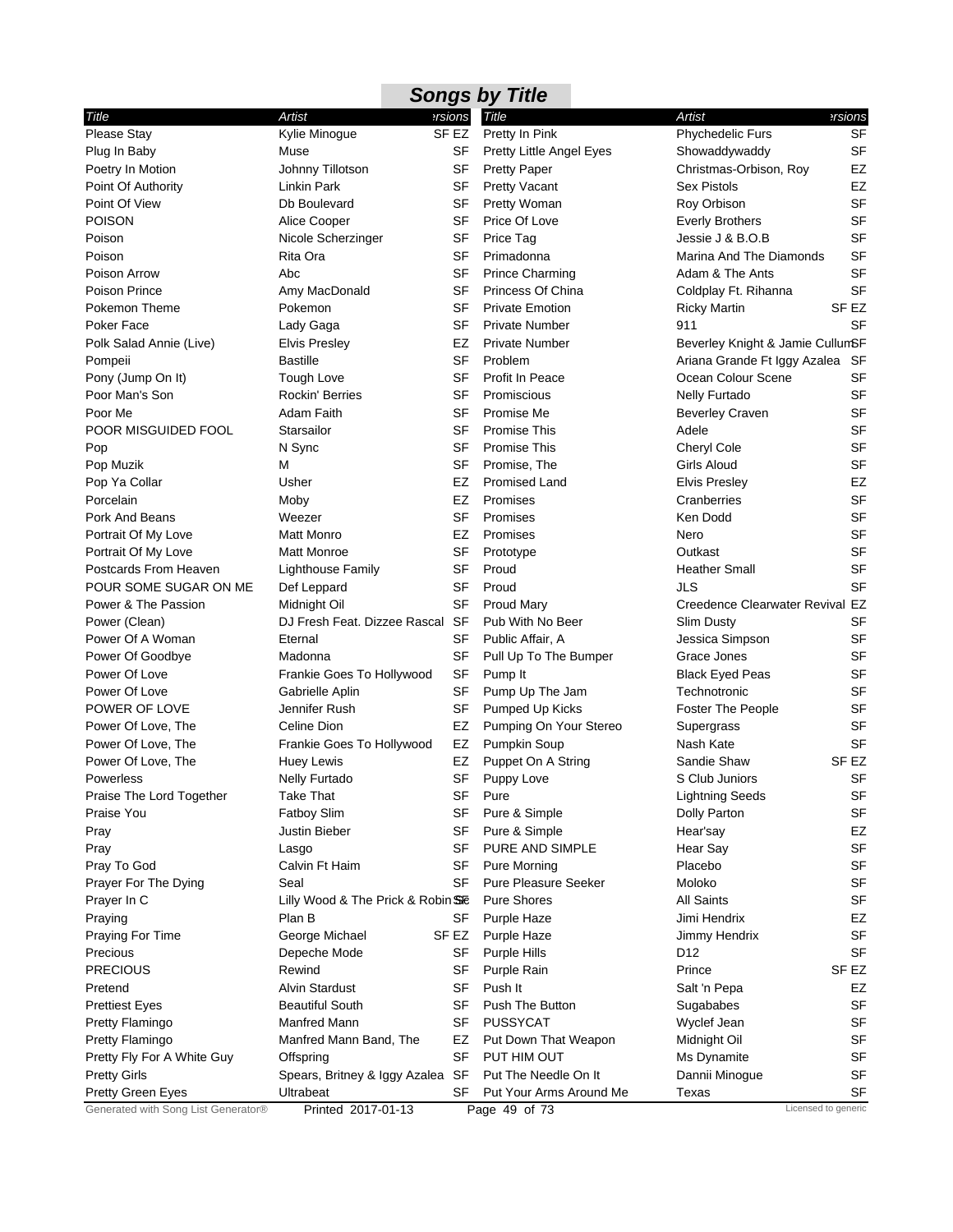|                                               | <b>Songs by Title</b>            |           |                               |                                 |                     |  |  |  |
|-----------------------------------------------|----------------------------------|-----------|-------------------------------|---------------------------------|---------------------|--|--|--|
| Title                                         | Artist                           | ersions   | <b>Title</b>                  | Artist                          | ersions             |  |  |  |
| PUT YOUR LIGHTS ON                            | Santana                          | SF        | Ray Of Light                  | Madonna                         | SF <sub>EZ</sub>    |  |  |  |
| Put Your Records On                           | Corinne Bailey Rae               | <b>SF</b> | Reach                         | Gloria Estefan                  | EZ                  |  |  |  |
| Put Yourself In My Place                      | Kylie Minogue                    | SF        | <b>REACH</b>                  | S Club 7                        | <b>SF</b>           |  |  |  |
| Putting On The Ritz                           | Ella Fitzgerald                  | SF        | Reach For The Sky             | <b>Shirley Bassey</b>           | <b>SF</b>           |  |  |  |
| Quando, Quando, Quando                        | <b>Engelbert Humperdinck</b>     | EZ        | Reach Out I'll Be There       | Four Tops                       | SF EZ               |  |  |  |
| <b>Quarter To Three</b>                       | Gary U S Bonds                   | SF        | Reach Up For The Sunrise      | Duran Duran                     | <b>SF</b>           |  |  |  |
| Que Sera Sera                                 | Doris Day                        | SF        | Read About It                 | Midnight Oil                    | <b>SF</b>           |  |  |  |
| Que Sera Sera                                 | Hermes House Band                | <b>SF</b> | Read All About It             | Professor Green & Emeli SandeSF |                     |  |  |  |
| Que Sera, Sera                                | Doris Day                        | EZ        | Read All About It Pt Iii      | <b>Emeli Sande</b>              | SF                  |  |  |  |
| Queen                                         | Lady Gaga                        | SF        | Read 'em And Weep             | Meatloaf                        | <b>SF</b>           |  |  |  |
| Queen Of My Heart                             | Westlife                         | <b>SF</b> | Read My Mind                  | <b>Connor Reeves</b>            | <b>SF</b>           |  |  |  |
| Queen Of New Orleans                          | Bon Jovi                         | SF        | Read My Mind                  | Killers                         | <b>SF</b>           |  |  |  |
| Queen Of The New Year                         | Deacon Blue                      | SF        | Ready For The Floor           | Hot Chip                        | <b>SF</b>           |  |  |  |
| <b>Question Of Faith</b>                      | <b>Lighthouse Family</b>         | SF        | Ready For The Good Life       | Paloma Faith                    | <b>SF</b>           |  |  |  |
| Qui Sara Mi Vida                              | Givson Brothers                  | SF        | Ready For The Weekend         | <b>Calvin Harris</b>            | <b>SF</b>           |  |  |  |
| Quiet Life                                    | Japan                            | SF        | Ready For Your Love           | Gorgon City                     | <b>SF</b>           |  |  |  |
| R U Crazy                                     | Conor Maynard                    | SF        | Ready Or Not                  | A1                              | <b>SF</b>           |  |  |  |
| R.I.P                                         | Rita Ora & Tinie Tempa           | SF        | Ready Or Not                  | <b>Bridget Mendler</b>          | <b>SF</b>           |  |  |  |
| Rabbit Heart                                  | Florence & The Machine           | SF        | <b>Ready Teddy</b>            | <b>Elvis Presley</b>            | EZ                  |  |  |  |
| <b>Rabbit Hole</b>                            | Jamie T                          | SF        | Ready To Run                  | <b>Dixie Chicks</b>             | <b>SF</b>           |  |  |  |
| Radar Love                                    | Golden Earring                   | SF EZ     | <b>Real Girl</b>              | Mutya Buena                     | <b>SF</b>           |  |  |  |
| Radiate                                       | Jack Johnson                     | SF        | Real Gone Kid                 | Deacon Blue                     | <b>SF</b>           |  |  |  |
| Radio                                         | Coors                            | <b>SF</b> | Real Love                     | Clean Bandit & Jess Glynne      | <b>SF</b>           |  |  |  |
| Radio                                         | Robbie Williams                  | <b>SF</b> | Real Love                     | <b>Tom Odell</b>                | <b>SF</b>           |  |  |  |
| Radio Ga Ga                                   | Queen                            | SF        | <b>Real Real Gone</b>         | Van Morrison & Michael Buble SF |                     |  |  |  |
| Radioactive                                   | Imagine Dragons                  | SF        | Real Slim Shady               | Eminem                          | <b>SF</b>           |  |  |  |
| Radioactive                                   | Kings Of Leon                    | SF        | Real Slim Shady, The          | Eminem                          | EZ                  |  |  |  |
| Radioactive                                   | Rita Ora                         | SF        | <b>Real Thing</b>             | Lisa Stansfield                 | <b>SF</b>           |  |  |  |
| Rag Doll                                      | Areosmith                        | EZ        | <b>Real Things</b>            | Javine                          | <b>SF</b>           |  |  |  |
| Rag Doll                                      | Frankie Valli & Four Seasons     | EZ        | Real To Me                    | Brian McFadden                  | <b>SF</b>           |  |  |  |
| Rain Cloud                                    | Lighthouse Family, The           | EZ        | <b>Real World</b>             | D Side                          | <b>SF</b>           |  |  |  |
| Rain Down Love                                | Freemasons Ft. Siedah Garrett SF |           | Reason                        | Hoobastank                      | <b>SF</b>           |  |  |  |
| Rain On Your Parade                           | Duffy                            | SF        | Reason                        | lan Van Dahl                    | <b>SF</b>           |  |  |  |
| Rain Or Shine                                 | 5 Star                           | <b>SF</b> | Reason To Believe             | <b>Rod Stewart</b>              | EZ                  |  |  |  |
| Rain Over Me                                  | Pitbull & Marc Anthony           | SF        | Reasons                       | Earth, Wind & Fire              | <b>SF</b>           |  |  |  |
| Rain Rain Rain                                | <b>Frankie Laine</b>             | SF        | Reasons To Be Cheerful Part 3 | lan Dury And The Blockheads SF  |                     |  |  |  |
| <b>Rainbow Valley</b>                         | Love Affair                      | SF        | <b>Rebel Rebel</b>            | Bowie, David                    | EZ                  |  |  |  |
| Raincloud                                     | <b>Lighthouse Family</b>         | SF        | <b>Rebel Yell</b>             | <b>Billy Idol</b>               | EZ                  |  |  |  |
| Raindrops (Encore Une Fois)                   | Sash Ft Stunt                    | SF        | <b>Recover The Soul</b>       | Elton John                      | EZ                  |  |  |  |
| Raindrops Keep Fallin' On My Hea Sacha Distel |                                  | SF        | <b>Recover Your Soul</b>      | Elton John                      | SF                  |  |  |  |
| Rainy Days And Mondays                        | Carpenters                       | <b>SF</b> | Red                           | <b>DANIEL Merriweather</b>      | SF                  |  |  |  |
| Raise Your Glass (Clean Version) Pink         |                                  | SF        | <b>Red Alert</b>              | <b>Basement Jaxx</b>            | SF EZ               |  |  |  |
| Randy Scouse Git                              | Monkees                          | EZ        | Red Blooded Women             | Kylie Minogue                   | SF                  |  |  |  |
| Raoul                                         | Automatic                        | SF        | Red Dress Sugababes           | Sugababes                       | SF                  |  |  |  |
| Rap My Words Around You                       | Daniel Bedingfield               | SF        | Red Light Spells Danger       | <b>Billy Ocean</b>              | <b>SF</b>           |  |  |  |
| Rappers Delight                               | Sugarhill Gang                   | SF        | Red Red Wine                  | Ub40                            | SF <sub>EZ</sub>    |  |  |  |
| Rapture                                       | <b>Blondie</b>                   | SF        | <b>Reete Petite</b>           | Jackie Wilson                   | SF                  |  |  |  |
| Rapture                                       | lio                              | SF        | Reflex                        | Duran Duran                     | <b>SF</b>           |  |  |  |
| Raspberry Beret                               | Prince                           | EZ        | Reflex, The                   | Duran Duran                     | EZ                  |  |  |  |
| Rasputin                                      | Boney M                          | SF        | Regulate                      | Warren G                        | SF                  |  |  |  |
| Rat In Mi Kitchen                             | <b>UB40</b>                      | EZ        | Rehab                         | Rihanna                         | SF                  |  |  |  |
| Rat Trap                                      | <b>Boomtown Rats</b>             | SF        | Relax                         | Frankie Goes To Hollywood SF EZ |                     |  |  |  |
| Rather Be                                     | Clean Bandit Ft. Jess Glynne     | <b>SF</b> | Relax, Take It Easy           | Mika                            | SF                  |  |  |  |
| Rattle That Lock                              | David Gilmour                    | SF        | Release Me                    | Agnes                           | <b>SF</b>           |  |  |  |
| Rave On                                       | Crickets                         | SF        | Release Me                    | Engelbert Humperdinck           | EZ                  |  |  |  |
| Rawhide                                       | <b>Blues Brothers</b>            | SF EZ     | Release Me                    | Englebert Humperdink            | SF                  |  |  |  |
| Generated with Song List Generator®           | Printed 2017-01-13               |           | Page 50 of 73                 |                                 | Licensed to generic |  |  |  |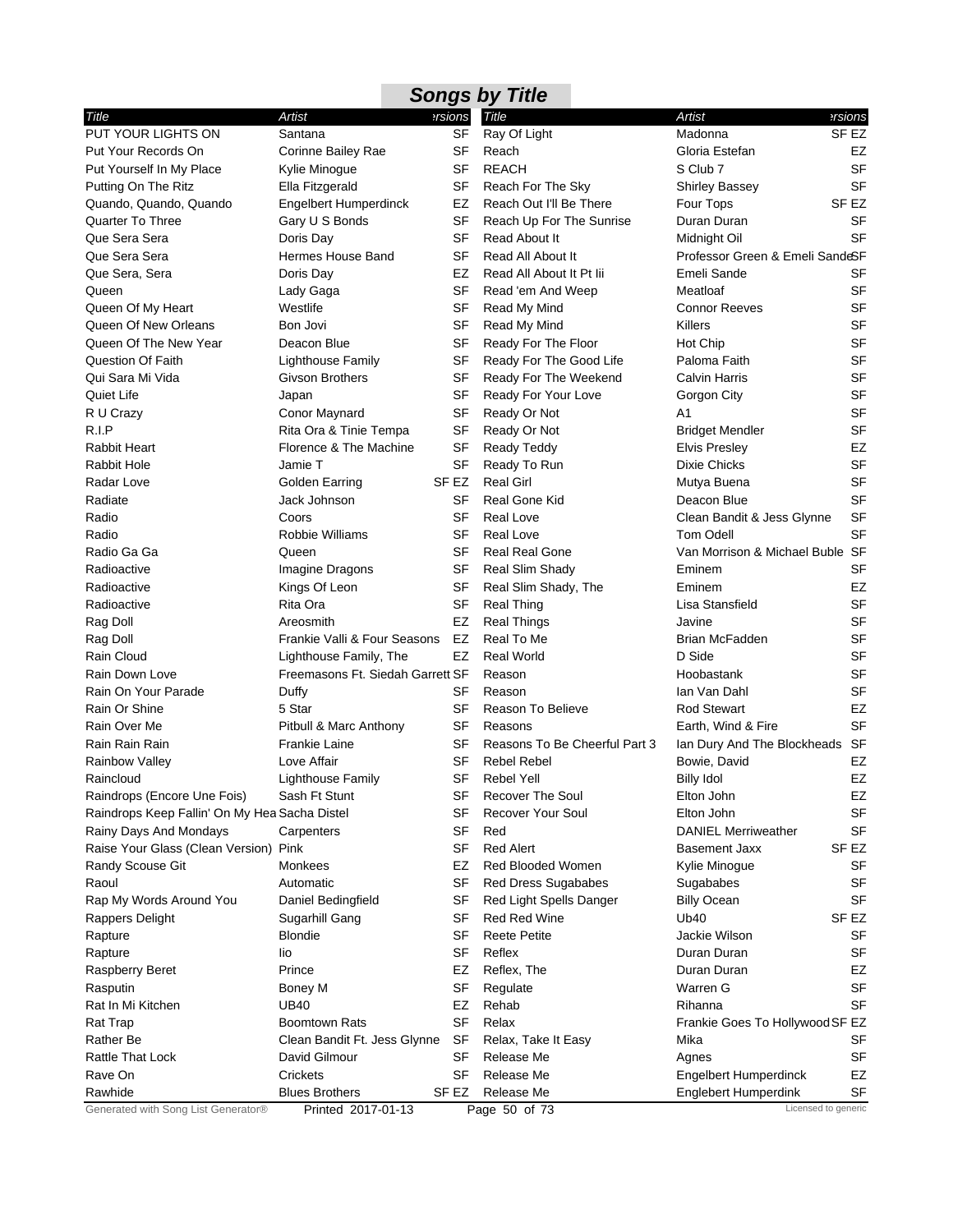| Title                                                | Artist                         | ersions         | Title                                             | Artist                           | ersions                |
|------------------------------------------------------|--------------------------------|-----------------|---------------------------------------------------|----------------------------------|------------------------|
| <b>Relight My Fire</b>                               | Dan Hartman                    | SF              | <b>Right Beside You</b>                           | Sophie B Hawkins                 | <b>SF</b>              |
| <b>Relight My Fire</b>                               | <b>Take That</b>               | EZ              | Right By My Side (Clean)                          | Nicki Minaj                      | <b>SF</b>              |
| <b>Relight My Fire</b>                               | <b>Take That And Lulu</b>      | <b>SF</b>       | <b>Right Here</b>                                 | Jess Glynne                      | <b>SF</b>              |
| Reload                                               | Sebastian Ingrosso Tommy TraSF |                 | <b>Right Here</b>                                 | <b>Rudimental Ft. Foxes</b>      | <b>SF</b>              |
| Reload                                               | Wiley Feat. Chip               | SF              | <b>Right Here</b>                                 | Swy                              | <b>SF</b>              |
| Remedy                                               | Little Boots                   | SF              | <b>Right Here Right Now</b>                       | Giorgio Moroder Ft Kylie Minog&F |                        |
| Remember (Walking In The Sands Shangri Las           |                                | <b>SF</b>       | <b>Right Here Waiting</b>                         | Marx, Richard                    | EZ                     |
| Remember You're A Womble                             | Wombles                        | SF              | <b>Right Here Waiting</b>                         | <b>Richard Marx</b>              | <b>SF</b>              |
| Reminisce                                            | <b>Blazin Squad</b>            | SF              | <b>Right Now</b>                                  | David Guetta Rihanna Ft          | <b>SF</b>              |
| RENDEZVOUS                                           | Craig David                    | SF              | <b>Right Now</b>                                  | Mary J. Blige                    | SF                     |
| Rendezvous                                           | David, Craig                   | EZ              | Right Now (Na Na Na)                              | Akon                             | <b>SF</b>              |
| Renegade Master 98                                   | Wildchild                      | SF              | Right Place, Right Time                           | Olly Murs                        | <b>SF</b>              |
| Renegades                                            | X Ambassadors                  | SF              | <b>Right Round</b>                                | Flo Rida Feat.Kesha              | <b>SF</b>              |
| Reoffender                                           | Travis                         | SF              | <b>Right Said Fred</b>                            | <b>Bernard Cribbins</b>          | SF                     |
| Replay                                               | Lyaz                           | SF              | <b>Right There</b>                                | Nicole Scherzinger Ft 50 Cent SF |                        |
| Rescue Me                                            | Bass, Fontella                 | EZ              | Right To Be Wrong                                 | <b>Joss Stone</b>                | <b>SF</b>              |
| <b>RESCUE ME</b>                                     | Fontella Bass                  | SF              | <b>Right Way</b>                                  | Peter Andre                      | <b>SF</b>              |
| Rescue Me                                            | Madonna                        | EZ              | Rihanna                                           | Shut Up And Drive                | SF                     |
| Rescue Me                                            | Skepta                         | SF              | Rihanna                                           | Where Have You Been              | <b>SF</b>              |
| R-E-S-P-E-C-T                                        | Aretha Franklin                | EZ              | Rikki Don't Loose That Number                     | Steely Dan                       | SF                     |
| Respectable                                          | Mel & Kim                      | EZ              | Rimes-Life Goes On                                | Leanne                           | <b>SF</b>              |
| <b>Resurrection Shuffle</b>                          | Aston Gardner & Dyke           | <b>SF</b>       |                                                   | Anita Ward                       | SF <sub>EZ</sub>       |
| Return To Sender                                     | <b>Elvis Presley</b>           | SF EZ           | Ring My Bell                                      |                                  | SF EZ                  |
| REUNITED                                             | Peaches And Herb               | SF              | Ring Of Fire                                      | Johnny Cash<br>ABBA              | EZ                     |
|                                                      |                                | SF              | <b>Ring Ring</b>                                  | Dollar                           | SF                     |
| Revelry                                              | Kings Of Leon                  | <b>SF</b>       | <b>Ring Ring</b><br>Ring The Alarm                |                                  | <b>SF</b>              |
| Revive (Say Something)                               | LuvBug                         | EZ              | Rio                                               | <b>Beyonce</b><br>Duran Duran    | SF <sub>EZ</sub>       |
| Reward<br><b>REWIND</b>                              | Teardrop Explodes, The         | <b>SF</b>       | Rio                                               |                                  | <b>SF</b>              |
|                                                      | <b>Artful Dodger</b>           |                 |                                                   | <b>Michael Nesmith</b>           | <b>SF</b>              |
| Rewind                                               | Devlin Feat. Diane Birch       | SF              | Rip Her To Shreds                                 | <b>Blondie</b>                   |                        |
| Rewind                                               | Paolo Nutini                   | SF              | Rip It Up                                         | Little Richard                   | <b>SF</b><br><b>SF</b> |
| Rhiannon                                             | Fleetwood Mac                  | SF              | Rip It Up                                         | Orange Juice                     | <b>SF</b>              |
| <b>Rhinestone Cowboy</b>                             | Glen Cambell                   | EZ              | Rip It Up                                         | Razorlight                       |                        |
| <b>Rhinestone Cowboy</b>                             | Glen Campbell                  | <b>SF</b>       | Riptide                                           | Vance Joy                        | <b>SF</b><br><b>SF</b> |
| <b>Rhythm Bandits</b>                                | Junior Senior                  | SF              | Rise                                              | Gabrielle                        |                        |
| Rhythm Devine                                        | Enrique Iglesias               | <b>SF</b>       | Rise And Fall                                     | Craig David And Sting            | SF                     |
| RHYTHM IS A DANCER                                   | Snap                           | SF              | Rise Like A Phoenix (Eurovision 2( Conchita Wurst |                                  | <b>SF</b>              |
| Rhythm Is Gonna Get You                              | Gloria Estefan                 | EZ<br><b>SF</b> | Risin' To The Top, Give It All You Keni Burke     | <b>GOOD CHARLOTTE</b>            | <b>SF</b><br>SF        |
| Rhythm Of The Night                                  | Corona                         |                 | River                                             |                                  |                        |
| Rhythm Of The Rain                                   | Cascades, The                  | EZ              | River                                             | Ken Dodd                         | SF                     |
| <b>Rich Girl</b>                                     | Gwen Stefani Feat Eve          | SF<br><b>SF</b> | River Deep Mountain High                          | <b>Tina Turner</b>               | EZ                     |
| Riddle                                               | Nik Kershaw                    |                 | <b>River Of Dreams</b>                            | <b>Billy Joel</b>                | EZ                     |
| Riddle, The                                          | Nik Kershaw                    | EZ              | <b>Riverboat Song</b>                             | Ocean Color Scene                | <b>SF</b>              |
| Ride                                                 | <b>Twenty One Pilots</b>       | SF              | Rivers Of Babylon                                 | <b>Boney M</b>                   | <b>SF</b>              |
| Ride A White Horse                                   | Goldfrapp                      | SF              | Riverside (Let's Go)                              | Samson, Sidney & Wizard Slee&F   |                        |
| Ride A White Swan                                    | T Rex                          | SF              | Road Rage                                         | Catatonia                        | SF                     |
| Ride Away                                            | Roy Orbison                    | EZ              | Road To Hell                                      | Chris Rea                        | SF <sub>EZ</sub>       |
| Ride It                                              | Geri Halliwell                 | SF              | Road To Mandalay                                  | Robbie Williams                  | <b>SF</b>              |
| Ride It                                              | Jay Sean                       | <b>SF</b>       | Road To Nowhere                                   | <b>Talking Heads</b>             | <b>SF</b>              |
| Ride On Time                                         | <b>Black Box</b>               | SF EZ           | <b>ROAD TRIPPIN</b>                               | Red Hot Chili Peppers            | SF                     |
| Ride Wit Me                                          | Nelly                          | SF              | Roadhouse Blues                                   | Doors                            | EZ                     |
| Ride Wit Me                                          | Nelly & City Spud              | EZ              | Roads                                             | Lawson                           | <b>SF</b>              |
| Riders In The Sky                                    | <b>Blues Brothers</b>          | EZ              | Roar                                              | <b>Katy Perry</b>                | <b>SF</b>              |
| Riders On The Storm                                  | Doors                          | EZ              | Robbers                                           | 1975                             | <b>SF</b>              |
| Ridin' Solo                                          | Jason Derulo                   | <b>SF</b>       | <b>Robert DeNiro's Waiting</b>                    | Bananarama                       | <b>SF</b>              |
| <b>Right Back Where We Starte</b>                    | Maxine Nightingale             | SF              | Robot Man                                         | <b>Connie Francis</b>            | SF <sub>EZ</sub>       |
| Right Back Where We Started Fror Nightingale, Maxine |                                | EZ              | Roc The Life (Clean Ver)                          | Rita Ora                         | SF                     |
| Generated with Song List Generator®                  | Printed 2017-01-13             |                 | Page 51 of 73                                     |                                  | Licensed to generic    |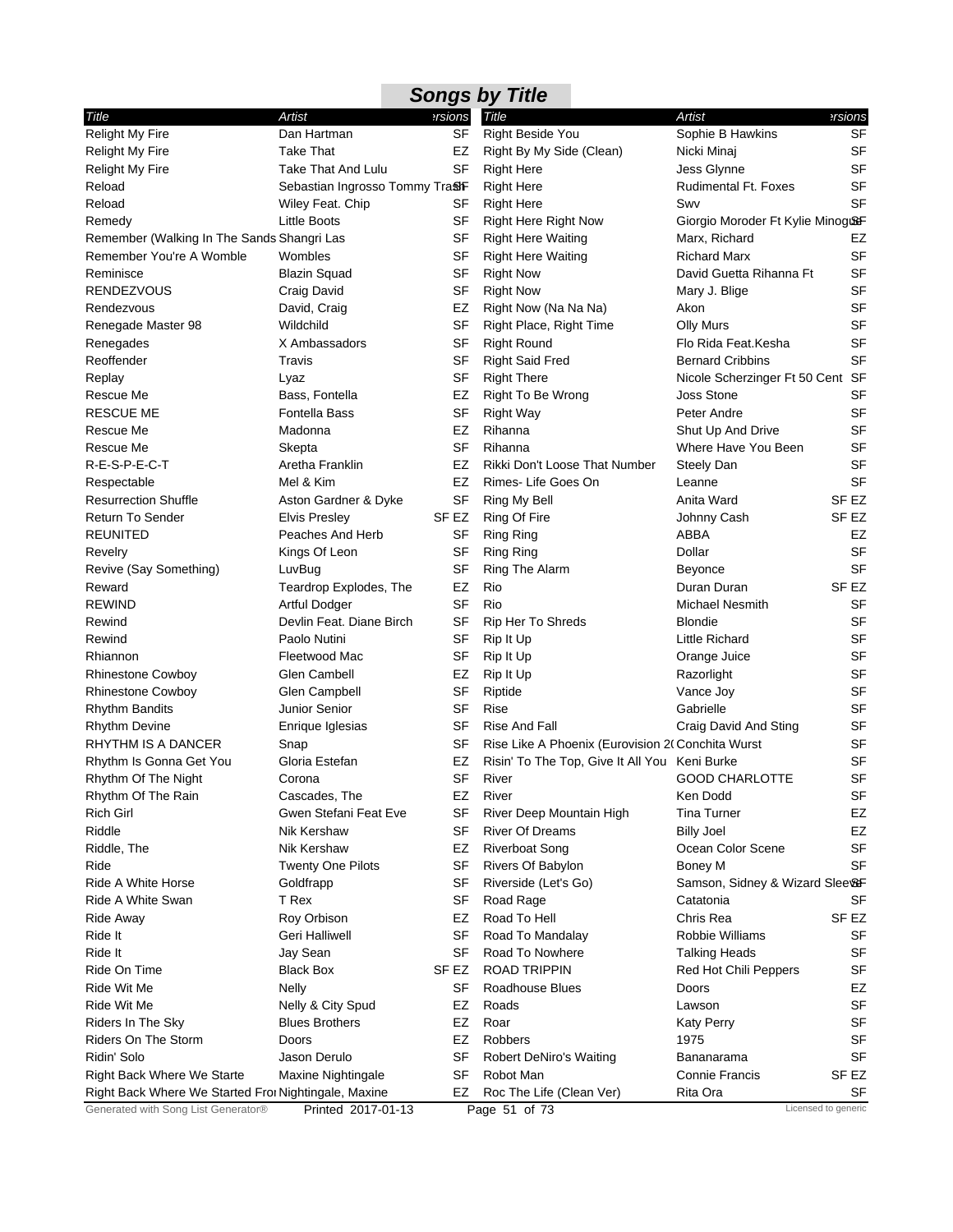|                                                        |                                  |           | <b>Songs by Title</b>                                             |                                 |           |
|--------------------------------------------------------|----------------------------------|-----------|-------------------------------------------------------------------|---------------------------------|-----------|
| Title                                                  | Artist                           | ersions   | <b>Title</b>                                                      | Artist                          | ersions   |
| Rock & Roll Dreams Come True                           | Meatloaf                         | <b>SF</b> | Roses Are Red                                                     | Ronnie Carroll                  | <b>SF</b> |
| Rock & Roll Music                                      | <b>Chuck Berry</b>               | SF        | Roses Are Red My Love                                             | <b>Bobby Vinton</b>             | <b>SF</b> |
| Rock A Billy                                           | <b>Guy Mitchell</b>              | SF        | Rosie                                                             | Don Partridge                   | <b>SF</b> |
| Rock And Roll Waltz                                    | <b>Kay Starr</b>                 | SF        | Rotterdam                                                         | <b>Beautiful South</b>          | SF EZ     |
| Rock Around The Clock                                  | Bill Haley & The Comets          | SF        | Rotterdam                                                         | Beautiful South, The            | EZ        |
| Rock D.J.                                              | Robbie Williams                  | EZ        | Round Here                                                        | George Michael                  | <b>SF</b> |
| Rock DJ                                                | Robbie Williams                  | SF        | Round Round                                                       | Sugababes                       | <b>SF</b> |
| Rock Island Line                                       | Lonnie Donegan                   | SF        | Route 66                                                          | <b>Rolling Stones</b>           | EZ        |
| Rock Me Amadeus                                        | Falco                            | SF        | Roxanne                                                           | George Michael                  | <b>SF</b> |
| Rock Me Gently                                         | Andy Kim                         | EZ        | Roxanne                                                           | Police                          | <b>EZ</b> |
| Rock My Heart                                          | Haddaway                         | SF        | Royals                                                            | Lorde                           | <b>SF</b> |
| Rock 'n' Roll High School                              | Ramones                          | <b>SF</b> | <b>Rubber Ball</b>                                                | Bobby Vee                       | SF EZ     |
| Rock On                                                | David Essex                      | SF        | <b>Rubber Bullets</b>                                             | 10 <sub>CC</sub>                | SF EZ     |
| <b>ROCK SHOW</b>                                       | Blink 182                        | <b>SF</b> | Ruby                                                              | <b>Kaiser Chiefs</b>            | <b>SF</b> |
| Rock Star (Clean)                                      | Dappy & Brian May                | SF        | Ruby Don't Take Your Love To To Kenny Rogers & The First EditioSF |                                 |           |
| <b>Rock Steady</b>                                     | <b>All Saints</b>                | SF        | Ruby Tuesday                                                      | Melanie                         | <b>SF</b> |
| Rock That Body                                         | <b>Black Eyed Peas</b>           | SF        | Ruby Tuesday                                                      | <b>Rolling Stones</b>           | <b>EZ</b> |
| Rock The Boat -Sf 091 -09                              | Hues Corporation                 | SF        | Ruby, Don't Take Your Love To To Kenny Rogers                     |                                 | EZ        |
| <b>Rock The Casbah</b>                                 | Clash                            | SF        | Rude                                                              | Magic!                          | <b>SF</b> |
| Rock Ur Baby                                           | George McCreed                   | SF        | Rude Boy                                                          | Rihanna                         | <b>SF</b> |
| <b>Rock With You</b>                                   | Michael Jackson                  | SF        | Rudebox                                                           | Robbie Williams                 | <b>SF</b> |
| <b>ROCK YOUR BABY</b>                                  | George McCr'                     | <b>SF</b> | Rudimental & John Newman                                          | Feel The Love                   | <b>SF</b> |
| Rock Your Body                                         | <b>Justin Timberlake</b>         | SF        | Rumour Has It                                                     | Adele                           | <b>SF</b> |
| <b>Rockabilly Rebel</b>                                | Matchbox Twenty                  | SF        | <b>Rumour Mill</b>                                                | Rudimental & Anne Marie & WilBH |           |
| Rocket                                                 | Goldfrapp                        | <b>SF</b> | Run                                                               | Example Midnight                | <b>SF</b> |
| Rocket Man                                             | Elton John                       | EZ        | Run                                                               | <b>Gnarls Barkley</b>           | <b>SF</b> |
| Rocketeer                                              | Far East Movement Feat. Ryan Bor |           | Run                                                               | Leona Lewis                     | <b>SF</b> |
| Rockin' All Over The World                             | <b>Status Quo</b>                | SF EZ     | Run                                                               | Lighthouse Family               | <b>SF</b> |
| Rockin' Around The Christmas Tre Christmas-Lee, Brenda |                                  | EZ        | Run                                                               | Snow Patrol                     | <b>SF</b> |
| Rockin' Good Way, A                                    | Shakin' Stevens & Bonnie TylerEZ |           | Run Baby Run                                                      | <b>Sheryl Crow</b>              | <b>SF</b> |
| Rockin' Robin                                          | Jackson 5                        | SF        | Run For Cover                                                     | Sugababes                       | EZ        |
| Rockin' Roll Baby                                      | <b>Stylistics</b>                | SF        | Run For Home                                                      | Lindisfarne                     | <b>SF</b> |
| Rocking Around The Christmas Tre Kim Wilde & Mel Smith |                                  | SF        | Run For Your Life                                                 | <b>Matt Cardle</b>              | <b>SF</b> |
| Rocks                                                  | <b>Primal Scream</b>             | SF        | Run It                                                            | Chris Brown                     | <b>SF</b> |
| Rocky Mountain Way                                     | Joe Walsh                        | EZ        | Run This Town                                                     | Jay Z Feat. Rihanna & Kanye W&S |           |
| Roll Away The Stone                                    | Mott The Hoople                  | SF        | Run To Him                                                        | Bobby Vee                       | SF EZ     |
| Roll Deep                                              | Green Light                      | SF        | Run To Me                                                         | Bee Gees                        | <b>SF</b> |
| Roll To Me                                             | Del Amitri                       |           | SF Run To You                                                     | Adams, Bryan                    | EZ        |
| Rollercoaster                                          | <b>Bwitched</b>                  | SF        | <b>Runaround Sue</b>                                              | Dion                            | <b>SF</b> |
| Rollin'                                                | Limp Bizkit                      | EZ        | Runaway                                                           | Corrs                           | <b>SF</b> |
| ROLLIN (AIR RAID VEHICLE)                              | Limp Bizkit                      | SF        | Runaway                                                           | Del Shannon                     | <b>SF</b> |
| Rolling In The Deep                                    | Adele                            | SF        | Runaway                                                           | Janet Jackson                   | EZ        |
| Rome Wasn't Built In A Day                             | Morcheba                         | SF        | Runaway (U & I)                                                   | Galantis                        | <b>SF</b> |
| Romeo                                                  | <b>Basement Jaxx</b>             | <b>SF</b> | Runaway Baby                                                      | <b>Bruno Mars</b>               | <b>SF</b> |
| Romeo                                                  | Mr Big                           | SF        | Runaway Boys                                                      | Stray Cats, The                 | EZ        |
| Rooftops (A Liberation Broadcast) Lost Prophets        |                                  | <b>SF</b> | Runaway Train                                                     | Soul Asylum                     | SF EZ     |
| Room On The 3rd Floor                                  | McFly                            | SF        | Runnin' (Lose It All)                                             | Naughty Boy & Beyonce & Arro SE |           |
| Rope                                                   | Foo Fighters, The                | <b>SF</b> | Runnin' For The Red Light                                         | Meatloaf                        | SF        |
| Rosanna                                                | Toto                             | SF        | Running Bear                                                      | Johnny Preston                  | <b>SF</b> |
| Rose                                                   | Feeling                          | <b>SF</b> | <b>Running Scared</b>                                             | Roy Orbison                     | EZ        |
| Rose Garden                                            | Anderson, Lynn                   | EZ        | Running Up That Hill                                              | Kate Bush                       | <b>SF</b> |
| Rose Garden                                            | Lynn Anderson                    | SF        | Running With The Night                                            | <b>Lionel Richie</b>            | <b>SF</b> |
| Rose Marie                                             | Slim Whitman                     | SF        | Rush Rush                                                         | Paula Abdul                     | <b>SF</b> |
|                                                        | <b>Bette Midler</b>              |           | <b>RUSHES</b>                                                     | Darius                          | <b>SF</b> |
| Rose, The<br>Roses                                     | Outkast                          | EZ<br>SF  |                                                                   | Rihanna                         | <b>SF</b> |
| Roses Are Red                                          | Mac Band                         | SF        | <b>Russian Roulette</b><br>Rythm Of The Night                     | Debarge                         | SF        |
|                                                        |                                  |           |                                                                   |                                 |           |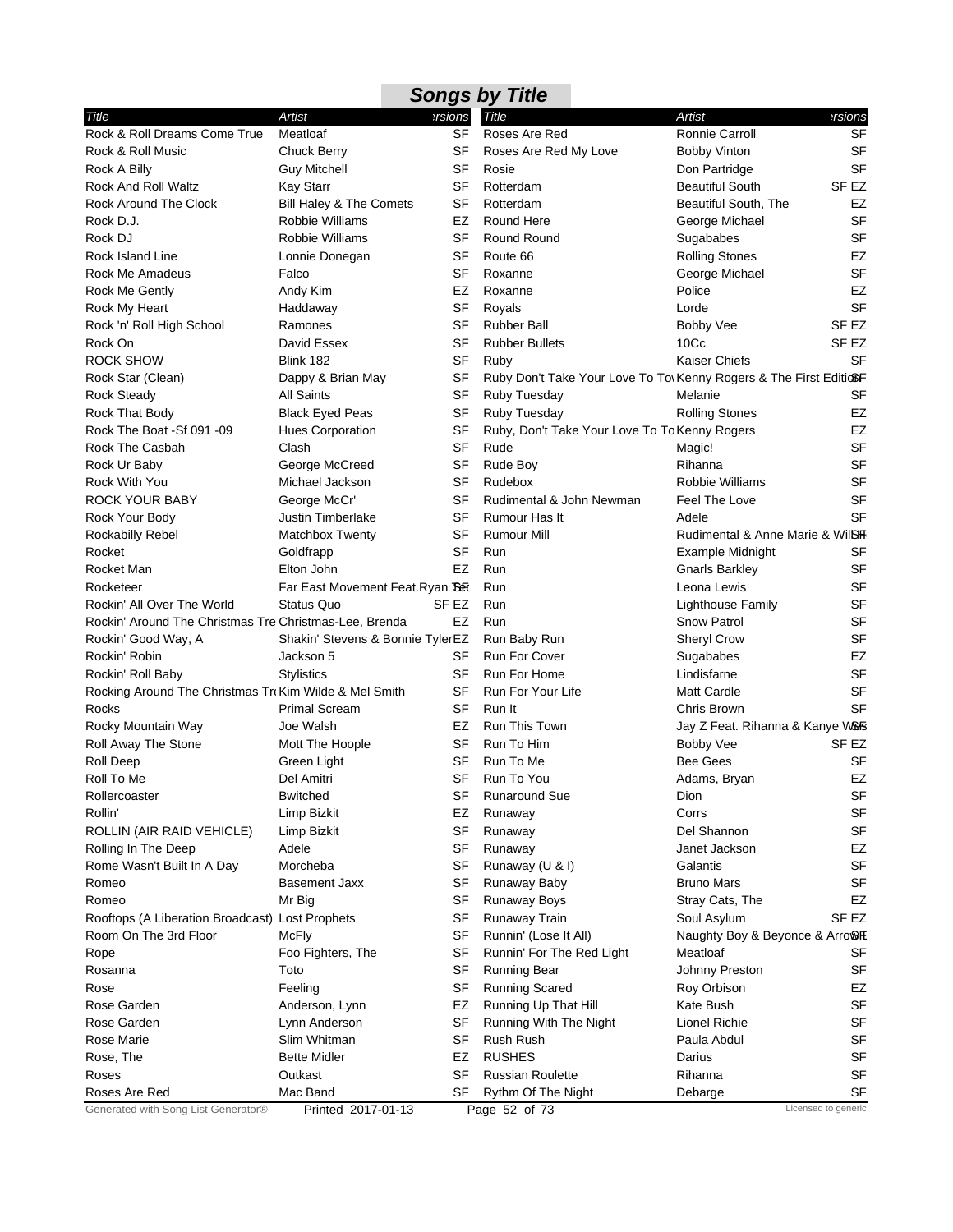|                                     |                         |           | <b>Songs by Title</b>                       |                                   |                  |
|-------------------------------------|-------------------------|-----------|---------------------------------------------|-----------------------------------|------------------|
| Title                               | Artist                  | ersions   | Title                                       | Artist                            | ersions          |
| S Club Party                        | S Club 7                | <b>SF</b> | Say How I Feel                              | Rhian Benson                      | <b>SF</b>        |
| S S S Single Bed                    | Fox                     | SF        | Say It Again (Eurovision)                   | Precious                          | <b>SF</b>        |
| S&M                                 | Rihanna                 | SF        | Say It Isn't So                             | Bon Jovi                          | <b>SF</b>        |
| S.O.S.                              | <b>ABBA</b>             | EZ        | Say It Isn't So                             | <b>Gareth Gates</b>               | <b>SF</b>        |
| <b>Sacred Trust</b>                 | One True Voice          | SF        | Say It Right                                | <b>Nelly Furtado</b>              | SF               |
| <b>SACRIFICE</b>                    | Elton John              | SF        | Say It's Over                               | N Dubz                            | <b>SF</b>        |
| Sad Lisa                            | <b>Cat Stevens</b>      | <b>SF</b> | <b>SAY MY NAME</b>                          | Destiny's Child                   | <b>SF</b>        |
| Safe                                | Westlife                | <b>SF</b> | Say Nothing                                 | Example                           | <b>SF</b>        |
| Safety Dance                        | Men Without Hats        | SF        | Say Somethin'                               | Mariah Carey Ft Snoop Dogg        | <b>SF</b>        |
| Said It All                         | <b>TAKE That</b>        | SF        | Say Something                               | Haven                             | <b>SF</b>        |
| Sail                                | <b>AWOLNATION</b>       | SF        | Say Something                               | James                             | <b>SF</b>        |
| Sail Away                           | David Gray              | SF        | Say Something                               | Karen Harding                     | <b>SF</b>        |
| Sailing                             | <b>Rod Stewart</b>      | SF EZ     | Say What You Want                           | Texas                             | SF EZ            |
| Sailing On The Seven Seas           | Omd                     | SF        | Say You Do                                  | Sigala & Imani & DJ Fresh         | <b>SF</b>        |
| Sailor                              | Petula Clark            | SF        | Say You Love Me                             | Jessie Ware                       | <b>SF</b>        |
| Saint Tropez                        | <b>Ricky Martin</b>     | SF        | Say You Love Me                             | Simply Red                        | <b>SF</b>        |
| Sale Of The Century                 | Sleeper                 | SF        | Say You Say Me                              | Lionel Richie                     | <b>SF</b>        |
| Salute                              | <b>Little Mix</b>       | SF        | Say You Won't Let Go                        | James Arthur                      | <b>SF</b>        |
| Salvation                           | Cranberries             | SF        | Say You, Say Me                             | Lionel Richie                     | EZ               |
| Same Jeans                          | View                    | SF        | Say You'll Be Mine                          | <b>Steps</b>                      | <b>SF</b>        |
| Same Mistake                        | James Blunt             | SF        | Say You'll Be There                         | Spice Girls                       | EZ               |
| Same OI' Love                       | Anita Baker             | SF        | Scandalous                                  | Mis Teeq                          | <b>SF</b>        |
| Same Old Brand New You              | A1                      | SF EZ     | <b>Scar Tissue</b>                          | Red Hot Chili Peppers             | <b>SF</b>        |
| Same Old Love                       | Selena Gomez            | SF        | Scatman                                     | Scatman John                      | EZ               |
| Same Old Scene                      | <b>Bryan Ferry</b>      | EZ        | Scenes From An Italian Restauran Billy Joel |                                   | <b>SF</b>        |
| San Quentin                         | Johhny Cash             | SF        | Schools Out                                 | Cooper, Alice                     | EZ               |
| Sand In My Shoes                    | Dido                    | <b>SF</b> | School's Out                                | Alice Cooper                      | <b>SF</b>        |
| Sandy                               | John Travolta           | SF EZ     | Scooby Snacks                               | Fun Lovin' Criminals              | SF               |
| Santa Claus Is Coming To Town       | Standard                | <b>SF</b> | Scream                                      | Dizzee Rascal & Pepper            | <b>SF</b>        |
| Satellite                           | Lena                    | <b>SF</b> | Scream                                      | Timbaland, Keri Hilson & NicoleSK |                  |
| Satellite Of Love                   | Lou Reed                | SF        | Scream                                      | Usher                             | <b>SF</b>        |
| Satisfaction                        | <b>Rolling Stones</b>   | EZ        | Scream And Shout (Clean)                    | WILL.I.AM Feat. Britney SpearsSF  |                  |
| <b>SATISFY YOU</b>                  | Puff Daddy Feat R Kelly | SF        | SCREAM IF YOU WANT TO GO F Geri Halliwell   |                                   | SF               |
| Saturday Night                      | Whigfield               | SF EZ     | Screw You (Clean)                           | Cheryl Cole Feat. Wretch 32       | <b>SF</b>        |
| Saturday Night At The Movies        | <b>Drifters</b>         | SF EZ     | Sea Cruise                                  | Ford, Frankie                     | EZ               |
| Saturday Night At The Movies        | Robson & Jerome         | SF        | Sea Of Heartbreak                           | Gibson, Don                       | EZ               |
| Save A Prayer                       | Duran Duran             | <b>SF</b> | Sea Of Love                                 | <b>Marty Wilde</b>                | <b>SF</b>        |
| Save All Your Kisses For Me         | Brotherhood Of Man      |           | SF Sealed With A Kiss                       | <b>Brain Hyland</b>               | EZ               |
| Save All Your Kisses For Me         | Brotherhood Of Man, The | EZ        | Sealed With A Kiss                          | <b>Brian Hyland</b>               | SF               |
| Save The Best For Last              | Vanessa Williams        | SF        | Search For A Hero                           | M People                          | <b>SF</b>        |
| Save The Last Dance For Me          | <b>Drifters</b>         | EZ        | Search For The Hero                         | M People                          | EZ               |
| Save The Lies                       | Gabriella Cilmi         | SF        | Searchin My Soul                            | Vanda Shepard                     | <b>SF</b>        |
| Save The World                      | Swedish House Mafia     | <b>SF</b> | Searching                                   | China Black                       | SF               |
| Save Tonight                        | Eagle Eye Cherry        | SF        | Seaside Shuffle                             | <b>Terry Dactyl And Dinosaurs</b> | <b>SF</b>        |
| Save Your Love                      | <b>Renee And Renato</b> | SF        | Seasons                                     | Olly Murs                         | <b>SF</b>        |
| Saved By The Bell                   | Robin Gibb              | SF        | Seasons In The Sun                          | <b>Terry Jacks</b>                | SF               |
| Saving All My Love For You          | Whitney Houston         | SF        | Seasons In The Sun                          | Westlife                          | <b>SF</b>        |
| Savior                              | <b>Rise Against</b>     | SF        | Second Hand Heart                           | Ben Haenow & Kelly Clarkson       | SF               |
| Saviours Day                        | <b>Cliff Richard</b>    | SF        | Second Hand Rose                            | <b>Barbra Streisand</b>           | EZ               |
| Sax                                 | <b>Fleur East</b>       | SF        | Second Minute Or Hour                       | Jack Penate                       | <b>SF</b>        |
| Say (All I Need)                    | OneRepublic             | SF        | Secret                                      | Madonna                           | <b>SF</b>        |
| Say A Little Prayer                 | Aretha Franklin         | SF        | Secret Love                                 | Doris Day                         | EZ               |
| Say Eh-Oh                           | Teletubbies, The        | EZ        | Secret Love                                 | Kathy Kirby                       | <b>SF</b>        |
| SAY GOODBYE                         | S Club                  | SF        | Secret Love Song                            | Little Mix & Jason Derulo         | <b>SF</b>        |
| Say Hello Wave Goodbye              | David Grey              | SF        | <b>Secret Smile</b>                         | Semisonic                         | SF <sub>EZ</sub> |
| Say Hello Wave Goodbye              | Soft Cell               | SF        | Secrets                                     | Madonna                           | EZ               |
| Generated with Song List Generator® | Printed 2017-01-13      |           | Page 53 of 73                               | Licensed to generic               |                  |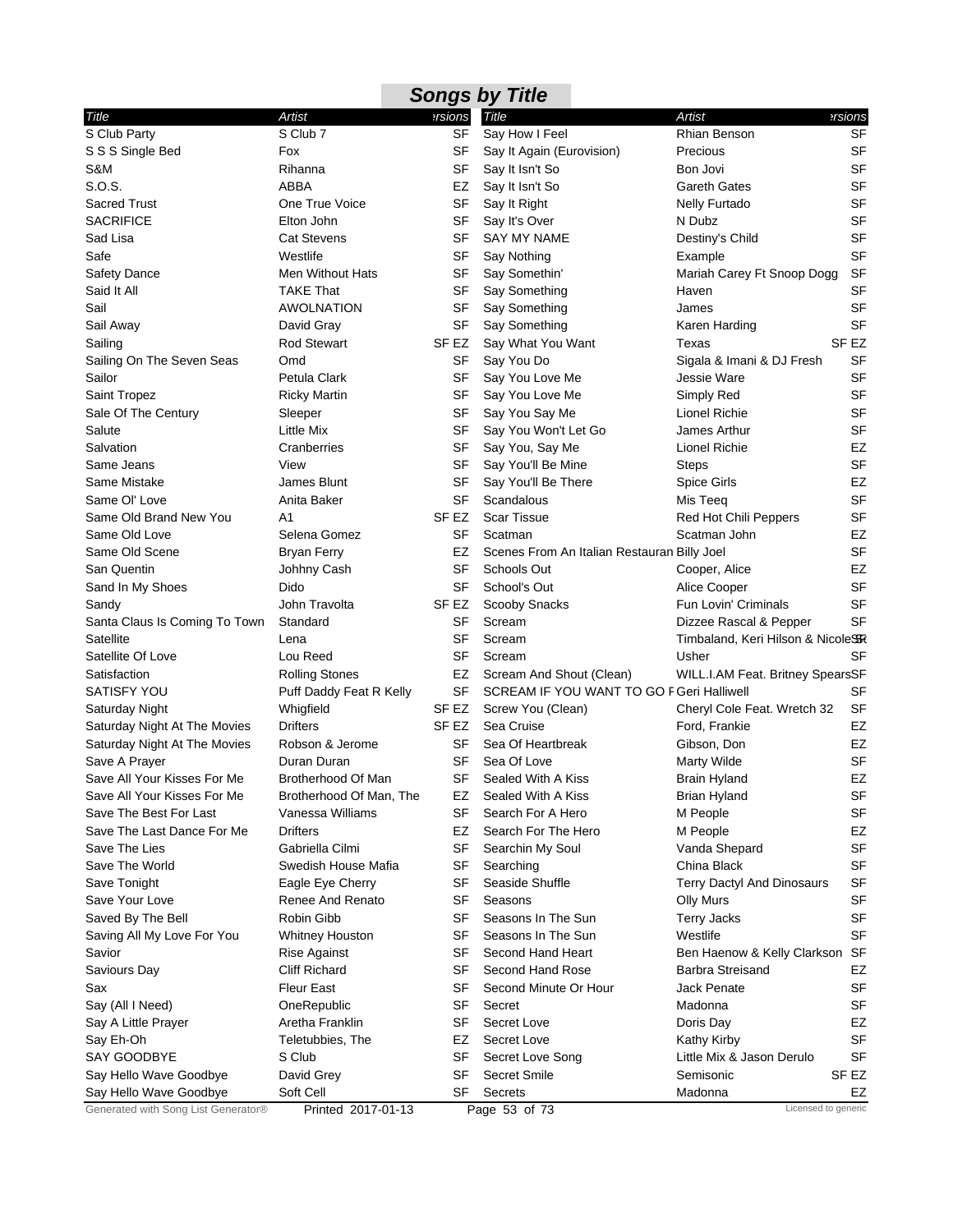| <b>Songs by Title</b>                       |                                   |           |                              |                                    |                  |  |
|---------------------------------------------|-----------------------------------|-----------|------------------------------|------------------------------------|------------------|--|
| Title                                       | Artist                            | ersions   | <b>Title</b>                 | <b>Artist</b>                      | ersions?         |  |
| <b>Secrets</b>                              | OneRepublic                       | SF        | Shades Of Cool               | Lana Del Rey                       | <b>SF</b>        |  |
| Secrets That You Keep                       | Mud                               | SF        | Shadow Of Your Smile, The    | <b>Tony Bennet</b>                 | EZ               |  |
| See It In A Boys Eyes                       | Jamelia                           | SF        | Shady Love                   | Scissor Sisters Vs. Krystal PepsyF |                  |  |
| See My Baby Jive                            | Wizard                            | SF        | Shake A Tail Feather         | <b>Blues Brothers</b>              | EZ               |  |
| See The Day                                 | D C Lee                           | SF        | Shake A Tail Feather         | <b>Ray Charles</b>                 | EZ               |  |
| See You Again                               | <b>Miley Cyrus</b>                | SF        | Shake It                     | <b>Metro Station</b>               | <b>SF</b>        |  |
| See You Again                               | Wiz Khalifa Feat. Charlie Puth SF |           | Shake It Off                 | Mariah Carey                       | SF               |  |
| See You Later Alligator                     | Bill Haley & The Comets           | EZ        | Shake It Off                 | <b>Taylor Swift</b>                | SF               |  |
| See You Later Alligator                     | <b>Bill Haley And The Comets</b>  | SF        | Shake It Out                 | Florence & The Machine             | SF               |  |
| Seen It All                                 | Jake Bugg                         | <b>SF</b> | Shake Me Down                | Cage The Elephant                  | <b>SF</b>        |  |
| Seen The Light                              | Supergrass                        | SF        | <b>Shake Shake Shake</b>     | Kc And The Sunshine Band           | SF               |  |
| Self Control                                | Laura Branigan                    | SF        | SHAKE UR BODY                | Shy Fx And T Power                 | SF               |  |
| Semi Detached Suburban Mr Jam Manfred Mann  |                                   | SF        | Shake Your Body              | Jacksons                           | <b>SF</b>        |  |
| SEND IN THE CLOWNS                          | <b>Howard Keel</b>                | <b>SF</b> | Shake Your Bon Bon           | <b>Ricky Martin</b>                | SF               |  |
| Send In The Clowns                          | Little Night Music, A             | EZ        | Shake Your Tail Feather      | <b>Blues Brothers</b>              | <b>SF</b>        |  |
| Senorita                                    | <b>Justin Timberlake</b>          | SF        | Shake, Rattle & Roll         | Bill Haley & The Comets            | EZ               |  |
| <b>Senses Working Overtime</b>              | Xtc                               | <b>SF</b> | Shakin' All Over             | Johnny Kid & The Pirates           | SF <sub>EZ</sub> |  |
| SENZA UNA DONNA                             | ZUCHERO AND PAUL YOUNGSF          |           | Shame                        | Robbie Williams And Gary BarlooF   |                  |  |
| <b>SEPARATE WAYS</b>                        | Journey                           | SF        | Shame Shame Shame            | Shirley & Co.                      | SF               |  |
| Serious                                     | Duffy                             | SF        | Shang A Lang                 | <b>Bay City Rollers</b>            | <b>SF</b>        |  |
| Set Adrift On Memory Bliss                  | Pm Dawn                           | SF        | Shape                        | Sugababes                          | SF               |  |
| Set Fire To The Rain                        | Adele                             | SF        | Shape Of My Heart            | Backstreet Boys, The               | EZ               |  |
| Seven Days                                  | Craig David                       | SF        | SHARP DRESSED MAN            | Zz Top                             | <b>SF</b>        |  |
| Seven Days In Sunny June                    | Jamiroquai                        | SF        | <b>Shattered Dreams</b>      | Johnny Hates Jazz                  | <b>SF</b>        |  |
| SEVEN DAYS IN THE SUN                       | Feeder                            | <b>SF</b> | She                          | <b>Charles Asnavour</b>            | <b>SF</b>        |  |
| Seven Drunken Nights                        | <b>Dubliners</b>                  | SF        | She Bangs                    | <b>Ricky Martin</b>                | SF <sub>EZ</sub> |  |
| Seven Little Girls Sitting In The B         | <b>Bombalurina</b>                | <b>SF</b> | She Believes In Me           | Ronan Keating                      | <b>SF</b>        |  |
| <b>SEVEN NATION ARMY</b>                    | <b>White Stripes</b>              | SF        | She Blinded Me With Science  | Thomas Dolby                       | SF               |  |
| Seven Seas Of Rhye                          | Queen                             | <b>SF</b> | She Caught The Katy          | <b>Blues Brothers</b>              | EZ               |  |
| <b>Seven Tears</b>                          | Goombay Dance Band                | EZ        | She Doesn't Mind             | Sean Paul                          | <b>SF</b>        |  |
| Sewn                                        | Feeling                           | <b>SF</b> | She Left Me On A Friday      | <b>Shed Seven</b>                  | <b>SF</b>        |  |
| Sex                                         | Cheat Codes X Kris Kross Amstor   |           | She Looks So Perfect         | 5 Seconds Of Summer                | <b>SF</b>        |  |
| Sex And Drugs And                           | Ian Dury And The Blockheads SF    |           | She Loves You                | <b>Beatles</b>                     | SF <sub>EZ</sub> |  |
| Sex Bomb                                    | Tom Jones & Mousee T              | SF        | She Makes Me Happy           | <b>Rod Stewart</b>                 | SF               |  |
| Sex Crime (1984)                            | Eurythmics                        | SF        | She Makes Me Wanna           | J.L.S. Ft Dev                      | <b>SF</b>        |  |
| Sex Machine                                 | Brown, James                      | EZ        | She Moved Through The Fair   | Camilla Kerslake                   | <b>SF</b>        |  |
| Sex Machine                                 | James Brown                       | SF        | She Moves In Her Own Way     | Kooks                              | <b>SF</b>        |  |
| Sex On Fire                                 | Kings Of Leon                     | <b>SF</b> | She Said                     | Plan B                             | SF               |  |
| Sex On The Beach                            | T Spoon                           | SF        | She Wants To Be Me           | <b>Busted</b>                      | <b>SF</b>        |  |
| Sexed Up                                    | Robbie Williams                   | <b>SF</b> | She Wants To Move            | <b>NERD</b>                        | SF               |  |
| Sexual Healing                              | Marvin Gaye                       | SF EZ     | She Wants You                | <b>Billie Piper</b>                | <b>SF</b>        |  |
| Sexual Revolution                           | Macy Gray                         | SF        | She Wears My Ring            | Solaman King                       | SF               |  |
| Sexuality                                   | <b>Billy Bragg</b>                | SF        | She Wears My Ring            | Soloman King                       | EZ               |  |
| Sexy & I Know It                            | Lmfao                             | <b>SF</b> | She Wears Red Feathers       | <b>Guy Mitchell</b>                | <b>SF</b>        |  |
| Sexy Bitch                                  | David Guetta                      | SF        | She Will Be Loved            | Maroon 5                           | <b>SF</b>        |  |
| Sexy Eyes                                   | Dr Hook                           | SF        | She Wolf                     | Shakira                            | <b>SF</b>        |  |
| Sexy No No No                               | Girls Aloud                       | SF        | She Wolf (Falling To Pieces) | David Guetta                       | <b>SF</b>        |  |
| SexyBack                                    | <b>Justin Timberlake</b>          | SF        | She'S Out Of My Life         | Michael Jackson                    | SF               |  |
| SF 241-10                                   | Original Of The Species           | U2        | Sheeran, Ed                  | Small Bump                         | <b>SF</b>        |  |
| SF 243-11                                   | Who Am I                          | WI        | Sheila                       | Tommy Roe                          | SF               |  |
| Sgt. Pepper's Lonely Heart's Club   Beatles |                                   | SF        | Sherry                       | Frankie Valli & Four Seasons       | EZ               |  |
| Sha La La                                   | Manfred Mann                      | SF        | She's A River                | Simple Minds                       | <b>SF</b>        |  |
| SHA LA LA LA                                | Vengaboys                         | SF        | She's All I Ever Had         | <b>Ricky Martin</b>                | SF               |  |
| Sha La La La Lee                            | Small Faces                       | SF        | She's Always A Woman         | Dangerfield, Fyfe                  | <b>SF</b>        |  |
| Shackles (Praise You)                       | Mary, Mary                        | EZ        | SHE'S EVERY WOMAN            | Garth Brooks                       | SF               |  |
| Shaddap A You Face                          | Joe Dolce                         | SF        | She's Got Issues             | Offspring                          | SF               |  |
| Generated with Song List Generator®         | Printed 2017-01-13                |           | Page 54 of 73                | Licensed to generic                |                  |  |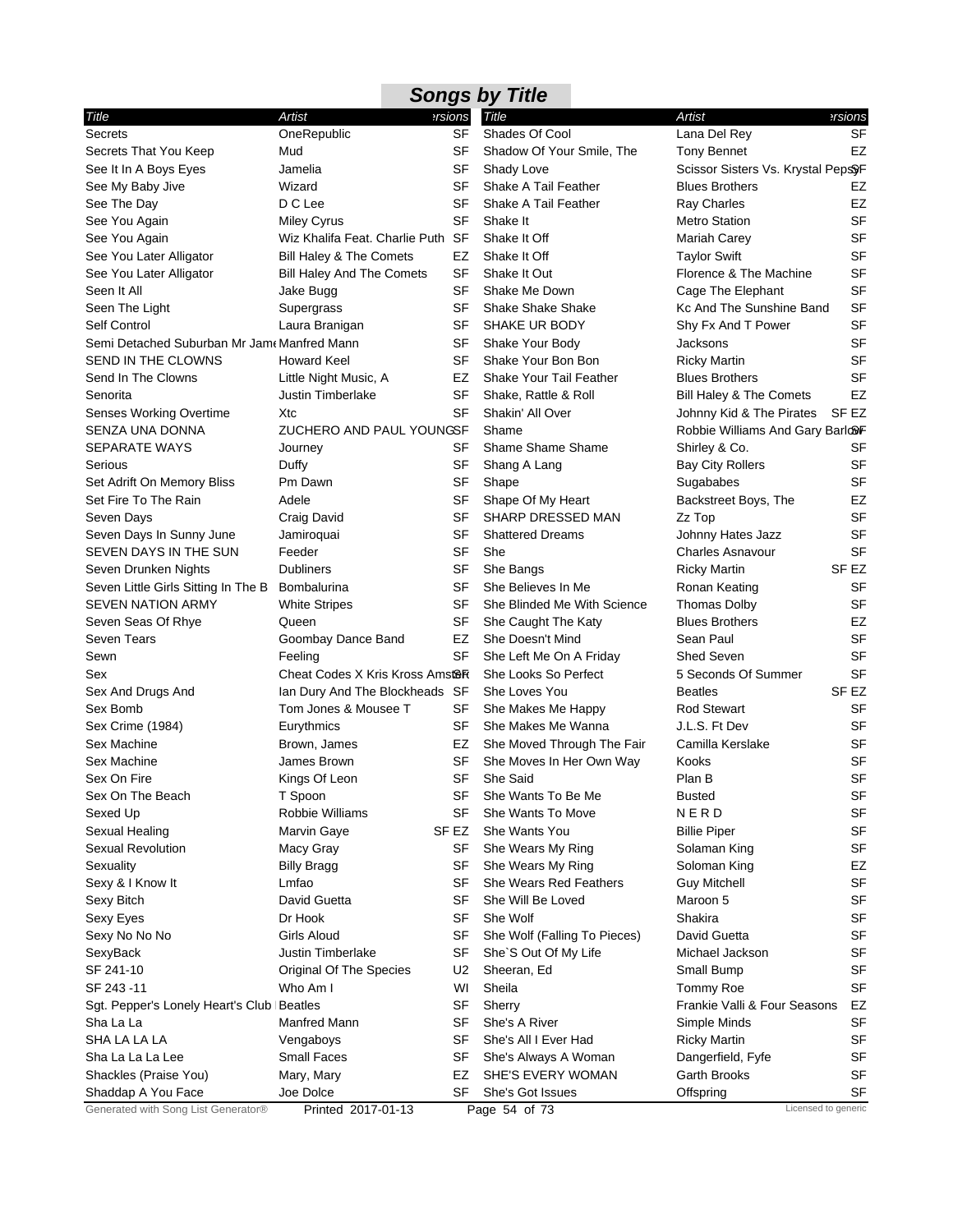|                                                |                                            |                  | <b>Songs by Title</b>                                  |                             |                     |
|------------------------------------------------|--------------------------------------------|------------------|--------------------------------------------------------|-----------------------------|---------------------|
| Title                                          | Artist                                     | ersions          | <b>Title</b>                                           | <b>Artist</b>               | ersions             |
| She's Got That Vibe                            | R Kelly                                    | SF <sub>EZ</sub> | Shy Guy                                                | Diana King                  | <b>SF</b>           |
| She's Got You                                  | Patsy Cline                                | SF               | Sick And Tired                                         | Anastacia                   | <b>SF</b>           |
| She's Kinda Hot                                | 5 Seconds Of Summer                        | <b>SF</b>        | Side                                                   | Travis                      | SF <sub>EZ</sub>    |
| She's Leaving Home                             | <b>Beatles</b>                             | SF               | Side To Side                                           | Ariana Grande & Nicki Minaj | SF                  |
| She's Like The Wind                            | <b>Patrick Swayze</b>                      | SF               | Sight For Sore Eyes                                    | M People                    | SF EZ               |
| She's Like The Wind                            | Swayze, Patrick                            | EZ               | Sight Of You                                           | Tulisa                      | <b>SF</b>           |
| She's My Man                                   | <b>Scissor Sisters</b>                     | <b>SF</b>        | Sign                                                   | Ace Of Base                 | <b>SF</b>           |
| She's Not Just A Pretty Face                   | Shania Twain                               | SF               | Sign Of The Times                                      | <b>Belle Stars</b>          | SF EZ               |
| She's Not There                                | Zombies                                    | SF EZ            | Sign Your Name                                         | Terence Trent D'arby        | <b>SF</b>           |
| She's Out Of My Life                           | Michael Jackson                            | <b>SF</b>        | Signal Fire                                            | <b>Snow Patrol</b>          | <b>SF</b>           |
| She's So High                                  | Kurt Nielsen                               | SF               | Signed Sealed Delivered I'm Yours Blue & Stevie Wonder |                             | <b>SF</b>           |
| SHE'S SO HIGH                                  | Tal Bachman                                | SF               | Signed, Sealed, Delivered I'm You Stevie Wonder        |                             | EZ                  |
| She's So Loverly                               | <b>Scouting For Girls</b>                  | SF               | Silence Is Easy                                        | Starsailor                  | <b>SF</b>           |
| She's Strange                                  | Cameo                                      | SF               | Silence Is Golden                                      | Tremeloes                   | SF <sub>EZ</sub>    |
| She's The One                                  | Robbie Williams                            | SF               | Silly Love Songs                                       | Paul McCartney              | <b>SF</b>           |
| Shine                                          | Aswad                                      | SF EZ            | <b>Silver Dream Machine</b>                            | David Essex                 | <b>SF</b>           |
| Shine                                          | Booty Luv                                  | SF               | Silver Lady                                            | David Soul                  | <b>SF</b>           |
| Shine                                          | <b>Take That</b>                           | <b>SF</b>        | <b>Silver Machine</b>                                  | Hawkwind                    | <b>SF</b>           |
| Shine                                          | Years & Years                              | SF               | Silvia                                                 | Snow, Miike                 | <b>SF</b>           |
| Shine A Light                                  | McFly Feat Taio Cruz                       | SF               | Simon Says                                             | 1910 Fruitgum Co.           | <b>SF</b>           |
| Shine My Shoes                                 | Robbie Williams                            | SF               | SIMPLE LIFE                                            | Elton John                  | <b>SF</b>           |
| Shine On                                       | Kooks                                      | SF               | Simple Things                                          | Joe Cocker                  | <b>SF</b>           |
| Shine Ya Light                                 | RitanOra                                   | SF               | Simply Amazing                                         | Songz, Trey                 | <b>SF</b>           |
| Shining                                        | Kristian Leontinou                         | SF               | Simply The Best                                        | Tina Turner                 | <b>SF</b>           |
| Shiny Happy People                             | R.E.M                                      | SF <sub>EZ</sub> | Sin Sin Sin                                            | Robbie Williams             | <b>SF</b>           |
| Ship To Wreck                                  | Florence & The Machine                     | SF               | Since I Don't Have You                                 | Guns N' Roses               | <b>SF</b>           |
| Shiver                                         | Natalie Imbruglia                          | <b>SF</b>        | Since U Been Gone                                      | Kelly Clarkson              | <b>SF</b>           |
| Shoop Shoop Song                               | Cher                                       | SF               | Since You've Been Gone                                 | Rainbow                     | SF                  |
| Shoot Me With Your Love                        | D Ream                                     | <b>SF</b>        | Sinful                                                 | Pete Wylie                  | SF                  |
| <b>Shoot The Runner</b>                        | Kasabian                                   | SF               | Sing                                                   | Ed Sheeran                  | <b>SF</b>           |
| <b>Short Memory</b>                            | Midnight Oil                               | SF               | Sing                                                   | It Like You Stole It        | <b>SF</b>           |
| Shot At The Night                              | Killers                                    | <b>SF</b>        | Sing                                                   | Travis                      | SF <sub>EZ</sub>    |
| Shotgun Wedding                                | Roy Clark                                  | SF               | Sing Baby Sing                                         | Stylistics                  | <b>SF</b>           |
| Should I Stay                                  | Gabrielle                                  | SF               | Sing For Absolution                                    | Muse                        | <b>SF</b>           |
| Should I Stay Or Should I Go                   | Clash                                      | SF               | Sing For The Moment                                    | Eminem                      | <b>SF</b>           |
| Shoulda Woulda Coulda                          | <b>Beverley Knight</b>                     | SF               | Sing It Back                                           | Moloko                      | <b>SF</b>           |
| Shoulda, Woulda, Coulda                        | Beverly Knight                             | EZ               | Sing Our Own Song                                      | <b>UB40</b>                 | EZ                  |
| Shout                                          | <b>Isley Brothers</b>                      | <b>SF</b>        | SINGING IN MY SLEEP                                    | Semisonic                   | SF                  |
| Shout                                          | Lulu                                       | EZ               | Singing In The Rain                                    | Gene Kelly                  | EZ                  |
| Shout                                          | Tears For Fears                            | <b>SF</b>        | <b>Singing The Blues</b>                               | <b>Guy Mitchell</b>         | EZ                  |
| Shout For England                              | Dizzee Rascal And James Cord <sup>86</sup> |                  | Singing The Blues                                      | <b>Tommy Steele</b>         | <b>SF</b>           |
| Show                                           | Girls Aloud                                | SF               | Single                                                 | Natasha Bedingfield         | <b>SF</b>           |
| Show Me Heaven                                 | Maria McKee                                | SF               | Single Girl                                            | Sandy Posey                 | SF                  |
| Show Me Love                                   | Robin S                                    | SF               | Single Ladies (Put A Ring On It)                       | Beyonce                     | <b>SF</b>           |
| Show Me Love                                   | Robyn S.                                   | EZ               | Sir Duke                                               | Stevie Wonder               | EZ                  |
| Show Me Love                                   | Sam Feldt Ft Kimberly Anne                 | SF               | Sister Christian                                       | Night Ranger                | <b>SF</b>           |
| Show Me Love (America)                         | Wanted                                     | SF               | Sisters Are Doing It                                   | Eurythmics                  | SF <sub>EZ</sub>    |
| Show Me The Meaning Of Being L Backstreet Boys |                                            | SF               | Sit Down                                               | James                       | SF                  |
| Show Me The Way                                | Frampton, Peter                            | EZ               | Sittin' On The Dock Of The Bay                         | Otis Redding                | SF                  |
| Show Me The Way To Go Home                     | Traditional                                | EZ               | Sittin' Up In My Room                                  | Brandy                      | SF                  |
| Shut Up                                        | <b>Black Eyed Peas</b>                     | SF               | SITTING DOWN HERE                                      | Lene Marlin                 | SF                  |
| Shut Up                                        | Kelly Osbourne                             | SF               | Six Degrees Of Separation Clean                        | Script                      | <b>SF</b>           |
| Shut Up And Dance                              | Walk The Moon                              | SF               | Six Seven Nine                                         | Fetty Wap Ft Remy Boyz      | SF                  |
| Shut Up- And Give Me Whatever Y Amelia Lily    |                                            | SF               | <b>Sixteen Saltines</b>                                | Jack White                  | SF                  |
| Shut Up And Let Me Go                          | <b>Ting Tings</b>                          | SF               | <b>Sixteen Tons</b>                                    | Tennessee Ford Ernie        | SF                  |
| Shut Your Mouth                                | Made In London                             | SF               | <b>Skin Trade</b>                                      | Duran Duran                 | SF                  |
| Generated with Song List Generator®            | Printed 2017-01-13                         |                  | Page 55 of 73                                          |                             | Licensed to generic |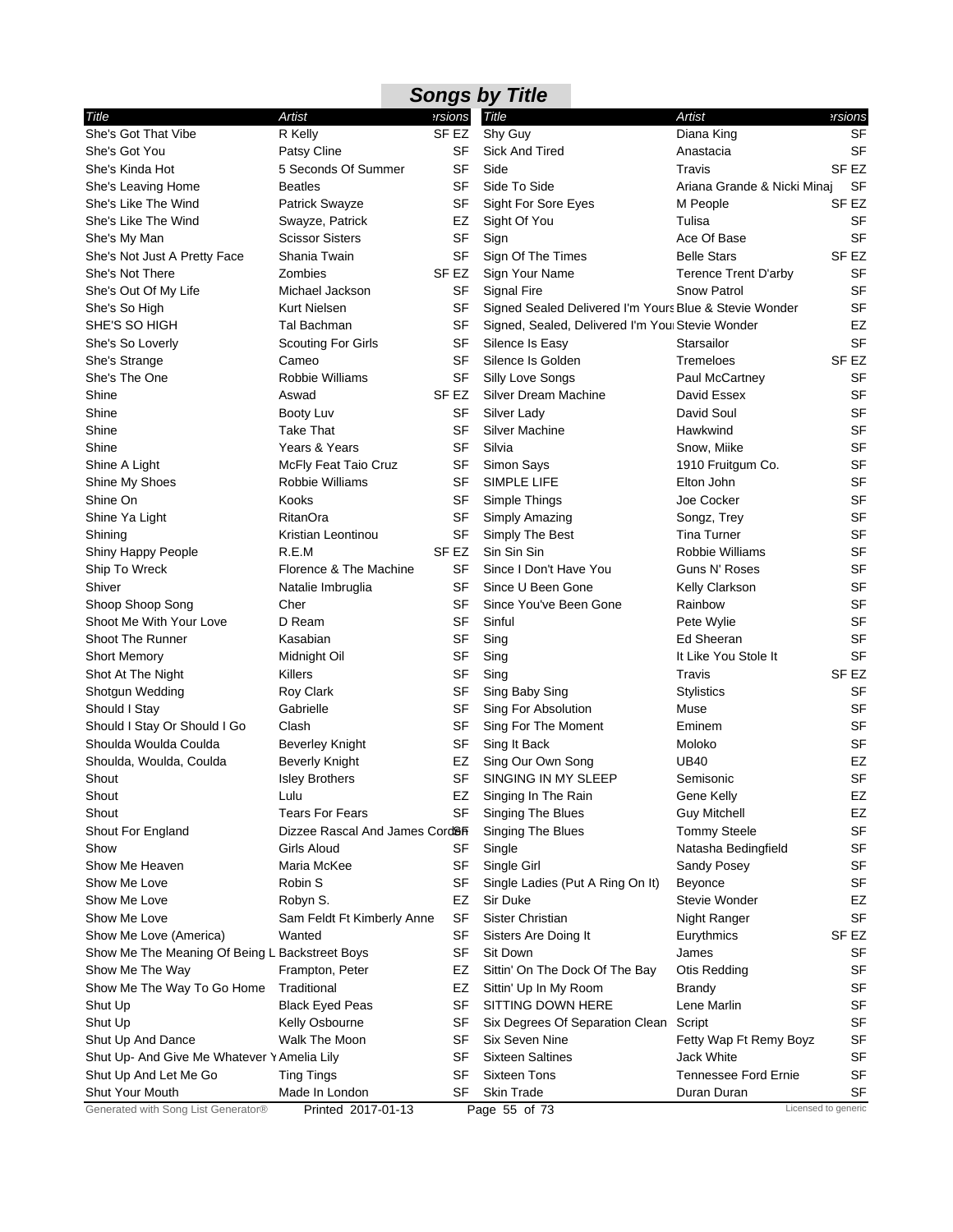|                                     |                        |                  | <b>Songs by Title</b>                      |                                  |                  |
|-------------------------------------|------------------------|------------------|--------------------------------------------|----------------------------------|------------------|
| Title                               | Artist                 | ersions          | <b>Title</b>                               | <b>Artist</b>                    | ersions          |
| <b>Skinny Love</b>                  | <b>Birdy</b>           | SF               | So Yesterday                               | <b>Hilary Duff</b>               | <b>SF</b>        |
| Skweeze Me Please Me                | Slade                  | SF               | So You Win Again                           | <b>Hot Chocolate</b>             | EZ               |
| Sky                                 | Sonique                | SF <sub>EZ</sub> | So Young                                   | Corrs                            | <b>SF</b>        |
| Sky Full Of Stars                   | Coldplay               | SF               | SOAK UP THE SUN                            | <b>Sheryl Crow</b>               | <b>SF</b>        |
| Skyfall                             | Adele                  | SF               | Sober                                      | Pink                             | <b>SF</b>        |
| Skyscraper                          | Sam Bailey             | SF               | Softly As I Leave You                      | Matt Monro                       | SF <sub>EZ</sub> |
| Slave To Love                       | <b>Bryan Ferry</b>     | EZ               | <b>Softly Softly</b>                       | Ruby Murray                      | <b>SF</b>        |
| Sledgehammer                        | <b>Peter Gabriel</b>   | SF EZ            | Soldier                                    | Destiny's Child                  | <b>SF</b>        |
| Sledgehammer                        | Rihanna                | SF               | Soldier Of Love                            | Sade                             | <b>SF</b>        |
| Sleeping In My Car                  | Roxette                | <b>SF</b>        | Solid                                      | Ashford & Simpson                | <b>SF</b>        |
| <b>SLEEPING SATELLITE</b>           | <b>Tasmin Archer</b>   | SF               | Solid As A Rock                            | Ashford & Simpson                | EZ               |
| Sleeping With The Light On          | <b>Busted</b>          | SF               | Solitaire                                  | Andy Williams                    | SF <sub>EZ</sub> |
| Slide Away                          | Oasis                  | SF               | Solitary Man                               | Neil Diamond                     | SF               |
| Slip                                | Stooshe                | <b>SF</b>        | Solo                                       | Iyaz                             | <b>SF</b>        |
| Slow                                | Kylie Minogue          | SF               | Solsbury Hill                              | Peter Gabriel                    | EZ               |
| Slow                                | Rumer                  | SF               | Some Broken Hearts Never Mend Don Williams |                                  | EZ               |
| Slow Down                           | Selena Gomez           | <b>SF</b>        | Some Days Are Diamonds                     | John Denver                      | <b>SF</b>        |
| Slow Hand                           | <b>Pointer Sisters</b> | SF EZ            | Some Enchanted Evening                     | South Pacific                    | <b>SF</b>        |
| Small Town Boy                      | <b>Bronski Beat</b>    | SF               | Some Girls                                 | <b>Rachel Stevens</b>            | <b>SF</b>        |
| Smells Like Teen Spirit             | Nirvana                | SF EZ            | Some Girls Won't                           | Racey                            | <b>SF</b>        |
| Smile                               | Avril Lavigne          | SF               | Some Guys Have All The Luck                | <b>Rod Stewart</b>               | SF <sub>EZ</sub> |
| Smile                               | Lily Allen             | SF               | Some Kind Of Miracle                       | Girls Aloud                      | <b>SF</b>        |
| <b>SMILE</b>                        | Lonestar               | SF               | Some Kinda Rush                            | Luv Booty                        | <b>SF</b>        |
| Smile                               | Westlife               | SF               | Some Might Say                             | Oasis                            | <b>SF</b>        |
| Smile Like You Mean It              | Killers                | <b>SF</b>        | Some Say                                   | Kristian Leontiou                | <b>SF</b>        |
| SMILE TO SHINE                      | Baz                    | SF               | Somebody                                   | La Rose, Natalie & Jeremih       | <b>SF</b>        |
| <b>Smiley Faces</b>                 | Gnarls Barclay         | SF               | Somebody Else                              | 1975                             | <b>SF</b>        |
| Smoke                               | Natalie Imbruglia      | SF               | Somebody Else's Guy                        | Jocelyn Brown                    | <b>SF</b>        |
| Smoke Gets In Your Eyes             | <b>Platters</b>        | EZ               | Somebody Help Me                           | <b>Spencer Davis Group</b>       | <b>SF</b>        |
| Smoke On The Water                  | Deep Purple            | SF               | Somebody That I Used To Know               | Gotye Ft. Kimbra                 | <b>SF</b>        |
| <b>SMOOTH</b>                       | Santana And Rob Thomas | <b>SF</b>        | Somebody To Love                           | Justin Bieber                    | <b>SF</b>        |
| Smooth Criminal                     | Alien Ant Farm         | SF               | Somebody To You                            | Vamps & Demi Lovato              | <b>SF</b>        |
| Smooth Operator                     | Sade                   | SF               | Somebody Told Me                           | Killers                          | <b>SF</b>        |
| Snake                               | R Kelly                | SF               | Somebody Wake Me Up                        | Joe McElderry                    | <b>SF</b>        |
| Snap Out Of It                      | <b>Arctic Monkeys</b>  | SF               | Someday                                    | <b>Mariah Carey</b>              | <b>SF</b>        |
| Snooker Loopy                       | Chas And Dave          | SF               | Someday                                    | Nickelback                       | <b>SF</b>        |
| Snoopy Vs The Red                   | <b>Baron Hotshots</b>  | SF               | Someday (I Will Understand)                | <b>Britney Spears</b>            | <b>SF</b>        |
| Snow                                | Informer               | SF               | Someday I'll Be Saturday Night             | Bon Jovi                         | <b>SF</b>        |
| Snow (Hey Oh)                       | Red Hot Chili Peppers  | SF               | Someday We'll Be Together                  | Diana Ross                       | <b>SF</b>        |
| So Beautiful                        | Simply Red             | <b>SF</b>        | Someone Like Me                            | Atomic Kitten                    | <b>SF</b>        |
| So Big                              | Iyaz                   | SF               | Someone Like You                           | Adele                            | <b>SF</b>        |
| So Close                            | Dina Carroll           | SF               | Someone Loves You Honey                    | Lutricia McNeal                  | <b>SF</b>        |
| So Emotional                        | <b>Whitney Houston</b> | EZ               | Someone New                                | Hozier                           | SF               |
| So Freakin' Tight                   | Tough Love             | <b>SF</b>        | Someone Should Tell Her                    | Mavericks                        | <b>SF</b>        |
| SO FRESH SO CLEAN                   | Outkast                | SF               | Someone Should Tell You                    | Lemar                            | <b>SF</b>        |
| So Good                             | Destiny's Child        | SF               | Someone Someone                            | <b>Brian Poole And Tremeloes</b> | <b>SF</b>        |
| So Good                             | <b>Rachel Stevens</b>  | SF               | Someone To Call My Lover                   | Janet Jackson                    | <b>SF</b>        |
| So In Love With Two                 | Mikaila                | EZ               | Someone To Love                            | East 17                          | <b>SF</b>        |
| So Long                             | ABBA                   | EZ               | Somethin' Else                             | Eddie Cochran                    | SF               |
| So Low                              | Ocean Colour Scene     | SF               | Somethin' Stupid                           | Nancy & Frank Sinatra            | SF               |
| So Macho                            | Sinitta                | SF EZ            | Something                                  | <b>Beatles</b>                   | EZ               |
| So Sick                             | Ne Yo                  | SF               | Something                                  | Lasgo                            | <b>SF</b>        |
| So Strong                           | Labi Siffre            | SF               | Something About The Way You Lo Elton John  |                                  | <b>SF</b>        |
| So Strong, (Something Inside)       | Labi Siffre            | EZ               | Something About You                        | Jamelia                          | SF               |
| So What                             | Pink                   | SF               | Something About You                        | Level 42                         | SF               |
| So What If I                        | Damage                 | SF               | Something About You Baby                   | Tom Jones                        | EZ               |
| Generated with Song List Generator® | Printed 2017-01-13     |                  | Page 56 of 73                              | Licensed to generic              |                  |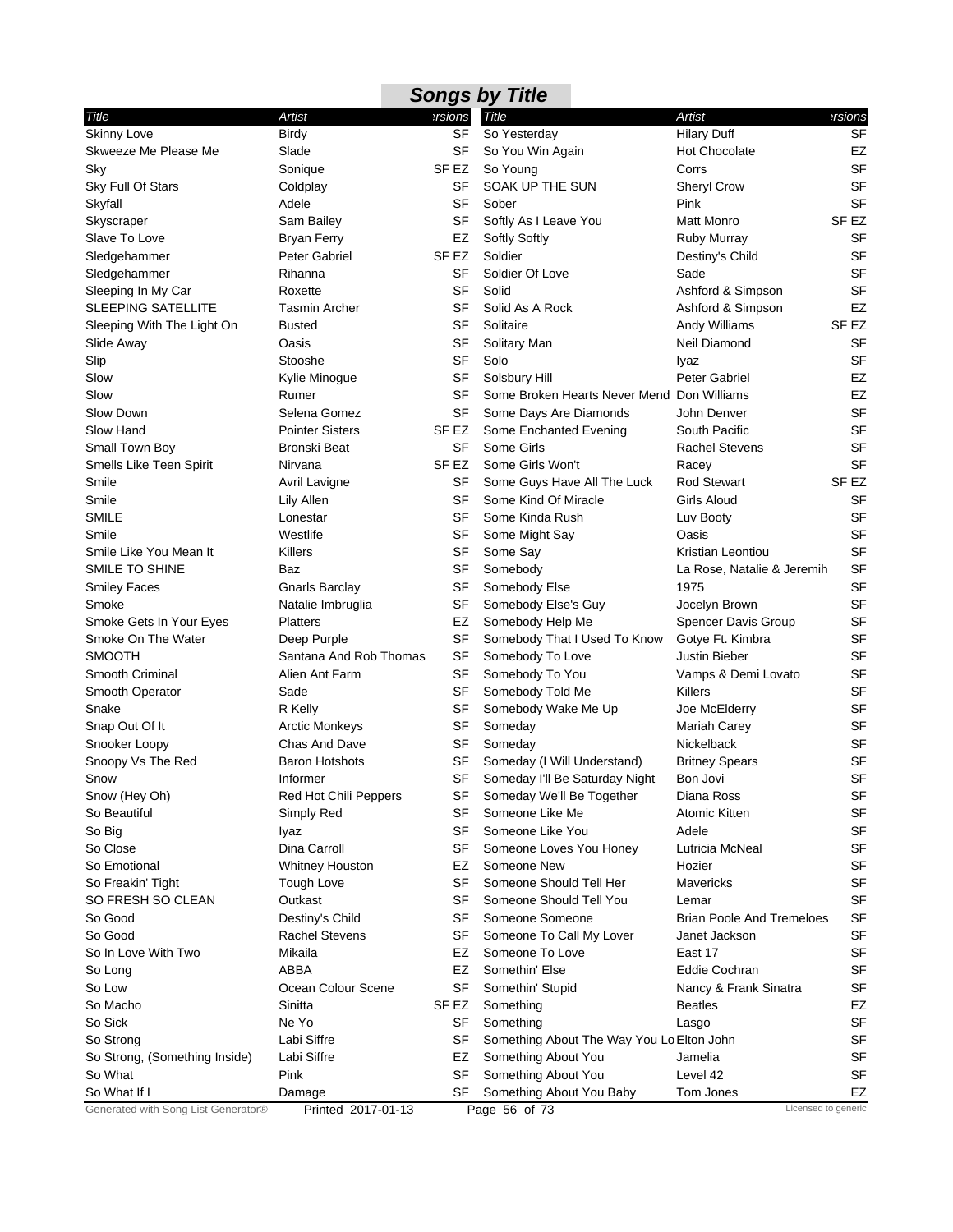|                                                        |                                   |           | <b>Songs by Title</b>                   |                        |                     |
|--------------------------------------------------------|-----------------------------------|-----------|-----------------------------------------|------------------------|---------------------|
| Title                                                  | Artist                            | ersions   | <b>Title</b>                            | Artist                 | ersions             |
| Something Beautiful                                    | Robbie Williams                   | SF        | Sould Provider                          | Michael Bolton         | SF                  |
| SOMETHING DEEP INSIDE                                  | <b>Billie Piper</b>               | SF        | Soulmate                                | Natasha Bedingfield,   | <b>SF</b>           |
| Something Deep Inside                                  | Piper, Billie                     | EZ        | Sound Of Drums                          | Kula Shaker            | <b>SF</b>           |
| Something For The Pain                                 | Bon Jovi                          | SF EZ     | Sound Of Music                          | Sound Of Music, The    | <b>SF</b>           |
| Something From Nothing                                 | Foo Fighters                      | SF        | Sound Of The Crowd                      | Human League           | <b>SF</b>           |
| Something I Need                                       | Ben Haenow                        | SF        | Sound Of The Underground                | Girls Aloud            | <b>SF</b>           |
| Something In The Air                                   | Manfredthunderclap Newman SF      |           | Soundclash When The Night Feels Bedouin |                        | <b>SF</b>           |
| Something Inside So Strong                             | Labi Siffre                       | SF        | Southern Freeze                         | Freeze                 | <b>SF</b>           |
| Something Kinda Ooh                                    | Girls Aloud                       | <b>SF</b> | Southern Voice                          | McGraw, Tim            | <b>SF</b>           |
| Something New                                          | Girls Aloud                       | SF        | Sowing The Seed's Of Love               | <b>Tears For Fears</b> | <b>SF</b>           |
| Something Old Something New                            | Fantastics                        | <b>SF</b> | Space Oddity                            | Bowie, David           | EZ                  |
| Something Stupid                                       | Robbie Williams And Nicole KidBia |           | Space Oddity                            | David Bowie            | <b>SF</b>           |
| Somethings Gotten Hold Of My He Gene Pitney            |                                   | SF        | Spaceman                                | Babylon Zoo            | SF EZ               |
| Somethings Happening                                   | Herman's Hermits                  | SF        | Spaceman                                | Killers                | SF                  |
| Sometimes                                              | Ash                               | SF        | Spaceship                               | Tinchy Stryder & Dappy | SF                  |
| Sometimes                                              | <b>Britney Spears</b>             | SF        | Spanish                                 | David, Craig           | EZ                  |
| Sometimes                                              | Erasure                           | SF        | Spanish Eyes                            | Al Martino             | SF <sub>EZ</sub>    |
| Sometimes                                              | Tin Tin Out                       | SF        | Spanish Harlem                          | Drifters               | EZ                  |
| SOMETIMES LOVE JUST AIN'T E Patty Smyth And Don Henley |                                   | SF        | Sparks                                  | <b>Cover Drive</b>     | <b>SF</b>           |
| Sometimes When We Touch                                | Newton                            | SF        | Speak To Me Pretty                      | Brenda Lee             | SF EZ               |
| Sometimes You Can't Make It On 'U2                     |                                   | SF        | <b>Special Brew</b>                     | <b>Bad Manners</b>     | SF                  |
| Somewhere                                              | <b>Barbra Streisand</b>           | EZ        | Special Kind Of Something               | Kavana                 | <b>SF</b>           |
| Somewhere Else                                         | Razorlight                        | <b>SF</b> | <b>SPEECHLESS</b>                       | D Side                 | <b>SF</b>           |
| Somewhere I Belong                                     | Linkin Park                       | SF        | Speed Of Sound                          | Coldplay               | <b>SF</b>           |
| Somewhere In My Heart                                  | Aztec Camera                      | SF EZ     | <b>Speedy Gonzales</b>                  | Pat Boone              | <b>SF</b>           |
| Somewhere In The Night                                 | <b>Barry Manilow</b>              | <b>SF</b> | Spice Up Your Life                      | Spice Girls            | SF <sub>EZ</sub>    |
| Somewhere Only We Know                                 | Keane                             | SF EZ     | Spiders & Snakes                        | Jimn Stafford          | <b>SF</b>           |
| Somewhere Only We Know                                 | Lily Allen                        | SF        | Spinning Around                         | Kylie Minogue          | SF EZ               |
| Somewhere Out There                                    | Linda Ronstadt & James IngramEZ   |           | Spiralling                              | Keane                  | SF                  |
| Somewhere Over The Rainbow                             | <b>Cliff Richard</b>              | SF        | Spirit In The Sky                       | Gareth Gates & Kumars  | <b>SF</b>           |
| SOMEWHERE SOME HOW                                     | Wet Wet Wet                       | SF        | Spirit In The Sky                       | Greenbaum, Norman      | EZ                  |
| Son Of A Gun                                           | Janet Jackson                     | SF        | Spirit In The Sky                       | Norman Greenbaum       | <b>SF</b>           |
| Son Of A Preacher Man                                  | <b>Dusty Springfield</b>          | SF EZ     | <b>Spitting Games</b>                   | Snow Patrol            | <b>SF</b>           |
| Son Of Hickory Hollers Tramp                           | Ocr Smith                         | SF        | Splish Splash                           | <b>Bobby Darin</b>     | EZ                  |
| Son Of My Father                                       | Chicory Tip                       | SF EZ     | Spoiled                                 | <b>Joss Stone</b>      | <b>SF</b>           |
| Song 2                                                 | Blur                              | SF        | Spotlight                               | Jennifer Hudson        | SF                  |
| Song 4 Lovers                                          | Liberty X                         | SF        | St Elmo's Fire                          | John Parr              | <b>SF</b>           |
| Song Bird                                              | Eva Cassidy                       | SF        | <b>Stacys Mom</b>                       | Fountains Of Wayne     | SF                  |
| Song Bird                                              | Oasis                             | SF        | Stairway To Heaven                      | Led Zeppelin           | SF EZ               |
| SONG FOR LOVERS                                        | <b>Richard Ashcroft</b>           | SF        | Stairway To Heaven                      | <b>Rolf Harris</b>     | SF                  |
| Song For The Lonely                                    | Cher                              | <b>SF</b> | Stan                                    | Eminem                 | SF EZ               |
| Sonnentanz (Sun Don't Shine)                           | Klangkarussell Ft Will Heard      | SF        | Stand & Deliver                         | Adam & The Ants        | SF EZ               |
| Sonnet                                                 | Verve                             | SF EZ     | Stand By Me                             | Ben E. King,           | EZ                  |
| Sooner Or Later                                        | Ducan James                       | SF        | Stand By Me                             | Oasis                  | SF EZ               |
| Sophie Ellis Bextor                                    | Today The Sun's On Us             | <b>SF</b> | Stand By You                            | Rachel Platten         | SF                  |
| Sorrow                                                 | David Bowie                       | SF        | Stand By You                            | S Club 7               | <b>SF</b>           |
| Sorry                                                  | <b>Ben Adams</b>                  | SF        | Stand By Your Man                       | <b>Tammy Wynette</b>   | SF EZ               |
| Sorry                                                  | Justin Bieber                     | SF        | Stand Up For Love                       | Destiny's Child        | SF                  |
| Sorry                                                  | Madonna                           | SF        | Standing In The Dark                    | Lawson                 | <b>SF</b>           |
| Sorry Blame It On Me                                   | Akon                              | SF        | Standing In The Way Of Control          | Gossip                 | SF                  |
| SORRY SEEMS TO BE THE HAR Blue And Elton John          |                                   | SF        | <b>Standing Next To Me</b>              | Last Shadow Puppets    | SF                  |
| Sorry's Not Good Enough                                | <b>McFly</b>                      | SF        | <b>Standing Outside The Fire</b>        | Garth Brooks           | EZ                  |
| Sos                                                    | Rihanna                           | <b>SF</b> | Star                                    | Kiki Dee               | SF                  |
| Soul Man                                               | <b>Blues Brothers</b>             | EZ        | <b>Star Crossed</b>                     | Ash                    | <b>SF</b>           |
| Soul Man                                               | Sam And Dave                      | SF        | Star Trekkin'                           | Firm                   | SF                  |
| Soul Sound                                             | Sugerbabes                        | SF        | Starboy                                 | Weeknd                 | <b>SF</b>           |
| Generated with Song List Generator®                    | Printed 2017-01-13                |           | Page 57 of 73                           |                        | Licensed to generic |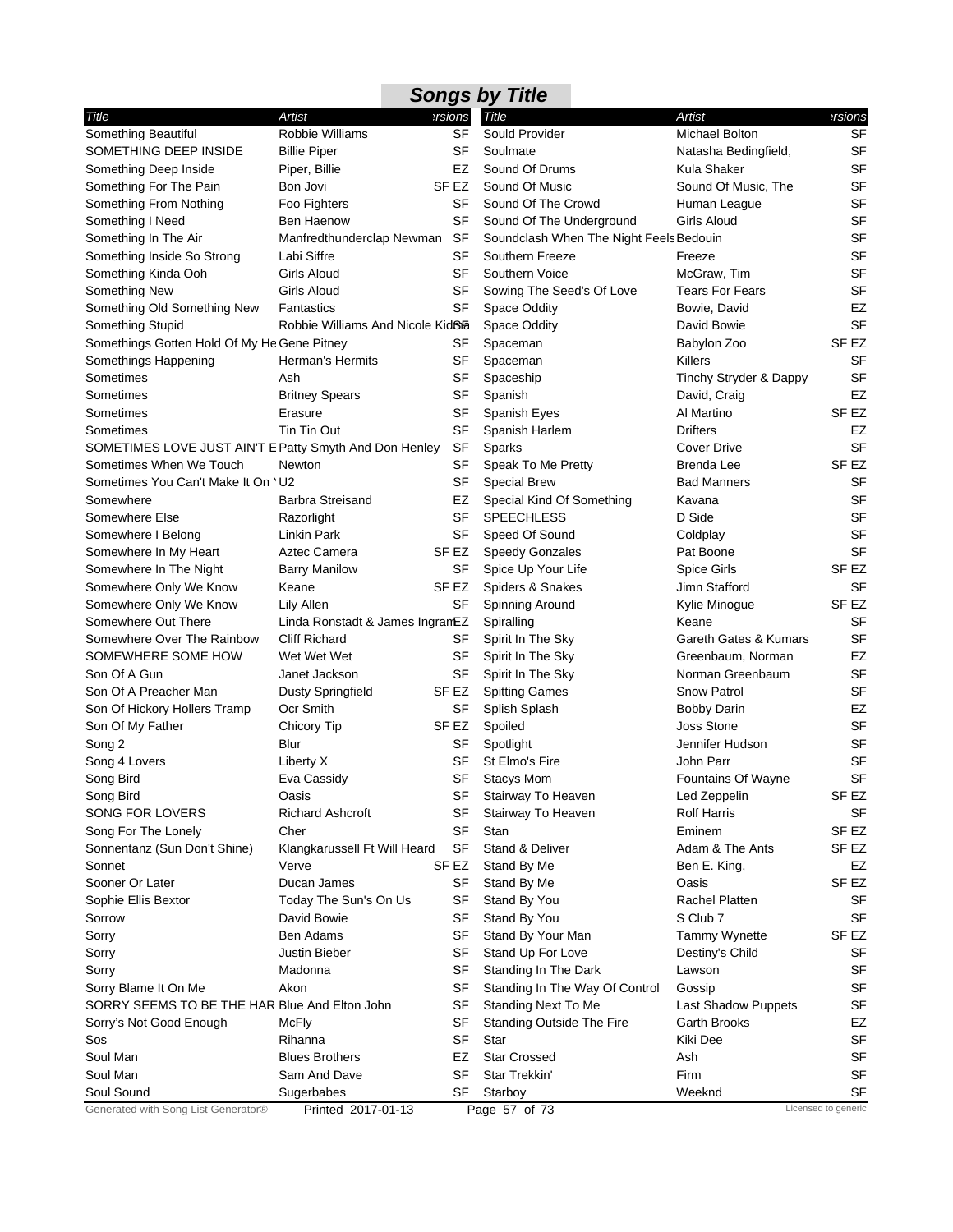|                                              |                                    |             | <b>Songs by Title</b>                           |                                      |                     |
|----------------------------------------------|------------------------------------|-------------|-------------------------------------------------|--------------------------------------|---------------------|
| Title                                        | Artist                             | ersions     | Title                                           | <b>Artist</b>                        | ersions?            |
| <b>Starbucks</b>                             | A                                  | EZ          | Stone By Stone                                  | Catatonia                            | <b>SF</b>           |
| Staring At The Sun                           | Rooster                            | <b>SF</b>   | Stone Cold Sober                                | Faith, Paloma                        | <b>SF</b>           |
| Starlight                                    | <b>Matt Cardle</b>                 | SF          | <b>Stoned Love</b>                              | Supremes                             | <b>SF</b>           |
| Starlight                                    | Muse                               | SF          | Stool Pigeon                                    | Kid Creole & The Coconuts            | SF                  |
| Starmaker                                    | Kids From Fame                     | SF          | Stooshe                                         | <b>Black Heart</b>                   | SF                  |
| Starman                                      | David Bowie                        | SF          | Stop                                            | Erasure                              | SF                  |
| <b>Starry Eyed</b>                           | Goulding, Ellie                    | <b>SF</b>   | Stop                                            | Sam Brown                            | <b>SF</b>           |
| <b>Starry Eyed</b>                           | Michael Holliday                   | SF          | Stop                                            | <b>Spice Girls</b>                   | SF EZ               |
| STARRY EYED SUPRISE                          | Oakenfold                          | SF          | Stop And Stare                                  | One Republic                         | <b>SF</b>           |
| <b>Stars Are Blind</b>                       | Paris Hilton                       | <b>SF</b>   | Stop Crying You Heart Out                       | Oasis                                | <b>SF</b>           |
| <b>Stars Are Out Tonight</b>                 | David Bowie                        | SF          | Stop Living The Lie                             | David Sneddon                        | SF                  |
| <b>Starstrukk</b>                            | Three Oh Three Feat Katy PerrySF   |             | Stop Me                                         | Mark Ronson Ft. Daniel Merriwes Hill |                     |
| Start Me Up                                  | <b>Rolling Stones</b>              | EZ          | Stop Stop Stop                                  | Hollies                              | SF                  |
| Starving                                     | Hailee Steinfeld & Grey            | <b>SF</b>   | <b>Storm Front</b>                              | <b>Billy Joel</b>                    | <b>SF</b>           |
| Starz In Their Eyes                          | Just Jack                          | SF          | Storm In A Teacup                               | Fortunes                             | SF                  |
| State Of Mind                                | <b>Holly Valance</b>               | SF          | Storm Is Over, The                              | R Kelly                              | EZ                  |
| Stay                                         | Dirty Dancing                      | <b>SF</b>   | Story Of My Life                                | Don Williams                         | <b>SF</b>           |
| Stay                                         | Eternal                            | SF          | Story Of My Life                                | Kristian Leontiou                    | <b>SF</b>           |
| Stay                                         | Jamie Benson                       | SF          | Story Of My Life                                | Michael Holiday                      | SF                  |
| Stay                                         | Kygo & Maty Noyes                  | <b>SF</b>   | Story Of My Life                                | One Direction                        | SF                  |
| Stay                                         | Rihanna                            | SF          | Story Of Us, The                                | <b>Taylor Swift</b>                  | <b>SF</b>           |
| Stay                                         | Shakespear's Sister                | <b>SF</b>   | <b>Straight From The Heart</b>                  | Doo Lally                            | <b>SF</b>           |
| <b>STAY</b>                                  | <b>Stephen Gately</b>              | SF          | <b>STRAIGHT UP</b>                              | PAULA ABDUL                          | <b>SF</b>           |
| Stay (97 Remix)                              | Sash                               | SF          | Straighten Up & Fly Right                       | Robbie Williams                      | EZ                  |
| Stay A While                                 | Dusty Springfield                  | <b>SF</b>   | Stranded                                        | Lutricia McNeal                      | <b>SF</b>           |
| Stay Another Day                             | East 17                            | SF          | Stranded                                        | McNeil, Lutricia                     | EZ                  |
| Stay Awake                                   | Example                            | SF          | STRANGE AND BEAUTIFUL                           | Aqualung                             | <b>SF</b>           |
| Stay The Night                               | Zedd Ft Hayley Williams            | SF          | <b>Strange Days</b>                             | Doors                                | EZ                  |
| Stay The Same                                | Gabrielle                          | SF          | <b>Strange Glue</b>                             | Catatonia                            | <b>SF</b>           |
| Stay With Me                                 | Faces                              | SF          | Strange Love                                    | Phixx                                | <b>SF</b>           |
| Stay With Me                                 | Sam Smith                          | SF          | <b>Strange Relationship</b>                     | Darren Hayes                         | <b>SF</b>           |
| Stayin' Alive                                | <b>Bee Gees</b>                    | EZ          | Strangers In Paradise                           | <b>Tony Bennett</b>                  | <b>SF</b>           |
| <b>Staying Alive</b>                         | <b>Bees Gees</b>                   | <b>SF</b>   | Strangers In The Night                          | <b>Frank Sinatra</b>                 | EZ                  |
| <b>Staying Alive</b>                         | N Trance                           | SF          | Strawberry Fair                                 | <b>Anthony Newley</b>                | SF                  |
| Steal My Girl                                | One Direction                      | SF          | <b>Strawberry Fields Forever</b>                | <b>Beatles</b>                       | SF EZ               |
| Steam                                        | East 17                            | SF          | <b>Strawberry Kisses</b>                        | Nikki Webster                        | SF                  |
| Steamy Windows                               | <b>Tina Turner</b>                 | EZ          | Strawdogs                                       | Little Fingers                       | SF                  |
| Step By Step                                 | Whitney Houston                    |             | SF Stray Cat Strut                              | Stray Cats, The                      | EZ                  |
| Step On My Old Size Nines                    | Stereophonics                      | SF EZ       | <b>Street Spirit</b>                            | Radiohead                            | <b>SF</b>           |
| Stereo Hearts                                | Gym Class Heroes & Adam Lev&TE     |             | <b>Street Tuff</b>                              | Rebel Mc                             | <b>SF</b>           |
| Stereo Love                                  | Maya, Edward & Vika Jigulina SF    |             | Streets Of London                               | Ralph McTell                         | SF                  |
| Stevie Knows                                 | Olly Murs                          | SF          | Streets Of London, The                          | McTell, Ralph                        | EZ                  |
| Stick Wit U                                  | <b>Pussycat Dolls</b>              | SF          | <b>Streets Of Love</b>                          | <b>Rolling Stones</b>                | SF                  |
| Sticks N Stones                              | Jamie T                            | SF          | <b>Stressed Out</b>                             | <b>Twenty One Pilots</b>             | <b>SF</b>           |
| STIFF UPPER LIP                              | Acdc                               | SF          | Strings Of Life (Stronger On My Ov Soul Central |                                      | SF                  |
| Still                                        | Katy B                             | SF          | Stripper, The                                   | Rose, David                          | EZ                  |
| Still                                        | Macey Gray                         | SF          | Strong                                          | London Grammar                       | <b>SF</b>           |
| Still Falling For You                        | <b>Ellie Goulding</b>              | <b>SF</b>   | Strong                                          | Robbie Williams                      | SF                  |
| Still In Love With You                       | Electro Velvet                     | SF          | Strong Enough                                   | Cher                                 | SF                  |
| Still Into You                               | Paramore                           | SF          | Stronger                                        | <b>Britney Spears</b>                | SF EZ               |
| <b>Still The Same</b>                        | <b>Bob Segar</b>                   | SF          | Stronger                                        | Clean Bandit                         | SF                  |
| Still Waiting                                | <b>Sum 41</b>                      | SF          | Stronger                                        | Kayne West                           | <b>SF</b>           |
| Stole                                        | Kelly Rowland                      | SF          |                                                 | S Club 7                             | EZ                  |
| Stole The Show                               |                                    | SF          | Stronger<br><b>STRONGER</b>                     |                                      | <b>SF</b>           |
|                                              | Kygo & Parson James                |             |                                                 | Sugababes                            | <b>SF</b>           |
| Stomp                                        | <b>Brothers Johnson</b>            | SF<br>SF EZ | Strut Your Funky Stuff                          | Frantique<br>U2                      | SF                  |
| Stomp<br>Generated with Song List Generator® | <b>Steps</b><br>Printed 2017-01-13 |             | <b>STUCK IN A MOMENT</b><br>Page 58 of 73       |                                      | Licensed to generic |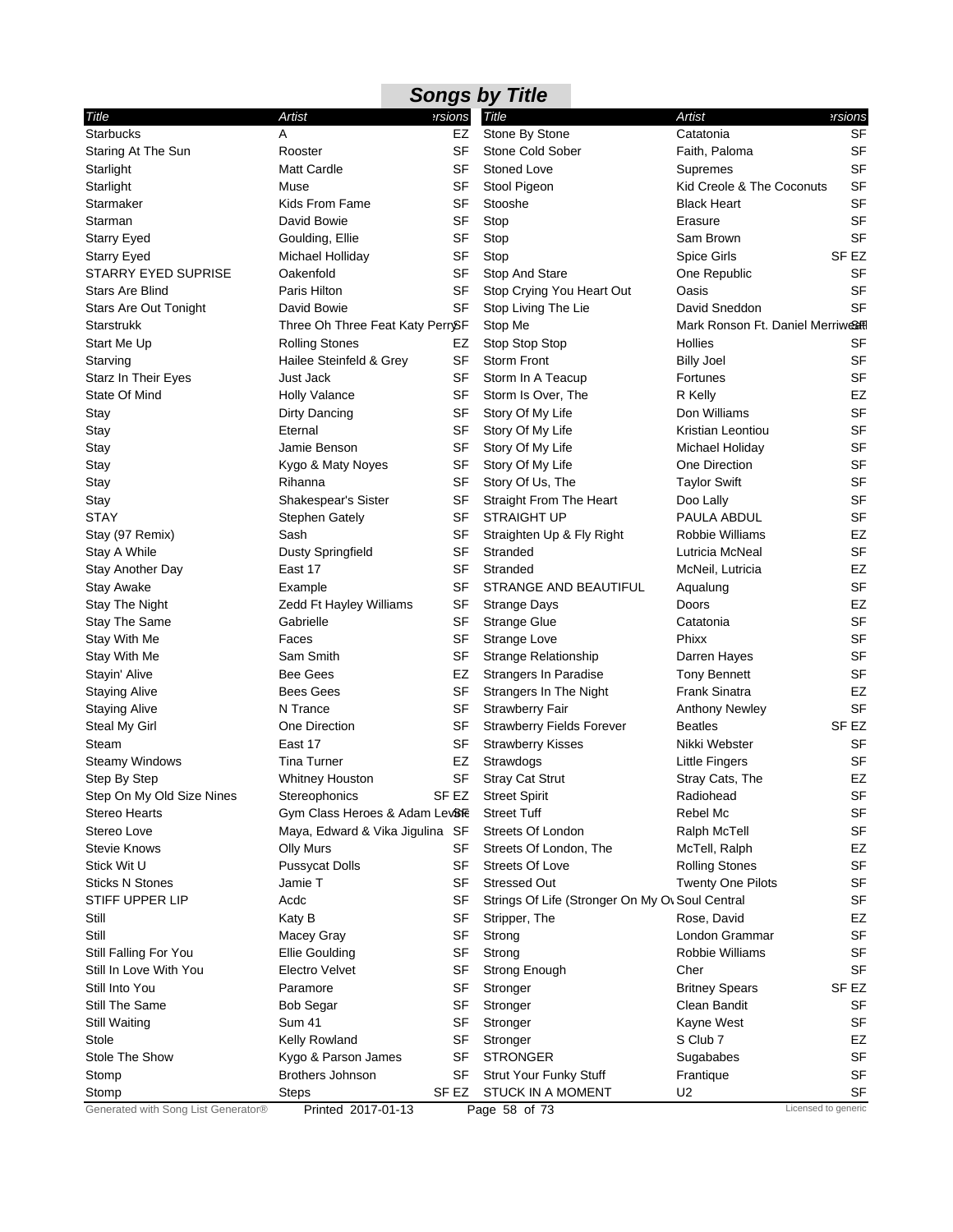|                                     |                                 |           | <b>Songs by Title</b>         |                                  |                     |
|-------------------------------------|---------------------------------|-----------|-------------------------------|----------------------------------|---------------------|
| Title                               | Artist                          | ersions   | Title                         | Artist                           | ersions?            |
| Stuck In A Moment You Can't Get U2  |                                 | <b>EZ</b> | Summers Gonna Come            | <b>Super Sister</b>              | <b>SF</b>           |
| Stuck In The Middle                 | Clea                            | <b>SF</b> | <b>Summertime Blues</b>       | Cochran, Eddie                   | EZ                  |
| Stuck In The Middle With You        | Louise                          | SF        | Summertime Of Our Lives       | A <sub>1</sub>                   | <b>SF</b>           |
| Stuck In The Middle With You        | <b>Stealers Wheel</b>           | SF EZ     | <b>Summertime Sadness</b>     | Lana Del Rey & Cedric Gervais SF |                     |
| Stuck On You                        | <b>Elvis Presley</b>            | SF        | Sun Ain't Gonna Shine Anymore | <b>Walker Brothers</b>           | SF EZ               |
| Stumblin' In                        | Smokie And Suzie Quatro         | SF        | Sun Always Shines On Tv       | Aha                              | SF                  |
| <b>Stupid Cupid</b>                 | <b>Connie Francis</b>           | SF EZ     | Sun Goes Down                 | Jordan, David                    | <b>SF</b>           |
| <b>Stupid Girl</b>                  | Garbage                         | SF        | Sun Is Shining                | <b>Bob Marley</b>                | <b>SF</b>           |
| <b>Stupid Girls</b>                 | Pink                            | SF        | Sun Is Up                     | Inna                             | <b>SF</b>           |
| <b>Stupid Love</b>                  | Jason Derulo                    | SF        | Sunday Girl                   | <b>Blondie</b>                   | SF <sub>EZ</sub>    |
| <b>Stutter</b>                      | Joe & Mystikal                  | EZ        | Sunday Love                   | <b>Bat For Lashes</b>            | <b>SF</b>           |
| Style                               | Mis Teeq                        | SF        | Sunday Mornin' Comin' Down    | Johnny Cash                      | EZ                  |
| Style                               | <b>Taylor Swift</b>             | SF        | Sunday Morning                | Maroon 5                         | <b>SF</b>           |
| Stylo                               | Gorillaz                        | SF        | Sunday Morning Call           | Oasis                            | SF <sub>EZ</sub>    |
| Substitute                          | Who                             | EZ        | Sundown                       | Gordon Lightfoot                 | <b>SF</b>           |
| Such A Night                        | <b>Elvis Presley</b>            | EZ        | Sundown                       | S Club 8                         | <b>SF</b>           |
| Such A Night                        | Johnny Ray                      | SF        | <b>SUNLIGHT</b>               | Dj Sammy                         | <b>SF</b>           |
| Sucker For Pain                     | Lil Wayne & Wiz Khalifa & Imag& |           | Sunny                         | <b>Bobby Hebb</b>                | <b>SF</b>           |
| Sucu Sucu                           | Laurie Johnson                  | SF        | Sunny Afternoon               | Kinks                            | <b>SF</b>           |
| Suddenly                            | Angry Anderson                  | SF        | Sunrise                       | Delta Goodrem                    | <b>SF</b>           |
| Suddenly                            | <b>Billy Ocean</b>              | SF EZ     | Sunrise                       | Norah Jones                      | <b>SF</b>           |
| Suddenly I See                      | <b>Kt Tunstall</b>              | <b>SF</b> | Sunshine                      | Gabrielle                        | SF                  |
|                                     | Tremoloes                       |           |                               |                                  | SF                  |
| Suddenly You Love Me                |                                 | SF        | Sunshine                      | <b>Gareth Gates</b>              | <b>SF</b>           |
| Suedehead                           | Morrissey                       | SF        | Sunshine                      | <b>Sgareth Gates</b>             |                     |
| Sugar                               | Maroon 5                        | <b>SF</b> | Sunshine                      | Tieks Ft Dan Harkna              | <b>SF</b>           |
| Sugar                               | <b>Robin Schulz</b>             | SF        | Sunshine                      | Umboza                           | <b>SF</b>           |
| Sugar & Spice                       | Searchers                       | SF        | Sunshine After The Rain       | Berri                            | <b>SF</b>           |
| Sugar Baby Love                     | <b>Rubettes</b>                 | SF        | Sunshine Of Your Love         | Cream                            | EZ                  |
| SUGAR FOR THE SOUL                  | Steve Balsamo                   | SF        | Sunshine On A Rainy Day       | Zoe                              | <b>SF</b>           |
| Sugar Me                            | <b>Lynsey Depaul</b>            | SF        | Sunshine On Leath             | Proclaimers                      | SF                  |
| Sugar, Sugar                        | Archies                         | SF        | Sunshine Superman             | Donovan                          | <b>SF</b>           |
| Suicide Is Painless                 | Theme From Mash                 | SF        | Super Bass (Clean Version)    | Nicki Minaj                      | <b>SF</b>           |
| Suit And Tie (Clean)                | Justin Timberlake Feat. Jay Z   | SF        | Super Duper                   | <b>Joss Stone</b>                | <b>SF</b>           |
| Sukiyaki                            | Kyu Sakamoto                    | SF        | <b>Super Trouper</b>          | ABBA                             | SF EZ               |
| Sultans Of Swing                    | <b>Dire Straits</b>             | EZ        | Superheroes                   | The Script                       | SF                  |
| Sumer Of '69                        | Adams, Bryan                    | EZ        | Superman                      | Rodriguez                        | <b>SF</b>           |
| Summer                              | Calvin Harris                   | SF        | Superman                      | Stereophonics                    | SF                  |
| Summer (The First Time)             | <b>Bobby Goldsboro</b>          | <b>SF</b> | Supermassive Black Hole       | Muse                             | SF                  |
| Summer Breeze                       | <b>Isley Brothers</b>           | SF        | Supernova                     | Mr Hudson Ft. Kanye West         | SF                  |
| <b>Summer Girls</b>                 | Lfo (Lyte Funkie Ones)          | SF        | Superstar                     | Jamelia                          | <b>SF</b>           |
| Summer In The City                  | Joe Cocker                      | SF        | Superstar                     | Lupe Fiasco Feat Matthew Sant&   |                     |
| Summer In The City                  | Lovin Spoonful                  | EZ        | Superstition                  | Stevie Wonder                    | SF EZ               |
| Summer Kisses, Winter Tears         | <b>Elvis Presley</b>            | SF        | Superwoman                    | Alicia Keys                      | SF                  |
| <b>Summer Love Sensation</b>        | <b>Bay City Rollers</b>         | SF        | Supreme                       | Robbie Williams                  | SF EZ               |
| <b>Summer Night City</b>            | ABBA                            | EZ        | Supremes                      | <b>Baby Love</b>                 | SF                  |
| <b>Summer Nights</b>                | Grease                          | SF        | Supremes                      | Where Did Our Love Go            | <b>SF</b>           |
| <b>Summer Nights</b>                | Olivia Newton John              | EZ        | Sure                          | <b>Take That</b>                 | <b>SF</b>           |
| Summer Of '69                       | Bryan Adams                     | SF        | Surfin' U.S.A.                | Beach Boys, The                  | EZ                  |
| Summer Of Love                      | <b>Steps</b>                    | SF EZ     | <b>Surfing Bird</b>           | Trashmen                         | <b>SF</b>           |
| <b>Summer Paradise</b>              | Simple Plan & Sean Paul         | SF        | Surrender                     | <b>Elvis Presley</b>             | EZ                  |
| Summer Rain                         | <b>Belinda Carlisle</b>         | SF        | Surrender                     | Javine                           | SF                  |
| <b>Summer Sixteen</b>               | Drake                           | SF        | Surrender                     | <b>Rosie Gaines</b>              | <b>SF</b>           |
| Summer Son                          | Texas                           | SF        | Surround Yourself With Sorrow | Cilla Black                      | <b>SF</b>           |
|                                     |                                 |           |                               |                                  |                     |
| <b>Summer Sunshine</b>              | Corrs                           | SF        | Survivor                      | Destiny's Child                  | SF EZ               |
| <b>Summer Time</b>                  | Wiley                           | SF        | <b>Suspicious Minds</b>       | <b>Elvis Presley</b>             | EZ                  |
| Summer Wind                         | Frank Sinatra                   | EZ        | <b>Suspicious Minds</b>       | <b>Gareth Gates</b>              | SF                  |
| Generated with Song List Generator® | Printed 2017-01-13              |           | Page 59 of 73                 |                                  | Licensed to generic |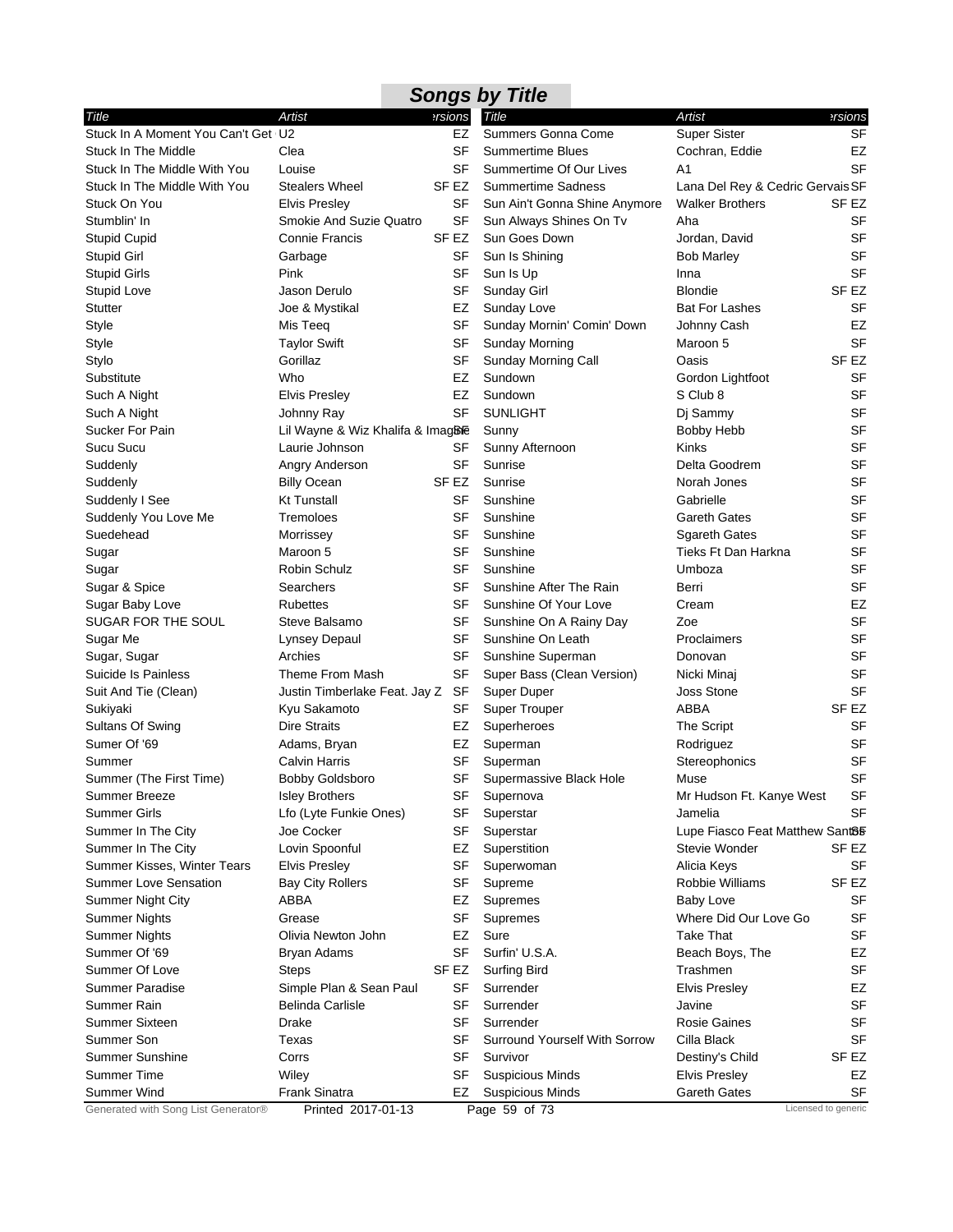#### *Title Artist Versions* Sussudio Phil Collins SF Swagger Jagger Cher Lloyd SF Sway Bobby Rydell SF Sway Kooks SF Swear It Again **SEP Westlife** SF Sweat **David Guetta Vs. Snoop Dogg SF** Sweat (A La La La Long) Inner Circle SF Sweatshirt Super Rich Kids (Clean Frank Ocean Feat. Earl SF Swedish House Mafia & Pharrell One (Your Name) SF Sweet Baby **Macy Gray** Macy Gray SF Sweet Child O' Mine Guns N' Roses EZ SWEET CHILD O' MINE Guns 'N' Roses SF Sweet Child O' Mine Sheryl Crow SF Sweet Disposition Temper Trap SF Sweet Dreams **Eurythmics** Eurythmics SF Sweet Dreams **Patsy Cline** SF Sweet Dreams Are Made Of This Eurythmics EZ Sweet Dreams My L.A. Ex Rachel Stevens SF Sweet Emotion **Aerosmith** Aerosmith Sweet Gypsy Rose Tony Orlando & Dawn EZ Sweet Home Alabama Lynryd Skynyrd EZ Sweet Home Alabama<br>
Lynyrd Skynyrd Sweet Home Chicago Blues Brothers EZ Sweet Inspiration **State Inspiration** Johnny Johnson And The Band ® Fake Me Home Sweet Like Chocolate Shanks & Bigfoot SF Sweet Little Mystery **Wet Wet Wet Wet Wet SF** Sweet Love **Anita Baker** SF Sweet Love 2K Fierce **SF** Fierce Sweet Lovin' Sigala SIGNA SIGNAL SERVICE SERVICE SERVICE SERVICE SERVICE SERVICE SERVICE SERVICE SERVICE SERVICE SERVICE SERVICE SERVICE SERVICE SERVICE SERVICE SERVICE SERVICE SERVICE SERVICE SERVICE SERVICE SERVICE SERVI Sweet Nothings **Brenda Lee EZ** Sweet Nothin's **Brenda Lee** SF Sweet Soul Music **Arthur Conley** SF Sweet Soul Music Conley, Arthur EZ Sweet Surrender Martha & The Muffins EZ Sweet Talkin' Woman Electric Light Orchestra SF Sweet Talking Guy The Chiffons EZ Sweeter Than Fiction Taylor Swift SF Sweeter Than You **Ricky Nelson** SF Sweetest Taboo Sade Services SF Sweetest Thing U2 U2 SF Sweet-Nothing Calvin Harris Feat. Florence SF Sweets For My Sweet Searchers SES Swift, Taylor Mine Mine SF Swing Low Sweet Chariot Traditional SF Swing Low Sweet Chariot Ub40 Ub40 Swinging On A Star **Big Dee Irwin** SF Swinging On A Star **Bing Crosby** SF Swinging On A Star **Bobby Vee EZ** Swiss Maid **Del Shannon** SF Switch Will Smith SF Switch It On Will Young SF Sylvia's Mother **Dr. Hook Dr. Hook** EZ Sympathy For The Devil Rolling Stones SF Symphony Of Life Tina Arena SF System Addict **Five Star** Five Star SF T.H.E. (The Hardest Ever) Will.I.Am Ft. Jennifer Lopez & M&F Teach Me Taboo Glamma Kid Feat. Shola Ama SF Tainted Love **Marilyn Manson** SF Tainted Love Soft Cell Soft Cell SF EZ Take A Bow **Rihanna** SF Take A Chance On Me ABBA SF EZ Take A Chance On Me JLS SF Take A Giant Step **Monkees** Monkees **EZ** Take A Look Around Limp Bizkit SF TAKE A PICTURE Filter Filter SF Take Back The City Snow Patrol SF Take Back The Night **Justin Timberlake** SF Take Care **Drake Feat Rihanna** SF Take Good Care Of My Baby Bobby Vee SF EZ Take Her Back **Pigeon Detectives, The** SF Take It Back **McEntire**, Reba EZ Take It Easy 3SL SF EZ Take It Easy **Eagles** Eagles **EX** Take It To The Limit **Eagles** EZ Take Me Back Tinchy Stryder Feat. Amelle SF Take Me Back 'ome Slade Slade SF Take Me Home Cash Cash Ft Bebe Rexha SF Take Me Home **SE** Jess Glynne SF Sophie Ellis Bextor SF Take Me Home Country Roads John Denver SF Take Me Home, Country Roads Denver, John EZ Take Me Out **Franz Ferdinand** SF Take Me To Church **Hozier** Hozier SF Take My Breath Away Berlin Berlin SF EZ Take My Breath Away Emma Bunton SF Take Off (Clean Version) Chipmunk Ft Trey Songz SF Take On Me A Ha A Ha TAKE ON ME A1 Take On Me **A-Ha** A-Ha **EZ** Take That Look Off Your Face Marti Webb SF Take This Job & Shove It Johnny Paycheck EZ Take Your Mama Scissor Sisters SF Take Your Mama Out Scissor Sisters FZ Talk Coldplay Coldplay SF Talk About Our Love Brandy Brandy SF Talk Dirty Jason Derulo Ft. 2 Chainz SF Talk Talk Talk Talk SF Talk To Me **Nick Brewer & Bibi Bourelly** SF Talk To Me Stevie Nicks SF Talk You Down Script Script Script SF Talking About **Conor Maynard** SF Talking Body **Tove Lo** Tove Lo SF Talking In Your Sleep Crystal Gayle SF EZ TALKING IN YOUR SLEEP Martine McCutcheon SF Tammy **Debbie Reynolds** EZ Target **Embrace** Embrace SF Tarzan Boy **Baltamore** SF Tattoo Sparks, Jordin SF Tavares **Heaven Must Be Missing An Angel** States Te Amo Rihanna SF Bakermat SF *Songs by Title Title Artist Versions* T.I.N.A. Fuse ODG Ft. Angel SF

Generated with Song List Generator® Printed 2017-01-13 Page 60 of 73 Licensed to generic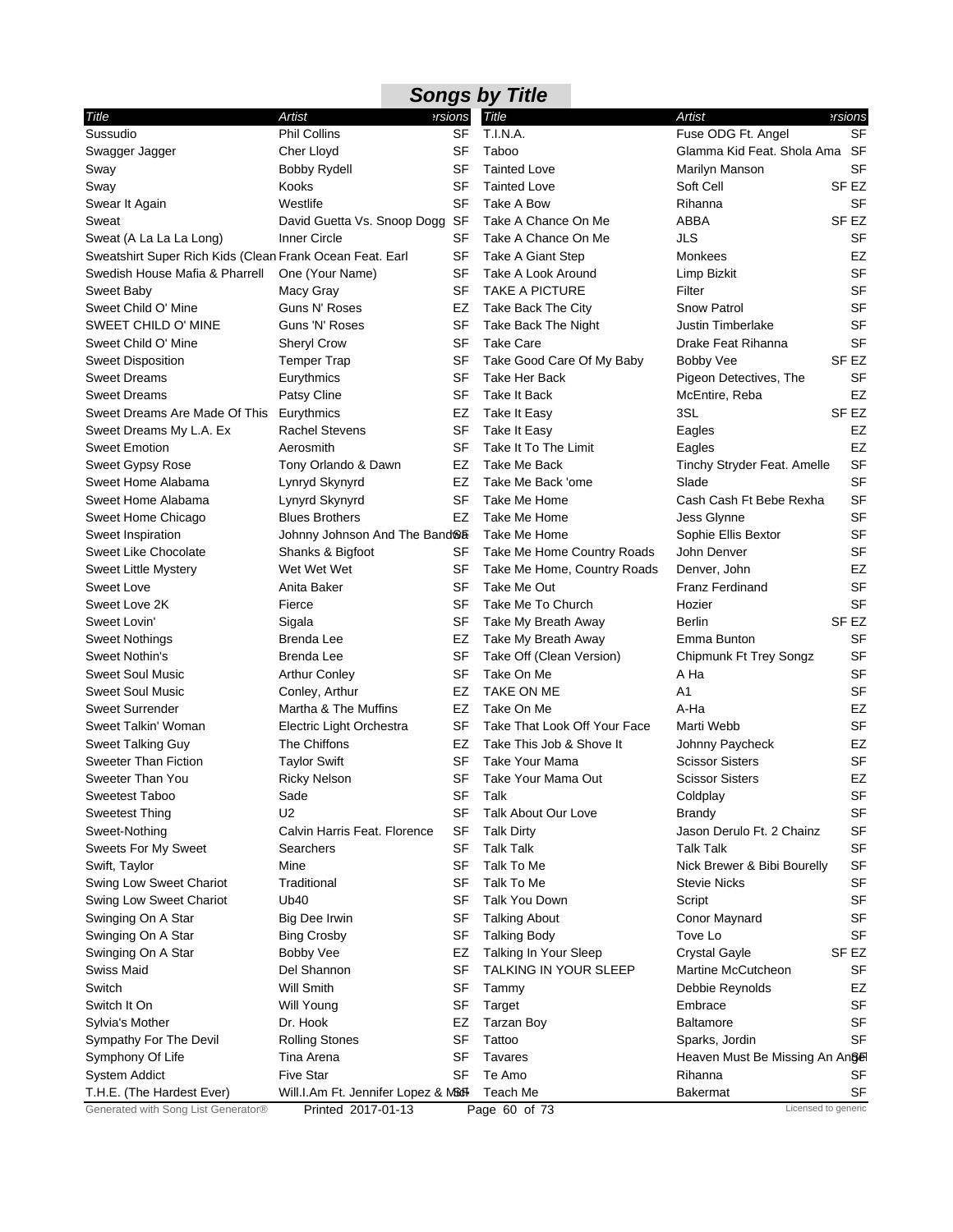|                                     |                                   |                  | <b>Songs by Title</b>                |                                 |                  |
|-------------------------------------|-----------------------------------|------------------|--------------------------------------|---------------------------------|------------------|
| Title                               | Artist                            | ersions          | Title                                | <b>Artist</b>                   | ersions          |
| Team                                | Iggy Azalea                       | SF               | <b>Tesla Girls</b>                   | Omd                             | <b>SF</b>        |
| Team                                | Lorde                             | SF               | Testify                              | M People                        | <b>SF</b>        |
| Teardrop                            | The Collective                    | SF               | Thank Abba For The Music             | Various                         | <b>SF</b>        |
| Teardrops                           | 411                               | <b>SF</b>        | THANK GOD I FOUND YOU                | Mariah Carey                    | <b>SF</b>        |
| Teardrops                           | Womack & Womack                   | SF               | Thank God Its Christmas              | Queen                           | <b>SF</b>        |
| Tears                               | Clean Bandit Ft Louisa JohnsonSF  |                  | Thank U                              | Alanis Morissette               | <b>SF</b>        |
| Tears                               | Ken Dodd                          | SF               | <b>Thank You</b>                     | Dido                            | SF <sub>EZ</sub> |
| Tears                               | Ken Dood                          | EZ               | <b>Thank You</b>                     | Jamelia                         | <b>SF</b>        |
| Tears Dry On Their Own              | Winehouse, Amy                    | SF               | Thank You Baby                       | Shania Twain                    | <b>SF</b>        |
| Tears In Heaven                     | <b>Eric Clapton</b>               | EZ               | Thank You For A Lifetime             | <b>Cliff Richards</b>           | <b>SF</b>        |
| Tears Of A Clown                    | Smokey Robinson                   | SF               | THANK YOU FOR LOVING ME              | Bon Jovi                        | <b>SF</b>        |
| Tears On My Pillow                  | Johnny Nash                       | <b>SF</b>        | Thank You For The Music              | ABBA                            | SF <sub>EZ</sub> |
| Tears On My Pillow                  | Nash, Johnny                      | EZ               | Thank You Very Much                  | Scaffold                        | SF               |
| Teddy Bear                          | <b>Elvis Presley</b>              | SF EZ            | That Day                             | Natalie Imbruglia               | <b>SF</b>        |
| <b>Teddy Picker</b>                 | <b>Arctic Monkeys</b>             | SF               | That Don't Impress Me Much           | Shania Twain                    | <b>SF</b>        |
| Teenage Dirtbag                     | Wheatus                           | SF EZ            | <b>That Girl</b>                     | <b>McFly</b>                    | <b>SF</b>        |
| <b>Teenage Kicks</b>                | Undertones                        | SF <sub>EZ</sub> | That Green Gentleman                 | Panic At The Disco              | <b>SF</b>        |
| Teenage Life                        | Daz Sampson                       | SF               | That I Would Be Good                 | Alanis Morrissette              | <b>SF</b>        |
| <b>Teenage Rampage</b>              | Sweet                             | SF               | That Look In Your Eye                | Ali Campbell, Ali               | <b>SF</b>        |
| Teenager In Love, A                 | <b>Dion</b>                       | EZ               | That Old Devil Called Love           | <b>Allison Movet</b>            | <b>SF</b>        |
| Telegram Sam                        | T Rex                             | SF EZ            | That Old Pair Of Jeans               | <b>Fatboy Slim</b>              | <b>SF</b>        |
| Telephone                           | Lady Gaga Ft Beyonce              | SF               | That Olde Devil Call Love Again      | Evetts, Hayley                  | EZ               |
| Telephone Man                       | Meri Wilson                       | SF               | <b>That Power</b>                    | Will.I.Am Feat. Justin Bieber   | <b>SF</b>        |
| Tell Her                            | <b>Rizzle Kicks</b>               | SF               | That Same Old Feeling                | Pikketywitch                    | <b>SF</b>        |
| Tell Her About It                   | <b>Billy Joel</b>                 | SF               | That Was Yesterday                   | Foreigner                       | <b>SF</b>        |
| Tell Her No                         | Zombies                           | SF               | That'll Be The Day                   | <b>Buddy Holly</b>              | SF EZ            |
| <b>Tell Him</b>                     | Barbra Streisand & Celine Dion SF |                  | That's All                           | Genesis                         | <b>SF</b>        |
| <b>Tell Him</b>                     | Celine Dion                       | EZ               | That's All Right                     | <b>Elvis Presley</b>            | SF               |
| <b>Tell Him</b>                     | Davis, Billie                     | EZ               | That's How Country Boys Roll         | Currington, Billy               | <b>SF</b>        |
| Tell It To My Heart                 | Kelly Lorrena                     | SF               | That's Life                          | <b>Frank Sinatra</b>            | SF <sub>EZ</sub> |
| Tell It To My Heart                 | <b>Taylor Dane</b>                | SF               | That's My Favourite Mistake          | Sheryl Crow                     | <b>SF</b>        |
| Tell It To My Heart                 | <b>Taylor Dayne</b>               | EZ               | That's My Girl                       | Fifth Harmony                   | <b>SF</b>        |
| Tell Laura I Love Her               | <b>Richie Valens</b>              | SF               | That's My Goal (X Factor)            | Shayne Ward                     | <b>SF</b>        |
| Tell Me                             | <b>Billie Myers</b>               | SF               | That's Not My Name                   | <b>Ting Tings</b>               | <b>SF</b>        |
| Tell Me                             | Mel B                             | SF EZ            | That's The Way (I Like It)           | Clock                           | EZ               |
| Tell Me Baby                        | Red Hot Chilli Peppers            | SF               | That's The Way (I Like It)           | K.C. & The Sunshine Band        | EZ               |
| Tell Me 'Bout It                    | <b>Joss Stone</b>                 | SF               | That's The Way I Like It             | K C And The Sunshine Band       | <b>SF</b>        |
| Tell Me I'm Crazy                   | Lynn Shelby                       | SF               | That's The Way It Is                 | Celine Dion                     | SF               |
| Tell Me It Is True                  | <b>UB40</b>                       | EZ               | That's The Way Love Goes             | Janet Jackson                   | EZ               |
| Tell Me Ma                          | Shamrocks                         | SF               | That's What Friend                   | Dionne Warwick And Friends      | SF               |
| Tell Me What He Said                | Helen Shapiro                     | SF               | That's What I Go To School For       | Busted-                         | <b>SF</b>        |
| Tell Me When                        | Human League                      | SF               | That's What Love Will Do             | Joe Brown And The Bruvvers      | <b>SF</b>        |
| Telletubies Say Eh Oh               | Telletubbies                      | SF               | That's What You Get                  | Paramore                        | <b>SF</b>        |
| <b>Telling The World</b>            | <b>Taio Cruz</b>                  | <b>SF</b>        | The Arms Of The One Who Loves Escape |                                 | <b>SF</b>        |
| <b>Temporary Home</b>               | Carrie Underwood                  | SF               | The Bartender & The Thief            | Stereophonics                   | EZ               |
| Temptation                          | <b>Everly Brothers</b>            | SF               | The Blower's Daughter                | Damien Rice                     | <b>SF</b>        |
| Temptation                          | Heaven 17                         | SF <sub>EZ</sub> | The Boy Does Nothing                 | Alesha Dixon                    | <b>SF</b>        |
| Temptations                         | My Girl                           | SF               | The Boy Is Mine                      | Brandy & Monica                 | SF <sub>EZ</sub> |
| Tempted                             | Squeeze                           | SF               | The Boy Who Murdered Love            | Diana Vickers                   | SF               |
| <b>Ten Guitars</b>                  | <b>Engelbert Humperdinck</b>      | EZ               | The Captain Of Her Heart             | Double                          | <b>SF</b>        |
| Ten Years Time                      | Gabrielle                         | SF               | The Century Breakdown                | In The Style Of Green Day       | <b>SF</b>        |
| Tender                              | Blur                              | <b>SF</b>        | The Clapping Song                    | <b>Belle Stars</b>              | <b>SF</b>        |
| <b>Tennis Court</b>                 | Lorde                             | <b>SF</b>        | The Climb                            | <b>MILEY Cyrus</b>              | <b>SF</b>        |
| Tequila                             | Alt & The Lost Civilisation       | SF               | The Creeps                           | Camille Jones Vs Fedde Le Graßl |                  |
| <b>Tequila Sunrise</b>              | Eagles                            | <b>SF</b>        | The Dance                            | Garth Brooks                    | SF EZ            |
| Terry                               | Twinkle                           | SF               | The Days                             | Avicci Ft. Robbie Williams      | SF               |
| Generated with Song List Generator® | Printed 2017-01-13                |                  | Page 61 of 73                        | Licensed to generic             |                  |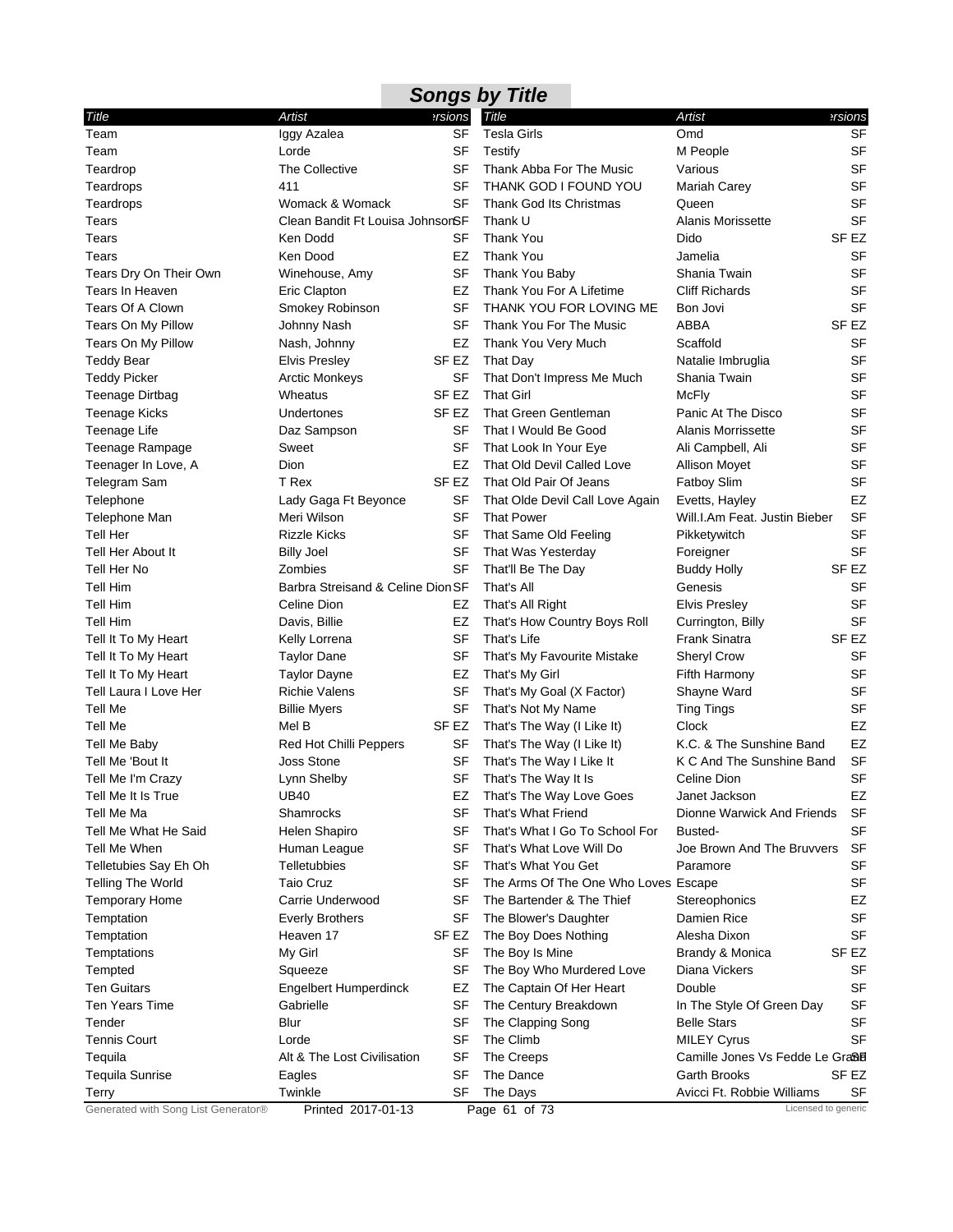|                                                 |                                |           | <b>Songs by Title</b>                            |                              |                  |
|-------------------------------------------------|--------------------------------|-----------|--------------------------------------------------|------------------------------|------------------|
| Title                                           | Artist                         | ersions   | <b>Title</b>                                     | Artist                       | ersions?         |
| The Dead Heart                                  | Midnight Oil                   | SF        | The Sound                                        | 1975                         | <b>SF</b>        |
| The Devil's Beat                                | Sandi Thom                     | SF        | The Sound Of The Surburbs                        | Members                      | <b>SF</b>        |
| The Don                                         | View                           | SF        | The Spark                                        | Afrojack Ft. Spree Wilson    | <b>SF</b>        |
| The Drugs Don't Work                            | Verve                          | SF        | The Story                                        | Leann Rimes                  | <b>SF</b>        |
| The Fear                                        | Travis                         | EZ        | The Sweet Escape                                 | Gwen Stefani Feat. Akon      | SF               |
| The Fray                                        | Look After You                 | SF        | The Take Over, The Break's Over Fall Out Boy     |                              | SF               |
| The Gambler                                     | Kenny Rodgers                  | EZ        | The Thunder Rolls                                | Garth Brooks                 | SF               |
| The Good Life                                   | Three Days Grace               | SF        | The Tide Is High                                 | Atomic Kitten                | SF               |
| The Great Beyond                                | R.E.M                          | SF        | The Tide Is High                                 | <b>Blondie</b>               | <b>SF</b>        |
| The Greatest                                    | Sia Ft Kendrick Lamar          | <b>SF</b> | The Time (The Dirty Bit)                         | <b>Black Eyed Peas</b>       | <b>SF</b>        |
| The Hanging Tree                                | Jennifer Lawrence              | SF        | The Train Is Coming                              | Ub40                         | <b>SF</b>        |
| The Hardest Part                                | Coldplay                       | <b>SF</b> | The Voice                                        | Ultravox                     | <b>SF</b>        |
| The Heat Is On                                  | Glenn Frey                     | SF        | The Way                                          | Fast Ball                    | <b>SF</b>        |
| The Hole                                        | <b>Randy Travis</b>            | EZ        | The Way It Is                                    | Bruce Hornsby & The Range    | SF               |
| The Hoosiers                                    | <b>Worried About Ray</b>       | SF        | The Way We Were                                  | Gladys Knight & The Pips     | SF               |
| The Impression That I Get                       | <b>Mighty Mighty Bosstones</b> | <b>SF</b> | The Way You Move                                 | Outkast                      | <b>SF</b>        |
| The Irish Rover                                 | Pogues & The Dubliners         | SF        | The Whole Of The Moon                            | Waterboys                    | <b>SF</b>        |
| The Killing Moon                                | Echo & The Bunny Men           | SF        | The World Should Revolve Around Little Jackie    |                              | <b>SF</b>        |
| The Last Dance                                  | Clare Maguire                  | SF        | The Worlds Greatest                              | R Kelly                      | <b>SF</b>        |
| The Last Farewell                               | Roger Whittaker                | SF        | THE ZEPHYR                                       | Red Hot Chilli Peppers       | <b>SF</b>        |
| The Last Waltz                                  | Englebert Humperdink           | SF        | Theme From Mahogany                              | Diana Ross                   | EZ               |
| The Lazy Song                                   | <b>Bruno Mars</b>              | SF        | Theme From Shaft                                 | <b>Isaac Hayes</b>           | SF               |
| The Logical Song                                | Supertramp                     | SF        | Then He Kissed Me                                | Crystals                     | SF               |
| The Look Of Love                                | Abc                            | SF        | There Goes My Baby                               | Usher                        | <b>SF</b>        |
| The Meaning Of Love                             | Michelle Macmanus              | <b>SF</b> | THERE GOES MY EVERYTHING Elvis Presley           |                              | <b>SF</b>        |
| The Millennium Prayer                           | <b>Cliff Richard</b>           | SF        | There Goes My Everything                         | <b>Engelbert Humperdinck</b> | EZ               |
| The Model                                       | Kraftwerk                      | SF        | There Goes My First Love                         | <b>Drifters</b>              | <b>SF</b>        |
| The Most Beautiful Gil In The Worl Charlie Rich |                                | SF        | There Goes The Neighborhood                      | <b>Sheryl Crow</b>           | <b>SF</b>        |
| The Name Of The Game                            | Abba                           | <b>SF</b> | There Is A Tavern In The Town                    | Traditional                  | EZ               |
| The Night Chicago Died                          | Paper Lace                     | SF        | There Must Be An Angel                           | Eurythmics                   | SF <sub>EZ</sub> |
| The Night They Drove Old Dixie Dr Joan Baez     |                                | SF        | THERE SHE GOES                                   | L A's                        | <b>SF</b>        |
| The One                                         | Kodaline                       | SF        | There She Goes                                   | Sixpence None The Richer     | <b>SF</b>        |
| The One                                         | Kylie Minogue                  | SF        | <b>There There</b>                               | Radiohead                    | <b>SF</b>        |
| The One And Only                                | <b>Chesney Hawkes</b>          | SF        | There You Go                                     | Pink                         | EZ               |
| The Only One I Know                             | Charlatans                     | SF        | THERE YOU'LL BE                                  | Faith Hill                   | <b>SF</b>        |
| The Party (This Is How We Do It)                | Joe Stone Ft Montell Jordan    | SF        | There's A Light That Never Goes (Smiths          |                              | <b>SF</b>        |
| The Passenger                                   | Iggy Pop                       | SF        | There's A Ghost In My House                      | R Dean Taylor                | SF               |
| The Pieces Don't Fit Anymore                    | James Morrison                 | SF        | There's A Heartache Following Me Jim Reeves      |                              | SF               |
| The Pop Kids                                    | PetShop Boys                   | SF        | There's A Kind Of Hush                           | Carpenters                   | EZ               |
| The Power                                       | Snap                           | <b>SF</b> | There's A Kind Of Hush                           | Herman's Hermits             | <b>SF</b>        |
| The Power Of Love                               | <b>Huey Lewis</b>              | SF        | There's No Other Way                             | Blur                         | SF EZ            |
| The Power Of Love                               | Jennifer Rush                  | SF        | There's Nothing Like This                        | Omar                         | SF               |
| The Prayer                                      | <b>Anthony Callea</b>          | SF        | There's Your Trouble                             | <b>Dixie Chicks</b>          | <b>SF</b>        |
| The Prayer                                      | <b>Bloc Party</b>              | <b>SF</b> | These Are The Days                               | Calling                      | <b>SF</b>        |
| The Pretender                                   | Foo Fighters, The              | SF        | These Boots Are Made For Walkin Jessica Simpson  |                              | SF               |
| The Reason                                      | Celine Dion                    | SF        | These Boots Are Made For Walkin Nancy Sinatra    |                              | SF EZ            |
| <b>The Red Strokes</b>                          | <b>Garth Brooks</b>            | SF        | <b>These Days</b>                                | Take That                    | SF               |
| The Rockerfella Skank                           | <b>Fatboy Slim</b>             | SF        | <b>These Words</b>                               | Natasha Bedingfield          | <b>SF</b>        |
| The Rose                                        | <b>Bette Midler</b>            | <b>SF</b> | They                                             | Jem                          | SF               |
| The Rose                                        | Westlife                       | <b>SF</b> | They Can't Take That Away From I Doherty, Laura  |                              | EZ               |
| THE SCIENTIST                                   | Coldplay                       | SF        | They Can't Take That Away From I Robbie Williams |                              | EZ               |
| The Shield And The Sword                        | Clare Maquire                  | SF        | They Don't Care About Us                         | Michael Jackson              | <b>SF</b>        |
| The Shock Of Lightning                          | Oasis                          | SF        | They Don't Know                                  | <b>Tracy Ullman</b>          | <b>SF</b>        |
| The Show Must Go On                             | Leo Sayer                      | SF        | They're Coming To Take Me Away Napoleon Xiv      |                              | <b>SF</b>        |
| <b>The Silence</b>                              | Alexandra Burke                | SF        | They're Coming To Take Me Away Napoleon Xiv      |                              | EZ               |
| The Snake                                       | Al Wilson                      | SF        | Thieves In The Temple                            | Prince                       | EZ               |
| Generated with Song List Generator®             | Printed 2017-01-13             |           | Page 62 of 73                                    | Licensed to generic          |                  |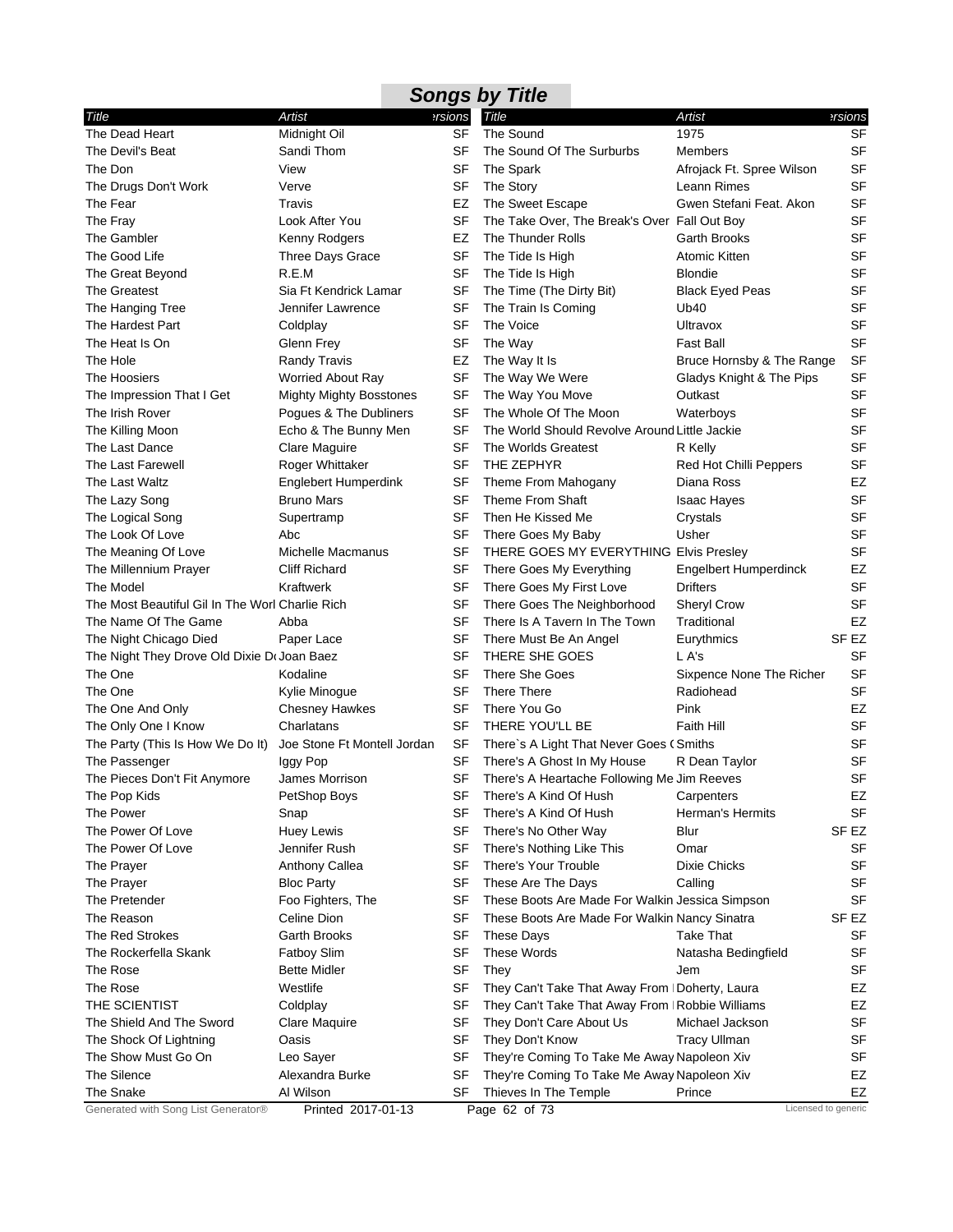| <b>Songs by Title</b>                                                     |                                     |                  |                                                     |                                    |                     |  |  |  |
|---------------------------------------------------------------------------|-------------------------------------|------------------|-----------------------------------------------------|------------------------------------|---------------------|--|--|--|
| Title                                                                     | Artist                              | ersions          | <b>Title</b>                                        | <b>Artist</b>                      | ersions             |  |  |  |
| <b>Things</b>                                                             | <b>Bobby Darin</b>                  | EZ               | Thorn In My Side                                    | Eurythmics                         | SF <sub>EZ</sub>    |  |  |  |
| Things Can Only Get Better                                                | D Ream                              | SF               | <b>Those Sweet Words</b>                            | Norah Jones                        | <b>SF</b>           |  |  |  |
| Things We Do For Love                                                     | 10 <sub>Cc</sub>                    | SF               | Those Were The Days                                 | Hopkin, Mary                       | <b>EZ</b>           |  |  |  |
| Think                                                                     | Aretha Franklin                     | SF EZ            | Those Were The Days                                 | Mary Hopkins                       | <b>SF</b>           |  |  |  |
| Think About It                                                            | Melanie C                           | SF               | Thought I'd Died & Gone To Heave Adams, Bryan       |                                    | EZ                  |  |  |  |
| Think Of You                                                              | Whigfield                           | <b>SF</b>        | <b>THOUSAND MILES</b>                               | Vanessa Carlton                    | <b>SF</b>           |  |  |  |
| <b>Think Twice</b>                                                        | Celine Dion                         | SF EZ            | <b>Thousand Stars</b>                               | Kathy Young With The InnocentSF    |                     |  |  |  |
| Thinkin' It Over                                                          | Liberty                             | <b>SF</b>        | <b>Three Bells</b>                                  | <b>Browns</b>                      | <b>SF</b>           |  |  |  |
| Thinking About You                                                        | Calvin Harris Ft. Ayah Marar        | SF               | Three Coins In The Fountain                         | Frank Sinatra                      | EZ                  |  |  |  |
| Thinking About Your Love                                                  | Kenny Thomas                        | SF               | Three Is Family                                     | Dana Dawson                        | <b>SF</b>           |  |  |  |
| Thinking Of Me                                                            | <b>Olly Murs</b>                    | SF               | <b>Three Lions</b>                                  | Skinner, Baddiel & Lightning Se86: |                     |  |  |  |
| Thinking Of You                                                           | Katy Perry                          | SF               | Three Lions '98                                     | Baddiel & Skinner & The Lightning  |                     |  |  |  |
| Thinking Of You                                                           | Paul Weller                         | SF               | Three Lions '98                                     | Baddiel Skinner & Lightning Se&S   |                     |  |  |  |
| Thinking Out Loud                                                         | Ed Sheeran                          | <b>SF</b>        | <b>Three Little Birds</b>                           | <b>Bob Marley</b>                  | SF                  |  |  |  |
| Third Finger Left Hand                                                    | Pearls                              | EZ               | Three Steps To Heaven                               | Eddie Cochran                      | <b>SF</b>           |  |  |  |
| This Ain't A Love Song                                                    | Bon Jovi                            | SF EZ            | Three Times A Lady                                  | Commodores, The                    | EZ                  |  |  |  |
| This Ain't A Love Song                                                    | <b>Scouting For Girls</b>           | SF               | Three Tmes A Lady                                   | Commodores                         | <b>SF</b>           |  |  |  |
| This Ain't A Scene                                                        | Fall Out Boy                        | SF               | Thrift Shop (Clean)                                 | Macklemore And Ryan Lewis Feart    |                     |  |  |  |
| This Day                                                                  | Emma's Imagination                  | SF               | Thriller                                            | Michael Jackson                    | SF EZ               |  |  |  |
| This Girl                                                                 | Kungs Vs Cookin' On 3 BurnersSF     |                  | Throne                                              | Bring Me To The Horizon            | SF                  |  |  |  |
| This Guy's In Love With You                                               | Alpert, Herb                        | EZ               | <b>Through The Barricades</b>                       | Spandau Ballet                     | <b>SF</b>           |  |  |  |
| This How A Heart Breaks                                                   | Rob Thomas                          | SF               | Through The Rain                                    | Mariah Carey                       | SF EZ               |  |  |  |
| This I Promise You                                                        | N Sync                              | EZ               | Thunder                                             | East 17                            | <b>SF</b>           |  |  |  |
| This Is Hardcore                                                          | Pulp                                | <b>SF</b>        | Thunder                                             | Jessie J                           | <b>SF</b>           |  |  |  |
| This Is How We Do                                                         | <b>Katy Perry</b>                   | SF               | Thunder In My Heart                                 | Leo Sayer                          | <b>SF</b>           |  |  |  |
| This Is How We Do It                                                      | Montell Jordan                      | SF               | <b>Thunder Road</b>                                 | <b>Bruce Springsteen</b>           | SF                  |  |  |  |
| This Is It                                                                | Melba Moore                         | SF               | Thunder Rolls, The                                  | Garth Brooks                       | EZ                  |  |  |  |
| This Is It                                                                | Michael Jackson                     | <b>SF</b>        | Thunderball                                         | Tom Jones                          | EZ                  |  |  |  |
|                                                                           | Petula Clark                        | SF <sub>EZ</sub> | Thunderbirds Are Go                                 | <b>Busted</b>                      | <b>SF</b>           |  |  |  |
| This Is My Song<br>This Is Not Real Love                                  |                                     | SF               | Thunderstruck                                       | Ac Dc                              | <b>SF</b>           |  |  |  |
| This Is The Last Time                                                     | George Michael Feat. Mutya<br>Keane | SF               | <b>Ticket To Ride</b>                               | <b>Beatles</b>                     | EZ                  |  |  |  |
|                                                                           |                                     | <b>SF</b>        |                                                     |                                    | <b>SF</b>           |  |  |  |
| This Is What You Came For [SF K: Calvin Harris<br>THIS IS WHERE I CAME IN |                                     |                  | TIDE IS HIGH                                        | <b>Billie Piper</b>                |                     |  |  |  |
|                                                                           | <b>Bee Gees</b>                     | <b>SF</b>        | Tide Is High, The                                   | <b>Blondie</b>                     | EZ                  |  |  |  |
| <b>This Kiss</b>                                                          | Carly Rae Jepsen                    | SF               | Tie A Yellow Ribbon                                 | Dawn & Tony Orlando                | <b>SF</b>           |  |  |  |
| This Kiss                                                                 | <b>Faith Hill</b>                   | SF               | Tie A Yellow Ribbon Round The O Tony Orlando & Dawn |                                    | EZ                  |  |  |  |
| This Kiss                                                                 | Hill, Faith                         | EZ               | Tie Me Kangaroo Down                                | <b>Rolf Harris</b>                 | <b>SF</b>           |  |  |  |
| This Love                                                                 | Leanne Rimes                        | <b>SF</b>        | Tied To The 90's                                    | Travis                             | <b>EZ</b>           |  |  |  |
| This Love                                                                 | Maroon 5                            |                  | SF Tied To The Nineties                             | Travis                             | SF                  |  |  |  |
| This Magic Moment                                                         | <b>Drifters</b>                     | SF               | <b>Tiger Feet</b>                                   | Mud                                | <b>SF</b>           |  |  |  |
| This Old Heart Of Mine                                                    | <b>Isley Brothers</b>               | SF EZ            | <b>Tighten Up</b>                                   | Archie Bell And The Drells         | <b>SF</b>           |  |  |  |
| This Old Heart Of Mine                                                    | <b>Rod Stewart</b>                  | EZ               | Till                                                | Tom Jones                          | SF EZ               |  |  |  |
| This Ole House                                                            | <b>Rosemary Clooney</b>             | <b>SF</b>        | Till I'm Gone (Clean Version)                       | Tinie Tempah Ft Wiz Khalifa        | SF                  |  |  |  |
| This Ole House                                                            | Shakin' Stevens                     | SF               | Till Summer Comes Around                            | Keith Urban                        | SF                  |  |  |  |
| This One's For You                                                        | David Guetta Ft Zara Larsson        | SF               | Till The World Ends                                 | <b>Britney Spears</b>              | <b>SF</b>           |  |  |  |
| This Time                                                                 | Starsailor                          | SF               | Tilted                                              | <b>Christine &amp; The Queens</b>  | <b>SF</b>           |  |  |  |
| This Time I Know It's For Real                                            | Summer, Donna                       | EZ               | Timbaland Feat. Keri Hilson & D.O Way I Are         |                                    | <b>SF</b>           |  |  |  |
| <b>This Town</b>                                                          | Niall Horan                         | <b>SF</b>        | Timber                                              | Pitbull Ft. Ke\$ha                 | <b>SF</b>           |  |  |  |
| This Town Ain't Big Enough                                                | Sparks                              | SF               | Time                                                | <b>Culture Club</b>                | <b>SF</b>           |  |  |  |
| This Town Ain't Big Enough For Th British Whale                           |                                     | <b>SF</b>        | Time After Time                                     | Cyndi Lauper                       | SF <sub>EZ</sub>    |  |  |  |
| This Train Don't Stop Here                                                | Elton John                          | SF               | Time For Action                                     | <b>Secret Affair</b>               | SF                  |  |  |  |
| This Used To Be My Playground                                             | Madonna                             | SF EZ            | Time Has Come                                       | Adam Faith                         | SF                  |  |  |  |
| This Wheel's On Fire                                                      | Kylie Minogue                       | SF               | TIME IS NOW                                         | Moloko                             | <b>SF</b>           |  |  |  |
| This Years Love                                                           | David Gray                          | SF EZ            | Time Is Running Out                                 | Muse                               | SF EZ               |  |  |  |
| Thnks Fr Th Mmrs                                                          | Fall Out Boy                        | <b>SF</b>        | Time Of My Life                                     | Toploader                          | <b>SF</b>           |  |  |  |
| Thoia Thoing                                                              | R Kelly                             | <b>SF</b>        | Time Of My Life, The                                | Medley, Bill & Jennifer Warnes EZ  |                     |  |  |  |
| <b>Thong Song</b>                                                         | Sisqo                               | SF EZ            | Time Of Our Lives                                   | Pitbull & Ne Yo                    | SF                  |  |  |  |
| Generated with Song List Generator®                                       | Printed 2017-01-13                  |                  | Page 63 of 73                                       |                                    | Licensed to generic |  |  |  |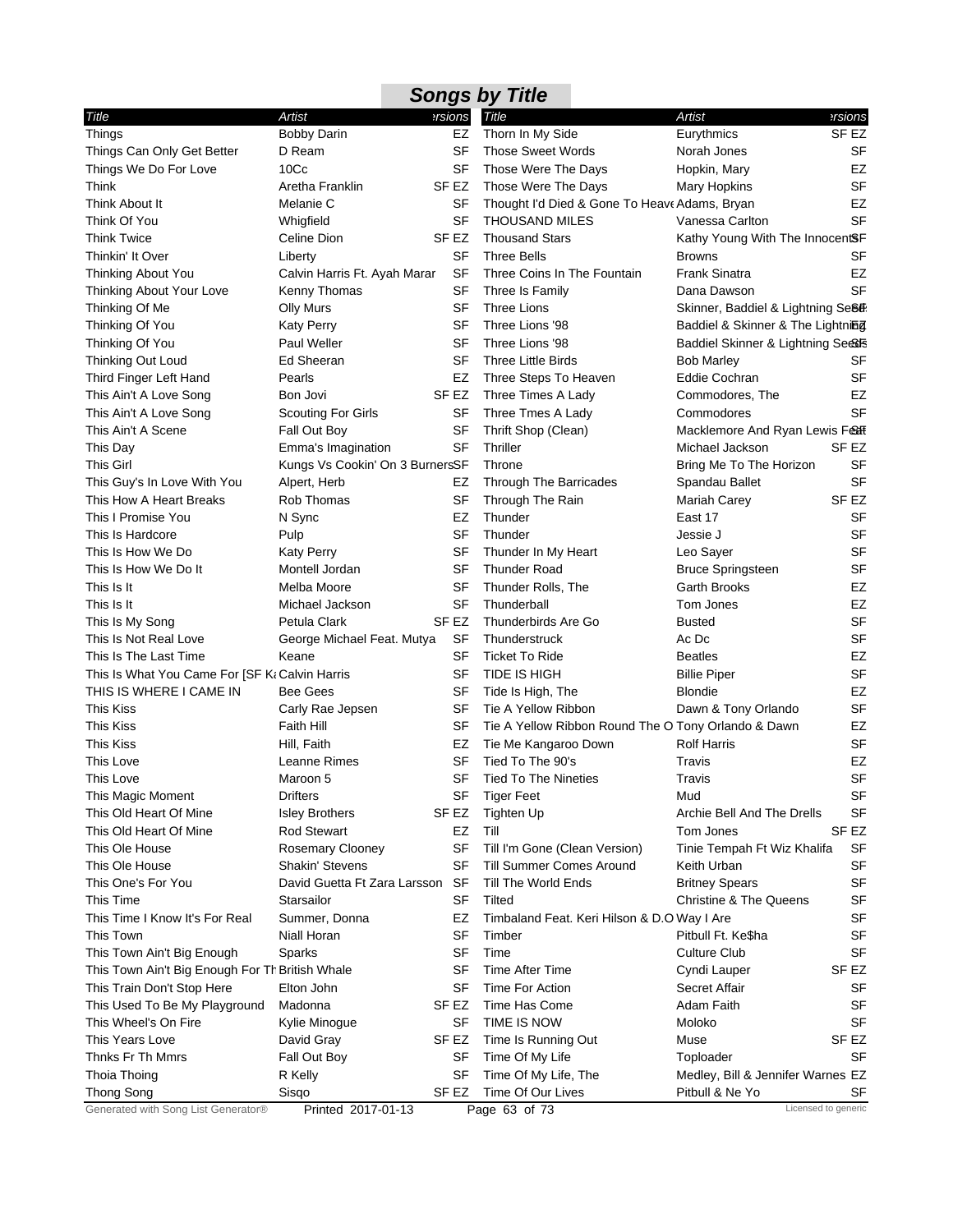| <b>Artist</b><br>Artist<br>ersions<br>Title<br>Title<br>ersions<br>Time To Grow<br><b>SF</b><br><b>Rezillos</b><br>Top Of The Pops<br>SF<br>Lemar<br><b>SF</b><br><b>Times Like These</b><br>Foo Fighters<br>SF<br>Top Of The World<br><b>Brandy And Mase</b><br>SF <sub>EZ</sub><br>Al Green<br>SF<br><b>Tired Of Being Alone</b><br>Top Of The World<br>Carpenters<br>SF<br><b>Tired Of Being Sorry</b><br>Enrique Iglesias<br>SF<br>Top Of The World<br>Chumbawamba<br>SF<br>Soft Cell<br>SF<br><b>Tired Of Waiting For You</b><br>Kinks<br>Torch<br>EZ<br>Tisket, A Tasket, A<br>Fitzgerald, Ella<br>EZ<br>Torn<br>Imbruglia, Natalie<br><b>SF</b><br><b>SF</b><br>David Guetta Ft. Sia<br>Torn<br>Titanium<br>Natalie Imbruglia<br><b>SF</b><br>To All The Girls I've Loved Before Willie Nelson & Julio Iglesias<br>EZ<br><b>Total Control</b><br>Motels<br><b>EZ</b><br>To Be With You<br>SF<br>Mr Big<br>Total Eclipse Of The Heart<br><b>Bonnie Tyler</b><br>TO DIE FOR<br><b>SF</b><br><b>SF</b><br>Luke Galliana<br>Nikki French<br>Total Eclipse Of The Heart<br><b>SF</b><br>To Earth With Love<br>Gay Dad<br>SF<br>Toto<br>Africa<br><b>SF</b><br>To Know Him Is To Love Him<br>SF<br>Touble<br>Pink<br><b>Teddy Bears</b><br><b>SF</b><br><b>White Lies</b><br>SF<br>Touch<br>To Lose My Life<br>Amerie<br><b>SF</b><br>To Love A Woman<br>SF<br>Pia Mia<br>Lionel Richie Feat Enrique Ig<br>Touch<br><b>SF</b><br>To Sir With Love<br>EZ<br>Touch<br>Shift K3Y<br>Lulu<br><b>SF</b><br>To The Moon & Back<br>SF<br><b>TOUCH ME</b><br>Savage Garden<br>Cassandra<br><b>SF</b><br>SF<br>Touch Me<br>To You I Belong<br><b>Bewitched</b><br>Cathy Dennis<br><b>Tobacco Road</b><br><b>Nashville Teens</b><br>SF<br>Touch Me<br>Da Silva, Rui<br>EZ<br><b>SF</b><br>Touch Me<br>Sam Fox<br><b>Tobacco Road</b><br>Nashville Teens, The<br>EZ<br><b>TOCA'S MIRACLE</b><br>SF<br>Fox, Samantha<br>EZ<br>Touch Me (I Want Your Body)<br>Fragma<br>Diana Ross<br>EZ<br>Together<br>Eyre, Ella<br>SF<br>Touch Me In The Morning<br><b>SF</b><br>SF EZ<br>Touch My Body<br><b>Together Again</b><br>Janet Jackson<br>Mariah Carey<br><b>SF</b><br>SF<br>Touch My Fire<br><b>Together In Electric Dreams</b><br>Human League<br>Javine<br><b>SF</b><br>Touch The Sky<br><b>Together In Electric Dreams</b><br>Phil Oakley & Giorgio Moroder EZ<br>Kanye West<br><b>SF</b><br><b>SF</b><br>Fern Kinney<br>Tourist<br>Athlete<br>Together We Are Beatiful<br><b>SF</b><br>Tom Hark<br>Piranhas<br>SF<br><b>Towards The Sun</b><br>Rihanna<br><b>SF</b><br>TOM TRAUBERTS BLUES<br><b>Rod Stewart</b><br>SF<br>Tower Of London<br>Xtc<br><b>SF</b><br><b>Tomorrow Never Dies</b><br><b>Tower Of Strength</b><br><b>Sheryl Crow</b><br>SF<br>Frankie Vaughn<br><b>SF</b><br><b>EZ</b><br>Westlife<br><b>Tower Of Strength</b><br>Tonight<br>Vaughn, Frankie<br><b>SF</b><br>SF<br>Town Called Hypocrisy<br>Tonight (I'm Loving You)<br>Enrique Iglesias<br>Lostprophets<br>SF<br>Town Called Malice, A<br>EZ<br>Tonight (We Live Forever)<br>Union J<br>Jam<br><b>SF</b><br>Tonight I Celebrate My Love<br>Peabo Bryson & Roberta Flack SF<br>Toxic<br><b>Britney Spears</b><br><b>SF</b><br>Tonight I Celebrate My Love For Y Roberta Flack & Peabo Bryson EZ<br><b>Toy Soldier</b><br>Martika<br>EZ<br>Tonight I'm Getting Over You<br>Carly Rae Jepsen<br>SF<br><b>Tracks Of My Tears</b><br>Smokey Robinson<br>Tonight's The Kind Of Night<br>Noah & The Whale<br>Traffic<br>EZ<br>SF<br>Stereophonics<br>SF <sub>EZ</sub><br>Tonight's The Night<br><b>Rod Stewart</b><br>EZ<br>Tragedy<br><b>Steps</b><br><b>SF</b><br>SF<br>Trail Of The Lonesome Pine<br>Laurel & Hardy<br>TOO BAD<br>Nickelback<br>SF<br>SF<br>Too Blind To See It<br>Kym Sims<br>Train On A Track<br>Kelly Rowland<br>SF<br>Too Busy Thinking About My Baby Marvin Gaye<br>SF<br>Trains & Boats & Planes<br>Billy J Kramer & The Dakotas<br>SF<br>SF<br><b>Too Close</b><br>Alex Clare<br>Trains And Boats And Planes<br>Anita Harris<br><b>Too Close</b><br>Blue<br>SF<br>Wretch 32 & L<br>SF<br>Traktor<br><b>Too Close</b><br>SF<br>Wilkinson Ft Detour City<br>SF<br><b>Trap Queen</b><br>Fetty Wap<br>Too Fake<br>SF<br><b>Colonel Abrams</b><br>SF<br>Hockey<br>Trapped<br>Too Good<br>SF<br>Travelin' Band<br>Drake Ft Rihanna & Popcaan<br>Davecreedence Clearwater Rev&<br>SF<br><b>Traveller's Chant</b><br><b>Rizzle Kicks</b><br>SF<br>Too Good To Be Forgotten<br>Amazulu<br>Too Good To Lose<br>SF<br><b>Travellin' Light</b><br><b>Cliff Richards</b><br>EZ<br>Rebecca Ferguson<br>Too Hot<br>SF<br>Treasure (Clean)<br>SF<br>Coolio<br><b>Bruno Mars</b><br><b>SF</b><br>Too Hot<br>SF<br>Celine Dion<br>Kool & The Gang<br>Treat Her Like A Lady<br><b>Treat You Better</b><br><b>Shawn Mendes</b><br>Too Little, Too Late<br>JoJo<br>SF<br>SF<br>Too Lost In You<br>SF<br>Treatment<br>Labrinth<br>SF<br>Sugababes<br>Too Much<br>Tribute<br>Tenacious D<br>SF<br>Spice Girls<br>SF EZ<br>Too Much Love Will Kill You<br>EZ<br><b>Trick Me</b><br>Kellis<br>SF<br>May, Brian<br>Silver Sun<br>SF<br><b>Trick Of Tail</b><br>SF<br>Too Much, Too Little, Too Late<br>Genesis<br>SF EZ<br>Too Shy<br>Kajagoogoo<br>Trinity<br>Julie Driscoll & The Brian AugerSF<br>Toothbrush<br><b>DNCE</b><br>SF<br>Tripping<br>Robbie Williams<br>SF<br>Maccabees<br>SF<br>Trouble<br>SF EZ<br><b>Toothpaste Kisses</b><br>Coldplay<br>Generated with Song List Generator®<br>Licensed to generic<br>Page 64 of 73<br>Printed 2017-01-13 |  | <b>Songs by Title</b> |  |
|-------------------------------------------------------------------------------------------------------------------------------------------------------------------------------------------------------------------------------------------------------------------------------------------------------------------------------------------------------------------------------------------------------------------------------------------------------------------------------------------------------------------------------------------------------------------------------------------------------------------------------------------------------------------------------------------------------------------------------------------------------------------------------------------------------------------------------------------------------------------------------------------------------------------------------------------------------------------------------------------------------------------------------------------------------------------------------------------------------------------------------------------------------------------------------------------------------------------------------------------------------------------------------------------------------------------------------------------------------------------------------------------------------------------------------------------------------------------------------------------------------------------------------------------------------------------------------------------------------------------------------------------------------------------------------------------------------------------------------------------------------------------------------------------------------------------------------------------------------------------------------------------------------------------------------------------------------------------------------------------------------------------------------------------------------------------------------------------------------------------------------------------------------------------------------------------------------------------------------------------------------------------------------------------------------------------------------------------------------------------------------------------------------------------------------------------------------------------------------------------------------------------------------------------------------------------------------------------------------------------------------------------------------------------------------------------------------------------------------------------------------------------------------------------------------------------------------------------------------------------------------------------------------------------------------------------------------------------------------------------------------------------------------------------------------------------------------------------------------------------------------------------------------------------------------------------------------------------------------------------------------------------------------------------------------------------------------------------------------------------------------------------------------------------------------------------------------------------------------------------------------------------------------------------------------------------------------------------------------------------------------------------------------------------------------------------------------------------------------------------------------------------------------------------------------------------------------------------------------------------------------------------------------------------------------------------------------------------------------------------------------------------------------------------------------------------------------------------------------------------------------------------------------------------------------------------------------------------------------------------------------------------------------------------------------------------------------------------------------------------------------------------------------------------------------------------------------------------------------------------------------------------------------------------------------------------------------------------------------------------------------------------------------------------------------------------------------------------------------------------------------------------------------------------------------------------------------------------------------------------------------------------------------------------------------------------------------------------------------------------------------------------------------------------------------------------------------------------------------------------------------------------------------------------------------------------------------------------------------------------------------------------------------------------------------------------------------------------------------------------------------------------------------------------------------------------------------------------------------------------------------------------------|--|-----------------------|--|
|                                                                                                                                                                                                                                                                                                                                                                                                                                                                                                                                                                                                                                                                                                                                                                                                                                                                                                                                                                                                                                                                                                                                                                                                                                                                                                                                                                                                                                                                                                                                                                                                                                                                                                                                                                                                                                                                                                                                                                                                                                                                                                                                                                                                                                                                                                                                                                                                                                                                                                                                                                                                                                                                                                                                                                                                                                                                                                                                                                                                                                                                                                                                                                                                                                                                                                                                                                                                                                                                                                                                                                                                                                                                                                                                                                                                                                                                                                                                                                                                                                                                                                                                                                                                                                                                                                                                                                                                                                                                                                                                                                                                                                                                                                                                                                                                                                                                                                                                                                                                                                                                                                                                                                                                                                                                                                                                                                                                                                                                                                                         |  |                       |  |
|                                                                                                                                                                                                                                                                                                                                                                                                                                                                                                                                                                                                                                                                                                                                                                                                                                                                                                                                                                                                                                                                                                                                                                                                                                                                                                                                                                                                                                                                                                                                                                                                                                                                                                                                                                                                                                                                                                                                                                                                                                                                                                                                                                                                                                                                                                                                                                                                                                                                                                                                                                                                                                                                                                                                                                                                                                                                                                                                                                                                                                                                                                                                                                                                                                                                                                                                                                                                                                                                                                                                                                                                                                                                                                                                                                                                                                                                                                                                                                                                                                                                                                                                                                                                                                                                                                                                                                                                                                                                                                                                                                                                                                                                                                                                                                                                                                                                                                                                                                                                                                                                                                                                                                                                                                                                                                                                                                                                                                                                                                                         |  |                       |  |
|                                                                                                                                                                                                                                                                                                                                                                                                                                                                                                                                                                                                                                                                                                                                                                                                                                                                                                                                                                                                                                                                                                                                                                                                                                                                                                                                                                                                                                                                                                                                                                                                                                                                                                                                                                                                                                                                                                                                                                                                                                                                                                                                                                                                                                                                                                                                                                                                                                                                                                                                                                                                                                                                                                                                                                                                                                                                                                                                                                                                                                                                                                                                                                                                                                                                                                                                                                                                                                                                                                                                                                                                                                                                                                                                                                                                                                                                                                                                                                                                                                                                                                                                                                                                                                                                                                                                                                                                                                                                                                                                                                                                                                                                                                                                                                                                                                                                                                                                                                                                                                                                                                                                                                                                                                                                                                                                                                                                                                                                                                                         |  |                       |  |
|                                                                                                                                                                                                                                                                                                                                                                                                                                                                                                                                                                                                                                                                                                                                                                                                                                                                                                                                                                                                                                                                                                                                                                                                                                                                                                                                                                                                                                                                                                                                                                                                                                                                                                                                                                                                                                                                                                                                                                                                                                                                                                                                                                                                                                                                                                                                                                                                                                                                                                                                                                                                                                                                                                                                                                                                                                                                                                                                                                                                                                                                                                                                                                                                                                                                                                                                                                                                                                                                                                                                                                                                                                                                                                                                                                                                                                                                                                                                                                                                                                                                                                                                                                                                                                                                                                                                                                                                                                                                                                                                                                                                                                                                                                                                                                                                                                                                                                                                                                                                                                                                                                                                                                                                                                                                                                                                                                                                                                                                                                                         |  |                       |  |
|                                                                                                                                                                                                                                                                                                                                                                                                                                                                                                                                                                                                                                                                                                                                                                                                                                                                                                                                                                                                                                                                                                                                                                                                                                                                                                                                                                                                                                                                                                                                                                                                                                                                                                                                                                                                                                                                                                                                                                                                                                                                                                                                                                                                                                                                                                                                                                                                                                                                                                                                                                                                                                                                                                                                                                                                                                                                                                                                                                                                                                                                                                                                                                                                                                                                                                                                                                                                                                                                                                                                                                                                                                                                                                                                                                                                                                                                                                                                                                                                                                                                                                                                                                                                                                                                                                                                                                                                                                                                                                                                                                                                                                                                                                                                                                                                                                                                                                                                                                                                                                                                                                                                                                                                                                                                                                                                                                                                                                                                                                                         |  |                       |  |
|                                                                                                                                                                                                                                                                                                                                                                                                                                                                                                                                                                                                                                                                                                                                                                                                                                                                                                                                                                                                                                                                                                                                                                                                                                                                                                                                                                                                                                                                                                                                                                                                                                                                                                                                                                                                                                                                                                                                                                                                                                                                                                                                                                                                                                                                                                                                                                                                                                                                                                                                                                                                                                                                                                                                                                                                                                                                                                                                                                                                                                                                                                                                                                                                                                                                                                                                                                                                                                                                                                                                                                                                                                                                                                                                                                                                                                                                                                                                                                                                                                                                                                                                                                                                                                                                                                                                                                                                                                                                                                                                                                                                                                                                                                                                                                                                                                                                                                                                                                                                                                                                                                                                                                                                                                                                                                                                                                                                                                                                                                                         |  |                       |  |
|                                                                                                                                                                                                                                                                                                                                                                                                                                                                                                                                                                                                                                                                                                                                                                                                                                                                                                                                                                                                                                                                                                                                                                                                                                                                                                                                                                                                                                                                                                                                                                                                                                                                                                                                                                                                                                                                                                                                                                                                                                                                                                                                                                                                                                                                                                                                                                                                                                                                                                                                                                                                                                                                                                                                                                                                                                                                                                                                                                                                                                                                                                                                                                                                                                                                                                                                                                                                                                                                                                                                                                                                                                                                                                                                                                                                                                                                                                                                                                                                                                                                                                                                                                                                                                                                                                                                                                                                                                                                                                                                                                                                                                                                                                                                                                                                                                                                                                                                                                                                                                                                                                                                                                                                                                                                                                                                                                                                                                                                                                                         |  |                       |  |
|                                                                                                                                                                                                                                                                                                                                                                                                                                                                                                                                                                                                                                                                                                                                                                                                                                                                                                                                                                                                                                                                                                                                                                                                                                                                                                                                                                                                                                                                                                                                                                                                                                                                                                                                                                                                                                                                                                                                                                                                                                                                                                                                                                                                                                                                                                                                                                                                                                                                                                                                                                                                                                                                                                                                                                                                                                                                                                                                                                                                                                                                                                                                                                                                                                                                                                                                                                                                                                                                                                                                                                                                                                                                                                                                                                                                                                                                                                                                                                                                                                                                                                                                                                                                                                                                                                                                                                                                                                                                                                                                                                                                                                                                                                                                                                                                                                                                                                                                                                                                                                                                                                                                                                                                                                                                                                                                                                                                                                                                                                                         |  |                       |  |
|                                                                                                                                                                                                                                                                                                                                                                                                                                                                                                                                                                                                                                                                                                                                                                                                                                                                                                                                                                                                                                                                                                                                                                                                                                                                                                                                                                                                                                                                                                                                                                                                                                                                                                                                                                                                                                                                                                                                                                                                                                                                                                                                                                                                                                                                                                                                                                                                                                                                                                                                                                                                                                                                                                                                                                                                                                                                                                                                                                                                                                                                                                                                                                                                                                                                                                                                                                                                                                                                                                                                                                                                                                                                                                                                                                                                                                                                                                                                                                                                                                                                                                                                                                                                                                                                                                                                                                                                                                                                                                                                                                                                                                                                                                                                                                                                                                                                                                                                                                                                                                                                                                                                                                                                                                                                                                                                                                                                                                                                                                                         |  |                       |  |
|                                                                                                                                                                                                                                                                                                                                                                                                                                                                                                                                                                                                                                                                                                                                                                                                                                                                                                                                                                                                                                                                                                                                                                                                                                                                                                                                                                                                                                                                                                                                                                                                                                                                                                                                                                                                                                                                                                                                                                                                                                                                                                                                                                                                                                                                                                                                                                                                                                                                                                                                                                                                                                                                                                                                                                                                                                                                                                                                                                                                                                                                                                                                                                                                                                                                                                                                                                                                                                                                                                                                                                                                                                                                                                                                                                                                                                                                                                                                                                                                                                                                                                                                                                                                                                                                                                                                                                                                                                                                                                                                                                                                                                                                                                                                                                                                                                                                                                                                                                                                                                                                                                                                                                                                                                                                                                                                                                                                                                                                                                                         |  |                       |  |
|                                                                                                                                                                                                                                                                                                                                                                                                                                                                                                                                                                                                                                                                                                                                                                                                                                                                                                                                                                                                                                                                                                                                                                                                                                                                                                                                                                                                                                                                                                                                                                                                                                                                                                                                                                                                                                                                                                                                                                                                                                                                                                                                                                                                                                                                                                                                                                                                                                                                                                                                                                                                                                                                                                                                                                                                                                                                                                                                                                                                                                                                                                                                                                                                                                                                                                                                                                                                                                                                                                                                                                                                                                                                                                                                                                                                                                                                                                                                                                                                                                                                                                                                                                                                                                                                                                                                                                                                                                                                                                                                                                                                                                                                                                                                                                                                                                                                                                                                                                                                                                                                                                                                                                                                                                                                                                                                                                                                                                                                                                                         |  |                       |  |
|                                                                                                                                                                                                                                                                                                                                                                                                                                                                                                                                                                                                                                                                                                                                                                                                                                                                                                                                                                                                                                                                                                                                                                                                                                                                                                                                                                                                                                                                                                                                                                                                                                                                                                                                                                                                                                                                                                                                                                                                                                                                                                                                                                                                                                                                                                                                                                                                                                                                                                                                                                                                                                                                                                                                                                                                                                                                                                                                                                                                                                                                                                                                                                                                                                                                                                                                                                                                                                                                                                                                                                                                                                                                                                                                                                                                                                                                                                                                                                                                                                                                                                                                                                                                                                                                                                                                                                                                                                                                                                                                                                                                                                                                                                                                                                                                                                                                                                                                                                                                                                                                                                                                                                                                                                                                                                                                                                                                                                                                                                                         |  |                       |  |
|                                                                                                                                                                                                                                                                                                                                                                                                                                                                                                                                                                                                                                                                                                                                                                                                                                                                                                                                                                                                                                                                                                                                                                                                                                                                                                                                                                                                                                                                                                                                                                                                                                                                                                                                                                                                                                                                                                                                                                                                                                                                                                                                                                                                                                                                                                                                                                                                                                                                                                                                                                                                                                                                                                                                                                                                                                                                                                                                                                                                                                                                                                                                                                                                                                                                                                                                                                                                                                                                                                                                                                                                                                                                                                                                                                                                                                                                                                                                                                                                                                                                                                                                                                                                                                                                                                                                                                                                                                                                                                                                                                                                                                                                                                                                                                                                                                                                                                                                                                                                                                                                                                                                                                                                                                                                                                                                                                                                                                                                                                                         |  |                       |  |
|                                                                                                                                                                                                                                                                                                                                                                                                                                                                                                                                                                                                                                                                                                                                                                                                                                                                                                                                                                                                                                                                                                                                                                                                                                                                                                                                                                                                                                                                                                                                                                                                                                                                                                                                                                                                                                                                                                                                                                                                                                                                                                                                                                                                                                                                                                                                                                                                                                                                                                                                                                                                                                                                                                                                                                                                                                                                                                                                                                                                                                                                                                                                                                                                                                                                                                                                                                                                                                                                                                                                                                                                                                                                                                                                                                                                                                                                                                                                                                                                                                                                                                                                                                                                                                                                                                                                                                                                                                                                                                                                                                                                                                                                                                                                                                                                                                                                                                                                                                                                                                                                                                                                                                                                                                                                                                                                                                                                                                                                                                                         |  |                       |  |
|                                                                                                                                                                                                                                                                                                                                                                                                                                                                                                                                                                                                                                                                                                                                                                                                                                                                                                                                                                                                                                                                                                                                                                                                                                                                                                                                                                                                                                                                                                                                                                                                                                                                                                                                                                                                                                                                                                                                                                                                                                                                                                                                                                                                                                                                                                                                                                                                                                                                                                                                                                                                                                                                                                                                                                                                                                                                                                                                                                                                                                                                                                                                                                                                                                                                                                                                                                                                                                                                                                                                                                                                                                                                                                                                                                                                                                                                                                                                                                                                                                                                                                                                                                                                                                                                                                                                                                                                                                                                                                                                                                                                                                                                                                                                                                                                                                                                                                                                                                                                                                                                                                                                                                                                                                                                                                                                                                                                                                                                                                                         |  |                       |  |
|                                                                                                                                                                                                                                                                                                                                                                                                                                                                                                                                                                                                                                                                                                                                                                                                                                                                                                                                                                                                                                                                                                                                                                                                                                                                                                                                                                                                                                                                                                                                                                                                                                                                                                                                                                                                                                                                                                                                                                                                                                                                                                                                                                                                                                                                                                                                                                                                                                                                                                                                                                                                                                                                                                                                                                                                                                                                                                                                                                                                                                                                                                                                                                                                                                                                                                                                                                                                                                                                                                                                                                                                                                                                                                                                                                                                                                                                                                                                                                                                                                                                                                                                                                                                                                                                                                                                                                                                                                                                                                                                                                                                                                                                                                                                                                                                                                                                                                                                                                                                                                                                                                                                                                                                                                                                                                                                                                                                                                                                                                                         |  |                       |  |
|                                                                                                                                                                                                                                                                                                                                                                                                                                                                                                                                                                                                                                                                                                                                                                                                                                                                                                                                                                                                                                                                                                                                                                                                                                                                                                                                                                                                                                                                                                                                                                                                                                                                                                                                                                                                                                                                                                                                                                                                                                                                                                                                                                                                                                                                                                                                                                                                                                                                                                                                                                                                                                                                                                                                                                                                                                                                                                                                                                                                                                                                                                                                                                                                                                                                                                                                                                                                                                                                                                                                                                                                                                                                                                                                                                                                                                                                                                                                                                                                                                                                                                                                                                                                                                                                                                                                                                                                                                                                                                                                                                                                                                                                                                                                                                                                                                                                                                                                                                                                                                                                                                                                                                                                                                                                                                                                                                                                                                                                                                                         |  |                       |  |
|                                                                                                                                                                                                                                                                                                                                                                                                                                                                                                                                                                                                                                                                                                                                                                                                                                                                                                                                                                                                                                                                                                                                                                                                                                                                                                                                                                                                                                                                                                                                                                                                                                                                                                                                                                                                                                                                                                                                                                                                                                                                                                                                                                                                                                                                                                                                                                                                                                                                                                                                                                                                                                                                                                                                                                                                                                                                                                                                                                                                                                                                                                                                                                                                                                                                                                                                                                                                                                                                                                                                                                                                                                                                                                                                                                                                                                                                                                                                                                                                                                                                                                                                                                                                                                                                                                                                                                                                                                                                                                                                                                                                                                                                                                                                                                                                                                                                                                                                                                                                                                                                                                                                                                                                                                                                                                                                                                                                                                                                                                                         |  |                       |  |
|                                                                                                                                                                                                                                                                                                                                                                                                                                                                                                                                                                                                                                                                                                                                                                                                                                                                                                                                                                                                                                                                                                                                                                                                                                                                                                                                                                                                                                                                                                                                                                                                                                                                                                                                                                                                                                                                                                                                                                                                                                                                                                                                                                                                                                                                                                                                                                                                                                                                                                                                                                                                                                                                                                                                                                                                                                                                                                                                                                                                                                                                                                                                                                                                                                                                                                                                                                                                                                                                                                                                                                                                                                                                                                                                                                                                                                                                                                                                                                                                                                                                                                                                                                                                                                                                                                                                                                                                                                                                                                                                                                                                                                                                                                                                                                                                                                                                                                                                                                                                                                                                                                                                                                                                                                                                                                                                                                                                                                                                                                                         |  |                       |  |
|                                                                                                                                                                                                                                                                                                                                                                                                                                                                                                                                                                                                                                                                                                                                                                                                                                                                                                                                                                                                                                                                                                                                                                                                                                                                                                                                                                                                                                                                                                                                                                                                                                                                                                                                                                                                                                                                                                                                                                                                                                                                                                                                                                                                                                                                                                                                                                                                                                                                                                                                                                                                                                                                                                                                                                                                                                                                                                                                                                                                                                                                                                                                                                                                                                                                                                                                                                                                                                                                                                                                                                                                                                                                                                                                                                                                                                                                                                                                                                                                                                                                                                                                                                                                                                                                                                                                                                                                                                                                                                                                                                                                                                                                                                                                                                                                                                                                                                                                                                                                                                                                                                                                                                                                                                                                                                                                                                                                                                                                                                                         |  |                       |  |
|                                                                                                                                                                                                                                                                                                                                                                                                                                                                                                                                                                                                                                                                                                                                                                                                                                                                                                                                                                                                                                                                                                                                                                                                                                                                                                                                                                                                                                                                                                                                                                                                                                                                                                                                                                                                                                                                                                                                                                                                                                                                                                                                                                                                                                                                                                                                                                                                                                                                                                                                                                                                                                                                                                                                                                                                                                                                                                                                                                                                                                                                                                                                                                                                                                                                                                                                                                                                                                                                                                                                                                                                                                                                                                                                                                                                                                                                                                                                                                                                                                                                                                                                                                                                                                                                                                                                                                                                                                                                                                                                                                                                                                                                                                                                                                                                                                                                                                                                                                                                                                                                                                                                                                                                                                                                                                                                                                                                                                                                                                                         |  |                       |  |
|                                                                                                                                                                                                                                                                                                                                                                                                                                                                                                                                                                                                                                                                                                                                                                                                                                                                                                                                                                                                                                                                                                                                                                                                                                                                                                                                                                                                                                                                                                                                                                                                                                                                                                                                                                                                                                                                                                                                                                                                                                                                                                                                                                                                                                                                                                                                                                                                                                                                                                                                                                                                                                                                                                                                                                                                                                                                                                                                                                                                                                                                                                                                                                                                                                                                                                                                                                                                                                                                                                                                                                                                                                                                                                                                                                                                                                                                                                                                                                                                                                                                                                                                                                                                                                                                                                                                                                                                                                                                                                                                                                                                                                                                                                                                                                                                                                                                                                                                                                                                                                                                                                                                                                                                                                                                                                                                                                                                                                                                                                                         |  |                       |  |
|                                                                                                                                                                                                                                                                                                                                                                                                                                                                                                                                                                                                                                                                                                                                                                                                                                                                                                                                                                                                                                                                                                                                                                                                                                                                                                                                                                                                                                                                                                                                                                                                                                                                                                                                                                                                                                                                                                                                                                                                                                                                                                                                                                                                                                                                                                                                                                                                                                                                                                                                                                                                                                                                                                                                                                                                                                                                                                                                                                                                                                                                                                                                                                                                                                                                                                                                                                                                                                                                                                                                                                                                                                                                                                                                                                                                                                                                                                                                                                                                                                                                                                                                                                                                                                                                                                                                                                                                                                                                                                                                                                                                                                                                                                                                                                                                                                                                                                                                                                                                                                                                                                                                                                                                                                                                                                                                                                                                                                                                                                                         |  |                       |  |
|                                                                                                                                                                                                                                                                                                                                                                                                                                                                                                                                                                                                                                                                                                                                                                                                                                                                                                                                                                                                                                                                                                                                                                                                                                                                                                                                                                                                                                                                                                                                                                                                                                                                                                                                                                                                                                                                                                                                                                                                                                                                                                                                                                                                                                                                                                                                                                                                                                                                                                                                                                                                                                                                                                                                                                                                                                                                                                                                                                                                                                                                                                                                                                                                                                                                                                                                                                                                                                                                                                                                                                                                                                                                                                                                                                                                                                                                                                                                                                                                                                                                                                                                                                                                                                                                                                                                                                                                                                                                                                                                                                                                                                                                                                                                                                                                                                                                                                                                                                                                                                                                                                                                                                                                                                                                                                                                                                                                                                                                                                                         |  |                       |  |
|                                                                                                                                                                                                                                                                                                                                                                                                                                                                                                                                                                                                                                                                                                                                                                                                                                                                                                                                                                                                                                                                                                                                                                                                                                                                                                                                                                                                                                                                                                                                                                                                                                                                                                                                                                                                                                                                                                                                                                                                                                                                                                                                                                                                                                                                                                                                                                                                                                                                                                                                                                                                                                                                                                                                                                                                                                                                                                                                                                                                                                                                                                                                                                                                                                                                                                                                                                                                                                                                                                                                                                                                                                                                                                                                                                                                                                                                                                                                                                                                                                                                                                                                                                                                                                                                                                                                                                                                                                                                                                                                                                                                                                                                                                                                                                                                                                                                                                                                                                                                                                                                                                                                                                                                                                                                                                                                                                                                                                                                                                                         |  |                       |  |
|                                                                                                                                                                                                                                                                                                                                                                                                                                                                                                                                                                                                                                                                                                                                                                                                                                                                                                                                                                                                                                                                                                                                                                                                                                                                                                                                                                                                                                                                                                                                                                                                                                                                                                                                                                                                                                                                                                                                                                                                                                                                                                                                                                                                                                                                                                                                                                                                                                                                                                                                                                                                                                                                                                                                                                                                                                                                                                                                                                                                                                                                                                                                                                                                                                                                                                                                                                                                                                                                                                                                                                                                                                                                                                                                                                                                                                                                                                                                                                                                                                                                                                                                                                                                                                                                                                                                                                                                                                                                                                                                                                                                                                                                                                                                                                                                                                                                                                                                                                                                                                                                                                                                                                                                                                                                                                                                                                                                                                                                                                                         |  |                       |  |
|                                                                                                                                                                                                                                                                                                                                                                                                                                                                                                                                                                                                                                                                                                                                                                                                                                                                                                                                                                                                                                                                                                                                                                                                                                                                                                                                                                                                                                                                                                                                                                                                                                                                                                                                                                                                                                                                                                                                                                                                                                                                                                                                                                                                                                                                                                                                                                                                                                                                                                                                                                                                                                                                                                                                                                                                                                                                                                                                                                                                                                                                                                                                                                                                                                                                                                                                                                                                                                                                                                                                                                                                                                                                                                                                                                                                                                                                                                                                                                                                                                                                                                                                                                                                                                                                                                                                                                                                                                                                                                                                                                                                                                                                                                                                                                                                                                                                                                                                                                                                                                                                                                                                                                                                                                                                                                                                                                                                                                                                                                                         |  |                       |  |
|                                                                                                                                                                                                                                                                                                                                                                                                                                                                                                                                                                                                                                                                                                                                                                                                                                                                                                                                                                                                                                                                                                                                                                                                                                                                                                                                                                                                                                                                                                                                                                                                                                                                                                                                                                                                                                                                                                                                                                                                                                                                                                                                                                                                                                                                                                                                                                                                                                                                                                                                                                                                                                                                                                                                                                                                                                                                                                                                                                                                                                                                                                                                                                                                                                                                                                                                                                                                                                                                                                                                                                                                                                                                                                                                                                                                                                                                                                                                                                                                                                                                                                                                                                                                                                                                                                                                                                                                                                                                                                                                                                                                                                                                                                                                                                                                                                                                                                                                                                                                                                                                                                                                                                                                                                                                                                                                                                                                                                                                                                                         |  |                       |  |
|                                                                                                                                                                                                                                                                                                                                                                                                                                                                                                                                                                                                                                                                                                                                                                                                                                                                                                                                                                                                                                                                                                                                                                                                                                                                                                                                                                                                                                                                                                                                                                                                                                                                                                                                                                                                                                                                                                                                                                                                                                                                                                                                                                                                                                                                                                                                                                                                                                                                                                                                                                                                                                                                                                                                                                                                                                                                                                                                                                                                                                                                                                                                                                                                                                                                                                                                                                                                                                                                                                                                                                                                                                                                                                                                                                                                                                                                                                                                                                                                                                                                                                                                                                                                                                                                                                                                                                                                                                                                                                                                                                                                                                                                                                                                                                                                                                                                                                                                                                                                                                                                                                                                                                                                                                                                                                                                                                                                                                                                                                                         |  |                       |  |
|                                                                                                                                                                                                                                                                                                                                                                                                                                                                                                                                                                                                                                                                                                                                                                                                                                                                                                                                                                                                                                                                                                                                                                                                                                                                                                                                                                                                                                                                                                                                                                                                                                                                                                                                                                                                                                                                                                                                                                                                                                                                                                                                                                                                                                                                                                                                                                                                                                                                                                                                                                                                                                                                                                                                                                                                                                                                                                                                                                                                                                                                                                                                                                                                                                                                                                                                                                                                                                                                                                                                                                                                                                                                                                                                                                                                                                                                                                                                                                                                                                                                                                                                                                                                                                                                                                                                                                                                                                                                                                                                                                                                                                                                                                                                                                                                                                                                                                                                                                                                                                                                                                                                                                                                                                                                                                                                                                                                                                                                                                                         |  |                       |  |
|                                                                                                                                                                                                                                                                                                                                                                                                                                                                                                                                                                                                                                                                                                                                                                                                                                                                                                                                                                                                                                                                                                                                                                                                                                                                                                                                                                                                                                                                                                                                                                                                                                                                                                                                                                                                                                                                                                                                                                                                                                                                                                                                                                                                                                                                                                                                                                                                                                                                                                                                                                                                                                                                                                                                                                                                                                                                                                                                                                                                                                                                                                                                                                                                                                                                                                                                                                                                                                                                                                                                                                                                                                                                                                                                                                                                                                                                                                                                                                                                                                                                                                                                                                                                                                                                                                                                                                                                                                                                                                                                                                                                                                                                                                                                                                                                                                                                                                                                                                                                                                                                                                                                                                                                                                                                                                                                                                                                                                                                                                                         |  |                       |  |
|                                                                                                                                                                                                                                                                                                                                                                                                                                                                                                                                                                                                                                                                                                                                                                                                                                                                                                                                                                                                                                                                                                                                                                                                                                                                                                                                                                                                                                                                                                                                                                                                                                                                                                                                                                                                                                                                                                                                                                                                                                                                                                                                                                                                                                                                                                                                                                                                                                                                                                                                                                                                                                                                                                                                                                                                                                                                                                                                                                                                                                                                                                                                                                                                                                                                                                                                                                                                                                                                                                                                                                                                                                                                                                                                                                                                                                                                                                                                                                                                                                                                                                                                                                                                                                                                                                                                                                                                                                                                                                                                                                                                                                                                                                                                                                                                                                                                                                                                                                                                                                                                                                                                                                                                                                                                                                                                                                                                                                                                                                                         |  |                       |  |
|                                                                                                                                                                                                                                                                                                                                                                                                                                                                                                                                                                                                                                                                                                                                                                                                                                                                                                                                                                                                                                                                                                                                                                                                                                                                                                                                                                                                                                                                                                                                                                                                                                                                                                                                                                                                                                                                                                                                                                                                                                                                                                                                                                                                                                                                                                                                                                                                                                                                                                                                                                                                                                                                                                                                                                                                                                                                                                                                                                                                                                                                                                                                                                                                                                                                                                                                                                                                                                                                                                                                                                                                                                                                                                                                                                                                                                                                                                                                                                                                                                                                                                                                                                                                                                                                                                                                                                                                                                                                                                                                                                                                                                                                                                                                                                                                                                                                                                                                                                                                                                                                                                                                                                                                                                                                                                                                                                                                                                                                                                                         |  |                       |  |
|                                                                                                                                                                                                                                                                                                                                                                                                                                                                                                                                                                                                                                                                                                                                                                                                                                                                                                                                                                                                                                                                                                                                                                                                                                                                                                                                                                                                                                                                                                                                                                                                                                                                                                                                                                                                                                                                                                                                                                                                                                                                                                                                                                                                                                                                                                                                                                                                                                                                                                                                                                                                                                                                                                                                                                                                                                                                                                                                                                                                                                                                                                                                                                                                                                                                                                                                                                                                                                                                                                                                                                                                                                                                                                                                                                                                                                                                                                                                                                                                                                                                                                                                                                                                                                                                                                                                                                                                                                                                                                                                                                                                                                                                                                                                                                                                                                                                                                                                                                                                                                                                                                                                                                                                                                                                                                                                                                                                                                                                                                                         |  |                       |  |
|                                                                                                                                                                                                                                                                                                                                                                                                                                                                                                                                                                                                                                                                                                                                                                                                                                                                                                                                                                                                                                                                                                                                                                                                                                                                                                                                                                                                                                                                                                                                                                                                                                                                                                                                                                                                                                                                                                                                                                                                                                                                                                                                                                                                                                                                                                                                                                                                                                                                                                                                                                                                                                                                                                                                                                                                                                                                                                                                                                                                                                                                                                                                                                                                                                                                                                                                                                                                                                                                                                                                                                                                                                                                                                                                                                                                                                                                                                                                                                                                                                                                                                                                                                                                                                                                                                                                                                                                                                                                                                                                                                                                                                                                                                                                                                                                                                                                                                                                                                                                                                                                                                                                                                                                                                                                                                                                                                                                                                                                                                                         |  |                       |  |
|                                                                                                                                                                                                                                                                                                                                                                                                                                                                                                                                                                                                                                                                                                                                                                                                                                                                                                                                                                                                                                                                                                                                                                                                                                                                                                                                                                                                                                                                                                                                                                                                                                                                                                                                                                                                                                                                                                                                                                                                                                                                                                                                                                                                                                                                                                                                                                                                                                                                                                                                                                                                                                                                                                                                                                                                                                                                                                                                                                                                                                                                                                                                                                                                                                                                                                                                                                                                                                                                                                                                                                                                                                                                                                                                                                                                                                                                                                                                                                                                                                                                                                                                                                                                                                                                                                                                                                                                                                                                                                                                                                                                                                                                                                                                                                                                                                                                                                                                                                                                                                                                                                                                                                                                                                                                                                                                                                                                                                                                                                                         |  |                       |  |
|                                                                                                                                                                                                                                                                                                                                                                                                                                                                                                                                                                                                                                                                                                                                                                                                                                                                                                                                                                                                                                                                                                                                                                                                                                                                                                                                                                                                                                                                                                                                                                                                                                                                                                                                                                                                                                                                                                                                                                                                                                                                                                                                                                                                                                                                                                                                                                                                                                                                                                                                                                                                                                                                                                                                                                                                                                                                                                                                                                                                                                                                                                                                                                                                                                                                                                                                                                                                                                                                                                                                                                                                                                                                                                                                                                                                                                                                                                                                                                                                                                                                                                                                                                                                                                                                                                                                                                                                                                                                                                                                                                                                                                                                                                                                                                                                                                                                                                                                                                                                                                                                                                                                                                                                                                                                                                                                                                                                                                                                                                                         |  |                       |  |
|                                                                                                                                                                                                                                                                                                                                                                                                                                                                                                                                                                                                                                                                                                                                                                                                                                                                                                                                                                                                                                                                                                                                                                                                                                                                                                                                                                                                                                                                                                                                                                                                                                                                                                                                                                                                                                                                                                                                                                                                                                                                                                                                                                                                                                                                                                                                                                                                                                                                                                                                                                                                                                                                                                                                                                                                                                                                                                                                                                                                                                                                                                                                                                                                                                                                                                                                                                                                                                                                                                                                                                                                                                                                                                                                                                                                                                                                                                                                                                                                                                                                                                                                                                                                                                                                                                                                                                                                                                                                                                                                                                                                                                                                                                                                                                                                                                                                                                                                                                                                                                                                                                                                                                                                                                                                                                                                                                                                                                                                                                                         |  |                       |  |
|                                                                                                                                                                                                                                                                                                                                                                                                                                                                                                                                                                                                                                                                                                                                                                                                                                                                                                                                                                                                                                                                                                                                                                                                                                                                                                                                                                                                                                                                                                                                                                                                                                                                                                                                                                                                                                                                                                                                                                                                                                                                                                                                                                                                                                                                                                                                                                                                                                                                                                                                                                                                                                                                                                                                                                                                                                                                                                                                                                                                                                                                                                                                                                                                                                                                                                                                                                                                                                                                                                                                                                                                                                                                                                                                                                                                                                                                                                                                                                                                                                                                                                                                                                                                                                                                                                                                                                                                                                                                                                                                                                                                                                                                                                                                                                                                                                                                                                                                                                                                                                                                                                                                                                                                                                                                                                                                                                                                                                                                                                                         |  |                       |  |
|                                                                                                                                                                                                                                                                                                                                                                                                                                                                                                                                                                                                                                                                                                                                                                                                                                                                                                                                                                                                                                                                                                                                                                                                                                                                                                                                                                                                                                                                                                                                                                                                                                                                                                                                                                                                                                                                                                                                                                                                                                                                                                                                                                                                                                                                                                                                                                                                                                                                                                                                                                                                                                                                                                                                                                                                                                                                                                                                                                                                                                                                                                                                                                                                                                                                                                                                                                                                                                                                                                                                                                                                                                                                                                                                                                                                                                                                                                                                                                                                                                                                                                                                                                                                                                                                                                                                                                                                                                                                                                                                                                                                                                                                                                                                                                                                                                                                                                                                                                                                                                                                                                                                                                                                                                                                                                                                                                                                                                                                                                                         |  |                       |  |
|                                                                                                                                                                                                                                                                                                                                                                                                                                                                                                                                                                                                                                                                                                                                                                                                                                                                                                                                                                                                                                                                                                                                                                                                                                                                                                                                                                                                                                                                                                                                                                                                                                                                                                                                                                                                                                                                                                                                                                                                                                                                                                                                                                                                                                                                                                                                                                                                                                                                                                                                                                                                                                                                                                                                                                                                                                                                                                                                                                                                                                                                                                                                                                                                                                                                                                                                                                                                                                                                                                                                                                                                                                                                                                                                                                                                                                                                                                                                                                                                                                                                                                                                                                                                                                                                                                                                                                                                                                                                                                                                                                                                                                                                                                                                                                                                                                                                                                                                                                                                                                                                                                                                                                                                                                                                                                                                                                                                                                                                                                                         |  |                       |  |
|                                                                                                                                                                                                                                                                                                                                                                                                                                                                                                                                                                                                                                                                                                                                                                                                                                                                                                                                                                                                                                                                                                                                                                                                                                                                                                                                                                                                                                                                                                                                                                                                                                                                                                                                                                                                                                                                                                                                                                                                                                                                                                                                                                                                                                                                                                                                                                                                                                                                                                                                                                                                                                                                                                                                                                                                                                                                                                                                                                                                                                                                                                                                                                                                                                                                                                                                                                                                                                                                                                                                                                                                                                                                                                                                                                                                                                                                                                                                                                                                                                                                                                                                                                                                                                                                                                                                                                                                                                                                                                                                                                                                                                                                                                                                                                                                                                                                                                                                                                                                                                                                                                                                                                                                                                                                                                                                                                                                                                                                                                                         |  |                       |  |
|                                                                                                                                                                                                                                                                                                                                                                                                                                                                                                                                                                                                                                                                                                                                                                                                                                                                                                                                                                                                                                                                                                                                                                                                                                                                                                                                                                                                                                                                                                                                                                                                                                                                                                                                                                                                                                                                                                                                                                                                                                                                                                                                                                                                                                                                                                                                                                                                                                                                                                                                                                                                                                                                                                                                                                                                                                                                                                                                                                                                                                                                                                                                                                                                                                                                                                                                                                                                                                                                                                                                                                                                                                                                                                                                                                                                                                                                                                                                                                                                                                                                                                                                                                                                                                                                                                                                                                                                                                                                                                                                                                                                                                                                                                                                                                                                                                                                                                                                                                                                                                                                                                                                                                                                                                                                                                                                                                                                                                                                                                                         |  |                       |  |
|                                                                                                                                                                                                                                                                                                                                                                                                                                                                                                                                                                                                                                                                                                                                                                                                                                                                                                                                                                                                                                                                                                                                                                                                                                                                                                                                                                                                                                                                                                                                                                                                                                                                                                                                                                                                                                                                                                                                                                                                                                                                                                                                                                                                                                                                                                                                                                                                                                                                                                                                                                                                                                                                                                                                                                                                                                                                                                                                                                                                                                                                                                                                                                                                                                                                                                                                                                                                                                                                                                                                                                                                                                                                                                                                                                                                                                                                                                                                                                                                                                                                                                                                                                                                                                                                                                                                                                                                                                                                                                                                                                                                                                                                                                                                                                                                                                                                                                                                                                                                                                                                                                                                                                                                                                                                                                                                                                                                                                                                                                                         |  |                       |  |
|                                                                                                                                                                                                                                                                                                                                                                                                                                                                                                                                                                                                                                                                                                                                                                                                                                                                                                                                                                                                                                                                                                                                                                                                                                                                                                                                                                                                                                                                                                                                                                                                                                                                                                                                                                                                                                                                                                                                                                                                                                                                                                                                                                                                                                                                                                                                                                                                                                                                                                                                                                                                                                                                                                                                                                                                                                                                                                                                                                                                                                                                                                                                                                                                                                                                                                                                                                                                                                                                                                                                                                                                                                                                                                                                                                                                                                                                                                                                                                                                                                                                                                                                                                                                                                                                                                                                                                                                                                                                                                                                                                                                                                                                                                                                                                                                                                                                                                                                                                                                                                                                                                                                                                                                                                                                                                                                                                                                                                                                                                                         |  |                       |  |
|                                                                                                                                                                                                                                                                                                                                                                                                                                                                                                                                                                                                                                                                                                                                                                                                                                                                                                                                                                                                                                                                                                                                                                                                                                                                                                                                                                                                                                                                                                                                                                                                                                                                                                                                                                                                                                                                                                                                                                                                                                                                                                                                                                                                                                                                                                                                                                                                                                                                                                                                                                                                                                                                                                                                                                                                                                                                                                                                                                                                                                                                                                                                                                                                                                                                                                                                                                                                                                                                                                                                                                                                                                                                                                                                                                                                                                                                                                                                                                                                                                                                                                                                                                                                                                                                                                                                                                                                                                                                                                                                                                                                                                                                                                                                                                                                                                                                                                                                                                                                                                                                                                                                                                                                                                                                                                                                                                                                                                                                                                                         |  |                       |  |
|                                                                                                                                                                                                                                                                                                                                                                                                                                                                                                                                                                                                                                                                                                                                                                                                                                                                                                                                                                                                                                                                                                                                                                                                                                                                                                                                                                                                                                                                                                                                                                                                                                                                                                                                                                                                                                                                                                                                                                                                                                                                                                                                                                                                                                                                                                                                                                                                                                                                                                                                                                                                                                                                                                                                                                                                                                                                                                                                                                                                                                                                                                                                                                                                                                                                                                                                                                                                                                                                                                                                                                                                                                                                                                                                                                                                                                                                                                                                                                                                                                                                                                                                                                                                                                                                                                                                                                                                                                                                                                                                                                                                                                                                                                                                                                                                                                                                                                                                                                                                                                                                                                                                                                                                                                                                                                                                                                                                                                                                                                                         |  |                       |  |
|                                                                                                                                                                                                                                                                                                                                                                                                                                                                                                                                                                                                                                                                                                                                                                                                                                                                                                                                                                                                                                                                                                                                                                                                                                                                                                                                                                                                                                                                                                                                                                                                                                                                                                                                                                                                                                                                                                                                                                                                                                                                                                                                                                                                                                                                                                                                                                                                                                                                                                                                                                                                                                                                                                                                                                                                                                                                                                                                                                                                                                                                                                                                                                                                                                                                                                                                                                                                                                                                                                                                                                                                                                                                                                                                                                                                                                                                                                                                                                                                                                                                                                                                                                                                                                                                                                                                                                                                                                                                                                                                                                                                                                                                                                                                                                                                                                                                                                                                                                                                                                                                                                                                                                                                                                                                                                                                                                                                                                                                                                                         |  |                       |  |
|                                                                                                                                                                                                                                                                                                                                                                                                                                                                                                                                                                                                                                                                                                                                                                                                                                                                                                                                                                                                                                                                                                                                                                                                                                                                                                                                                                                                                                                                                                                                                                                                                                                                                                                                                                                                                                                                                                                                                                                                                                                                                                                                                                                                                                                                                                                                                                                                                                                                                                                                                                                                                                                                                                                                                                                                                                                                                                                                                                                                                                                                                                                                                                                                                                                                                                                                                                                                                                                                                                                                                                                                                                                                                                                                                                                                                                                                                                                                                                                                                                                                                                                                                                                                                                                                                                                                                                                                                                                                                                                                                                                                                                                                                                                                                                                                                                                                                                                                                                                                                                                                                                                                                                                                                                                                                                                                                                                                                                                                                                                         |  |                       |  |
|                                                                                                                                                                                                                                                                                                                                                                                                                                                                                                                                                                                                                                                                                                                                                                                                                                                                                                                                                                                                                                                                                                                                                                                                                                                                                                                                                                                                                                                                                                                                                                                                                                                                                                                                                                                                                                                                                                                                                                                                                                                                                                                                                                                                                                                                                                                                                                                                                                                                                                                                                                                                                                                                                                                                                                                                                                                                                                                                                                                                                                                                                                                                                                                                                                                                                                                                                                                                                                                                                                                                                                                                                                                                                                                                                                                                                                                                                                                                                                                                                                                                                                                                                                                                                                                                                                                                                                                                                                                                                                                                                                                                                                                                                                                                                                                                                                                                                                                                                                                                                                                                                                                                                                                                                                                                                                                                                                                                                                                                                                                         |  |                       |  |
|                                                                                                                                                                                                                                                                                                                                                                                                                                                                                                                                                                                                                                                                                                                                                                                                                                                                                                                                                                                                                                                                                                                                                                                                                                                                                                                                                                                                                                                                                                                                                                                                                                                                                                                                                                                                                                                                                                                                                                                                                                                                                                                                                                                                                                                                                                                                                                                                                                                                                                                                                                                                                                                                                                                                                                                                                                                                                                                                                                                                                                                                                                                                                                                                                                                                                                                                                                                                                                                                                                                                                                                                                                                                                                                                                                                                                                                                                                                                                                                                                                                                                                                                                                                                                                                                                                                                                                                                                                                                                                                                                                                                                                                                                                                                                                                                                                                                                                                                                                                                                                                                                                                                                                                                                                                                                                                                                                                                                                                                                                                         |  |                       |  |
|                                                                                                                                                                                                                                                                                                                                                                                                                                                                                                                                                                                                                                                                                                                                                                                                                                                                                                                                                                                                                                                                                                                                                                                                                                                                                                                                                                                                                                                                                                                                                                                                                                                                                                                                                                                                                                                                                                                                                                                                                                                                                                                                                                                                                                                                                                                                                                                                                                                                                                                                                                                                                                                                                                                                                                                                                                                                                                                                                                                                                                                                                                                                                                                                                                                                                                                                                                                                                                                                                                                                                                                                                                                                                                                                                                                                                                                                                                                                                                                                                                                                                                                                                                                                                                                                                                                                                                                                                                                                                                                                                                                                                                                                                                                                                                                                                                                                                                                                                                                                                                                                                                                                                                                                                                                                                                                                                                                                                                                                                                                         |  |                       |  |
|                                                                                                                                                                                                                                                                                                                                                                                                                                                                                                                                                                                                                                                                                                                                                                                                                                                                                                                                                                                                                                                                                                                                                                                                                                                                                                                                                                                                                                                                                                                                                                                                                                                                                                                                                                                                                                                                                                                                                                                                                                                                                                                                                                                                                                                                                                                                                                                                                                                                                                                                                                                                                                                                                                                                                                                                                                                                                                                                                                                                                                                                                                                                                                                                                                                                                                                                                                                                                                                                                                                                                                                                                                                                                                                                                                                                                                                                                                                                                                                                                                                                                                                                                                                                                                                                                                                                                                                                                                                                                                                                                                                                                                                                                                                                                                                                                                                                                                                                                                                                                                                                                                                                                                                                                                                                                                                                                                                                                                                                                                                         |  |                       |  |
|                                                                                                                                                                                                                                                                                                                                                                                                                                                                                                                                                                                                                                                                                                                                                                                                                                                                                                                                                                                                                                                                                                                                                                                                                                                                                                                                                                                                                                                                                                                                                                                                                                                                                                                                                                                                                                                                                                                                                                                                                                                                                                                                                                                                                                                                                                                                                                                                                                                                                                                                                                                                                                                                                                                                                                                                                                                                                                                                                                                                                                                                                                                                                                                                                                                                                                                                                                                                                                                                                                                                                                                                                                                                                                                                                                                                                                                                                                                                                                                                                                                                                                                                                                                                                                                                                                                                                                                                                                                                                                                                                                                                                                                                                                                                                                                                                                                                                                                                                                                                                                                                                                                                                                                                                                                                                                                                                                                                                                                                                                                         |  |                       |  |
|                                                                                                                                                                                                                                                                                                                                                                                                                                                                                                                                                                                                                                                                                                                                                                                                                                                                                                                                                                                                                                                                                                                                                                                                                                                                                                                                                                                                                                                                                                                                                                                                                                                                                                                                                                                                                                                                                                                                                                                                                                                                                                                                                                                                                                                                                                                                                                                                                                                                                                                                                                                                                                                                                                                                                                                                                                                                                                                                                                                                                                                                                                                                                                                                                                                                                                                                                                                                                                                                                                                                                                                                                                                                                                                                                                                                                                                                                                                                                                                                                                                                                                                                                                                                                                                                                                                                                                                                                                                                                                                                                                                                                                                                                                                                                                                                                                                                                                                                                                                                                                                                                                                                                                                                                                                                                                                                                                                                                                                                                                                         |  |                       |  |
|                                                                                                                                                                                                                                                                                                                                                                                                                                                                                                                                                                                                                                                                                                                                                                                                                                                                                                                                                                                                                                                                                                                                                                                                                                                                                                                                                                                                                                                                                                                                                                                                                                                                                                                                                                                                                                                                                                                                                                                                                                                                                                                                                                                                                                                                                                                                                                                                                                                                                                                                                                                                                                                                                                                                                                                                                                                                                                                                                                                                                                                                                                                                                                                                                                                                                                                                                                                                                                                                                                                                                                                                                                                                                                                                                                                                                                                                                                                                                                                                                                                                                                                                                                                                                                                                                                                                                                                                                                                                                                                                                                                                                                                                                                                                                                                                                                                                                                                                                                                                                                                                                                                                                                                                                                                                                                                                                                                                                                                                                                                         |  |                       |  |
|                                                                                                                                                                                                                                                                                                                                                                                                                                                                                                                                                                                                                                                                                                                                                                                                                                                                                                                                                                                                                                                                                                                                                                                                                                                                                                                                                                                                                                                                                                                                                                                                                                                                                                                                                                                                                                                                                                                                                                                                                                                                                                                                                                                                                                                                                                                                                                                                                                                                                                                                                                                                                                                                                                                                                                                                                                                                                                                                                                                                                                                                                                                                                                                                                                                                                                                                                                                                                                                                                                                                                                                                                                                                                                                                                                                                                                                                                                                                                                                                                                                                                                                                                                                                                                                                                                                                                                                                                                                                                                                                                                                                                                                                                                                                                                                                                                                                                                                                                                                                                                                                                                                                                                                                                                                                                                                                                                                                                                                                                                                         |  |                       |  |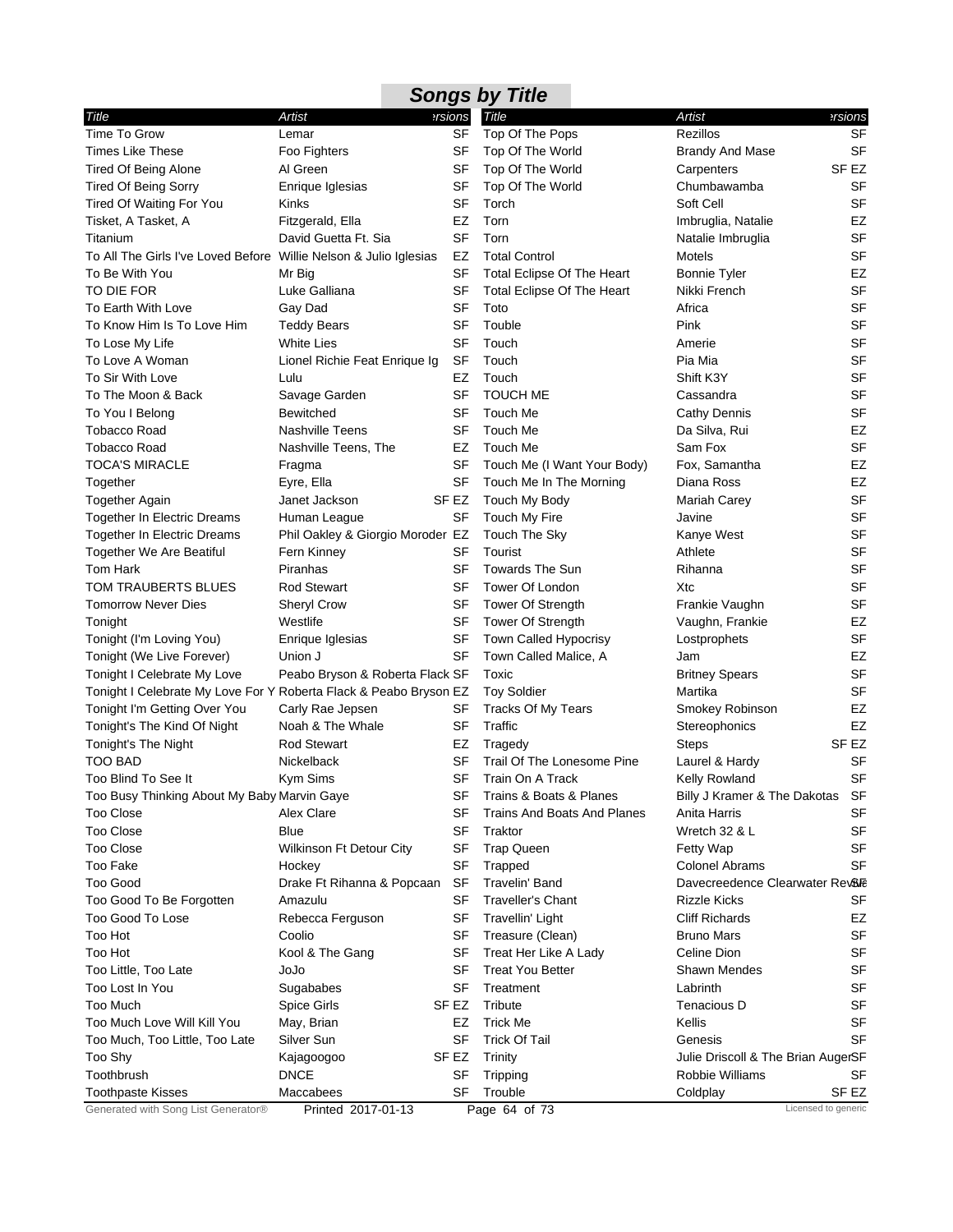| Title                                        | <b>Artist</b>                       | <b>ersions</b> | Title                                        | Artist                             | ersions          |
|----------------------------------------------|-------------------------------------|----------------|----------------------------------------------|------------------------------------|------------------|
| Trouble                                      | <b>Elvis Presley</b>                | EZ             | <b>Twent Four Sycamore</b>                   | Gene Pitney                        | SF               |
| Trouble                                      | Iggy Azalea Feat. Jennifer Hudson   |                | <b>Twentieth Century Boy</b>                 | T Rex                              | SF               |
| Trouble                                      | Leona Lewis Feat. Childish Gan&fi   |                | <b>Twenty Flight Rock</b>                    | Eddie Cochran                      | <b>SF</b>        |
| Trouble                                      | Lindsey Buckingham                  | SF             | <b>Twenty Four Seven</b>                     | Artful Dodger Feat Mel Blatt       | <b>SF</b>        |
| Trouble                                      | Ray Lamontagne                      | SF             | Twilight                                     | <b>Cover Drive</b>                 | <b>SF</b>        |
| <b>Trouble Sleeping</b>                      | Corinne Rae Bailey                  | <b>SF</b>      | Twist                                        | Chubby Checker                     | <b>SF</b>        |
| Trouble With Love Is                         | Kelly Clarkson                      | SF             | Twistin' The Night Away                      | Cooke, Sam                         | EZ               |
| Troublemaker                                 | Olly Murs Feat. Flo Rida            | SF             | Twistin' The Night Away                      | Sam Cooke                          | <b>SF</b>        |
| Troublemaker                                 | Taio Cruz                           | SF             | Two Can Play That Game                       | Bobby Brown                        | SF               |
|                                              |                                     | SF EZ          | <b>Two Hearts</b>                            |                                    | <b>SF</b>        |
| True                                         | Spandau Ballet                      |                |                                              | <b>Phil Collins</b><br>S Club 7    |                  |
| <b>True Blue</b>                             | Madonna                             | SF             | Two In A Million                             |                                    | SF               |
| <b>True Colours</b>                          | Cyndi Lauper                        | SF EZ          | Two Kinds Of Teardrops                       | Del Shannon                        | <b>SF</b>        |
| <b>True Faith</b>                            | New Order                           | SF             | Two Little Boys                              | <b>Rolf Harris</b>                 | <b>SF</b>        |
| <b>True Friends</b>                          | Bring Me The Horizon                | SF             | <b>Two Lovers</b>                            | Twang, The                         | <b>SF</b>        |
| <b>True Love</b>                             | Elton John & Dee                    | SF             | Two Of A Kind                                | Garth Brooks                       | EZ               |
| True Love                                    | Lily Allen Pink Ft                  | SF             | Two Out Of Three Ain't Bad                   | Meatloaf                           | SF EZ            |
| True Love Never Dies                         | Flip & Fill Feat. Kelly Liorenna SF |                | Two Pints Of Lager                           | Ottowan                            | SF               |
| <b>Truly Madly Deeply</b>                    | Savage Garden                       | SF             | <b>Two Princes</b>                           | Spin Doctors                       | <b>SF</b>        |
| Truly, Madly, Deeply                         | Savage Garden                       | EZ             | <b>Two Times</b>                             | Ann Lee                            | <b>SF</b>        |
| Trumpets                                     | Jason Derulo                        | SF             | <b>Two Tribes</b>                            | Frankie Goes To Hollywood          | <b>SF</b>        |
| Try                                          | Dolly Parton                        | SF             | <b>Typical Male</b>                          | <b>Tina Turner</b>                 | <b>SF</b>        |
| Try                                          | <b>Nelly Furtado</b>                | SF             | U & Ur Hand                                  | Pink                               | <b>SF</b>        |
| Try                                          | Pink                                | SF             | U Can't Touch This                           | Mc Hammer                          | <b>SF</b>        |
| Try Again                                    | Aaliyah                             | EZ             | U Got The Look                               | Prince                             | EZ               |
| <b>Try Everything</b>                        | Shakira                             | SF             | U Got To Let The Music                       | Capella                            | <b>SF</b>        |
| Try Me Out                                   | Corona                              | SF             | U Make Me Wanna                              | Blue                               | <b>SF</b>        |
| Try Sleeping With A Broken Heart Alicia Keys |                                     | <b>SF</b>      | U Remind Me                                  | Usher                              | <b>SF</b>        |
| Try With Me                                  | Nicole Scherzinger                  | SF             | U Smile                                      | Justin Bieber                      | <b>SF</b>        |
| T-Shirt                                      | Shontelle                           | <b>SF</b>      | U TURN                                       | Usher                              | <b>SF</b>        |
| Tsunami (Jump)                               | DVBBS & Borgeous & Tinie TerSoR     |                | U <sub>16</sub> Girls                        | Travis                             | EZ               |
| Tubthumping (Duet)                           | Chumbawamba                         | EZ             | <b>UGH</b>                                   | 1975                               | <b>SF</b>        |
| Tubthumping (Male Only)                      | Chumbawamba                         | EZ             | Ugly                                         | Sugababes                          | SF               |
| Tulsa Time                                   | Don Williams                        | EZ             | Ugly Heart                                   | G.R.L.                             | <b>SF</b>        |
| <b>Tunnel Vision</b>                         | <b>Justin Timberlake</b>            | SF             | Ullo John Got A New Motor                    | Alexei Sayle                       | <b>SF</b>        |
| Turn                                         | Feeder                              | SF             | Ultraviolet                                  | <b>McFly</b>                       | <b>SF</b>        |
| Turn                                         | Travis                              | SF EZ          | <b>Ulyssess</b>                              | <b>Franz Ferdinand</b>             | <b>SF</b>        |
| <b>Turn Around</b>                           | Maynard, Conor & Ne                 | SF             | Um, Um, Um,                                  | Wayne Fontana & The Mindben8E      |                  |
| Turn Around                                  | Phats & Small                       | <b>SF</b>      | Umbrella                                     | RIHANNA                            | SF               |
| Turn Back The Clock                          | Johnny Hates Jazz                   | SF             | Una Paloma Blanca                            | Jonathan King                      | SF <sub>EZ</sub> |
| Turn Back Time                               | Aqua                                | SF EZ          | Unbelievable                                 | Craid David                        | SF               |
| Turn It On Again                             | Genesis                             | SF             | <b>UNBELIEVABLE</b>                          | E M F                              | SF               |
| Turn It Up                                   | Feeling                             | SF             | Unbreak My Heart                             | Baxtor, Toni                       | EZ               |
| Turn Me On                                   | Kevin Lyttle                        | <b>SF</b>      | Unbreak My Heart                             | Braxton, Toni                      | EZ               |
| Turn Off The Light                           | <b>Nelly Furtado</b>                | SF EZ          | Unbreak My Heart                             | Toni Braxton                       | SF               |
| TURN ON TUNE IN COP OUT                      | <b>Freak Power</b>                  | SF             | Un-Break My Heart (Dance Mix)                | Braxton, Toni                      | EZ               |
| Turn Out The Light                           | Don Williams                        | EZ             | Unbreak My Heart (Dance Remix) Braxton, Toni |                                    | EZ               |
| Turn The Beat Around                         | Gloria Estefan                      | EZ             | Unbreakable                                  | Janet Jackson                      | SF               |
|                                              |                                     | SF             | Unbreakable                                  |                                    | SF               |
| Turn The Lights Down Low                     | Lauryn Hill & Bob Marley            |                |                                              | Westlife                           |                  |
| Turn The Music Louder (Rumble)               | KDA Feat. Tinie Tempah & KatySEF    |                | Unchain My Heart                             | Joe Cocker                         | SF               |
| Turn Up The Love                             | Far East Movement & Cover Drise     |                | <b>Unchained Melody</b>                      | Gareth Gates                       | SF               |
| Turn Up The Music                            | Chris Brown                         | SF             | Unchained Melody                             | <b>Righteous Brothers</b>          | SF               |
| Turn Your Love Around                        | George Benson                       | SF             | UNCLE JOHN FROM JAMICA                       | Vengaboys                          | <b>SF</b>        |
| <b>Turning Japanese</b>                      | Vapors                              | SF             | Unconditionally                              | <b>Katy Perry</b>                  | SF               |
| <b>Turning Tables</b>                        | Adele                               | SF             | <b>Under Control</b>                         | Calvin Harris & Alesso Ft. HurtsSF |                  |
| Tweedle Dee Tweedle Dum                      | Middle Of The Road                  | SF             | <b>Under Pressure</b>                        | Queen & David Bowie                | EZ               |
| <b>Twelfth Of Never</b>                      | Jane McDonald                       | SF             | Under Pressure (Ice Ice Baby)                | Jedward Ft. Vanilla Ice            | SF               |
| Generated with Song List Generator®          | Printed 2017-01-13                  |                | Page 65 of 73                                | Licensed to generic                |                  |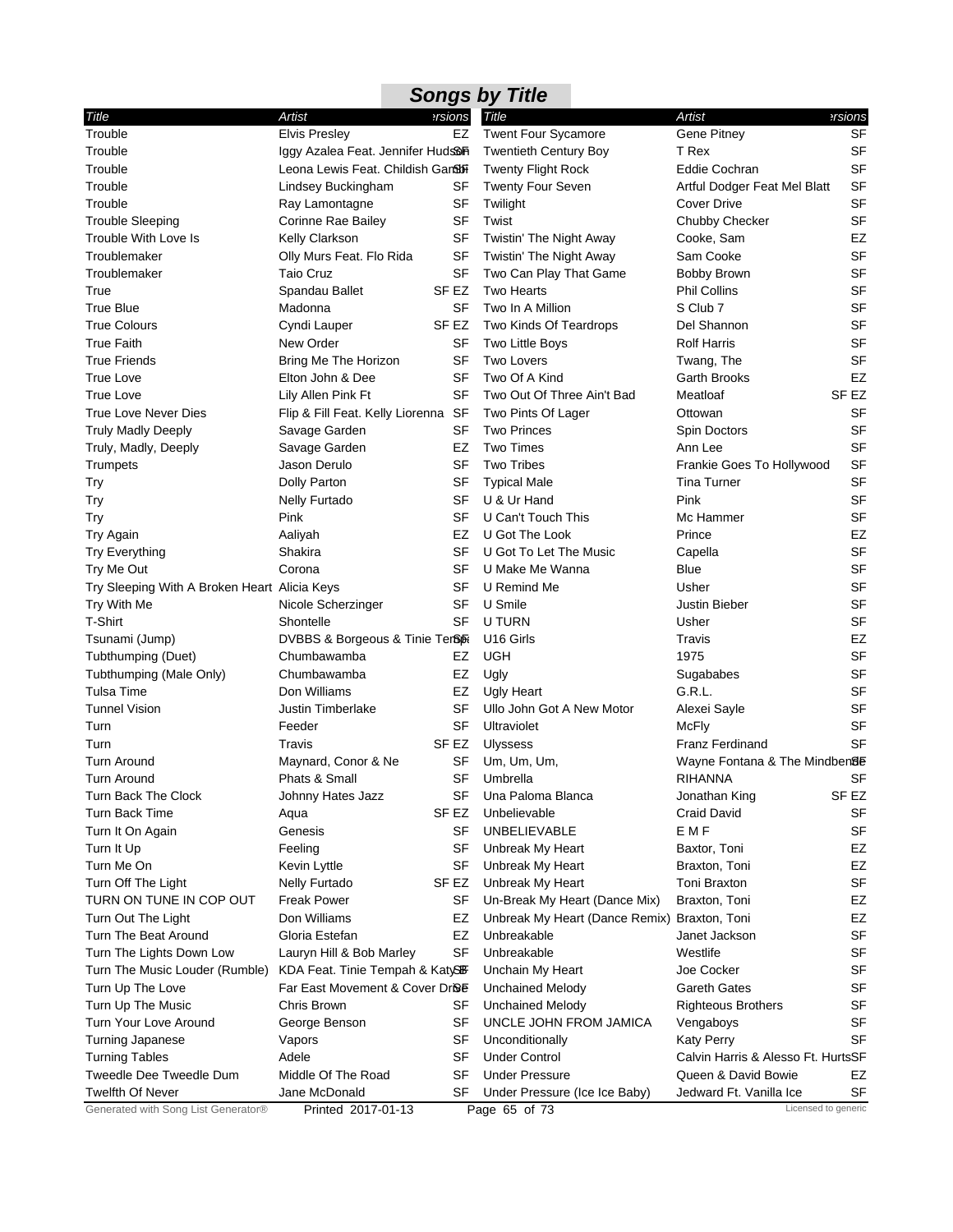|                                                 |                                 |                  | <b>Songs by Title</b>                  |                            |                     |
|-------------------------------------------------|---------------------------------|------------------|----------------------------------------|----------------------------|---------------------|
| Title                                           | Artist                          | ersions          | Title                                  | Artist                     | ersions?            |
| <b>Under The Bridge</b>                         | <b>All Saints</b>               | SF <sub>EZ</sub> | Valerie                                | Zutons                     | <b>SF</b>           |
| <b>Under The Bridge</b>                         | Red Hot Chili Peppers           | EZ               | Valleri                                | <b>Monkees</b>             | EZ                  |
| Under The Moon Of Love                          | Showaddy Waddy                  | <b>SF</b>        | Vanilla Twilight                       | Owl City                   | SF                  |
| <b>Under The Shadows</b>                        | <b>Rae Morris</b>               | SF               | Venus                                  | Bananarama                 | SF <sub>EZ</sub>    |
| <b>Under The Thumb</b>                          | Amy Studt                       | <b>SF</b>        | Venus                                  | <b>Frankie Avalon</b>      | <b>SF</b>           |
| <b>Under Your Thumb</b>                         | Godley & Creme                  | SF               | <b>Venus And Mars</b>                  | Joe Breezer                | <b>SF</b>           |
| Underneath                                      | <b>Alanis Morissette</b>        | <b>SF</b>        | Venus In Blue Jeans                    | Mark Wynter                | SF                  |
| <b>Underneath Your Clothes</b>                  | Shakira                         | SF               | <b>VERGAS 2 TIMES</b>                  | Stereophonics              | <b>SF</b>           |
| Undiscovered                                    | <b>James Morrison</b>           | SF               | Vertigo                                | U <sub>2</sub>             | <b>SF</b>           |
| Unfaithful                                      | Rihanna                         | <b>SF</b>        | Vice                                   | Miranda Lambert            | <b>SF</b>           |
| Unfinished Sympathy                             | Massive Attack                  | <b>SF</b>        | Vice                                   | Razorlight                 | <b>SF</b>           |
| Unforgettable                                   | Nat King Cole                   | EZ               | Victims                                | <b>Culture Club</b>        | <b>SF</b>           |
| Unforgettable                                   | Sia                             | SF               | Video Games                            | Lana Del Rey               | <b>SF</b>           |
| UNFORGIVABLE SINNER                             | Lene Marlin                     | SF               | Video Killed The Radio Star            | <b>Buggles</b>             | SF <sub>EZ</sub>    |
| Unforgivable Sinner                             | Marlin, Lene                    | EZ               | Vienna                                 | Ultravox                   | SF <sub>EZ</sub>    |
| United States Of Whatever                       | Liam Lynch                      | <b>SF</b>        | View To A Kill                         | Duran Duran                | <b>SF</b>           |
| UNIVERSALLY SPEAKING                            | Red Hot Chilli Peppers          | <b>SF</b>        | Vincent                                | Don McLean                 | <b>SF</b>           |
| Unleash The Dragon                              | Sisgo                           | SF <sub>EZ</sub> | Vincent                                | McLean, Don                | EZ                  |
| Unorthodox                                      | Wretch 32 Feat. Example         | SF               | Vindaloo                               | Fat Les                    | SF <sub>EZ</sub>    |
| Unpretty                                        | Tlc                             | <b>SF</b>        | Violet Hill                            | Coldplay                   | <b>SF</b>           |
| Unsteady (Erich Lee Gravity Remix X Ambassadors |                                 | SF               | Virginia Plain                         | Roxy Music                 | SF <sub>EZ</sub>    |
| Unthinkable                                     | Alicia Keys                     | <b>SF</b>        | Virtual Insanity                       | Jamiroquai                 | <b>SF</b>           |
| Until My Dying Day                              | <b>UB40</b>                     | EZ               | Viva Forever                           | Spice Girls                | SF <sub>EZ</sub>    |
| Until The End Of The World                      | U <sub>2</sub>                  | <b>SF</b>        | Viva La Radio                          | Lolly                      | SF                  |
| Until This Time Is Through                      | 5 <sub>lve</sub>                | <b>SF</b>        | Viva La Vida                           | Coldplay                   | <b>SF</b>           |
| Until You Were Gone                             | Chipmunk & Esmee Denters        | <b>SF</b>        | Vogue                                  | Madonna                    | SF <sub>EZ</sub>    |
| Untouchable                                     | Girls Aloud                     | <b>SF</b>        | Voice In The Wilderness                | <b>Cliff Richards</b>      | EZ                  |
| Untouched                                       | <b>VERONICAS</b>                | SF               | Voice Within                           | Christina Aguilera         | <b>SF</b>           |
| Unwritten                                       | Natasha Bedingfield             | SF               | Voices                                 | Ann Lee                    | <b>SF</b>           |
| Up                                              | James Morrison Feat Jessie J SF |                  | Volare                                 | Dean Martin                | SF                  |
| Up                                              | Olly Murs Feat. Demi Lovato     | SF               | Voodoo Child                           | <b>Rogur Traders</b>       | <b>SF</b>           |
| Up                                              | Saturdays                       | SF               | Voodoo Chile                           | Jimi Hendrix               | EZ                  |
| Up A Lazy River                                 | <b>Bobby Darin</b>              | <b>EZ</b>        | Voulez-Vous                            | <b>ABBA</b>                | EZ                  |
| Up All Night                                    | <b>Take That</b>                | SF               | Wait A Minute                          | <b>Pussycat Dolls</b>      | <b>SF</b>           |
| Up Around The Bend                              | Davecreedence Clearwater Rev&   |                  | Wait On Me                             | Rixton                     | <b>SF</b>           |
| Up On The Roof                                  | <b>Drifters</b>                 | EZ               | Waiting All Night                      | Rudimental Feat. Ella Eyre | <b>SF</b>           |
| Up On The Roof                                  | Robson & Jerome                 | <b>SF</b>        | Waiting For A Star To Fall             | <b>Boy Meets Girl</b>      | <b>SF</b>           |
| Up The Junction                                 | Squeeze                         | <b>SF</b>        | <b>Waiting For Love</b>                | Avicii                     | <b>SF</b>           |
| Up Where We Belong                              | Joe Cocker & Jennifer Warn&F EZ |                  | <b>Waiting For Tonight</b>             | Jennifer Lopez             | <b>SF</b>           |
| Uprising                                        | Muse                            | SF               | Waiting In Vain                        | <b>Bob Marley</b>          | SF                  |
| Upside Down                                     | Jack Johnson                    | SF               | Waka Waka                              | Shakira                    | SF                  |
| <b>Uptight Downtown</b>                         | La Roux                         | SF               | Wake Me Up                             | Avicii Ft. Aloe Blacc      | SF                  |
| Uptight Everything Is All Right                 | Stevie Wonder                   | EZ               | Wake Me Up                             | <b>Girls Aloud</b>         | <b>SF</b>           |
| Uptown Funk                                     | Mark Ronson Feat. Bruno MarsSF  |                  | Wake Me Up Before You Go Go            | Wham                       | SF EZ               |
| Uptown Girl                                     | <b>Billy Joel</b>               | EZ               | Wake Me Up When September En Green Day |                            | SF                  |
| <b>Uptown Girl</b>                              | Westlife                        | SF EZ            | Wake Up                                | Vamps                      | SF                  |
| <b>Uptown Top Ranking</b>                       | Alithia & Donna                 | SF               | Wake Up And Make Love                  | lan Dury                   | SF                  |
| Us Against The World                            | Westlife                        | SF               | Wake Up Call                           | Maroon 5                   | <b>SF</b>           |
| <b>US Forces</b>                                | Midnight Oil                    | SF               | Wake Up Little Susie                   | <b>Everly Brothers</b>     | SF <sub>EZ</sub>    |
| Use It Up Wear It Out                           | Odyssey                         | SF               | Waking Up In Vegas                     | <b>Katy Perry</b>          | <b>SF</b>           |
| Use Somebody                                    | Kings Of Leon                   | SF               | Walk                                   | Foo Fighters               | SF                  |
| Used To Love You                                | Gwen Stefani                    | <b>SF</b>        | <b>Walk Away</b>                       | Cast                       | <b>SF</b>           |
| Usher                                           | Lemme See                       | SF               | Walk Away                              | Kelly Clarkson             | SF                  |
| Valentine Day                                   | David Bowie                     | SF               | Walk Away                              | Matt Monro                 | EZ                  |
| Valerie                                         | Mark Ronson And Amy Wineho&R    |                  | <b>Walk Away</b>                       | Matt Monroe                | SF                  |
| Valerie                                         | Steve Winwood                   | SF               | Walk Away Renee                        | Four Tops                  | SF                  |
| Generated with Song List Generator®             | Printed 2017-01-13              |                  | Page 66 of 73                          |                            | Licensed to generic |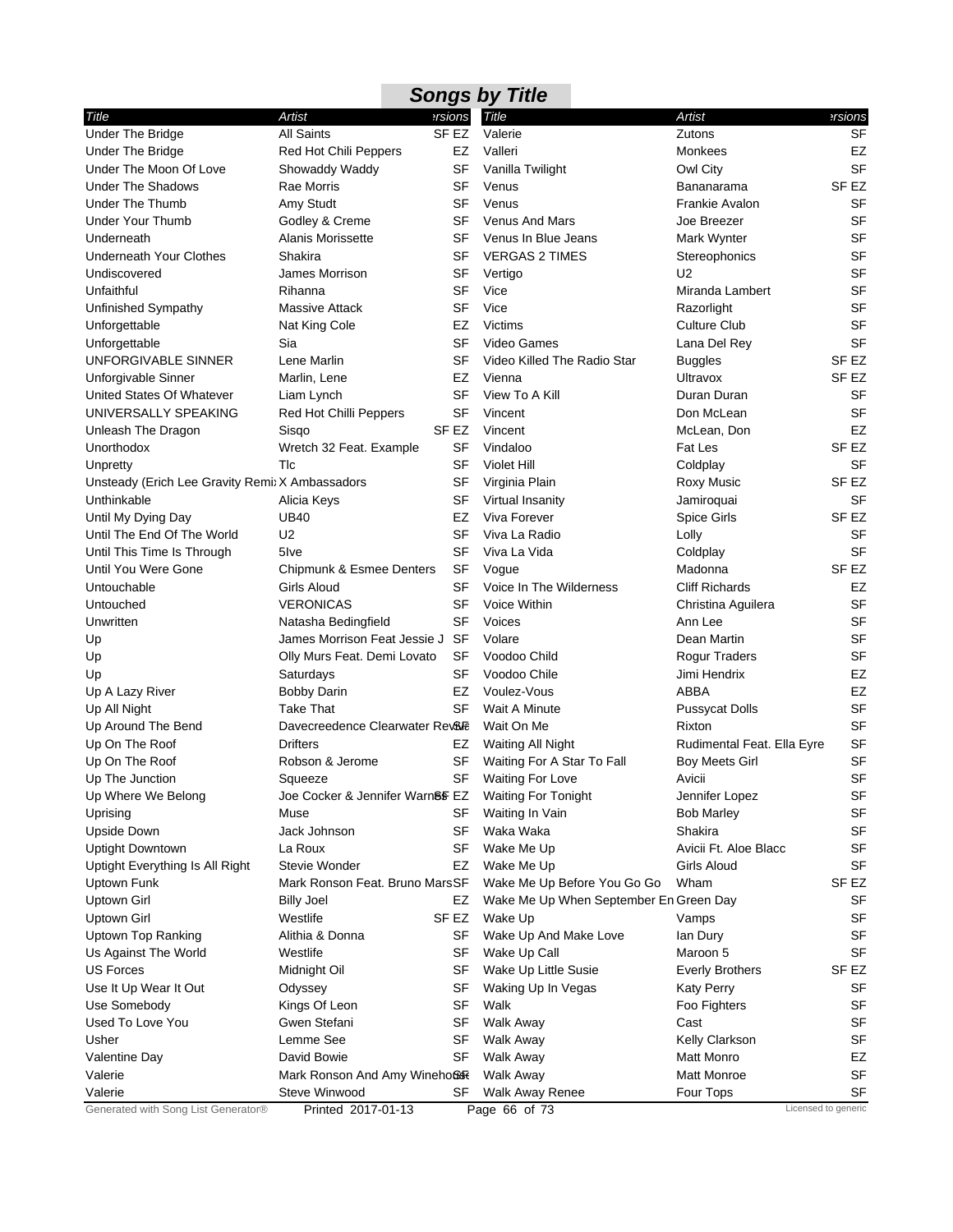|                                                  |                                               |           | <b>Songs by Title</b>                            |                          |                     |
|--------------------------------------------------|-----------------------------------------------|-----------|--------------------------------------------------|--------------------------|---------------------|
| Title                                            | Artist                                        | ersions   | Title                                            | <b>Artist</b>            | ersions             |
| Walk Like A Panther                              | All Seeing Eye Feat. Tony Chris <sup>96</sup> |           | Way We Were, The                                 | <b>Barbra Streisand</b>  | EZ                  |
| Walk Like An Egyptian                            | <b>Bangles</b>                                | SF EZ     | Way You Do The Things You Do                     | <b>UB40</b>              | EZ                  |
| <b>WALK OF LIFE</b>                              | <b>Billie Piper</b>                           | SF        | Way You Love Me, The                             | Hill, Faith              | <b>EZ</b>           |
| Walk Of Life                                     | <b>Dire Straits</b>                           | SF EZ     | Way You Make Me Feel                             | Ronan Keating            | <b>SF</b>           |
| Walk On                                          | U <sub>2</sub>                                | SF        | WAY YOU MAKE ME FEEL                             | <b>Steps</b>             | SF                  |
| Walk On By                                       | Dion Warwick                                  | EZ        | Way You Make Me Feel, The                        | Keating, Ronan           | EZ                  |
| Walk On The Wild Side                            | Lou Reed                                      | SF        | Way You Make Me Feel, The                        | <b>Steps</b>             | <b>EZ</b>           |
| Walk Tall                                        | Val Doonican                                  | SF        | WAY YOUR LOVE                                    | Hear Say                 | <b>SF</b>           |
| <b>Walk The Dinosaur</b>                         | Was Not Was                                   | SF        | Wayward Wind                                     | Frank Ifield             | <b>SF</b>           |
| Walk This Way                                    | Aerosmith                                     | EZ        | Wayward Wind, The                                | Ifield, Frank            | EZ                  |
| Walkin' Back To Happiness                        | Helen Shapiro                                 | SF EZ     | We All Want The Same Thing                       | Rixton                   | <b>SF</b>           |
| <b>Walkin On Sunshine</b>                        | Katrina & The Waves                           | SF        | We Are                                           | Ana Johnsson             | <b>SF</b>           |
| <b>Walking After Midnight</b>                    | Patsy Cline                                   | EZ        | We Are All Made Of Stars                         | Moby                     | <b>SF</b>           |
| <b>WALKING AWAY</b>                              | Craig David                                   | <b>SF</b> | We Are Family                                    | Sister Sledge            | SF <sub>EZ</sub>    |
| <b>Walking Away</b>                              | David, Craig                                  | EZ        | We Are Golden                                    | Mika                     | SF                  |
| Walking In Memphis                               | Marc Cohn                                     | SF EZ     | We Are Never Ever Getting Back TTaylor Swift     |                          | <b>SF</b>           |
| Walking In The Sun                               | Smashmouth                                    | SF        | We Are The Champions                             | Queen                    | <b>SF</b>           |
| Walking On A Dream                               | Empire Of The Sun                             | SF        | We Are The People                                | Empire Of The Sun        | <b>SF</b>           |
| Walking On Broken Glass                          | Annie Lennox                                  | SF        | We Belong Together                               | Mariah Carey             | SF                  |
| Walking On Sunshine                              | Katrina & The Waves                           | EZ        | We Built This City                               | Starship                 | SF EZ               |
| Walking On The Milky Way                         | Omd                                           | SF        | We Can Work It Out                               | <b>Beatles</b>           | EZ<br><b>SF</b>     |
| Walking On The Moon                              | Police                                        | EZ<br>SF  | We Can't Stop                                    | <b>Miley Cyrus</b>       | <b>SF</b>           |
| Walks Like Rihanna<br><b>Wall Street Shuffle</b> | Wanted<br>10 <sub>CC</sub>                    | SF        | We Care A Lot<br>We Close Our Eyes               | Faith No More<br>Go West | SF <sub>EZ</sub>    |
| WALLS COME TUMBLING DOWN Style Council           |                                               | SF        | We Didn't Start The Fire                         | <b>Billy Joel</b>        | EZ                  |
| Wanderer                                         | Dion And The Belmonts                         | SF        | We Don't Care                                    | Akon                     | <b>SF</b>           |
| Wanderer, The                                    | Dion                                          | EZ        | We Don't Have To Take Our Cloth Jermain Stewart  |                          | <b>SF</b>           |
| <b>Wandrin Star</b>                              | Lee Marvin                                    | EZ        | We Don't Talk Anymore                            | <b>Charlie Puth</b>      | <b>SF</b>           |
| Wandrin' Star                                    | Lee Marvin                                    | SF        | We Found Love                                    | Rihanna & Calvin Harris  | <b>SF</b>           |
| Wannabe                                          | Spice Girls                                   | EZ        | We Go Together (Rama-Lama-Din Grease             |                          | EZ                  |
| Wannabe Gangster                                 | Wheatus                                       | SF        | We Gotta Get Out Of This Place                   | Animals                  | <b>SF</b>           |
| Wannabee                                         | Spice Girls                                   | SF        | We Gotta Get Out Of This Place                   | Animals, The             | EZ                  |
| Want To Want Me                                  | Jason Derulo                                  | SF        | We Have All The Time In The Worl Louis Armstrong |                          | SF <sub>EZ</sub>    |
| Wanted                                           | Dooleys                                       | SF        | We Just Be Dreamin'                              | Blazin' Squad            | SF                  |
| Wanted, The                                      | All Time Low                                  | SF        | We Like To Party (The Vengabus) Vengaboys        |                          | SF                  |
| War                                              | <b>Edwin Star</b>                             | SF        | We Need A Resolution                             | Aaliyah Feat Timberland  | <b>SF</b>           |
| War Of Nerves                                    | <b>All Saints</b>                             | SF        | We No Speak Americano                            | Yolanda Be Cool Ft D Cup | <b>SF</b>           |
| <b>Warwick Avenue</b>                            | Duffy                                         |           | SF We Own The Night                              | Wanted                   | SF                  |
| Warzone                                          | The Wanted                                    | SF        | We R Who We R                                    | Kesha                    | SF                  |
| Wasn't Expecting That                            | Jamie Lawson                                  | SF        | We Wanna Thank You                               | <b>Big Brovaz</b>        | SF                  |
| Wassup                                           | Da Muttz                                      | EZ        | We Will Rock You                                 | 5ive & Queen             | EZ                  |
| Waste A Moment                                   | Kings Of Leon                                 | SF        | WE WILL ROCK YOU                                 | Five                     | SF                  |
| Wasted Days & Wasted Nights                      | Fender, Freddie                               | EZ        | We Will Rock You                                 | Queen                    | SF EZ               |
| Watch Me Nae Nae                                 | Silento                                       | SF        | We Wish You A Merry Christmas                    | <b>Christmas Song</b>    | SF                  |
| Watcha Think About That                          | Pussycat Dolls Feat. Missy Ellio&F            |           | Weak As I Am                                     | <b>Skunk Anansie</b>     | SF                  |
| Watchtower (All Along The)                       | Devlin & Ed Sheeran                           | SF        | Weak In The Presence Of Beauty Alison Moyet      |                          | SF                  |
| Water                                            | <b>Brad Paisley</b>                           | SF        | Wear My Kiss                                     | Sugababes                | <b>SF</b>           |
| Waterfalls                                       | Stooshe                                       | SF        | <b>Weather With You</b>                          | <b>Crowded House</b>     | <b>SF</b>           |
| Waterfront                                       | Simple Minds                                  | SF        | Wedding                                          | Julie Rogers             | SF EZ               |
| Waterloo                                         | Abba                                          | SF        | Welcome Home                                     | Peter & Lee              | SF                  |
| Waterloo Sunset                                  | Kinks                                         | SF EZ     | Welcome Home                                     | Peters & Lee             | EZ                  |
| Waves (Robin Schulz Radio Edit)                  | Mr. Probz                                     | SF        | Welcome To My Truth                              | Anastacia                | <b>SF</b>           |
| Way                                              | Daniel Bedingfield                            | SF        | Welcome To My World                              | <b>Jim Reeves</b>        | SF EZ               |
| Way Down Yonder In New Orleans Freddie Cannon    |                                               | SF        | Welcome To The Black Parade                      | My Chemical Romance      | SF                  |
| WAY I AM                                         | Eminem                                        | SF        | Welcome To The Cheap Seats                       | Wonderstuff              | <b>SF</b>           |
| Way I Feel                                       | Roachford                                     | SF        | Welcome To The Jungle                            | Guns N' Roses            | EZ                  |
| Generated with Song List Generator®              | Printed 2017-01-13                            |           | Page 67 of 73                                    |                          | Licensed to generic |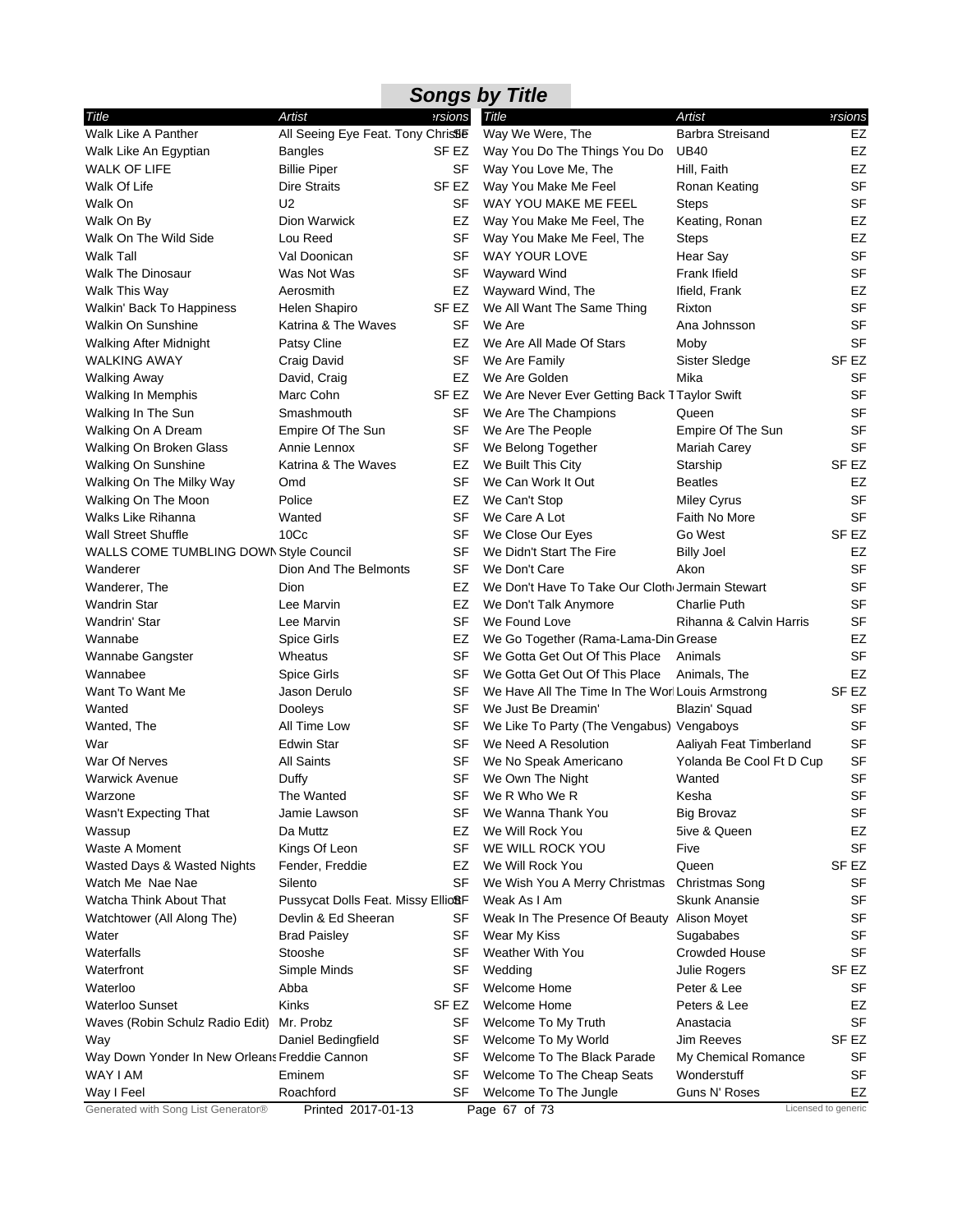|                                                                  |                                  |           | <b>Songs by Title</b>                         |                                    |                     |
|------------------------------------------------------------------|----------------------------------|-----------|-----------------------------------------------|------------------------------------|---------------------|
| Title                                                            | Artist                           | ersions   | <b>Title</b>                                  | Artist                             | ersions?            |
| Welcome To The Jungle                                            | Neon Jungle                      | SF        | What If                                       | <b>Kate Winslett</b>               | <b>SF</b>           |
| Welcome To The World                                             | Rudolf, Kevin Feat. Rick Ross SF |           | What If I'm Right                             | Sandi Thom                         | <b>SF</b>           |
| <b>Welcome To Tomorrow</b>                                       | Snap                             | SF        | What Is Love                                  | Haddaway                           | <b>SF</b>           |
| Welcome To Wherever You Are                                      | Bon Jovi                         | SF        | What It Feels Like For A Girl                 | Madonna                            | SF <sub>EZ</sub>    |
| Well All Right                                                   | <b>Buddy Holly</b>               | EZ        | What It Takes                                 | Aerosmith                          | EZ                  |
| Well Did You Evah                                                | Debbie Harry & Iggy Pop          | SF        | What I've Done                                | Linkin Park                        | <b>SF</b>           |
| Well Did You Evah                                                | Robbie Williams                  | EZ        | What I've Got In Mind                         | <b>Billie Jo Spears</b>            | <b>SF</b>           |
| Well I Ask You                                                   | Eden Kane                        | SF        | What Kind Of Man                              | Florence & The Machine             | SF                  |
| Well I Ask You                                                   | Kane, Eden                       | EZ        | What Made You Say That                        | Shania Twain                       | <b>SF</b>           |
| Well, Well, Well                                                 | Duffy                            | <b>SF</b> | What Makes A Man                              | Westlife                           | SF <sub>EZ</sub>    |
| We're Going To Ibiza                                             | Vengaboys                        | SF        | What My Heart Wants To Say                    | <b>Gareth Gates</b>                | <b>SF</b>           |
| We're In This Love Together                                      | Al Jarreau                       | SF        | What Now My Love                              | <b>Shirley Bassey</b>              | <b>SF</b>           |
| We're Not Gonna Sleep Tonight                                    | Emma Bunton                      | SF        | What Planet You On                            | Bodyrocks Ft. Luciana              | <b>SF</b>           |
| <b>West Coast</b>                                                | Lana Del Rey                     | SF        | What The Water Gave Me                        | Florence And The Machine           | <b>SF</b>           |
| West End Girls                                                   | Pet Shop Boys                    | SF        | What The World Needs Now Is                   | Jackie Deshannon                   | <b>SF</b>           |
| West End Girls                                                   | Pet Shop Boys, The               | EZ        | What Took You So Long                         | Bunton, Emma                       | EZ                  |
| Wet                                                              | Nicole Scherzinger               | SF        | WHAT TOOK YOU SO LONG                         | Emma Bunton                        | <b>SF</b>           |
| We've Got A Good Thing Going                                     | Sugar Minott                     | SF        | What Would I Be Without Your Lov Val Doonican |                                    | <b>SF</b>           |
| WE'VE GOT TONIGHT                                                | Ronan Keating Feat Lulu          | SF        | What You Got                                  | Abs                                | <b>SF</b>           |
| We've Only Just Begun                                            | Carpenters                       | EZ        | What You Waiting For                          | Gwen Stefani                       | <b>SF</b>           |
| Wham Rap                                                         | Wham                             | EZ        | What You're Made Of                           | Lucie Silvas                       | <b>SF</b>           |
| What A Beautiful Day                                             | Levellers                        | SF        | Whatcha Say                                   | Jason Derulo                       | <b>SF</b>           |
| What A Differece A Day Makes                                     | Dinah Washington                 | SF        | What'd I Say                                  | Jerry Lee Lewis                    | SF                  |
| What A Feeling                                                   | Gaudino, Alex & Kelly Rowland SF |           | What'd I Say                                  | <b>Ray Charles</b>                 | EZ                  |
| What A Girl Wants                                                | Christina Aguilera               | <b>SF</b> | Whatever You Want                             | Christina Milian Ft Budden, Joe SF |                     |
| What A Mouth                                                     | <b>Tommy Steele</b>              | SF        | <b>Whatever You Want</b>                      | <b>Status Quo</b>                  | SF EZ               |
| What A Night                                                     | Loveable Rogues                  | <b>SF</b> | What's Another Year                           | Johnny Logan                       | EZ                  |
| What A Waste                                                     | Ian Dury & The Blockheads        | SF        | What's Love Got To Do With It                 | Tina Turner                        | SF EZ               |
| What A Wonderful World                                           | Louis Armstrong                  | SF EZ     | What's My Age Again                           | Blink 182                          | SF EZ               |
| What About Me                                                    | Shannon Noll                     | EZ        | What's My Name                                | Rihanna & Drake                    | <b>SF</b>           |
| What About Now                                                   | Daughtry                         | SF        | What's My Name                                | Snoop Doggy Dog                    | <b>SF</b>           |
| What About Now                                                   | Westlife                         | SF        | What's The Frequency, Kenneth                 | R.E.M                              | EZ                  |
| What About Us                                                    | <b>Brandy</b>                    | SF        | What's Up                                     | 4 Non Blondes                      | <b>SF</b>           |
| What About Us                                                    | Saturdays Feat. Sean Paul        | SF        | <b>WHAT'S YOUR FLAVA</b>                      | Craig David                        | <b>SF</b>           |
| What Am I Doing Hangin' 'Round                                   | Monkees                          | EZ        | Whatta Man                                    | Salt 'N Pepa & En Vogue            | <b>SF</b>           |
| What Am I Fighting For                                           | UNKLEJAM                         | SF        | Wheels                                        | Foo Fighters                       | <b>SF</b>           |
| What Am I To You                                                 | Norah Jones                      | SF        | Wheels Of Steel                               | Saxon                              | <b>SF</b>           |
| What Are You Waiting For                                         | Saturdays                        |           | SF WHEN                                       | Shania Twain                       | SF                  |
| What Become Of The Likely Lads Libertines                        |                                  | SF        | When A Child Is Born                          | Christmas-Mathis, Johnny           | EZ                  |
| What Becomes Of The Broken He: Robson & Jerome                   |                                  | EZ        | When A Child Is Born                          | <b>Johnny Mathis</b>               | SF                  |
| What Can I Do                                                    | Corrs                            | SF        | When A Man Loves A Woman                      | Percy Sledge                       | SF                  |
| What Can I Say                                                   | Boz Craggs                       | SF        | WHEN A WOMAN                                  | Gabrielle                          | SF                  |
| What Do I Have To Do                                             | Kylie Minogue                    | EZ        | When Doves Cry                                | Prince                             | EZ                  |
| What Do You Mean                                                 | Justin Bieber                    | SF        | When I Call Your Name                         | Gill, Vince                        | EZ                  |
| What Do You Want                                                 | Adam Faith                       | SF EZ     | When I Fall In Love                           | Nat King Cole                      | EZ                  |
| What Do You Want To Make Thos Emile Ford & Checkmates            |                                  | SF        | When I Find Love Again                        | James Blunt                        | <b>SF</b>           |
| <b>What Does It Take</b>                                         | Jr Walker And The All Stars      | SF        | When I Grow Up                                | <b>Pussycat Dolls</b>              | SF                  |
| <b>What Goes Around</b>                                          | Justin Timberlake                | SF        | WHEN I LOST YOU                               | Sarah Whatmore                     | <b>SF</b>           |
| What Happens Tomorrow                                            | Duran Duran                      | SF        | When I Need You                               | Leo Sayer                          | SF EZ               |
| What Have I Done To Deserve Thi Dusty Springfield & Pet Shop B&R |                                  |           | When I Need You                               | Mellor, Will                       | EZ                  |
| What Have You Done For Me                                        | Janet Jackson                    | SF        | When I Need You                               | Will Mellor                        | SF                  |
| What Have You Done For Me Late Janet Jackson                     |                                  | EZ        | When I Said Goodbye                           | Steps                              | EZ                  |
| What Hursts The Most                                             | Cascada                          | SF        | WHEN I SAY GOODBYE                            | Steps                              | <b>SF</b>           |
| WHAT I AM                                                        | Tin Tin Out And Emma Bunton SF   |           | WHEN I SEE YOU                                | Macy Gray                          | <b>SF</b>           |
| What I Did For Love                                              | David Guetta Ft Emeli Sande      | SF        | When I Think Of You                           | Lee Ryan                           | SF                  |
| What If                                                          | Jason Derulo                     | SF        | When I Was A Boy                              | Electric Light Orchestra           | SF                  |
| Generated with Song List Generator®                              | Printed 2017-01-13               |           | Page 68 of 73                                 |                                    | Licensed to generic |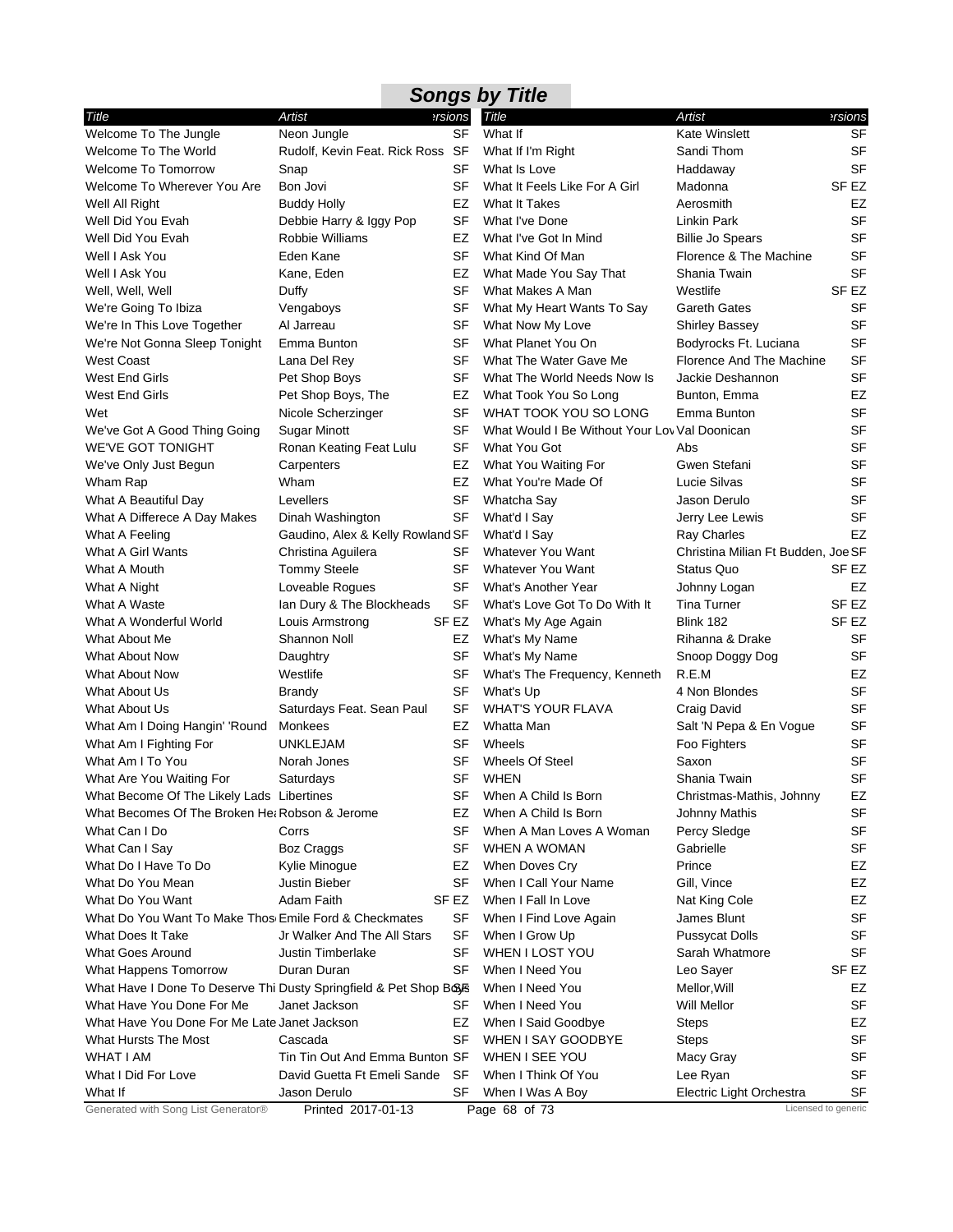|                                                         |                                     |           | <b>Songs by Title</b>                        |                                         |                  |
|---------------------------------------------------------|-------------------------------------|-----------|----------------------------------------------|-----------------------------------------|------------------|
| Title                                                   | Artist                              | ersions   | Title                                        | <b>Artist</b>                           | ersions?         |
| When I Was A Youngster                                  | <b>Rizzle Kicks</b>                 | <b>SF</b> | Where Are We Now                             | David Bowie                             | <b>SF</b>        |
| When I Was Your Girl                                    | <b>Alison Moyet</b>                 | SF        | Where Are You                                | Imaani                                  | <b>SF</b>        |
| When I Was Your Man                                     | <b>Bruno Mars</b>                   | SF        | Where Are You                                | Imaani (Eurovision)                     | EZ               |
| When I'm Alone                                          | Lissie                              | SF        | Where Are You Christmas                      | <b>Faith Hill</b>                       | <b>SF</b>        |
| When I'm Cleaning Windows                               | George Formby                       | SF        | Where Are You Now My Love                    | <b>Jackie Trent</b>                     | SF               |
| When I'm Gone                                           | Eminem                              | SF        | Where Did All The Love Go                    | Kasabian                                | <b>SF</b>        |
| When I'm Gone                                           | Simple Plan                         | SF        | Where Did Our Love Go                        | Diana Ross                              | <b>EZ</b>        |
| When I'm Sixty-Four                                     | <b>Beatles</b>                      | EZ        | Where Do Broken Hearts Go                    | <b>Whitney Houston</b>                  | SF EZ            |
| When Love Came To Town                                  | U2 Feat Bb King                     | SF        | Where Do You Go To                           | Peter Sarstedt                          | <b>SF</b>        |
| When Love Takes Over                                    | David Guetta                        | SF        | Where Have All The Cowboys Gor Paula Cole    |                                         | EZ               |
| When My Little Girl Is Smiling                          | Jimmy Justice                       | SF        | WHERE I'M HEADED                             | Lene Marlin                             | <b>SF</b>        |
| When My Little Girl Is Smiling                          | Justice, Jimmy                      | EZ        | Where Is My Mind                             | <b>Pixies</b>                           | <b>SF</b>        |
| When October Goes                                       | <b>Barry Manilow</b>                | SF        | Where Is The Love                            | <b>Black Eyed Peas</b>                  | <b>SF</b>        |
| When She Was My Girl                                    | Four Tops                           | <b>SF</b> | Where Love Lives                             | East 17                                 | <b>SF</b>        |
| When Smokey Sings                                       | ABC                                 | SF EZ     | Where My Heart Will Take Me                  | <b>Russell Watson</b>                   | <b>SF</b>        |
| When The Bassline Drops                                 | Craig David & Big Narstie           | SF        | Where The Boys Are                           | <b>Connie Francis</b>                   | <b>EZ</b>        |
| When The Beat Drops Out                                 | <b>Marlon Roudette</b>              | SF        | Where The Wild Roses Grow                    | Nick Cave & Kylie Minogue               | <b>SF</b>        |
| When The Generals Talk                                  | Midnight Oil                        | SF        | Where Them Girls At (Clean)                  | David Guetta Ft Flo-Rida & NickSIV      |                  |
| When The Going Gets Tough                               | <b>Billy Ocean</b>                  | SF EZ     | Wherever I Go                                | OneRepublic                             | SF               |
| When The Going Gets Tough                               | Boyzone                             | SF        | Wherever I Lay My Hat (Thats My   Paul Young |                                         | <b>SF</b>        |
| WHEN THE HEARTACHE IS OVE Tina Turner                   |                                     | SF        | Wherever You Will Go                         | Calling                                 | <b>SF</b>        |
| When The Lights Go Out                                  | 5ive                                | EZ        | Wherever You Will Go                         | Charlene Soraia                         | <b>SF</b>        |
| When The Lights Go Out                                  | Five                                | SF        | Whine & Grine                                | <b>Prince Buster</b>                    | <b>SF</b>        |
| When The Saints Go Marching In Traditional              |                                     | EZ        | Whip My Hair                                 | <b>Willow Smith</b>                     | <b>SF</b>        |
| When The Ship Comes In                                  | Bob Dylan                           | <b>SF</b> | Whiskey In The Jar                           | Thin Lizzy                              | SF <sub>EZ</sub> |
| When The Sun Goes Down (Scum Artic Monkeys              |                                     | SF        | Whispering Grass Windsor                     | Don Estelle And Davies                  | SF               |
| When We Are Together                                    | Texas                               | SF        | Whispers In The Dark                         | <b>Mumford And Sons</b>                 | <b>SF</b>        |
| When We Collide                                         | <b>Matt Cardle</b>                  | SF        | Whistle Down The Wind                        | Tina Arena                              | <b>SF</b>        |
| When Will I Be Famous                                   | <b>Bros</b>                         | <b>SF</b> | Whitch Queen Of New Orleans                  | Redbone                                 | <b>SF</b>        |
| When Will I Be Loved                                    | <b>Everly Brothers</b>              | SF        | <b>White Christmas</b>                       | <b>Bing Crosby</b>                      | <b>SF</b>        |
| When Will I See You Again                               | 3 Degrees, The                      | EZ        | White Cliffs Of Dover                        | Vera Lynn                               | <b>SF</b>        |
| When Will I See You Again                               | <b>Three Degrees</b>                | SF        | <b>White Falg</b>                            | Dido                                    | <b>SF</b>        |
| When Will You Say I Love You                            | <b>Billy Fury</b>                   | <b>SF</b> | White Lines (Don't Don't Do It)              | Grandmaster Flash & Melle MelEZ         |                  |
| When You Believe                                        | Leon Jackson                        | SF        | <b>White Noise</b>                           | Disclosure Feat. AlunaGeorge SF         |                  |
| When You Believe                                        | Mariah Carey Whitney Houston SF     |           | White Sports Coat                            | King Brothers                           | SF               |
| When You Look At Me                                     | Christina Milian                    | SF        | White Walls                                  | Macklemore & Ryan Lewis Ft SOR          |                  |
| When You Say Nothing At All                             | Ronan Keating                       | SF        | <b>WHITE WEDDING</b>                         | <b>BILLY IDOL</b>                       | SF               |
| When You Tell Me That You Love Diana Ross               |                                     |           | SF EZ Whiter Shade Of Pale                   | Annie Lennox                            | SF               |
| When You Tell Me That You Love Westlife Feat Diana Ross |                                     | SF        | Whiter Shade Of Pale                         | Procul Harlem                           | EZ               |
| When You Tell Me That You Love Westlife Ft Diana Ross   |                                     | SF        | Who Cares                                    | <b>Gnarls Barkley</b>                   | <b>SF</b>        |
| When You Walk In The Room                               | Searchers                           | SF        | Who Do You Love Now                          | Danni Minogue                           | SF               |
| When You Walk In The Room                               | Status Quo                          | SF        | Who Do You Think Of                          | М¥                                      | <b>SF</b>        |
| When You Want In The Room                               | Searchers                           | EZ        | Who Do You Think You Are                     | Spice Girls                             | SF EZ            |
| When You Wasn't Famous                                  | Streets                             | <b>SF</b> | WHO FEELS LOVE                               | Oasis                                   | <b>SF</b>        |
| When You Were Young                                     | Killers                             | SF        | Who Knew                                     | Pink                                    | <b>SF</b>        |
| When You Wish Upon A Star                               | Standard                            | SF        | Who Let The Dogs Out                         | Baha Men, The                           | EZ               |
|                                                         |                                     | SF        |                                              | Smokie & Roy Chubby Brown SF            |                  |
| When Your Old Wedding Ring Wa: Joe Longthorn            |                                     |           | Who The F##K Is Alice                        |                                         |                  |
| When Your Old Wedding Ring Wa: Joe Longthorne           |                                     | EZ        | Who The Fook Is Alice                        | Smokie & Roy Chubby Brown EZ            |                  |
| When You're Gone                                        | <b>AVRIL LAVIGNE</b>                | SF        | Who The Hell Are You                         | <b>Madison Avenue</b>                   | SF EZ            |
| When You're Gone                                        | Bryan Adams And Mel C               | <b>SF</b> | Who You Are                                  | Jessie J                                | SF               |
| When You're In Love With A Beatif Dr Hook               |                                     | SF        | Who'd Have Known                             | Lily Allen                              | <b>SF</b>        |
| When You're Looking Like That                           | Westlife                            | SF        | Whole Again                                  | Atomic Kitten                           | SF <sub>EZ</sub> |
| Whenever I Say Your Name                                | Sting & Mary J Blige                | SF        | Whole Lotta History                          | Girls Aloud                             | <b>SF</b>        |
| Whenever Wherever                                       | Shakira                             | SF        | Whole Lotta Love                             | <b>ACDC</b>                             | EZ               |
| Whenever You Need Somebody                              | <b>Rick Astley</b>                  | SF        | Whole Lotta Love                             | Led Zepplin                             | <b>SF</b>        |
| Where Are U Now                                         | Skrillex & Diplo & Justin Bieber SF |           | Whole Lotta Woman<br>Page 69 of 73           | Marvin Rainwater<br>Licensed to generic | SF               |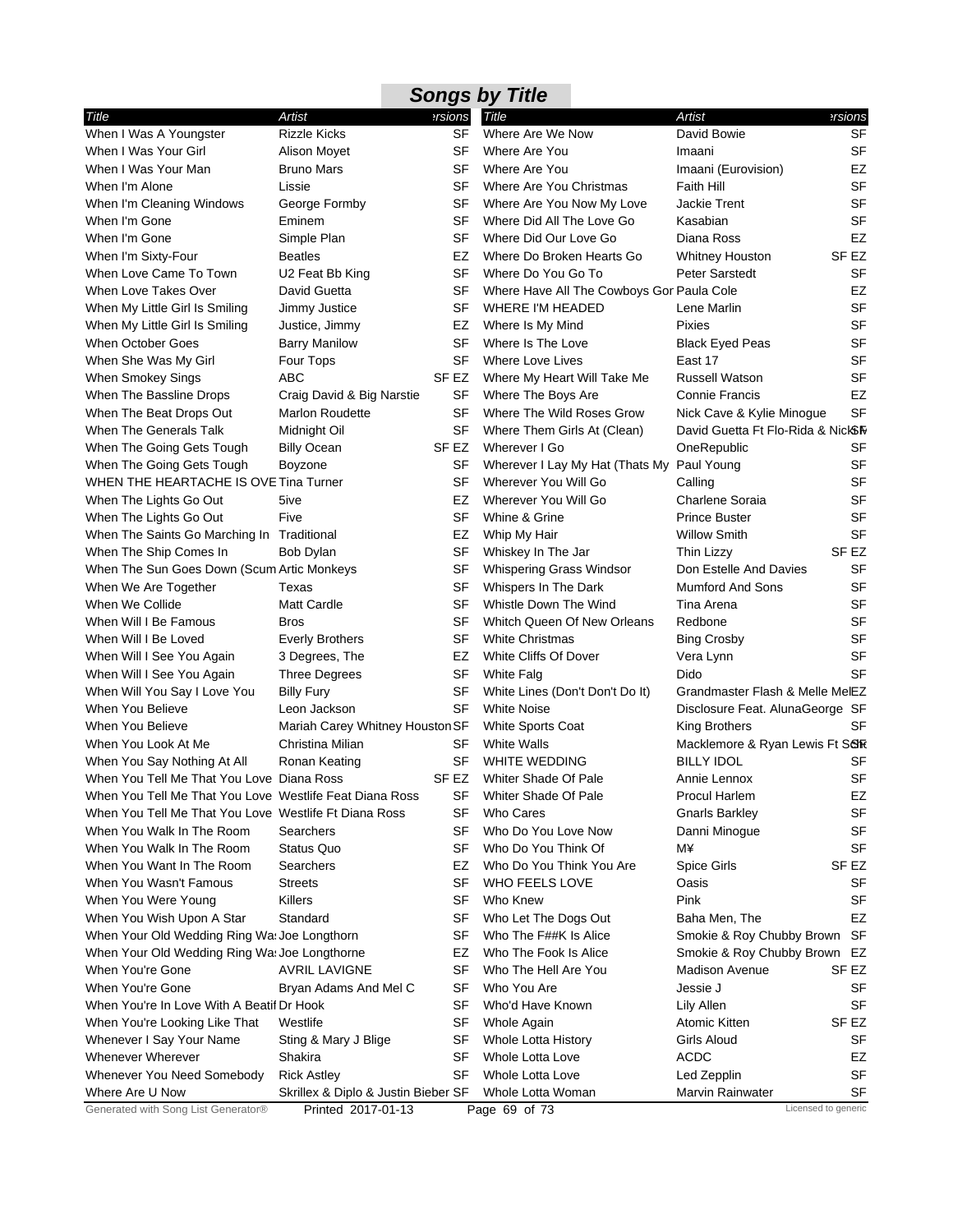|                                               |                                   |                  | <b>Songs by Title</b>                           |                                    |                     |
|-----------------------------------------------|-----------------------------------|------------------|-------------------------------------------------|------------------------------------|---------------------|
| Title                                         | Artist                            | <b>ersions</b>   | Title                                           | <b>Artist</b>                      | ersions             |
| Whole New World                               | Peabo Bryson And Regina BelleSF   |                  | Wings                                           | <b>Birdy</b>                       | SF                  |
| Whole New World, A                            | Bryson, Peabo & Regina Belle EZ   |                  | Wings                                           | Little Mix                         | <b>SF</b>           |
| <b>Whoops Now</b>                             | Janet Jackson                     | EZ               | Wings (Acoustic)                                | Birdy                              | <b>SF</b>           |
| <b>Whoopsie Daisy</b>                         | <b>Terri Walker</b>               | SF               | Wings Of A Dove                                 | Madness                            | <b>SF</b>           |
| Who's David                                   | <b>Busted</b>                     | SF               | <b>Winker Song</b>                              | Ivor Biggun                        | <b>SF</b>           |
| Who's Holding Donna Now                       | Debarge                           | SF               | Winner Takes It All                             | ABBA                               | SF EZ               |
| Who's Laughing Now                            | Jessie J                          | SF               | Winners Song, The                               | McQueen, Geraldine                 | SF                  |
| Who's Sorry Now                               | <b>Connie Francis</b>             | SF EZ            | <b>Winter Wonderland</b>                        | <b>Phil Spector</b>                | <b>SF</b>           |
| Who's That Chick                              | David Guetta & Rihanna            | <b>SF</b>        | <b>Winters Tale</b>                             | David Essex                        | <b>SF</b>           |
| Who's That Girl                               | Eurythmics                        | SF               | Wire To Wire                                    | Razorlight                         | <b>SF</b>           |
| Who's That Girl                               | Madonna                           | SF <sub>EZ</sub> | Wires                                           | Athlete                            | <b>SF</b>           |
| Who's That Girl                               | Robyn                             | SF               | Wise Men                                        | James Blunt                        | <b>SF</b>           |
| Why                                           | 3T With Michael Jackson           | <b>SF</b>        | Wish I                                          | Jem                                | <b>SF</b>           |
| Why                                           | Annie Lennox                      | SF               | Wish You Were Here                              | Pink Floyd                         | <b>SF</b>           |
| Why                                           | <b>Anthony Newley</b>             | <b>SF</b>        | Wish You Were Mine                              | <b>Philip George</b>               | <b>SF</b>           |
| Why                                           | Gabrielle                         | SF               | <b>Wishful Thinking</b>                         | China Crisis                       | <b>SF</b>           |
| WHY DID'NT YOU CALL ME                        | Macy Gray                         | SF               | Wishin & Hopin'                                 | <b>Dusty Springfield</b>           | <b>SF</b>           |
| Why Didn't You Call Me                        | Macy Gray                         | EZ               | Wishing                                         | Flock Of Seagulls                  | <b>SF</b>           |
| Why Do Fools Fall In Love                     | Diana Ross                        | SF EZ            | Wishing I Was Lucky                             | Wet Wet Wet                        | <b>SF</b>           |
| Why Does It Always Rain On Me                 | Travis                            | SF <sub>EZ</sub> | Wishing I Was There                             | Natalie Imbruglia                  | <b>SF</b>           |
| Why Does It Hurt So Bad                       | Whitney Houston                   | SF               | Wishing On A Star                               | Rose Royce                         | SF EZ               |
| Why Don't You Get A Job                       | Offspring                         | SF               | Wishing On A Star                               | X Factor Finalists (2011)          | SF                  |
| Why Have You Left The One You I Crystal Gayle |                                   | EZ               | Wishing Well                                    | Free                               | <b>SF</b>           |
| Why Haven't I Heard From You                  | McEntire, Reba                    | EZ               | Wishing Well                                    | Terrance Trent D'arby              | <b>SF</b>           |
| Why Oh Why Oh Why                             | Gilbert O'sullivan                | SF               | <b>Witch Doctor</b>                             | Cartoons                           | <b>SF</b>           |
| Why So Sad                                    | <b>Manic Street Preachers</b>     | SF <sub>EZ</sub> | <b>Witches Brew</b>                             | Katy B                             | <b>SF</b>           |
| Why Won't You Give Me Your LoveZutons         |                                   | SF               | Witchita Lineman                                | Glen Cambell                       | EZ                  |
| Why'd You Lie To Me                           | Anastasia                         | <b>SF</b>        | Witchita Lineman                                | Glen Campbell                      | <b>SF</b>           |
| Why'd You Only Call Me When Yo Arctic Monkeys |                                   | SF               | With A Girl Like You                            | Troggs                             | SF EZ               |
| <b>Wicked Game</b>                            | Chris Isaak                       | SF               | With A Little Help From My Friends Beatles      |                                    | EZ                  |
| Wicked Game                                   | Coves                             | SF               | With A Little Help From My Friends Joe Cocker   |                                    | EZ                  |
| Wide Open Spaces                              | Mansun                            | SF               | With A Little Help From My Friends Sam And Mark |                                    | <b>SF</b>           |
| Wig Wam Bam                                   | Sweet                             | SF EZ            | With Arms Wide Open                             | Creed                              | EZ                  |
| Wiggle                                        | Jason Derulo Ft Snoop Dogg        | SF               | With Every Heartbeat                            | Robyn With Kleerup                 | <b>SF</b>           |
| Wild                                          | Jessie-J Ft. Big Sean And Dizze&F |                  | With One Look                                   | Michael Ball                       | SF                  |
| Wild Boys                                     | Duran Duran                       | SF EZ            | With Or Without You                             | U <sub>2</sub>                     | SF <sub>EZ</sub>    |
| <b>Wild Horses</b>                            | Susan Boyle                       | SF               | With Ur Love                                    | Cher Lloyd                         | SF                  |
| Wild Ones                                     | Flo Rida Ft. Sia                  |                  | SF With You                                     | Jessica Simpson                    | SF                  |
| Wild Side Of Life                             | Status Quo                        | SF               | With You I'm Born Again                         | <b>Billy Preston &amp; Syreeta</b> | SF                  |
| Wild Thing                                    | Troggs                            | SF               | With You I'm Born Again                         | Preston, Billy & Syreeta           | EZ                  |
| Wild Things                                   | Alessia Cara                      | SF               | <b>Without Love</b>                             | Dina Carroll                       | SF                  |
| Wild Wild West                                | <b>Will Smith</b>                 | SF               | <b>Without Me</b>                               | Eminem                             | SF                  |
| WILD WOMEN DO                                 | <b>Natalie Cole</b>               | SF               | <b>Without You</b>                              | David Guetta & Usher               | <b>SF</b>           |
| WILD WOOD                                     | Paul Weller                       | SF               | <b>Without You</b>                              | Dixie Chicks, The                  | EZ                  |
| <b>Wildest Dreams</b>                         | <b>Taylor Swift</b>               | <b>SF</b>        | <b>Without You</b>                              | Feeling                            | <b>SF</b>           |
| <b>Wildest Moments</b>                        | Jessie Ware                       | SF               | <b>Without You</b>                              | Mariah Carey                       | <b>SF</b>           |
| Will 2K                                       | <b>Will Smith</b>                 | EZ               | <b>Without You</b>                              | Nillson, Harry                     | EZ                  |
| Will You                                      | Hazel O'connor                    | SF               | <b>Without You</b>                              | Nilsson                            | <b>SF</b>           |
| Will You Be There In The Morning              | Heart                             | SF               | <b>Wolly Bully</b>                              | Sam The Man                        | <b>SF</b>           |
| Will You Love Me Tomorrow                     | <b>Shirelles</b>                  | SF EZ            | Wolves Of Winter                                | <b>Biffy Clyro</b>                 | SF                  |
| Will.I.Am & Eva Simons                        | This Is Love                      | SF               | Woman                                           | Neneh Cherry                       | SF                  |
| Win Some Lose Some                            | Robbie Williams                   | SF               | Woman In Love                                   | Frankie Lane                       | SF                  |
| Wind Beneath My Wings                         | Steve Houghton                    | SF               | Woman In Love, A                                | <b>Barbra Streisand</b>            | EZ                  |
| Wind It Up                                    | Gwen Stefani                      | SF               | <b>WOMAN TROUBLE</b>                            | <b>Artful Dodger</b>               | <b>SF</b>           |
| Wind Of Change                                | Scorpions                         | SF               | Womanizer                                       | <b>Britney Spears</b>              | <b>SF</b>           |
| Window In The Skies                           | U <sub>2</sub>                    | SF               | <b>Womans Worth</b>                             | Alicia Keys                        | <b>SF</b>           |
| Generated with Song List Generator®           | Printed 2017-01-13                |                  | Page 70 of 73                                   |                                    | Licensed to generic |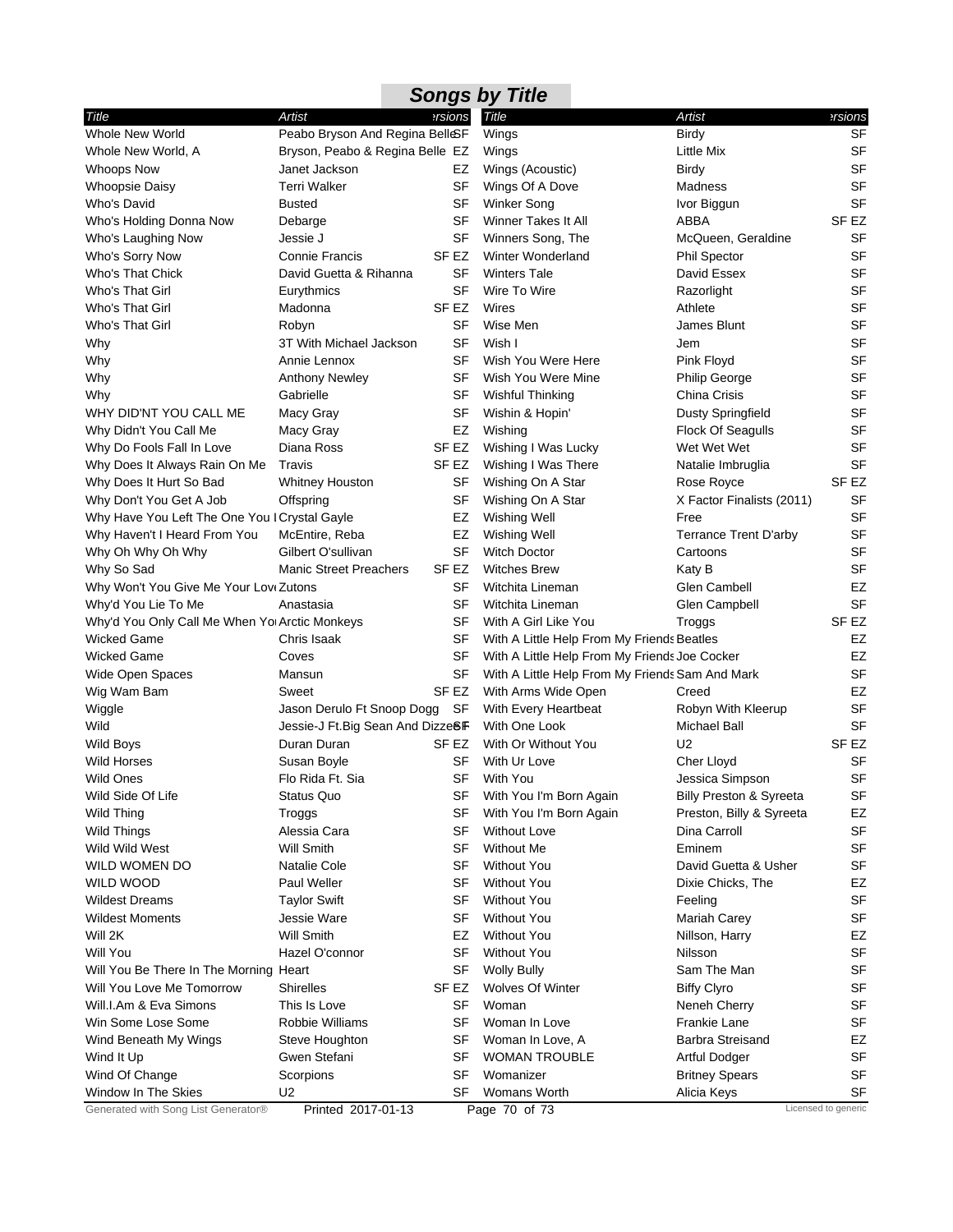|                                              |                                    |                  | <b>Songs by Title</b>                                  |                                  |                  |
|----------------------------------------------|------------------------------------|------------------|--------------------------------------------------------|----------------------------------|------------------|
| Title                                        | Artist                             | ersions          | Title                                                  | Artist                           | ersions?         |
| Wombling Merry Christmas                     | Christmas-Wombles, The             | EZ               | Writing's On The Wall                                  | Sam Smith                        | <b>SF</b>        |
| Wombling Song                                | Wombles                            | <b>SF</b>        | Written In The Stars                                   | Elton John & Leann Rimes         | <b>SF</b>        |
| Wonder Of You, The                           | <b>Elvis Presley</b>               | EZ               | Written In The Stars                                   | Tinie Tempah                     | <b>SF</b>        |
| Wonderboy                                    | Tenacious D                        | <b>SF</b>        | Wrong Crowd                                            | <b>Tom Odell</b>                 | SF               |
| Wonderful                                    | Angel                              | SF               | Wrong Impression                                       | Imbruglia, Natalie               | EZ               |
| Wonderful Life                               | <b>Black</b>                       | SF EZ            | Wrong Impression                                       | Natalie Imbruglia                | <b>SF</b>        |
| Wonderful Life                               | Katie Melua                        | SF               | <b>Wuthering Heights</b>                               | Kate Bush                        | SF <sub>EZ</sub> |
| Wonderful World                              | Cooke, Sam                         | EZ               | X                                                      | Liberty X                        | SF               |
| Wonderful World Beautiful People Jimmy Cliff |                                    | <b>SF</b>        | Xanadu                                                 | Olivia Newton John & The Elect8E |                  |
| Wonderman                                    | Tinie Tempah Feat. Ellie GoldingSF |                  | YMCA                                                   | Village People                   | <b>SF</b>        |
| Wonderwall                                   | Oasis                              | SF EZ            | Y.M.C.A. (Millennium Mix)                              | Village People                   | EZ               |
| <b>Wondrous Place</b>                        | <b>Billy Fury</b>                  | SF               | Ya Mo B There                                          | James Ingram & Michael McDor     |                  |
| Won't Get Fooled Again                       | Who                                | SF               | Yeah                                                   | Usher                            | SF               |
| Won't You Come Home Bill Bailey Traditional  |                                    | EZ               | Yeah 3X                                                | Brown, Chris                     | <b>SF</b>        |
| Wooden Heart                                 | <b>Elvis Presley</b>               | <b>SF</b>        | Yeah Yeah                                              | Cheryl Cole                      | <b>SF</b>        |
| Woodstock                                    | Matthew Southern Comfort           | <b>SF</b>        | Yeah Yeah                                              | Fame, Georgie                    | EZ               |
| <b>Wooly Bully</b>                           | Sam The Sham                       | SF               | Yeah Yeah                                              | Georgie Fame And The Blue Fl&F   |                  |
| Word Up                                      | Gun                                | SF <sub>EZ</sub> | <b>Year 3000</b>                                       | <b>Busted</b>                    | SF <sub>EZ</sub> |
| Word Up                                      | Little Mix                         | SF               | <b>Years From Now</b>                                  | Dr Hook                          | <b>SF</b>        |
| Word Up                                      | Mel G                              | <b>SF</b>        | Yeh Yeh Yeh                                            | Mel C                            | <b>SF</b>        |
| Words                                        | <b>Bee Gees</b>                    | EZ               | Yellow                                                 | Cold Play                        | <b>SF</b>        |
| Words                                        | Boyzone                            | SF <sub>EZ</sub> | Yellow                                                 | Coldplay                         | EZ               |
| Words                                        | Cheryl Cole 3                      | SF               | <b>Yellow Flicker Beat</b>                             | Lorde                            | <b>SF</b>        |
| Words                                        | F R David                          | SF               | <b>Yellow River</b>                                    | Christie                         | SF EZ            |
| Words                                        | Monkees                            | EZ               | <b>Yellow Submarine</b>                                | <b>Beatles</b>                   | EZ               |
| Words Are Not Enough                         | <b>Steps</b>                       | SF               | Yes I Will                                             | Hollies                          | EZ               |
| Work                                         | Rihanna & Drake                    | SF               | Yes Sir I Can Boogie                                   | <b>Baccara</b>                   | <b>SF</b>        |
| Work                                         | Saturdays                          | SF               | Yes Tonight Josephine                                  | Johnnie Ray                      | SF               |
| Work (Freemasons Mix)                        | Kelly Rowland                      | SF               | Yesterday                                              | <b>Beatles</b>                   | EZ               |
| Work Bitch                                   | <b>Britney Spears</b>              | <b>SF</b>        | Yesterday                                              | Braxton, Toni                    | <b>SF</b>        |
| Work It                                      | <b>Missy Elliott</b>               | <b>SF</b>        | Yesterday                                              | Wet Wet Wet                      | EZ               |
| Work It                                      | Nelly & Justin Timberlake          | EZ               | Yesterday Has Gone                                     | <b>Cupids Inspiration</b>        | <b>SF</b>        |
| Work It                                      | Nelly And Justine Timberlake       | <b>SF</b>        | Yesterday Man                                          | Andrews, Chris                   | EZ               |
| Work It Out                                  | <b>Beyonce</b>                     | SF               | Yesterday Man                                          | <b>Chris Andrews</b>             | <b>SF</b>        |
| Working For The Man                          | Roy Orbison                        | <b>SF</b>        | Yesterday Once More                                    | Carpenters                       | EZ               |
| Working In A Coal Mine                       | Lee Dorsey                         | SF               | Yin Yang (Clean)                                       | Dappy                            | <b>SF</b>        |
| <b>Working Man</b>                           | <b>Rita McNeil</b>                 | <b>SF</b>        | Ying Tong Song                                         | Goons                            | <b>SF</b>        |
| Working My Way Back To You                   | Detroit Spinners                   | SF               | You                                                    | S Club 7                         | <b>SF</b>        |
| Working My Way Back To You                   | Detroit Spinners, The              | EZ               | You                                                    | Shaznay Lewis                    | SF               |
| World At Your Feet                           | Embrace                            | SF               |                                                        | Bachman Turner Overdrive SF EZ   |                  |
|                                              |                                    |                  | You Ain't Seen Nothing Yet                             |                                  |                  |
| World Filled With Love                       | Craig David                        | <b>SF</b>        | YOU ALL DAT                                            | Baha Men                         | SF               |
| World In My Eyes                             | Depeche Mode                       | SF               | You All Dat                                            | Baha Men, The                    | EZ               |
| WORLD IS NOT ENOUGH                          | Garbage                            | SF               | You Always Hurt The One You Lov Clarence Frogman Henry |                                  | SF               |
| WORLD LOOKING IN                             | Morcheba                           | SF               | You And I                                              | Lady Gaga                        | <b>SF</b>        |
| World Looking In                             | Morcheeba                          | EZ               | You And I                                              | One Direction                    | <b>SF</b>        |
| Worst Case Scenario                          | Hoosiers                           | SF               | YOU AND I                                              | <b>Will Young</b>                | SF               |
| Worth It                                     | Fifth Harmony & Kid Ink            | SF               | You And Me                                             | Disclosure Ft. Eliza Doolittle   | SF               |
| Wot Do You Call It                           | Wiley                              | SF               | You And Me Song                                        | Wannadies                        | SF               |
| Would I Lie To You                           | Charles & Eddie                    | SF EZ            | You And Me Tonight                                     | Alistair Griffin                 | SF               |
| Would You Be Happier                         | Corrs                              | SF               | You Are                                                | Atomic Kitten                    | SF               |
| Wouldn't It Be Good                          | Nik Kershaw                        | SF               | You Are                                                | Lionel Ritchie                   | SF               |
| Wouldn't It Be Nice                          | Beach Boys, The                    | EZ               | YOU ARE ALIVE                                          | Fragma                           | <b>SF</b>        |
| Wow                                          | Kylie Minogue                      | <b>SF</b>        | You Are Everything                                     | Diana Ross & Marvin Gaye         | SF               |
| Wrapped Up                                   | Olly Murs Ft. Travie McCoy         | <b>SF</b>        | You Are Not Alone                                      | Michael Jackson                  | SF               |
| <b>Wrecking Ball</b>                         | <b>Miley Cyrus</b>                 | SF               | You Are The Sunshine Of My Life Stevie Wonder          |                                  | <b>SF</b>        |
| Writing To Reach You                         | Travis                             | SF EZ            | You Belong To Me                                       |                                  | <b>SF</b>        |

à.

÷,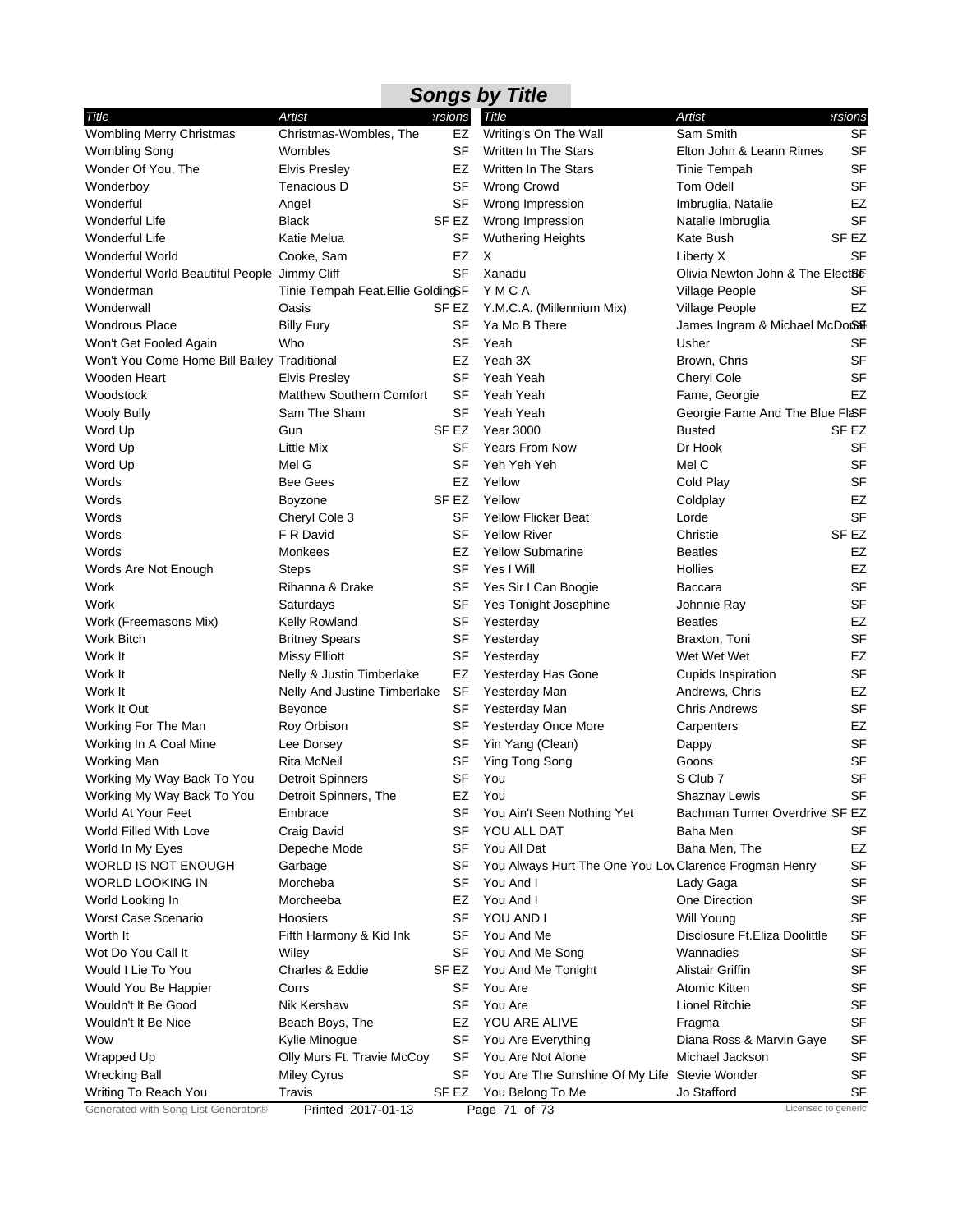| Title                                                       | Artist                   | ersions          | <b>Title</b>                                           | Artist                           | ersions             |
|-------------------------------------------------------------|--------------------------|------------------|--------------------------------------------------------|----------------------------------|---------------------|
| You Belong To The City                                      | Glenn Frey               | SF               | You Might Need Somebody                                | Randy Crawford                   | SF                  |
| You Bring Me Joy                                            | Lily, Amelia             | SF               | You Must Love Me                                       | Madonna                          | EZ                  |
| You Came                                                    | Kim Wilde                | SF               | You Need Me                                            | Mariah Carey                     | <b>SF</b>           |
| You Can Call Me Al                                          | Paul Simon               | SF               | You Need Me I Don't Need You (C Ed Sheeran             |                                  | <b>SF</b>           |
| You Can Do Magic                                            | Limmie & Family Cooking  | <b>SF</b>        | You Needed Me                                          | Boyzone                          | <b>SF</b>           |
| You Can Get It If You Really Want Desmond Dekker & The Aces |                          | SF               | You Only Live Twice                                    | Nancy Sinatra                    | <b>SF</b>           |
| You Can Leave Your Hat On                                   | Tom Jones                | SF EZ            | You Oughta Know                                        | Alanis Morisette                 | SF                  |
| You Can Talk To Me                                          | Seahorses                | SF               | You Raise Me Up                                        | Westlife                         | SF                  |
| You Can't Hurry Love                                        | Diana Ross               | EZ               | You Really Got Me                                      | Kinks                            | <b>SF</b>           |
| You Can't Hurry Love                                        | <b>Phil Collins</b>      | SF               | You Really Got Me                                      | Van Halen                        | SF                  |
| You Could Be Me                                             | Guns N' Roses            | SF               | You Rock My World                                      | Michael Jackson                  | <b>SF</b>           |
| You Da One (Clean Version)                                  | Rihanna                  | SF               | You Ruin Me                                            | Veronicas                        | SF                  |
| You Do Something To Me                                      | Paul Weller              | SF EZ            | YOU SAID NO                                            | <b>Busted</b>                    | <b>SF</b>           |
| You Don't Care About Us                                     | Placebo                  | SF               | You Sang To Me                                         | Marc Anthony                     | EZ                  |
| You Don't Have To Go                                        | Chi Lites                | SF               | YOU SEE THE TROUBLE WITH N Black Legend                |                                  | <b>SF</b>           |
| You Don't Have To Say You Love   Dusty Springfield          |                          | SF EZ            | You Sexy Thing                                         | <b>Hot Chocolate</b>             | SF EZ               |
| You Don't Have To Say You Love   Elvis Presley              |                          | EZ               | You Shook Me All Night Long                            | <b>ACDC</b>                      | EZ                  |
| You Don't Know                                              | Helen Shapiro            | SF               | You Spin Me Around                                     | Dead Or Alive                    | SF                  |
| You Don't Know How It Feels                                 | <b>Tom Petty</b>         | SF               | You Stole The Sun From My Heart Manic Street Preachers |                                  | <b>SF</b>           |
| You Don't Know My Name                                      | Alicia Keys              | SF               | You Stood Up                                           | $\vee$                           | <b>SF</b>           |
| You Don't Know What Love Is (You White Stripes              |                          | SF               | You Take Me Up                                         | <b>Thompson Twins</b>            | SF                  |
| You Don't Love Me                                           | Dawn Peem                | SF               | You To Me Are Everything                               | <b>Real Thing</b>                | SF                  |
| You Don't Miss Your Water                                   | Craig David              | SF               | You Took My Heart                                      | Pepper And Piano                 | SF                  |
| You Don't Own Me                                            | Grace & G-Easy           | SF               | You Used To                                            | Richard X                        | <b>SF</b>           |
| You Drive Me Crazy                                          | <b>Shakin Stevens</b>    | SF               | You Wear It Well                                       | <b>Rod Stewart</b>               | EZ SF               |
| You Found Me                                                | Fray, The                | <b>SF</b>        | You Were Made For Me                                   | Freddie & The Dreamers           | <b>SF</b>           |
| You Get What You Give                                       | <b>New Radicals</b>      | SF               | You Win Again                                          | <b>Bee Gees</b>                  | EZ                  |
| You Give Love A Bad Name                                    | Bon Jovi                 | SF <sub>EZ</sub> | You Won't Find Another Fool Like INew Seekers          |                                  | <b>SF</b>           |
| You Give Me Something                                       | James Morris             | SF               | You'll Never Get To Heaven                             | Dionne Warwick                   | SF                  |
| You Give Me Something                                       | Jamiroquai               | SF               | You'll Never Know                                      | Hi Gloss                         | SF                  |
| You Got A Friend                                            | <b>Brand New Heavies</b> | SF               | You'll Never Know                                      | <b>Shirley Bassey</b>            | SF                  |
| You Got It All                                              | Union J                  | SF               | You'll Never Walk Alone                                | Carousel                         | <b>SF</b>           |
| You Got Me Dangling On A String Chairman Of The Board       |                          | SF               | You'll Never Walk Alone                                | Gerry & The Pacemakers           | SF EZ               |
| You Got The Dirtee Love                                     | Florence & Dizzee        | SF               | You'll See                                             | Madonna                          | SF <sub>EZ</sub>    |
| You Got The Love                                            | Source Ft Candi Staton   | SF               | Young                                                  | Tulisa                           | <b>SF</b>           |
| You Gotta Be                                                | Des'ree                  | SF               | Young And Beautiful                                    | Elvis                            | SF                  |
| You Had Me                                                  | Joss Stone               | SF               | <b>Young And Beautiful</b>                             | Lana Del Rey                     | SF                  |
| You Have Been Loved                                         | George Michael           | SF               | Young At Heart                                         | <b>Bluebells</b>                 | SF                  |
| You Have Killed Me                                          | Morrissey                | <b>SF</b>        | Young At Heart                                         | Bluebells, The                   | EZ                  |
| You Keep Me Hangin' On                                      | Diana Ross               | EZ               | Young Blood                                            | Sophie Ellis Bextor              | SF                  |
| YOU KEEP ME HANGING ON                                      | KIM WILDE                | SF               | Young Folks                                            | Peter Bjorn And John Feat BergSF |                     |
| You Know I'm No Good                                        | Amy Winehouse            | SF               | Young Forever                                          | Jay Z & Mr. Husdon               | SF                  |
| You Know Me                                                 | Robbie Williams          | SF               | Young Fresh 'N' New                                    | Kelis                            | SF                  |
| You Know My Name                                            | Cornell, Chris           | SF               | Young Gifted & Black                                   | Bob & Marcia                     | EZ                  |
| YOU KNOW YOUR RIGHT                                         | Nirvana                  | SF               | Young Girl                                             | Gary Puckett & The Union G&p EZ  |                     |
| You Look So Fine                                            | Garbage                  | SF               | Young Girls                                            | <b>Bruno Mars</b>                | SF                  |
| You Make It Real                                            | James Morrison           | <b>SF</b>        | Young Guns (Go For It)                                 | Wham                             | EZ                  |
| You Make Me                                                 | Avicii FtSalem Al Fakir  | SF               | Young Hearts Run Free                                  | Candi Staton                     | SF EZ               |
| You Make Me Feel Brand                                      | Stylistics               | SF               | Young Love                                             | <b>Tab Hunter</b>                | SF                  |
| You Make Me Feel Brand New                                  | Simply Red               | SF               | Young Volcanoes (Clean)                                | Fall Out Boy                     | SF                  |
| You Make Me Feel Like A Natural 'Aretha Franklin            |                          | <b>SF</b>        | Young, Will                                            | I Just Want A Lover              | SF                  |
| You Make Me Feel Like Dancing                               | Groove Generation        | SF               | Young, Will                                            | Losing Myself                    | SF                  |
| You Make Me Feel Like Dancing                               | Leo Sayer                | SF               | Your Cheatin' Heart                                    | Hank Williams                    | EZ                  |
| You Make Me Feel So Young                                   | Michael Buble            | SF               | Your Decision                                          | Alice In Chains                  | SF                  |
| You Make Me Sick                                            | Pink                     | EZ               | Your Eyes                                              | Simply Red                       | SF                  |
| You Make Me Wanna                                           | Usher                    | SF EZ            | Your Game                                              | Will Young                       | SF                  |
| Generated with Song List Generator®                         | Printed 2017-01-13       |                  | Page 72 of 73                                          |                                  | Licensed to generic |